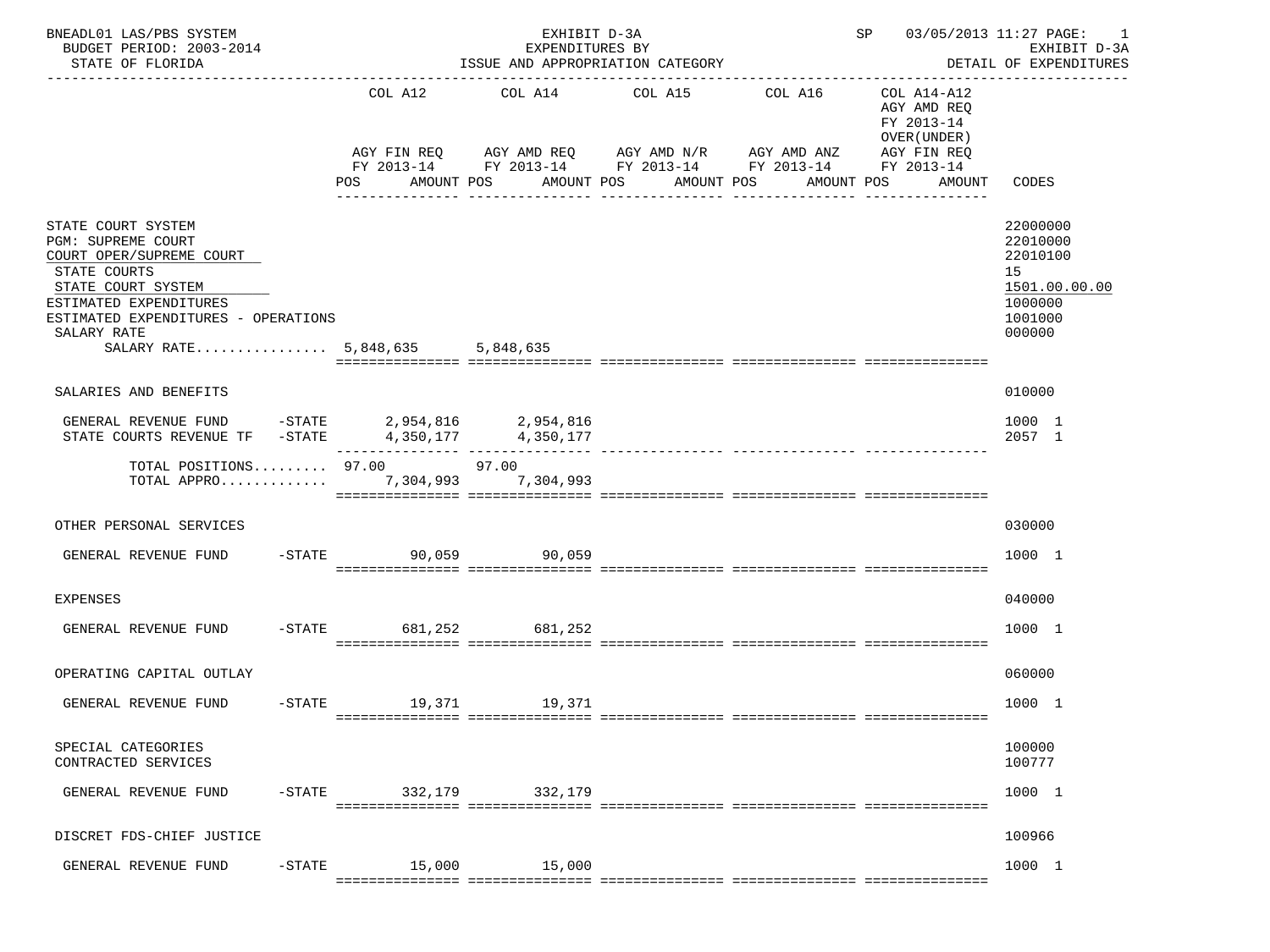| BNEADL01 LAS/PBS SYSTEM<br>BUDGET PERIOD: 2003-2014<br>STATE OF FLORIDA                                                                                                                                                        |                         | EXHIBIT D-3A<br>EXPENDITURES BY | ISSUE AND APPROPRIATION CATEGORY                                                   |            | SP 03/05/2013 11:27 PAGE:                                | EXHIBIT D-3A<br>DETAIL OF EXPENDITURES                                                            |
|--------------------------------------------------------------------------------------------------------------------------------------------------------------------------------------------------------------------------------|-------------------------|---------------------------------|------------------------------------------------------------------------------------|------------|----------------------------------------------------------|---------------------------------------------------------------------------------------------------|
|                                                                                                                                                                                                                                | COL A12                 |                                 | COL A14 COL A15<br>AGY FIN REQ AGY AMD REQ AGY AMD N/R AGY AMD ANZ AGY FIN REQ     | COL A16    | COL A14-A12<br>AGY AMD REQ<br>FY 2013-14<br>OVER (UNDER) |                                                                                                   |
|                                                                                                                                                                                                                                | <b>POS</b>              | AMOUNT POS                      | FY 2013-14 FY 2013-14 FY 2013-14 FY 2013-14 FY 2013-14<br>AMOUNT POS<br>AMOUNT POS | AMOUNT POS | AMOUNT                                                   | CODES                                                                                             |
| STATE COURT SYSTEM<br>PGM: SUPREME COURT<br>COURT OPER/SUPREME COURT<br>STATE COURTS<br>STATE COURT SYSTEM<br>ESTIMATED EXPENDITURES<br>ESTIMATED EXPENDITURES - OPERATIONS<br>SPECIAL CATEGORIES<br>RISK MANAGEMENT INSURANCE |                         |                                 |                                                                                    |            |                                                          | 22000000<br>22010000<br>22010100<br>15<br>1501.00.00.00<br>1000000<br>1001000<br>100000<br>103241 |
| GENERAL REVENUE FUND                                                                                                                                                                                                           | -STATE 65,562 65,562    |                                 |                                                                                    |            |                                                          | 1000 1                                                                                            |
| SALARY INCENTIVE PAYMENTS                                                                                                                                                                                                      |                         |                                 |                                                                                    |            |                                                          | 103290                                                                                            |
| GENERAL REVENUE FUND -STATE 8,044 8,044                                                                                                                                                                                        |                         |                                 |                                                                                    |            |                                                          | 1000 1                                                                                            |
| SUPREME COURT LAW LIBRARY                                                                                                                                                                                                      |                         |                                 |                                                                                    |            |                                                          | 103731                                                                                            |
| GENERAL REVENUE FUND                                                                                                                                                                                                           | -STATE 248,018 248,018  |                                 |                                                                                    |            |                                                          | 1000 1                                                                                            |
| LEASE/PURCHASE/EQUIPMENT                                                                                                                                                                                                       |                         |                                 |                                                                                    |            |                                                          | 105281                                                                                            |
| GENERAL REVENUE FUND                                                                                                                                                                                                           | $-$ STATE 44,068 44,068 |                                 |                                                                                    |            |                                                          | 1000 1                                                                                            |
| TR/DMS/HR SVCS/STW CONTRCT                                                                                                                                                                                                     |                         |                                 |                                                                                    |            |                                                          | 107040                                                                                            |
| GENERAL REVENUE FUND                                                                                                                                                                                                           | -STATE 23,356 23,356    |                                 |                                                                                    |            |                                                          | 1000 1                                                                                            |
| TOTAL: ESTIMATED EXPENDITURES - OPERATIONS<br>TOTAL POSITIONS $97.00$<br>TOTAL ISSUE 8,831,902 8,831,902<br>TOTAL SALARY RATE $5,848,635$                                                                                      |                         | 97.00<br>5,848,635              |                                                                                    |            |                                                          | 1001000                                                                                           |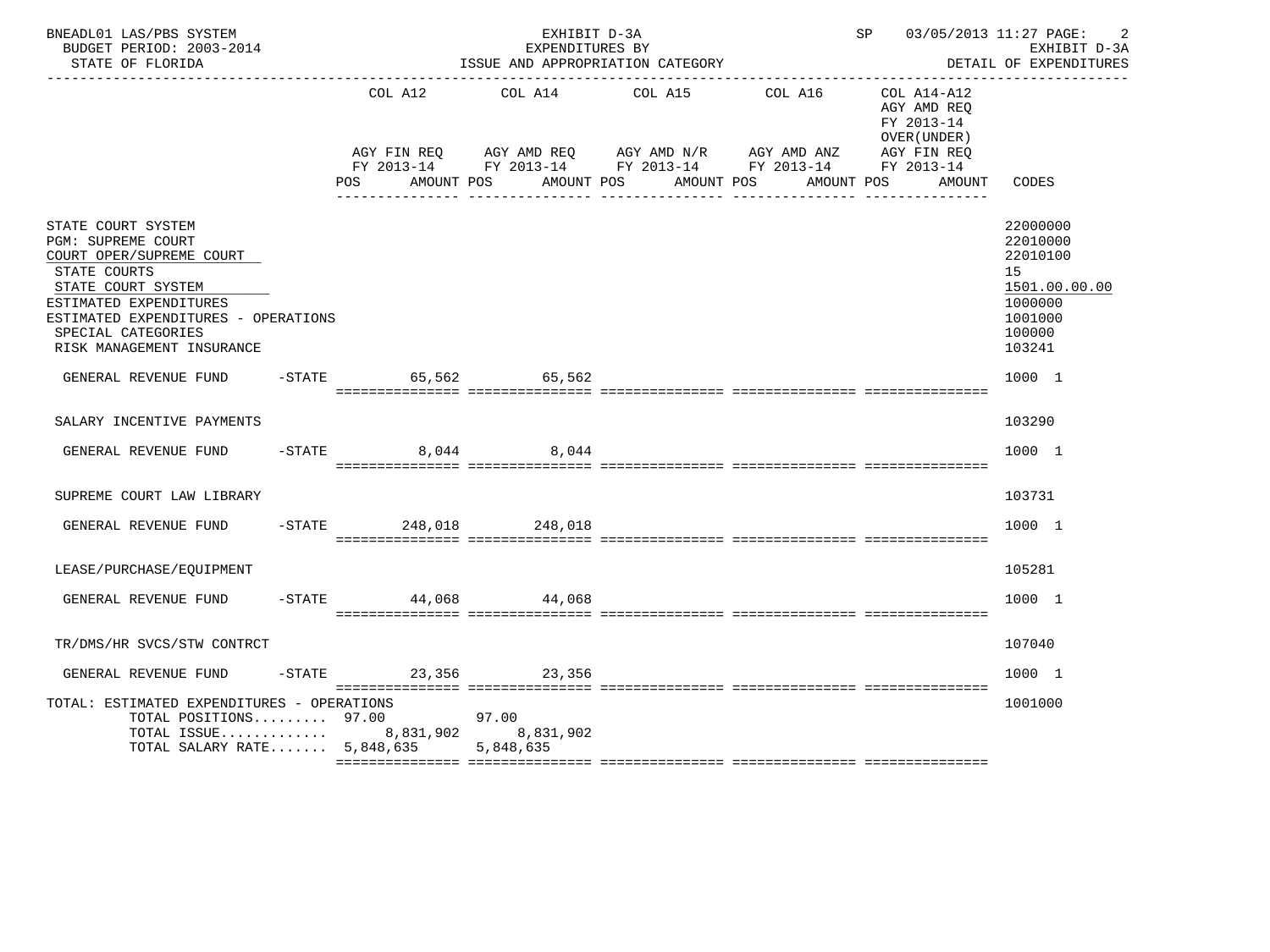| BNEADL01 LAS/PBS SYSTEM<br>BUDGET PERIOD: 2003-2014<br>STATE OF FLORIDA                                                                                                                                                             |                               |            |             | EXHIBIT D-3A<br>EXPENDITURES BY | ISSUE AND APPROPRIATION CATEGORY                                                                                                                             |         |            | SP                                                                       |        | 03/05/2013 11:27 PAGE:<br>3<br>EXHIBIT D-3A<br>DETAIL OF EXPENDITURES                             |
|-------------------------------------------------------------------------------------------------------------------------------------------------------------------------------------------------------------------------------------|-------------------------------|------------|-------------|---------------------------------|--------------------------------------------------------------------------------------------------------------------------------------------------------------|---------|------------|--------------------------------------------------------------------------|--------|---------------------------------------------------------------------------------------------------|
|                                                                                                                                                                                                                                     | COL A12<br>AGY FIN REQ<br>POS | AMOUNT POS | AGY AMD REQ | AMOUNT POS                      | COL A14 COL A15<br>AGY AMD N/R AGY AMD ANZ<br>FY 2013-14 FY 2013-14 FY 2013-14 FY 2013-14 FY 2013-14<br>AMOUNT POS<br>______________________________________ | COL A16 | AMOUNT POS | COL A14-A12<br>AGY AMD REO<br>FY 2013-14<br>OVER (UNDER )<br>AGY FIN REQ | AMOUNT | CODES                                                                                             |
| STATE COURT SYSTEM<br>PGM: SUPREME COURT<br>COURT OPER/SUPREME COURT<br>STATE COURTS<br>STATE COURT SYSTEM<br>ESTIMATED EXPENDITURES<br>CASUALTY INSURANCE PREMIUM<br>ADJUSTMENT<br>SPECIAL CATEGORIES<br>RISK MANAGEMENT INSURANCE |                               |            |             |                                 |                                                                                                                                                              |         |            |                                                                          |        | 22000000<br>22010000<br>22010100<br>15<br>1501.00.00.00<br>1000000<br>1001090<br>100000<br>103241 |
| GENERAL REVENUE FUND                                                                                                                                                                                                                | -STATE 23, 143 23, 143        |            |             |                                 |                                                                                                                                                              |         |            |                                                                          |        | 1000 1                                                                                            |
| FLORIDA RETIREMENT SYSTEM<br>CONTRIBUTION ADJUSTMENT FOR<br>FISCAL YEAR 2012-2013<br>SALARIES AND BENEFITS                                                                                                                          |                               |            |             |                                 |                                                                                                                                                              |         |            |                                                                          |        | 1001240<br>010000                                                                                 |
| GENERAL REVENUE FUND -STATE 10,229 10,229<br>STATE COURTS REVENUE TF -STATE                                                                                                                                                         |                               | 15,059     |             | 15,059                          |                                                                                                                                                              |         |            |                                                                          |        | 1000 1<br>2057 1                                                                                  |
| TOTAL APPRO                                                                                                                                                                                                                         |                               | 25,288     |             | 25,288                          |                                                                                                                                                              |         |            |                                                                          |        |                                                                                                   |
| ADJUSTMENT TO STATE HEALTH<br>INSURANCE PREMIUM CONTRIBUTION -<br>FISCAL YEAR 2012-13<br>SALARIES AND BENEFITS                                                                                                                      |                               |            |             |                                 |                                                                                                                                                              |         |            |                                                                          |        | 1001830<br>010000                                                                                 |
| GENERAL REVENUE FUND -STATE<br>STATE COURTS REVENUE TF -STATE                                                                                                                                                                       | 4,381                         | 6,449      |             | 4,381<br>6,449                  |                                                                                                                                                              |         |            |                                                                          |        | 1000 1<br>2057 1                                                                                  |
| TOTAL APPRO                                                                                                                                                                                                                         |                               | 10,830     |             | 10,830                          |                                                                                                                                                              |         |            |                                                                          |        |                                                                                                   |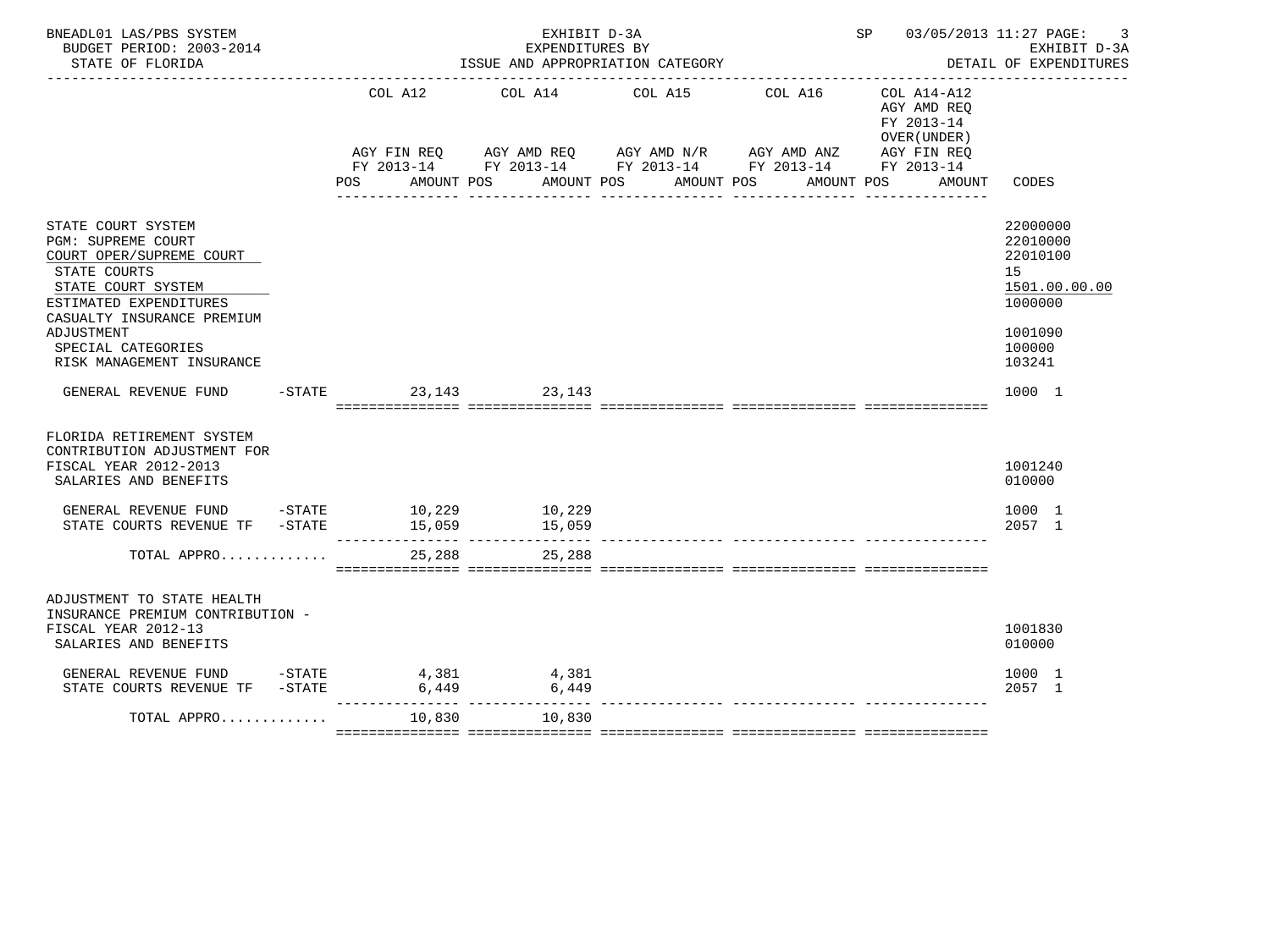| BNEADL01 LAS/PBS SYSTEM<br>BUDGET PERIOD: 2003-2014<br>STATE OF FLORIDA                                                                                                                                                                                                                                                                                                                                                                                                                                                                                                                                                                                   |           |                |            | EXHIBIT D-3A<br>EXPENDITURES BY | ISSUE AND APPROPRIATION CATEGORY |                                                                                                                                                    | 03/05/2013 11:27 PAGE:<br>SP                                                                    | EXHIBIT D-3A<br>DETAIL OF EXPENDITURES                                                            |
|-----------------------------------------------------------------------------------------------------------------------------------------------------------------------------------------------------------------------------------------------------------------------------------------------------------------------------------------------------------------------------------------------------------------------------------------------------------------------------------------------------------------------------------------------------------------------------------------------------------------------------------------------------------|-----------|----------------|------------|---------------------------------|----------------------------------|----------------------------------------------------------------------------------------------------------------------------------------------------|-------------------------------------------------------------------------------------------------|---------------------------------------------------------------------------------------------------|
|                                                                                                                                                                                                                                                                                                                                                                                                                                                                                                                                                                                                                                                           |           | COL A12<br>POS | AMOUNT POS | AMOUNT POS                      |                                  | COL A14 COL A15 COL A16<br>AGY FIN REQ AGY AMD REQ AGY AMD N/R AGY AMD ANZ<br>FY 2013-14 FY 2013-14 FY 2013-14 FY 2013-14 FY 2013-14<br>AMOUNT POS | COL A14-A12<br>AGY AMD REQ<br>FY 2013-14<br>OVER (UNDER)<br>AGY FIN REQ<br>AMOUNT POS<br>AMOUNT | CODES                                                                                             |
| STATE COURT SYSTEM<br><b>PGM: SUPREME COURT</b><br>COURT OPER/SUPREME COURT<br>STATE COURTS<br>STATE COURT SYSTEM<br>ESTIMATED EXPENDITURES<br>REALLOCATION OF HUMAN RESOURCES<br>OUTSOURCING<br>SPECIAL CATEGORIES<br>TR/DMS/HR SVCS/STW CONTRCT                                                                                                                                                                                                                                                                                                                                                                                                         |           |                |            |                                 |                                  |                                                                                                                                                    |                                                                                                 | 22000000<br>22010000<br>22010100<br>15<br>1501.00.00.00<br>1000000<br>1005900<br>100000<br>107040 |
| GENERAL REVENUE FUND                                                                                                                                                                                                                                                                                                                                                                                                                                                                                                                                                                                                                                      | $-$ STATE |                | 560-       | $560 -$                         |                                  |                                                                                                                                                    |                                                                                                 | 1000 1                                                                                            |
| ADJUSTMENTS TO CURRENT YEAR<br>ESTIMATED EXPENDITURES<br>TRANSFER OF EXPENSES TO LEASE/LEASE<br>PURCHASE - DEDUCT<br><b>EXPENSES</b>                                                                                                                                                                                                                                                                                                                                                                                                                                                                                                                      |           |                |            |                                 |                                  |                                                                                                                                                    |                                                                                                 | 1600000<br>160F070<br>040000                                                                      |
| GENERAL REVENUE FUND $-$ STATE $2,400 2,400-$                                                                                                                                                                                                                                                                                                                                                                                                                                                                                                                                                                                                             |           |                |            |                                 |                                  |                                                                                                                                                    |                                                                                                 | 1000 1                                                                                            |
| AGENCY ISSUE NARRATIVE:<br>2013-2014 BUDGET YEAR NARRATIVE:<br>IT COMPONENT? NO<br>Budget Amendment Agency #2210-13, EOG #B7081 was approved in FY 2012-2013 to transfer \$2,400 from the Expenses category<br>to the Lease/Lease Purchase category within the Court Operations - Supreme Court budget entity, within the General<br>Revenue Fund. This transfer is necessary to properly align appropriations from the Expense category to the new special<br>category established for FY 2012-13 as Lease/Lease Purchase of Equipment.<br>Please see companion issue #160F080, also filed in budget entity 22010100, in program component 1501.00.00.00 |           |                |            |                                 |                                  |                                                                                                                                                    |                                                                                                 |                                                                                                   |
| TRANSFER OF EXPENSES TO LEASE/LEASE<br>PURCHASE - ADD<br>SPECIAL CATEGORIES<br>LEASE/PURCHASE/EOUIPMENT                                                                                                                                                                                                                                                                                                                                                                                                                                                                                                                                                   |           |                |            |                                 |                                  |                                                                                                                                                    |                                                                                                 | 160F080<br>100000<br>105281                                                                       |
| GENERAL REVENUE FUND                                                                                                                                                                                                                                                                                                                                                                                                                                                                                                                                                                                                                                      | $-$ STATE |                | 2,400      | 2,400                           |                                  |                                                                                                                                                    |                                                                                                 | 1000 1                                                                                            |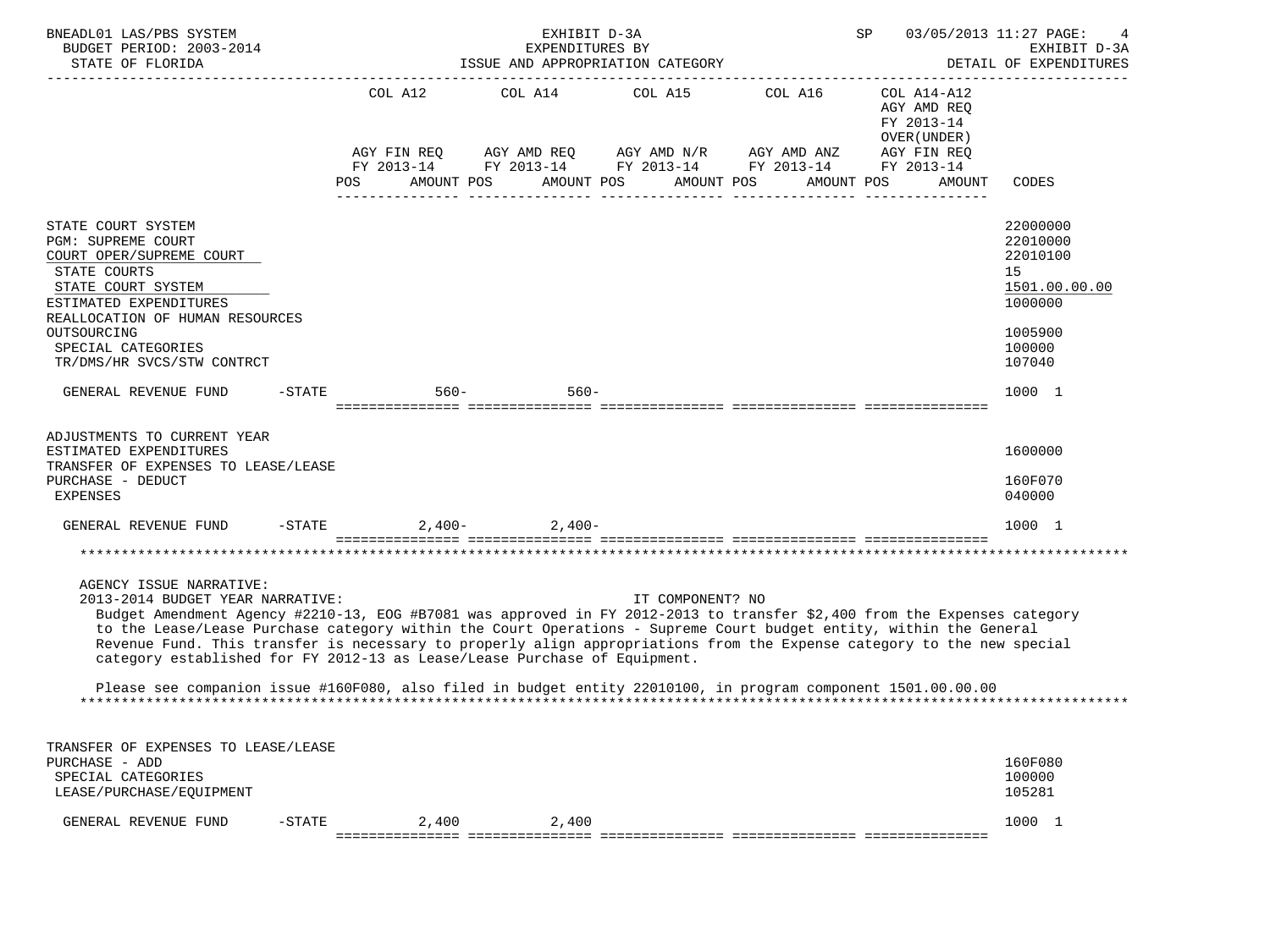| BNEADL01 LAS/PBS SYSTEM<br>BUDGET PERIOD: 2003-2014<br>STATE OF FLORIDA<br>-------------------                                                                                                                                                                                                                                                                                                                                                                                                                                                                                                                                         |                   | EXHIBIT D-3A<br>EXPENDITURES BY | ISSUE AND APPROPRIATION CATEGORY |                                                                                                                         | 03/05/2013 11:27 PAGE:<br>SP                             | -5<br>EXHIBIT D-3A<br>DETAIL OF EXPENDITURES                                  |
|----------------------------------------------------------------------------------------------------------------------------------------------------------------------------------------------------------------------------------------------------------------------------------------------------------------------------------------------------------------------------------------------------------------------------------------------------------------------------------------------------------------------------------------------------------------------------------------------------------------------------------------|-------------------|---------------------------------|----------------------------------|-------------------------------------------------------------------------------------------------------------------------|----------------------------------------------------------|-------------------------------------------------------------------------------|
|                                                                                                                                                                                                                                                                                                                                                                                                                                                                                                                                                                                                                                        |                   |                                 |                                  | COL A12 COL A14 COL A15 COL A16                                                                                         | COL A14-A12<br>AGY AMD REO<br>FY 2013-14<br>OVER (UNDER) |                                                                               |
|                                                                                                                                                                                                                                                                                                                                                                                                                                                                                                                                                                                                                                        | AMOUNT POS<br>POS | AMOUNT POS                      | AMOUNT POS                       | AGY FIN REQ AGY AMD REQ AGY AMD N/R AGY AMD ANZ<br>FY 2013-14 FY 2013-14 FY 2013-14 FY 2013-14 FY 2013-14<br>AMOUNT POS | AGY FIN REQ<br>AMOUNT                                    | CODES                                                                         |
| STATE COURT SYSTEM<br>PGM: SUPREME COURT<br>COURT OPER/SUPREME COURT<br>STATE COURTS<br>STATE COURT SYSTEM<br>ADJUSTMENTS TO CURRENT YEAR<br>ESTIMATED EXPENDITURES<br>TRANSFER OF EXPENSES TO LEASE/LEASE<br>PURCHASE - ADD                                                                                                                                                                                                                                                                                                                                                                                                           |                   |                                 |                                  |                                                                                                                         |                                                          | 22000000<br>22010000<br>22010100<br>15<br>1501.00.00.00<br>1600000<br>160F080 |
| AGENCY ISSUE NARRATIVE:<br>2013-2014 BUDGET YEAR NARRATIVE:<br>Budget Amendment Agency #2210-13, EOG #B7081 was approved in FY 2012-2013 to transfer \$2,400 from the Expenses category<br>to the Lease/Lease Purchase category within the Court Operations - Supreme Court budget entity, within the General<br>Revenue Fund. This transfer is necessary to properly align appropriations from the Expense category to the new special<br>category established for FY 2012-13 as Lease/Lease Purchase of Equipment.<br>Please see companion issue #160F070, also filed in budget entity 22010100, in program component 1501.00.00.00. |                   |                                 | IT COMPONENT? NO                 |                                                                                                                         |                                                          |                                                                               |
| TRANSFER APPROPRIATIONS BETWEEN<br>BUDGET ENTITIES TO REALIGN<br>EXPENDITURES - ADD<br>OTHER PERSONAL SERVICES                                                                                                                                                                                                                                                                                                                                                                                                                                                                                                                         |                   |                                 |                                  |                                                                                                                         |                                                          | 160F140<br>030000                                                             |
| GENERAL REVENUE FUND -STATE                                                                                                                                                                                                                                                                                                                                                                                                                                                                                                                                                                                                            |                   | 51,740 51,740                   |                                  |                                                                                                                         |                                                          | 1000 1                                                                        |
| <b>EXPENSES</b>                                                                                                                                                                                                                                                                                                                                                                                                                                                                                                                                                                                                                        |                   |                                 |                                  |                                                                                                                         |                                                          | 040000                                                                        |
| GENERAL REVENUE FUND -STATE 37,900 37,900                                                                                                                                                                                                                                                                                                                                                                                                                                                                                                                                                                                              |                   |                                 |                                  |                                                                                                                         |                                                          | 1000 1                                                                        |
| SPECIAL CATEGORIES<br>CONTRACTED SERVICES                                                                                                                                                                                                                                                                                                                                                                                                                                                                                                                                                                                              |                   |                                 |                                  |                                                                                                                         |                                                          | 100000<br>100777                                                              |
| GENERAL REVENUE FUND<br>-STATE                                                                                                                                                                                                                                                                                                                                                                                                                                                                                                                                                                                                         | 360               | 360                             |                                  |                                                                                                                         |                                                          | 1000 1                                                                        |
| TOTAL: TRANSFER APPROPRIATIONS BETWEEN<br>BUDGET ENTITIES TO REALIGN<br>EXPENDITURES - ADD                                                                                                                                                                                                                                                                                                                                                                                                                                                                                                                                             | 90,000            | 90,000                          |                                  |                                                                                                                         |                                                          | 160F140                                                                       |
| TOTAL ISSUE                                                                                                                                                                                                                                                                                                                                                                                                                                                                                                                                                                                                                            |                   |                                 |                                  |                                                                                                                         |                                                          |                                                                               |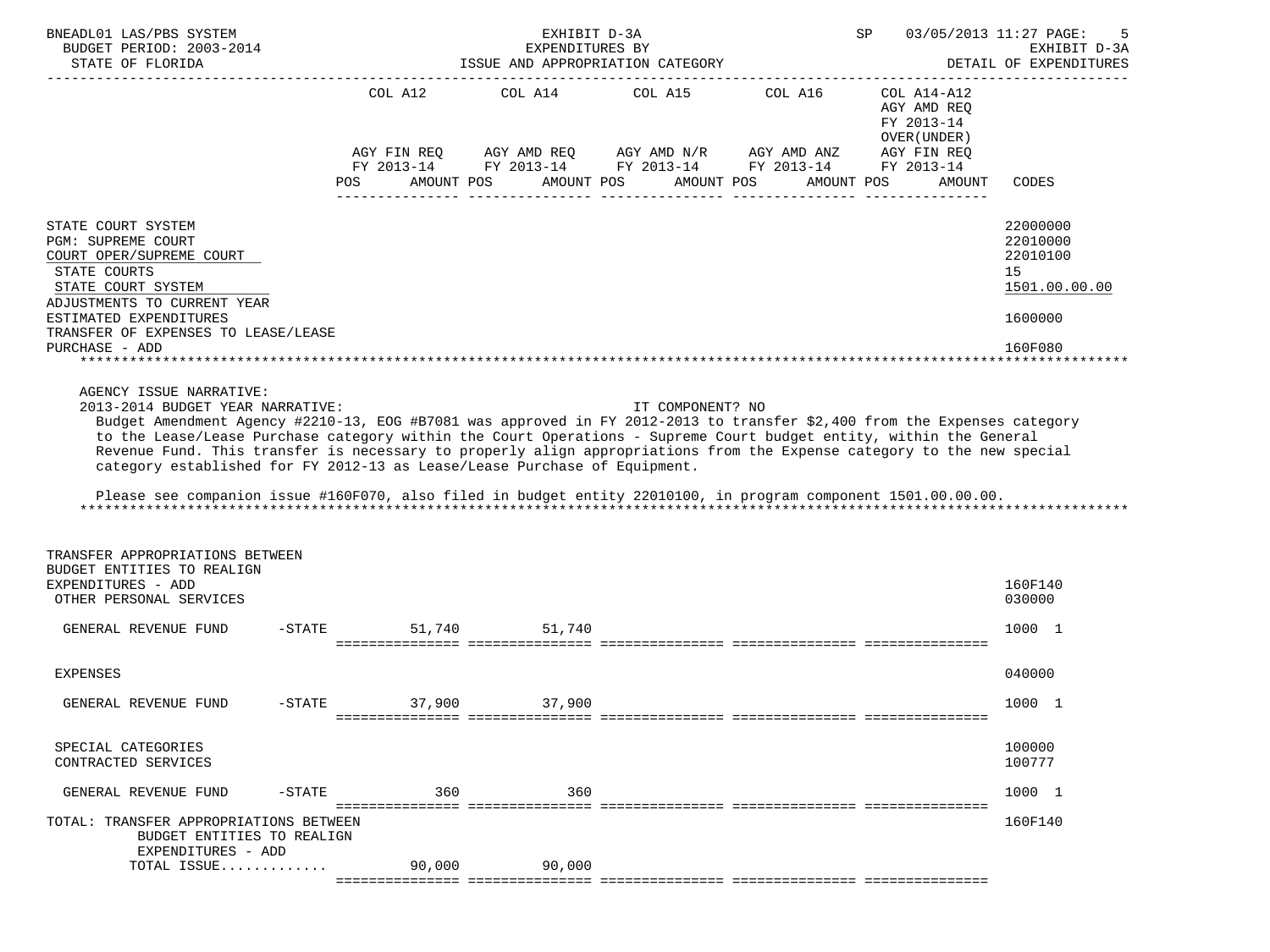| BNEADL01 LAS/PBS SYSTEM<br>BUDGET PERIOD: 2003-2014                                                                                                                                                                                                                                                                                                                                                                                                                                                                                                                                                                                                                                                                                                 |                      | EXHIBIT D-3A<br>EXPENDITURES BY  |                  |                                                                                                                                                   | SP                                                                  | 03/05/2013 11:27 PAGE:<br>EXHIBIT D-3A                                        |
|-----------------------------------------------------------------------------------------------------------------------------------------------------------------------------------------------------------------------------------------------------------------------------------------------------------------------------------------------------------------------------------------------------------------------------------------------------------------------------------------------------------------------------------------------------------------------------------------------------------------------------------------------------------------------------------------------------------------------------------------------------|----------------------|----------------------------------|------------------|---------------------------------------------------------------------------------------------------------------------------------------------------|---------------------------------------------------------------------|-------------------------------------------------------------------------------|
| STATE OF FLORIDA                                                                                                                                                                                                                                                                                                                                                                                                                                                                                                                                                                                                                                                                                                                                    |                      | ISSUE AND APPROPRIATION CATEGORY |                  |                                                                                                                                                   | ----------------------------------                                  | DETAIL OF EXPENDITURES                                                        |
|                                                                                                                                                                                                                                                                                                                                                                                                                                                                                                                                                                                                                                                                                                                                                     | AMOUNT POS<br>POS    | COL A12 COL A14 COL A15 COL A16  | AMOUNT POS       | AGY FIN REQ AGY AMD REQ AGY AMD N/R AGY AMD ANZ AGY FIN REQ<br>FY 2013-14 FY 2013-14 FY 2013-14 FY 2013-14 FY 2013-14<br>AMOUNT POS<br>AMOUNT POS | COL A14-A12<br>AGY AMD REQ<br>FY 2013-14<br>OVER (UNDER )<br>AMOUNT | <b>CODES</b>                                                                  |
| STATE COURT SYSTEM<br>PGM: SUPREME COURT<br>COURT OPER/SUPREME COURT<br>STATE COURTS<br>STATE COURT SYSTEM<br>ADJUSTMENTS TO CURRENT YEAR<br>ESTIMATED EXPENDITURES<br>TRANSFER APPROPRIATIONS BETWEEN<br>BUDGET ENTITIES TO REALIGN<br>EXPENDITURES - ADD                                                                                                                                                                                                                                                                                                                                                                                                                                                                                          |                      |                                  |                  |                                                                                                                                                   |                                                                     | 22000000<br>22010000<br>22010100<br>15<br>1501.00.00.00<br>1600000<br>160F140 |
| AGENCY ISSUE NARRATIVE:<br>2013-2014 BUDGET YEAR NARRATIVE:<br>Budget Amendment Agency #2201-13, EOG #B7005 was approved in FY 2012-2013 to transfer \$51,740 in the Other Personal<br>Services category, \$37,900 in the Expenses category, and \$360 in the Contracted Services category from the Executive<br>Direction and Support Services budget entity, within the General Revenue Fund, to the Court Operations - Supreme Court<br>budget entity, within the General Revenue Fund. These transfers are necessary to properly realign security and<br>maintenance expenditures to the Office of the Supreme Court Marshal.<br>Please see companion issue #160F130, also filed in budget entity 22010200, in program component 1602.00.00.00. |                      |                                  | IT COMPONENT? NO |                                                                                                                                                   |                                                                     |                                                                               |
| ESTIMATED EXPENDITURES REALIGNMENT<br>TRANSFER APPROPRIATIONS BETWEEN<br>APPROPRIATION CATEGORIES TO REALIGN                                                                                                                                                                                                                                                                                                                                                                                                                                                                                                                                                                                                                                        |                      |                                  |                  |                                                                                                                                                   |                                                                     | 2000000                                                                       |
| EXPENDITURES - DEDUCT<br><b>EXPENSES</b>                                                                                                                                                                                                                                                                                                                                                                                                                                                                                                                                                                                                                                                                                                            |                      |                                  |                  |                                                                                                                                                   |                                                                     | 2000010<br>040000                                                             |
| GENERAL REVENUE FUND                                                                                                                                                                                                                                                                                                                                                                                                                                                                                                                                                                                                                                                                                                                                | -STATE 7,500- 7,500- |                                  |                  |                                                                                                                                                   |                                                                     | 1000 1                                                                        |
|                                                                                                                                                                                                                                                                                                                                                                                                                                                                                                                                                                                                                                                                                                                                                     |                      |                                  |                  |                                                                                                                                                   |                                                                     |                                                                               |
| AGENCY ISSUE NARRATIVE:<br>2013-2014 BUDGET YEAR NARRATIVE:<br>This request was part of approved Budget Amendment Agency #2205-13, EOG #B7080 in FY 2012-2013 and is to transfer funds<br>in the amount of \$7,500 from the Expenses category to the Contracted Services category within the Court Operations -<br>Supreme Court budget entity, within the General Revenue Fund. This transfer is necessary to properly align budget to meet<br>the contractual obligations for the Supreme Court.<br>Please see companion issue #2000020, also filed in budget entity 22010100, in program component 1501.00.00.00.                                                                                                                                |                      |                                  | IT COMPONENT? NO |                                                                                                                                                   |                                                                     |                                                                               |

\*\*\*\*\*\*\*\*\*\*\*\*\*\*\*\*\*\*\*\*\*\*\*\*\*\*\*\*\*\*\*\*\*\*\*\*\*\*\*\*\*\*\*\*\*\*\*\*\*\*\*\*\*\*\*\*\*\*\*\*\*\*\*\*\*\*\*\*\*\*\*\*\*\*\*\*\*\*\*\*\*\*\*\*\*\*\*\*\*\*\*\*\*\*\*\*\*\*\*\*\*\*\*\*\*\*\*\*\*\*\*\*\*\*\*\*\*\*\*\*\*\*\*\*\*\*\*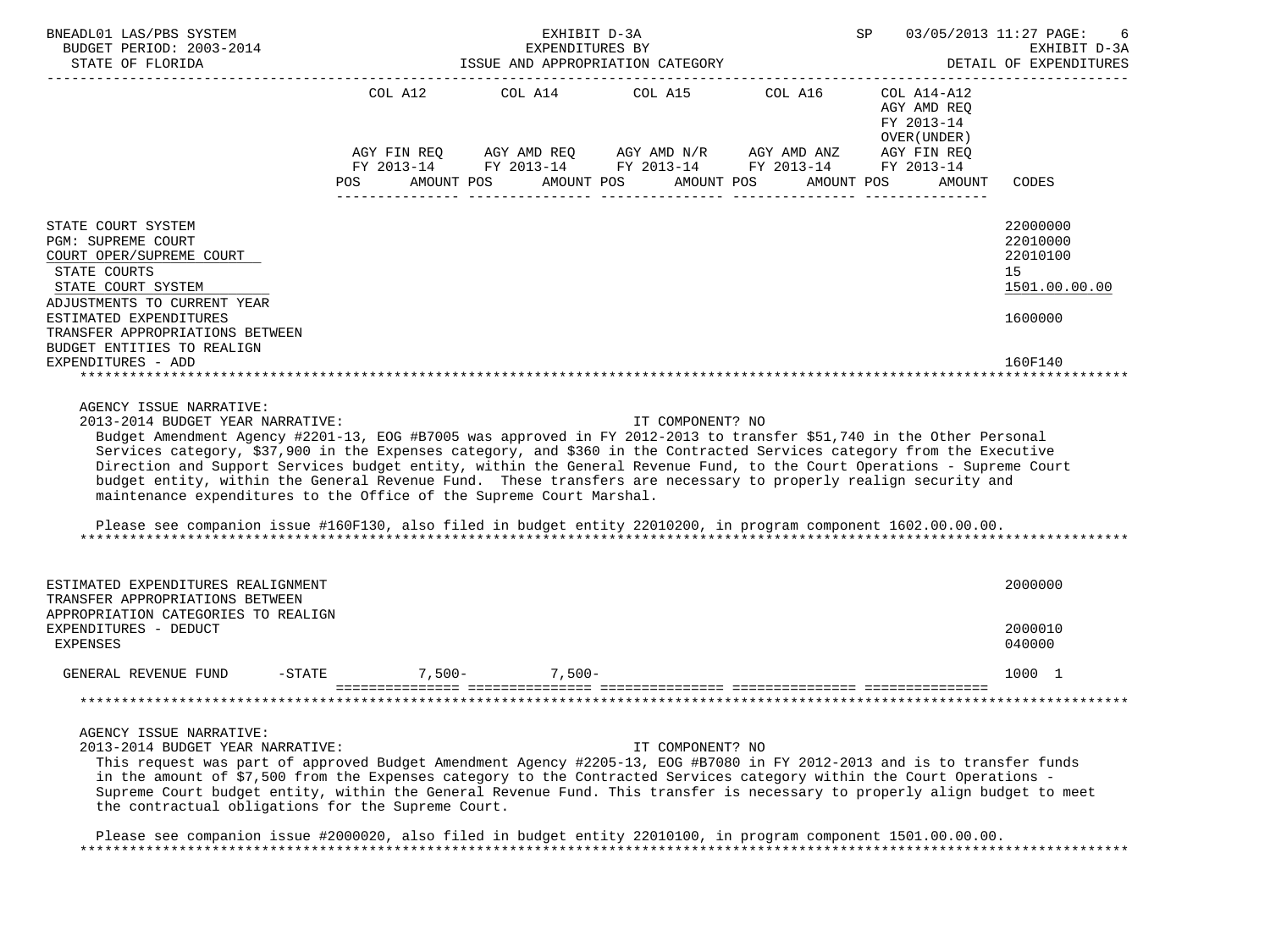| BNEADL01 LAS/PBS SYSTEM<br>BUDGET PERIOD: 2003-2014<br>STATE OF FLORIDA                                                                                                                                                                                                                                                                                                                                                                                                                                                                                                                                              |                                      | EXHIBIT D-3A<br>EXPENDITURES BY<br>ISSUE AND APPROPRIATION CATEGORY |                  | SP 03/05/2013 11:27 PAGE:                                                                               | 7<br>EXHIBIT D-3A<br>DETAIL OF EXPENDITURES |                                                                    |
|----------------------------------------------------------------------------------------------------------------------------------------------------------------------------------------------------------------------------------------------------------------------------------------------------------------------------------------------------------------------------------------------------------------------------------------------------------------------------------------------------------------------------------------------------------------------------------------------------------------------|--------------------------------------|---------------------------------------------------------------------|------------------|---------------------------------------------------------------------------------------------------------|---------------------------------------------|--------------------------------------------------------------------|
|                                                                                                                                                                                                                                                                                                                                                                                                                                                                                                                                                                                                                      |                                      |                                                                     |                  | COL A12 COL A14 COL A15 COL A16 COL A14-A12                                                             | AGY AMD REO<br>FY 2013-14<br>OVER (UNDER )  |                                                                    |
|                                                                                                                                                                                                                                                                                                                                                                                                                                                                                                                                                                                                                      | POS AMOUNT POS AMOUNT POS AMOUNT POS |                                                                     |                  | AGY FIN REQ AGY AMD REQ AGY AMD N/R AGY AMD ANZ AGY FIN REQ FIN REQ AGY AMD N/R AGY AMD ANZ AGY FIN REQ | AMOUNT POS<br>AMOUNT                        | CODES                                                              |
|                                                                                                                                                                                                                                                                                                                                                                                                                                                                                                                                                                                                                      |                                      |                                                                     |                  |                                                                                                         |                                             |                                                                    |
| STATE COURT SYSTEM<br>PGM: SUPREME COURT<br>COURT OPER/SUPREME COURT<br>STATE COURTS<br>STATE COURT SYSTEM<br>ESTIMATED EXPENDITURES REALIGNMENT<br>TRANSFER APPROPRIATIONS BETWEEN<br>APPROPRIATION CATEGORIES TO REALIGN                                                                                                                                                                                                                                                                                                                                                                                           |                                      |                                                                     |                  |                                                                                                         |                                             | 22000000<br>22010000<br>22010100<br>15<br>1501.00.00.00<br>2000000 |
| EXPENDITURES - ADD<br>SPECIAL CATEGORIES<br>CONTRACTED SERVICES                                                                                                                                                                                                                                                                                                                                                                                                                                                                                                                                                      |                                      |                                                                     |                  |                                                                                                         |                                             | 2000020<br>100000<br>100777                                        |
| GENERAL REVENUE FUND -STATE 7,500 7,500                                                                                                                                                                                                                                                                                                                                                                                                                                                                                                                                                                              |                                      |                                                                     |                  |                                                                                                         |                                             | 1000 1                                                             |
|                                                                                                                                                                                                                                                                                                                                                                                                                                                                                                                                                                                                                      |                                      |                                                                     |                  |                                                                                                         |                                             |                                                                    |
| AGENCY ISSUE NARRATIVE:<br>2013-2014 BUDGET YEAR NARRATIVE:<br>This request was part of approved Budget Amendment Agency #2205-13, EOG #B7080 in FY 2012-2013 and is to transfer funds<br>in the amount of \$7,500 from the Expenses category to the Contracted Services category within the Court Operations -<br>Supreme Court budget entity, within the General Revenue Fund. This transfer is necessary to properly align budget to meet<br>the contractual obligations for the Supreme Court.<br>Please see companion issue #2000010, also filed in budget entity 22010100, in program component 1501.00.00.00. |                                      |                                                                     | IT COMPONENT? NO |                                                                                                         |                                             |                                                                    |
| EQUIPMENT NEEDS<br>COURTROOM CAMERA REPLACEMENT<br>OPERATING CAPITAL OUTLAY                                                                                                                                                                                                                                                                                                                                                                                                                                                                                                                                          |                                      |                                                                     |                  |                                                                                                         |                                             | 2400000<br>2403180<br>060000                                       |
| GENERAL REVENUE FUND -STATE 30,000 30,000 30,000                                                                                                                                                                                                                                                                                                                                                                                                                                                                                                                                                                     |                                      |                                                                     |                  |                                                                                                         |                                             | 1000 1                                                             |
|                                                                                                                                                                                                                                                                                                                                                                                                                                                                                                                                                                                                                      |                                      |                                                                     |                  |                                                                                                         |                                             |                                                                    |
| AGENCY ISSUE NARRATIVE:<br>2013-2014 BUDGET YEAR NARRATIVE:<br>The Supreme Court requests \$30,000 in Operating Capital Outlay (non-recurring) to replace courtroom cameras and related<br>hardware.                                                                                                                                                                                                                                                                                                                                                                                                                 |                                      |                                                                     | IT COMPONENT? NO |                                                                                                         |                                             |                                                                    |

 Since 1997, WFSU/The Florida Channel has provided broadcast services to the Florida Supreme Court. The original set of cameras and related equipment were installed in 1997 at a cost of about \$110,000 and reached the end of their usable lifespan by 2005. In 2005, a replacement set of cameras and related equipment were installed costing about \$55,000 a price that reflected the diminishing costs of high-technology camera systems over time.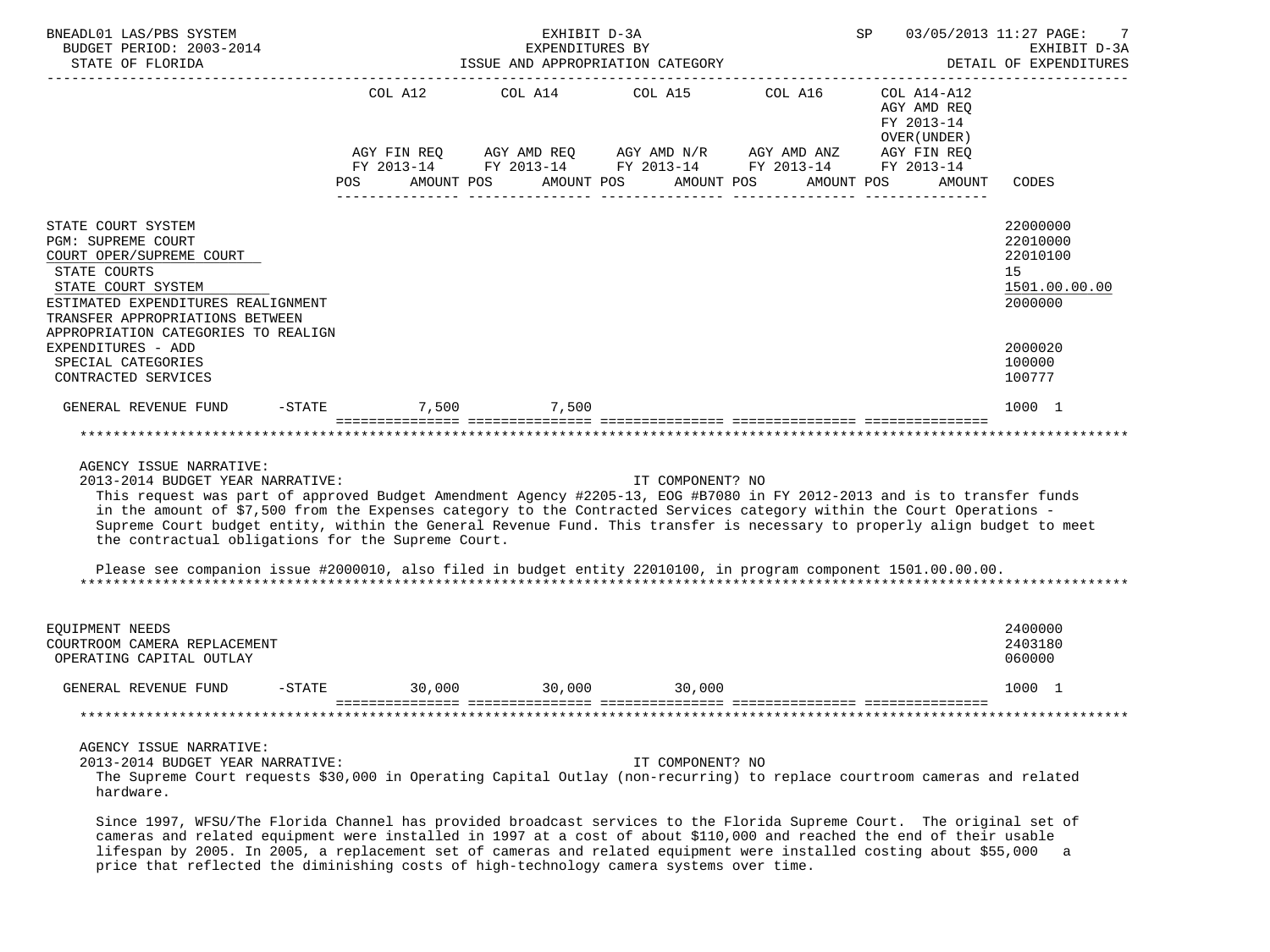| BNEADL01 LAS/PBS SYSTEM<br>BUDGET PERIOD: 2003-2014<br>STATE OF FLORIDA |                   | EXHIBIT D-3A<br>EXPENDITURES BY<br>ISSUE AND APPROPRIATION CATEGORY | <b>SP</b>                        | 03/05/2013 11:27 PAGE:<br>8 <sup>8</sup><br>EXHIBIT D-3A<br>DETAIL OF EXPENDITURES |                                                                  |               |
|-------------------------------------------------------------------------|-------------------|---------------------------------------------------------------------|----------------------------------|------------------------------------------------------------------------------------|------------------------------------------------------------------|---------------|
|                                                                         | COL A12           | COL A14                                                             | COL A15                          |                                                                                    | COL A16 COL A14-A12<br>AGY AMD REO<br>FY 2013-14<br>OVER (UNDER) |               |
|                                                                         | AGY FIN REO       |                                                                     | AGY AMD REO AGY AMD N/R          | AGY AMD ANZ                                                                        | AGY FIN REO                                                      |               |
|                                                                         | AMOUNT POS<br>POS | FY 2013-14 FY 2013-14 FY 2013-14 FY 2013-14                         | AMOUNT POS AMOUNT POS AMOUNT POS |                                                                                    | FY 2013-14<br>AMOUNT                                             | CODES         |
| STATE COURT SYSTEM                                                      |                   |                                                                     |                                  |                                                                                    |                                                                  | 22000000      |
| PGM: SUPREME COURT                                                      |                   |                                                                     |                                  |                                                                                    |                                                                  | 22010000      |
| COURT OPER/SUPREME COURT                                                |                   |                                                                     |                                  |                                                                                    |                                                                  | 22010100      |
| STATE COURTS                                                            |                   |                                                                     |                                  |                                                                                    |                                                                  | 15            |
| STATE COURT SYSTEM                                                      |                   |                                                                     |                                  |                                                                                    |                                                                  | 1501.00.00.00 |
| EQUIPMENT NEEDS                                                         |                   |                                                                     |                                  |                                                                                    |                                                                  | 2400000       |
| COURTROOM CAMERA REPLACEMENT                                            |                   |                                                                     |                                  |                                                                                    |                                                                  | 2403180       |

 The current cameras and related equipment have reached the end of their usable lifespan, after experiencing component failure on at least three occasions during Fiscal Year 2011-12. As a result, WFSU/The Florida Channel has requested that the Florida Supreme Court obtain funding to replace the existing system before it fails completely, depriving Floridians and others of their ability to watch live and archived video of all Supreme Court hearings.

WFSU/The Florida Channel has identified the following items that would need to be purchased:

- 1. Four Panasonic AW-HE50SN cameras for a total list-price cost of \$22,000
- 2. One Panasonic AW-RP50 controller at a total list-price cost of \$2,200
- 3. One Panasonic AW-HS50 switcher at a total list-price cost of \$3,880
- 4. One TV-Logic LQM-171 monitor at a total list-price cost of \$4,995
- 5. Cabling at a total list-price cost of \$1,000

TOTAL LIST-PRICE COST: \$34,075

 Utilizing current state term contracts and competitive procurement practices, WFSU/The Florida Channel estimates the actual cost will be about \$30,000.

 These cameras also will provide another significant benefit: They are compatible with High-Definition video production, which WFSU/The Florida Channel now is putting into place as it upgrades its systems.

 Without this funding, the Florida Supreme Court is likely to experience a failure of its ability to broadcast its hearing to the public at large via Florida Channel cable systems that reach millions of Floridians. The court also will lose the ability to webcast these same broadcasts, to broadcast them via the state's satellite, and to archive them on the World-Wide Web. These services have been provided to the public since 1997.

 Budget Request Total: \$30,000 (non-recurring) \*\*\*\*\*\*\*\*\*\*\*\*\*\*\*\*\*\*\*\*\*\*\*\*\*\*\*\*\*\*\*\*\*\*\*\*\*\*\*\*\*\*\*\*\*\*\*\*\*\*\*\*\*\*\*\*\*\*\*\*\*\*\*\*\*\*\*\*\*\*\*\*\*\*\*\*\*\*\*\*\*\*\*\*\*\*\*\*\*\*\*\*\*\*\*\*\*\*\*\*\*\*\*\*\*\*\*\*\*\*\*\*\*\*\*\*\*\*\*\*\*\*\*\*\*\*\*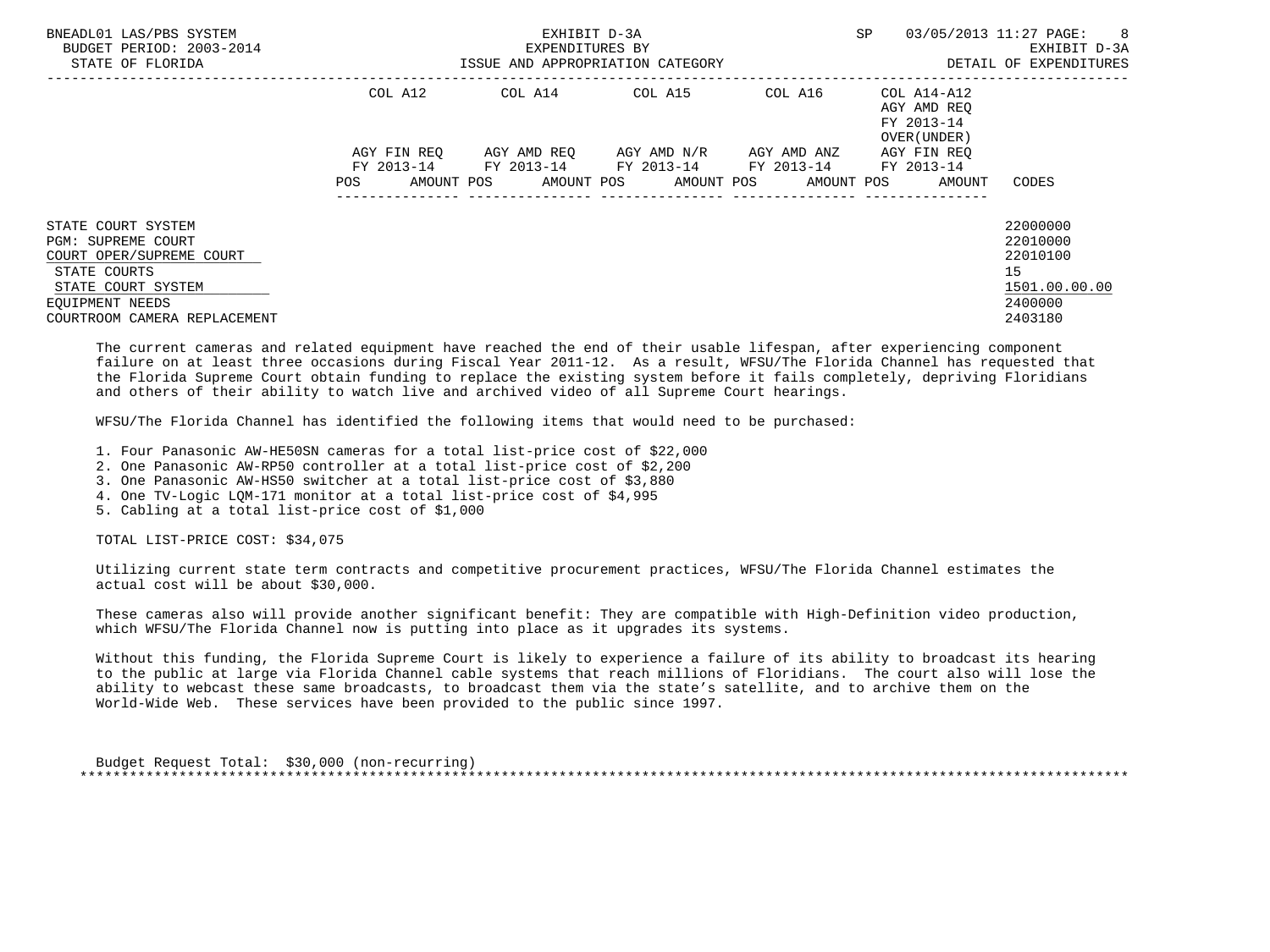| BNEADL01 LAS/PBS SYSTEM<br>BUDGET PERIOD: 2003-2014<br>STATE OF FLORIDA                                                                                                                                                                                                                                       |                    | EXHIBIT D-3A<br>EXPENDITURES BY<br>ISSUE AND APPROPRIATION CATEGORY |                                                                                                                |            | SP 03/05/2013 11:27 PAGE:                                | EXHIBIT D-3A<br>DETAIL OF EXPENDITURES                             |
|---------------------------------------------------------------------------------------------------------------------------------------------------------------------------------------------------------------------------------------------------------------------------------------------------------------|--------------------|---------------------------------------------------------------------|----------------------------------------------------------------------------------------------------------------|------------|----------------------------------------------------------|--------------------------------------------------------------------|
|                                                                                                                                                                                                                                                                                                               | COL A12            | COL A14                                                             | COL A15                                                                                                        | COL A16    | COL A14-A12<br>AGY AMD REQ<br>FY 2013-14<br>OVER (UNDER) |                                                                    |
|                                                                                                                                                                                                                                                                                                               | AGY FIN REQ<br>POS | AMOUNT POS                                                          | AGY AMD REQ AGY AMD N/R AGY AMD ANZ<br>FY 2013-14 FY 2013-14 FY 2013-14 FY 2013-14<br>AMOUNT POS<br>AMOUNT POS | AMOUNT POS | AGY FIN REQ<br>FY 2013-14<br>AMOUNT                      | CODES                                                              |
| STATE COURT SYSTEM<br>PGM: SUPREME COURT<br>COURT OPER/SUPREME COURT<br>STATE COURTS<br>STATE COURT SYSTEM<br>ANNUALIZATION OF ADMINISTERED<br>FUNDS APPROPRIATIONS<br>STATE HEALTH INSURANCE ADJUSTMENT                                                                                                      |                    |                                                                     |                                                                                                                |            |                                                          | 22000000<br>22010000<br>22010100<br>15<br>1501.00.00.00<br>26A0000 |
| FOR FY 2012-13 - 10 MONTHS<br>ANNUALIZATION<br>SALARIES AND BENEFITS                                                                                                                                                                                                                                          |                    |                                                                     |                                                                                                                |            |                                                          | 26A1830<br>010000                                                  |
| GENERAL REVENUE FUND -STATE 21,905<br>STATE COURTS REVENUE TF - STATE                                                                                                                                                                                                                                         |                    | 21,905<br>32, 245 32, 245                                           |                                                                                                                |            |                                                          | 1000 1<br>2057 1                                                   |
| TOTAL APPRO                                                                                                                                                                                                                                                                                                   |                    | 54,150<br>54,150                                                    |                                                                                                                |            |                                                          |                                                                    |
| PROGRAM OR SERVICE-LEVEL<br>INFORMATION TECHNOLOGY<br>FLORIDA APPELLATE COURTS TECHNOLOGY                                                                                                                                                                                                                     |                    |                                                                     |                                                                                                                |            |                                                          | 3630000                                                            |
| SOLUTION (EFACTS) TECHNICAL SUPPORT<br>OTHER PERSONAL SERVICES                                                                                                                                                                                                                                                |                    |                                                                     |                                                                                                                |            |                                                          | 36313C0<br>030000                                                  |
| GENERAL REVENUE FUND -STATE                                                                                                                                                                                                                                                                                   |                    | 52,000 52,000                                                       |                                                                                                                |            |                                                          | 1000 1                                                             |
| SPECIAL CATEGORIES<br>TR/DMS/HR SVCS/STW CONTRCT                                                                                                                                                                                                                                                              |                    |                                                                     |                                                                                                                |            |                                                          | 100000<br>107040                                                   |
| $-$ STATE<br>GENERAL REVENUE FUND                                                                                                                                                                                                                                                                             | 223                | 223                                                                 |                                                                                                                |            |                                                          | 1000 1                                                             |
| TOTAL: FLORIDA APPELLATE COURTS TECHNOLOGY<br>SOLUTION (EFACTS) TECHNICAL SUPPORT                                                                                                                                                                                                                             |                    |                                                                     |                                                                                                                |            |                                                          | 36313C0                                                            |
| TOTAL ISSUE                                                                                                                                                                                                                                                                                                   | 52,223             | 52,223                                                              |                                                                                                                |            |                                                          |                                                                    |
|                                                                                                                                                                                                                                                                                                               |                    |                                                                     |                                                                                                                |            |                                                          |                                                                    |
| AGENCY ISSUE NARRATIVE:<br>2013-2014 BUDGET YEAR NARRATIVE:<br>The Supreme Court requests \$52,223 in recurring Other Personal Services (OPS) funding for a Senior Information Systems<br>Analyst position Currently all court files are maintained in paper. The Clerk's Office is specifically charged with |                    |                                                                     | IT COMPONENT? YES                                                                                              |            |                                                          |                                                                    |

 Analyst position. Currently, all court files are maintained in paper. The Clerk's Office is specifically charged with the responsibility of maintaining the court files. The court is in the process of converting to a comprehensive electronic court filing, record keeping, assignment and voting system called Electronic Florida Appellate Courts Technology Solution, or eFACTS. This system will interact with the new statewide e-filing portal. The eFACTS system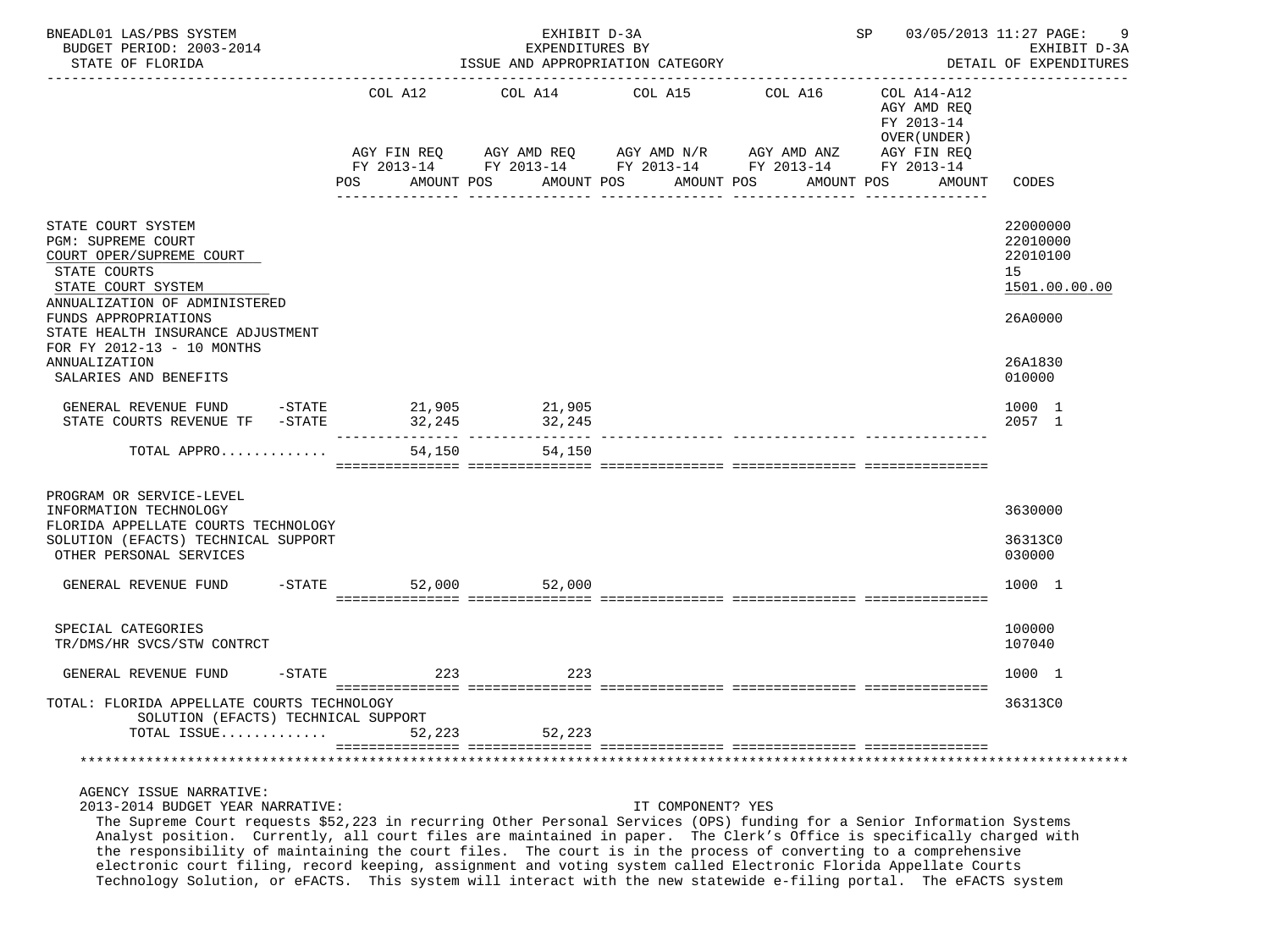| BNEADL01 LAS/PBS SYSTEM<br>BUDGET PERIOD: 2003-2014                                                                              |             | EXHIBIT D-3A<br>EXPENDITURES BY | SP                                                                                            | 03/05/2013 11:27 PAGE: 10<br>EXHIBIT D-3A |                                                                       |                                                         |
|----------------------------------------------------------------------------------------------------------------------------------|-------------|---------------------------------|-----------------------------------------------------------------------------------------------|-------------------------------------------|-----------------------------------------------------------------------|---------------------------------------------------------|
| STATE OF FLORIDA                                                                                                                 |             |                                 | ISSUE AND APPROPRIATION CATEGORY                                                              |                                           |                                                                       | DETAIL OF EXPENDITURES                                  |
|                                                                                                                                  | COL A12     |                                 | COL A14 COL A15 COL A16                                                                       |                                           | COL A14-A12<br>AGY AMD REO<br>FY 2013-14<br>OVER (UNDER)              |                                                         |
|                                                                                                                                  | AGY FIN REO |                                 | AGY AMD REO AGY AMD N/R AGY AMD ANZ<br>FY 2013-14 FY 2013-14 FY 2013-14 FY 2013-14 FY 2013-14 |                                           | AGY FIN REO<br>POS AMOUNT POS AMOUNT POS AMOUNT POS AMOUNT POS AMOUNT | CODES                                                   |
| STATE COURT SYSTEM<br><b>PGM: SUPREME COURT</b><br>COURT OPER/SUPREME COURT<br>STATE COURTS<br>STATE COURT SYSTEM                |             |                                 |                                                                                               |                                           |                                                                       | 22000000<br>22010000<br>22010100<br>15<br>1501.00.00.00 |
| PROGRAM OR SERVICE-LEVEL<br>INFORMATION TECHNOLOGY<br>FLORIDA APPELLATE COURTS TECHNOLOGY<br>SOLUTION (EFACTS) TECHNICAL SUPPORT |             |                                 |                                                                                               |                                           |                                                                       | 3630000<br>36313C0                                      |

 will allow the Clerk's Office and the court to process cases in a more efficient manner. When the files exist in electronic form rather than paper, it is imperative that the Clerk's Office be able to promptly resolve any technical problems with the eFACTS system so that access to electronic records can be maintained at all times. Without such access, the court will not be able to operate. The person in this position will need to have extensive knowledge of the operation of the Clerk's Office, the processing of all types of cases, the particulars of the case management software as well as a variety of computer software applications including Microsoft's SharePoint, the platform upon eFACTS is being built to maintain the system on a daily basis. They will also have to have programming capability to make changes to the new system as workflow changes and additional reporting capability is needed.

 Although the new system is still referenced as a case management system, it has a number of major components: electronic filing, imaging, data management, document management, work flow management, voting and electronic distribution of opinions and orders. Currently, only two relatively simple software programs are used by the Clerk's Office to track filings and voting by the justices. Those two basic systems are currently supported by technical staff from the Office of the State Courts Administrator (OSCA). In addition, some of the justices and staff use a software program to track assignments within their office. That software application is also supported by technical staff in OSCA. The new system, although one piece of software, replaces all the existing software but also provides capabilities far beyond the current system including: interface with e-filing, imaging, electronic document management, electronic workflow management, voting and electronic distribution of the court's orders and opinions. The system is exponentially more complex and covers virtually every aspect of the court's processing of cases. It is also a web based technology allowing the court and staff access to the system 24 hours a day, seven days a week, 365 days a year from anywhere. When operating, this system will give the court the ability to process cases more efficiently. It is imperative that the system operate properly 24 hours a day, 365 days a year. If the eFACTS system is inoperable, all work at the court will stop. The Clerk's Office needs temporary technical staff dedicated to this particular application and responsible to the Clerk of Court so that the court can continue to operate and timely process its cases. We anticipate the need for this funding for at least two years as we implement the new system and phase out the old. Although there will be real efficiencies created with the new system and the virtual, but not complete, elimination of paper, one requirement to achieve those efficiencies is continual computer access and fully functional software. Deputy clerks who currently manage paper will be transitioned to implement scanning and to play a greater role in case management to improve the processing of cases. We anticipate that the need for this position may become permanent in the future but feel OPS funding is appropriate now until a final evaluation of technical need can be conducted.

 If this funding is not approved, the court faces the possibility of delays in accepting electronic filing and processing cases electronically.

Current technical staff in OSCA and the information systems support personnel who work directly for the court are already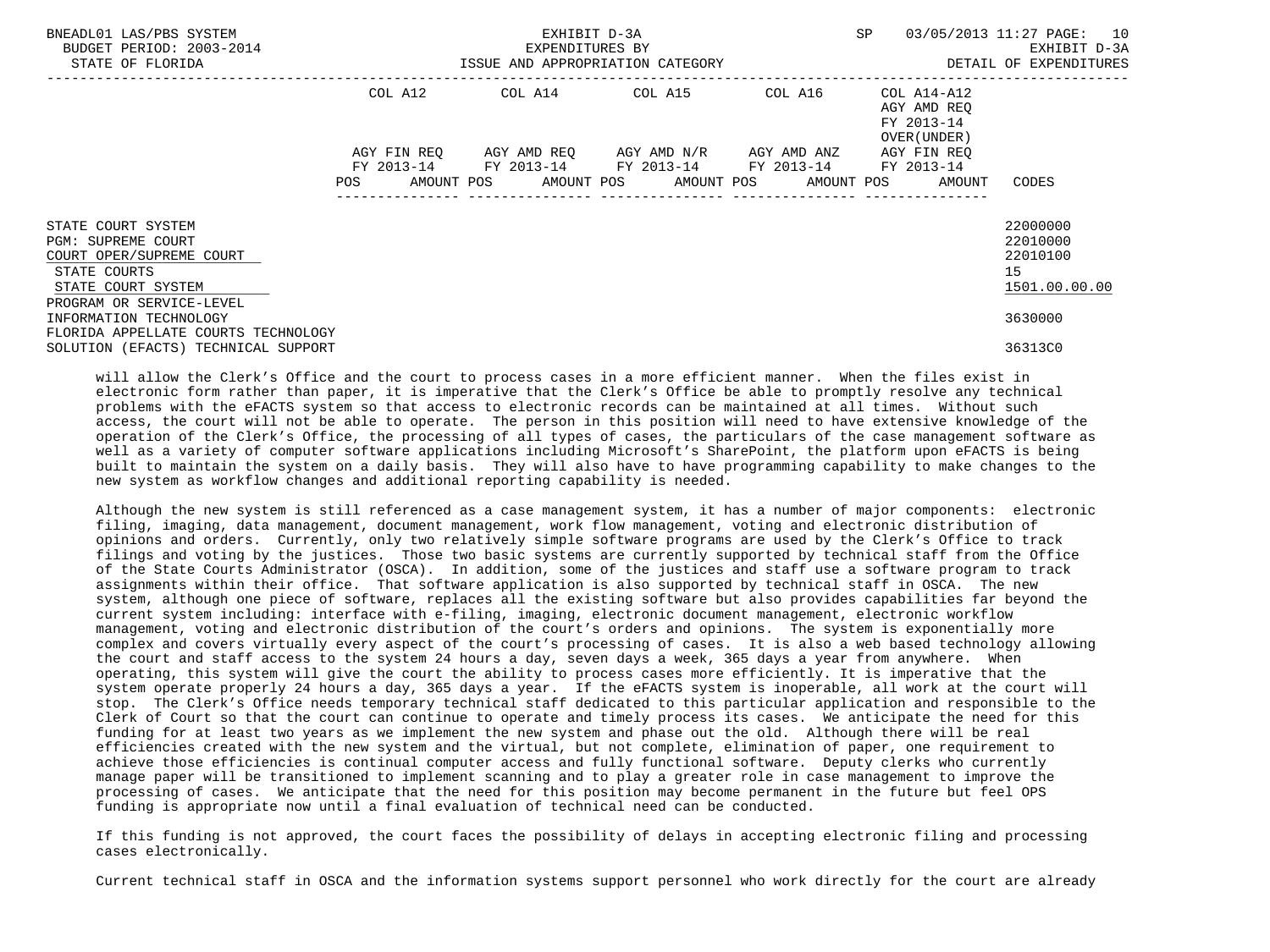| BNEADL01 LAS/PBS SYSTEM<br>BUDGET PERIOD: 2003-2014<br>STATE OF FLORIDA                                                          |                        | EXHIBIT D-3A<br>EXPENDITURES BY<br>ISSUE AND APPROPRIATION CATEGORY | SP                                                                              | 03/05/2013 11:27 PAGE: 11<br>EXHIBIT D-3A<br>DETAIL OF EXPENDITURES |                                                          |                                                         |
|----------------------------------------------------------------------------------------------------------------------------------|------------------------|---------------------------------------------------------------------|---------------------------------------------------------------------------------|---------------------------------------------------------------------|----------------------------------------------------------|---------------------------------------------------------|
|                                                                                                                                  | COL A12<br>AGY FIN REO |                                                                     | COL A14 COL A15 COL A16 COL A14-A12<br>AGY AMD REQ AGY AMD N/R AGY AMD ANZ      |                                                                     | AGY AMD REO<br>FY 2013-14<br>OVER (UNDER)<br>AGY FIN REO |                                                         |
|                                                                                                                                  | POS                    |                                                                     | FY 2013-14 FY 2013-14 FY 2013-14 FY 2013-14<br>AMOUNT POS AMOUNT POS AMOUNT POS |                                                                     | FY 2013-14<br>AMOUNT POS<br>AMOUNT                       | CODES                                                   |
| STATE COURT SYSTEM<br><b>PGM: SUPREME COURT</b><br>COURT OPER/SUPREME COURT<br>STATE COURTS<br>STATE COURT SYSTEM                |                        |                                                                     |                                                                                 |                                                                     |                                                          | 22000000<br>22010000<br>22010100<br>15<br>1501.00.00.00 |
| PROGRAM OR SERVICE-LEVEL<br>INFORMATION TECHNOLOGY<br>FLORIDA APPELLATE COURTS TECHNOLOGY<br>SOLUTION (EFACTS) TECHNICAL SUPPORT |                        |                                                                     |                                                                                 |                                                                     |                                                          | 3630000<br>36313C0                                      |

 overburdened in supporting the other computer applications of the court and the judicial branch and will be able, at best, to provide full time back-up support for this new system. If they are needed to provide more assistance, the other valuable work they do for the court and the branch will be severely impacted.

\*\*\*\*\*\*\*\*\*\*\*\*\*\*\*\*\*\*\*\*\*\*\*\*\*\*\*\*\*\*\*\*\*\*\*\*\*\*\*\*\*\*\*\*\*\*\*\*\*\*\*\*\*\*\*\*\*\*\*\*\*\*\*\*\*\*\*\*\*\*\*\*\*\*\*\*\*\*\*\*\*\*\*\*\*\*\*\*\*\*\*\*\*\*\*\*\*\*\*\*\*\*\*\*\*\*\*\*\*\*\*\*\*\*\*\*\*\*\*\*\*\*\*\*\*\*\*

| SUPREME COURT AND DISTRICT COURTS<br>OF APPEAL LAW LIBRARIES<br>LAW RELATED REFERENCE MATERIALS<br>SPECIAL CATEGORIES<br>SUPREME COURT LAW LIBRARY |           |        |        | 4100000<br>4100200<br>100000<br>103731 |
|----------------------------------------------------------------------------------------------------------------------------------------------------|-----------|--------|--------|----------------------------------------|
| GENERAL REVENUE FUND                                                                                                                               | $-$ STATE | 15,538 | 15,538 | 1000                                   |
|                                                                                                                                                    |           |        |        |                                        |

AGENCY ISSUE NARRATIVE:

2013-2014 BUDGET YEAR NARRATIVE: IT COMPONENT? NO

 The Supreme Court requests an increase of \$15,538 in recurring funding for legal resource material costs to help library staff support the legal-research needs of the highest appellate court in the fourth largest state in the United States. Although there have been some fluctuations throughout the years, today's library budget is nearly the same as FY 1991-92. Approximately 90 percent of the library's budget is spent on providing access to legal-research publications, including books, legal periodicals, court opinions, statutes, and legal-reference materials, in both print and electronic formats.

 The library supports the ongoing legal-research needs of the Justices and staff attorneys of the Florida Supreme Court, along with the Office of the State Courts Administrator. In addition, an increasing number of Florida court and county law libraries have closed or have merged with local public libraries. As a consequence, the Supreme Court Library is providing a growing level of legal library support for the Florida State Courts System.

Florida Rule of Judicial Administration  $2.205(c)(1)$  requires that the Supreme Court Library be open to members of the bar, members of the legislature, and to officers of state agencies, as well as to any others by special permission of the court. As a result, the library serves state agencies, as well as the general public.

Budget Request Total: \$52,223 (recurring)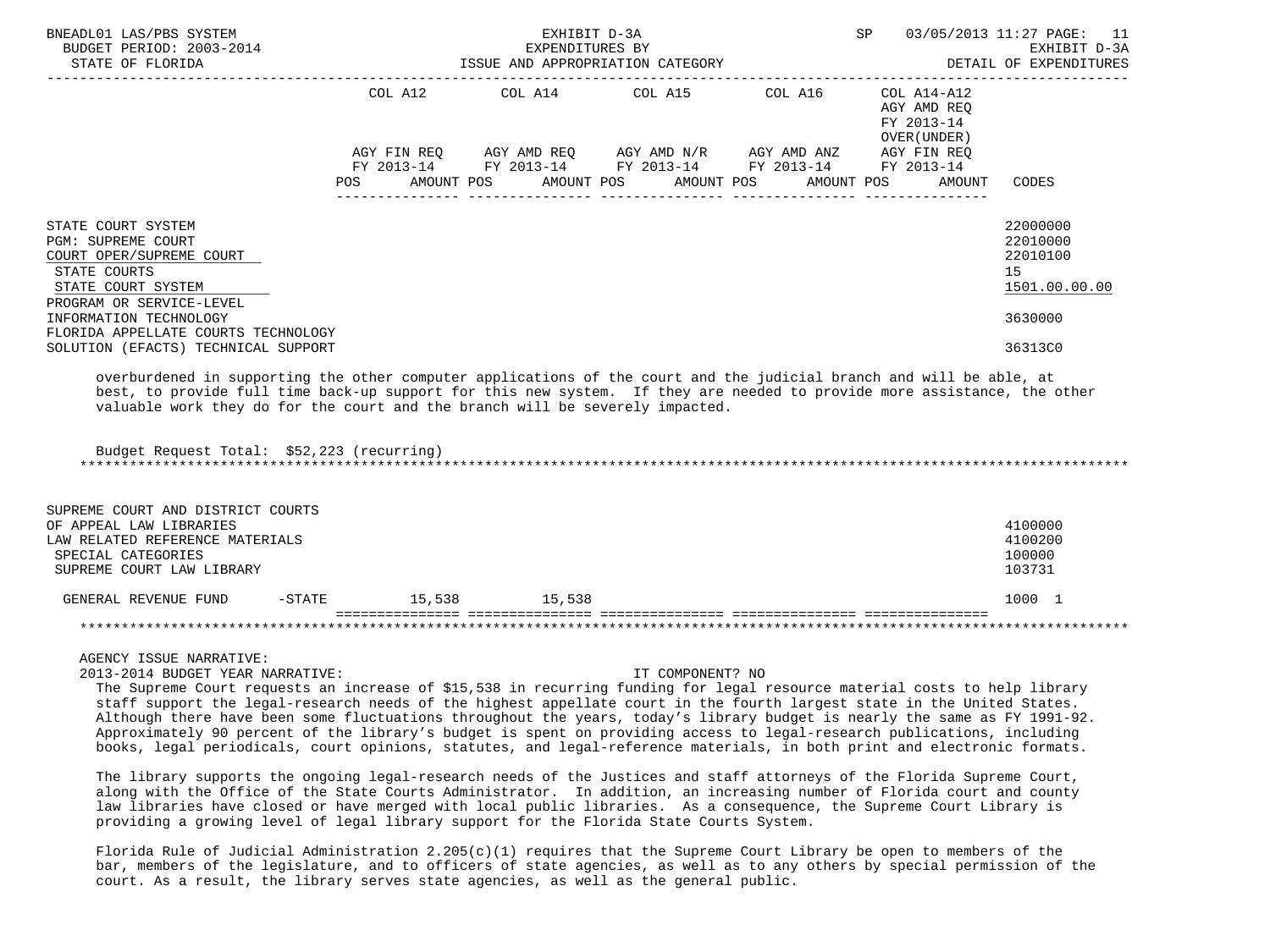| BNEADL01 LAS/PBS SYSTEM<br>BUDGET PERIOD: 2003-2014<br>STATE OF FLORIDA                                    |                                  | EXHIBIT D-3A<br>EXPENDITURES BY<br>ISSUE AND APPROPRIATION CATEGORY             | SP                                  | 03/05/2013 11:27 PAGE: 12<br>EXHIBIT D-3A<br>DETAIL OF EXPENDITURES |                                                          |                                                         |
|------------------------------------------------------------------------------------------------------------|----------------------------------|---------------------------------------------------------------------------------|-------------------------------------|---------------------------------------------------------------------|----------------------------------------------------------|---------------------------------------------------------|
|                                                                                                            | COL A12                          |                                                                                 | COL A14 COL A15                     | COL A16                                                             | COL A14-A12<br>AGY AMD REO<br>FY 2013-14<br>OVER (UNDER) |                                                         |
|                                                                                                            | AGY FIN REO<br>FY 2013-14<br>POS | FY 2013-14 FY 2013-14 FY 2013-14<br>AMOUNT POS AMOUNT POS AMOUNT POS AMOUNT POS | AGY AMD REO AGY AMD N/R AGY AMD ANZ |                                                                     | AGY FIN REO<br>FY 2013-14<br>AMOUNT                      | CODES                                                   |
| STATE COURT SYSTEM<br>PGM: SUPREME COURT<br>COURT OPER/SUPREME COURT<br>STATE COURTS<br>STATE COURT SYSTEM |                                  |                                                                                 |                                     |                                                                     |                                                          | 22000000<br>22010000<br>22010100<br>15<br>1501.00.00.00 |
| SUPREME COURT AND DISTRICT COURTS<br>OF APPEAL LAW LIBRARIES<br>LAW RELATED REFERENCE MATERIALS            |                                  |                                                                                 |                                     |                                                                     |                                                          | 4100000<br>4100200                                      |

1. Print Resources

 The library has cut 889 print subscriptions since 1991, and 498 subscriptions since 2000. The library currently maintains 206 print subscriptions to supplement online legal-research materials. This print collection consists of primary Florida materials, along with other secondary sources, including reference works and treatises.

 Although most treatises are available on Lexis and Westlaw, often it is only the most current edition. Maintaining our print subscriptions allows the library to keep these older editions, which are often cited. Most print case reporters and legal periodicals were discontinued because we have full electronic access to these materials.

 Preserving and updating print resources, in addition to offering online resources, maximizes access to the wide variety of reference materials necessary for comprehensive legal research, in accordance with Standards for Appellate Court Libraries and State Law Libraries, published by the State, Court and County Law Library Section of the American Association of Law Libraries.

 Due to the ever-changing nature of the law, and the court's need for the most current information, print publications require frequent updates. According to the American Association of Law Libraries' Price Index for Legal Publications, 6d, the cost of updating print legal publications has increased an average of 8-percent each year from 2006-2009.

 In 2011, the library entered into a three-year agreement with Thomson West, the legal publisher which traditionally supplies the majority of the library's print publications and updates. By entering into this agreement, the library locked in a 7-percent annual increase for Thomson West print publications over the next three years, even though Thomson West anticipates a 12.5-percent average annual increase in their prices over the next few years.

 The FY 2012-13 annual subscription cost for West print publications covered under this agreement is \$157,080. With a 7-percent increase, the FY 2013-14 annual subscription cost for West print publications will be \$168,076. The library requests \$10,996 to cover this anticipated 7-percent annual increase for FY 2013-14 for all West print subscriptions covered under this agreement.

 The library purchases the remainder of its print publications from Lexis and other publishers. The anticipated cost of these print publications for FY 2012-13 is \$41,028. The library requests \$3,282 to cover the anticipated 8-percent average increase for FY 2013-14 for print publications from Lexis and other legal publishers.

 If anticipated cost increases in print materials are not funded, the library will not be able to properly maintain updates to the legal-research materials which are needed to support the work of the Supreme Court, the State Courts System, and the writing of Florida Supreme Court opinions.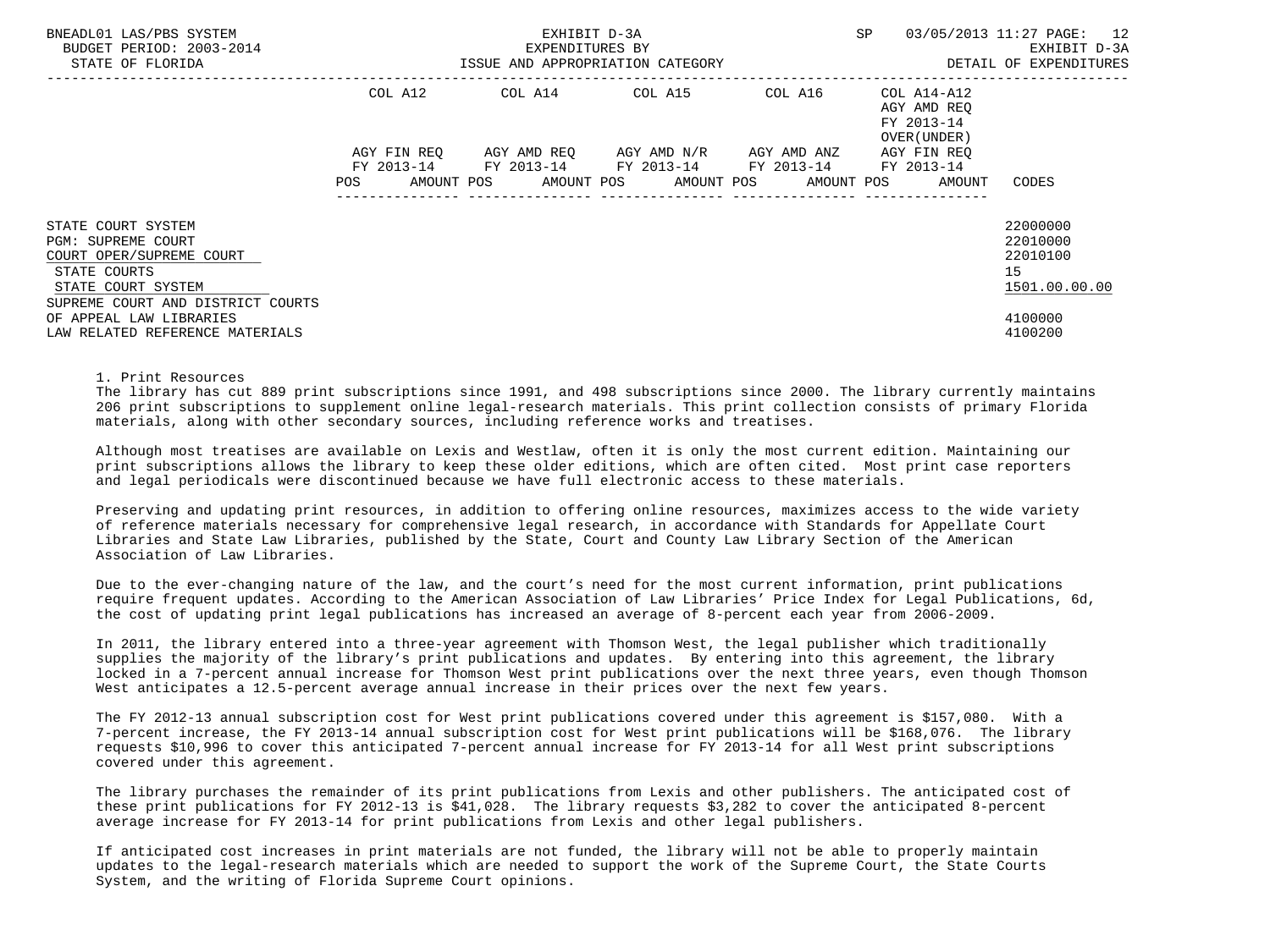| BNEADL01 LAS/PBS SYSTEM<br>BUDGET PERIOD: 2003-2014<br>STATE OF FLORIDA                                    |                                  | EXHIBIT D-3A<br>EXPENDITURES BY<br>ISSUE AND APPROPRIATION CATEGORY             | <b>SP</b>                           | 03/05/2013 11:27 PAGE: 13<br>EXHIBIT D-3A<br>DETAIL OF EXPENDITURES |                                                          |                                                         |
|------------------------------------------------------------------------------------------------------------|----------------------------------|---------------------------------------------------------------------------------|-------------------------------------|---------------------------------------------------------------------|----------------------------------------------------------|---------------------------------------------------------|
|                                                                                                            | COL A12                          | COL A14 COL A15                                                                 |                                     | COL A16                                                             | COL A14-A12<br>AGY AMD REO<br>FY 2013-14<br>OVER (UNDER) |                                                         |
|                                                                                                            | AGY FIN REO<br>FY 2013-14<br>POS | FY 2013-14 FY 2013-14 FY 2013-14<br>AMOUNT POS AMOUNT POS AMOUNT POS AMOUNT POS | AGY AMD REO AGY AMD N/R AGY AMD ANZ |                                                                     | AGY FIN REO<br>FY 2013-14<br>AMOUNT                      | CODES                                                   |
| STATE COURT SYSTEM<br>PGM: SUPREME COURT<br>COURT OPER/SUPREME COURT<br>STATE COURTS<br>STATE COURT SYSTEM |                                  |                                                                                 |                                     |                                                                     |                                                          | 22000000<br>22010000<br>22010100<br>15<br>1501.00.00.00 |
| SUPREME COURT AND DISTRICT COURTS<br>OF APPEAL LAW LIBRARIES<br>LAW RELATED REFERENCE MATERIALS            |                                  |                                                                                 |                                     |                                                                     |                                                          | 4100000<br>4100200                                      |

 The library requests \$14,278 in recurring funds to cover anticipated increases in print subscription costs for legal-reference materials.

### 2. Electronic Resources

 The library provides access to Westlaw, a comprehensive online legal-research database, for use by general-public patrons. The library's current three-year contract with Thomson West, which runs through FY 2014-15, specifies a 5-percent annual increase. The annual subscription cost for Westlaw public access for FY 2012-13 is \$25,196. The library requests an additional \$1,260 to cover the anticipated 5-percent increase for FY 2013-14. This request will cover this one-year increase in the subscription cost.

 If the anticipated cost increase for Westlaw is not funded, the library will not be able to provide access to the current legal-research materials for its general-public patrons, which include students, researchers, state agency staff members, and pro-se litigants.

 The library requests \$1,260 in recurring funds to offset the anticipated increase to the library's annual online subscription for public access to Westlaw.

 Budget Request Total: \$15,538 (recurring) \*\*\*\*\*\*\*\*\*\*\*\*\*\*\*\*\*\*\*\*\*\*\*\*\*\*\*\*\*\*\*\*\*\*\*\*\*\*\*\*\*\*\*\*\*\*\*\*\*\*\*\*\*\*\*\*\*\*\*\*\*\*\*\*\*\*\*\*\*\*\*\*\*\*\*\*\*\*\*\*\*\*\*\*\*\*\*\*\*\*\*\*\*\*\*\*\*\*\*\*\*\*\*\*\*\*\*\*\*\*\*\*\*\*\*\*\*\*\*\*\*\*\*\*\*\*\*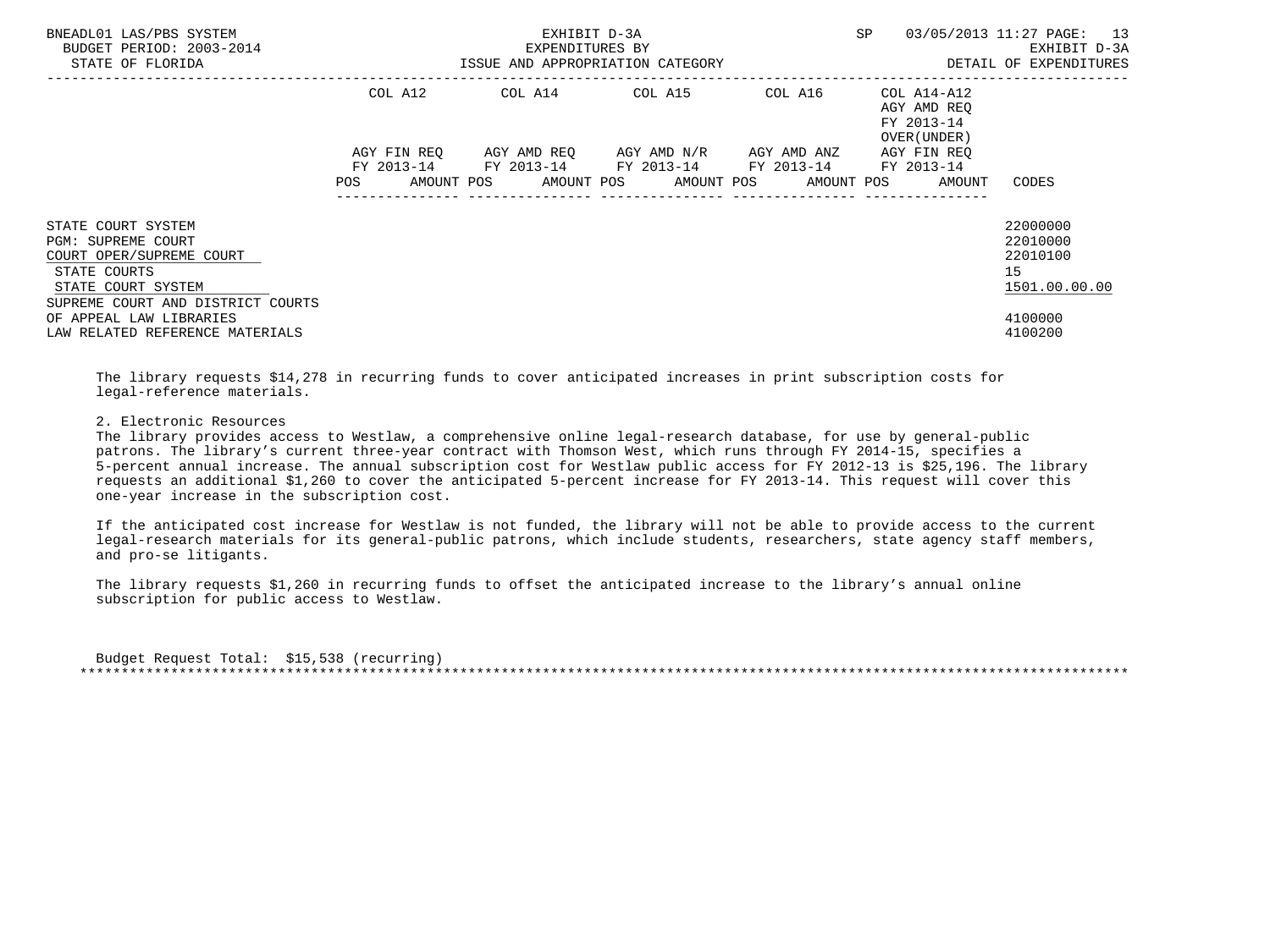| BNEADL01 LAS/PBS SYSTEM<br>BUDGET PERIOD: 2003-2014<br>STATE OF FLORIDA                                    |           | EXHIBIT D-3A<br>EXPENDITURES BY<br>ISSUE AND APPROPRIATION CATEGORY <b>ALL SECONS</b> DETAIL OF EXPENDITURES |         |  |                 |  |                                                                                                       |  |  | SP 03/05/2013 11:27 PAGE: 14<br>EXHIBIT D-3A                            |                                                         |
|------------------------------------------------------------------------------------------------------------|-----------|--------------------------------------------------------------------------------------------------------------|---------|--|-----------------|--|-------------------------------------------------------------------------------------------------------|--|--|-------------------------------------------------------------------------|---------------------------------------------------------|
|                                                                                                            |           |                                                                                                              | COL A12 |  |                 |  | COL A14 COL A15 COL A16<br>AGY FIN REQ AGY AMD REQ AGY AMD N/R AGY AMD ANZ                            |  |  | COL A14-A12<br>AGY AMD REO<br>FY 2013-14<br>OVER (UNDER)<br>AGY FIN REO |                                                         |
|                                                                                                            |           |                                                                                                              |         |  |                 |  | FY 2013-14 FY 2013-14 FY 2013-14 FY 2013-14<br>POS AMOUNT POS AMOUNT POS AMOUNT POS AMOUNT POS AMOUNT |  |  | FY 2013-14                                                              | CODES                                                   |
| STATE COURT SYSTEM<br>PGM: SUPREME COURT<br>COURT OPER/SUPREME COURT<br>STATE COURTS<br>STATE COURT SYSTEM |           |                                                                                                              |         |  |                 |  |                                                                                                       |  |  |                                                                         | 22000000<br>22010000<br>22010100<br>15<br>1501.00.00.00 |
| COMPENSATION ISSUES<br>JUDICIAL BRANCH PAY PLAN<br>SALARIES AND BENEFITS                                   |           |                                                                                                              |         |  |                 |  |                                                                                                       |  |  |                                                                         | 4400000<br>4400A10<br>010000                            |
| GENERAL REVENUE FUND                                                                                       | $-$ STATE |                                                                                                              |         |  | 183,196 183,196 |  |                                                                                                       |  |  |                                                                         | 1000 1                                                  |
|                                                                                                            |           |                                                                                                              |         |  |                 |  |                                                                                                       |  |  |                                                                         |                                                         |

# AGENCY ISSUE NARRATIVE:

2013-2014 BUDGET YEAR NARRATIVE: IT COMPONENT? NO

 The Supreme Court requests \$5,507,361 to provide a 3.5 percent competitive salary adjustment for all State Courts System (SCS) employees, effective July 1, 2013. In the event the legislature provides a salary adjustment for state employees for the 2013-14 Fiscal Year, the Court requests any necessary additional funding sufficient to provide all SCS employees with a 3.5 percent competitive salary adjustment.

 The lack of salary increases since October 1, 2006, compounded by the elimination of 237 positions, has led to the present critical situation where work load has increased and pay for SCS employees has fallen further and further behind competing employers in state and local government. This is evidenced by salary comparisons, turnover and recruitment problems. The branch is experiencing difficulty in reaching its Long Range Strategic Plan goal of supporting competency and quality. Success in this regard depends on the branch's ability to attract, hire and retain highly qualified and competent employees. As well, competitive pay and opportunities for monetary incentives in recognition of excellent service and performance are motivating factors for continued improvement in support of creating efficiencies for the branch.

 Average salaries of SCS employees are nearly ten percent behind competing employers. Some high level positions are being held vacant because, due to the starting salaries, no suitable applicants could be found. Since October 2009, sixteen employees in the Office of the State Courts Administrator (OSCA) alone accepted positions with executive branch agencies. That is nearly 10 percent of the OSCA workforce. The average pay increase realized by these employees is over \$6,800 with five of the employees taking positions with salary increases over \$10,000, not including enhanced benefits. This loss of key managers and other high performers, who had developed broad knowledge bases of critical judicial branch operations, has brought significant organizational challenges in already difficult times. These challenges are compounded by the loss of long-term employees who have recently retired or will be retiring, resulting in an essential need to develop and retain existing employees to ensure expertise. Filling knowledge gaps ensures the continued development of efficiencies in the work of the State Courts System.

 In the trial courts, it additionally has become especially difficult to fill and to retain constitutionally mandated due process positions such as Court Reporters and Court Interpreters at current pay levels. The gap between pay for SCS court reporting and court interpreting employees and those employed by the federal government and counties, as well as those providing services by contract, continues to grow. For example, the base rate of pay for court reporters in the federal court in Miami is \$77,641 while the starting salary of a court reporter in the trial courts is \$47,569. This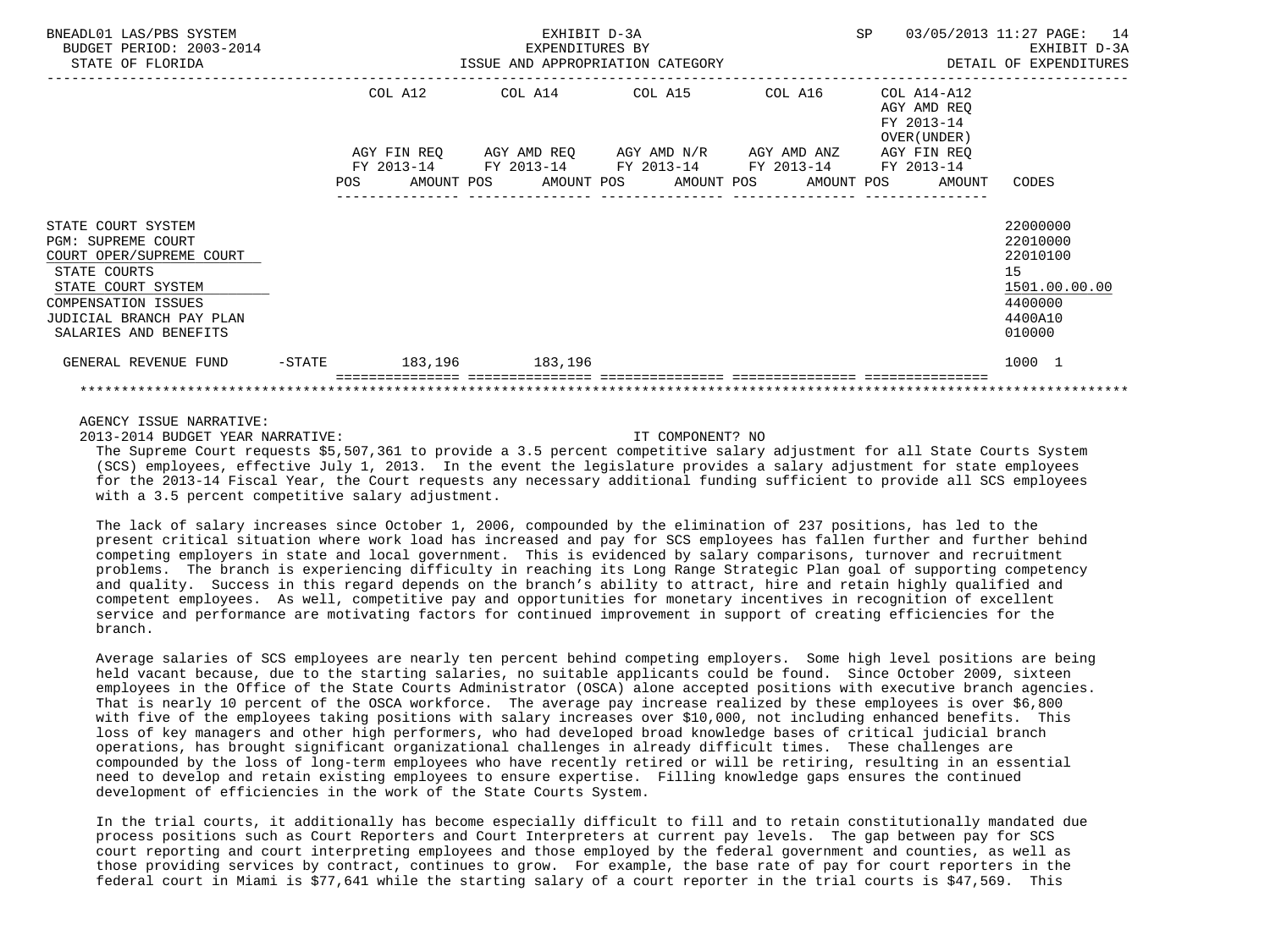| BNEADL01 LAS/PBS SYSTEM<br>BUDGET PERIOD: 2003-2014<br>STATE OF FLORIDA                                                                                              |                    | EXHIBIT D-3A<br>EXPENDITURES BY<br>ISSUE AND APPROPRIATION CATEGORY |                         | SP          | 03/05/2013 11:27 PAGE:<br>15<br>EXHIBIT D-3A<br>DETAIL OF EXPENDITURES |                                                                               |
|----------------------------------------------------------------------------------------------------------------------------------------------------------------------|--------------------|---------------------------------------------------------------------|-------------------------|-------------|------------------------------------------------------------------------|-------------------------------------------------------------------------------|
|                                                                                                                                                                      | COL A12            | COL A14                                                             | COL A15                 | COL A16     | COL A14-A12<br>AGY AMD REO<br>FY 2013-14<br>OVER (UNDER)               |                                                                               |
|                                                                                                                                                                      | AGY FIN REO        |                                                                     | AGY AMD REO AGY AMD N/R | AGY AMD ANZ | AGY FIN REO                                                            |                                                                               |
|                                                                                                                                                                      | AMOUNT POS<br>POS. | FY 2013-14 FY 2013-14 FY 2013-14 FY 2013-14                         | AMOUNT POS AMOUNT POS   | AMOUNT POS  | FY 2013-14<br>AMOUNT                                                   | CODES                                                                         |
| STATE COURT SYSTEM<br><b>PGM: SUPREME COURT</b><br>COURT OPER/SUPREME COURT<br>STATE COURTS<br>STATE COURT SYSTEM<br>COMPENSATION ISSUES<br>JUDICIAL BRANCH PAY PLAN |                    |                                                                     |                         |             |                                                                        | 22000000<br>22010000<br>22010100<br>15<br>1501.00.00.00<br>4400000<br>4400A10 |

 comparison holds equally true for court interpreters. The starting salary for a court interpreter for the federal court in Miami was \$71,384 in 2009 while the starting salary for a certified court interpreter in the trial courts is \$41,268.

 As the economy improves, the employment environment is sure to become increasingly competitive. The State Courts System needs to be able to retain and recruit top talent to ensure that justice is served in the most efficient and effective manner to the people of Florida.

 It should be noted that it is the policy of the Supreme Court to advocate that all judicial officers be included in legislative pay adjustments as may be provided to employees in the branch or in state government generally.

 The request for Budget Entity 22010100 is \$183,196. Please see companion issue #4400A10 also filed in Budget Entity 22300200, Program Component 1501.00.00.00, Budget Entity 22300100, Program Component 1501.00.00.00, Budget Entity 22010200, Program Component 1602.00.00.00, Budget Entity 22100600, Program Component 1501.00.00.00 and Budget Entity 22350100, Program Component 1601.00.00.00.

 Budget Request Total: \$183,196 (recurring) \*\*\*\*\*\*\*\*\*\*\*\*\*\*\*\*\*\*\*\*\*\*\*\*\*\*\*\*\*\*\*\*\*\*\*\*\*\*\*\*\*\*\*\*\*\*\*\*\*\*\*\*\*\*\*\*\*\*\*\*\*\*\*\*\*\*\*\*\*\*\*\*\*\*\*\*\*\*\*\*\*\*\*\*\*\*\*\*\*\*\*\*\*\*\*\*\*\*\*\*\*\*\*\*\*\*\*\*\*\*\*\*\*\*\*\*\*\*\*\*\*\*\*\*\*\*\*

| POSITION DETAIL OF SALARIES AND BENEFITS:        |     |           |           |          |          |             |                                 |
|--------------------------------------------------|-----|-----------|-----------|----------|----------|-------------|---------------------------------|
|                                                  | FTE | BASE RATE | ADDITIVES | BENEFITS | SUBTOTAL | LAPSE<br>°≈ | LAPSED SALARIES<br>AND BENEFITS |
| A12 - AGY FIN REQ FY 2013-14                     |     |           |           |          |          |             |                                 |
| CHANGES TO CURRENTLY AUTHORIZED POSITIONS        |     |           |           |          |          |             |                                 |
| OTHER SALARY AMOUNT<br>1000 GENERAL REVENUE FUND |     |           |           |          |          |             | 183,196                         |
|                                                  |     |           |           |          |          |             | ----------<br>183,196           |
|                                                  |     |           |           |          |          |             |                                 |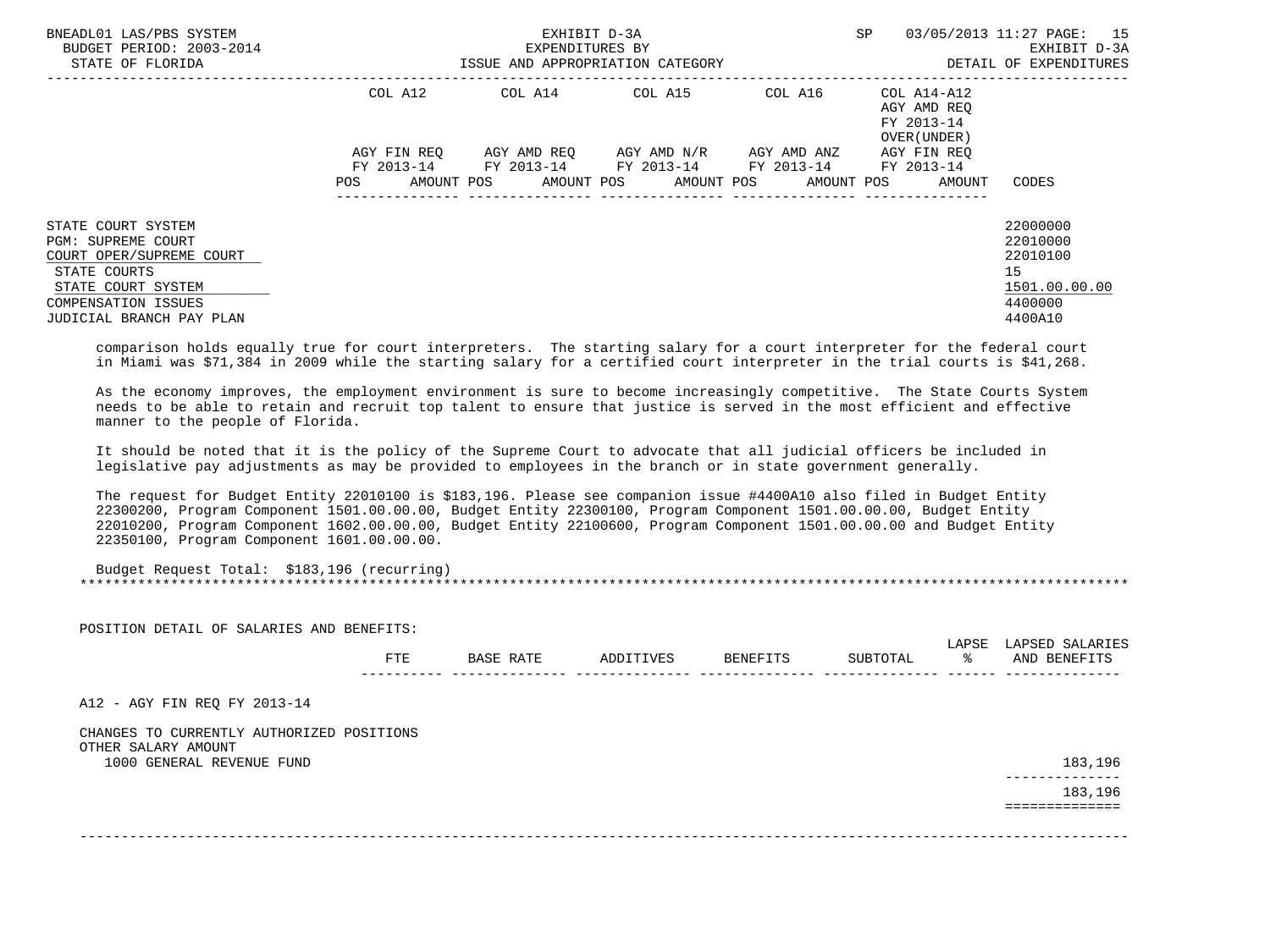| BNEADL01 LAS/PBS SYSTEM<br>BUDGET PERIOD: 2003-2014<br>STATE OF FLORIDA                                                                                                                                                                                                                                                                                                                                                                                                                                                                                                                                                                                                                     |                        | EXHIBIT D-3A<br>EXPENDITURES BY<br>ISSUE AND APPROPRIATION CATEGORY |                                |            | SP 03/05/2013 11:27 PAGE: 16<br>EXHIBIT D-3A<br>DETAIL OF EXPENDITURES  |        |                                                                               |
|---------------------------------------------------------------------------------------------------------------------------------------------------------------------------------------------------------------------------------------------------------------------------------------------------------------------------------------------------------------------------------------------------------------------------------------------------------------------------------------------------------------------------------------------------------------------------------------------------------------------------------------------------------------------------------------------|------------------------|---------------------------------------------------------------------|--------------------------------|------------|-------------------------------------------------------------------------|--------|-------------------------------------------------------------------------------|
|                                                                                                                                                                                                                                                                                                                                                                                                                                                                                                                                                                                                                                                                                             | COL A12<br>AGY FIN REQ | COL A14<br>AGY AMD REQ AGY AMD N/R AGY AMD ANZ                      | COL A15                        | COL A16    | COL A14-A12<br>AGY AMD REO<br>FY 2013-14<br>OVER (UNDER)<br>AGY FIN REQ |        |                                                                               |
|                                                                                                                                                                                                                                                                                                                                                                                                                                                                                                                                                                                                                                                                                             |                        | FY 2013-14 FY 2013-14 FY 2013-14 FY 2013-14 FY 2013-14              |                                |            |                                                                         |        |                                                                               |
|                                                                                                                                                                                                                                                                                                                                                                                                                                                                                                                                                                                                                                                                                             | POS                    | AMOUNT POS                                                          | AMOUNT POS<br>---------------- | AMOUNT POS | AMOUNT POS                                                              | AMOUNT | CODES                                                                         |
| STATE COURT SYSTEM<br>PGM: SUPREME COURT<br>COURT OPER/SUPREME COURT<br>STATE COURTS<br>STATE COURT SYSTEM<br>COMPENSATION ISSUES<br>JUDICIAL BRANCH PAY PLAN                                                                                                                                                                                                                                                                                                                                                                                                                                                                                                                               |                        |                                                                     |                                |            |                                                                         |        | 22000000<br>22010000<br>22010100<br>15<br>1501.00.00.00<br>4400000<br>4400A10 |
| POSITION DETAIL OF SALARIES AND BENEFITS:                                                                                                                                                                                                                                                                                                                                                                                                                                                                                                                                                                                                                                                   |                        |                                                                     |                                |            |                                                                         |        | LAPSE LAPSED SALARIES                                                         |
|                                                                                                                                                                                                                                                                                                                                                                                                                                                                                                                                                                                                                                                                                             | FTE                    | BASE RATE                                                           | ADDITIVES                      | BENEFITS   | SUBTOTAL                                                                | ႜ      | AND BENEFITS                                                                  |
| A14 - AGY AMD REQ FY 2013-14<br>CHANGES TO CURRENTLY AUTHORIZED POSITIONS<br>OTHER SALARY AMOUNT<br>1000 GENERAL REVENUE FUND                                                                                                                                                                                                                                                                                                                                                                                                                                                                                                                                                               |                        |                                                                     |                                |            |                                                                         |        | 183,196<br>183,196<br>==============                                          |
|                                                                                                                                                                                                                                                                                                                                                                                                                                                                                                                                                                                                                                                                                             |                        |                                                                     |                                |            |                                                                         |        |                                                                               |
| CRIMINAL JUSTICE INCENTIVE PAYMENTS<br>SPECIAL CATEGORIES<br>SALARY INCENTIVE PAYMENTS                                                                                                                                                                                                                                                                                                                                                                                                                                                                                                                                                                                                      |                        |                                                                     |                                |            |                                                                         |        | 4401000<br>100000<br>103290                                                   |
| GENERAL REVENUE FUND<br>$-$ STATE                                                                                                                                                                                                                                                                                                                                                                                                                                                                                                                                                                                                                                                           | 20,534                 | 20,534                                                              |                                |            |                                                                         |        | 1000 1                                                                        |
|                                                                                                                                                                                                                                                                                                                                                                                                                                                                                                                                                                                                                                                                                             |                        |                                                                     |                                |            |                                                                         |        | * * * * * * * * * * * * * * * * * * * *                                       |
| AGENCY ISSUE NARRATIVE:<br>2013-2014 BUDGET YEAR NARRATIVE:<br>Criminal Justice Incentive Pay(CJIP) - As a law enforcement employing agency, the Supreme Court requests \$20,534 in<br>recurring dollars to fund Criminal Justice Incentive Pay in the Salary Incentive Payment special category. This request<br>is to comply with section 943.22(2)(d), Florida Statutes. The amount requested is calculated based on the maximum monthly<br>eligibility of \$130, including required benefits (Social Security, Medicare and Special Risk retirement), for eleven<br>officers: the Marshal, the Deputy Marshal, the Senior Court Security Officer and eight Court Security Officer II's. |                        |                                                                     | IT COMPONENT? NO               |            |                                                                         |        |                                                                               |
| Budget Request Total: \$20,534 (recurring)                                                                                                                                                                                                                                                                                                                                                                                                                                                                                                                                                                                                                                                  |                        |                                                                     |                                |            |                                                                         |        |                                                                               |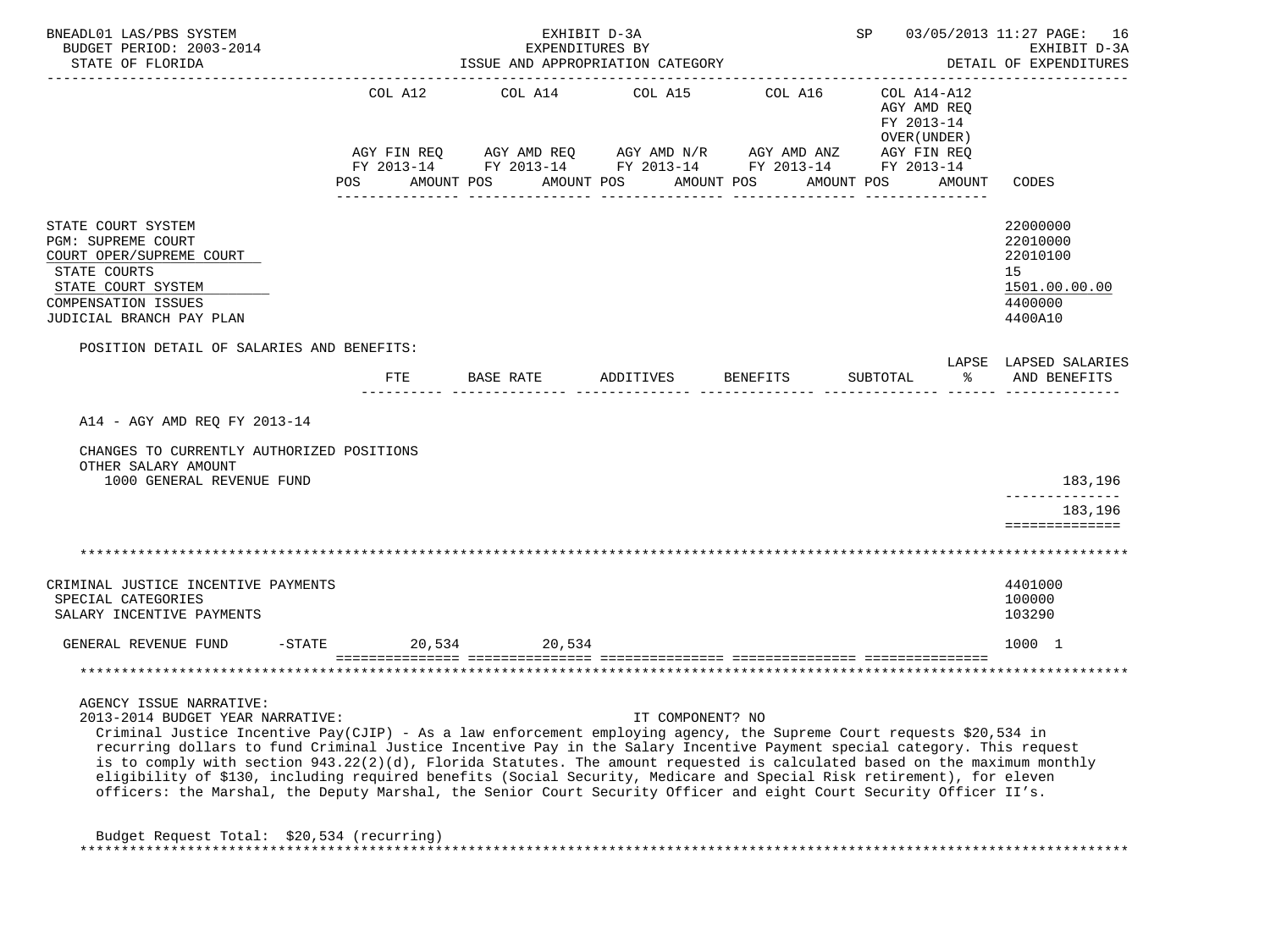| BNEADL01 LAS/PBS SYSTEM<br>BUDGET PERIOD: 2003-2014<br>STATE OF FLORIDA                                                                                                            |                               | EXHIBIT D-3A<br>EXPENDITURES BY<br>ISSUE AND APPROPRIATION CATEGORY                                                    |                       |                       | SP 03/05/2013 11:27 PAGE: 17                                                                    | EXHIBIT D-3A<br>DETAIL OF EXPENDITURES                             |
|------------------------------------------------------------------------------------------------------------------------------------------------------------------------------------|-------------------------------|------------------------------------------------------------------------------------------------------------------------|-----------------------|-----------------------|-------------------------------------------------------------------------------------------------|--------------------------------------------------------------------|
|                                                                                                                                                                                    | COL A12<br>AGY FIN REQ<br>POS | COL A14<br>AGY AMD REQ AGY AMD N/R AGY AMD ANZ<br>FY 2013-14 FY 2013-14 FY 2013-14 FY 2013-14 FY 2013-14<br>AMOUNT POS | COL A15<br>AMOUNT POS | COL A16<br>AMOUNT POS | COL A14-A12<br>AGY AMD REQ<br>FY 2013-14<br>OVER (UNDER)<br>AGY FIN REQ<br>AMOUNT POS<br>AMOUNT | CODES                                                              |
| STATE COURT SYSTEM<br>PGM: SUPREME COURT<br>COURT OPER/SUPREME COURT<br>STATE COURTS<br>STATE COURT SYSTEM<br>APPELLATE COURT SECURITY<br>SUPREME COURT - MEET                     |                               |                                                                                                                        |                       |                       |                                                                                                 | 22000000<br>22010000<br>22010100<br>15<br>1501.00.00.00<br>6800000 |
| ACCEPTABLE SECURITY<br>STANDARDS<br>SALARY RATE<br>SALARY RATE 109,155 109,155                                                                                                     |                               |                                                                                                                        |                       |                       |                                                                                                 | 6800600<br>000000                                                  |
| SALARIES AND BENEFITS                                                                                                                                                              | $3.00$ $3.00$                 |                                                                                                                        |                       |                       |                                                                                                 | 010000                                                             |
| GENERAL REVENUE FUND                                                                                                                                                               | -STATE 164,297 164,297        |                                                                                                                        |                       |                       |                                                                                                 | 1000 1                                                             |
| EXPENSES                                                                                                                                                                           |                               |                                                                                                                        |                       |                       |                                                                                                 | 040000                                                             |
| GENERAL REVENUE FUND -STATE 29,646 29,646 29,646 11,979                                                                                                                            |                               |                                                                                                                        |                       |                       |                                                                                                 | 1000 1                                                             |
| SPECIAL CATEGORIES<br>SALARY INCENTIVE PAYMENTS                                                                                                                                    |                               |                                                                                                                        |                       |                       |                                                                                                 | 100000<br>103290                                                   |
| GENERAL REVENUE FUND                                                                                                                                                               | $-STATE$                      | 5,736 5,736                                                                                                            |                       |                       |                                                                                                 | 1000 1                                                             |
| TR/DMS/HR SVCS/STW CONTRCT                                                                                                                                                         |                               |                                                                                                                        |                       |                       |                                                                                                 | 107040                                                             |
| GENERAL REVENUE FUND                                                                                                                                                               | $-STATE$<br>669               | 669                                                                                                                    |                       |                       |                                                                                                 | 1000 1                                                             |
| TOTAL: SUPREME COURT - MEET<br>ACCEPTABLE SECURITY<br>STANDARDS                                                                                                                    |                               |                                                                                                                        |                       |                       |                                                                                                 | 6800600                                                            |
| TOTAL POSITIONS 3.00<br>TOTAL ISSUE<br>TOTAL SALARY RATE $109,155$                                                                                                                 | 200,348                       | 3.00<br>200,348<br>109,155                                                                                             | 11,979                |                       |                                                                                                 |                                                                    |
|                                                                                                                                                                                    |                               |                                                                                                                        |                       |                       |                                                                                                 |                                                                    |
| AGENCY ISSUE NARRATIVE:<br>2013-2014 BUDGET YEAR NARRATIVE:<br>The Supreme Court is requesting \$200,348 in funds (\$11,979 non-recurring) and 3 FTE to add three additional Court |                               |                                                                                                                        | IT COMPONENT? NO      |                       |                                                                                                 |                                                                    |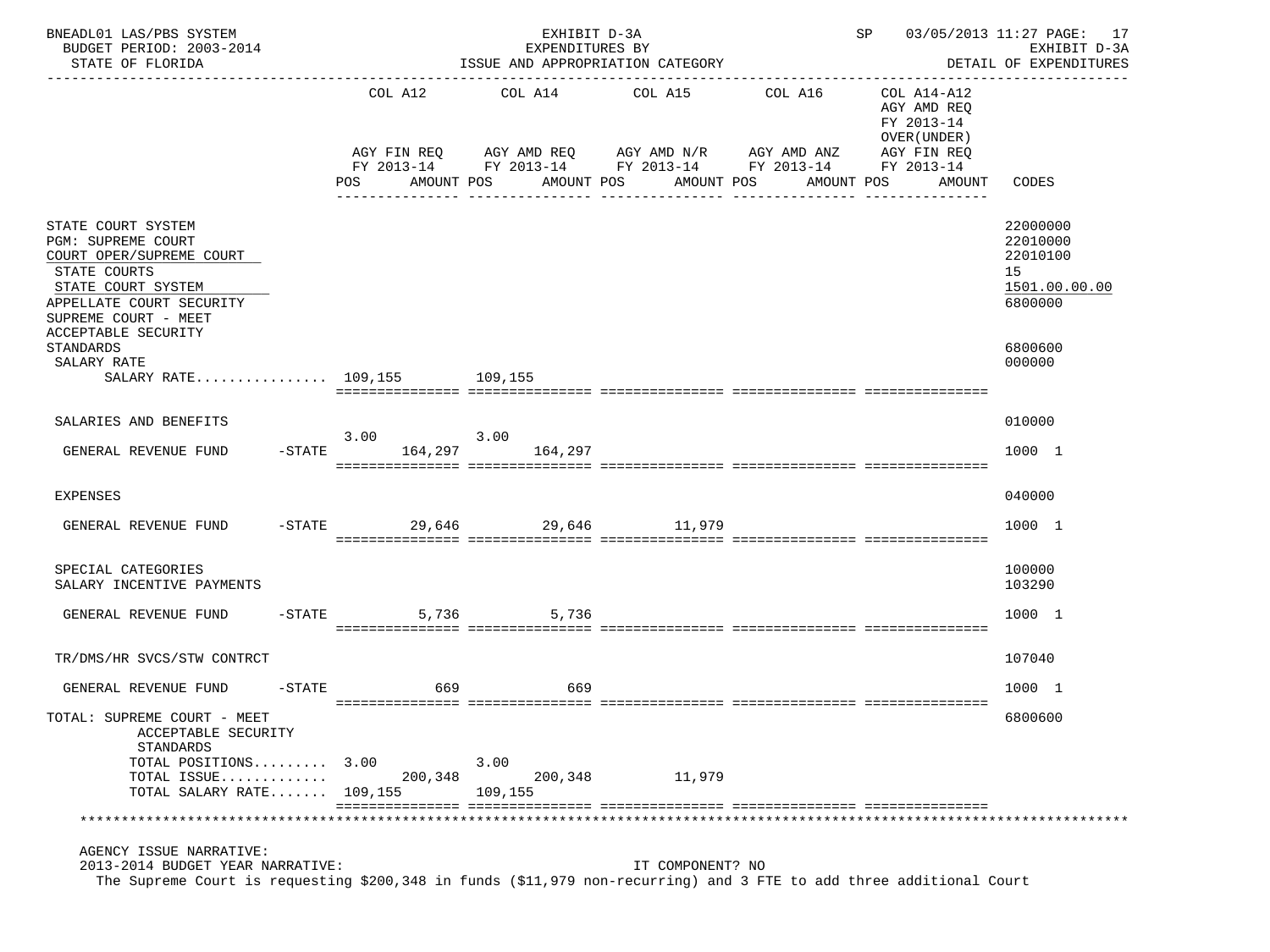| BNEADL01 LAS/PBS SYSTEM<br>BUDGET PERIOD: 2003-2014<br>STATE OF FLORIDA                                                                                               | ISSUE AND APPROPRIATION CATEGORY | EXHIBIT D-3A<br>EXPENDITURES BY                                                                    | SP                               | 03/05/2013 11:27 PAGE: 18<br>EXHIBIT D-3A<br>DETAIL OF EXPENDITURES |                                                           |                                                                    |
|-----------------------------------------------------------------------------------------------------------------------------------------------------------------------|----------------------------------|----------------------------------------------------------------------------------------------------|----------------------------------|---------------------------------------------------------------------|-----------------------------------------------------------|--------------------------------------------------------------------|
|                                                                                                                                                                       | COL A12                          | COL A14 COL A15 COL A16                                                                            |                                  |                                                                     | COL A14-A12<br>AGY AMD REO<br>FY 2013-14<br>OVER (UNDER ) |                                                                    |
|                                                                                                                                                                       | FY 2013-14                       | AGY FIN REQ 6GY AMD REQ 6GY AMD N/R 6GY AMD ANZ<br>POS AMOUNT POS AMOUNT POS AMOUNT POS AMOUNT POS | FY 2013-14 FY 2013-14 FY 2013-14 |                                                                     | AGY FIN REO<br>FY 2013-14<br>AMOUNT                       | CODES                                                              |
| STATE COURT SYSTEM<br><b>PGM: SUPREME COURT</b><br>COURT OPER/SUPREME COURT<br>STATE COURTS<br>STATE COURT SYSTEM<br>APPELLATE COURT SECURITY<br>SUPREME COURT - MEET |                                  |                                                                                                    |                                  |                                                                     |                                                           | 22000000<br>22010000<br>22010100<br>15<br>1501.00.00.00<br>6800000 |
| ACCEPTABLE SECURITY<br>STANDARDS                                                                                                                                      |                                  |                                                                                                    |                                  |                                                                     |                                                           | 6800600                                                            |

Security Officers needed at the Florida Supreme Court Building.

 Protecting the Justices of this state's Supreme Court and other members of the judiciary and ensuring the safe conduct of judicial proceedings are principal functions of the Security Division of the Office of the Marshal. The current shortages of Supreme Court Security Officer II positions have strained existing resources and produced non-secure areas at the court.

 This request endeavors to implement adequate safety and security of the Florida Supreme Court by adding three Court Security Officer II positions. The essential function of these positions includes the security of the Supreme Court Justices and the following:

 1) Protective services including dignitary protection of the Supreme Court Justices and other judicial officers wherever court related activities take place,

2) Safety and security of judicial employees and visitors in the Supreme Court Building,

 3) Investigate threats to the justices and other judicial officers, security violations, criminal matters, and intelligence information; and,

 4) Emergency management including continuity of operations and continuity of government planning and preparedness for the Supreme Court.

 The Supreme Court Security Officer II is a sworn law enforcement officer and is responsible for protective services; operating X-ray and explosive detection equipment; fire safety system; integrated card access; and surveillance systems. Additionally, the Court Security Officer II performs support functions to include intelligence vetting; security systems management; coordination of high-liability training and emergency management.

# Benefits:

 Three additional Court Security Officer II positions will allow the Supreme Court Marshal's Office to efficiently and effectively secure the facility, and provide adequate law enforcement protection during Supreme Court oral arguments. These assignments will result in adequate safety and security of citizens, visitors, employees, and justices of the Supreme Court.

# Detriment:

 Not funding this request will result in periods where court security is inadequate and understaffed while providing law enforcement protection for the Supreme Court facility and courtroom areas. It is clear that security concerns, including threats of violence against the justices and the court, will continue for the foreseeable future. Unless funding is provided to affect an adequate level of protection, the result will be substandard delivery of services.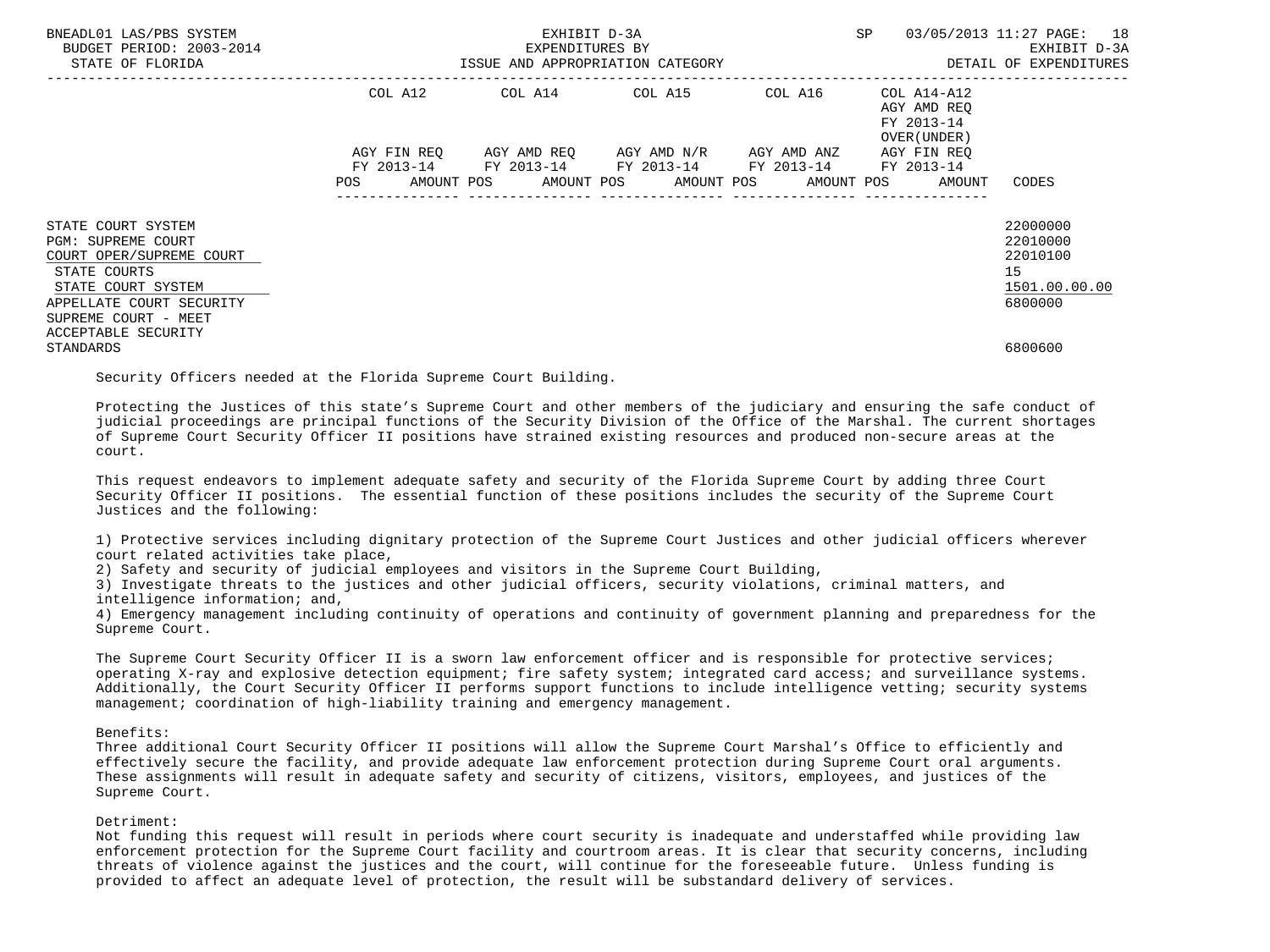| BNEADL01 LAS/PBS SYSTEM<br>BUDGET PERIOD: 2003-2014<br>STATE OF FLORIDA                                                                                                                                                                                                                                                                                           | EXPENDITURES BY EXPLOSE EXPENDITURE BY EXHIBIT D-3A EXPLOSE AND APPROPRIATION CATEGORY CONTROL CONTROL AND A SUSTAIL OF EXPENDITURES |                                                                                            | EXHIBIT D-3A | SP                                       | 03/05/2013 11:27 PAGE: 19                                          |
|-------------------------------------------------------------------------------------------------------------------------------------------------------------------------------------------------------------------------------------------------------------------------------------------------------------------------------------------------------------------|--------------------------------------------------------------------------------------------------------------------------------------|--------------------------------------------------------------------------------------------|--------------|------------------------------------------|--------------------------------------------------------------------|
|                                                                                                                                                                                                                                                                                                                                                                   | COL A12                                                                                                                              | COL A14 COL A15 COL A16                                                                    |              | COL A14-A12<br>AGY AMD REO<br>FY 2013-14 |                                                                    |
|                                                                                                                                                                                                                                                                                                                                                                   |                                                                                                                                      | AGY FIN REQ AGY AMD REQ AGY AMD N/R AGY AMD ANZ AGY FIN REQ                                |              | OVER (UNDER)                             |                                                                    |
|                                                                                                                                                                                                                                                                                                                                                                   | POS FOR THE POST OF THE STATE STATE STATE STATE STATE STATE STATE STATE STATE STATE STATE STATE STATE STATE ST                       | FY 2013-14 FY 2013-14 FY 2013-14 FY 2013-14 FY 2013-14<br>AMOUNT POS AMOUNT POS AMOUNT POS |              | AMOUNT POS<br>AMOUNT                     | CODES                                                              |
| STATE COURT SYSTEM<br><b>PGM: SUPREME COURT</b><br>COURT OPER/SUPREME COURT<br>STATE COURTS<br>STATE COURT SYSTEM<br>APPELLATE COURT SECURITY<br>SUPREME COURT - MEET                                                                                                                                                                                             |                                                                                                                                      |                                                                                            |              |                                          | 22000000<br>22010000<br>22010100<br>15<br>1501.00.00.00<br>6800000 |
| ACCEPTABLE SECURITY<br>STANDARDS                                                                                                                                                                                                                                                                                                                                  |                                                                                                                                      |                                                                                            |              |                                          | 6800600                                                            |
| A lack of funding for these positions will reduce the Florida Supreme Court Marshal Office's ability to take adequate<br>measures of safety and security to safequard the Justices, employees, and facility.                                                                                                                                                      |                                                                                                                                      |                                                                                            |              |                                          |                                                                    |
| Expenses and Human Resource Services amounts for all positions were calculated using the standards outlined in FY<br>2013-2014 Legislative Budget Request Instructions. All positions are requested at ten percent above the base salary to<br>allow the State Courts System to competitively recruit and retain employees. Criminal Justice Incentive Payment is |                                                                                                                                      |                                                                                            |              |                                          |                                                                    |

requested at \$1,912 per position. All FTE costs included in this issue assume a July 1, 2013 effective date.

 Budgeet Request Total: 3.0 FTE; 109,155 rate; \$200,348 (\$11,979 non-recurring) \*\*\*\*\*\*\*\*\*\*\*\*\*\*\*\*\*\*\*\*\*\*\*\*\*\*\*\*\*\*\*\*\*\*\*\*\*\*\*\*\*\*\*\*\*\*\*\*\*\*\*\*\*\*\*\*\*\*\*\*\*\*\*\*\*\*\*\*\*\*\*\*\*\*\*\*\*\*\*\*\*\*\*\*\*\*\*\*\*\*\*\*\*\*\*\*\*\*\*\*\*\*\*\*\*\*\*\*\*\*\*\*\*\*\*\*\*\*\*\*\*\*\*\*\*\*\*

|                                                               | POSITION DETAIL OF SALARIES AND BENEFITS: |           |                    |        |                             | LAPSE | LAPSED SALARIES         |
|---------------------------------------------------------------|-------------------------------------------|-----------|--------------------|--------|-----------------------------|-------|-------------------------|
|                                                               | FTE                                       | BASE RATE | ADDITIVES BENEFITS |        | SUBTOTAL                    | ႜၟ    | AND BENEFITS            |
|                                                               |                                           |           |                    |        |                             |       |                         |
| A12 - AGY FIN REQ FY 2013-14                                  |                                           |           |                    |        |                             |       |                         |
| NEW POSITIONS<br>1505 COURT SECURITY OFFICER II-SUPREME COURT |                                           |           |                    |        |                             |       |                         |
| N1001 001                                                     | 3.00                                      | 109,155   |                    |        | 55,142 164,297 0.00 164,297 |       |                         |
| TOTALS FOR ISSUE BY FUND                                      |                                           |           |                    |        |                             |       |                         |
| 1000 GENERAL REVENUE FUND                                     |                                           |           |                    |        |                             |       | 164,297<br>------------ |
|                                                               | 3.00                                      | 109,155   |                    | 55,142 | 164,297                     |       | 164,297                 |
|                                                               |                                           |           |                    |        |                             |       |                         |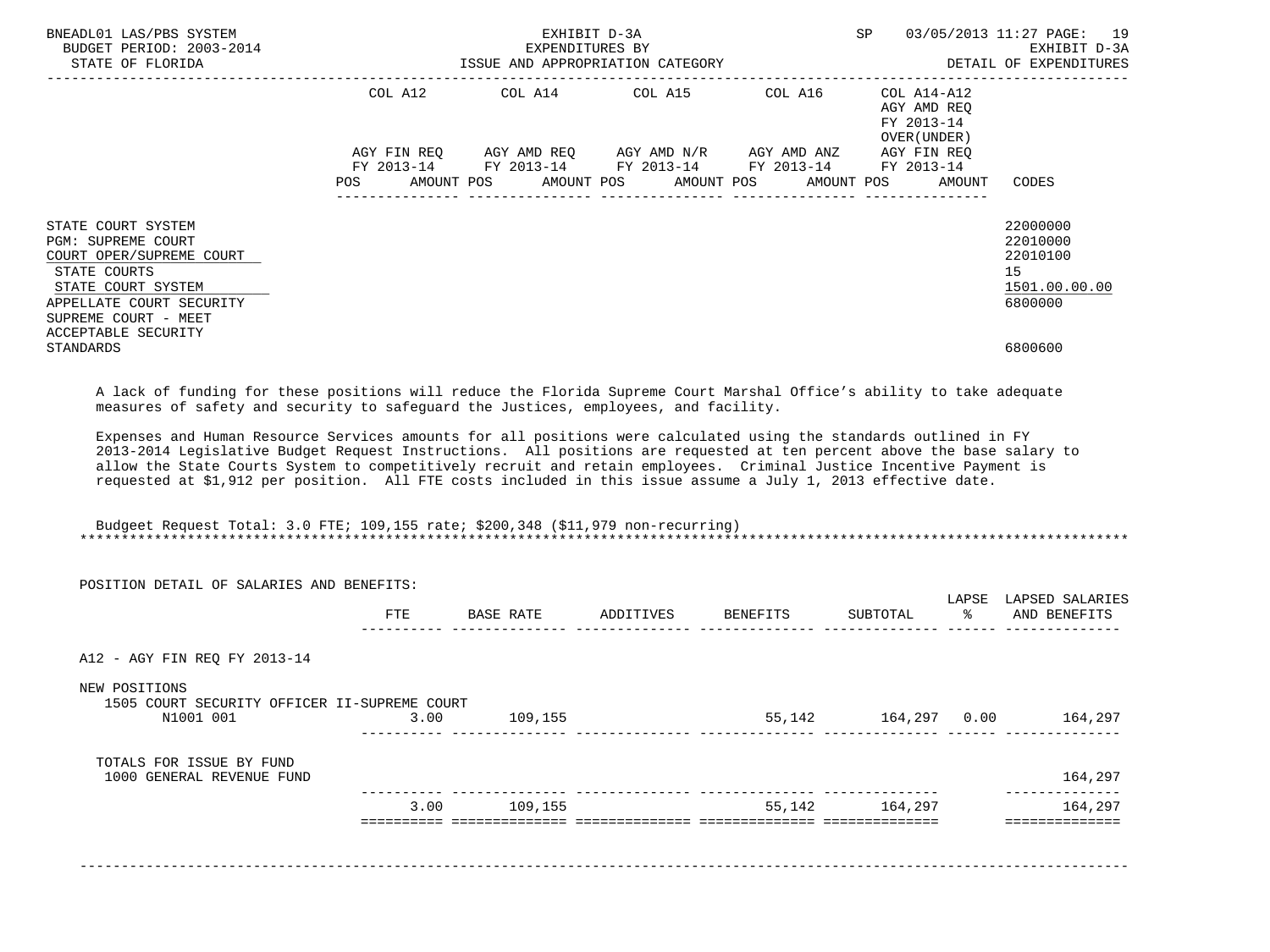| BNEADL01 LAS/PBS SYSTEM<br>BUDGET PERIOD: 2003-2014                                                                                                                                                                                                                                                                  |                | EXHIBIT D-3A<br>EXPENDITURES BY  |                                                                                                                                                        |                                        |                                                                                       |        | SP 03/05/2013 11:27 PAGE:<br>20<br>EXHIBIT D-3A                               |
|----------------------------------------------------------------------------------------------------------------------------------------------------------------------------------------------------------------------------------------------------------------------------------------------------------------------|----------------|----------------------------------|--------------------------------------------------------------------------------------------------------------------------------------------------------|----------------------------------------|---------------------------------------------------------------------------------------|--------|-------------------------------------------------------------------------------|
| STATE OF FLORIDA                                                                                                                                                                                                                                                                                                     |                | ISSUE AND APPROPRIATION CATEGORY |                                                                                                                                                        |                                        | DETAIL OF EXPENDITURES                                                                |        |                                                                               |
|                                                                                                                                                                                                                                                                                                                      | COL A12<br>POS | COL A14<br>AMOUNT POS            | COL A15<br>AGY FIN REQ AGY AMD REQ AGY AMD N/R AGY AMD ANZ<br>FY 2013-14 FY 2013-14 FY 2013-14 FY 2013-14 FY 2013-14<br>AMOUNT POS<br>________________ | COL A16<br>AMOUNT POS<br>------------- | COL A14-A12<br>AGY AMD REQ<br>FY 2013-14<br>OVER (UNDER)<br>AGY FIN REQ<br>AMOUNT POS | AMOUNT | CODES                                                                         |
| STATE COURT SYSTEM<br>PGM: SUPREME COURT<br>COURT OPER/SUPREME COURT<br>STATE COURTS<br>STATE COURT SYSTEM<br>APPELLATE COURT SECURITY<br>SUPREME COURT - MEET<br>ACCEPTABLE SECURITY<br>STANDARDS                                                                                                                   |                |                                  |                                                                                                                                                        |                                        |                                                                                       |        | 22000000<br>22010000<br>22010100<br>15<br>1501.00.00.00<br>6800000<br>6800600 |
| POSITION DETAIL OF SALARIES AND BENEFITS:                                                                                                                                                                                                                                                                            | <b>FTE</b>     | BASE RATE ADDITIVES              |                                                                                                                                                        | <b>BENEFITS</b>                        | SUBTOTAL                                                                              | ႜ      | LAPSE LAPSED SALARIES<br>AND BENEFITS                                         |
| A14 - AGY AMD REQ FY 2013-14                                                                                                                                                                                                                                                                                         |                |                                  |                                                                                                                                                        |                                        |                                                                                       |        |                                                                               |
| NEW POSITIONS<br>1505 COURT SECURITY OFFICER II-SUPREME COURT<br>N1001 001                                                                                                                                                                                                                                           |                | 3.00 109,155                     |                                                                                                                                                        |                                        |                                                                                       |        | 55,142   164,297   0.00   164,297                                             |
|                                                                                                                                                                                                                                                                                                                      |                |                                  | <u> 1999-1999-1999- Situationista situationista interi</u>                                                                                             |                                        |                                                                                       |        |                                                                               |
| TOTALS FOR ISSUE BY FUND<br>1000 GENERAL REVENUE FUND                                                                                                                                                                                                                                                                |                |                                  |                                                                                                                                                        |                                        |                                                                                       |        | 164,297                                                                       |
|                                                                                                                                                                                                                                                                                                                      | 3.00           | 109,155                          |                                                                                                                                                        |                                        | 55, 142 164, 297                                                                      |        | 164,297<br>==============                                                     |
|                                                                                                                                                                                                                                                                                                                      |                |                                  |                                                                                                                                                        |                                        |                                                                                       |        |                                                                               |
| CAPITAL IMPROVEMENT PLAN<br>MAINTENANCE AND REPAIR<br>FIXED CAPITAL OUTLAY<br>FAC REPAIRS, RENOV/IMPROV                                                                                                                                                                                                              |                |                                  |                                                                                                                                                        |                                        |                                                                                       |        | 9900000<br>990M000<br>080000<br>080037                                        |
| GENERAL REVENUE FUND<br>$-$ STATE                                                                                                                                                                                                                                                                                    | 3,720,880      | 3,720,880                        | 3,720,880                                                                                                                                              |                                        |                                                                                       |        | 1000 1                                                                        |
|                                                                                                                                                                                                                                                                                                                      |                |                                  |                                                                                                                                                        |                                        |                                                                                       |        | ********************                                                          |
| <b>AGENCY NARRATIVE:</b><br>2013-2014 BUDGET YEAR NARRATIVE:<br>The Supreme Court is requesting \$3,720,880 in non-recurring funding to complete major repairs needed at the Supreme Court<br>Building. The Supreme Court Building has been in continued usage since 1948 and is a historical landmark of our state. |                | FAC REPAIRS, RENOV/IMPROV        | IT COMPONENT? NO                                                                                                                                       |                                        |                                                                                       |        |                                                                               |

Since 2004, we have received fixed capital outlay appropriations that have greatly reduced our deferred maintenance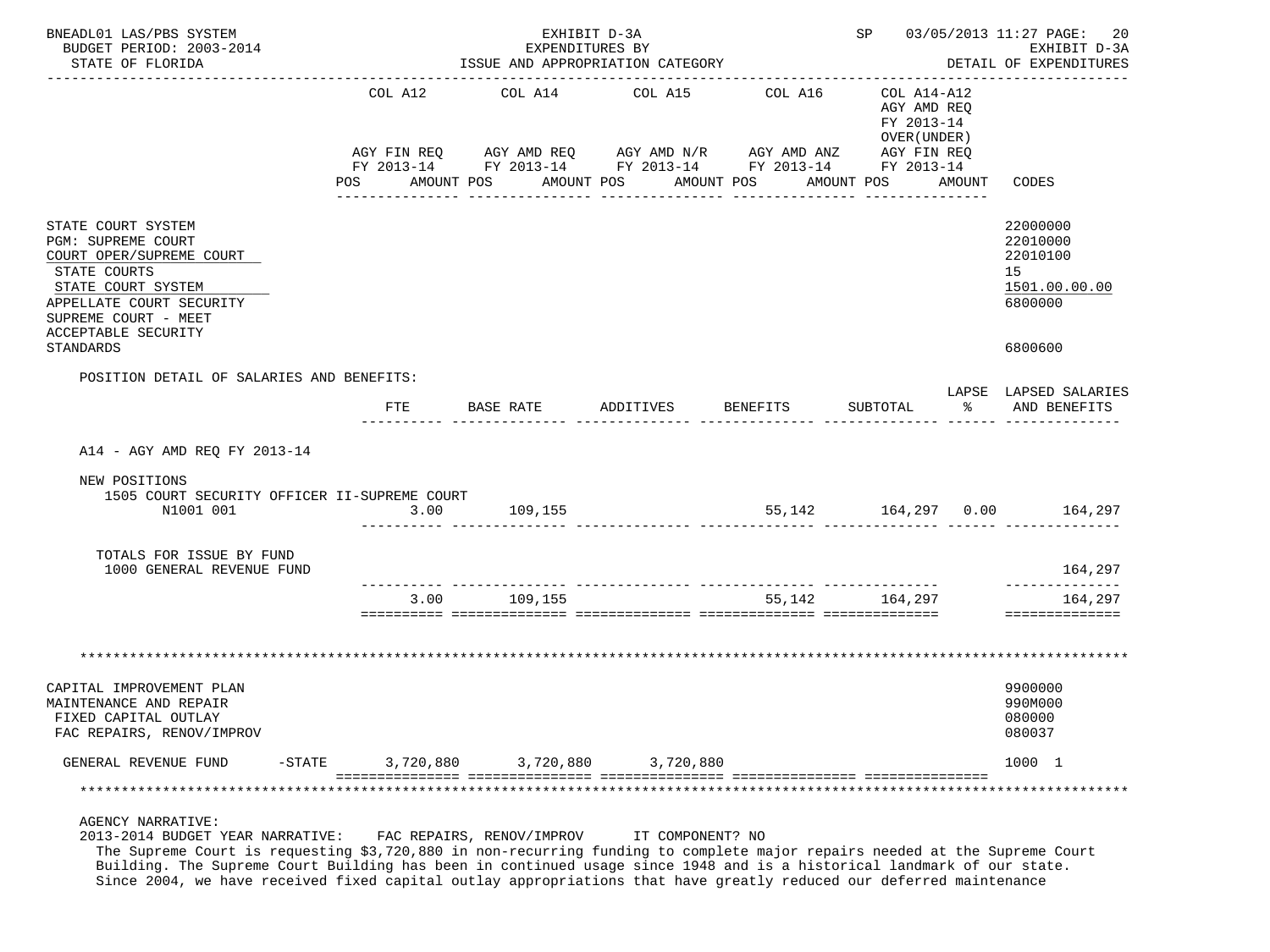|         |     |                                      | 03/05/2013 11:27 PAGE:<br>21<br>EXHIBIT D-3A<br>DETAIL OF EXPENDITURES |                                                                        |                                                                                                                  |
|---------|-----|--------------------------------------|------------------------------------------------------------------------|------------------------------------------------------------------------|------------------------------------------------------------------------------------------------------------------|
| COL A12 |     |                                      | COL A16<br>AGY AMD ANZ                                                 | AGY AMD REO<br>FY 2013-14<br>OVER (UNDER)<br>AGY FIN REO<br>FY 2013-14 |                                                                                                                  |
|         |     |                                      |                                                                        |                                                                        | CODES<br>22000000<br>22010000<br>22010100<br>15<br>1501.00.00.00<br>9900000                                      |
|         | POS | COL A14<br>AGY FIN REO<br>AMOUNT POS | EXHIBIT D-3A<br>EXPENDITURES BY<br>COL A15                             | ISSUE AND APPROPRIATION CATEGORY<br>AGY AMD REO AGY AMD N/R            | SP<br>$COLA14- A12$<br>FY 2013-14 FY 2013-14 FY 2013-14 FY 2013-14<br>AMOUNT POS AMOUNT POS AMOUNT POS<br>AMOUNT |

 backlog and greatly increased security of the facility, but we need to complete the backlog and protect the investment already made to the building. \$1,000,000 in FY 2012-13 was appropriated to begin this Major Maintenance Repair project.

## Roof Replacement:

 The original 1948 roof has reached the end of its useful and cost effective life. In 1988 it was repaired during the last expansion to the building. In 2004 more repairs were made to extend its life, but 63 years of Florida's harsh climate and numerous storms have taken a tremendous toll on the roof. The court is constantly repairing holes and positioning containers in-place to keep the rain from damaging the building finishes and causing indoor air quality problems. The original roof is 38,000 square feet and the 1988 expansion roof is 12,000 square feet. The original roof is composed of 31,500 square feet of copper panels; 2,000 square feet flat tile; 2,000 square feet buildup; 2,500 square feet membrane; and one dome. The construction cost for the roof replacement includes:

|  |                                      | Replacement of all original roof components: | \$1,694,650 |
|--|--------------------------------------|----------------------------------------------|-------------|
|  | Replacement of lightning protection: |                                              | \$32,000    |

Building Sealant:

 The original 1948 building exterior finishes have been deteriorating due to high humidity and age, and is causing the building's waterproofing coating to come off and collect water. The building finishes need to be removed down to the original concrete, resealed, and the waterproofing system reapplied. In FY 2005-2006 the court received approximately \$500,000 to waterproof the building. The project was under the Department of Management Services supervision. The appointed architect and contract manager had previously waterproofed the building in years past and recommended modifying this project to only replace expansion joint seals and wash and paint the building. Problems began to develop with the original substrates of the original waterproofing. This caused much of the new work to peel-off and created additional repairs for the project and its funding. Consultants were hired and the architect developed new repair recommendations to deal with the problem areas. Because the project's scope was already designed and the contract manager had awarded the project, there was no way to secure a change order to continue waterproofing replacement due to a lack of additional funds. Because waterproofing was not replaced for the entire facility at that time [due to new repairs during the project], over time, the building's waterproofing has continued to deteriorate causing it to fail and allow water to enter the building. The construction cost for the building sealant includes:

Waterproof exterior walls of building:  $$800,000$ 

# ADA Upgrades:

 The Supreme Court Building needs additional Americans with Disabilities Act (ADA) upgrades to better serve the public and employees. ADA compliant access to the Justice Bench area of the courtroom can be met by construction of a ramp at the rear entrance of the courtroom. The main courtroom entrance would become ADA complaint with the installation of an automatic door opener. Also sought is installation/replacement of handrails to ADA standards at all emergency exits and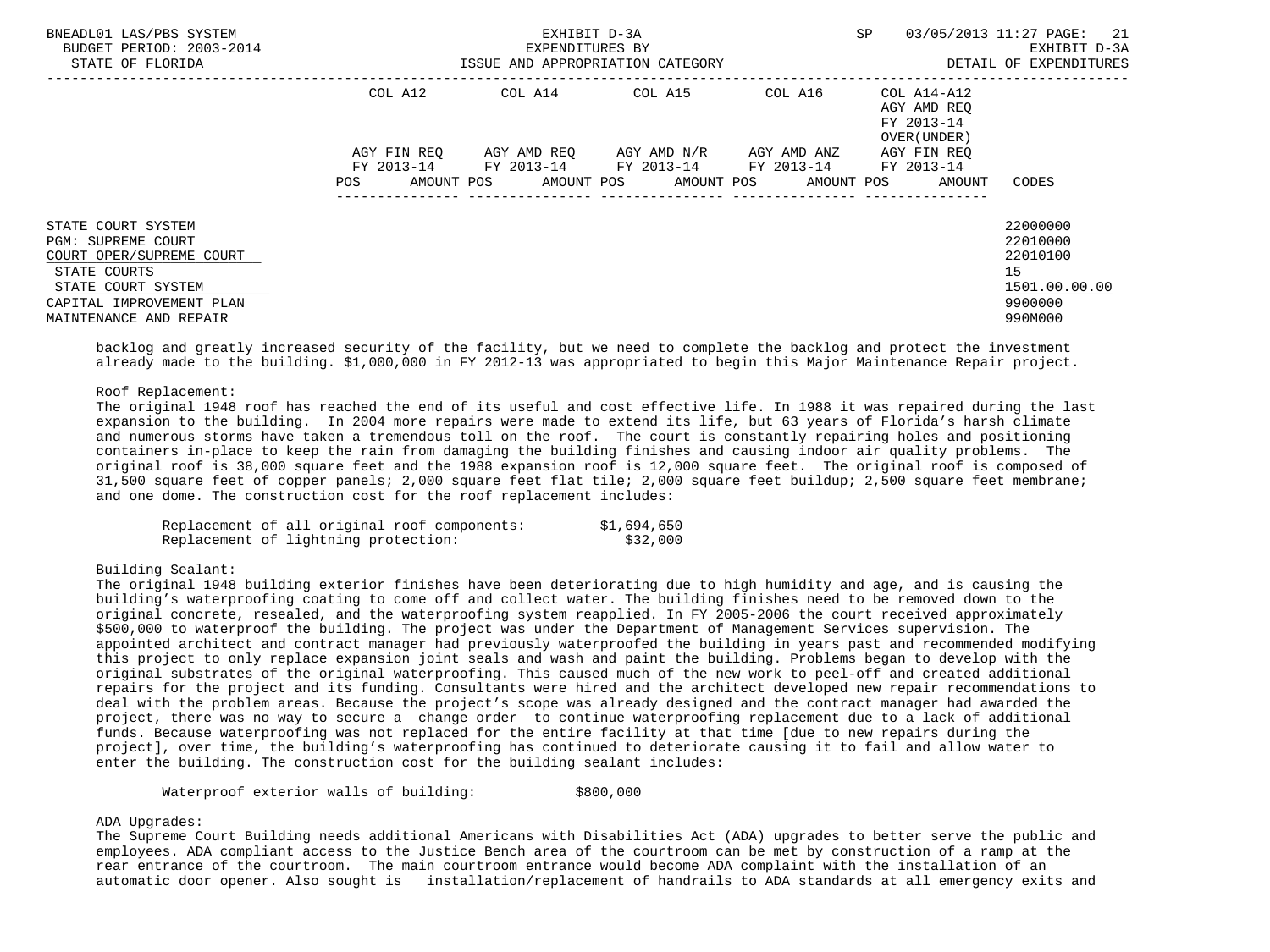| BNEADL01 LAS/PBS SYSTEM<br>BUDGET PERIOD: 2003-2014<br>STATE OF FLORIDA                                                                                                                                                                                                                                                    |            |                 | EXHIBIT D-3A                                         | EXPENDITURES BY<br>ISSUE AND APPROPRIATION CATEGORY | <b>SP</b>                                                                                                                                                                               |                                                          | 03/05/2013 11:27 PAGE:<br>22<br>EXHIBIT D-3A<br>DETAIL OF EXPENDITURES<br>__________________ |  |
|----------------------------------------------------------------------------------------------------------------------------------------------------------------------------------------------------------------------------------------------------------------------------------------------------------------------------|------------|-----------------|------------------------------------------------------|-----------------------------------------------------|-----------------------------------------------------------------------------------------------------------------------------------------------------------------------------------------|----------------------------------------------------------|----------------------------------------------------------------------------------------------|--|
|                                                                                                                                                                                                                                                                                                                            |            |                 |                                                      |                                                     | COL A12 COL A14 COL A15 COL A16                                                                                                                                                         | COL A14-A12<br>AGY AMD REQ<br>FY 2013-14<br>OVER (UNDER) |                                                                                              |  |
|                                                                                                                                                                                                                                                                                                                            |            |                 |                                                      |                                                     | $AGY \text{ FIN REQ} \qquad \text{AGY AMD REQ} \qquad \text{AGY AMD N/R} \qquad \text{AGY AMD ANZ} \qquad \text{AGY FIN REQ}$<br>FY 2013-14 FY 2013-14 FY 2013-14 FY 2013-14 FY 2013-14 |                                                          |                                                                                              |  |
|                                                                                                                                                                                                                                                                                                                            | <b>POS</b> |                 |                                                      |                                                     | AMOUNT POS AMOUNT POS AMOUNT POS AMOUNT POS                                                                                                                                             | AMOUNT                                                   | CODES                                                                                        |  |
| STATE COURT SYSTEM<br>PGM: SUPREME COURT<br>COURT OPER/SUPREME COURT<br>STATE COURTS<br>STATE COURT SYSTEM<br>CAPITAL IMPROVEMENT PLAN<br>MAINTENANCE AND REPAIR                                                                                                                                                           |            |                 |                                                      |                                                     |                                                                                                                                                                                         |                                                          | 22000000<br>22010000<br>22010100<br>15<br>1501.00.00.00<br>9900000<br>990M000                |  |
| rear parking lot areas.                                                                                                                                                                                                                                                                                                    |            |                 |                                                      |                                                     |                                                                                                                                                                                         |                                                          |                                                                                              |  |
| Building ADA upgrades:                                                                                                                                                                                                                                                                                                     |            |                 |                                                      | \$75,000                                            |                                                                                                                                                                                         |                                                          |                                                                                              |  |
| Total construction cost:                                                                                                                                                                                                                                                                                                   |            |                 | \$2,601,650                                          |                                                     |                                                                                                                                                                                         |                                                          |                                                                                              |  |
| DMS Fees:                                                                                                                                                                                                                                                                                                                  |            | 3 <sup>8</sup>  |                                                      | \$78,050                                            |                                                                                                                                                                                         |                                                          |                                                                                              |  |
| Architects Fees:                                                                                                                                                                                                                                                                                                           |            | 10 <sub>8</sub> | \$260,165                                            |                                                     |                                                                                                                                                                                         |                                                          |                                                                                              |  |
| Design Phas Fee:                                                                                                                                                                                                                                                                                                           |            | 1.2%            | \$31,220                                             |                                                     |                                                                                                                                                                                         |                                                          |                                                                                              |  |
| Construction Phase Fee:<br>Construction Phase Fee: 8% 8% \$208,132<br>General Conditions/Overhead and Profit 8.8% \$228,945                                                                                                                                                                                                |            | 8 %             | \$208,132                                            |                                                     |                                                                                                                                                                                         |                                                          |                                                                                              |  |
| Permits:                                                                                                                                                                                                                                                                                                                   |            |                 |                                                      |                                                     |                                                                                                                                                                                         |                                                          |                                                                                              |  |
| Contingency:                                                                                                                                                                                                                                                                                                               |            |                 | حة د <sub>ر د -</sub><br>552,553 \$10<br>260 ^ ^ 260 |                                                     |                                                                                                                                                                                         |                                                          |                                                                                              |  |
| Budget Request Total:                                                                                                                                                                                                                                                                                                      |            |                 |                                                      | \$3,720,880 (non-recurring)                         |                                                                                                                                                                                         |                                                          |                                                                                              |  |
| SITE HARDENING                                                                                                                                                                                                                                                                                                             |            |                 |                                                      |                                                     |                                                                                                                                                                                         |                                                          | 080052                                                                                       |  |
| GENERAL REVENUE FUND -STATE 1,143,349 1,143,349 1,143,349                                                                                                                                                                                                                                                                  |            |                 |                                                      |                                                     |                                                                                                                                                                                         |                                                          | 1000 1                                                                                       |  |
|                                                                                                                                                                                                                                                                                                                            |            |                 |                                                      |                                                     |                                                                                                                                                                                         |                                                          |                                                                                              |  |
| <b>AGENCY NARRATIVE:</b><br>2013-2014 BUDGET YEAR NARRATIVE: SITE HARDENING<br>The Supreme Court is requesting \$1,143,349 in non-recurring funds to finish the perimeter security hardening of the<br>Florida Supreme Court Building. In March, 2008, the Supreme Court voluntarily reverted \$1,400,000 in non-recurring |            |                 |                                                      | IT COMPONENT? NO                                    |                                                                                                                                                                                         |                                                          |                                                                                              |  |

 General Revenue funds for site hardening from the FY 2006-2007 appropriation. These funds were reverted in Section 10, House Bill 7009 to assist in mitigating the critical General Revenue deficit being experienced by the State during FY 2007-2008.

 When the Florida Supreme Court Building was originally constructed in 1948, concepts such as domestic terrorism and weapons of mass destruction were mostly unknown. The Supreme Court facility may be exposed to a major attack. This funding will allow completion of the security assessment recommendations and move this facility closer to the standard of security similar to the Capitol Complex.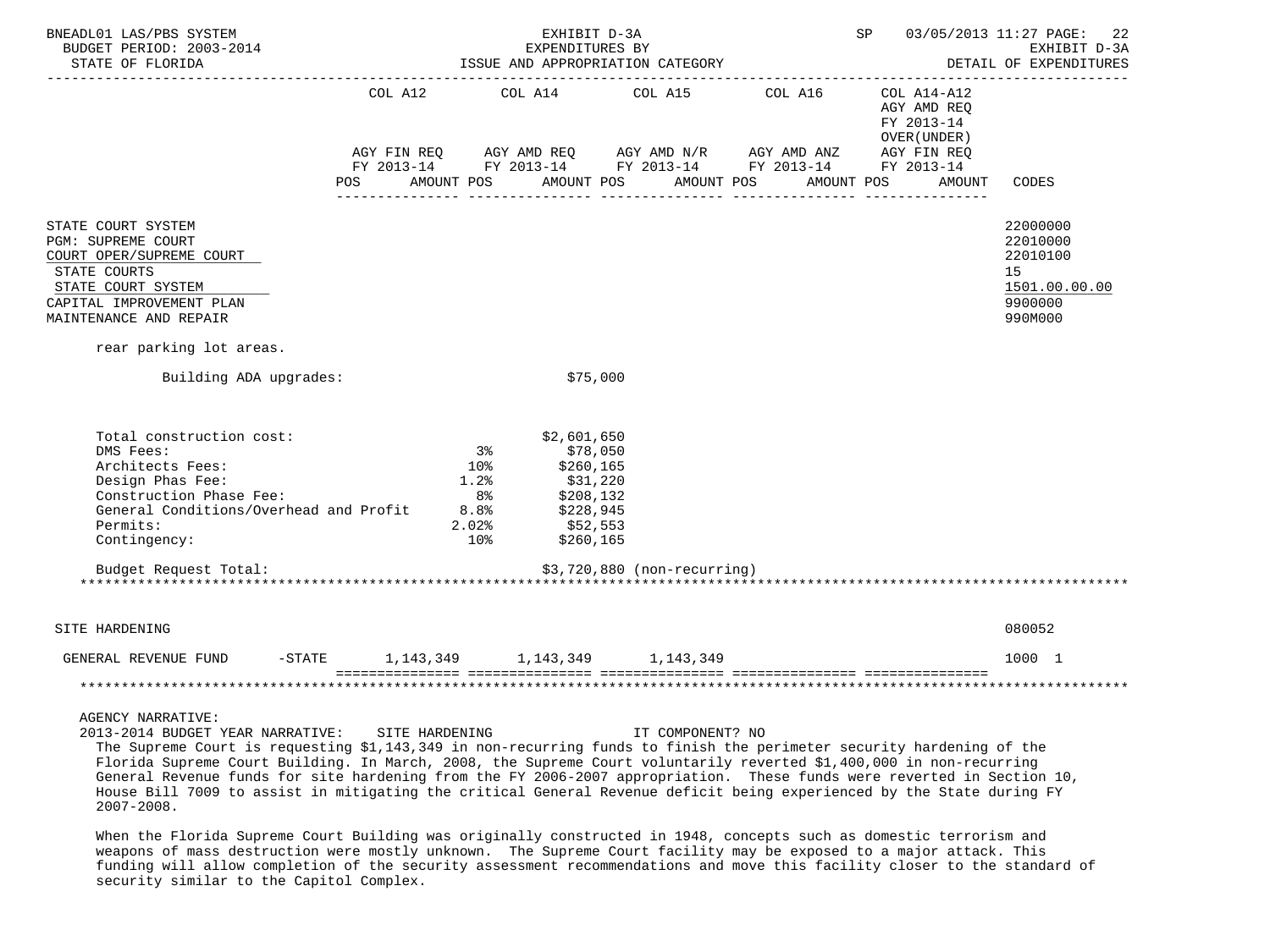| BNEADL01 LAS/PBS SYSTEM<br>BUDGET PERIOD: 2003-2014<br>STATE OF FLORIDA                                                                                                                                 |                           | EXHIBIT D-3A<br>EXPENDITURES BY<br>ISSUE AND APPROPRIATION CATEGORY | SP<br>--------------------------------- | 03/05/2013 11:27 PAGE:<br>23<br>EXHIBIT D-3A<br>DETAIL OF EXPENDITURES |                                                          |                                                                               |
|---------------------------------------------------------------------------------------------------------------------------------------------------------------------------------------------------------|---------------------------|---------------------------------------------------------------------|-----------------------------------------|------------------------------------------------------------------------|----------------------------------------------------------|-------------------------------------------------------------------------------|
|                                                                                                                                                                                                         | COL A12                   |                                                                     | COL A14 COL A15                         | COL A16                                                                | COL A14-A12<br>AGY AMD REO<br>FY 2013-14<br>OVER (UNDER) |                                                                               |
|                                                                                                                                                                                                         | AGY FIN REO<br>FY 2013-14 | AGY AMD REQ<br>FY 2013-14                                           | AGY AMD N/R<br>FY 2013-14               | AGY AMD ANZ<br>FY 2013-14                                              | AGY FIN REO<br>FY 2013-14                                |                                                                               |
|                                                                                                                                                                                                         | <b>POS</b>                |                                                                     | AMOUNT POS AMOUNT POS AMOUNT POS        | AMOUNT POS                                                             | AMOUNT                                                   | CODES                                                                         |
| STATE COURT SYSTEM<br>PGM: SUPREME COURT<br>COURT OPER/SUPREME COURT<br>STATE COURTS<br>STATE COURT SYSTEM<br>CAPITAL IMPROVEMENT PLAN<br>MAINTENANCE AND REPAIR                                        |                           |                                                                     |                                         |                                                                        |                                                          | 22000000<br>22010000<br>22010100<br>15<br>1501.00.00.00<br>9900000<br>990M000 |
| The Supreme Court has already designed and installed the infrastructure to support the bollards operation and integration<br>into the court's security system under the initial site hardening project. |                           |                                                                     |                                         |                                                                        |                                                          |                                                                               |

Construction costs include:

Installation of bollards in targeted locations: \$749,000

| Total construction cost:                        |                          | \$749,000                     |  |               |
|-------------------------------------------------|--------------------------|-------------------------------|--|---------------|
| DMS Fees:                                       | 2.65%                    | \$19,849                      |  |               |
| Architects Fees:                                | $10\%$                   | \$74,900                      |  |               |
| Design Phase Fees:                              | $2\,$                    | \$14,980                      |  |               |
| Construction Phase Fees:                        | 13 <sup>8</sup>          | \$97,370                      |  |               |
| General Conditions/Overhead and Profit: 10%     |                          | \$74,900                      |  |               |
| Permits:                                        | 5%                       | \$37,450                      |  |               |
| Contingency:                                    | $10\mathrm{\textdegree}$ | \$74,900                      |  |               |
| Budget Request Total:                           |                          | $$1,143,349$ (non-recurring)  |  |               |
|                                                 |                          |                               |  |               |
| TOTAL: MAINTENANCE AND REPAIR                   |                          |                               |  | 990M000       |
| TOTAL ISSUE 4,864,229 4,864,229 4,864,229       |                          |                               |  |               |
|                                                 |                          |                               |  |               |
| TOTAL: STATE COURT SYSTEM                       |                          |                               |  | 1501.00.00.00 |
| BY FUND TYPE                                    |                          |                               |  |               |
| GENERAL REVENUE FUND                            |                          | 9,996,891 9,996,891 4,906,208 |  | 1000          |
| TRUST FUNDS                                     |                          | 4,403,930 4,403,930           |  | 2000          |
| TOTAL POSITIONS $100.00$ 100.00                 |                          |                               |  |               |
| TOTAL PROG COMP 14,400,821 14,400,821 4,906,208 |                          |                               |  |               |
| TOTAL SALARY RATE $5,957,790$                   |                          | 5,957,790                     |  |               |
|                                                 |                          |                               |  |               |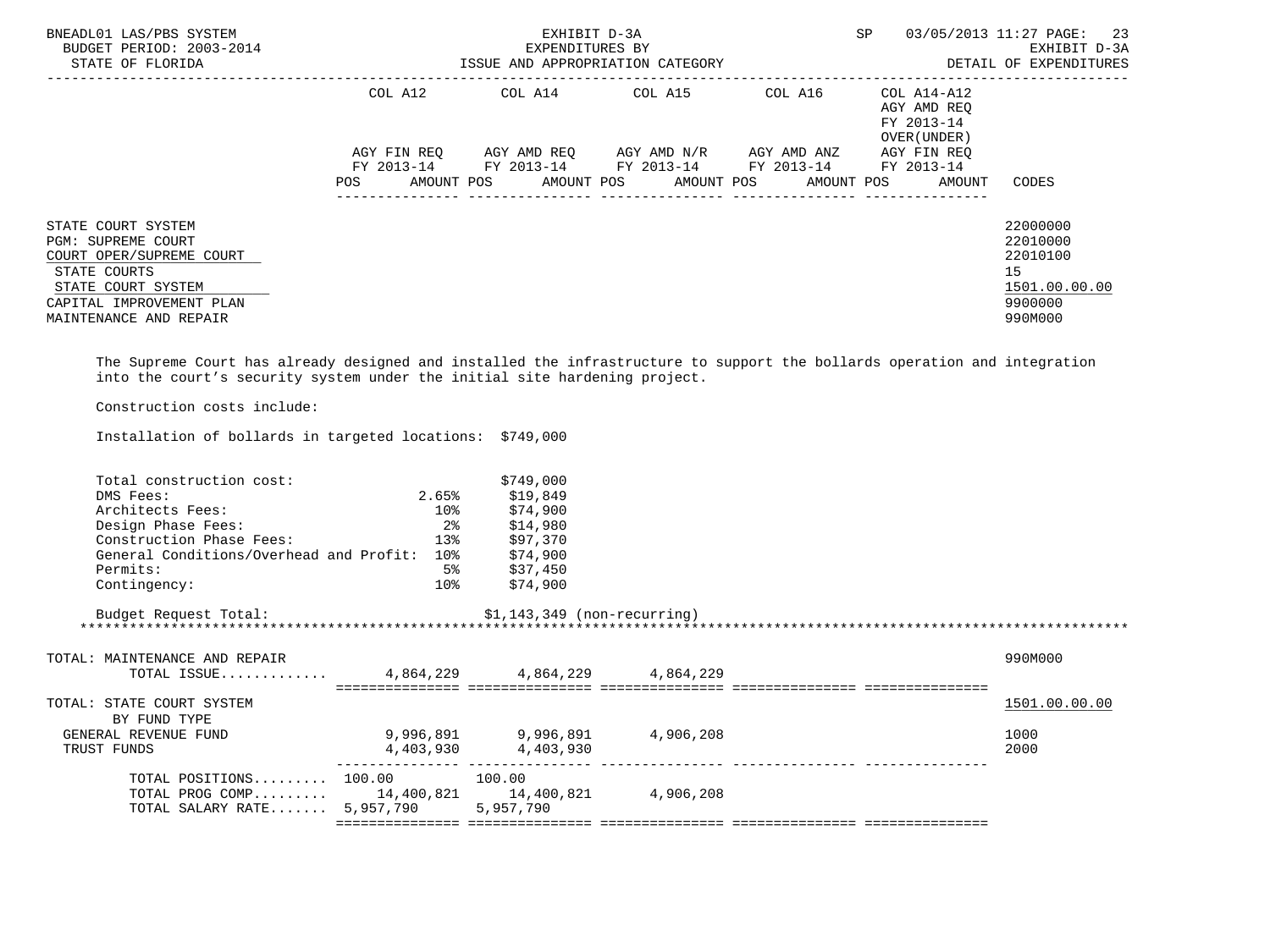| BNEADL01 LAS/PBS SYSTEM<br>BUDGET PERIOD: 2003-2014<br>STATE OF FLORIDA                                                                                                                                                                                  |                                | EXHIBIT D-3A<br>EXPENDITURES BY<br>ISSUE AND APPROPRIATION CATEGORY           | 03/05/2013 11:27 PAGE:<br>SP<br>24<br>EXHIBIT D-3A<br>DETAIL OF EXPENDITURES               |                                                           |                                                                                                 |                                                                                         |
|----------------------------------------------------------------------------------------------------------------------------------------------------------------------------------------------------------------------------------------------------------|--------------------------------|-------------------------------------------------------------------------------|--------------------------------------------------------------------------------------------|-----------------------------------------------------------|-------------------------------------------------------------------------------------------------|-----------------------------------------------------------------------------------------|
|                                                                                                                                                                                                                                                          | COL A12<br>AGY FIN REO<br>POS. | AMOUNT POS                                                                    | COL A14 COL A15 COL A16<br>AGY AMD REQ AGY AMD N/R AGY AMD ANZ<br>AMOUNT POS<br>AMOUNT POS | FY 2013-14 FY 2013-14 FY 2013-14 FY 2013-14<br>AMOUNT POS | COL A14-A12<br>AGY AMD REQ<br>FY 2013-14<br>OVER (UNDER)<br>AGY FIN REQ<br>FY 2013-14<br>AMOUNT | CODES                                                                                   |
| STATE COURT SYSTEM<br>PGM: SUPREME COURT<br>EXECUTIVE DIR/SUPPORT SVCS<br><b>GOV OPERATIONS/SUPPORT</b><br>EXEC LEADERSHIP/SUPPRT SVC<br>ESTIMATED EXPENDITURES<br>ESTIMATED EXPENDITURES - OPERATIONS<br>SALARY RATE<br>SALARY RATE 8,879,510 8,879,510 |                                |                                                                               |                                                                                            |                                                           |                                                                                                 | 22000000<br>22010000<br>22010200<br>16<br>1602.00.00.00<br>1000000<br>1001000<br>000000 |
| SALARIES AND BENEFITS                                                                                                                                                                                                                                    |                                |                                                                               |                                                                                            |                                                           |                                                                                                 | 010000                                                                                  |
| GENERAL REVENUE FUND                                                                                                                                                                                                                                     | $-$ STATE 2,480,025 2,480,025  |                                                                               |                                                                                            |                                                           |                                                                                                 | 1000 1                                                                                  |
| ADMINISTRATIVE TRUST FUND -STATE<br>$-RECPNT$                                                                                                                                                                                                            |                                | 147,537                        147,537<br>167,677                     167,677 |                                                                                            |                                                           |                                                                                                 | 2021 1<br>2021 9                                                                        |
| TOTAL ADMINISTRATIVE TRUST FUND                                                                                                                                                                                                                          | 315,214                        | 315,214                                                                       |                                                                                            |                                                           |                                                                                                 | 2021                                                                                    |
| STATE COURTS REVENUE TF<br>$-$ STATE                                                                                                                                                                                                                     |                                | 6, 261, 418 6, 261, 418                                                       |                                                                                            |                                                           |                                                                                                 | 2057 1                                                                                  |
| COURT EDUCATION TRUST FUND-STATE                                                                                                                                                                                                                         | 1,142,798                      | 1,142,798                                                                     |                                                                                            |                                                           |                                                                                                 | 2146 1                                                                                  |
| FEDERAL GRANTS TRUST FUND -FEDERL                                                                                                                                                                                                                        |                                | 1, 175, 941 1, 175, 941                                                       |                                                                                            |                                                           |                                                                                                 | 2261 3                                                                                  |
| TOTAL POSITIONS $174.50$ 174.50<br>TOTAL APPRO 11,375,396 11,375,396                                                                                                                                                                                     |                                |                                                                               |                                                                                            |                                                           |                                                                                                 |                                                                                         |
| OTHER PERSONAL SERVICES                                                                                                                                                                                                                                  |                                |                                                                               |                                                                                            |                                                           |                                                                                                 | 030000                                                                                  |
| GENERAL REVENUE FUND -STATE 235,981 235,981                                                                                                                                                                                                              |                                |                                                                               |                                                                                            |                                                           |                                                                                                 | 1000 1                                                                                  |
| ADMINISTRATIVE TRUST FUND -STATE<br>-RECPNT                                                                                                                                                                                                              | 115,104<br>110,000             | 115,104<br>110,000                                                            |                                                                                            |                                                           |                                                                                                 | 2021 1<br>2021 9                                                                        |
| TOTAL ADMINISTRATIVE TRUST FUND                                                                                                                                                                                                                          | 225,104                        | 225,104                                                                       |                                                                                            |                                                           |                                                                                                 | 2021                                                                                    |
| COURT EDUCATION TRUST FUND-STATE                                                                                                                                                                                                                         | 105,540                        | 105,540                                                                       |                                                                                            |                                                           |                                                                                                 | 2146 1                                                                                  |
| FEDERAL GRANTS TRUST FUND -FEDERL<br>$-$ RECPNT                                                                                                                                                                                                          | 66,560<br>48,443               | 66,560<br>48,443                                                              |                                                                                            | ------------- ---------------- --                         |                                                                                                 | 2261 3<br>2261 9                                                                        |
| TOTAL FEDERAL GRANTS TRUST FUND                                                                                                                                                                                                                          | 115,003                        | 115,003                                                                       |                                                                                            |                                                           |                                                                                                 | 2261                                                                                    |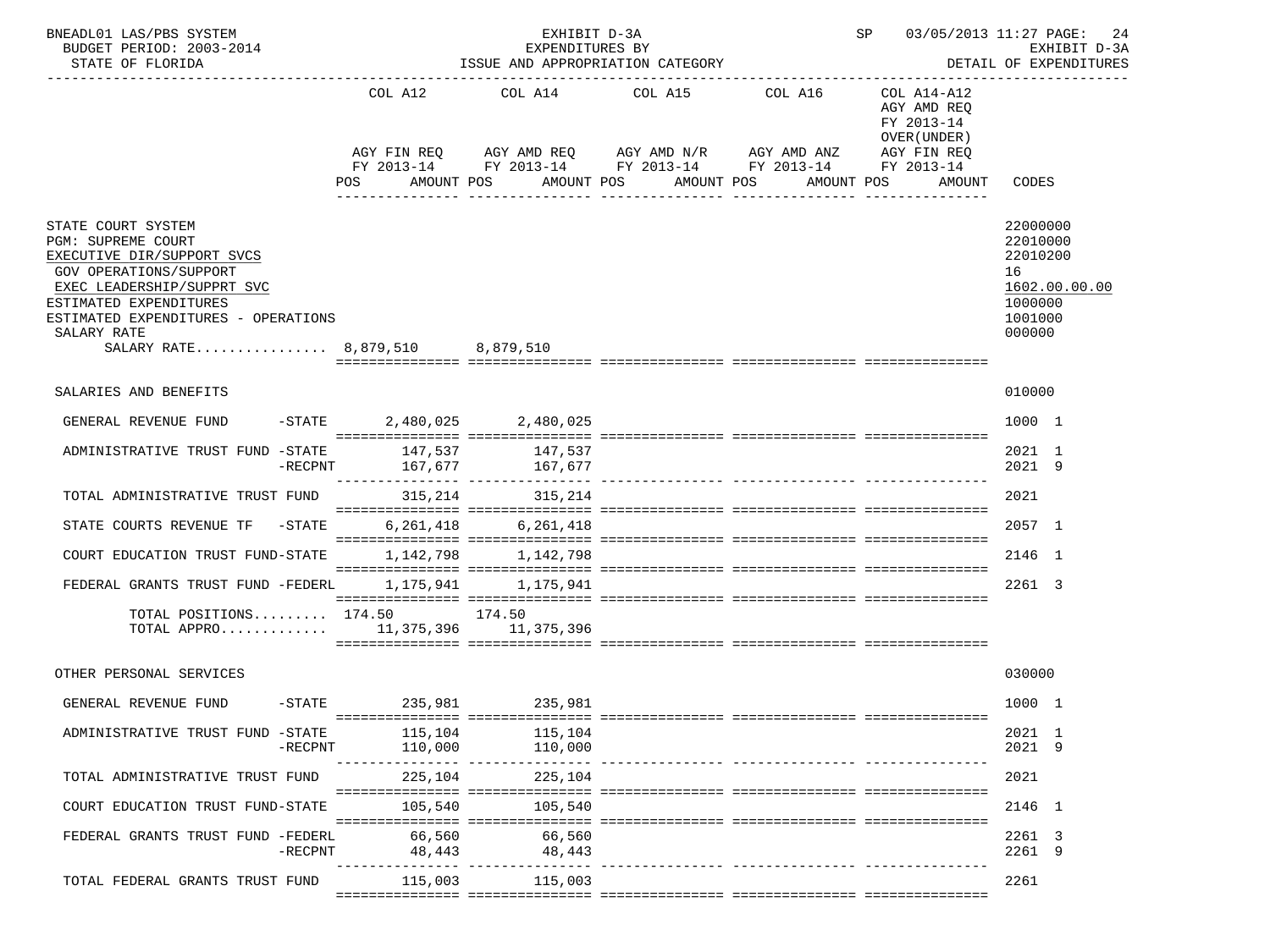| BNEADL01 LAS/PBS SYSTEM<br>BUDGET PERIOD: 2003-2014<br>STATE OF FLORIDA                                                                                                                                                                                          |                                        | EXHIBIT D-3A<br>EXPENDITURES BY<br>ISSUE AND APPROPRIATION CATEGORY |                                                                                                                                           | SP<br>03/05/2013 11:27 PAGE:<br>25<br>EXHIBIT D-3A<br>DETAIL OF EXPENDITURES |                                                                                                 |                                                                                         |
|------------------------------------------------------------------------------------------------------------------------------------------------------------------------------------------------------------------------------------------------------------------|----------------------------------------|---------------------------------------------------------------------|-------------------------------------------------------------------------------------------------------------------------------------------|------------------------------------------------------------------------------|-------------------------------------------------------------------------------------------------|-----------------------------------------------------------------------------------------|
|                                                                                                                                                                                                                                                                  | COL A12<br>AGY FIN REQ<br>POS          | AMOUNT POS                                                          | COL A14 COL A15 COL A16<br>AGY AMD REQ AGY AMD N/R AGY AMD ANZ<br>FY 2013-14 FY 2013-14 FY 2013-14 FY 2013-14<br>AMOUNT POS<br>AMOUNT POS | AMOUNT POS<br>_______________                                                | COL A14-A12<br>AGY AMD REQ<br>FY 2013-14<br>OVER (UNDER)<br>AGY FIN REQ<br>FY 2013-14<br>AMOUNT | CODES                                                                                   |
| STATE COURT SYSTEM<br><b>PGM: SUPREME COURT</b><br>EXECUTIVE DIR/SUPPORT SVCS<br>GOV OPERATIONS/SUPPORT<br>EXEC LEADERSHIP/SUPPRT SVC<br>ESTIMATED EXPENDITURES<br>ESTIMATED EXPENDITURES - OPERATIONS<br>OTHER PERSONAL SERVICES<br>TOTAL APPRO 681,628 681,628 |                                        |                                                                     |                                                                                                                                           |                                                                              |                                                                                                 | 22000000<br>22010000<br>22010200<br>16<br>1602.00.00.00<br>1000000<br>1001000<br>030000 |
| <b>EXPENSES</b>                                                                                                                                                                                                                                                  |                                        |                                                                     |                                                                                                                                           |                                                                              |                                                                                                 | 040000                                                                                  |
| GENERAL REVENUE FUND                                                                                                                                                                                                                                             | -STATE 1,313,204 1,313,204             |                                                                     |                                                                                                                                           |                                                                              |                                                                                                 | 1000 1                                                                                  |
| ADMINISTRATIVE TRUST FUND -STATE<br>$-RECPNT$                                                                                                                                                                                                                    | 134,676<br>150,000                     | 134,676<br>150,000                                                  |                                                                                                                                           |                                                                              |                                                                                                 | 2021 1<br>2021 9                                                                        |
| TOTAL ADMINISTRATIVE TRUST FUND                                                                                                                                                                                                                                  | 284,676                                | 284,676                                                             |                                                                                                                                           |                                                                              |                                                                                                 | 2021                                                                                    |
| COURT EDUCATION TRUST FUND-STATE                                                                                                                                                                                                                                 |                                        | 1,859,606 1,859,606                                                 |                                                                                                                                           |                                                                              |                                                                                                 | 2146 1                                                                                  |
| FEDERAL GRANTS TRUST FUND -FEDERL<br>$-RECPNT$                                                                                                                                                                                                                   | 381,307                                | 381,307<br>128,897 128,897                                          |                                                                                                                                           |                                                                              |                                                                                                 | 2261 3<br>2261 9                                                                        |
| TOTAL FEDERAL GRANTS TRUST FUND                                                                                                                                                                                                                                  | 510,204                                | 510,204                                                             |                                                                                                                                           |                                                                              |                                                                                                 | 2261                                                                                    |
| GRANTS AND DONATIONS TF -STATE 142,355 142,355                                                                                                                                                                                                                   |                                        |                                                                     |                                                                                                                                           |                                                                              |                                                                                                 | 2339 1                                                                                  |
| TOTAL APPRO                                                                                                                                                                                                                                                      |                                        | 4.110.045 4.110.045                                                 |                                                                                                                                           |                                                                              |                                                                                                 |                                                                                         |
| OPERATING CAPITAL OUTLAY                                                                                                                                                                                                                                         |                                        |                                                                     |                                                                                                                                           |                                                                              |                                                                                                 | 060000                                                                                  |
| $-$ STATE<br>GENERAL REVENUE FUND<br>ADMINISTRATIVE TRUST FUND -RECPNT<br>COURT EDUCATION TRUST FUND-STATE<br>FEDERAL GRANTS TRUST FUND -FEDERL                                                                                                                  | 494,329<br>50,000<br>10,000<br>111,376 | 494,329<br>50,000<br>10,000<br>111,376                              |                                                                                                                                           |                                                                              |                                                                                                 | 1000 1<br>2021 9<br>2146 1<br>2261 3                                                    |
| TOTAL APPRO                                                                                                                                                                                                                                                      | ---------------<br>665,705             | 665,705                                                             |                                                                                                                                           |                                                                              |                                                                                                 |                                                                                         |
|                                                                                                                                                                                                                                                                  |                                        |                                                                     |                                                                                                                                           |                                                                              |                                                                                                 |                                                                                         |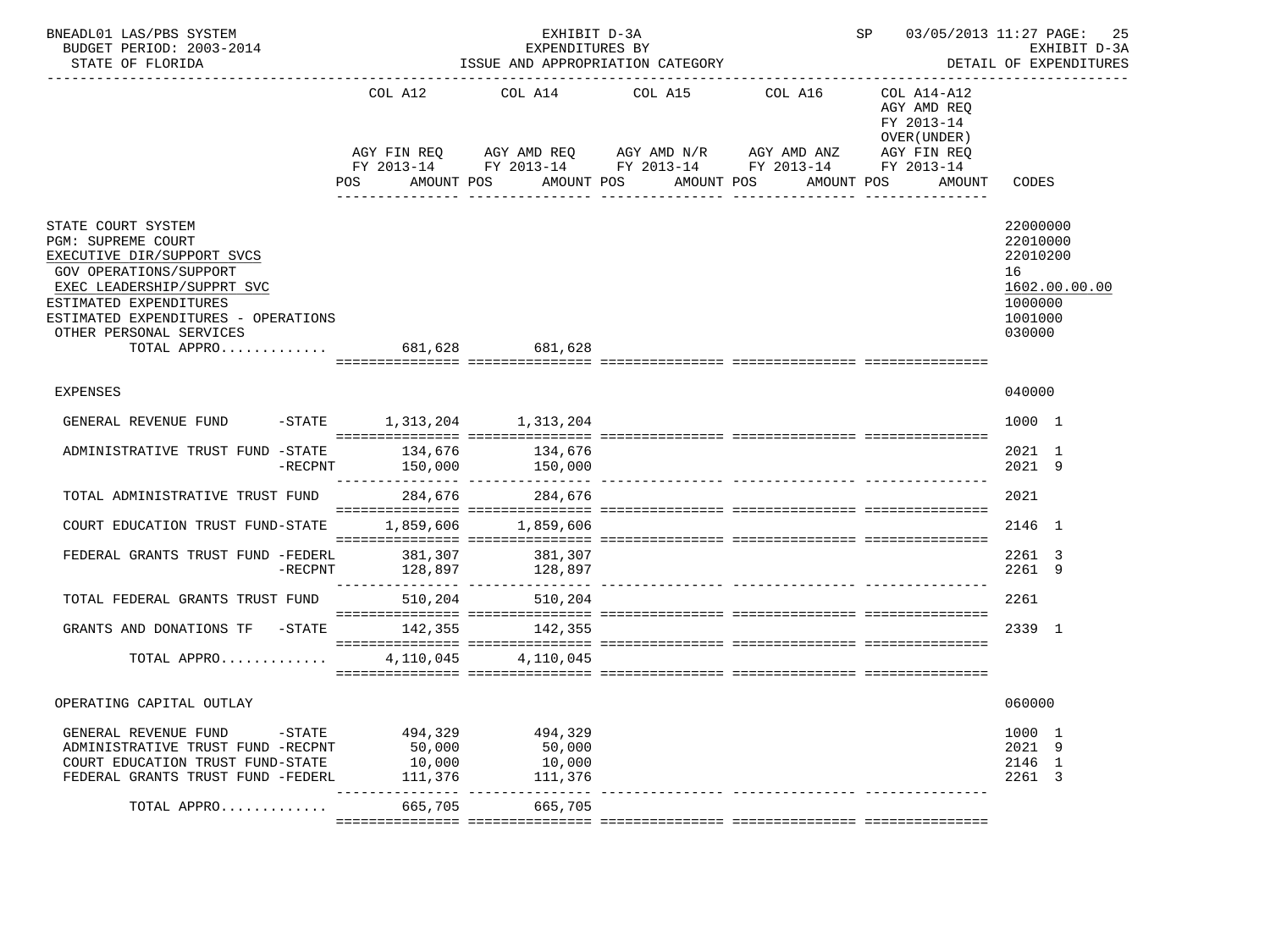| BNEADL01 LAS/PBS SYSTEM<br>BUDGET PERIOD: 2003-2014<br>STATE OF FLORIDA                                                                                                                                                                                    |           |                             | EXHIBIT D-3A<br>EXPENDITURES BY<br>ISSUE AND APPROPRIATION CATEGORY | SP 03/05/2013 11:27 PAGE:                                                                                                                                                         | 26<br>EXHIBIT D-3A<br>DETAIL OF EXPENDITURES |                                                                                  |                                                                                                   |
|------------------------------------------------------------------------------------------------------------------------------------------------------------------------------------------------------------------------------------------------------------|-----------|-----------------------------|---------------------------------------------------------------------|-----------------------------------------------------------------------------------------------------------------------------------------------------------------------------------|----------------------------------------------|----------------------------------------------------------------------------------|---------------------------------------------------------------------------------------------------|
|                                                                                                                                                                                                                                                            |           | <b>POS</b>                  | AMOUNT POS                                                          | COL A12 COL A14 COL A15 COL A16<br>AGY FIN REQ AGY AMD REQ AGY AMD N/R AGY AMD ANZ AGY FIN REQ<br>FY 2013-14 FY 2013-14 FY 2013-14 FY 2013-14 FY 2013-14<br>AMOUNT POS AMOUNT POS |                                              | COL A14-A12<br>AGY AMD REQ<br>FY 2013-14<br>OVER (UNDER)<br>AMOUNT POS<br>AMOUNT | CODES                                                                                             |
| STATE COURT SYSTEM<br><b>PGM: SUPREME COURT</b><br>EXECUTIVE DIR/SUPPORT SVCS<br><b>GOV OPERATIONS/SUPPORT</b><br>EXEC LEADERSHIP/SUPPRT SVC<br>ESTIMATED EXPENDITURES<br>ESTIMATED EXPENDITURES - OPERATIONS<br>SPECIAL CATEGORIES<br>CONTRACTED SERVICES |           |                             |                                                                     |                                                                                                                                                                                   |                                              |                                                                                  | 22000000<br>22010000<br>22010200<br>16<br>1602.00.00.00<br>1000000<br>1001000<br>100000<br>100777 |
| GENERAL REVENUE FUND -STATE 479,290 479,290                                                                                                                                                                                                                |           |                             |                                                                     |                                                                                                                                                                                   |                                              |                                                                                  | 1000 1                                                                                            |
| ADMINISTRATIVE TRUST FUND -STATE                                                                                                                                                                                                                           |           | 51,000<br>$-RECPNT$ 100,000 | 51,000<br>100,000                                                   |                                                                                                                                                                                   |                                              |                                                                                  | 2021 1<br>2021 9                                                                                  |
| TOTAL ADMINISTRATIVE TRUST FUND 151,000 151,000                                                                                                                                                                                                            |           |                             |                                                                     |                                                                                                                                                                                   |                                              |                                                                                  | 2021                                                                                              |
| COURT EDUCATION TRUST FUND-STATE                                                                                                                                                                                                                           |           |                             | 158,448 158,448                                                     |                                                                                                                                                                                   |                                              |                                                                                  | 2146 1                                                                                            |
| FEDERAL GRANTS TRUST FUND -FEDERL 296,984 296,984                                                                                                                                                                                                          |           |                             | -RECPNT 103, 211 103, 211                                           |                                                                                                                                                                                   |                                              |                                                                                  | 2261 3<br>2261 9                                                                                  |
| TOTAL FEDERAL GRANTS TRUST FUND 400,195                                                                                                                                                                                                                    |           |                             | 400,195                                                             |                                                                                                                                                                                   |                                              |                                                                                  | 2261                                                                                              |
| GRANTS AND DONATIONS TF -STATE 102,000 102,000                                                                                                                                                                                                             |           |                             |                                                                     |                                                                                                                                                                                   |                                              |                                                                                  | 2339 1                                                                                            |
| TOTAL APPRO 1,290,933 1,290,933                                                                                                                                                                                                                            |           |                             |                                                                     |                                                                                                                                                                                   |                                              |                                                                                  |                                                                                                   |
| FL CASES SO 2ND REPORTER                                                                                                                                                                                                                                   |           |                             |                                                                     |                                                                                                                                                                                   |                                              |                                                                                  | 102702                                                                                            |
| GENERAL REVENUE FUND                                                                                                                                                                                                                                       |           | -STATE 589,570 589,570      |                                                                     |                                                                                                                                                                                   |                                              |                                                                                  | 1000 1                                                                                            |
| RISK MANAGEMENT INSURANCE                                                                                                                                                                                                                                  |           |                             |                                                                     |                                                                                                                                                                                   |                                              |                                                                                  | 103241                                                                                            |
| GENERAL REVENUE FUND                                                                                                                                                                                                                                       | $-$ STATE | 41,144                      | 41,144                                                              |                                                                                                                                                                                   |                                              |                                                                                  | 1000 1                                                                                            |
| COMPUTER SUBCRIP. SERVICES                                                                                                                                                                                                                                 |           |                             |                                                                     |                                                                                                                                                                                   |                                              |                                                                                  | 103734                                                                                            |
| GENERAL REVENUE FUND                                                                                                                                                                                                                                       | $-$ STATE | 181,450<br>===========      | 181,450                                                             | == ================ ==:                                                                                                                                                           |                                              |                                                                                  | 1000 1                                                                                            |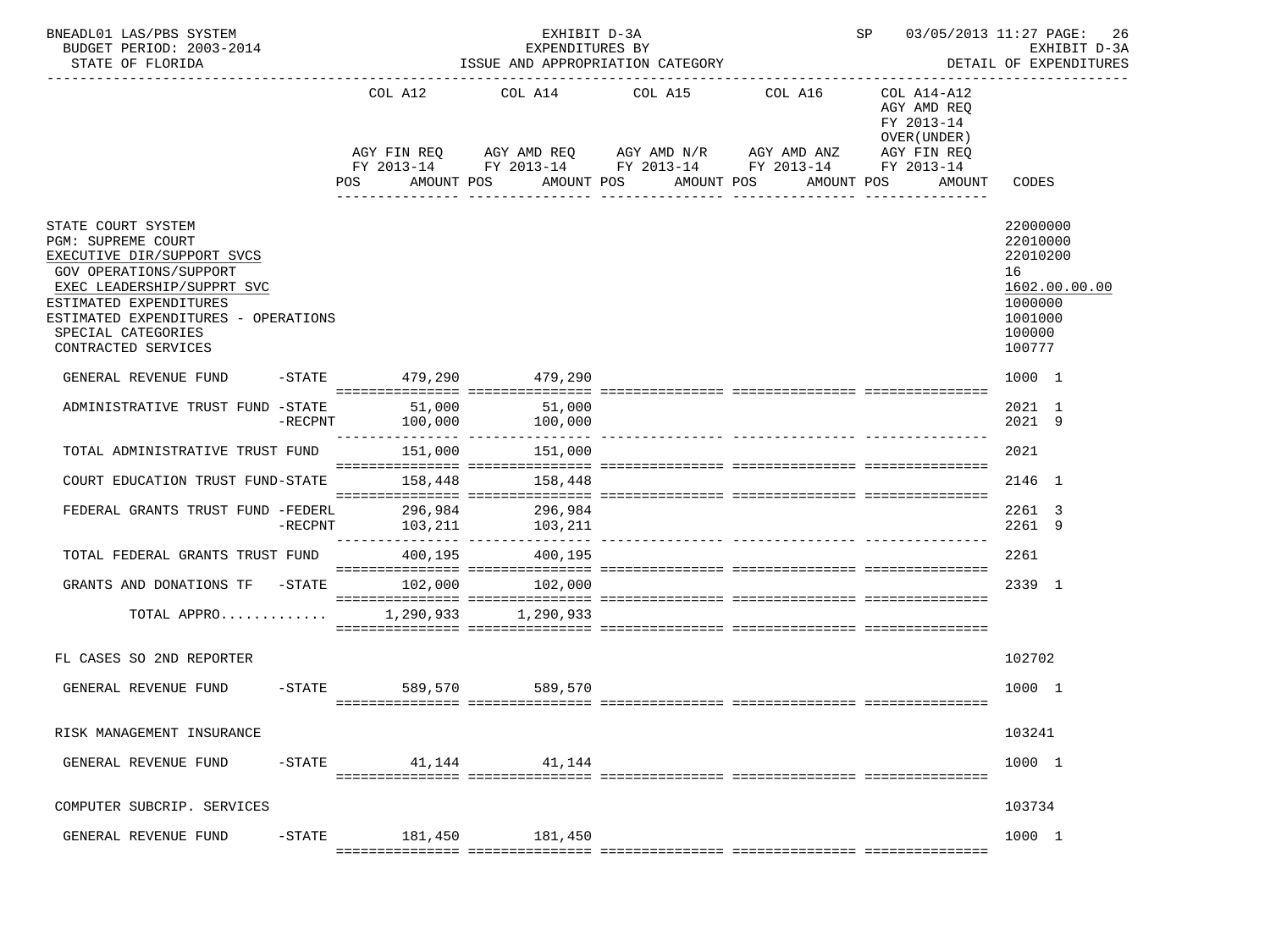| BNEADL01 LAS/PBS SYSTEM<br>BUDGET PERIOD: 2003-2014<br>STATE OF FLORIDA                                                                                                                                                                                  |                           | EXHIBIT D-3A<br>EXPENDITURES BY<br>ISSUE AND APPROPRIATION CATEGORY | SP 03/05/2013 11:27 PAGE:<br>27<br>EXHIBIT D-3A<br>DETAIL OF EXPENDITURES                                                                                                                    |              |                                                                                         |                                                                                                   |
|----------------------------------------------------------------------------------------------------------------------------------------------------------------------------------------------------------------------------------------------------------|---------------------------|---------------------------------------------------------------------|----------------------------------------------------------------------------------------------------------------------------------------------------------------------------------------------|--------------|-----------------------------------------------------------------------------------------|---------------------------------------------------------------------------------------------------|
|                                                                                                                                                                                                                                                          | COL A12<br>POS AMOUNT POS |                                                                     | COL A14 COL A15 COL A16<br>AGY FIN REQ AGY AMD REQ AGY AMD N/R AGY AMD ANZ AGY FIN REQ<br>FY 2013-14 FY 2013-14 FY 2013-14 FY 2013-14 FY 2013-14<br>AMOUNT POS AMOUNT POS<br>--------------- | ____________ | COL A14-A12<br>AGY AMD REQ<br>FY 2013-14<br>OVER (UNDER )<br>AMOUNT POS<br>AMOUNT CODES |                                                                                                   |
| STATE COURT SYSTEM<br>PGM: SUPREME COURT<br>EXECUTIVE DIR/SUPPORT SVCS<br><b>GOV OPERATIONS/SUPPORT</b><br>EXEC LEADERSHIP/SUPPRT SVC<br>ESTIMATED EXPENDITURES<br>ESTIMATED EXPENDITURES - OPERATIONS<br>SPECIAL CATEGORIES<br>LEASE/PURCHASE/EQUIPMENT |                           |                                                                     |                                                                                                                                                                                              |              |                                                                                         | 22000000<br>22010000<br>22010200<br>16<br>1602.00.00.00<br>1000000<br>1001000<br>100000<br>105281 |
| GENERAL REVENUE FUND -STATE 23,943 23,943                                                                                                                                                                                                                |                           |                                                                     |                                                                                                                                                                                              |              |                                                                                         | 1000 1                                                                                            |
| TR/DMS/HR SVCS/STW CONTRCT<br>GENERAL REVENUE FUND -STATE 33,265 33,265<br>ADMINISTRATIVE TRUST FUND -STATE<br>ADMINISTRATIVE TRUST FUND -STATE 220<br>COURT EDUCATION TRUST FUND-STATE 4,116<br>FEDERAL GRANTS TRUST FUND -FEDERL 4,205                 |                           | 220<br>4,116<br>4,205                                               |                                                                                                                                                                                              |              |                                                                                         | 107040<br>1000 1<br>2021 1<br>2146 1<br>2261 3                                                    |
| TOTAL APPRO                                                                                                                                                                                                                                              |                           | 41,806 41,806                                                       |                                                                                                                                                                                              |              |                                                                                         |                                                                                                   |
| STATE OPERATIONS-ARRA 2009<br>FEDERAL GRANTS TRUST FUND -RECPNT 874,304 874,304                                                                                                                                                                          |                           |                                                                     |                                                                                                                                                                                              |              |                                                                                         | 109910<br>2261 9                                                                                  |
| DATA PROCESSING SERVICES<br>OTHER DATA PROCESSING SVCS                                                                                                                                                                                                   |                           |                                                                     |                                                                                                                                                                                              |              |                                                                                         | 210000<br>210014                                                                                  |
| GENERAL REVENUE FUND $-$ STATE 1,349,617 1,349,617<br>ADMINISTRATIVE TRUST FUND -RECPNT<br>FEDERAL GRANTS TRUST FUND -RECPNT                                                                                                                             | 150,000<br>80,000         | 150,000<br>80,000                                                   |                                                                                                                                                                                              |              |                                                                                         | 1000 1<br>2021 9<br>2261 9                                                                        |
| TOTAL APPRO 1,579,617 1,579,617                                                                                                                                                                                                                          |                           |                                                                     |                                                                                                                                                                                              |              |                                                                                         |                                                                                                   |
| TOTAL: ESTIMATED EXPENDITURES - OPERATIONS<br>TOTAL POSITIONS $174.50$<br>TOTAL ISSUE 21,455,541 21,455,541<br>TOTAL SALARY RATE $8,879,510$                                                                                                             | 174.50                    | 8,879,510                                                           |                                                                                                                                                                                              |              |                                                                                         | 1001000                                                                                           |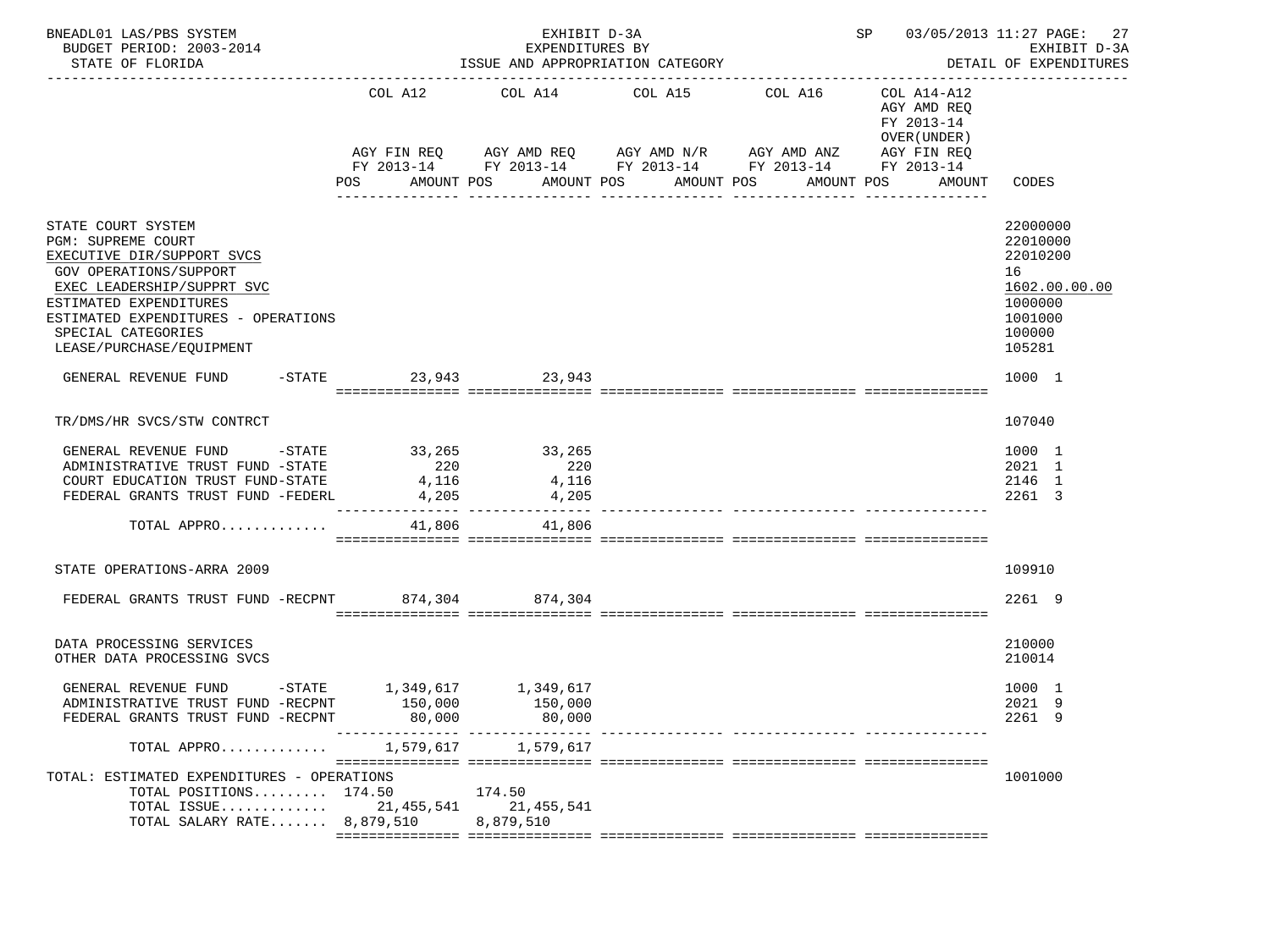| BNEADL01 LAS/PBS SYSTEM<br>BUDGET PERIOD: 2003-2014<br>STATE OF FLORIDA                                                                                                                                                                                 |            |            | EXPENDITURES BY<br>ISSUE AND APPROPRIATION CATEGORY        | EXHIBIT D-3A          |         | SP 03/05/2013 11:27 PAGE:                                | 28<br>EXHIBIT D-3A<br>DETAIL OF EXPENDITURES                                                      |
|---------------------------------------------------------------------------------------------------------------------------------------------------------------------------------------------------------------------------------------------------------|------------|------------|------------------------------------------------------------|-----------------------|---------|----------------------------------------------------------|---------------------------------------------------------------------------------------------------|
|                                                                                                                                                                                                                                                         |            | COL A12    | COL A14<br>AGY FIN REQ AGY AMD REQ AGY AMD N/R AGY AMD ANZ | COL A15               | COL A16 | COL A14-A12<br>AGY AMD REO<br>FY 2013-14<br>OVER (UNDER) |                                                                                                   |
|                                                                                                                                                                                                                                                         |            |            | FY 2013-14 FY 2013-14 FY 2013-14 FY 2013-14 FY 2013-14     |                       |         | AGY FIN REQ                                              |                                                                                                   |
|                                                                                                                                                                                                                                                         |            | POS        | AMOUNT POS                                                 | AMOUNT POS AMOUNT POS |         | AMOUNT POS<br>AMOUNT                                     | CODES                                                                                             |
| STATE COURT SYSTEM<br>PGM: SUPREME COURT<br>EXECUTIVE DIR/SUPPORT SVCS<br>GOV OPERATIONS/SUPPORT<br>EXEC LEADERSHIP/SUPPRT SVC<br>ESTIMATED EXPENDITURES<br>CASUALTY INSURANCE PREMIUM<br>ADJUSTMENT<br>SPECIAL CATEGORIES<br>RISK MANAGEMENT INSURANCE |            |            |                                                            |                       |         |                                                          | 22000000<br>22010000<br>22010200<br>16<br>1602.00.00.00<br>1000000<br>1001090<br>100000<br>103241 |
| GENERAL REVENUE FUND                                                                                                                                                                                                                                    |            |            | -STATE 2,135-2,135-                                        |                       |         |                                                          | 1000 1                                                                                            |
| FLORIDA RETIREMENT SYSTEM<br>CONTRIBUTION ADJUSTMENT FOR<br>FISCAL YEAR 2012-2013<br>SALARIES AND BENEFITS                                                                                                                                              |            |            |                                                            |                       |         |                                                          | 1001240<br>010000                                                                                 |
| GENERAL REVENUE FUND                                                                                                                                                                                                                                    |            |            | $-$ STATE 6,043 6,043                                      |                       |         |                                                          | 1000 1                                                                                            |
| ADMINISTRATIVE TRUST FUND -STATE                                                                                                                                                                                                                        | $-$ RECPNT | 360<br>408 | 360<br>408                                                 |                       |         |                                                          | 2021 1<br>2021 9                                                                                  |
| TOTAL ADMINISTRATIVE TRUST FUND                                                                                                                                                                                                                         |            | 768        | 768                                                        |                       |         |                                                          | 2021                                                                                              |
| STATE COURTS REVENUE TF -STATE 15,259 15,259                                                                                                                                                                                                            |            |            |                                                            |                       |         |                                                          | 2057 1                                                                                            |
| COURT EDUCATION TRUST FUND-STATE                                                                                                                                                                                                                        |            | 2,786      | 2,786                                                      |                       |         |                                                          | 2146 1                                                                                            |
| FEDERAL GRANTS TRUST FUND -FEDERL                                                                                                                                                                                                                       |            | 2,867      | 2,867                                                      |                       |         |                                                          | 2261 3                                                                                            |
| TOTAL APPRO 27,723 27,723                                                                                                                                                                                                                               |            |            |                                                            |                       |         |                                                          |                                                                                                   |
| ADJUSTMENT TO STATE HEALTH<br>INSURANCE PREMIUM CONTRIBUTION -<br>FISCAL YEAR 2012-13<br>SALARIES AND BENEFITS                                                                                                                                          |            |            |                                                            |                       |         |                                                          | 1001830<br>010000                                                                                 |
| GENERAL REVENUE FUND                                                                                                                                                                                                                                    | $-$ STATE  | 4,421      | 4,421                                                      |                       |         |                                                          | 1000 1                                                                                            |
| ADMINISTRATIVE TRUST FUND -STATE                                                                                                                                                                                                                        | -RECPNT    | 263<br>299 | 263<br>299                                                 |                       |         |                                                          | 2021 1<br>2021 9                                                                                  |
| TOTAL ADMINISTRATIVE TRUST FUND                                                                                                                                                                                                                         |            | 562        | 562                                                        |                       |         |                                                          | 2021                                                                                              |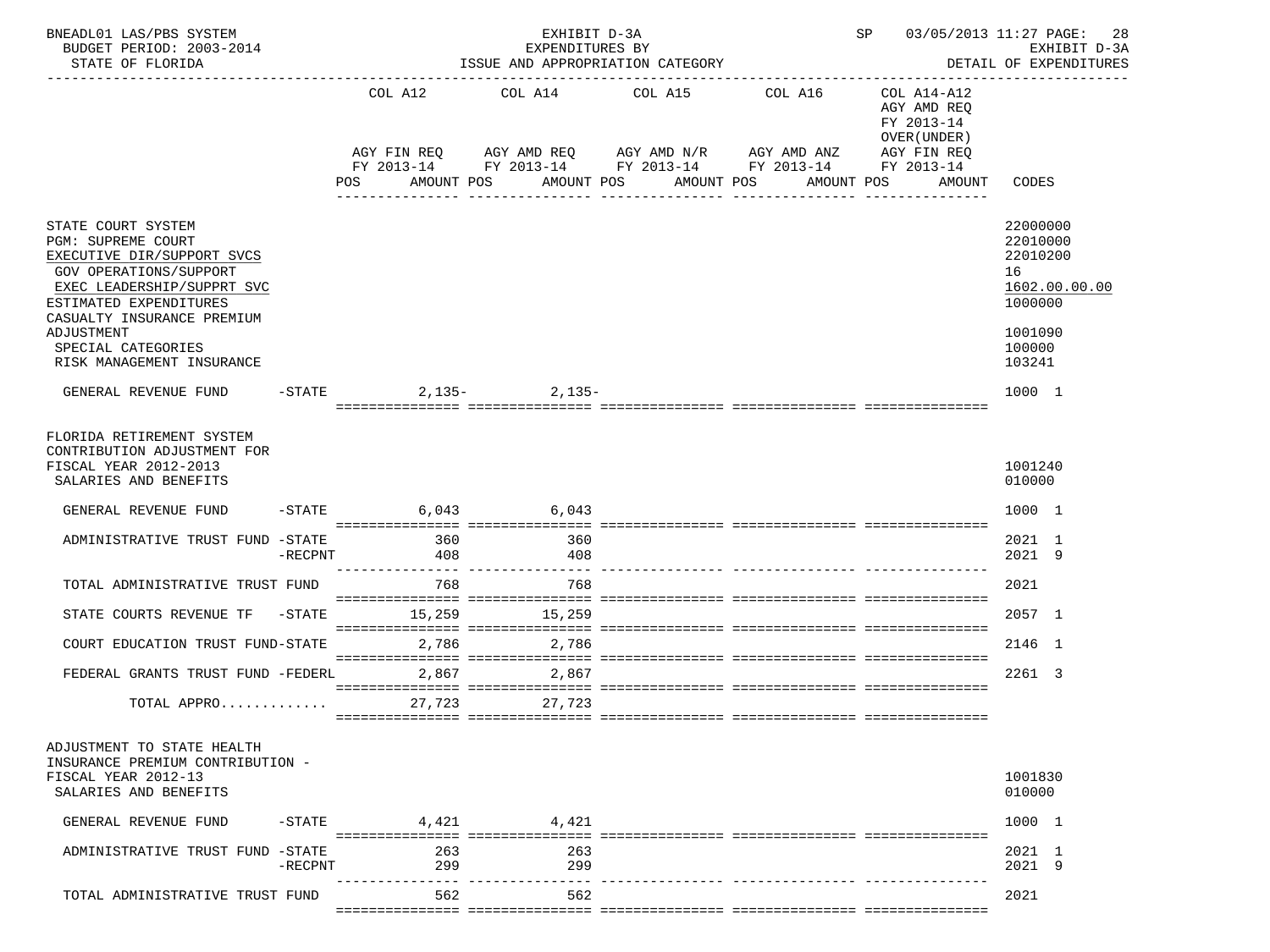| BNEADL01 LAS/PBS SYSTEM<br>BUDGET PERIOD: 2003-2014<br>STATE OF FLORIDA                                                                                                                                                    |                          | EXHIBIT D-3A                       | EXPENDITURES BY<br>ISSUE AND APPROPRIATION CATEGORY                                                                                                                                                 |                                                          | SP 03/05/2013 11:27 PAGE:<br>29<br>EXHIBIT D-3A<br>DETAIL OF EXPENDITURES |
|----------------------------------------------------------------------------------------------------------------------------------------------------------------------------------------------------------------------------|--------------------------|------------------------------------|-----------------------------------------------------------------------------------------------------------------------------------------------------------------------------------------------------|----------------------------------------------------------|---------------------------------------------------------------------------|
|                                                                                                                                                                                                                            | COL A12                  |                                    | COL A14 COL A15 COL A16<br>AGY FIN REQ AGY AMD REQ AGY AMD N/R AGY AMD ANZ AGY FIN REQ<br>FY 2013-14 FY 2013-14 FY 2013-14 FY 2013-14 FY 2013-14<br>POS AMOUNT POS AMOUNT POS AMOUNT POS AMOUNT POS | COL A14-A12<br>AGY AMD REO<br>FY 2013-14<br>OVER (UNDER) | CODES<br>AMOUNT                                                           |
| STATE COURT SYSTEM<br>PGM: SUPREME COURT<br>EXECUTIVE DIR/SUPPORT SVCS<br>GOV OPERATIONS/SUPPORT<br>EXEC LEADERSHIP/SUPPRT SVC<br>ESTIMATED EXPENDITURES<br>ADJUSTMENT TO STATE HEALTH<br>INSURANCE PREMIUM CONTRIBUTION - |                          |                                    |                                                                                                                                                                                                     |                                                          | 22000000<br>22010000<br>22010200<br>16<br>1602.00.00.00<br>1000000        |
| FISCAL YEAR 2012-13<br>SALARIES AND BENEFITS<br>STATE COURTS REVENUE TF -STATE 11,162 11,162                                                                                                                               |                          |                                    |                                                                                                                                                                                                     |                                                          | 1001830<br>010000<br>2057 1                                               |
| COURT EDUCATION TRUST FUND-STATE 2,038 2,038                                                                                                                                                                               |                          |                                    |                                                                                                                                                                                                     |                                                          | 2146 1                                                                    |
| FEDERAL GRANTS TRUST FUND -FEDERL                                                                                                                                                                                          |                          | 2,097 2,097                        |                                                                                                                                                                                                     |                                                          | 2261 3                                                                    |
| TOTAL APPRO                                                                                                                                                                                                                |                          | 20,280 20,280                      |                                                                                                                                                                                                     |                                                          |                                                                           |
| REALLOCATION OF HUMAN RESOURCES<br>OUTSOURCING<br>SPECIAL CATEGORIES<br>TR/DMS/HR SVCS/STW CONTRCT                                                                                                                         |                          |                                    |                                                                                                                                                                                                     |                                                          | 1005900<br>100000<br>107040                                               |
| GENERAL REVENUE FUND -STATE 798-<br>ADMINISTRATIVE TRUST FUND -STATE<br>COURT EDUCATION TRUST FUND-STATE<br>FEDERAL GRANTS TRUST FUND -FEDERL                                                                              | $5-$<br>$99 -$<br>$101-$ | $798-$<br>$5-$<br>$99 -$<br>$101-$ |                                                                                                                                                                                                     |                                                          | 1000 1<br>2021 1<br>2146 1<br>2261 3                                      |
| TOTAL APPRO $\ldots \ldots \ldots \ldots$ 1.003-<br>1.003-                                                                                                                                                                 |                          |                                    |                                                                                                                                                                                                     |                                                          |                                                                           |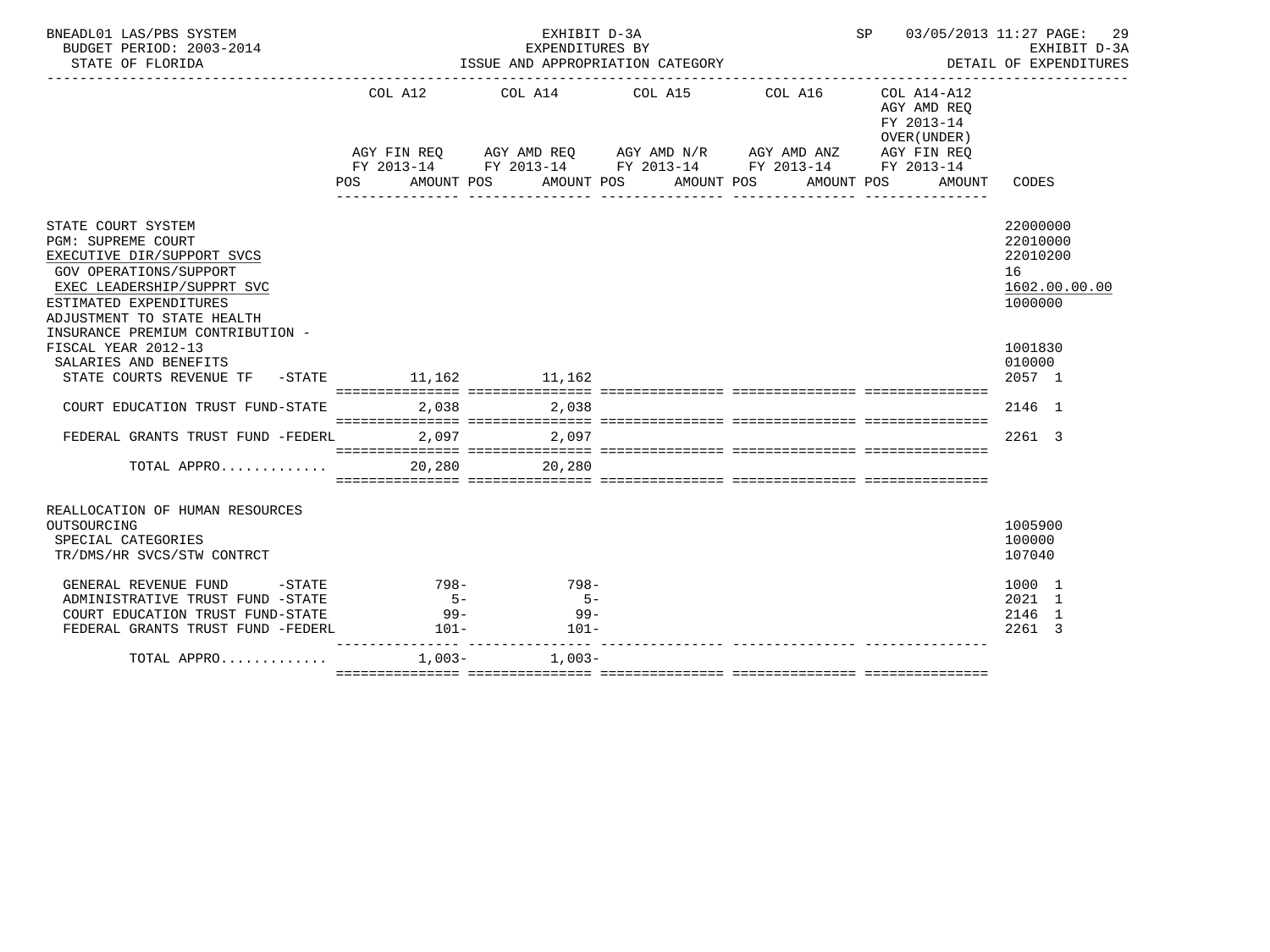| BNEADL01 LAS/PBS SYSTEM<br>BUDGET PERIOD: 2003-2014<br>STATE OF FLORIDA<br>--------------------                                                                                                                                                                                                                                                                                                                                                                                                                                                                                                                                   |           |         |            | EXHIBIT D-3A<br>EXPENDITURES BY<br>ISSUE AND APPROPRIATION CATEGORY |                  |            | <b>SP</b>  |                                                          |        | 03/05/2013 11:27 PAGE:<br>30<br>EXHIBIT D-3A<br>DETAIL OF EXPENDITURES<br>. <u>.</u> . |
|-----------------------------------------------------------------------------------------------------------------------------------------------------------------------------------------------------------------------------------------------------------------------------------------------------------------------------------------------------------------------------------------------------------------------------------------------------------------------------------------------------------------------------------------------------------------------------------------------------------------------------------|-----------|---------|------------|---------------------------------------------------------------------|------------------|------------|------------|----------------------------------------------------------|--------|----------------------------------------------------------------------------------------|
|                                                                                                                                                                                                                                                                                                                                                                                                                                                                                                                                                                                                                                   |           | COL A12 |            | COL A14                                                             | COL A15 COL A16  |            |            | COL A14-A12<br>AGY AMD REQ<br>FY 2013-14<br>OVER (UNDER) |        |                                                                                        |
|                                                                                                                                                                                                                                                                                                                                                                                                                                                                                                                                                                                                                                   | POS       |         | AMOUNT POS | AMOUNT POS                                                          |                  | AMOUNT POS | AMOUNT POS | AGY FIN REQ                                              | AMOUNT | CODES                                                                                  |
| STATE COURT SYSTEM<br>PGM: SUPREME COURT<br>EXECUTIVE DIR/SUPPORT SVCS<br><b>GOV OPERATIONS/SUPPORT</b><br>EXEC LEADERSHIP/SUPPRT SVC<br>ADJUSTMENTS TO CURRENT YEAR<br>ESTIMATED EXPENDITURES<br>TRANSFER APPROPRIATIONS BETWEEN<br>BUDGET ENTITIES TO REALIGN<br>EXPENDITURES - DEDUCT                                                                                                                                                                                                                                                                                                                                          |           |         |            |                                                                     |                  |            |            |                                                          |        | 22000000<br>22010000<br>22010200<br>16<br>1602.00.00.00<br>1600000<br>160F130          |
| OTHER PERSONAL SERVICES                                                                                                                                                                                                                                                                                                                                                                                                                                                                                                                                                                                                           |           |         |            |                                                                     |                  |            |            |                                                          |        | 030000                                                                                 |
| GENERAL REVENUE FUND                                                                                                                                                                                                                                                                                                                                                                                                                                                                                                                                                                                                              | $-STATE$  |         |            | $51,740-51,740-$                                                    |                  |            |            |                                                          |        | 1000 1                                                                                 |
| <b>EXPENSES</b>                                                                                                                                                                                                                                                                                                                                                                                                                                                                                                                                                                                                                   |           |         |            |                                                                     |                  |            |            |                                                          |        | 040000                                                                                 |
| GENERAL REVENUE FUND                                                                                                                                                                                                                                                                                                                                                                                                                                                                                                                                                                                                              |           |         |            | -STATE 37,900-37,900-                                               |                  |            |            |                                                          |        | 1000 1                                                                                 |
| SPECIAL CATEGORIES<br>CONTRACTED SERVICES                                                                                                                                                                                                                                                                                                                                                                                                                                                                                                                                                                                         |           |         |            |                                                                     |                  |            |            |                                                          |        | 100000<br>100777                                                                       |
| GENERAL REVENUE FUND                                                                                                                                                                                                                                                                                                                                                                                                                                                                                                                                                                                                              | $-$ STATE |         | $360 -$    | $360 -$                                                             |                  |            |            |                                                          |        | 1000 1                                                                                 |
| TOTAL: TRANSFER APPROPRIATIONS BETWEEN<br>BUDGET ENTITIES TO REALIGN<br>EXPENDITURES - DEDUCT<br>TOTAL ISSUE                                                                                                                                                                                                                                                                                                                                                                                                                                                                                                                      |           |         |            | $90.000 - 90.000 -$                                                 |                  |            |            |                                                          |        | 160F130                                                                                |
|                                                                                                                                                                                                                                                                                                                                                                                                                                                                                                                                                                                                                                   |           |         |            |                                                                     |                  |            |            |                                                          |        |                                                                                        |
| AGENCY ISSUE NARRATIVE:<br>2013-2014 BUDGET YEAR NARRATIVE:<br>Budget Amendment Agency #2201-13, EOG #B7005 was approved in FY 2012-2013 to transfer \$51,740 in the Other Personal<br>Services category, \$37,900 in the Expenses category, and \$360 in the Contracted Services category from the Executive<br>Direction and Support Services budget entity, within the General Revenue Fund, to the Court Operations - Supreme Court<br>budget entity, within the General Revenue Fund. These transfers are necessary to properly realign security and<br>maintenance expenditures to the Office of the Supreme Court Marshal. |           |         |            |                                                                     | IT COMPONENT? NO |            |            |                                                          |        |                                                                                        |

 Please see companion issue #160F140, also filed in budget entity 22010100, in program component 1501.00.00.00. \*\*\*\*\*\*\*\*\*\*\*\*\*\*\*\*\*\*\*\*\*\*\*\*\*\*\*\*\*\*\*\*\*\*\*\*\*\*\*\*\*\*\*\*\*\*\*\*\*\*\*\*\*\*\*\*\*\*\*\*\*\*\*\*\*\*\*\*\*\*\*\*\*\*\*\*\*\*\*\*\*\*\*\*\*\*\*\*\*\*\*\*\*\*\*\*\*\*\*\*\*\*\*\*\*\*\*\*\*\*\*\*\*\*\*\*\*\*\*\*\*\*\*\*\*\*\*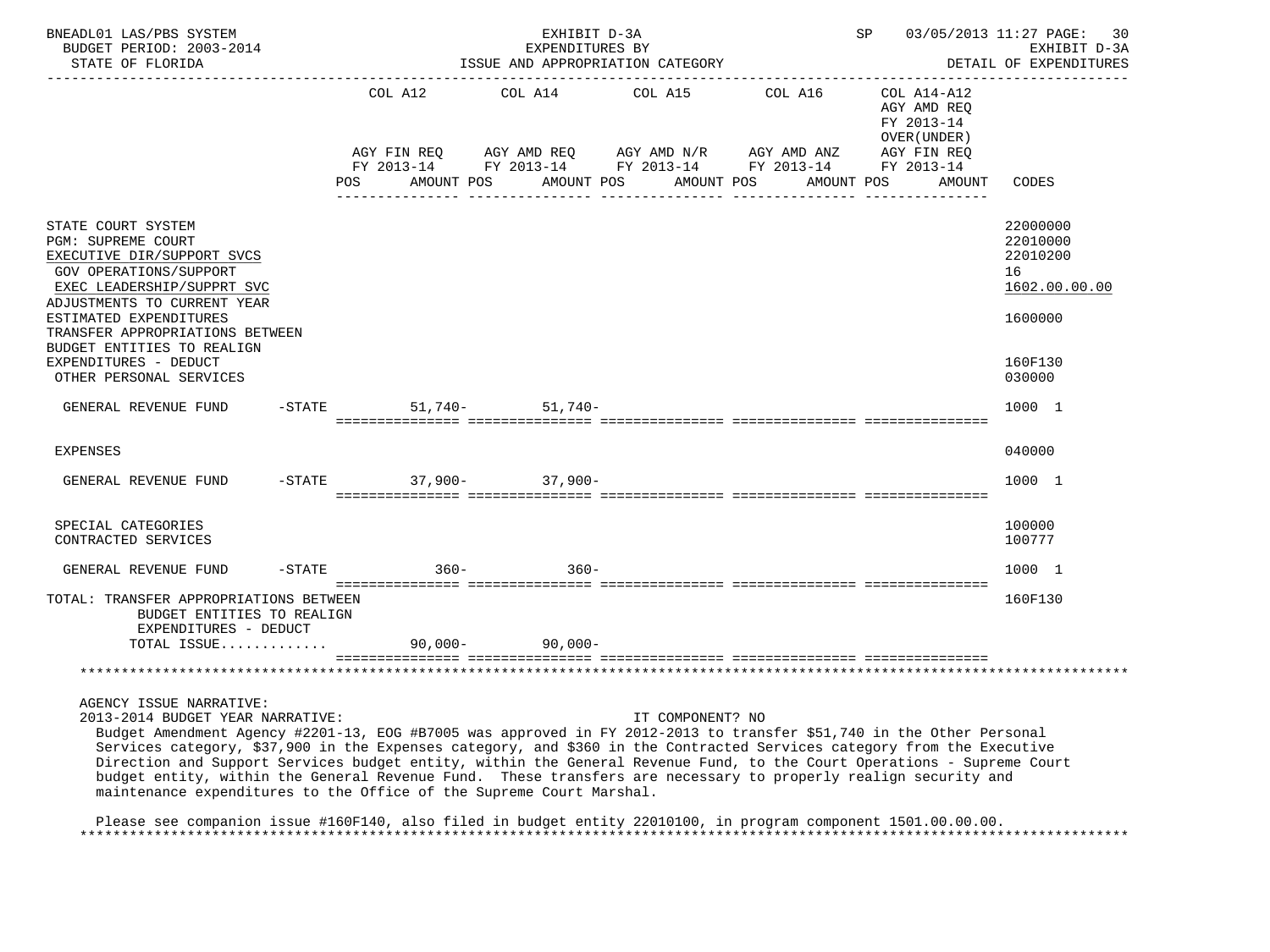| BNEADL01 LAS/PBS SYSTEM<br>BUDGET PERIOD: 2003-2014<br>STATE OF FLORIDA                                                                                                                                                                                           |         | EXHIBIT D-3A<br>EXPENDITURES BY<br>ISSUE AND APPROPRIATION CATEGORY                                   | SP 03/05/2013 11:27 PAGE: 31 | EXHIBIT D-3A<br>DETAIL OF EXPENDITURES                   |                                                                                         |
|-------------------------------------------------------------------------------------------------------------------------------------------------------------------------------------------------------------------------------------------------------------------|---------|-------------------------------------------------------------------------------------------------------|------------------------------|----------------------------------------------------------|-----------------------------------------------------------------------------------------|
|                                                                                                                                                                                                                                                                   | COL A12 | COL A14 COL A15 COL A16<br>AGY FIN REQ AGY AMD REQ AGY AMD N/R AGY AMD ANZ AGY FIN REQ                |                              | COL A14-A12<br>AGY AMD REO<br>FY 2013-14<br>OVER (UNDER) |                                                                                         |
|                                                                                                                                                                                                                                                                   | POS     | FY 2013-14 FY 2013-14 FY 2013-14 FY 2013-14 FY 2013-14<br>AMOUNT POS AMOUNT POS AMOUNT POS AMOUNT POS |                              | AMOUNT                                                   | CODES                                                                                   |
| STATE COURT SYSTEM<br><b>PGM: SUPREME COURT</b><br>EXECUTIVE DIR/SUPPORT SVCS<br>GOV OPERATIONS/SUPPORT<br>EXEC LEADERSHIP/SUPPRT SVC<br>ADJUSTMENTS TO CURRENT YEAR<br>ESTIMATED EXPENDITURES<br>APPROPRIATION CATEGORY TRANSFER -<br><b>EXPENSE</b><br>EXPENSES |         |                                                                                                       |                              |                                                          | 22000000<br>22010000<br>22010200<br>16<br>1602.00.00.00<br>1600000<br>1600320<br>040000 |
| COURT EDUCATION TRUST FUND-STATE 7,500-<br>7,500-<br>7,500-<br>FEDERAL GRANTS TRUST FUND -FEDERL                                                                                                                                                                  |         | $2,500-2,500-$                                                                                        |                              |                                                          | 2146 1<br>2261 3                                                                        |
|                                                                                                                                                                                                                                                                   |         |                                                                                                       |                              |                                                          |                                                                                         |
|                                                                                                                                                                                                                                                                   |         |                                                                                                       |                              |                                                          |                                                                                         |

#### AGENCY ISSUE NARRATIVE:

2013-2014 BUDGET YEAR NARRATIVE: IT COMPONENT? NO

 Budget Amendment Agency #0006-13, EOG #B0145 was approved in FY 2012-2013 to transfer \$7,500 from the Expenses category to the Lease/Lease Purchase category within the Supreme Court - Executive Direction and Support Services budget entity, within the Court Education Trust Fund, and \$2,500 from Expenses category to the Lease/Lease Purchase category in the Supreme Court Executive Direction and Support Services budget entity within the Federal Grants Trust Fund. This transfer is necessary to properly align appropriations from the Expense category to the new special category established for FY 2012-13 as Lease/Lease Purchase of Equipment.

 Please see companion issue #1600800, also filed in budget entity 22010200 in program component 1602.00.00.00. \*\*\*\*\*\*\*\*\*\*\*\*\*\*\*\*\*\*\*\*\*\*\*\*\*\*\*\*\*\*\*\*\*\*\*\*\*\*\*\*\*\*\*\*\*\*\*\*\*\*\*\*\*\*\*\*\*\*\*\*\*\*\*\*\*\*\*\*\*\*\*\*\*\*\*\*\*\*\*\*\*\*\*\*\*\*\*\*\*\*\*\*\*\*\*\*\*\*\*\*\*\*\*\*\*\*\*\*\*\*\*\*\*\*\*\*\*\*\*\*\*\*\*\*\*\*\*

| APPROPRIATION CATEGORY TRANSFER -   |        |        |         |  |
|-------------------------------------|--------|--------|---------|--|
| LEASE/LEASE PURCHASE OF EOUIPMENT - |        |        |         |  |
| ADD                                 |        |        | 1600800 |  |
| SPECIAL CATEGORIES                  |        |        | 100000  |  |
| LEASE/PURCHASE/EOUIPMENT            |        |        | 105281  |  |
|                                     |        |        |         |  |
| COURT EDUCATION TRUST FUND-STATE    | 7,500  | 7,500  | 2146 1  |  |
| FEDERAL GRANTS TRUST FUND -FEDERL   | 2,500  | 2,500  | 2261 3  |  |
|                                     |        |        |         |  |
| TOTAL APPRO                         | 10,000 | 10,000 |         |  |
|                                     |        |        |         |  |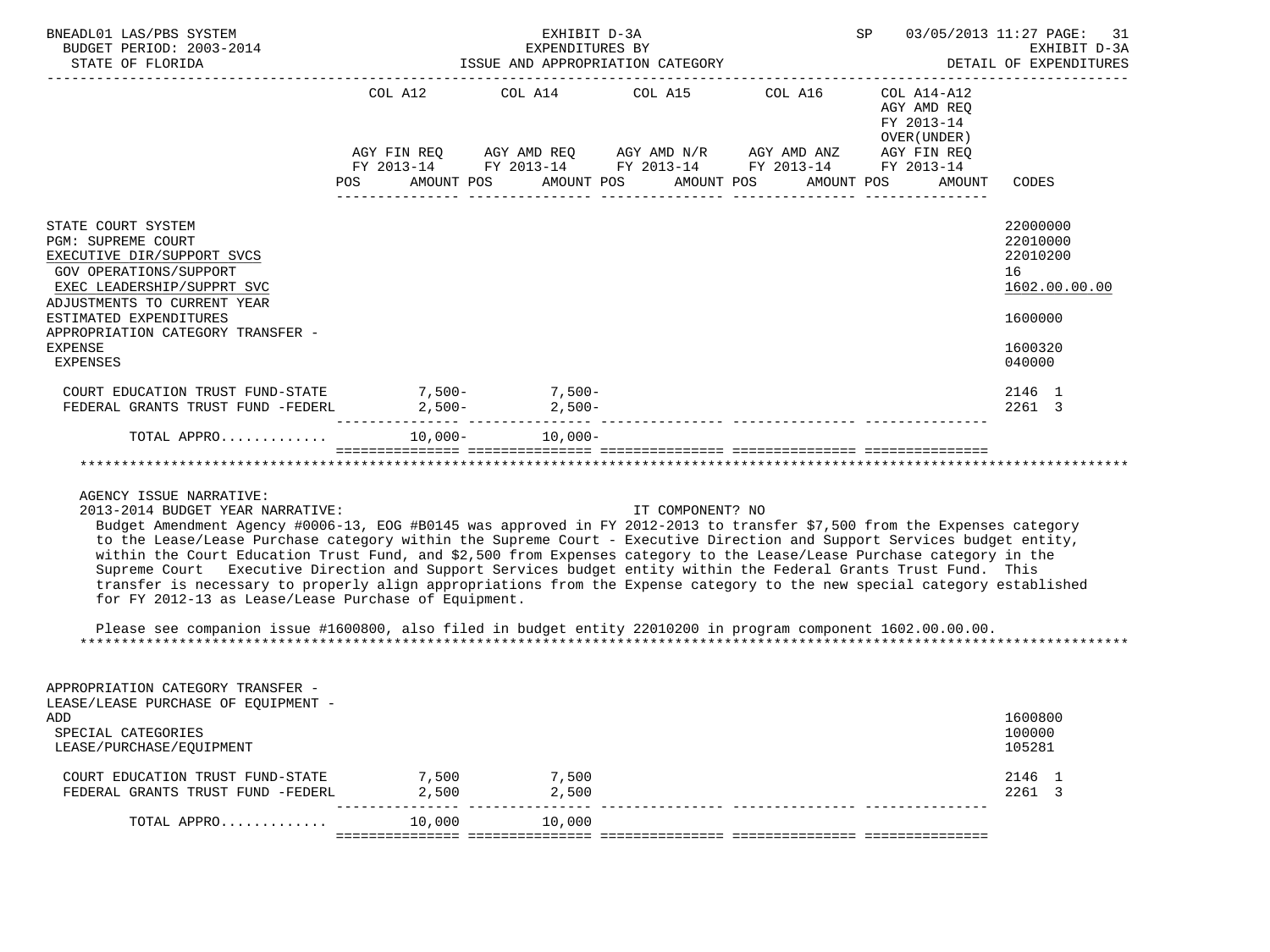| BNEADL01 LAS/PBS SYSTEM<br>BUDGET PERIOD: 2003-2014                                                                                                                                                                                                                                                                                                                                                                                                                                                                                                                                                                                                                                                                                                                                                                                                                 |                   | EXHIBIT D-3A                                        | SP<br>03/05/2013 11:27 PAGE: 32<br>EXHIBIT D-3A |                                                                                                                                                                                                                     |                                                                      |                                                                               |
|---------------------------------------------------------------------------------------------------------------------------------------------------------------------------------------------------------------------------------------------------------------------------------------------------------------------------------------------------------------------------------------------------------------------------------------------------------------------------------------------------------------------------------------------------------------------------------------------------------------------------------------------------------------------------------------------------------------------------------------------------------------------------------------------------------------------------------------------------------------------|-------------------|-----------------------------------------------------|-------------------------------------------------|---------------------------------------------------------------------------------------------------------------------------------------------------------------------------------------------------------------------|----------------------------------------------------------------------|-------------------------------------------------------------------------------|
| STATE OF FLORIDA                                                                                                                                                                                                                                                                                                                                                                                                                                                                                                                                                                                                                                                                                                                                                                                                                                                    |                   | EXPENDITURES BY<br>ISSUE AND APPROPRIATION CATEGORY |                                                 | DETAIL OF EXPENDITURES                                                                                                                                                                                              |                                                                      |                                                                               |
|                                                                                                                                                                                                                                                                                                                                                                                                                                                                                                                                                                                                                                                                                                                                                                                                                                                                     | AMOUNT POS<br>POS | COL A12 COL A14 COL A15 COL A16<br>AMOUNT POS       |                                                 | $AGY \text{ FIN REQ} \qquad \text{AGY AMD REQ} \qquad \text{AGY AMD N/R} \qquad \text{AGY AMD ANZ} \qquad \text{AGY FIN REQ}$<br>FY 2013-14 FY 2013-14 FY 2013-14 FY 2013-14 FY 2013-14<br>AMOUNT POS<br>AMOUNT POS | COL A14-A12<br>AGY AMD REQ<br>FY 2013-14<br>OVER ( UNDER )<br>AMOUNT | CODES                                                                         |
| STATE COURT SYSTEM<br>PGM: SUPREME COURT<br>EXECUTIVE DIR/SUPPORT SVCS<br>GOV OPERATIONS/SUPPORT<br>EXEC LEADERSHIP/SUPPRT SVC<br>ADJUSTMENTS TO CURRENT YEAR<br>ESTIMATED EXPENDITURES<br>APPROPRIATION CATEGORY TRANSFER -<br>LEASE/LEASE PURCHASE OF EQUIPMENT -<br>ADD                                                                                                                                                                                                                                                                                                                                                                                                                                                                                                                                                                                          |                   |                                                     |                                                 |                                                                                                                                                                                                                     |                                                                      | 22000000<br>22010000<br>22010200<br>16<br>1602.00.00.00<br>1600000<br>1600800 |
| AGENCY ISSUE NARRATIVE:<br>2013-2014 BUDGET YEAR NARRATIVE:<br>Budget Amendment Agency #0006-13, EOG #B0145 was approved in FY 2012-2013 to transfer \$7,500 from the Expenses category<br>to the Lease/Lease Purchase category within the Supreme Court - Executive Direction and Support Services budget entity,<br>within the Court Education Trust Fund, and \$2,500 from Expenses category to the Lease/Lease Purchase category in the<br>Supreme Court Executive Direction and Support Services budget entity within the Federal Grants Trust Fund. This<br>transfer is necessary to properly align appropriations from the Expense category to the new special category established<br>for FY 2012-13 as Lease/Lease Purchase of Equipment.<br>Please see companion issue #1600320, also filed in budget entity 22010200 in program component 1602.00.00.00. |                   |                                                     | IT COMPONENT? NO                                |                                                                                                                                                                                                                     |                                                                      |                                                                               |
| ESTIMATED EXPENDITURES REALIGNMENT<br>TRANSFER APPROPRIATIONS BETWEEN<br>APPROPRIATION CATEGORIES TO REALIGN<br>EXPENDITURES - DEDUCT<br>SPECIAL CATEGORIES<br>CONTRACTED SERVICES                                                                                                                                                                                                                                                                                                                                                                                                                                                                                                                                                                                                                                                                                  |                   |                                                     |                                                 |                                                                                                                                                                                                                     |                                                                      | 2000000<br>2000010<br>100000<br>100777                                        |
| COURT EDUCATION TRUST FUND-STATE                                                                                                                                                                                                                                                                                                                                                                                                                                                                                                                                                                                                                                                                                                                                                                                                                                    |                   | $52.343 - 52.343 -$                                 |                                                 |                                                                                                                                                                                                                     |                                                                      | 2146 1                                                                        |
| TRANSFER APPROPRIATIONS BETWEEN<br>APPROPRIATION CATEGORIES TO REALIGN<br>EXPENDITURES - ADD<br><b>EXPENSES</b>                                                                                                                                                                                                                                                                                                                                                                                                                                                                                                                                                                                                                                                                                                                                                     |                   |                                                     |                                                 |                                                                                                                                                                                                                     |                                                                      | 2000020<br>040000                                                             |
| COURT EDUCATION TRUST FUND-STATE                                                                                                                                                                                                                                                                                                                                                                                                                                                                                                                                                                                                                                                                                                                                                                                                                                    | 52,343            | 52,343                                              |                                                 |                                                                                                                                                                                                                     |                                                                      | 2146 1                                                                        |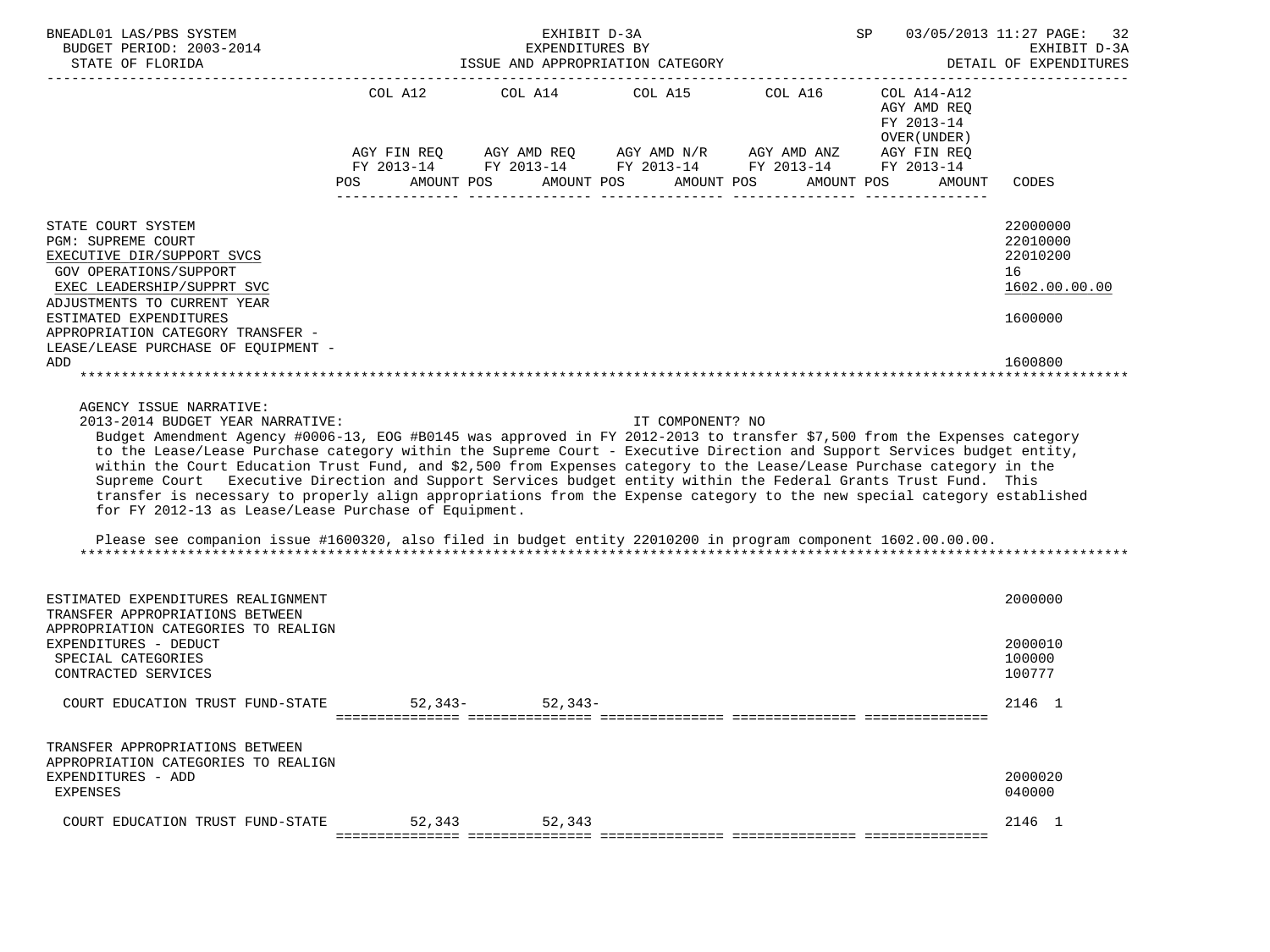| BNEADL01 LAS/PBS SYSTEM<br>BUDGET PERIOD: 2003-2014<br>STATE OF FLORIDA                                                                                                                                                                           |           | ISSUE AND APPROPRIATION CATEGORY | SP 03/05/2013 11:27 PAGE:                                                                  | 33<br>EXHIBIT D-3A<br>DETAIL OF EXPENDITURES |                                                          |                                                                                                   |
|---------------------------------------------------------------------------------------------------------------------------------------------------------------------------------------------------------------------------------------------------|-----------|----------------------------------|--------------------------------------------------------------------------------------------|----------------------------------------------|----------------------------------------------------------|---------------------------------------------------------------------------------------------------|
|                                                                                                                                                                                                                                                   |           | COL A12                          | COL A14 COL A15 COL A16                                                                    |                                              | COL A14-A12<br>AGY AMD REO<br>FY 2013-14<br>OVER (UNDER) |                                                                                                   |
|                                                                                                                                                                                                                                                   |           |                                  | AGY FIN REQ AGY AMD REQ AGY AMD N/R AGY AMD ANZ AGY FIN REQ                                |                                              |                                                          |                                                                                                   |
|                                                                                                                                                                                                                                                   |           | POS                              | FY 2013-14 FY 2013-14 FY 2013-14 FY 2013-14 FY 2013-14<br>AMOUNT POS AMOUNT POS AMOUNT POS |                                              | AMOUNT POS<br>AMOUNT                                     | CODES                                                                                             |
| STATE COURT SYSTEM<br><b>PGM: SUPREME COURT</b><br>EXECUTIVE DIR/SUPPORT SVCS<br><b>GOV OPERATIONS/SUPPORT</b><br>EXEC LEADERSHIP/SUPPRT SVC<br>NONRECURRING EXPENDITURES<br>JUDICIAL INOUIRY SYSTEM<br>SPECIAL CATEGORIES<br>CONTRACTED SERVICES |           |                                  |                                                                                            |                                              |                                                          | 22000000<br>22010000<br>22010200<br>16<br>1602.00.00.00<br>2100000<br>2103119<br>100000<br>100777 |
| GENERAL REVENUE FUND                                                                                                                                                                                                                              |           | $-$ STATE 250,000 - 250,000 -    |                                                                                            |                                              |                                                          | 1000 1                                                                                            |
| EOUIPMENT NEEDS<br>INFORMATION TECHNOLOGY<br>INFRASTRUCTURE REPLACEMENT<br>OPERATING CAPITAL OUTLAY                                                                                                                                               |           |                                  |                                                                                            |                                              |                                                          | 2400000<br>24010C0<br>060000                                                                      |
| GENERAL REVENUE FUND                                                                                                                                                                                                                              | $-$ STATE |                                  | $90.508$ $90.508$ $90.508$ $90.508$                                                        |                                              |                                                          | 1000 1                                                                                            |
|                                                                                                                                                                                                                                                   |           |                                  |                                                                                            |                                              |                                                          |                                                                                                   |

AGENCY ISSUE NARRATIVE:

2013-2014 BUDGET YEAR NARRATIVE: IT COMPONENT? YES

 The Office of the State Courts Administrator (OSCA), Information System Services (ISS) is requesting \$90,508 (non-recurring) in the Operating Capital Outlay (OCO) category for the replacement of the State Courts System (SCS) Internet facing firewall protection appliance (\$25,000) and the SCS' core fiber switch (\$65,508).

 Internet Facing Firewall Protection Appliance - Currently, the court's firewall protection is being provided by the existing appliance, Cisco System's PIX Firewall. In addition to a firewall, the court supplements its defensive strategy with a variety of software that is working in conjunction with the firewall to create an industry best practice layered defense . This layered defense approach to security minimizes the effects of vulnerabilities in any single product and helps protect the sensitive environment of the Judicial Branch. The public facing firewall stops the majority of attacks and is the cornerstone of the Internet based attack defense strategy used by the court. This appliance is needed to provide network intrusion protection for the Florida Judicial Branch. The current firewall protection appliance that is supporting the Judicial Branch will reach end-of-life on July 27, 2013 and will no longer be able to be supported by the vendor and the product becomes obsolete. This will leave the Judicial Branch in a posture that is more vulnerable to cyber threats.

 Core Fiber Switch - The Supreme Court Buildings' current network core supports 24 x7 mission critical applications and life support systems for the Supreme Court, District Courts and Trial Courts. The network core is a critical asset which by industry standards requires recommended maintenance to ensure court operations are always available. Since the adoption of Voice over IP (VOIP) and other mission critical applications, the Network Core must always be available to forward IP data packets. While some applications can tolerate brief outages up to one minute, VOIP, security and power control systems cannot tolerate any down time due to IP data packets not being forwarded. Current network core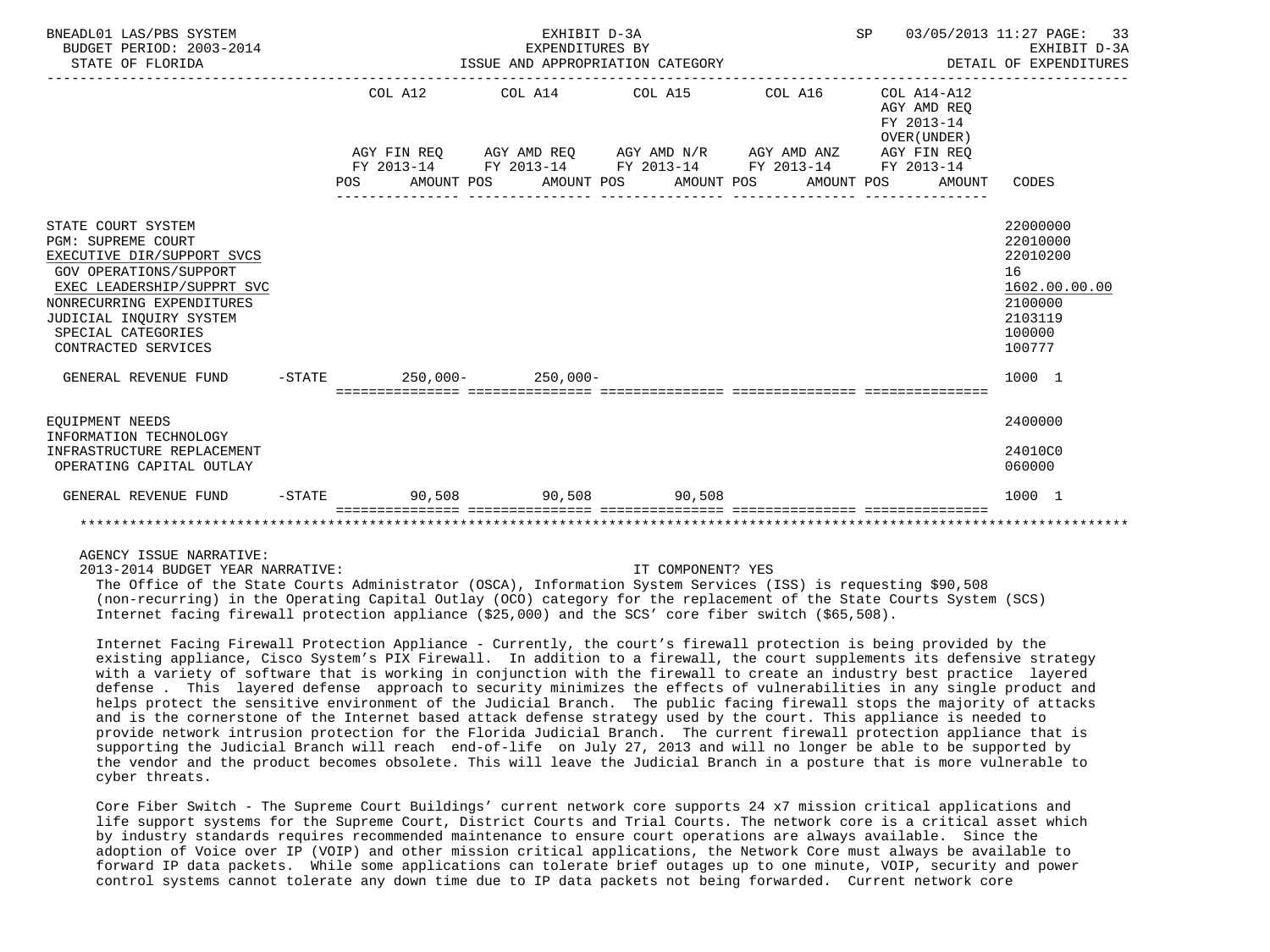| BNEADL01 LAS/PBS SYSTEM<br>BUDGET PERIOD: 2003-2014<br>STATE OF FLORIDA                                                                                                            | ISSUE AND APPROPRIATION CATEGORY | EXHIBIT D-3A<br>EXPENDITURES BY | SP                                                                                                      | 03/05/2013 11:27 PAGE: 34<br>EXHIBIT D-3A<br>DETAIL OF EXPENDITURES |                                                                   |                                                                    |
|------------------------------------------------------------------------------------------------------------------------------------------------------------------------------------|----------------------------------|---------------------------------|---------------------------------------------------------------------------------------------------------|---------------------------------------------------------------------|-------------------------------------------------------------------|--------------------------------------------------------------------|
|                                                                                                                                                                                    |                                  |                                 | COL A12 COL A14 COL A15                                                                                 | COL A16                                                             | COL A14-A12<br>AGY AMD REO<br>FY 2013-14<br>OVER (UNDER)          |                                                                    |
|                                                                                                                                                                                    | AGY FIN REO<br>POS               |                                 | AGY AMD REO      AGY AMD N/R      AGY AMD ANZ<br>FY 2013-14 FY 2013-14 FY 2013-14 FY 2013-14 FY 2013-14 |                                                                     | AGY FIN REO<br>AMOUNT POS AMOUNT POS AMOUNT POS AMOUNT POS AMOUNT | CODES                                                              |
| STATE COURT SYSTEM<br><b>PGM: SUPREME COURT</b><br>EXECUTIVE DIR/SUPPORT SVCS<br>GOV OPERATIONS/SUPPORT<br>EXEC LEADERSHIP/SUPPRT SVC<br>EOUIPMENT NEEDS<br>INFORMATION TECHNOLOGY |                                  |                                 |                                                                                                         |                                                                     |                                                                   | 22000000<br>22010000<br>22010200<br>16<br>1602.00.00.00<br>2400000 |
| INFRASTRUCTURE REPLACEMENT                                                                                                                                                         |                                  |                                 |                                                                                                         |                                                                     |                                                                   | 24010C0                                                            |

 maintenance is done on a break/fix schedule, since switching to available redundant core stacks causes data packets to stop flowing for times up to two minutes. This time is called convergence. The court's core fiber switches are the heart of this system. While redundancy is in place, the current convergence times were not an issue seven years ago at the time of purchase. Today's critical applications such as Voice, Video, Security, power control and Criminal Justice require continuous forwarding of IP data packets through the core. This can now be achieved with new technology for the network fiber core, which allows continuous forwarding of packets even while permitting the recommended switch core maintenance to being conducted. This can be done with no loss of functionality from the core switch as convergence with new equipment is remediated to approximately a half second.

 If the PIX equipment refresh is not funded, the Florida Courts Network Support Staff will not have the ability to contact a vendor for support or replacement of equipment in the event that it fails, due to the equipment being at end-of-support with the vendor, which will leave the courts without network connectivity until a new piece of equipment can be purchased, installed and configured. If the Core Fiber Switch is not funded, mission critical applications will become unavailable during an equipment failure or planned maintenance while support staff manually transfers configurations to the redundant switch.

 Budget Request Total: \$90,508 (non-recurring) \*\*\*\*\*\*\*\*\*\*\*\*\*\*\*\*\*\*\*\*\*\*\*\*\*\*\*\*\*\*\*\*\*\*\*\*\*\*\*\*\*\*\*\*\*\*\*\*\*\*\*\*\*\*\*\*\*\*\*\*\*\*\*\*\*\*\*\*\*\*\*\*\*\*\*\*\*\*\*\*\*\*\*\*\*\*\*\*\*\*\*\*\*\*\*\*\*\*\*\*\*\*\*\*\*\*\*\*\*\*\*\*\*\*\*\*\*\*\*\*\*\*\*\*\*\*\*

| ANNUALIZATION OF ADMINISTERED<br>FUNDS APPROPRIATIONS<br>STATE HEALTH INSURANCE ADJUSTMENT<br>FOR FY 2012-13 - 10 MONTHS |            |                |                |  | 26A0000      |                |
|--------------------------------------------------------------------------------------------------------------------------|------------|----------------|----------------|--|--------------|----------------|
| ANNUALIZATION                                                                                                            |            |                |                |  | 26A1830      |                |
| SALARIES AND BENEFITS                                                                                                    |            |                |                |  | 010000       |                |
| GENERAL REVENUE FUND                                                                                                     | -STATE     | 22,105         | 22,105         |  | 1000         |                |
|                                                                                                                          |            |                |                |  |              |                |
| ADMINISTRATIVE TRUST FUND -STATE                                                                                         | $-$ RECPNT | 1,315<br>1,495 | 1,315<br>1,495 |  | 2021<br>2021 | - 9            |
|                                                                                                                          |            |                |                |  |              |                |
| TOTAL ADMINISTRATIVE TRUST FUND                                                                                          |            | 2,810          | 2,810          |  | 2021         |                |
| STATE COURTS REVENUE TF                                                                                                  | -STATE     | 55,810         | 55,810         |  | 2057         |                |
|                                                                                                                          |            |                | =====          |  |              |                |
| COURT EDUCATION TRUST FUND-STATE                                                                                         |            | 10,190         | 10,190         |  | 2146         | $\overline{1}$ |
|                                                                                                                          |            |                |                |  |              |                |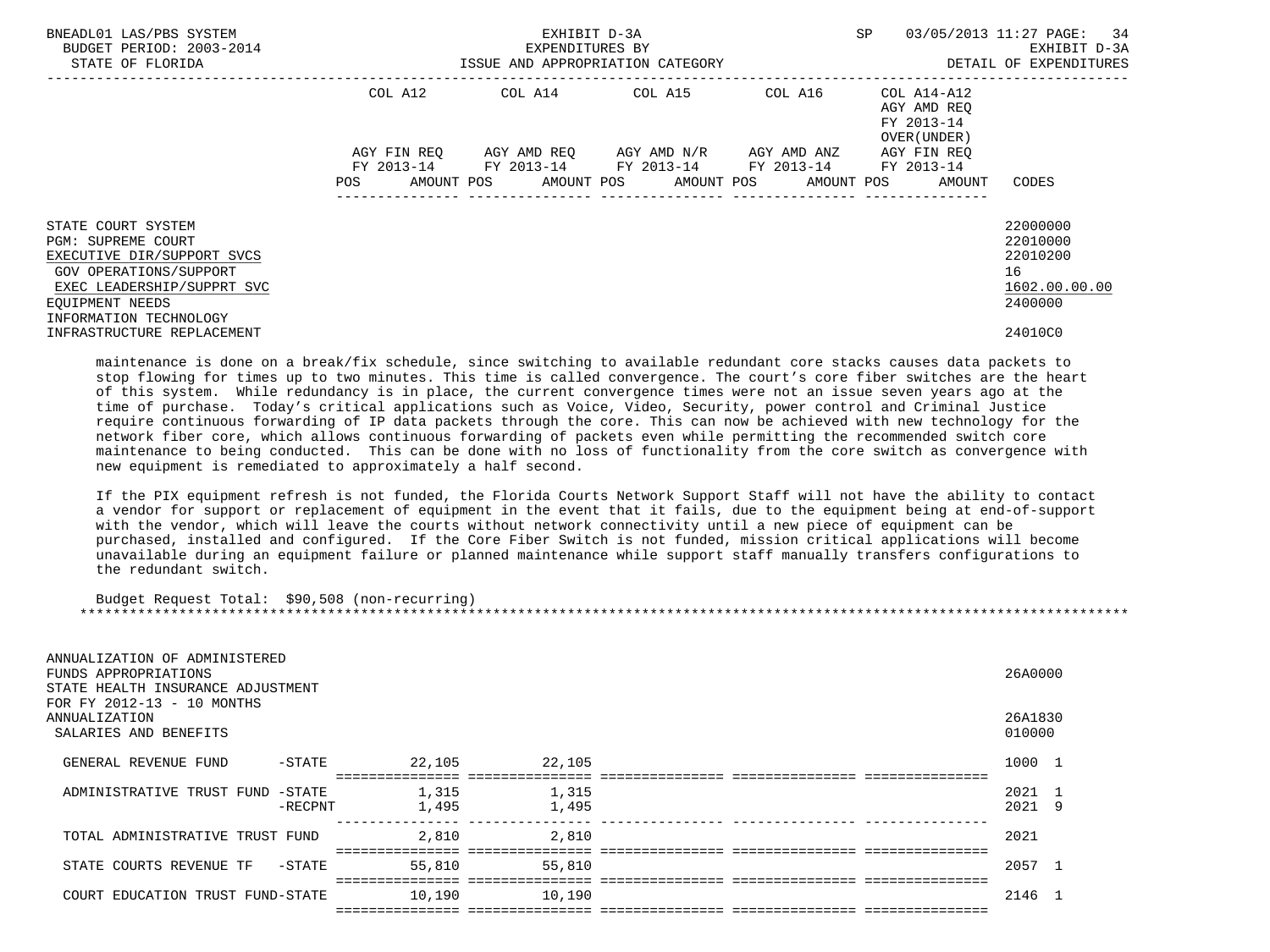| BNEADL01 LAS/PBS SYSTEM<br>BUDGET PERIOD: 2003-2014<br>STATE OF FLORIDA                                                                                                                                                                                           | EXHIBIT D-3A<br>EXPENDITURES BY<br>ISSUE AND APPROPRIATION CATEGORY |                                                  |                                                                      |                                      | 03/05/2013 11:27 PAGE:<br>SP and the set of the set of the set of the set of the set of the set of the set of the set of the set of the set of the set of the set of the set of the set of the set of the set of the set of the set of the set of the se<br>EXHIBIT D-3A<br>DETAIL OF EXPENDITURES |                                                                    |  |
|-------------------------------------------------------------------------------------------------------------------------------------------------------------------------------------------------------------------------------------------------------------------|---------------------------------------------------------------------|--------------------------------------------------|----------------------------------------------------------------------|--------------------------------------|----------------------------------------------------------------------------------------------------------------------------------------------------------------------------------------------------------------------------------------------------------------------------------------------------|--------------------------------------------------------------------|--|
|                                                                                                                                                                                                                                                                   | COL A12<br>AGY FIN REQ<br>POS<br>AMOUNT POS                         | COL A14<br>AGY AMD REQ AGY AMD N/R<br>AMOUNT POS | COL A15<br>FY 2013-14 FY 2013-14 FY 2013-14 FY 2013-14<br>AMOUNT POS | COL A16<br>AGY AMD ANZ<br>AMOUNT POS | COL A14-A12<br>AGY AMD REQ<br>FY 2013-14<br>OVER (UNDER)<br>AGY FIN REQ<br>FY 2013-14<br>AMOUNT                                                                                                                                                                                                    | CODES                                                              |  |
| STATE COURT SYSTEM<br>PGM: SUPREME COURT<br>EXECUTIVE DIR/SUPPORT SVCS<br><b>GOV OPERATIONS/SUPPORT</b><br>EXEC LEADERSHIP/SUPPRT SVC<br>ANNUALIZATION OF ADMINISTERED<br>FUNDS APPROPRIATIONS<br>STATE HEALTH INSURANCE ADJUSTMENT<br>FOR FY 2012-13 - 10 MONTHS |                                                                     |                                                  |                                                                      |                                      |                                                                                                                                                                                                                                                                                                    | 22000000<br>22010000<br>22010200<br>16<br>1602.00.00.00<br>26A0000 |  |
| ANNUALIZATION<br>SALARIES AND BENEFITS<br>FEDERAL GRANTS TRUST FUND -FEDERL<br>TOTAL APPRO                                                                                                                                                                        | 10,485<br>101,400                                                   | 10,485<br>101,400                                |                                                                      |                                      |                                                                                                                                                                                                                                                                                                    | 26A1830<br>010000<br>2261 3                                        |  |
| WORKLOAD<br>DATA ADMINISTRATION<br>SALARY RATE<br>SALARY RATE 110,409 110,409                                                                                                                                                                                     |                                                                     |                                                  |                                                                      |                                      |                                                                                                                                                                                                                                                                                                    | 3000000<br>3004200<br>000000                                       |  |
| SALARIES AND BENEFITS<br>$-$ STATE<br>GENERAL REVENUE FUND                                                                                                                                                                                                        | 2.00<br>144,926                                                     | 2.00<br>144,926                                  |                                                                      |                                      |                                                                                                                                                                                                                                                                                                    | 010000<br>1000 1                                                   |  |
| EXPENSES<br>$-$ STATE<br>GENERAL REVENUE FUND                                                                                                                                                                                                                     | 19,854                                                              | 19,854                                           | 8,076                                                                |                                      |                                                                                                                                                                                                                                                                                                    | 040000<br>1000 1                                                   |  |
| SPECIAL CATEGORIES<br>TR/DMS/HR SVCS/STW CONTRCT                                                                                                                                                                                                                  |                                                                     |                                                  |                                                                      |                                      |                                                                                                                                                                                                                                                                                                    | 100000<br>107040                                                   |  |
| GENERAL REVENUE FUND<br>-STATE                                                                                                                                                                                                                                    | 446                                                                 | 446                                              |                                                                      |                                      |                                                                                                                                                                                                                                                                                                    | 1000 1                                                             |  |
| TOTAL: DATA ADMINISTRATION<br>TOTAL POSITIONS 2.00<br>TOTAL ISSUE<br>TOTAL SALARY RATE 110,409                                                                                                                                                                    | 165,226                                                             | 2.00<br>165,226<br>110,409                       | 8,076                                                                |                                      |                                                                                                                                                                                                                                                                                                    | 3004200                                                            |  |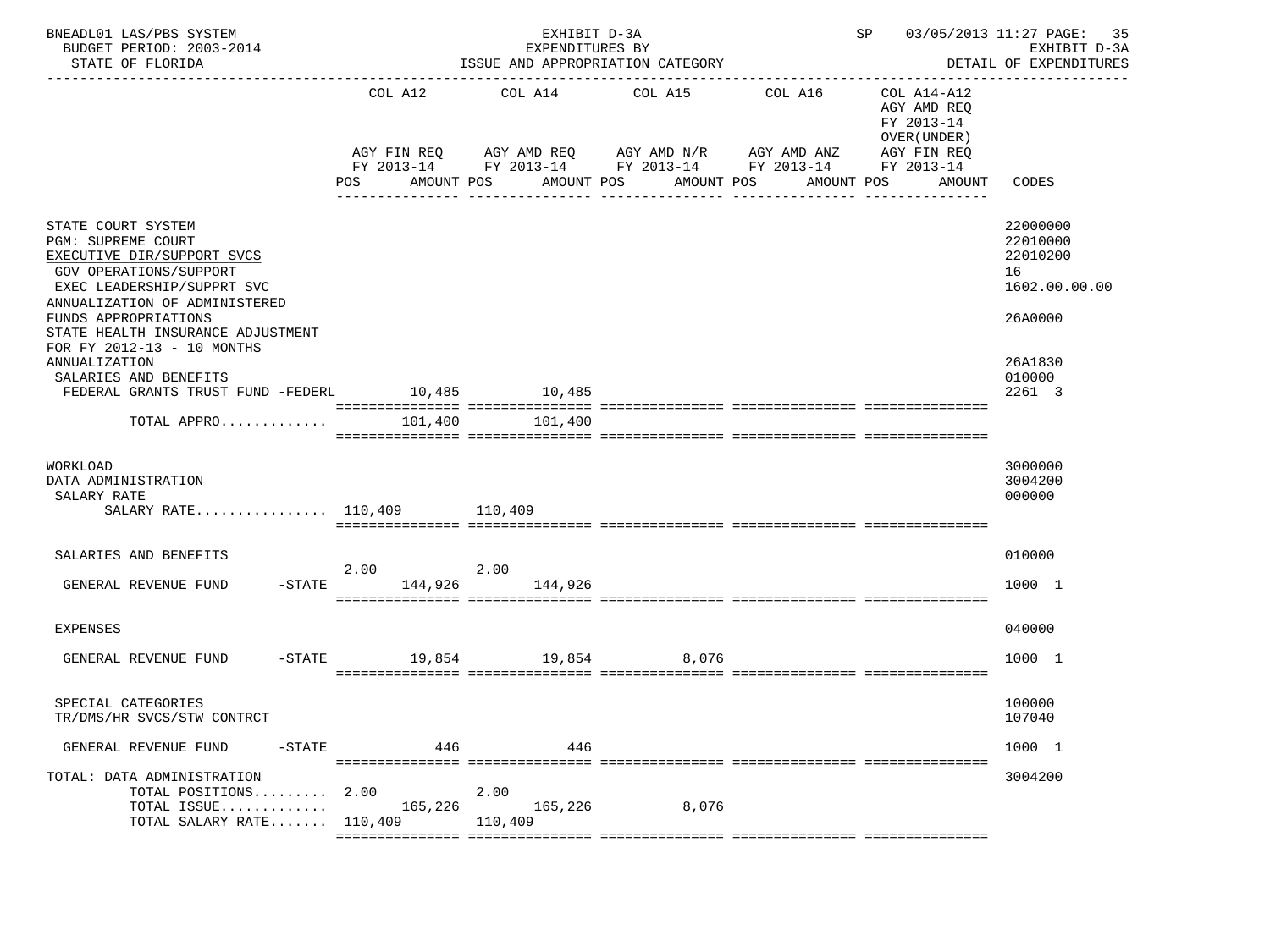| BNEADL01 LAS/PBS SYSTEM<br>BUDGET PERIOD: 2003-2014<br>STATE OF FLORIDA |                   | EXHIBIT D-3A<br>EXPENDITURES BY<br>ISSUE AND APPROPRIATION CATEGORY | SP          | 36<br>03/05/2013 11:27 PAGE:<br>EXHIBIT D-3A<br>DETAIL OF EXPENDITURES |                                                          |               |
|-------------------------------------------------------------------------|-------------------|---------------------------------------------------------------------|-------------|------------------------------------------------------------------------|----------------------------------------------------------|---------------|
|                                                                         | COL A12           | COL A14                                                             | COL A15     | COL A16                                                                | COL A14-A12<br>AGY AMD REO<br>FY 2013-14<br>OVER (UNDER) |               |
|                                                                         | AGY FIN REO       | AGY AMD REO                                                         | AGY AMD N/R | AGY AMD ANZ                                                            | AGY FIN REO                                              |               |
|                                                                         | FY 2013-14        | FY 2013-14                                                          | FY 2013-14  | FY 2013-14                                                             | FY 2013-14                                               |               |
|                                                                         | AMOUNT POS<br>POS | AMOUNT POS                                                          | AMOUNT POS  | AMOUNT POS                                                             | AMOUNT                                                   | CODES         |
| STATE COURT SYSTEM                                                      |                   |                                                                     |             |                                                                        |                                                          | 22000000      |
| <b>PGM: SUPREME COURT</b>                                               |                   |                                                                     |             |                                                                        |                                                          | 22010000      |
| EXECUTIVE DIR/SUPPORT SVCS                                              |                   |                                                                     |             |                                                                        |                                                          | 22010200      |
| GOV OPERATIONS/SUPPORT                                                  |                   |                                                                     |             |                                                                        |                                                          | 16            |
| EXEC LEADERSHIP/SUPPRT SVC                                              |                   |                                                                     |             |                                                                        |                                                          | 1602.00.00.00 |
| WORKLOAD                                                                |                   |                                                                     |             |                                                                        |                                                          | 3000000       |
| DATA ADMINISTRATION                                                     |                   |                                                                     |             |                                                                        |                                                          | 3004200       |

AGENCY ISSUE NARRATIVE:

2013-2014 BUDGET YEAR NARRATIVE: IT COMPONENT? NO

 The Office of the State Courts Administrator (OSCA), Data Administration unit requests \$165,226 in recurring funding for a Court Statistics Consultant (1.0 FTE) and a Senior Court Analyst II (1.0 FTE) to provide critical support to the Trial Court Integrated Management Solutions (TIMS) project and other OSCA data infrastructure needs.

## Current Services Provided:

 There is a need for an additional 2.0 FTE in the Data Administration group of Court Services. The Data Administration group provides a wide variety of state level data management services to the court system, including: 1) the development and subsequent management of trial court data collections systems; 2) technical support for computer hardware, databases and statistical software; and 3) methodological expertise in data collection and modeling, statistical analysis, survey design, quality control and numerical analysis. The data maintained by this group is used by the Supreme Court, court commissions, chief judges, the OSCA, and program managers at all levels. The group also provides staff support and consultation to various workgroups, projects and committees considering data collection from the trial courts. It also provides lead staff support to the Court Statistics and Workload Committee of the Commission on Trial Court Performance and Accountability.

### Evolution of Data Administration:

 Since its inception in 2000, the role of Data Administration within the court system has greatly expanded. Originally, Data Administration responsibilities could be grouped into 17 categories in four broad areas involving data collection. By 2012, those responsibilities had expanded to 40 categories in ten broad areas touching on everything from data collection applications to judicial and supplemental workload calculations to public and legislative data requests and analysis. Additional responsibilities for data modeling, statistical and numerical analysis and quality control have also been added as a result of a variety of court improvement initiatives.

 The group has played an increasing role in the evolution of the court's statewide data collection capabilities including fundamental contributions to the Foreclosure and Economic Recovery Initiative and the adoption of a Court Data Management Framework protocol in 2010. Most recently, the group has played a key role in the court's Trial Court Integrated Management Solutions (TIMS) project including the development of a court data model to capture essential court activity and a supporting data management framework to provide uniform data management capabilities across all jurisdictions in the state. The additional workload resulting from these and other projects exceeds the current capacity of Data Administration staff.

 A recent Supreme Court decision IN RE: IMPLEMENTATION OF JUDICIAL BRANCH GOVERNANCE STUDY GROUP RECOMMENDATIONS AMENDMENTS TO THE FLORIDA RULES OF JUDICIAL ADMINISTRATION (SC11-1374) will place additional demands upon the Data Administration group. The order has tasked the newly re-formed Judicial Management Council (JMC) with the identification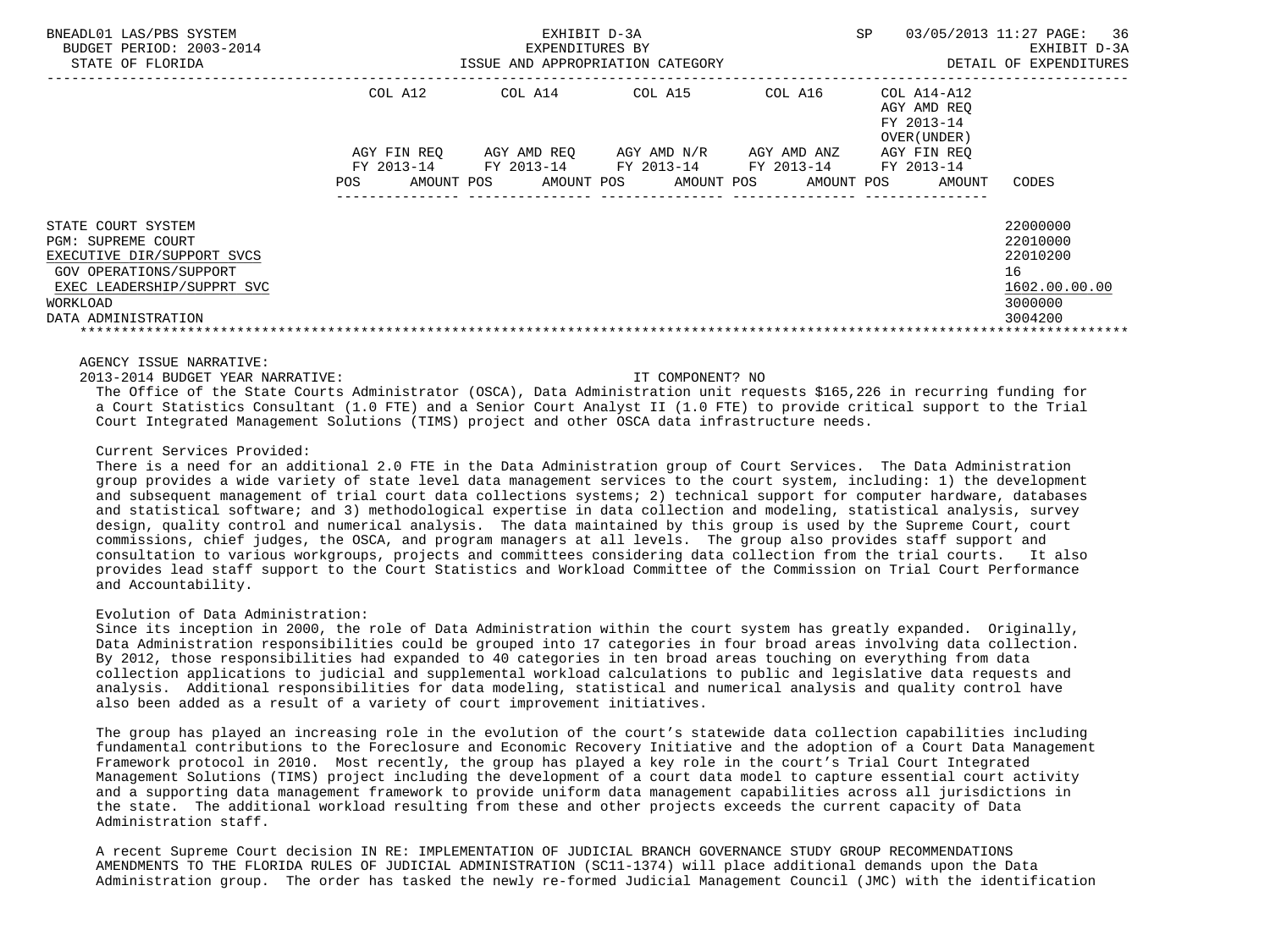| BNEADL01 LAS/PBS SYSTEM<br>BUDGET PERIOD: 2003-2014<br>STATE OF FLORIDA                                                                                                  |                          | EXHIBIT D-3A<br>EXPENDITURES BY<br>ISSUE AND APPROPRIATION CATEGORY |                         |                                      | <b>SP</b>                                                         | 03/05/2013 11:27 PAGE:<br>37<br>EXHIBIT D-3A<br>DETAIL OF EXPENDITURES        |
|--------------------------------------------------------------------------------------------------------------------------------------------------------------------------|--------------------------|---------------------------------------------------------------------|-------------------------|--------------------------------------|-------------------------------------------------------------------|-------------------------------------------------------------------------------|
|                                                                                                                                                                          | COL A12                  | COL A14 COL A15                                                     |                         |                                      | COL A16 COL A14-A12<br>AGY AMD REO<br>FY 2013-14<br>OVER (UNDER ) |                                                                               |
|                                                                                                                                                                          | AGY FIN REO              | FY 2013-14 FY 2013-14 FY 2013-14                                    | AGY AMD REO AGY AMD N/R | AGY AMD ANZ<br>FY 2013-14 FY 2013-14 | AGY FIN REO                                                       |                                                                               |
|                                                                                                                                                                          | <b>POS</b><br>AMOUNT POS |                                                                     |                         | AMOUNT POS AMOUNT POS AMOUNT POS     | AMOUNT                                                            | CODES                                                                         |
| STATE COURT SYSTEM<br><b>PGM: SUPREME COURT</b><br>EXECUTIVE DIR/SUPPORT SVCS<br>GOV OPERATIONS/SUPPORT<br>EXEC LEADERSHIP/SUPPRT SVC<br>WORKLOAD<br>DATA ADMINISTRATION |                          |                                                                     |                         |                                      |                                                                   | 22000000<br>22010000<br>22010200<br>16<br>1602.00.00.00<br>3000000<br>3004200 |

 and evaluation of information to improve performance and effectiveness within the courts including several statistics and measure directly associated with this group. As the data elements for several of these measures are not currently collected within the state, the Data Administration group will be responsible for developing, validating and maintaining the data collection and support systems for this data as required and for making the appropriate measures available to the JMC and other court managers.

## Workload Demand Exceeds Current Staff Capacity:

 The Data Administration group provides essential support to OSCA's foundational data infrastructure and plays a key role in the coordination, management and analysis of critical statewide court data provided by both Clerks of Court and local circuit Court Administration. The data it manages is used for essential analyses such as the annual Certification of Judicial Need and serves as the basis of most funding formulas used by Trial Court Budget Commission. It supports Legislative Fiscal Impact Statements and public access data requests and a variety of management decision processes at both the circuit and the state level.

 The anticipated Trial Court Integrated Management Solution (TIMS) Project is a long term, complex data management project that will require a significant investment of manpower dedicated to the development, implementation and maintenance of its fundamental data system infrastructure. Given that Data Administration staff are uniquely qualified to satisfy these requirements, we expect this group to shoulder a considerable portion of this work. With current staffing levels, such a demand could have serious negative repercussions to the court system.

 All data systems within Data Administration are considered mission and management essential, so that it is not possible to eliminate support for any without producing negative consequences for the court system. Staff effort must be spread between all responsibilities to ensure that all systems are maintained as required. If the current workload demand situation continues, it is likely that the quality of these data systems will suffer significant degradation with concomitant impacts on judicial need analyses, funding formulations and other court management processes.

 The current number of assigned FTE is not sufficient to ensure process continuity in the event of the loss of an individual to illness or termination. The unique and specific skill set necessary to handle the range of projects cannot be supplied by other members of Court Services. Additionally, a large part of the necessary advanced skill set resides with the lead member of the Data Administration group who serves as subject matter expert in several technical, mathematical and statistical areas. Other projects such as alternate methods of jury selection and case weight adjustment surveys place increasing demands on his time outside of data administration further straining limited capacity. To ensure continuity of operations, it is necessary to develop sufficient staff possessing these skill sets.

 Court Services is sensitive to the current fiscal climate and the need to do more with less. However, the associated workload for Data Administration has regularly exceeded staffing capacity for the past three years, if not longer.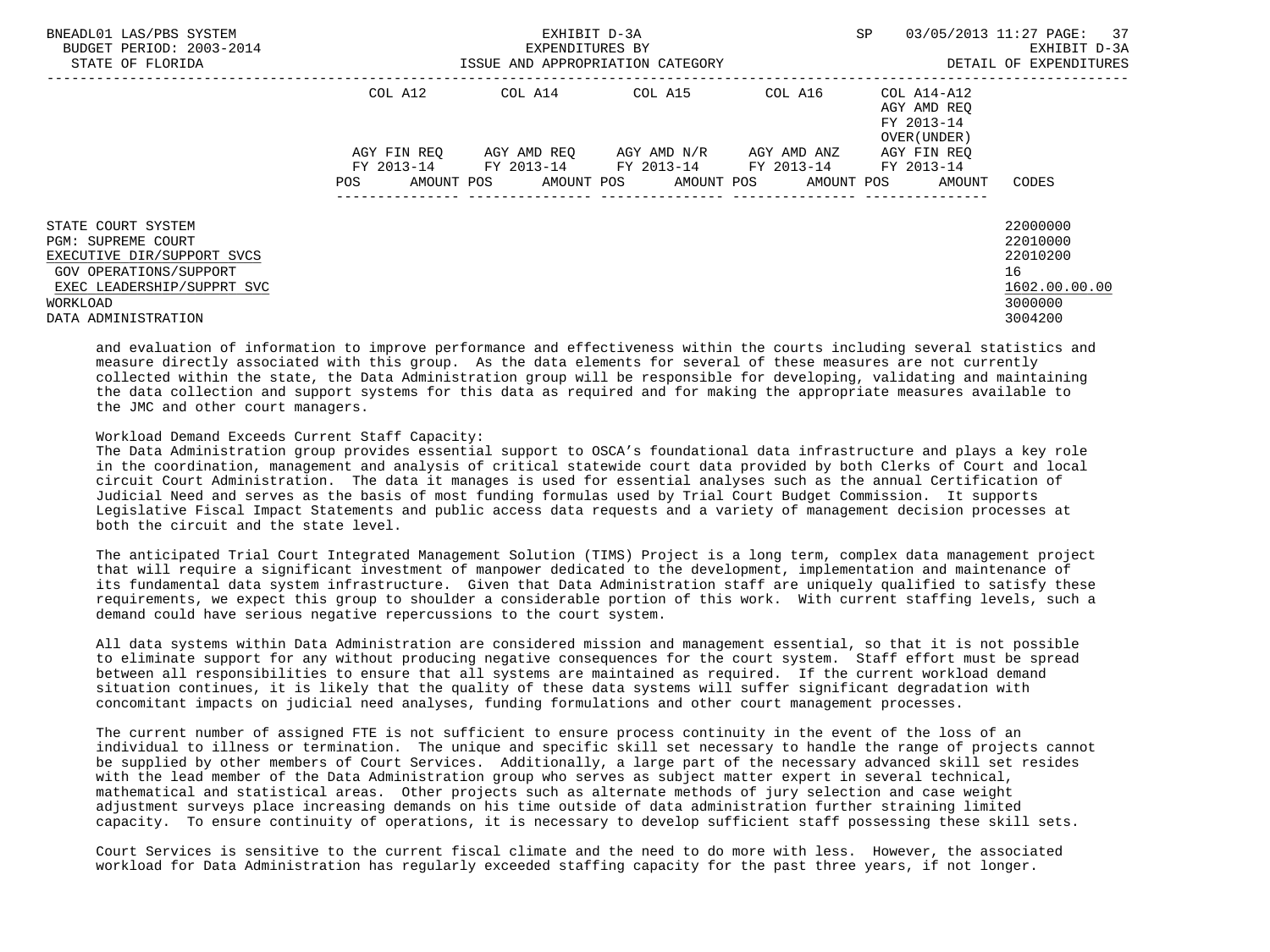| BNEADL01 LAS/PBS SYSTEM<br>BUDGET PERIOD: 2003-2014<br>STATE OF FLORIDA                                                                                           |                           | EXHIBIT D-3A<br>EXPENDITURES BY<br>ISSUE AND APPROPRIATION CATEGORY | SP                                               | 03/05/2013 11:27 PAGE: 38<br>EXHIBIT D-3A<br>DETAIL OF EXPENDITURES |                                                           |                                                                               |
|-------------------------------------------------------------------------------------------------------------------------------------------------------------------|---------------------------|---------------------------------------------------------------------|--------------------------------------------------|---------------------------------------------------------------------|-----------------------------------------------------------|-------------------------------------------------------------------------------|
|                                                                                                                                                                   | COL A12                   |                                                                     | COL A14 COL A15                                  | COL A16                                                             | COL A14-A12<br>AGY AMD REO<br>FY 2013-14<br>OVER (UNDER ) |                                                                               |
|                                                                                                                                                                   | AGY FIN REO<br>FY 2013-14 |                                                                     | AGY AMD REO AGY AMD N/R<br>FY 2013-14 FY 2013-14 | AGY AMD ANZ<br>FY 2013-14                                           | AGY FIN REO<br>FY 2013-14                                 |                                                                               |
|                                                                                                                                                                   | AMOUNT POS<br>POS         |                                                                     | AMOUNT POS AMOUNT POS                            | AMOUNT POS                                                          | AMOUNT                                                    | CODES                                                                         |
| STATE COURT SYSTEM<br>PGM: SUPREME COURT<br>EXECUTIVE DIR/SUPPORT SVCS<br>GOV OPERATIONS/SUPPORT<br>EXEC LEADERSHIP/SUPPRT SVC<br>WORKLOAD<br>DATA ADMINISTRATION |                           |                                                                     |                                                  |                                                                     |                                                           | 22000000<br>22010000<br>22010200<br>16<br>1602.00.00.00<br>3000000<br>3004200 |

# Focus of New Positions:

 The requested positions will support the management, administration, analysis and related data efforts of Court Services through the maintenance, upkeep and expansion of its data collection system infrastructure. These positions will provide both direct and indirect support to the TIMS project and will ensure that all data collected is maintained at the quality levels critical to accurate and reliable management and analysis. The positions will support the Judicial Management Council as directed by SC11-1374 and will help broaden the pool of available skill sets to ensure continuity operations in the event of personnel turnover. The positions will expand on existing work of the Data Administration group to develop consistent and reliable user interfaces to enable staff analysts and statisticians to efficiently access necessary data. The addition of staff dedicated to data administration tasks will also help to alleviate existing workload backlogs. This, in turn, will enable Court Services to maintain its data systems at the same high quality level that has earned it much respect from judges, trial court administrators, clerks of court, legislative and gubernatorial staff statewide.

 Expenses and Human Resource Services amounts for all positions were calculated using the standards outlined in FY 2013-2014 Legislative Budget Request Instructions. All positions are requested at ten percent above the base salary to allow the State Courts System to competitively recruit and retain employees. All FTE costs included in this issue assume a July 1, 2013 effective date.

 Budget Request Total: 2.0 FTE; 110,409 rate; \$165,226 (\$8,076 non-recurring) \*\*\*\*\*\*\*\*\*\*\*\*\*\*\*\*\*\*\*\*\*\*\*\*\*\*\*\*\*\*\*\*\*\*\*\*\*\*\*\*\*\*\*\*\*\*\*\*\*\*\*\*\*\*\*\*\*\*\*\*\*\*\*\*\*\*\*\*\*\*\*\*\*\*\*\*\*\*\*\*\*\*\*\*\*\*\*\*\*\*\*\*\*\*\*\*\*\*\*\*\*\*\*\*\*\*\*\*\*\*\*\*\*\*\*\*\*\*\*\*\*\*\*\*\*\*\*

| 1.00 | 49,835 | 16,569 | 66,404 | 0.00 | 66,404 |
|------|--------|--------|--------|------|--------|
|      |        |        |        |      |        |
| 1.00 | 60,574 | 17,948 | 78,522 | 0.00 | 78,522 |
|      |        |        |        |      |        |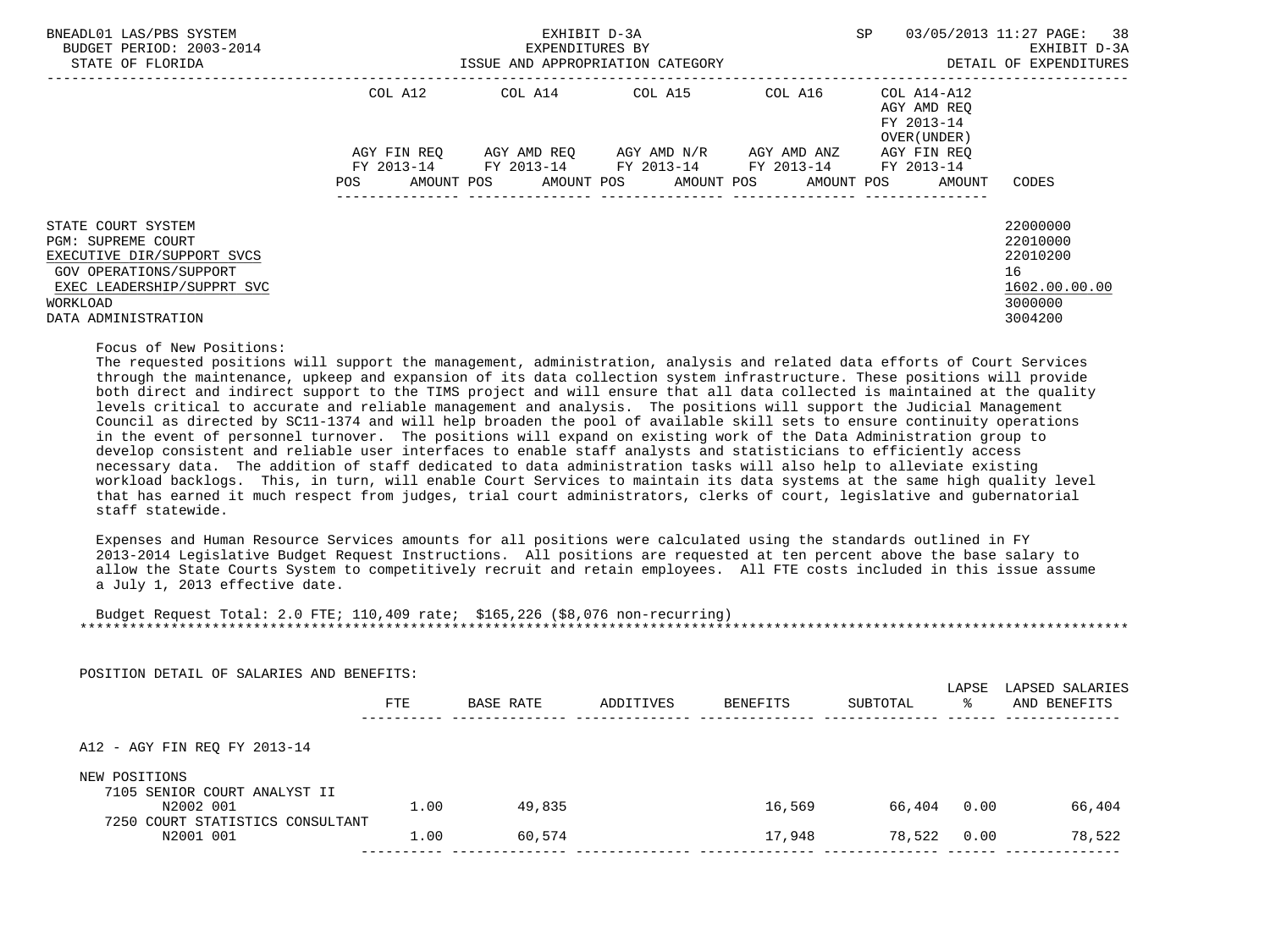| COL A12<br>AGY FIN REQ<br>POSITION DETAIL OF SALARIES AND BENEFITS:<br>FTE | -------------------------<br>COL A14<br>AMOUNT POS<br>-------------<br>BASE RATE | COL A15<br>AMOUNT POS<br>_______________<br>ADDITIVES | ----------------------------------<br>COL A16<br>AGY AMD REQ AGY AMD N/R AGY AMD ANZ<br>FY 2013-14 FY 2013-14 FY 2013-14 FY 2013-14 FY 2013-14<br>AMOUNT POS<br>------------<br><b>BENEFITS</b> | COL A14-A12<br>AGY AMD REQ<br>FY 2013-14<br>OVER (UNDER)<br>AGY FIN REQ<br>AMOUNT POS<br>SUBTOTAL | AMOUNT<br>ႜ | CODES<br>22000000<br>22010000<br>22010200<br>16<br>1602.00.00.00<br>3000000<br>3004200<br>LAPSE LAPSED SALARIES<br>AND BENEFITS |
|----------------------------------------------------------------------------|----------------------------------------------------------------------------------|-------------------------------------------------------|-------------------------------------------------------------------------------------------------------------------------------------------------------------------------------------------------|---------------------------------------------------------------------------------------------------|-------------|---------------------------------------------------------------------------------------------------------------------------------|
|                                                                            |                                                                                  |                                                       |                                                                                                                                                                                                 |                                                                                                   |             |                                                                                                                                 |
|                                                                            |                                                                                  |                                                       |                                                                                                                                                                                                 |                                                                                                   |             |                                                                                                                                 |
|                                                                            |                                                                                  |                                                       |                                                                                                                                                                                                 |                                                                                                   |             |                                                                                                                                 |
|                                                                            |                                                                                  |                                                       |                                                                                                                                                                                                 |                                                                                                   |             |                                                                                                                                 |
|                                                                            |                                                                                  |                                                       |                                                                                                                                                                                                 |                                                                                                   |             |                                                                                                                                 |
|                                                                            |                                                                                  |                                                       |                                                                                                                                                                                                 |                                                                                                   |             |                                                                                                                                 |
|                                                                            |                                                                                  |                                                       |                                                                                                                                                                                                 |                                                                                                   |             |                                                                                                                                 |
|                                                                            |                                                                                  |                                                       |                                                                                                                                                                                                 |                                                                                                   |             |                                                                                                                                 |
|                                                                            |                                                                                  |                                                       |                                                                                                                                                                                                 |                                                                                                   |             | 144,926                                                                                                                         |
|                                                                            | 2.00 110,409                                                                     |                                                       |                                                                                                                                                                                                 | 34,517 144,926                                                                                    |             | 144,926<br>==============                                                                                                       |
|                                                                            |                                                                                  |                                                       |                                                                                                                                                                                                 |                                                                                                   |             |                                                                                                                                 |
| 1.00                                                                       |                                                                                  |                                                       | 16,569                                                                                                                                                                                          |                                                                                                   |             | 66,404                                                                                                                          |
| 1.00                                                                       | 60,574                                                                           |                                                       | 17,948                                                                                                                                                                                          |                                                                                                   |             | 78,522                                                                                                                          |
|                                                                            |                                                                                  |                                                       |                                                                                                                                                                                                 |                                                                                                   |             | 144,926                                                                                                                         |
|                                                                            |                                                                                  |                                                       |                                                                                                                                                                                                 |                                                                                                   |             | 144,926<br>==============                                                                                                       |
|                                                                            |                                                                                  | 49,835<br>2.00 110,409                                |                                                                                                                                                                                                 |                                                                                                   |             | 66,404 0.00<br>78,522<br>0.00<br>34,517 144,926                                                                                 |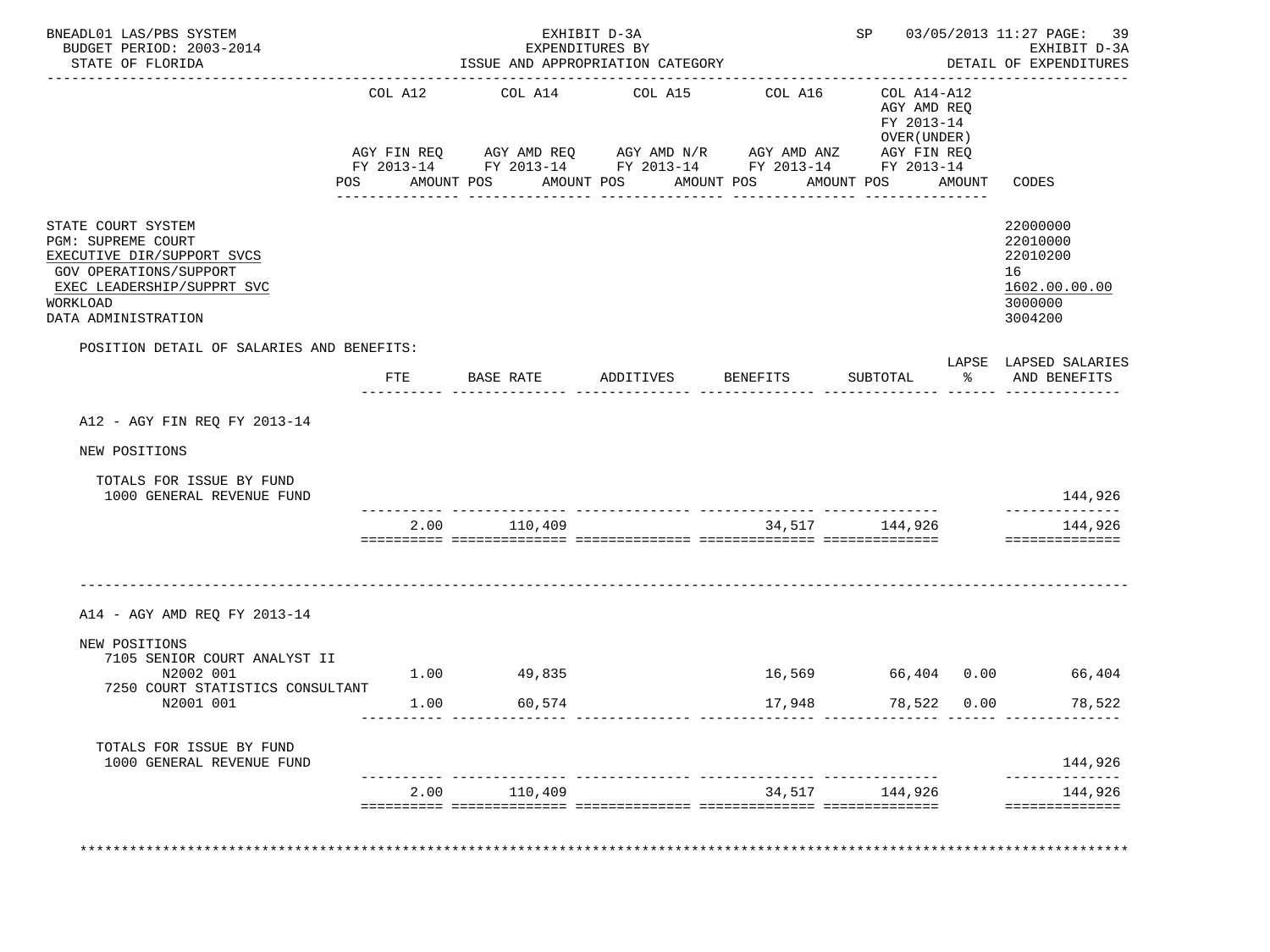| BNEADL01 LAS/PBS SYSTEM<br>BUDGET PERIOD: 2003-2014<br>STATE OF FLORIDA                                                                                                                                                                                 |  |         | EXHIBIT D-3A<br>EXPENDITURES BY | ISSUE AND APPROPRIATION CATEGORY                                                                                                                                                      |  |                                           | SP 03/05/2013 11:27 PAGE: 40<br>EXHIBIT D-3A<br>DETAIL OF EXPENDITURES                            |
|---------------------------------------------------------------------------------------------------------------------------------------------------------------------------------------------------------------------------------------------------------|--|---------|---------------------------------|---------------------------------------------------------------------------------------------------------------------------------------------------------------------------------------|--|-------------------------------------------|---------------------------------------------------------------------------------------------------|
|                                                                                                                                                                                                                                                         |  | COL A12 |                                 | $COL A14$ $COL A15$ $COL A16$ $COL A14-A12$                                                                                                                                           |  | AGY AMD REO<br>FY 2013-14<br>OVER (UNDER) |                                                                                                   |
|                                                                                                                                                                                                                                                         |  |         |                                 | AGY FIN REQ AGY AMD REQ AGY AMD N/R AGY AMD ANZ AGY FIN REQ<br>FY 2013-14 FY 2013-14 FY 2013-14 FY 2013-14 FY 2013-14<br>POS AMOUNT POS AMOUNT POS AMOUNT POS AMOUNT POS AMOUNT CODES |  |                                           |                                                                                                   |
| STATE COURT SYSTEM<br><b>PGM: SUPREME COURT</b><br>EXECUTIVE DIR/SUPPORT SVCS<br>GOV OPERATIONS/SUPPORT<br>EXEC LEADERSHIP/SUPPRT SVC<br>WORKLOAD<br>CERTIFICATION OF ADDITIONAL<br><b>JUDGESHIPS</b><br>SPECIAL CATEGORIES<br>FL CASES SO 2ND REPORTER |  |         |                                 |                                                                                                                                                                                       |  |                                           | 22000000<br>22010000<br>22010200<br>16<br>1602.00.00.00<br>3000000<br>3009310<br>100000<br>102702 |
| GENERAL REVENUE FUND -STATE 36,000 32,000                                                                                                                                                                                                               |  |         |                                 |                                                                                                                                                                                       |  |                                           | 4,000-1000 1                                                                                      |
|                                                                                                                                                                                                                                                         |  |         |                                 |                                                                                                                                                                                       |  |                                           |                                                                                                   |

2013-2014 BUDGET YEAR NARRATIVE: IT COMPONENT? NO

 This issue is being filed as a placeholder, pending the Supreme Court Order certifying the need for additional judgeships for FY 2013-14. This placeholder is for the Florida Cases Southern 2nd Reporter, which is administered in the Executive Direction/Support Services budget entity for judgeships. The placeholder amount is based on the total number of judgeships certified in FY 2012-13, which was not funded during the 2012 Legislative Session. Costs are calculated at \$500 per judge.

\$500 per subscription X 72 judgeships = \$36,000

 Please see companion issue #3009310 also filed in Budget Entity 22100600, Program Component 1501.00.00.00, Budget Entity 22300100, Program Component 1501.00.00.00 and Budget Entity 22300200, Program Component 1501.00.00.00.

Budget Request Total: \$36,000 (recurring)

### \*\*AMENDED 2013-14 NARRATIVE AFTER FEBRUARY 1, 2013\*\*

 A placeholder for certification of judgeships was filed on October 15, 2012 pending the Supreme Court's order certifying the need for additional judgeships. The Supreme Court issued Order No. SC12-2398, dated December 20, 2012 certifying the need for 64 additional judgeships.

 $$500.00$  per subscription x 64 judgeships =  $$32,000$ 

 Please see companion issue #3009310 filed in budget entities 22100600, 22300100 and 22300200, program component 1501.00.00.00.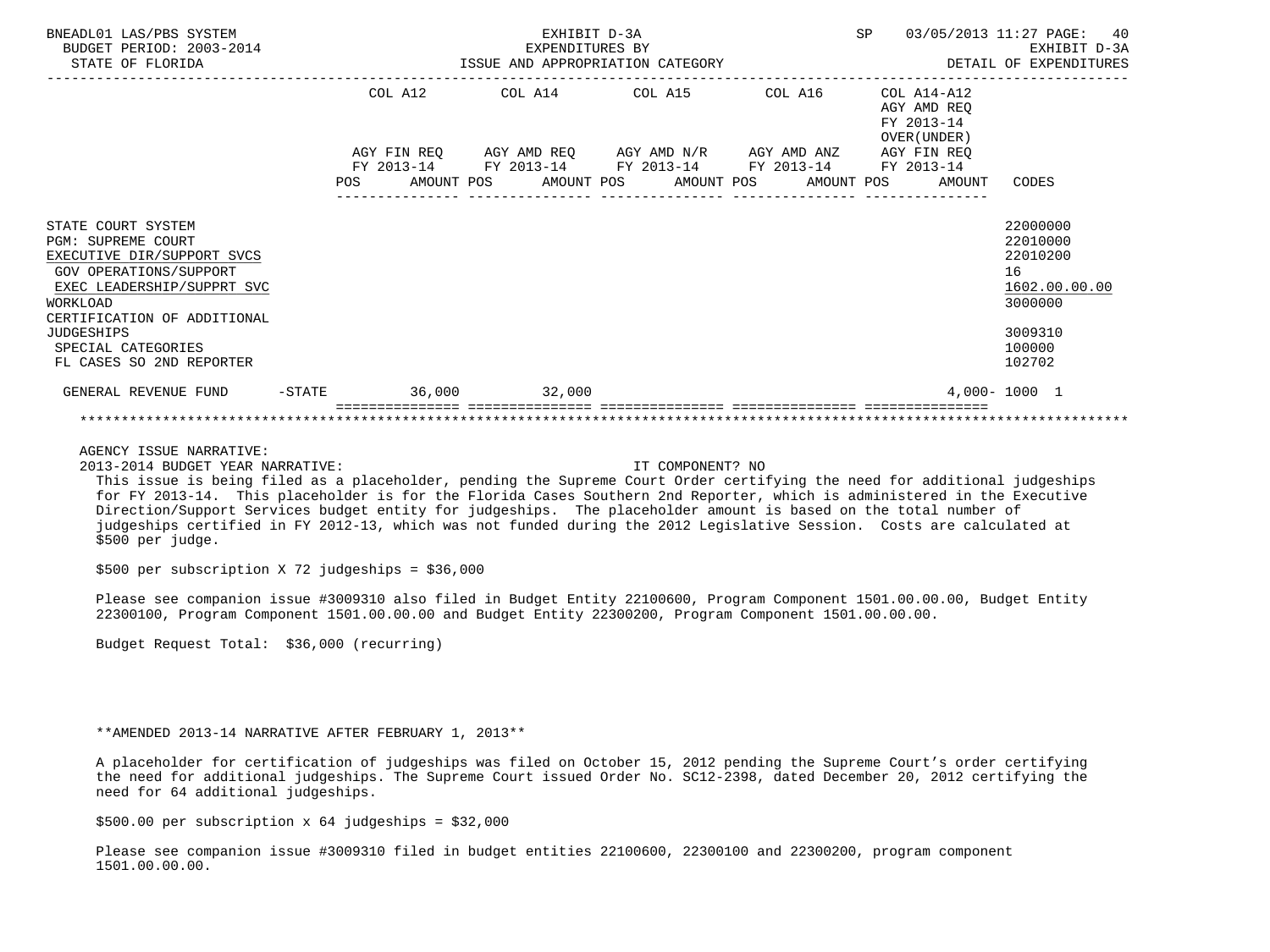| BNEADL01 LAS/PBS SYSTEM<br>BUDGET PERIOD: 2003-2014<br>STATE OF FLORIDA                                                                                                                                                                                                                |         | EXHIBIT D-3A             | EXPENDITURES BY<br>ISSUE AND APPROPRIATION CATEGORY                                                                                                                                                          |            | SP                                        | 03/05/2013 11:27 PAGE: 41<br>EXHIBIT D-3A<br>DETAIL OF EXPENDITURES |
|----------------------------------------------------------------------------------------------------------------------------------------------------------------------------------------------------------------------------------------------------------------------------------------|---------|--------------------------|--------------------------------------------------------------------------------------------------------------------------------------------------------------------------------------------------------------|------------|-------------------------------------------|---------------------------------------------------------------------|
|                                                                                                                                                                                                                                                                                        | COL A12 |                          | COL A14 $\phantom{000}$ COL A15 $\phantom{000}$ COL A16 $\phantom{000}$ COL A14-A12<br>AGY FIN REQ AGY AMD REQ AGY AMD N/R AGY AMD ANZ AGY FIN REQ<br>FY 2013-14 FY 2013-14 FY 2013-14 FY 2013-14 FY 2013-14 |            | AGY AMD REO<br>FY 2013-14<br>OVER (UNDER) |                                                                     |
|                                                                                                                                                                                                                                                                                        | POS.    | AMOUNT POS<br>AMOUNT POS | AMOUNT POS                                                                                                                                                                                                   | AMOUNT POS | AMOUNT                                    | CODES                                                               |
| STATE COURT SYSTEM<br><b>PGM: SUPREME COURT</b><br>EXECUTIVE DIR/SUPPORT SVCS<br>GOV OPERATIONS/SUPPORT<br>EXEC LEADERSHIP/SUPPRT SVC<br>WORKLOAD<br>CERTIFICATION OF ADDITIONAL                                                                                                       |         |                          |                                                                                                                                                                                                              |            |                                           | 22000000<br>22010000<br>22010200<br>16<br>1602.00.00.00<br>3000000  |
| <b>JUDGESHIPS</b>                                                                                                                                                                                                                                                                      |         |                          |                                                                                                                                                                                                              |            |                                           | 3009310                                                             |
| Summary: The original request was a placeholder filed for \$36,000 to support 72 judgeships. The amended issue calls for<br>\$32,000 to support 64 judgeships.                                                                                                                         |         |                          |                                                                                                                                                                                                              |            |                                           |                                                                     |
| FEDERAL FUNDING REDUCTIONS<br>AMERICAN RECOVERY AND REINVESTMENT                                                                                                                                                                                                                       |         |                          |                                                                                                                                                                                                              |            |                                           | 3200000                                                             |
| ACT OF 2009<br>SPECIAL CATEGORIES<br>STATE OPERATIONS-ARRA 2009                                                                                                                                                                                                                        |         |                          |                                                                                                                                                                                                              |            |                                           | 3200010<br>100000<br>109910                                         |
| FEDERAL GRANTS TRUST FUND -RECPNT 874,304- 874,304-                                                                                                                                                                                                                                    |         |                          |                                                                                                                                                                                                              |            |                                           | 2261 9                                                              |
|                                                                                                                                                                                                                                                                                        |         |                          |                                                                                                                                                                                                              |            |                                           |                                                                     |
| AGENCY ISSUE NARRATIVE:<br>2013-2014 BUDGET YEAR NARRATIVE:<br>This issue requests to eliminate budget authority in the American Recovery and Reinvestment Act of 2009 appropriation<br>categories for the drug court enhancement grant. This grant is scheduled to end June 30, 2013. |         |                          | IT COMPONENT? NO                                                                                                                                                                                             |            |                                           |                                                                     |
| Please see companion issue #3200010, filed in budget entity 22300100, program component 1501.00.00.00.                                                                                                                                                                                 |         |                          |                                                                                                                                                                                                              |            |                                           |                                                                     |

\*\*\*\*\*\*\*\*\*\*\*\*\*\*\*\*\*\*\*\*\*\*\*\*\*\*\*\*\*\*\*\*\*\*\*\*\*\*\*\*\*\*\*\*\*\*\*\*\*\*\*\*\*\*\*\*\*\*\*\*\*\*\*\*\*\*\*\*\*\*\*\*\*\*\*\*\*\*\*\*\*\*\*\*\*\*\*\*\*\*\*\*\*\*\*\*\*\*\*\*\*\*\*\*\*\*\*\*\*\*\*\*\*\*\*\*\*\*\*\*\*\*\*\*\*\*\*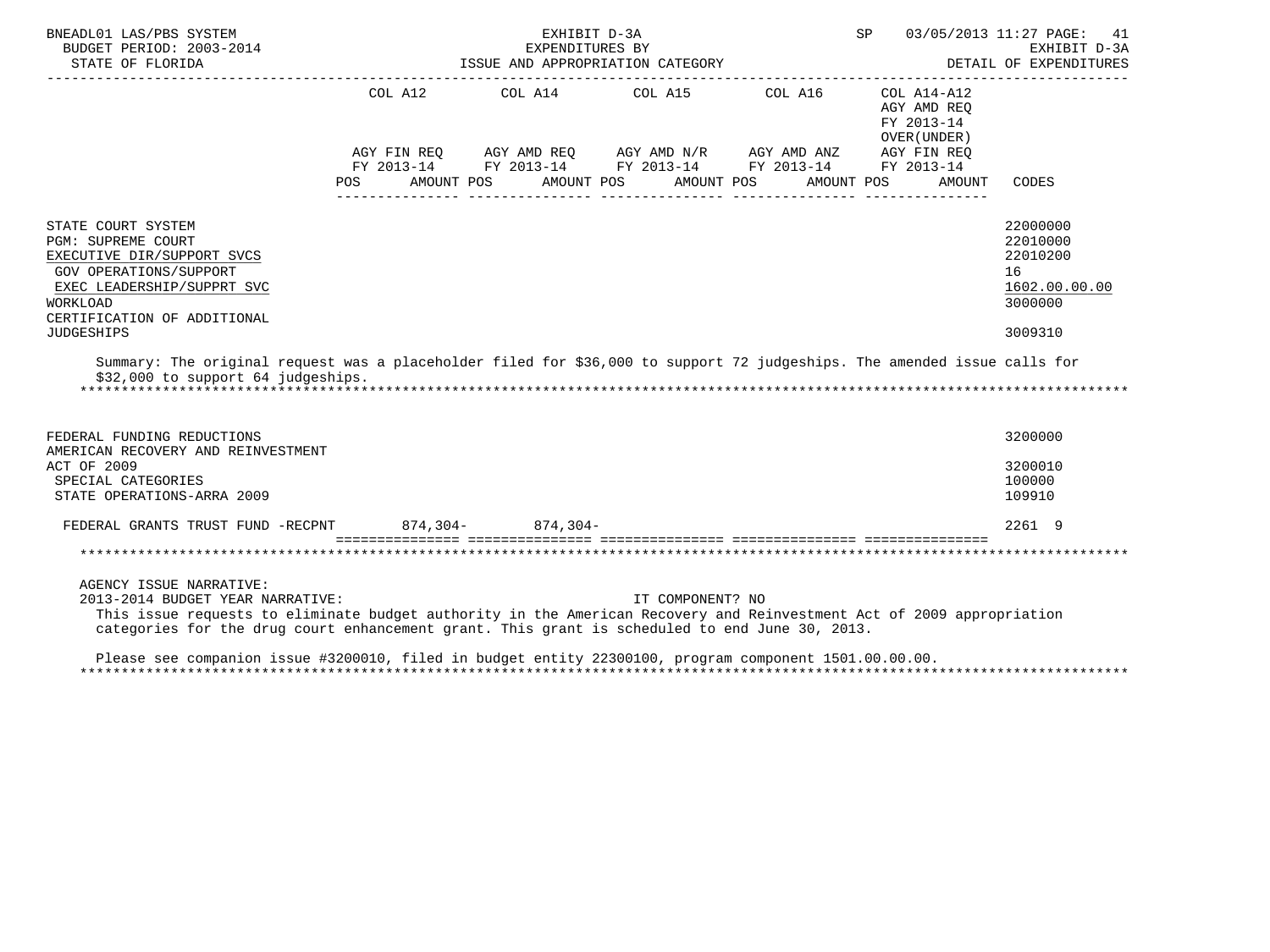| BNEADL01 LAS/PBS SYSTEM<br>BUDGET PERIOD: 2003-2014<br>STATE OF FLORIDA                                                                                                                                                                                       |        |     |                                      | EXHIBIT D-3A<br>EXPENDITURES BY | ISSUE AND APPROPRIATION CATEGORY                                                                               |            | SP |                                                                        | 03/05/2013 11:27 PAGE:<br>EXHIBIT D-3A<br>DETAIL OF EXPENDITURES                                  | 42 |
|---------------------------------------------------------------------------------------------------------------------------------------------------------------------------------------------------------------------------------------------------------------|--------|-----|--------------------------------------|---------------------------------|----------------------------------------------------------------------------------------------------------------|------------|----|------------------------------------------------------------------------|---------------------------------------------------------------------------------------------------|----|
|                                                                                                                                                                                                                                                               |        |     | COL A12<br>AGY FIN REO<br>FY 2013-14 |                                 | COL A14 COL A15 COL A16<br>AGY AMD REQ AGY AMD N/R AGY AMD ANZ AGY FIN REQ<br>FY 2013-14 FY 2013-14 FY 2013-14 |            |    | COL A14-A12<br>AGY AMD REO<br>FY 2013-14<br>OVER (UNDER)<br>FY 2013-14 |                                                                                                   |    |
|                                                                                                                                                                                                                                                               |        | POS |                                      |                                 | AMOUNT POS AMOUNT POS AMOUNT POS                                                                               | AMOUNT POS |    | AMOUNT                                                                 | CODES                                                                                             |    |
| STATE COURT SYSTEM<br><b>PGM: SUPREME COURT</b><br>EXECUTIVE DIR/SUPPORT SVCS<br><b>GOV OPERATIONS/SUPPORT</b><br>EXEC LEADERSHIP/SUPPRT SVC<br>PRODUCTIVITY ENHANCEMENT<br>JUDICIAL INQUIRY SYSTEM<br>DATA PROCESSING SERVICES<br>OTHER DATA PROCESSING SVCS |        |     |                                      |                                 |                                                                                                                |            |    |                                                                        | 22000000<br>22010000<br>22010200<br>16<br>1602.00.00.00<br>3500000<br>35005C0<br>210000<br>210014 |    |
| GENERAL REVENUE FUND                                                                                                                                                                                                                                          | -STATE |     |                                      |                                 | $375,000$ $375,000$ $250,000$                                                                                  |            |    |                                                                        | 1000 1                                                                                            |    |
|                                                                                                                                                                                                                                                               |        |     |                                      |                                 |                                                                                                                |            |    |                                                                        |                                                                                                   |    |

2013-2014 BUDGET YEAR NARRATIVE: IT COMPONENT? YES

 The Office of the State Courts Administrator (OSCA) requests \$375,000 in Other Data Processing Services (ODPS) (\$250,000 non-recurring) to complete the rewrite of the Judicial Inquiry System (JIS) and support the first year maintenance costs. Last year an LBR was submitted for \$550,000 to rewrite the JIS system. The legislature funded only \$250,000 of the requested amount for FY 12-13 to start the design services, development and integration services of the project. Additional funding of \$375,000 will be needed for FY 13-14 both to carry this project to completion, and to support the anticipated first year maintenance costs which will begin after the acceptance of the new JIS system, approximately October 2013.

 This system is currently 10 years old and the application is currently experiencing quite a few issues and with the outdated software is harder to maintain. The JIS is a web-based system that enables judges, judicial staff, and other governmental entities to access multiple data sources through one point of entry. The system is a secure, anywhere access system where a single query can gather information from many different data sources and display the information in a user friendly format. Through the JIS, information is streamlined from 13 local, state, and federal agencies. The JIS was augmented to accommodate the demands of the Jessica Lunsford Act (JLA), signed into law in May 2005. As of April 17, 2006 the expanded JIS includes what is called a JLA First Appearance Calendar a function that provides judges, state attorneys, public defenders and other criminal justice officials automatic access to information essential for the appropriate treatment of the recently-arrested during their first appearance hearing. Among other things, it has a risk status alert section that immediately identifies high risk sexual offenders, sexual predators, outstanding warrant(s) and those who are on supervised release status. In addition, the expanded JIS includes what is called AWACS, or Active Warrant Alert Calendaring System. Without the rewrite of JIS, there is a risk that a defendant could be let out of jail which could result in a public safety issue. Many agencies utilize JIS to determine if an individual has a warrant, is a sexual offender/predator, on probation, gang member, etc., and this will allow them to make an immediate determination if someone should be bonded out or if they should appear before a judge.

 In addition to rewriting the existing JIS system, enhancing the system would allow for automation of an evidence based risk and needs assessment tool using criminal history and demographic information available via JIS. A risk and needs assessment tool is a comprehensive evaluation that provides guidance in determining the most appropriate type of level of supervision for offenders.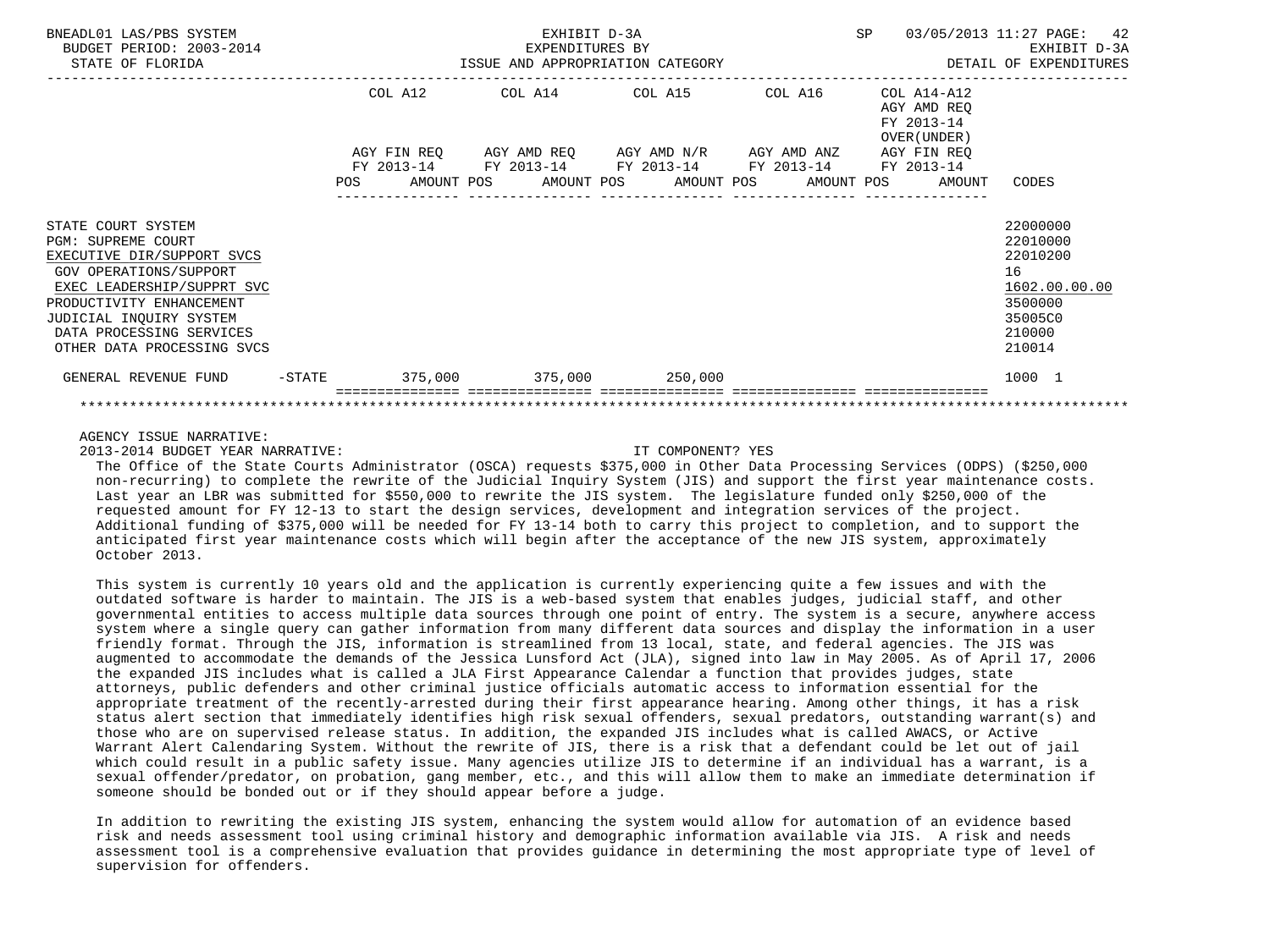| BNEADL01 LAS/PBS SYSTEM<br>BUDGET PERIOD: 2003-2014<br>STATE OF FLORIDA                                                                                                               |                    | EXHIBIT D-3A<br>EXPENDITURES BY<br>ISSUE AND APPROPRIATION CATEGORY | <b>SP</b>                                                                                     | 03/05/2013 11:27 PAGE: 43<br>EXHIBIT D-3A<br>DETAIL OF EXPENDITURES |                                                                   |                                                                               |
|---------------------------------------------------------------------------------------------------------------------------------------------------------------------------------------|--------------------|---------------------------------------------------------------------|-----------------------------------------------------------------------------------------------|---------------------------------------------------------------------|-------------------------------------------------------------------|-------------------------------------------------------------------------------|
|                                                                                                                                                                                       | COL A12            |                                                                     | $COL A14$ $COL A15$ $COL A16$ $COL A14-A12$                                                   |                                                                     | AGY AMD REO<br>FY 2013-14<br>OVER (UNDER)                         |                                                                               |
|                                                                                                                                                                                       | AGY FIN REO<br>POS |                                                                     | AGY AMD REQ AGY AMD N/R AGY AMD ANZ<br>FY 2013-14 FY 2013-14 FY 2013-14 FY 2013-14 FY 2013-14 |                                                                     | AGY FIN REO<br>AMOUNT POS AMOUNT POS AMOUNT POS AMOUNT POS AMOUNT | CODES                                                                         |
|                                                                                                                                                                                       |                    |                                                                     |                                                                                               |                                                                     |                                                                   |                                                                               |
| STATE COURT SYSTEM<br>PGM: SUPREME COURT<br>EXECUTIVE DIR/SUPPORT SVCS<br>GOV OPERATIONS/SUPPORT<br>EXEC LEADERSHIP/SUPPRT SVC<br>PRODUCTIVITY ENHANCEMENT<br>JUDICIAL INOUIRY SYSTEM |                    |                                                                     |                                                                                               |                                                                     |                                                                   | 22000000<br>22010000<br>22010200<br>16<br>1602.00.00.00<br>3500000<br>35005C0 |

 There are numerous testimonials documenting how this system has saved hours of work. Some courts/agencies have been able to reassign employees to other much needed job tasks since the efficiency of JIS has proved to be such a time savings. Some agencies no longer have access to the other state data bases due to JIS being able to provide all information with one stop shopping, which has led to tremendous time savings, buy not having to log into 6 or 7 different databases to perform criminal history searches. One example of savings is in the 20th circuit, Lee County, which was considering hiring 6 additional employees to run criminal histories to determine if an individual had a warrant before coming to court. With the automated system, it searches every person coming to court the night before and flags that person if they have a warrant or any other alert. This has alleviated Lee County from having to hire 6 additional staff. In the 7th Circuit, Volusia County JIS allows their staff to view the criminal histories electronically in the courtroom. In the past, Volusia County Pretrial Staff came to work at 4:00 am to begin running criminal histories for first appearance. They now report to work at 7:00 am and they were able reduce their staff in half.

 This request includes \$250,000 in the Other Data Processing category to maintain two consultants for staff augmentation for design services implementation and integration of the JIS, JLA, and AWACS systems. One developer and one business analyst will be on site at the OSCA to assist OSCA staff with the implementation of these systems. This portion of the Legislative Budget Request will be non-recurring. The request also includes recurring funding of \$125,000 in the Other Data Processing category to support annual maintenance costs upon implementation of the system. This rewrite will authorize the OSCA complete ownership of the underlying source code.

| Budget Request Total: \$375,000 (\$250,000 non-recurring) |           |         |         |         |             |
|-----------------------------------------------------------|-----------|---------|---------|---------|-------------|
|                                                           |           |         |         |         |             |
|                                                           |           |         |         |         |             |
|                                                           |           |         |         |         |             |
| PROGRAM OR SERVICE-LEVEL                                  |           |         |         |         |             |
|                                                           |           |         |         |         | 3630000     |
| INFORMATION TECHNOLOGY                                    |           |         |         |         |             |
| FLORIDA APPELLATE COURTS TECHNOLOGY                       |           |         |         |         |             |
| (EFACTS) TECHNICAL SUPPORT<br>SOLUTION                    |           |         |         |         | 36313C0     |
| OTHER PERSONAL SERVICES                                   |           |         |         |         | 030000      |
|                                                           |           |         |         |         |             |
|                                                           |           |         |         |         |             |
| GENERAL REVENUE FUND                                      | $-$ STATE | 596,960 | 596,960 | 509,600 | 1000<br>- 1 |
|                                                           |           |         |         |         |             |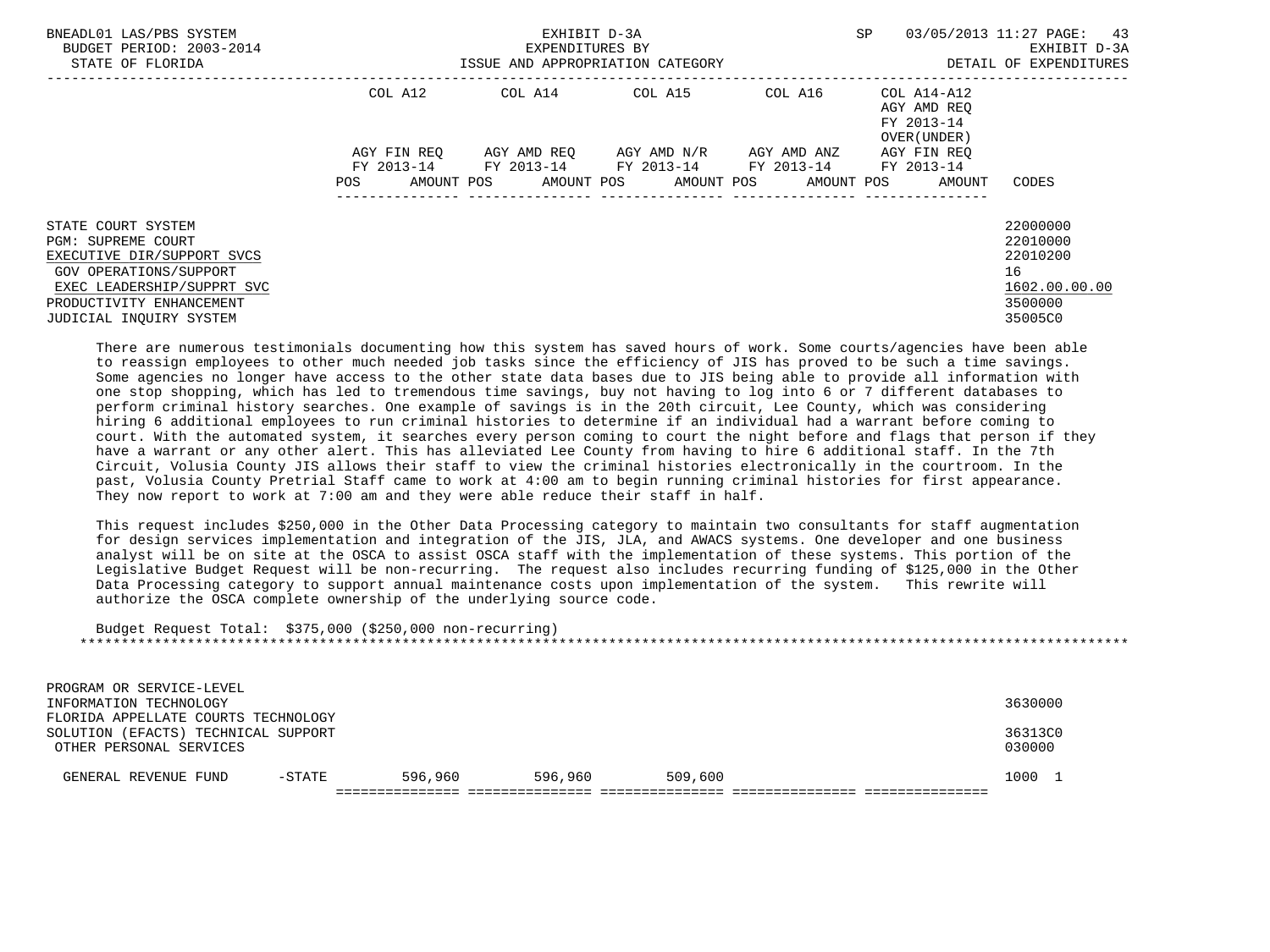| BNEADL01 LAS/PBS SYSTEM<br>BUDGET PERIOD: 2003-2014<br>STATE OF FLORIDA                                                                                                                     | EXHIBIT D-3A<br>EXPENDITURES BY<br>EXPENDITURES BY<br>ISSUE AND APPROPRIATION CATEGORY |  | SP 03/05/2013 11:27 PAGE:                              | 44<br>EXHIBIT D-3A<br>DETAIL OF EXPENDITURES                       |
|---------------------------------------------------------------------------------------------------------------------------------------------------------------------------------------------|----------------------------------------------------------------------------------------|--|--------------------------------------------------------|--------------------------------------------------------------------|
|                                                                                                                                                                                             | COL A12 COL A14 COL A15 COL A16 COL A14-A12                                            |  | AGY AMD REO<br>FY 2013-14<br>OVER (UNDER)              |                                                                    |
|                                                                                                                                                                                             | AGY FIN REQ AGY AMD REQ AGY AMD N/R AGY AMD ANZ AGY FIN REQ                            |  |                                                        |                                                                    |
|                                                                                                                                                                                             | FY 2013-14 FY 2013-14 FY 2013-14 FY 2013-14 FY 2013-14                                 |  | POS AMOUNT POS AMOUNT POS AMOUNT POS AMOUNT POS AMOUNT | CODES                                                              |
| STATE COURT SYSTEM<br>PGM: SUPREME COURT<br>EXECUTIVE DIR/SUPPORT SVCS<br><b>GOV OPERATIONS/SUPPORT</b><br>EXEC LEADERSHIP/SUPPRT SVC<br>PROGRAM OR SERVICE-LEVEL<br>INFORMATION TECHNOLOGY |                                                                                        |  |                                                        | 22000000<br>22010000<br>22010200<br>16<br>1602.00.00.00<br>3630000 |
| FLORIDA APPELLATE COURTS TECHNOLOGY<br>SOLUTION (EFACTS) TECHNICAL SUPPORT<br>SPECIAL CATEGORIES<br>TR/DMS/HR SVCS/STW CONTRCT                                                              |                                                                                        |  |                                                        | 36313C0<br>100000<br>107040                                        |
| GENERAL REVENUE FUND -STATE 5 9.143 9.143 9.143                                                                                                                                             |                                                                                        |  |                                                        | 1000 1                                                             |
| TOTAL: FLORIDA APPELLATE COURTS TECHNOLOGY<br>SOLUTION (EFACTS) TECHNICAL SUPPORT                                                                                                           |                                                                                        |  |                                                        | 36313C0                                                            |
| TOTAL ISSUE 606,103 606,103 517,405                                                                                                                                                         |                                                                                        |  |                                                        |                                                                    |
|                                                                                                                                                                                             |                                                                                        |  |                                                        |                                                                    |

2013-2014 BUDGET YEAR NARRATIVE: IT COMPONENT? YES

 The Office of the State Courts Administrator requests \$606,103 (\$517,405 non-recurring) in funding to scan and index trial court paper documents received by the appellate courts.

 Pursuant to Supreme Court Order dated June 21, 2012, the new electronic filing procedures adopted in Case No. SC11-399, will become effective for the Supreme Court and District Courts of Appeal on October 1, 2012, except as may be otherwise provided by administrative order. However, clerks will not be required to electronically transmit the record on appeal until January 1, 2013. Electronic filing requires the creation of electronic document management solutions. In order to leverage the benefit of receiving electronic filings that come to the court, these documents should be in electronic format and electronically indexed. Currently, a majority of court documents are received from the lower tribunals in paper format, which require conversion to an electronic format via a scanning and indexing process. During the transition to electronic filing, manual processes (which include conversion of Legacy Case Management System to an electronic case management system and conversion of judicial work papers) will be required to process both paper and electronic cases received. Scanning and electronic indexing, which are labor intensive, will be ongoing as long as the appellate courts receive paper documents from the lower tribunals. Additionally, Pro Se paper filings, which are the majority of cases filed at the appellate level, are not mandated for electronic filing at this time and require conversion from paper format to electronic documents. Furthermore, each court will be required to scan in existing case documents. This LBR is being submitted to request Other Personal Services (OPS) funding that would be required to support the appellate court scanning and indexing process. Ultimately, these costs will be reduced when the lower tribunals submit documents via the electronic portal.

 Calculations were based on extrapolations of actual data from the 1st District Court of Appeal scanning project and a sampling of similar data from the 2nd District Court of Appeal. Based on the number of hours for scanning and hyper-linking at 42,640 at an hourly rate of \$14 per hour, the total cost for 41 OPS positions, including the Human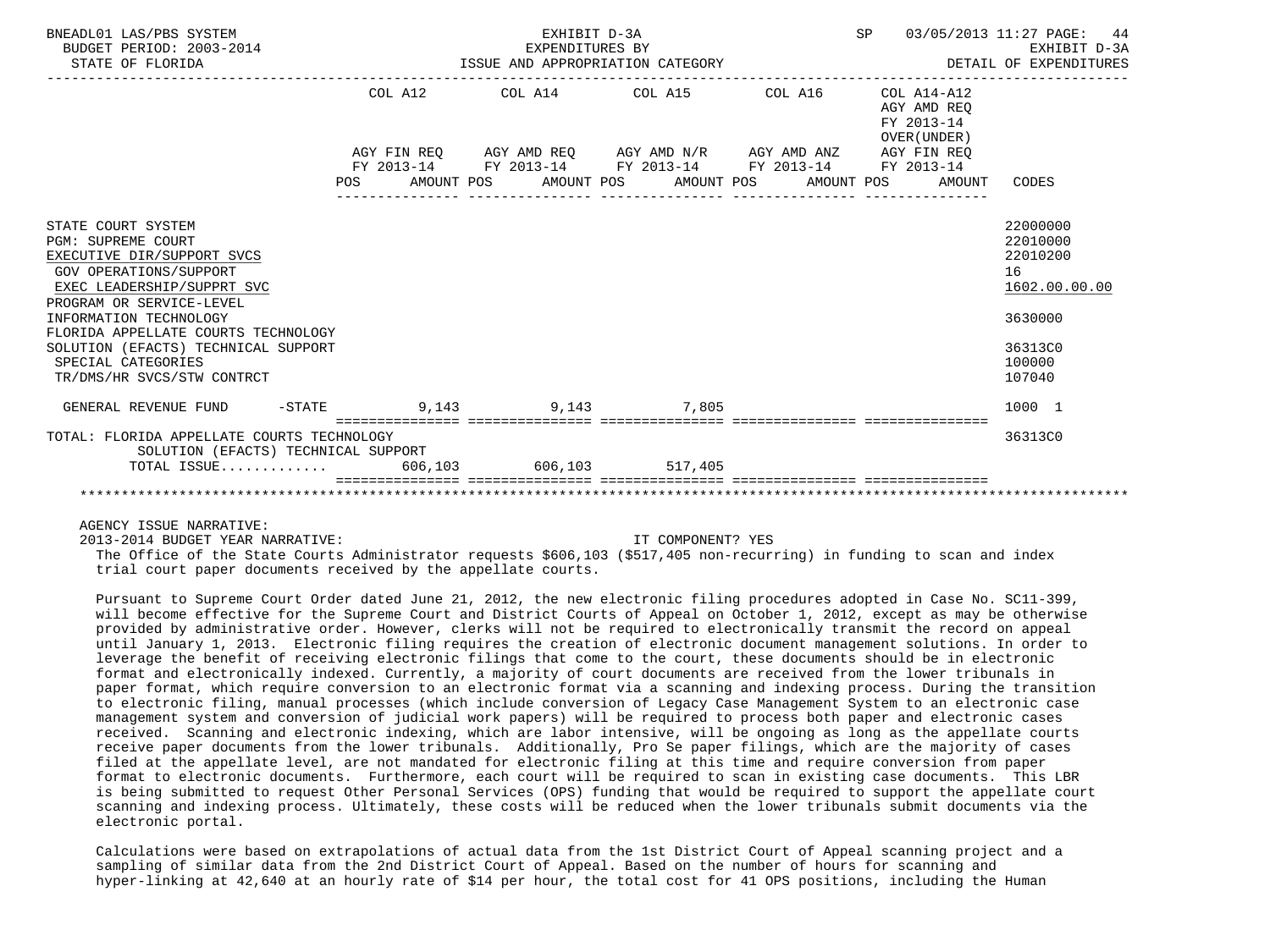| BNEADL01 LAS/PBS SYSTEM<br>BUDGET PERIOD: 2003-2014<br>STATE OF FLORIDA                                                                                                                                                                                                                                                                                                                                                                                                                                                                                                                                |                   | EXHIBIT D-3A<br>EXPENDITURES BY | ISSUE AND APPROPRIATION CATEGORY |                                                                                                                            | SP                                        | 03/05/2013 11:27 PAGE:<br>-45<br>EXHIBIT D-3A<br>DETAIL OF EXPENDITURES |
|--------------------------------------------------------------------------------------------------------------------------------------------------------------------------------------------------------------------------------------------------------------------------------------------------------------------------------------------------------------------------------------------------------------------------------------------------------------------------------------------------------------------------------------------------------------------------------------------------------|-------------------|---------------------------------|----------------------------------|----------------------------------------------------------------------------------------------------------------------------|-------------------------------------------|-------------------------------------------------------------------------|
|                                                                                                                                                                                                                                                                                                                                                                                                                                                                                                                                                                                                        |                   |                                 | COL A12 COL A14 COL A15 COL A16  |                                                                                                                            | COL A14-A12                               |                                                                         |
|                                                                                                                                                                                                                                                                                                                                                                                                                                                                                                                                                                                                        |                   |                                 |                                  |                                                                                                                            | AGY AMD REQ<br>FY 2013-14<br>OVER (UNDER) |                                                                         |
|                                                                                                                                                                                                                                                                                                                                                                                                                                                                                                                                                                                                        | POS<br>AMOUNT POS |                                 | AMOUNT POS                       | AGY FIN REQ AGY AMD REQ AGY AMD N/R AGY AMD ANZ<br>FY 2013-14 FY 2013-14 FY 2013-14 FY 2013-14<br>AMOUNT POS<br>AMOUNT POS | AGY FIN REQ<br>FY 2013-14<br>AMOUNT       | CODES                                                                   |
|                                                                                                                                                                                                                                                                                                                                                                                                                                                                                                                                                                                                        |                   |                                 |                                  |                                                                                                                            |                                           |                                                                         |
| STATE COURT SYSTEM<br><b>PGM: SUPREME COURT</b><br>EXECUTIVE DIR/SUPPORT SVCS<br><b>GOV OPERATIONS/SUPPORT</b><br>EXEC LEADERSHIP/SUPPRT SVC<br>PROGRAM OR SERVICE-LEVEL                                                                                                                                                                                                                                                                                                                                                                                                                               |                   |                                 |                                  |                                                                                                                            |                                           | 22000000<br>22010000<br>22010200<br>16<br>1602.00.00.00                 |
| INFORMATION TECHNOLOGY<br>FLORIDA APPELLATE COURTS TECHNOLOGY                                                                                                                                                                                                                                                                                                                                                                                                                                                                                                                                          |                   |                                 |                                  |                                                                                                                            |                                           | 3630000                                                                 |
| SOLUTION (EFACTS) TECHNICAL SUPPORT                                                                                                                                                                                                                                                                                                                                                                                                                                                                                                                                                                    |                   |                                 |                                  |                                                                                                                            |                                           | 36313C0                                                                 |
| Resources Assessment of \$223 per position, is \$606,103 (\$517,405 non-recurring). The recurring cost is to accommodate 6<br>OPS positions for 6,240 hours of scanning totaling \$88,698, which includes the Human Resources Assessment of \$223 per<br>position. Funding will be distributed to the six appellate courts once a needs assessment for each court has been<br>completed.<br>Without this funding, the Judicial Branch will encounter significant challenges with maintaining current caseloads at the<br>appellate level.<br>Budget Request Total: \$606,103 (\$517,405 non-recurring) |                   |                                 |                                  |                                                                                                                            |                                           |                                                                         |
| SUPREME COURT AND DISTRICT COURTS<br>OF APPEAL LAW LIBRARIES<br>LAW RELATED REFERENCE MATERIALS<br>SPECIAL CATEGORIES<br>CONTRACTED SERVICES                                                                                                                                                                                                                                                                                                                                                                                                                                                           |                   |                                 |                                  |                                                                                                                            |                                           | 4100000<br>4100200<br>100000<br>100777                                  |
| $-$ STATE<br>GENERAL REVENUE FUND                                                                                                                                                                                                                                                                                                                                                                                                                                                                                                                                                                      |                   | 40,000 40,000                   | 40,000                           |                                                                                                                            |                                           | 1000 1                                                                  |
| COMPUTER SUBCRIP. SERVICES                                                                                                                                                                                                                                                                                                                                                                                                                                                                                                                                                                             |                   |                                 |                                  |                                                                                                                            |                                           | 103734                                                                  |
| GENERAL REVENUE FUND<br>$-$ STATE                                                                                                                                                                                                                                                                                                                                                                                                                                                                                                                                                                      | 74,491            | 74,491                          |                                  |                                                                                                                            |                                           | 1000 1                                                                  |
| TOTAL: LAW RELATED REFERENCE MATERIALS<br>TOTAL ISSUE                                                                                                                                                                                                                                                                                                                                                                                                                                                                                                                                                  | 114,491           | 114,491                         | 40,000                           |                                                                                                                            |                                           | 4100200                                                                 |
|                                                                                                                                                                                                                                                                                                                                                                                                                                                                                                                                                                                                        |                   |                                 |                                  |                                                                                                                            |                                           |                                                                         |
| AGENCY ISSUE NARRATIVE:<br>2013-2014 BUDGET YEAR NARRATIVE:<br>This issue is being filed as a placeholder, pending review of the Judicial Branch Legal Research workgroup's report and<br>recommendations by the Supreme Court. The Office of the State Courts Administrator (OSCA) would like to submit a<br>placeholder on behalf of the Supreme Court and District Court of Appeal (DCA) for a possible supplemental budget request                                                                                                                                                                 |                   |                                 | IT COMPONENT? NO                 |                                                                                                                            |                                           |                                                                         |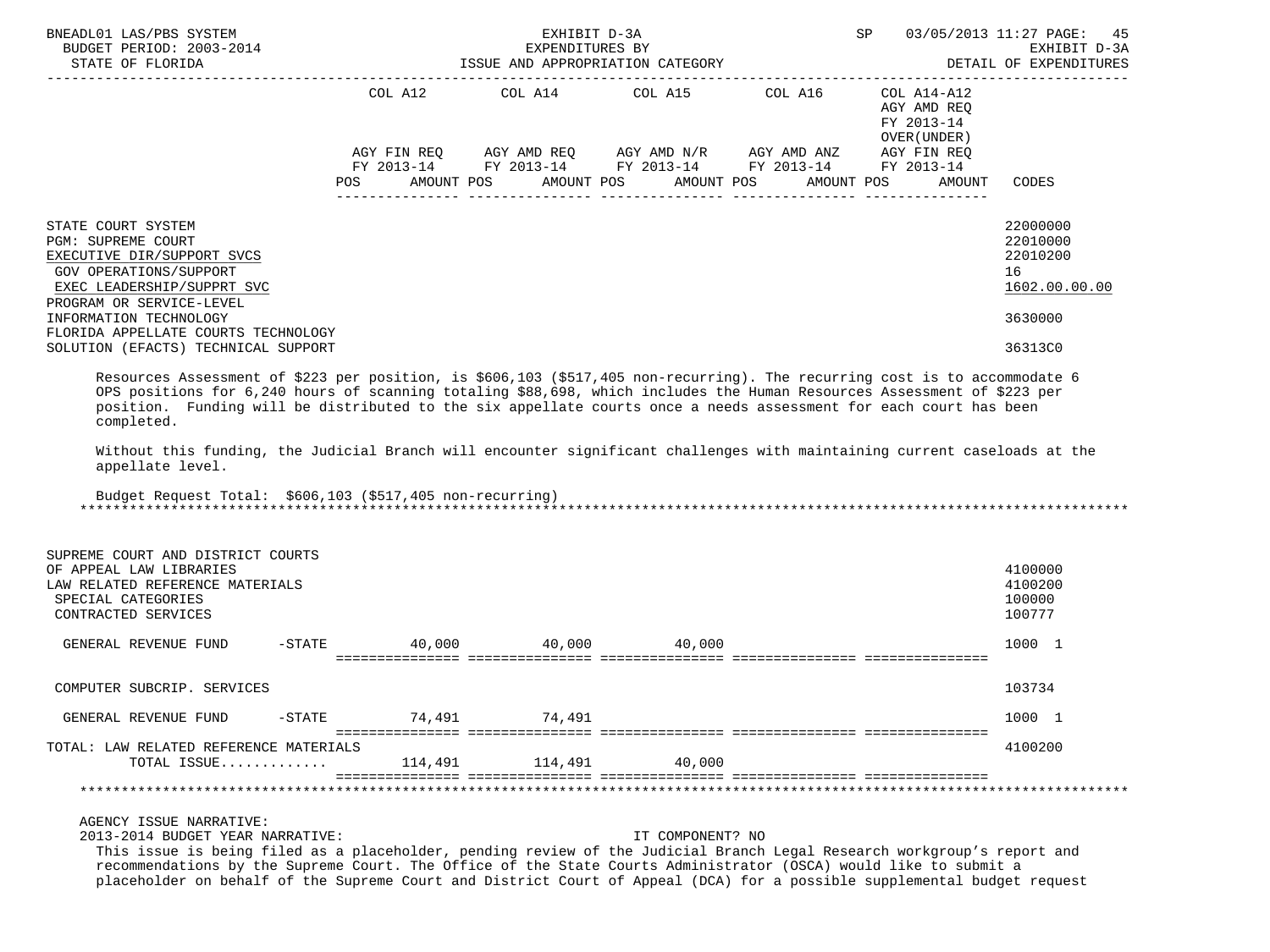| BNEADL01 LAS/PBS SYSTEM<br>BUDGET PERIOD: 2003-2014<br>STATE OF FLORIDA                                                               |                    | EXHIBIT D-3A<br>EXPENDITURES BY<br>ISSUE AND APPROPRIATION CATEGORY | SP                                                                                                      | 03/05/2013 11:27 PAGE: 46<br>EXHIBIT D-3A<br>DETAIL OF EXPENDITURES |                                                                   |                                                         |
|---------------------------------------------------------------------------------------------------------------------------------------|--------------------|---------------------------------------------------------------------|---------------------------------------------------------------------------------------------------------|---------------------------------------------------------------------|-------------------------------------------------------------------|---------------------------------------------------------|
|                                                                                                                                       | COL A12            |                                                                     | COL A14 COL A15                                                                                         | COL A16                                                             | COL A14-A12<br>AGY AMD REO<br>FY 2013-14<br>OVER (UNDER)          |                                                         |
|                                                                                                                                       | AGY FIN REO<br>POS |                                                                     | AGY AMD REQ      AGY AMD N/R      AGY AMD ANZ<br>FY 2013-14 FY 2013-14 FY 2013-14 FY 2013-14 FY 2013-14 |                                                                     | AGY FIN REO<br>AMOUNT POS AMOUNT POS AMOUNT POS AMOUNT POS AMOUNT | CODES                                                   |
| STATE COURT SYSTEM<br><b>PGM: SUPREME COURT</b><br>EXECUTIVE DIR/SUPPORT SVCS<br>GOV OPERATIONS/SUPPORT<br>EXEC LEADERSHIP/SUPPRT SVC |                    |                                                                     |                                                                                                         |                                                                     |                                                                   | 22000000<br>22010000<br>22010200<br>16<br>1602.00.00.00 |
| SUPREME COURT AND DISTRICT COURTS<br>OF APPEAL LAW LIBRARIES<br>LAW RELATED REFERENCE MATERIALS                                       |                    |                                                                     |                                                                                                         |                                                                     |                                                                   | 4100000<br>4100200                                      |

for the acquisition of West Knowledge Management (Court KM) as a management tool of legal documents.

 Court KM is a cost-effective knowledge management tool that is designed to meet the unique needs of courts. Knowledge Management can briefly be defined as a collaborative learning environment that promotes and rewards sharing of resources. Court KM would provide access to 500 users within the Supreme Court and the five DCA's, and would be supported in a centralized environment at the OSCA.

 Some benefits of these tools are: 1) Collecting and classifying documents automatically; 2) Retrieving documents for easy editing and repurposing; 3) Links to other internal documents and information and tools on Westlaw, which is used extensively at the courts; 4) Retains the work product of departing court personnel; 5) Ensures consistent language in orders and rulings and; 6) Scanning and coding options for paper documents to include in the Court KM collection, among many others. In addition, this tool will integrate into the electronic Florida Appellate Courts Technology Solution (e-Facts), which is currently in development.

 In summary, this management tool will be an excellent productivity tool for the Supreme Court and five appellate courts and will maximize efficiency during these difficult economic times and assist the courts with going green by allowing conservation and cost savings by eliminating the infrastructure necessary to support a large volume of paper documents. Recurring funding in the amount of \$74,491 is requested for annual subscription services, and non-recurring funding in the amount of \$40,000 is requested for software set up, knowledge transfer, and infrastructure configuration.

 Budget Request Total: \$114,491 (\$40,000 non-recurring) \*\*\*\*\*\*\*\*\*\*\*\*\*\*\*\*\*\*\*\*\*\*\*\*\*\*\*\*\*\*\*\*\*\*\*\*\*\*\*\*\*\*\*\*\*\*\*\*\*\*\*\*\*\*\*\*\*\*\*\*\*\*\*\*\*\*\*\*\*\*\*\*\*\*\*\*\*\*\*\*\*\*\*\*\*\*\*\*\*\*\*\*\*\*\*\*\*\*\*\*\*\*\*\*\*\*\*\*\*\*\*\*\*\*\*\*\*\*\*\*\*\*\*\*\*\*\*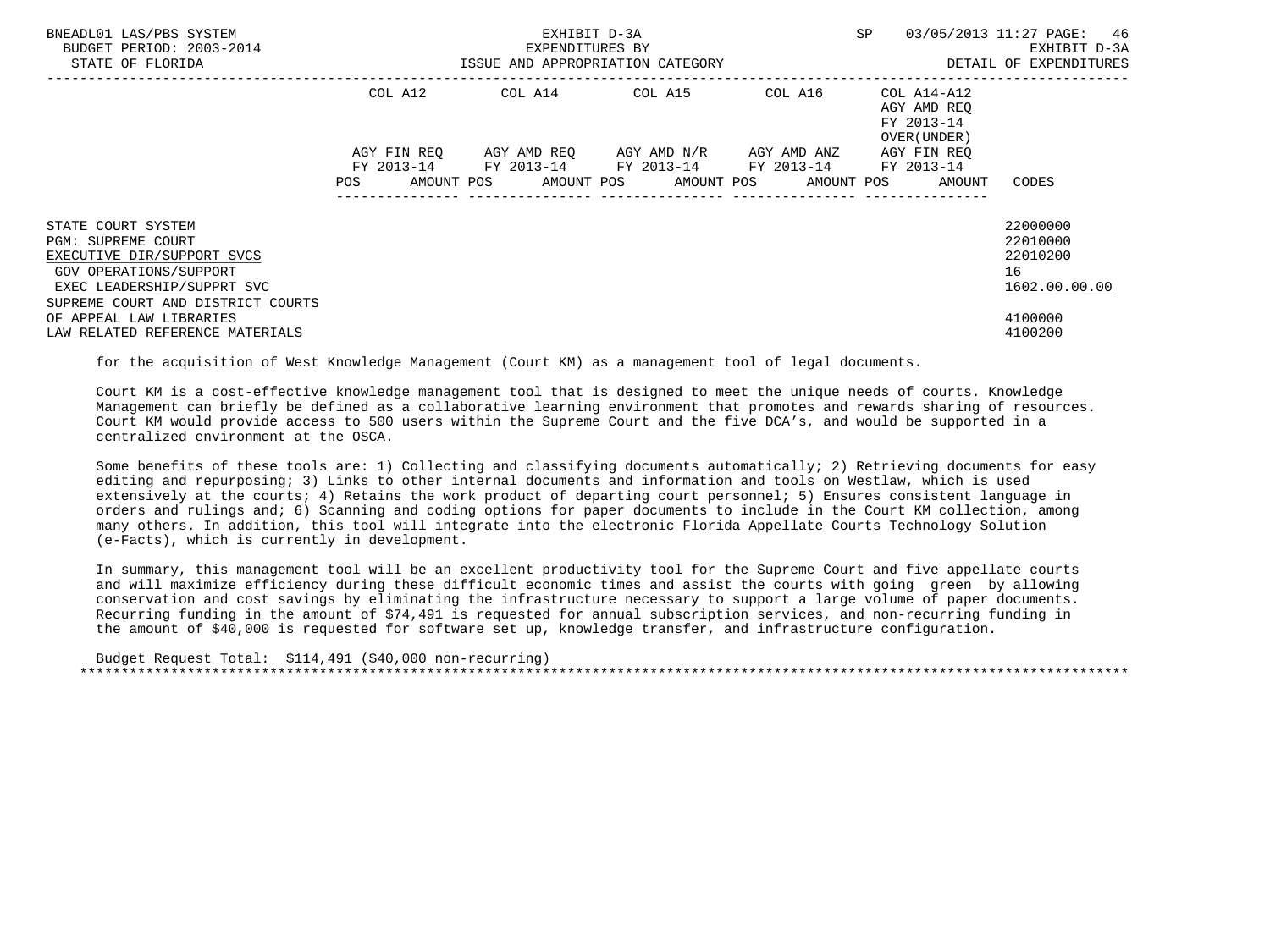| BNEADL01 LAS/PBS SYSTEM<br>BUDGET PERIOD: 2003-2014<br>STATE OF FLORIDA                                                                                                                                                  |           | EXHIBIT D-3A<br>EXPENDITURES BY |  |  |                                                                                                                                                                      |  |  | <b>SP</b> |  | 03/05/2013 11:27 PAGE: 47<br>EXHIBIT D-3A                |                                                                                         |
|--------------------------------------------------------------------------------------------------------------------------------------------------------------------------------------------------------------------------|-----------|---------------------------------|--|--|----------------------------------------------------------------------------------------------------------------------------------------------------------------------|--|--|-----------|--|----------------------------------------------------------|-----------------------------------------------------------------------------------------|
|                                                                                                                                                                                                                          |           |                                 |  |  | COL A12 COL A14 COL A15 COL A16                                                                                                                                      |  |  |           |  | COL A14-A12<br>AGY AMD REO<br>FY 2013-14<br>OVER (UNDER) |                                                                                         |
|                                                                                                                                                                                                                          |           |                                 |  |  | AGY FIN REQ AGY AMD REQ AGY AMD N/R AGY AMD ANZ AGY FIN REQ<br>FY 2013-14 FY 2013-14 FY 2013-14 FY 2013-14<br>POS AMOUNT POS AMOUNT POS AMOUNT POS AMOUNT POS AMOUNT |  |  |           |  | FY 2013-14                                               | CODES                                                                                   |
| STATE COURT SYSTEM<br><b>PGM: SUPREME COURT</b><br>EXECUTIVE DIR/SUPPORT SVCS<br><b>GOV OPERATIONS/SUPPORT</b><br>EXEC LEADERSHIP/SUPPRT SVC<br>COMPENSATION ISSUES<br>JUDICIAL BRANCH PAY PLAN<br>SALARIES AND BENEFITS |           |                                 |  |  |                                                                                                                                                                      |  |  |           |  |                                                          | 22000000<br>22010000<br>22010200<br>16<br>1602.00.00.00<br>4400000<br>4400A10<br>010000 |
| GENERAL REVENUE FUND                                                                                                                                                                                                     | $-$ STATE |                                 |  |  | 340,305 340,305                                                                                                                                                      |  |  |           |  |                                                          | 1000 1                                                                                  |
|                                                                                                                                                                                                                          |           |                                 |  |  |                                                                                                                                                                      |  |  |           |  |                                                          |                                                                                         |

2013-2014 BUDGET YEAR NARRATIVE: IT COMPONENT? NO

 The Supreme Court requests \$5,507,361 to provide a 3.5 percent competitive salary adjustment for all State Courts System (SCS) employees, effective July 1, 2013. In the event the legislature provides a salary adjustment for state employees for the 2013-14 Fiscal Year, the Court requests any necessary additional funding sufficient to provide all SCS employees with a 3.5 percent competitive salary adjustment.

 The lack of salary increases since October 1, 2006, compounded by the elimination of 237 positions, has led to the present critical situation where work load has increased and pay for SCS employees has fallen further and further behind competing employers in state and local government. This is evidenced by salary comparisons, turnover and recruitment problems. The branch is experiencing difficulty in reaching its Long Range Strategic Plan goal of supporting competency and quality. Success in this regard depends on the branch's ability to attract, hire and retain highly qualified and competent employees. As well, competitive pay and opportunities for monetary incentives in recognition of excellent service and performance are motivating factors for continued improvement in support of creating efficiencies for the branch.

 Average salaries of SCS employees are nearly ten percent behind competing employers. Some high level positions are being held vacant because, due to the starting salaries, no suitable applicants could be found. Since October 2009, sixteen employees in the Office of the State Courts Administrator (OSCA) alone accepted positions with executive branch agencies. That is nearly 10 percent of the OSCA workforce. The average pay increase realized by these employees is over \$6,800 with five of the employees taking positions with salary increases over \$10,000, not including enhanced benefits. This loss of key managers and other high performers, who had developed broad knowledge bases of critical judicial branch operations, has brought significant organizational challenges in already difficult times. These challenges are compounded by the loss of long-term employees who have recently retired or will be retiring, resulting in an essential need to develop and retain existing employees to ensure expertise. Filling knowledge gaps ensures the continued development of efficiencies in the work of the State Courts System.

 In the trial courts, it additionally has become especially difficult to fill and to retain constitutionally mandated due process positions such as Court Reporters and Court Interpreters at current pay levels. The gap between pay for SCS court reporting and court interpreting employees and those employed by the federal government and counties, as well as those providing services by contract, continues to grow. For example, the base rate of pay for court reporters in the federal court in Miami is \$77,641 while the starting salary of a court reporter in the trial courts is \$47,569. This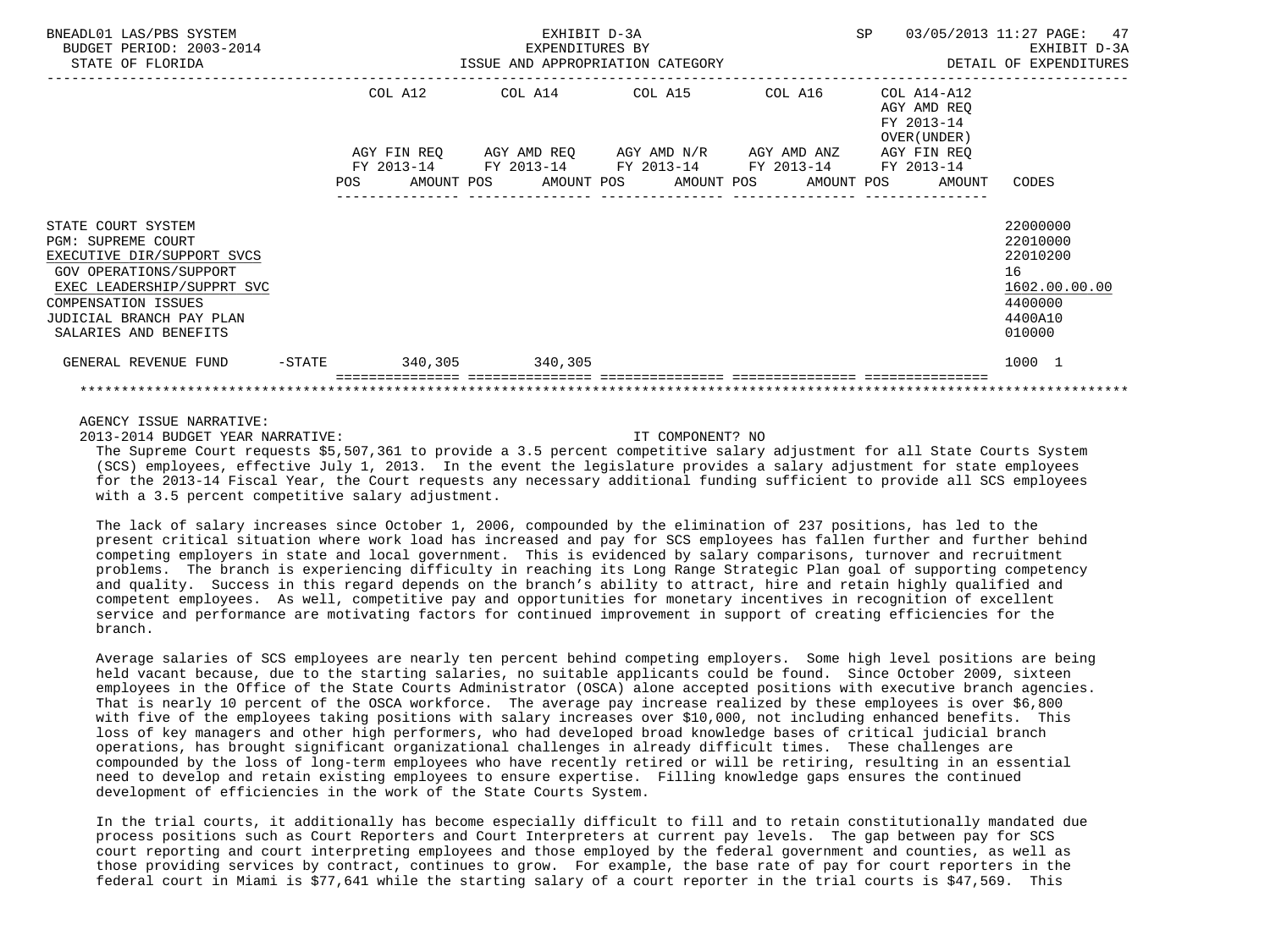| BNEADL01 LAS/PBS SYSTEM<br>BUDGET PERIOD: 2003-2014<br>STATE OF FLORIDA                                                                                                                  |                           | EXHIBIT D-3A<br>EXPENDITURES BY<br>ISSUE AND APPROPRIATION CATEGORY |                         |             | <b>SP</b><br>03/05/2013 11:27 PAGE:                      | 48<br>EXHIBIT D-3A<br>DETAIL OF EXPENDITURES                                  |
|------------------------------------------------------------------------------------------------------------------------------------------------------------------------------------------|---------------------------|---------------------------------------------------------------------|-------------------------|-------------|----------------------------------------------------------|-------------------------------------------------------------------------------|
|                                                                                                                                                                                          | COL A12                   | COL A14 COL A15 COL A16                                             |                         |             | COL A14-A12<br>AGY AMD REO<br>FY 2013-14<br>OVER (UNDER) |                                                                               |
|                                                                                                                                                                                          | AGY FIN REO<br>FY 2013-14 | FY 2013-14 FY 2013-14 FY 2013-14                                    | AGY AMD REO AGY AMD N/R | AGY AMD ANZ | AGY FIN REO<br>FY 2013-14                                |                                                                               |
|                                                                                                                                                                                          | AMOUNT POS<br>POS         | AMOUNT POS                                                          | AMOUNT POS              | AMOUNT POS  | AMOUNT                                                   | CODES                                                                         |
| STATE COURT SYSTEM<br>PGM: SUPREME COURT<br>EXECUTIVE DIR/SUPPORT SVCS<br><b>GOV OPERATIONS/SUPPORT</b><br>EXEC LEADERSHIP/SUPPRT SVC<br>COMPENSATION ISSUES<br>JUDICIAL BRANCH PAY PLAN |                           |                                                                     |                         |             |                                                          | 22000000<br>22010000<br>22010200<br>16<br>1602.00.00.00<br>4400000<br>4400A10 |

 comparison holds equally true for court interpreters. The starting salary for a court interpreter for the federal court in Miami was \$71,384 in 2009 while the starting salary for a certified court interpreter in the trial courts is \$41,268.

 As the economy improves, the employment environment is sure to become increasingly competitive. The State Courts System needs to be able to retain and recruit top talent to ensure that justice is served in the most efficient and effective manner to the people of Florida.

 It should be noted that it is the policy of the Supreme Court to advocate that all judicial officers be included in legislative pay adjustments as may be provided to employees in the branch or in state government generally.

 The request for Budget Entity 22010200 is \$340,305. Please see companion issue #4400A10 also filed in Budget Entity 22300200, Program Component 1501.00.00.00, Budget Entity 22010100, Program Component 1501.00.00.00, Budget Entity 22300100, Program Component 1501.00.00.00, Budget Entity 22100600, Program Component 1501.00.00.00 and Budget Entity 22350100, Program Component 1601.00.00.00.

| Budget Request Total: \$340,305 (recurring) |  |
|---------------------------------------------|--|
|                                             |  |

| POSITION DETAIL OF SALARIES AND BENEFITS:                        |            |           | LAPSE     | LAPSED SALARIES |          |   |                          |
|------------------------------------------------------------------|------------|-----------|-----------|-----------------|----------|---|--------------------------|
|                                                                  | <b>FTE</b> | BASE RATE | ADDITIVES | BENEFITS        | SUBTOTAL | ⊱ | AND BENEFITS             |
| A12 - AGY FIN REQ FY 2013-14                                     |            |           |           |                 |          |   |                          |
| CHANGES TO CURRENTLY AUTHORIZED POSITIONS<br>OTHER SALARY AMOUNT |            |           |           |                 |          |   |                          |
| 1000 GENERAL REVENUE FUND                                        |            |           |           |                 |          |   | 340,305<br>------------- |
|                                                                  |            |           |           |                 |          |   | 340,305                  |
|                                                                  |            |           |           |                 |          |   | ===========              |
|                                                                  |            |           |           |                 |          |   |                          |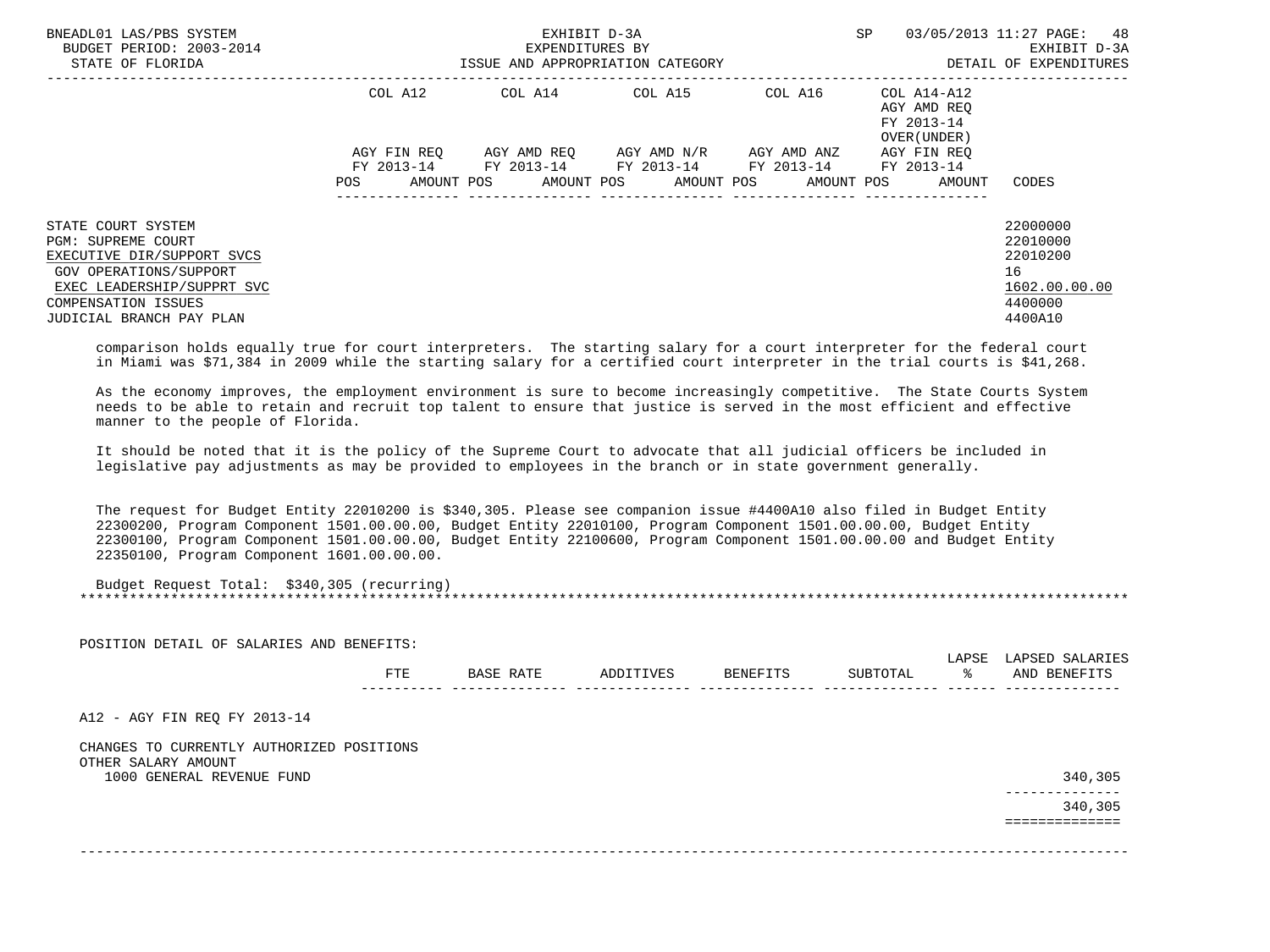| BNEADL01 LAS/PBS SYSTEM<br>BUDGET PERIOD: 2003-2014<br>STATE OF FLORIDA                                                                                                                  |                        | EXHIBIT D-3A<br>EXPENDITURES BY<br>ISSUE AND APPROPRIATION CATEGORY |                                       | --------------------------------                                  | SP 03/05/2013 11:27 PAGE: 49                                            | EXHIBIT D-3A<br>DETAIL OF EXPENDITURES                                        |
|------------------------------------------------------------------------------------------------------------------------------------------------------------------------------------------|------------------------|---------------------------------------------------------------------|---------------------------------------|-------------------------------------------------------------------|-------------------------------------------------------------------------|-------------------------------------------------------------------------------|
|                                                                                                                                                                                          | COL A12<br>AGY FIN REQ | COL A14<br>AGY AMD REQ AGY AMD N/R AGY AMD ANZ                      | COL A15                               | COL A16<br>FY 2013-14 FY 2013-14 FY 2013-14 FY 2013-14 FY 2013-14 | COL A14-A12<br>AGY AMD REO<br>FY 2013-14<br>OVER (UNDER)<br>AGY FIN REQ |                                                                               |
|                                                                                                                                                                                          | AMOUNT POS<br>POS      |                                                                     | AMOUNT POS AMOUNT POS<br>------------ | ------------                                                      | AMOUNT POS AMOUNT                                                       | CODES                                                                         |
| STATE COURT SYSTEM<br>PGM: SUPREME COURT<br>EXECUTIVE DIR/SUPPORT SVCS<br><b>GOV OPERATIONS/SUPPORT</b><br>EXEC LEADERSHIP/SUPPRT SVC<br>COMPENSATION ISSUES<br>JUDICIAL BRANCH PAY PLAN |                        |                                                                     |                                       |                                                                   |                                                                         | 22000000<br>22010000<br>22010200<br>16<br>1602.00.00.00<br>4400000<br>4400A10 |
| POSITION DETAIL OF SALARIES AND BENEFITS:                                                                                                                                                |                        |                                                                     |                                       |                                                                   |                                                                         | LAPSE LAPSED SALARIES                                                         |
|                                                                                                                                                                                          | <b>FTE</b>             | BASE RATE                                                           | ADDITIVES                             | BENEFITS                                                          | SUBTOTAL<br>ႜ                                                           | AND BENEFITS                                                                  |
| A14 - AGY AMD REQ FY 2013-14<br>CHANGES TO CURRENTLY AUTHORIZED POSITIONS<br>OTHER SALARY AMOUNT<br>1000 GENERAL REVENUE FUND                                                            |                        |                                                                     |                                       |                                                                   |                                                                         | 340,305<br>340,305<br>==============                                          |
|                                                                                                                                                                                          |                        |                                                                     |                                       |                                                                   |                                                                         |                                                                               |
| PUBLIC ACCESS TO THE COURTS<br>POST-ADJUDICATORY DRUG COURT<br>OTHER PERSONAL SERVICES                                                                                                   |                        |                                                                     |                                       |                                                                   |                                                                         | 5400000<br>5406010<br>030000                                                  |
| GENERAL REVENUE FUND                                                                                                                                                                     | $-$ STATE              | 96,983 96,983                                                       |                                       |                                                                   |                                                                         | 1000 1                                                                        |
| EXPENSES                                                                                                                                                                                 |                        |                                                                     |                                       |                                                                   |                                                                         | 040000                                                                        |
| $-STATE$<br>GENERAL REVENUE FUND                                                                                                                                                         | 100,000                | 100,000                                                             |                                       |                                                                   |                                                                         | 1000 1                                                                        |
| SPECIAL CATEGORIES<br>TR/DMS/HR SVCS/STW CONTRCT                                                                                                                                         |                        |                                                                     |                                       |                                                                   |                                                                         | 100000<br>107040                                                              |
| GENERAL REVENUE FUND<br>$-STATE$                                                                                                                                                         | 446                    | 446                                                                 |                                       |                                                                   |                                                                         | 1000 1                                                                        |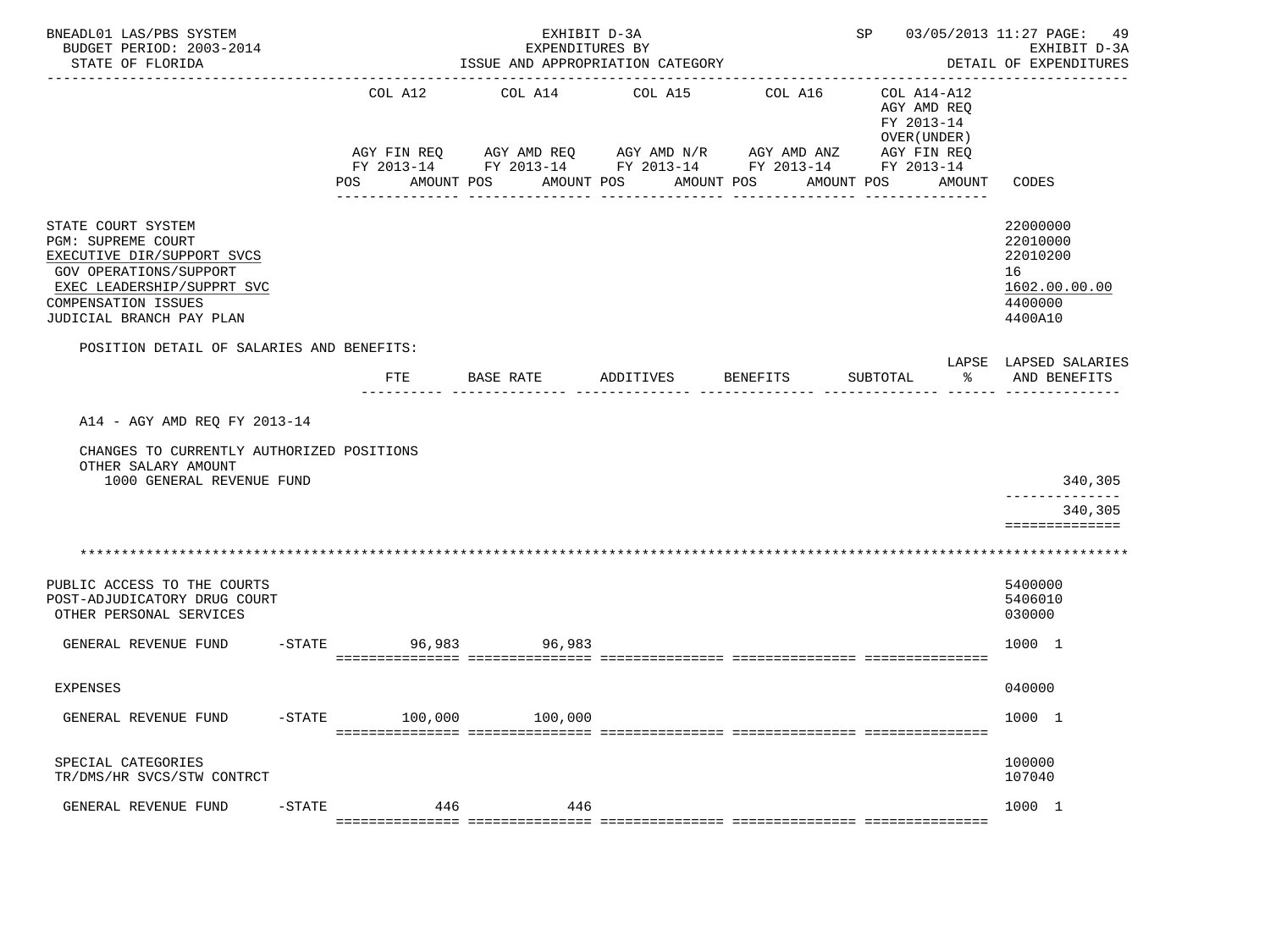| BNEADL01 LAS/PBS SYSTEM<br>BUDGET PERIOD: 2003-2014<br>STATE OF FLORIDA                                                                                                                                                                                        |         | EXHIBIT D-3A | EXPENDITURES BY<br>ISSUE AND APPROPRIATION CATEGORY                        |                  |                                                              | 50<br>SP 03/05/2013 11:27 PAGE:<br>EXHIBIT D-3A<br>DETAIL OF EXPENDITURES                         |
|----------------------------------------------------------------------------------------------------------------------------------------------------------------------------------------------------------------------------------------------------------------|---------|--------------|----------------------------------------------------------------------------|------------------|--------------------------------------------------------------|---------------------------------------------------------------------------------------------------|
|                                                                                                                                                                                                                                                                | COL A12 |              | COL A14 COL A15 COL A16                                                    |                  | COL A14-A12<br>AGY AMD REO<br>FY 2013-14<br>OVER (UNDER)     |                                                                                                   |
|                                                                                                                                                                                                                                                                |         |              | AGY FIN REQ AGY AMD REQ AGY AMD N/R AGY AMD ANZ AGY FIN REQ                |                  |                                                              |                                                                                                   |
|                                                                                                                                                                                                                                                                |         |              | FY 2013-14 FY 2013-14 FY 2013-14 FY 2013-14 FY 2013-14<br>---------------- | ________________ | POS AMOUNT POS AMOUNT POS AMOUNT POS AMOUNT POS AMOUNT CODES |                                                                                                   |
| STATE COURT SYSTEM<br><b>PGM: SUPREME COURT</b><br>EXECUTIVE DIR/SUPPORT SVCS<br>GOV OPERATIONS/SUPPORT<br>EXEC LEADERSHIP/SUPPRT SVC<br>PUBLIC ACCESS TO THE COURTS<br>POST-ADJUDICATORY DRUG COURT<br>DATA PROCESSING SERVICES<br>OTHER DATA PROCESSING SVCS |         |              |                                                                            |                  |                                                              | 22000000<br>22010000<br>22010200<br>16<br>1602.00.00.00<br>5400000<br>5406010<br>210000<br>210014 |
| GENERAL REVENUE FUND -STATE 100,000 100,000                                                                                                                                                                                                                    |         |              |                                                                            |                  |                                                              | 1000 1                                                                                            |
| TOTAL: POST-ADJUDICATORY DRUG COURT<br>TOTAL ISSUE 297,429 297,429                                                                                                                                                                                             |         |              |                                                                            |                  |                                                              | 5406010                                                                                           |
|                                                                                                                                                                                                                                                                |         |              |                                                                            |                  |                                                              |                                                                                                   |

2013-2014 BUDGET YEAR NARRATIVE: IT COMPONENT? NO

 The Office of the State Courts Administrator requests \$297,429 in recurring funding to continue the post-adjudicatory drug courts program.

Background Information:

 In 2009, The Florida Legislature appropriated Edward Byrne Memorial Justice Assistance Grant (JAG) Program funds to expand adult post-adjudicatory drug courts in an effort to save the State of Florida money by diverting offenders from prison. As required by the Legislature, the Office of the State Courts Administrator (OSCA) worked together with the Florida Association of Drug Court Professionals (FADCP) through input from the trial courts and various drug court stakeholders, to develop a plan for implementing the program. The plan included targeting the top nine counties that send the most offenders to prison within the targeted offender population required by state law. The program includes \$18,633,223 in funding for treatment services, drug testing, case management, probation supervision, data system development and maintenance, and OSCA program monitoring and administration.

 This project began serving offenders in nine counties (Broward, Duval, Escambia, Hillsborough, Marion, Orange, Pinellas, Polk, and Volusia) with a goal of diverting 4,000 offenders from prison into drug court and successfully graduating 2,000 of these offenders. The nine expansion drug courts became operational in early 2010. Duval County dropped out of the program in June 2010 leaving eight counties currently in operation with a new goal of serving up to 2164 offenders and yielding 1,082 successful graduates. Grant funding expires on June 30, 2013 and the eight programs are interested in continuing operations; therefore, planning for continuation funding must now be considered for FY 2013-2014.

## Program Statistics and Benefits:

 As of August 27, 2012, there have been 1,865 offenders admitted into the expansion drug courts. There have been 445 successful completions, 453 unsuccessful completions, and 72 administrative terminations from the program. 925 offenders are still participating in the eight drug courts. Seventy-three percent (73%) of admissions are currently being retained in the program. While the retention rate does not specifically correlate to successful completions, the program is on track to successfully graduate more than the national average of 50% of total admissions. Drug court takes 12-18 months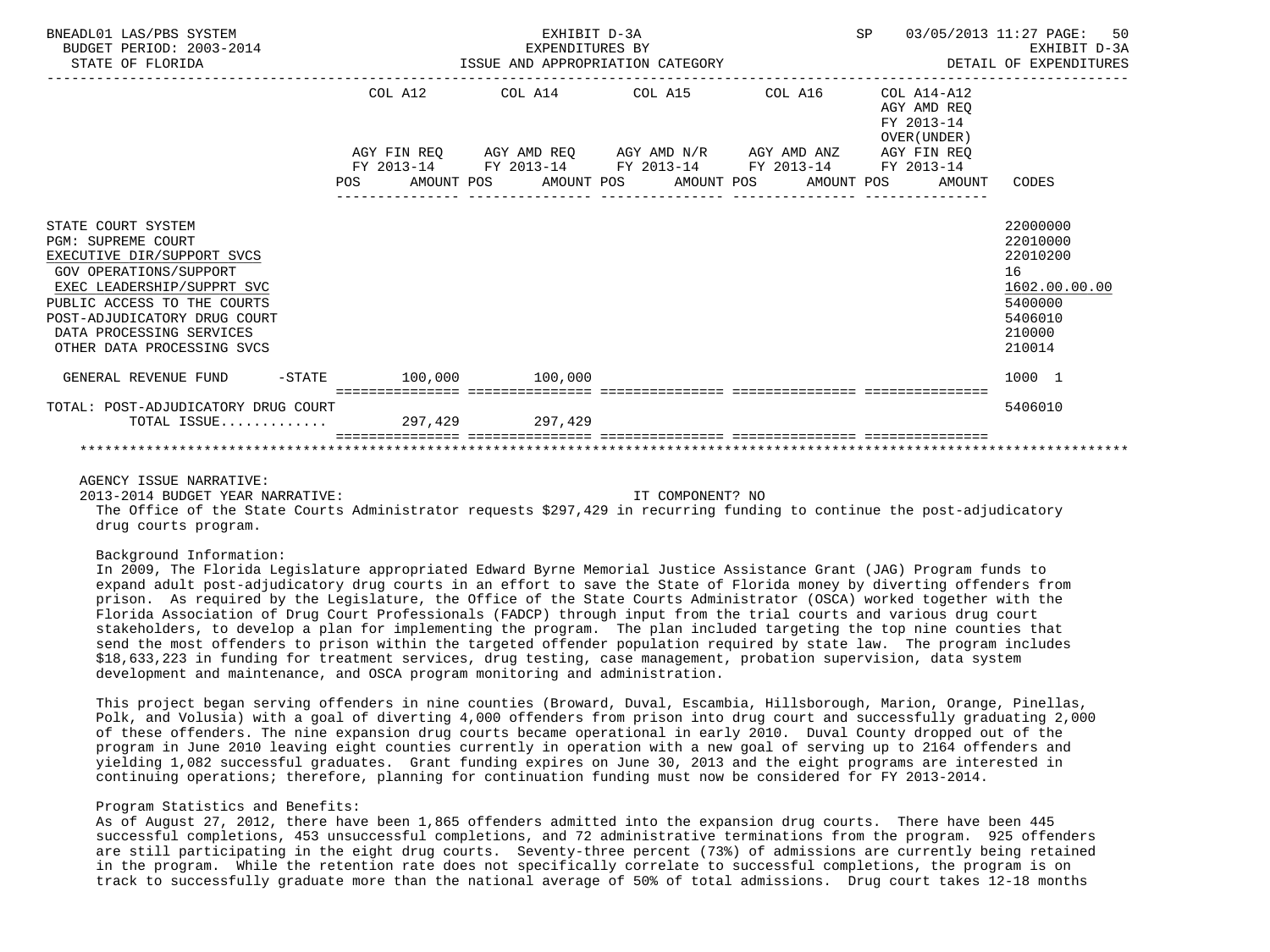| BNEADL01 LAS/PBS SYSTEM<br>BUDGET PERIOD: 2003-2014<br>STATE OF FLORIDA                                                                                                                              | ISSUE AND APPROPRIATION CATEGORY | EXHIBIT D-3A<br>EXPENDITURES BY | <b>SP</b><br>DETAIL OF EXPENDITURES                                                                        | 03/05/2013 11:27 PAGE: 51<br>EXHIBIT D-3A |                                                           |                                                                               |
|------------------------------------------------------------------------------------------------------------------------------------------------------------------------------------------------------|----------------------------------|---------------------------------|------------------------------------------------------------------------------------------------------------|-------------------------------------------|-----------------------------------------------------------|-------------------------------------------------------------------------------|
|                                                                                                                                                                                                      | COL A12                          |                                 | COL A14 COL A15                                                                                            | COL A16                                   | COL A14-A12<br>AGY AMD REO<br>FY 2013-14<br>OVER (UNDER ) |                                                                               |
|                                                                                                                                                                                                      |                                  |                                 | AGY FIN REO AGY AMD REO AGY AMD N/R AGY AMD ANZ AGY FIN REO<br>FY 2013-14 FY 2013-14 FY 2013-14 FY 2013-14 |                                           | FY 2013-14                                                |                                                                               |
|                                                                                                                                                                                                      | POS                              |                                 | AMOUNT POS AMOUNT POS AMOUNT POS                                                                           |                                           | AMOUNT POS<br>AMOUNT                                      | CODES                                                                         |
| STATE COURT SYSTEM<br><b>PGM: SUPREME COURT</b><br>EXECUTIVE DIR/SUPPORT SVCS<br>GOV OPERATIONS/SUPPORT<br>EXEC LEADERSHIP/SUPPRT SVC<br>PUBLIC ACCESS TO THE COURTS<br>POST-ADJUDICATORY DRUG COURT |                                  |                                 |                                                                                                            |                                           |                                                           | 22000000<br>22010000<br>22010200<br>16<br>1602.00.00.00<br>5400000<br>5406010 |

to complete; therefore, successful completions are increasing as the program continues.

 Through July 31, 2012, approximately \$11 million in federal grant funds have been spent on the program. Based on current total program expenditures and the total number of participant days in the program, daily program costs are approximately \$20 per person per day. By comparison, the Florida Department of Corrections reports that prison costs \$53.34 per person per day. Multiplying these average costs by the total number of participant days shows that this program has already resulted in nearly \$18 million in costs avoided for the State of Florida by diverting nonviolent offenders from prison.

Drug Court Expansion Costs vs. State Prison by State Fiscal Year

|            |                                                                                            | FY 2009-2010 | FY 2010-2011 | FY 2011-2012   |
|------------|--------------------------------------------------------------------------------------------|--------------|--------------|----------------|
| Drug Court | Offender Days in Expansion                                                                 | 22,807       | 213,919      | 304,586        |
|            | Reported and Approved<br>Expansion Drug Court<br>Program Expenditures                      | \$772,741    | \$4,547,443  | $$5,667,207*$  |
|            | DOC State Prison Cost if not<br>Diverted into Drug Court at<br>Current Rate of \$53.34/Day | \$1,216,525  | \$11,410,439 | \$16, 246, 617 |
|            | Cost Savings                                                                               | \$443,784    | \$6,862,996  | \$10,579,410   |

Total three year costs savings = \$17,886,190

 \*The expenditures for FY 2011-2012 include Broward and Orange County expenses that have recently been reported but not yet approved by the OSCA and June 2012 expenses that have been reported by all counties except Hillsborough and Marion but not yet approved by the OSCA.

 In addition to the cost benefits from the adult post-adjudicatory drug courts to the State of Florida, the court system also benefits by a reduction in crime and recidivism which translates to fewer people returning to the court system through a revolving door. With extensive research demonstrating that drug courts have significantly lower rates of recidivism in comparison to those placed on probation or sentenced to prison, the cost savings are expected to be greater to the state over time. For example, in February 2005, the U.S. Government Accountability Office (GAO) issued its third comprehensive report on the effects of adult drug courts. The report confirmed that drug courts significantly reduce crime, provide better treatment outcomes, and produce better cost benefits than other criminal justice strategies.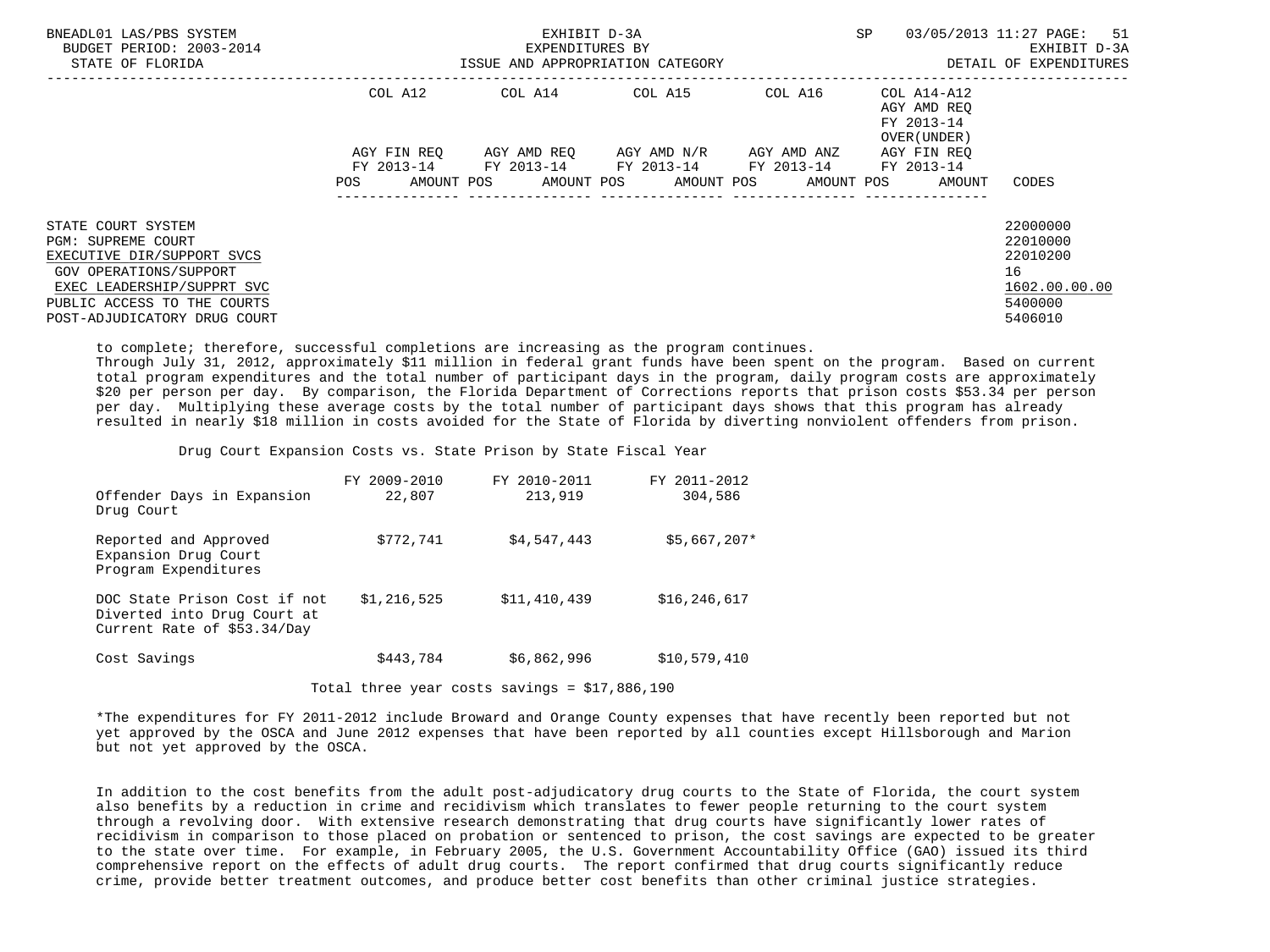| BNEADL01 LAS/PBS SYSTEM<br>BUDGET PERIOD: 2003-2014<br>STATE OF FLORIDA                                             |                        | EXHIBIT D-3A<br>EXPENDITURES BY<br>ISSUE AND APPROPRIATION CATEGORY | <b>SP</b>                                   | 03/05/2013 11:27 PAGE: 52<br>EXHIBIT D-3A<br>DETAIL OF EXPENDITURES |                                                          |                                           |
|---------------------------------------------------------------------------------------------------------------------|------------------------|---------------------------------------------------------------------|---------------------------------------------|---------------------------------------------------------------------|----------------------------------------------------------|-------------------------------------------|
|                                                                                                                     | COL A12<br>AGY FIN REO |                                                                     | AGY AMD REO     AGY AMD N/R     AGY AMD ANZ |                                                                     | AGY AMD REO<br>FY 2013-14<br>OVER (UNDER)<br>AGY FIN REO |                                           |
|                                                                                                                     |                        |                                                                     | FY 2013-14 FY 2013-14 FY 2013-14 FY 2013-14 |                                                                     | FY 2013-14                                               |                                           |
|                                                                                                                     | AMOUNT POS<br>POS      |                                                                     | AMOUNT POS AMOUNT POS                       |                                                                     | AMOUNT POS<br>AMOUNT                                     | CODES                                     |
| STATE COURT SYSTEM                                                                                                  |                        |                                                                     |                                             |                                                                     |                                                          | 22000000                                  |
| PGM: SUPREME COURT<br>EXECUTIVE DIR/SUPPORT SVCS                                                                    |                        |                                                                     |                                             |                                                                     |                                                          | 22010000<br>22010200                      |
| GOV OPERATIONS/SUPPORT<br>EXEC LEADERSHIP/SUPPRT SVC<br>PUBLIC ACCESS TO THE COURTS<br>POST-ADJUDICATORY DRUG COURT |                        |                                                                     |                                             |                                                                     |                                                          | 16<br>1602.00.00.00<br>5400000<br>5406010 |

Additional drug court research has shown the following:

 1) Five independent meta-analyses, the most rigorous and conservative type of scientific analysis, have concluded that adult drug courts significantly reduce crime by 8-26%. Well-administered drug courts were found to reduce crime rates as much as 35%.

 2) Findings from the 2003 National Institute of Justice study of 2,000 graduates from 100 Drug Courts across the country, including 10 programs from Florida, reveal a 16.4% recidivism rate after one year compared to 43.5% of those cases handled in a traditional method. The recidivism rate increased to 27.5% after two years compared to 58.6% of cases handled traditionally.

 3) According to a March 2009 report released by the Florida Office of Program Policy Analysis and Government Accountability (OPPAGA) entitled State's Drug Courts Could Expand to Target Prison-Bound Adult Offenders, offenders who successfully complete post-adjudicatory drug courts in Florida are 80% less likely to go to prison than the matched comparison group over the three-year follow up period studied.

 Reductions in crime and recidivism translate into a decreased workload throughout the court and criminal justice system. Individuals, families and communities are safer and healthier.

Funding Request:

## Other Personnel Services (OPS)

 It is recommended that the two current OSCA OPS Senior Court Analyst II positions be maintained. The two Senior Court Analyst II positions currently provide oversight and monitoring of the program, handle invoicing and budget issues, and manage the Florida Drug Court Case Management System (FDCCMS). One position is paid at \$24.18 per hour and the other at \$21.78 per hour. Including mandatory Medicare costs, the total for both positions for FY 2013-14 will be \$96,982.95.

#### Expenses

 \$100,000 in Expense is needed to accommodate OSCA's monitoring, training, and technical assistance efforts. There are limited training opportunities for judges and court staff who work in drug courts, and the availability of continuing interdisciplinary education is a key component of drug court. Continued training and education for the multi-disciplinary drug court team is critical to the effective operation of drug courts. OSCA should continue monitoring program operations and conduct site-visits to the drug courts when appropriate.

#### Other Data Processing Services(ODPS)

 \$100,000 in ODPS is needed to continue the licensing, support, hosting, and maintenance of the statewide Florida Drug Court Case Management System (FDCCMS). This system has already been deployed in the eight expansion counties and is in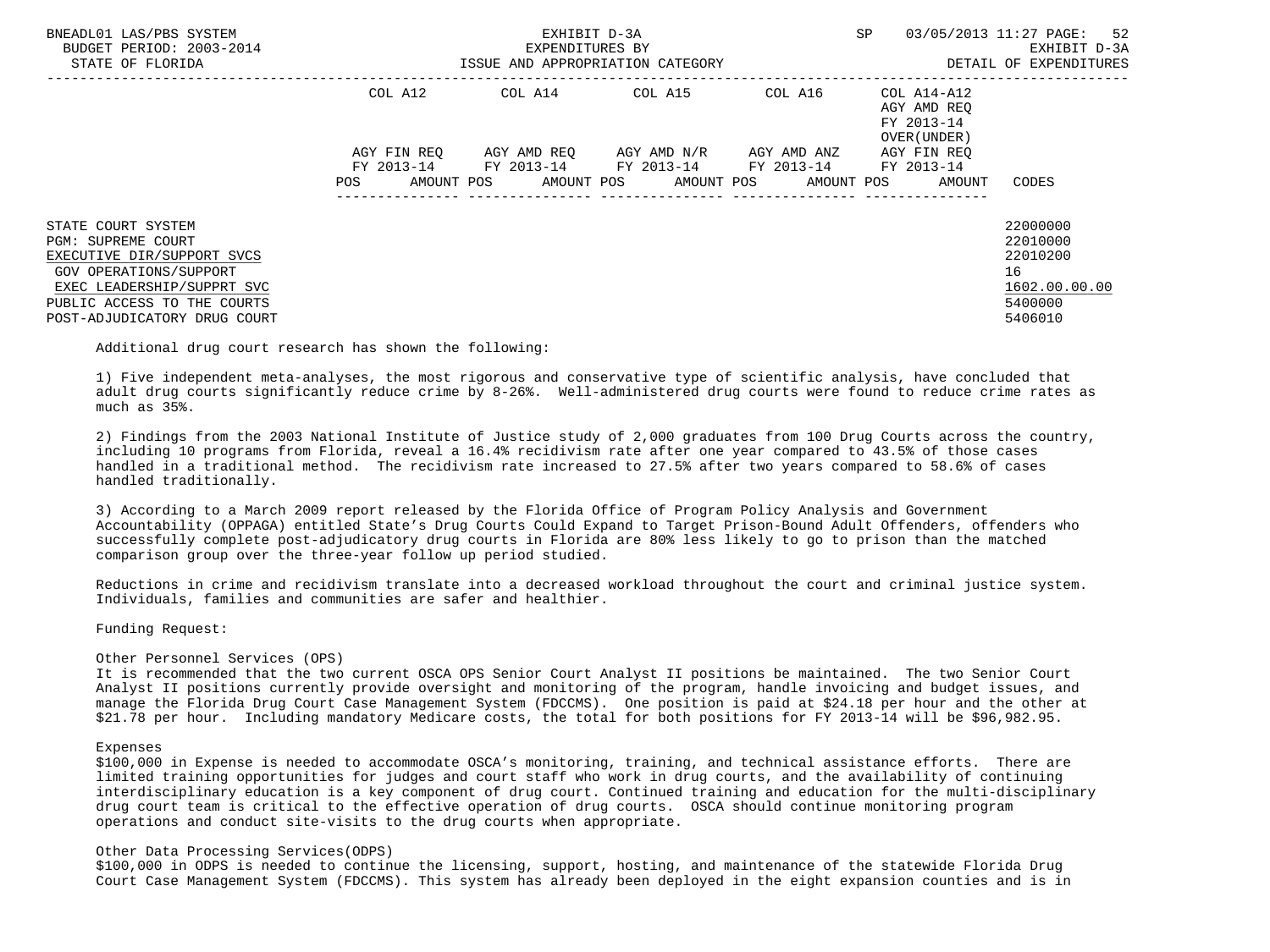| BNEADL01 LAS/PBS SYSTEM<br>BUDGET PERIOD: 2003-2014<br>STATE OF FLORIDA                                                                                                                       |         | EXHIBIT D-3A<br>EXPENDITURES BY | ISSUE AND APPROPRIATION CATEGORY                                                                                        | <b>SP</b>                                         | 03/05/2013 11:27 PAGE: 53<br>EXHIBIT D-3A<br>DETAIL OF EXPENDITURES           |
|-----------------------------------------------------------------------------------------------------------------------------------------------------------------------------------------------|---------|---------------------------------|-------------------------------------------------------------------------------------------------------------------------|---------------------------------------------------|-------------------------------------------------------------------------------|
|                                                                                                                                                                                               | COL A12 |                                 | $COL A14$ $COL A15$ $COL A16$ $COL A14-A12$                                                                             | AGY AMD REO<br>FY 2013-14<br>OVER (UNDER)         |                                                                               |
|                                                                                                                                                                                               | POS     | AMOUNT POS                      | AGY FIN REO AGY AMD REO AGY AMD N/R AGY AMD ANZ<br>FY 2013-14 FY 2013-14 FY 2013-14 FY 2013-14<br>AMOUNT POS AMOUNT POS | AGY FIN REO<br>FY 2013-14<br>AMOUNT POS<br>AMOUNT | CODES                                                                         |
|                                                                                                                                                                                               |         |                                 |                                                                                                                         |                                                   |                                                                               |
| STATE COURT SYSTEM<br>PGM: SUPREME COURT<br>EXECUTIVE DIR/SUPPORT SVCS<br>GOV OPERATIONS/SUPPORT<br>EXEC LEADERSHIP/SUPPRT SVC<br>PUBLIC ACCESS TO THE COURTS<br>POST-ADJUDICATORY DRUG COURT |         |                                 |                                                                                                                         |                                                   | 22000000<br>22010000<br>22010200<br>16<br>1602.00.00.00<br>5400000<br>5406010 |

 the process of being expanded to non-expansion adult drug courts in Florida. It would be counterproductive to de-fund the system after the funding and resources that have already been invested into the system.

 Funding to continue treatment services in each of the eight expansion counties and to fund the current circuit court OPS positions is included in a separate circuit LBR request.

 The Florida Department of Corrections (DOC) should make a separate request to fund the existing 13 FTE probation officers supervising offenders in this program, if needed. The OSCA's budget request anticipates that the DOC request will be approved, or that DOC will be able to maintain their current level of performance in the program through other internal arrangements.

 If continuation funding is not provided by the State, the expansion drug court programs in the eight counties will not be able to continue providing services. The offenders that would have been served by these programs will likely end up in Florida's prison system with higher rates of recidivism expected upon release from prison. Courts will struggle to determine what to do with offenders that remain in the program after the grant period has ended.

 Note: Projected costs for the FY 2014-2015 have not yet been determined. It should be noted that expanding this program statewide will be considered in determining future funding needs.

 Human Resource Services amounts for all positions were calculated using the standards outlined in FY 2013-2014 Legislative Budget Request Instructions.

Please see companion issue #5406010 also filed in Budget Entity 22300100, Program Component 1501.00.00.00.

| Budget Request Total: \$297,429 (recurring)                 |            |                         |         |             |               |  |  |  |  |
|-------------------------------------------------------------|------------|-------------------------|---------|-------------|---------------|--|--|--|--|
| TOTAL: EXEC LEADERSHIP/SUPPRT SVC                           |            |                         |         |             | 1602.00.00.00 |  |  |  |  |
| BY FUND TYPE<br>GENERAL REVENUE FUND                        | 8,936,516  | 8,932,516               | 905,989 | 4,000- 1000 |               |  |  |  |  |
| TRUST FUNDS                                                 | 13,476,048 | 13,476,048              |         |             | 2000          |  |  |  |  |
| TOTAL POSITIONS 176.50                                      |            | 176.50                  |         |             |               |  |  |  |  |
| TOTAL PROG COMP $22,412,564$<br>TOTAL SALARY RATE 8,989,919 |            | 22,408,564<br>8,989,919 | 905,989 | $4.000 -$   |               |  |  |  |  |
|                                                             |            |                         |         |             |               |  |  |  |  |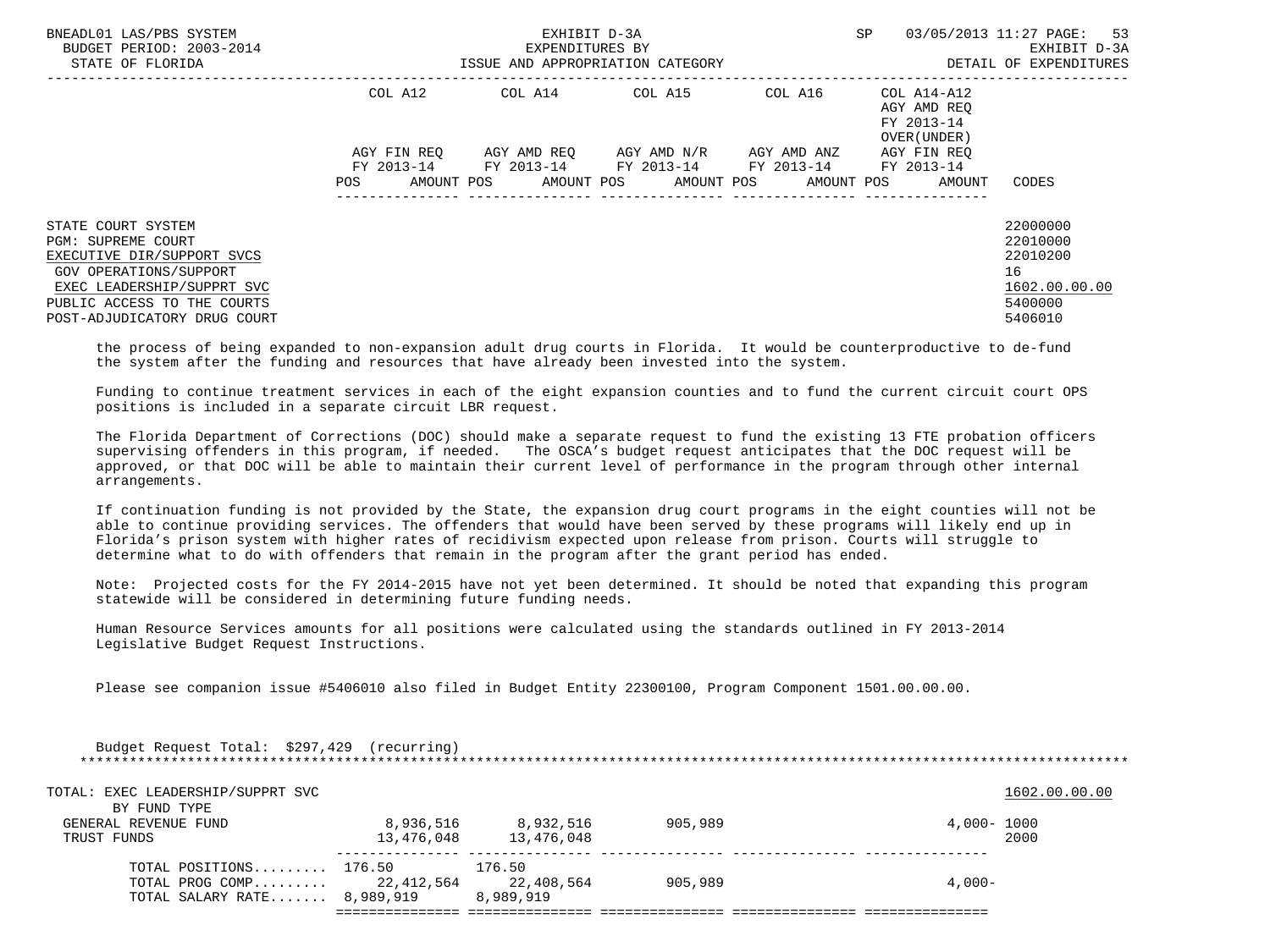| BNEADL01 LAS/PBS SYSTEM<br>BUDGET PERIOD: 2003-2014<br>STATE OF FLORIDA                                                                                                                                                                                                                                                                                                                                                                                                                                                                                                                                                                                               |                 | EXHIBIT D-3A<br>EXPENDITURES BY<br>ISSUE AND APPROPRIATION CATEGORY                                                                                                                                                                                                                                                                                                                                      | SP 03/05/2013 11:27 PAGE: | 54<br>EXHIBIT D-3A<br>DETAIL OF EXPENDITURES |                                                                                                   |
|-----------------------------------------------------------------------------------------------------------------------------------------------------------------------------------------------------------------------------------------------------------------------------------------------------------------------------------------------------------------------------------------------------------------------------------------------------------------------------------------------------------------------------------------------------------------------------------------------------------------------------------------------------------------------|-----------------|----------------------------------------------------------------------------------------------------------------------------------------------------------------------------------------------------------------------------------------------------------------------------------------------------------------------------------------------------------------------------------------------------------|---------------------------|----------------------------------------------|---------------------------------------------------------------------------------------------------|
|                                                                                                                                                                                                                                                                                                                                                                                                                                                                                                                                                                                                                                                                       |                 | COL A12 COL A14 COL A15 COL A16 COL A14-A12                                                                                                                                                                                                                                                                                                                                                              |                           | AGY AMD REQ<br>FY 2013-14<br>OVER (UNDER)    |                                                                                                   |
|                                                                                                                                                                                                                                                                                                                                                                                                                                                                                                                                                                                                                                                                       |                 | $\begin{array}{lllllll} \text{AGY}\ \text{FIN}\ \text{REQ} \qquad & \text{AGY}\ \text{AMD}\ \text{REQ} \qquad & \text{AGY}\ \text{AMD}\ \text{N/R} \qquad & \text{AGY}\ \text{ANN}\ \text{NNZ} \qquad & \text{AGY}\ \text{FIN}\ \text{REQ} \qquad & \text{FY}\ 2013\text{-}14 \qquad & \text{FY}\ 2013\text{-}14 \qquad & \text{FY}\ 2013\text{-}14 \end{array}$<br>POS AMOUNT POS AMOUNT POS AMOUNT POS |                           | AMOUNT POS<br>AMOUNT                         | CODES                                                                                             |
| STATE COURT SYSTEM<br>ADMIN FUNDS - JUDICIAL<br>COURT OPERATIONS/ADM FUNDS<br>STATE COURTS<br>STATE COURT SYSTEM<br>ESTIMATED EXPENDITURES<br>ESTIMATED EXPENDITURES - OPERATIONS<br>SPECIAL CATEGORIES<br>DUE PROC CONTINGENCY FUND                                                                                                                                                                                                                                                                                                                                                                                                                                  | 21.00           | 21.00                                                                                                                                                                                                                                                                                                                                                                                                    |                           |                                              | 22000000<br>22020000<br>22020100<br>15<br>1501.00.00.00<br>1000000<br>1001000<br>100000<br>105410 |
| ADJUSTMENTS TO CURRENT YEAR<br>ESTIMATED EXPENDITURES<br>TRANSFER FULL TIME EQUIVALENT (FTE)<br>FROM DUE PROCESS CONTINGENCY FUND -<br><b>DEDUCT</b><br>SPECIAL CATEGORIES                                                                                                                                                                                                                                                                                                                                                                                                                                                                                            |                 |                                                                                                                                                                                                                                                                                                                                                                                                          |                           |                                              | 1600000<br>1600190<br>100000                                                                      |
| DUE PROC CONTINGENCY FUND                                                                                                                                                                                                                                                                                                                                                                                                                                                                                                                                                                                                                                             | $2.00 - 2.00 -$ |                                                                                                                                                                                                                                                                                                                                                                                                          |                           |                                              | 105410                                                                                            |
|                                                                                                                                                                                                                                                                                                                                                                                                                                                                                                                                                                                                                                                                       |                 |                                                                                                                                                                                                                                                                                                                                                                                                          |                           |                                              |                                                                                                   |
| AGENCY ISSUE NARRATIVE:<br>2013-2014 BUDGET YEAR NARRATIVE:<br>Budget Amendment Agency #0002-13, EOG #P0021 was approved in FY 2012-2013 to transfer 2.0 FTE from the Due Process<br>Contingency Fund, in the Court Operations-Administered Funds budget entity to the Court Operations-Circuit Courts budget<br>entity as authorized in the FY 2012-13 General Appropriations Act, Specific Appropriation 3203 and Proviso. This transfer<br>is necessary to meet the Court Operations-Circuit Court budget entity needs to realign the court interpreting model<br>within the Fifth Judicial Circuit to assist in carrying out the functions of Court Interpreting. |                 |                                                                                                                                                                                                                                                                                                                                                                                                          | IT COMPONENT? NO          |                                              |                                                                                                   |
| Please see companion issue #1600200, also filed in budget entity 22300100 in program component 1501.00.00.00.                                                                                                                                                                                                                                                                                                                                                                                                                                                                                                                                                         |                 |                                                                                                                                                                                                                                                                                                                                                                                                          |                           |                                              |                                                                                                   |
| TRANSFER FULL TIME EOUIVALENT (1<br>FTE) FROM DUE PROCESS CONTINGENCY<br>FUND - DEDUCT<br>SPECIAL CATEGORIES<br>DUE PROC CONTINGENCY FUND                                                                                                                                                                                                                                                                                                                                                                                                                                                                                                                             |                 |                                                                                                                                                                                                                                                                                                                                                                                                          |                           |                                              | 1600230<br>100000<br>105410                                                                       |
|                                                                                                                                                                                                                                                                                                                                                                                                                                                                                                                                                                                                                                                                       |                 | $1.00 -$<br>=================================                                                                                                                                                                                                                                                                                                                                                            |                           | $1.00 -$<br>=========================        |                                                                                                   |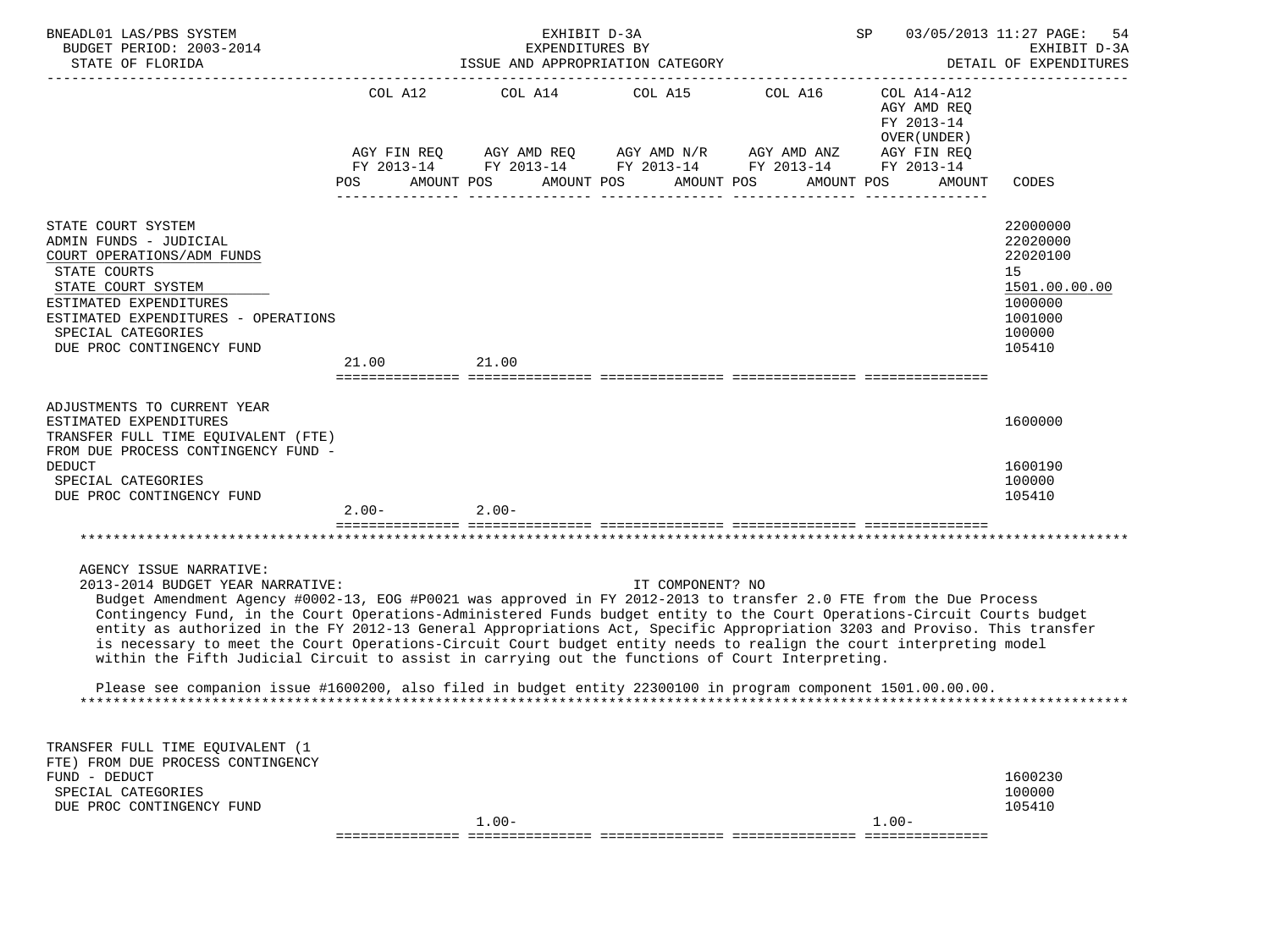| BNEADL01 LAS/PBS SYSTEM<br>EXPENDITURES BY<br>BUDGET PERIOD: 2003-2014<br>SISUE AND APPROPRIATION CATEGORY<br>_____________________                                                                                                                                                                                                                           |         | 03/05/2013 11:27 PAGE:<br>55<br>EXHIBIT D-3A<br>DETAIL OF EXPENDITURES                                                |                         |                                                              |                                                         |
|---------------------------------------------------------------------------------------------------------------------------------------------------------------------------------------------------------------------------------------------------------------------------------------------------------------------------------------------------------------|---------|-----------------------------------------------------------------------------------------------------------------------|-------------------------|--------------------------------------------------------------|---------------------------------------------------------|
|                                                                                                                                                                                                                                                                                                                                                               | COL A12 |                                                                                                                       | COL A14 COL A15 COL A16 | $COL A14- A12$<br>AGY AMD REQ<br>FY 2013-14<br>OVER (UNDER ) |                                                         |
|                                                                                                                                                                                                                                                                                                                                                               |         | AGY FIN REQ AGY AMD REQ AGY AMD N/R AGY AMD ANZ AGY FIN REQ<br>FY 2013-14 FY 2013-14 FY 2013-14 FY 2013-14 FY 2013-14 |                         |                                                              |                                                         |
|                                                                                                                                                                                                                                                                                                                                                               | POS FOR | AMOUNT POS AMOUNT POS AMOUNT POS AMOUNT POS                                                                           |                         | AMOUNT                                                       | CODES                                                   |
| STATE COURT SYSTEM<br>ADMIN FUNDS - JUDICIAL<br>COURT OPERATIONS/ADM FUNDS<br>STATE COURTS<br>STATE COURT SYSTEM<br>ADJUSTMENTS TO CURRENT YEAR                                                                                                                                                                                                               |         |                                                                                                                       |                         |                                                              | 22000000<br>22020000<br>22020100<br>15<br>1501.00.00.00 |
| ESTIMATED EXPENDITURES<br>TRANSFER FULL TIME EQUIVALENT (1<br>FTE) FROM DUE PROCESS CONTINGENCY<br>FUND - DEDUCT                                                                                                                                                                                                                                              |         |                                                                                                                       |                         |                                                              | 1600000<br>1600230                                      |
| AGENCY ISSUE NARRATIVE:<br>2013-2014 BUDGET YEAR NARRATIVE:<br>Amended 2013-14 Narrative after February 1, 2013                                                                                                                                                                                                                                               |         |                                                                                                                       | IT COMPONENT? NO        |                                                              |                                                         |
| Budget Amendment Agency #0012-13, EOG #P0027 was approved in FY 2012-2013 to transfer 1.0 FTE from the Due Process<br>Contingency Fund, in the Court Operations-Administered Funds budget entity to the Court Operations-Circuit Courts budget<br>entity as authorized in the FY 2012-13 General Appropriations Act, Specific Appropriation 3203 and Proviso. |         |                                                                                                                       |                         |                                                              |                                                         |
| Budget Amendment Agency #2212-13, EOG #B7180 was also approved in FY 2012-13 to transfer the Salaries and Benefits<br>portion of this issue.                                                                                                                                                                                                                  |         |                                                                                                                       |                         |                                                              |                                                         |
| These transfers were necessary to meet the Court Operations-Circuit Court budget entity needs to realign the court<br>interpreting model within the Fifth Judicial Circuit to assist in carrying out the functions of Court Interpreting.                                                                                                                     |         |                                                                                                                       |                         |                                                              |                                                         |
| Please see companion issue #1600240, filed in budget entity 22300100 in program component 1501.00.00.00. Also see related<br>issues #160F170 and #160F180, filed in budget entity 22300100 in program component 1501.00.00.00.                                                                                                                                |         |                                                                                                                       |                         |                                                              |                                                         |
| This is a new issue.                                                                                                                                                                                                                                                                                                                                          |         |                                                                                                                       |                         |                                                              |                                                         |
| TOTAL: STATE COURT SYSTEM<br>BY FUND TYPE                                                                                                                                                                                                                                                                                                                     |         |                                                                                                                       |                         |                                                              | 1501.00.00.00                                           |
|                                                                                                                                                                                                                                                                                                                                                               | 19.00   | 18.00                                                                                                                 |                         | $1.00 -$                                                     |                                                         |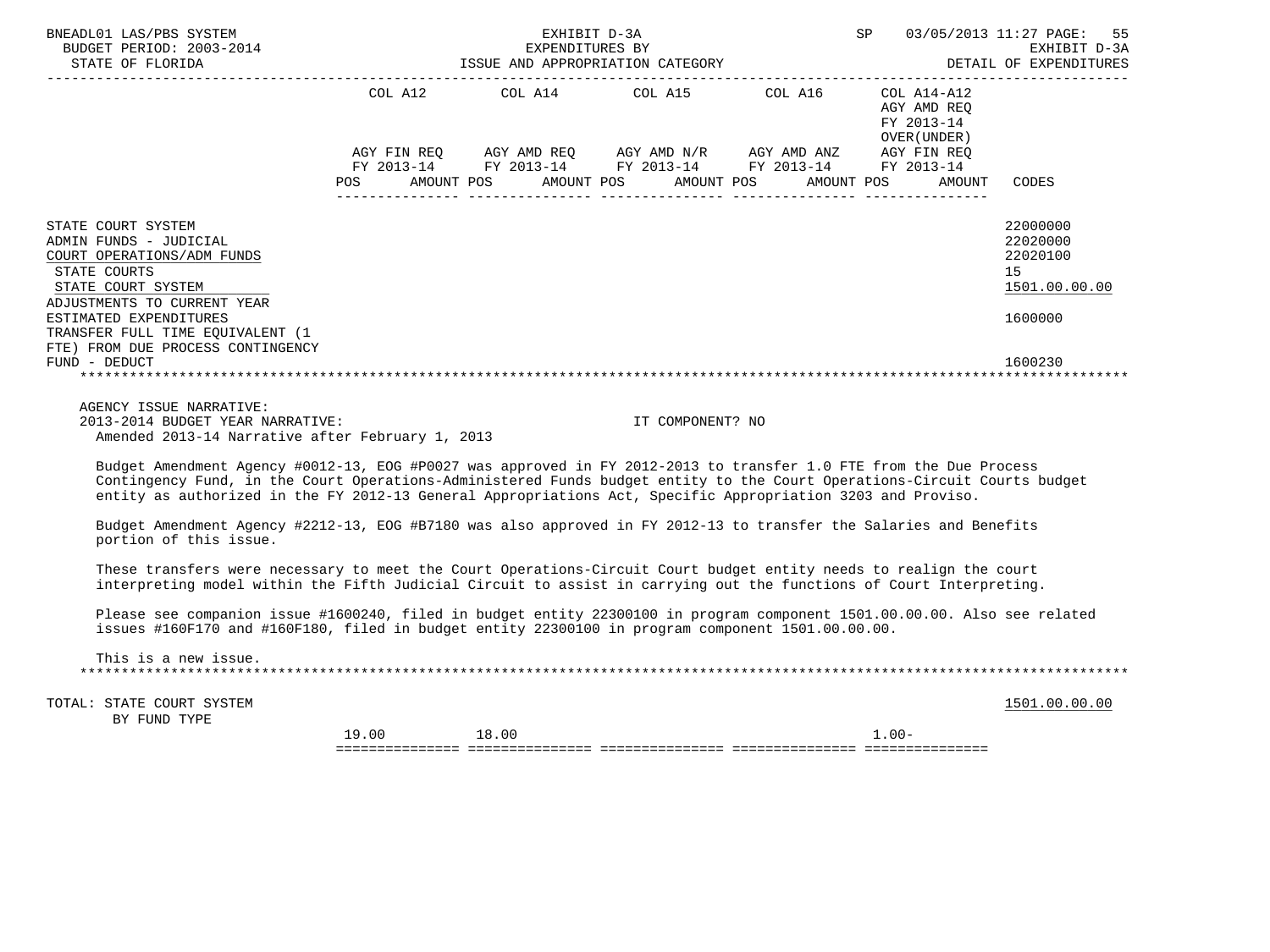| BNEADL01 LAS/PBS SYSTEM<br>BUDGET PERIOD: 2003-2014<br>STATE OF FLORIDA                                                                                                                                                                       |                   | EXHIBIT D-3A<br>EXPENDITURES BY<br>ISSUE AND APPROPRIATION CATEGORY                                                                                    |                       |                                   | SP 03/05/2013 11:27 PAGE:                            | 56<br>EXHIBIT D-3A<br>DETAIL OF EXPENDITURES                                            |
|-----------------------------------------------------------------------------------------------------------------------------------------------------------------------------------------------------------------------------------------------|-------------------|--------------------------------------------------------------------------------------------------------------------------------------------------------|-----------------------|-----------------------------------|------------------------------------------------------|-----------------------------------------------------------------------------------------|
|                                                                                                                                                                                                                                               | AMOUNT POS<br>POS | COL A12 COL A14<br>AGY FIN REQ AGY AMD REQ AGY AMD N/R AGY AMD ANZ AGY FIN REQ<br>FY 2013-14 FY 2013-14 FY 2013-14 FY 2013-14 FY 2013-14<br>AMOUNT POS | COL A15<br>AMOUNT POS | COL A16 COL A14-A12<br>AMOUNT POS | AGY AMD REO<br>FY 2013-14<br>OVER (UNDER )<br>AMOUNT | CODES                                                                                   |
| STATE COURT SYSTEM<br>PGM: DIST COURTS OF APPEAL<br>COURT OPER/APPELLATE COURT<br>STATE COURTS<br>STATE COURT SYSTEM<br>ESTIMATED EXPENDITURES<br>ESTIMATED EXPENDITURES - OPERATIONS<br>SALARY RATE<br>SALARY RATE 28, 143, 009 28, 143, 009 |                   |                                                                                                                                                        |                       |                                   |                                                      | 22000000<br>22100000<br>22100600<br>15<br>1501.00.00.00<br>1000000<br>1001000<br>000000 |
| SALARIES AND BENEFITS                                                                                                                                                                                                                         |                   |                                                                                                                                                        |                       |                                   |                                                      | 010000                                                                                  |
| GENERAL REVENUE FUND -STATE 18,965,137 18,965,137<br>ADMINISTRATIVE TRUST FUND -STATE $1,595,289$ $1,595,289$<br>STATE COURTS REVENUE TF -STATE $14,437,965$ $14,437,965$                                                                     |                   |                                                                                                                                                        |                       |                                   |                                                      | 1000 1<br>2021 1<br>2057 1                                                              |
| TOTAL POSITIONS 433.00 433.00<br>TOTAL APPRO 34,998,391 34,998,391                                                                                                                                                                            |                   |                                                                                                                                                        |                       |                                   |                                                      |                                                                                         |
| OTHER PERSONAL SERVICES                                                                                                                                                                                                                       |                   |                                                                                                                                                        |                       |                                   |                                                      | 030000                                                                                  |
| GENERAL REVENUE FUND -STATE 66,767 66,767                                                                                                                                                                                                     |                   |                                                                                                                                                        |                       |                                   |                                                      | 1000 1                                                                                  |
| <b>EXPENSES</b>                                                                                                                                                                                                                               |                   |                                                                                                                                                        |                       |                                   |                                                      | 040000                                                                                  |
| GENERAL REVENUE FUND -STATE 2,995,509<br>ADMINISTRATIVE TRUST FUND -STATE                                                                                                                                                                     | 94,669            | 2,995,509<br>94,669                                                                                                                                    |                       |                                   |                                                      | 1000 1<br>2021 1                                                                        |
| TOTAL APPRO                                                                                                                                                                                                                                   | 3,090,178         | 3,090,178                                                                                                                                              |                       |                                   |                                                      |                                                                                         |
| OPERATING CAPITAL OUTLAY                                                                                                                                                                                                                      |                   |                                                                                                                                                        |                       |                                   |                                                      | 060000                                                                                  |
| GENERAL REVENUE FUND -STATE 85,364 85,364<br>ADMINISTRATIVE TRUST FUND -STATE 27,000 27,000                                                                                                                                                   |                   |                                                                                                                                                        |                       |                                   |                                                      | 1000 1<br>2021 1                                                                        |
| TOTAL APPRO                                                                                                                                                                                                                                   | 112,364           | 112,364                                                                                                                                                |                       |                                   |                                                      |                                                                                         |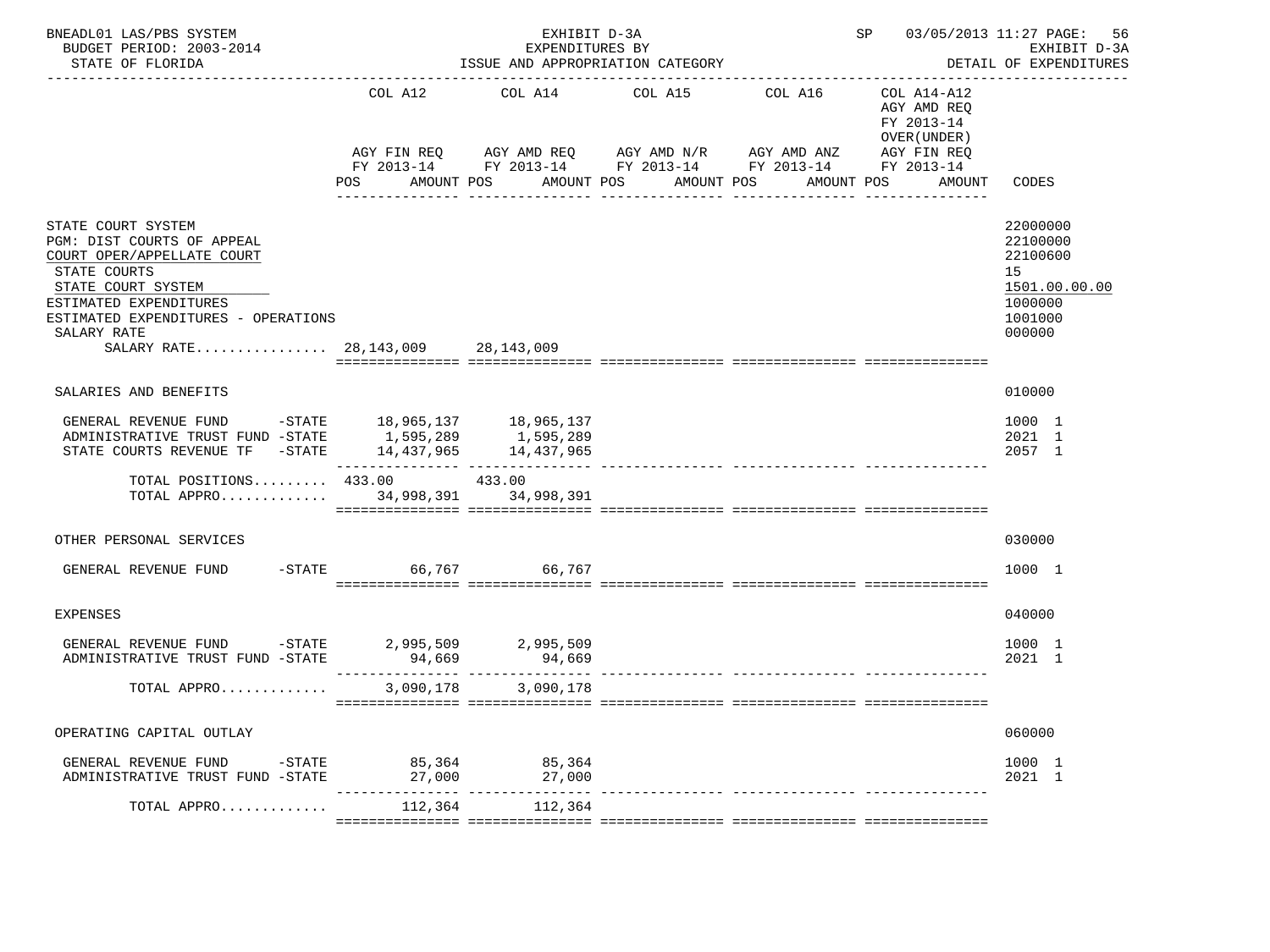| BNEADL01 LAS/PBS SYSTEM<br>BUDGET PERIOD: 2003-2014<br>STATE OF FLORIDA                                                                                                                                                               |                        | EXHIBIT D-3A<br>EXPENDITURES BY    | ISSUE AND APPROPRIATION CATEGORY                                                            | SP 03/05/2013 11:27 PAGE:                                               | 57<br>EXHIBIT D-3A<br>DETAIL OF EXPENDITURES                                                      |
|---------------------------------------------------------------------------------------------------------------------------------------------------------------------------------------------------------------------------------------|------------------------|------------------------------------|---------------------------------------------------------------------------------------------|-------------------------------------------------------------------------|---------------------------------------------------------------------------------------------------|
|                                                                                                                                                                                                                                       | COL A12<br>AGY FIN REQ | COL A14<br>AGY AMD REQ AGY AMD N/R | COL A15<br>COL A16<br>AGY AMD ANZ<br>FY 2013-14 FY 2013-14 FY 2013-14 FY 2013-14 FY 2013-14 | COL A14-A12<br>AGY AMD REQ<br>FY 2013-14<br>OVER (UNDER)<br>AGY FIN REQ |                                                                                                   |
|                                                                                                                                                                                                                                       | AMOUNT POS<br>POS DO   | AMOUNT POS                         | AMOUNT POS                                                                                  | AMOUNT POS<br>AMOUNT                                                    | CODES                                                                                             |
| STATE COURT SYSTEM<br>PGM: DIST COURTS OF APPEAL<br>COURT OPER/APPELLATE COURT<br>STATE COURTS<br>STATE COURT SYSTEM<br>ESTIMATED EXPENDITURES<br>ESTIMATED EXPENDITURES - OPERATIONS<br>SPECIAL CATEGORIES<br>COMP TO RETIRED JUDGES |                        |                                    |                                                                                             |                                                                         | 22000000<br>22100000<br>22100600<br>15<br>1501.00.00.00<br>1000000<br>1001000<br>100000<br>100630 |
| GENERAL REVENUE FUND                                                                                                                                                                                                                  | -STATE 51,790 51,790   |                                    |                                                                                             |                                                                         | 1000 1                                                                                            |
| CONTRACTED SERVICES                                                                                                                                                                                                                   |                        |                                    |                                                                                             |                                                                         | 100777                                                                                            |
| GENERAL REVENUE FUND                                                                                                                                                                                                                  | -STATE 726,645 726,645 |                                    |                                                                                             |                                                                         | 1000 1                                                                                            |
| RISK MANAGEMENT INSURANCE                                                                                                                                                                                                             |                        |                                    |                                                                                             |                                                                         | 103241                                                                                            |
| GENERAL REVENUE FUND                                                                                                                                                                                                                  | -STATE 114,417 114,417 |                                    |                                                                                             |                                                                         | 1000 1                                                                                            |
| DCA LAW LIBRARY                                                                                                                                                                                                                       |                        |                                    |                                                                                             |                                                                         | 103732                                                                                            |
| GENERAL REVENUE FUND                                                                                                                                                                                                                  | -STATE 162,797 162,797 |                                    |                                                                                             |                                                                         | 1000 1                                                                                            |
| LEASE/PURCHASE/EQUIPMENT                                                                                                                                                                                                              |                        |                                    |                                                                                             |                                                                         | 105281                                                                                            |
| GENERAL REVENUE FUND                                                                                                                                                                                                                  | $-STATE$<br>58,331     | 58,331                             |                                                                                             |                                                                         | 1000 1                                                                                            |
| TR/DMS/HR SVCS/STW CONTRCT                                                                                                                                                                                                            |                        |                                    |                                                                                             |                                                                         | 107040                                                                                            |
| GENERAL REVENUE FUND $-$ STATE 98,946 98,946<br>ADMINISTRATIVE TRUST FUND -STATE                                                                                                                                                      | 2,216                  | 2,216                              |                                                                                             |                                                                         | 1000 1<br>2021 1                                                                                  |
| TOTAL APPRO                                                                                                                                                                                                                           | 101,162                | 101,162                            |                                                                                             |                                                                         |                                                                                                   |
|                                                                                                                                                                                                                                       |                        |                                    |                                                                                             |                                                                         |                                                                                                   |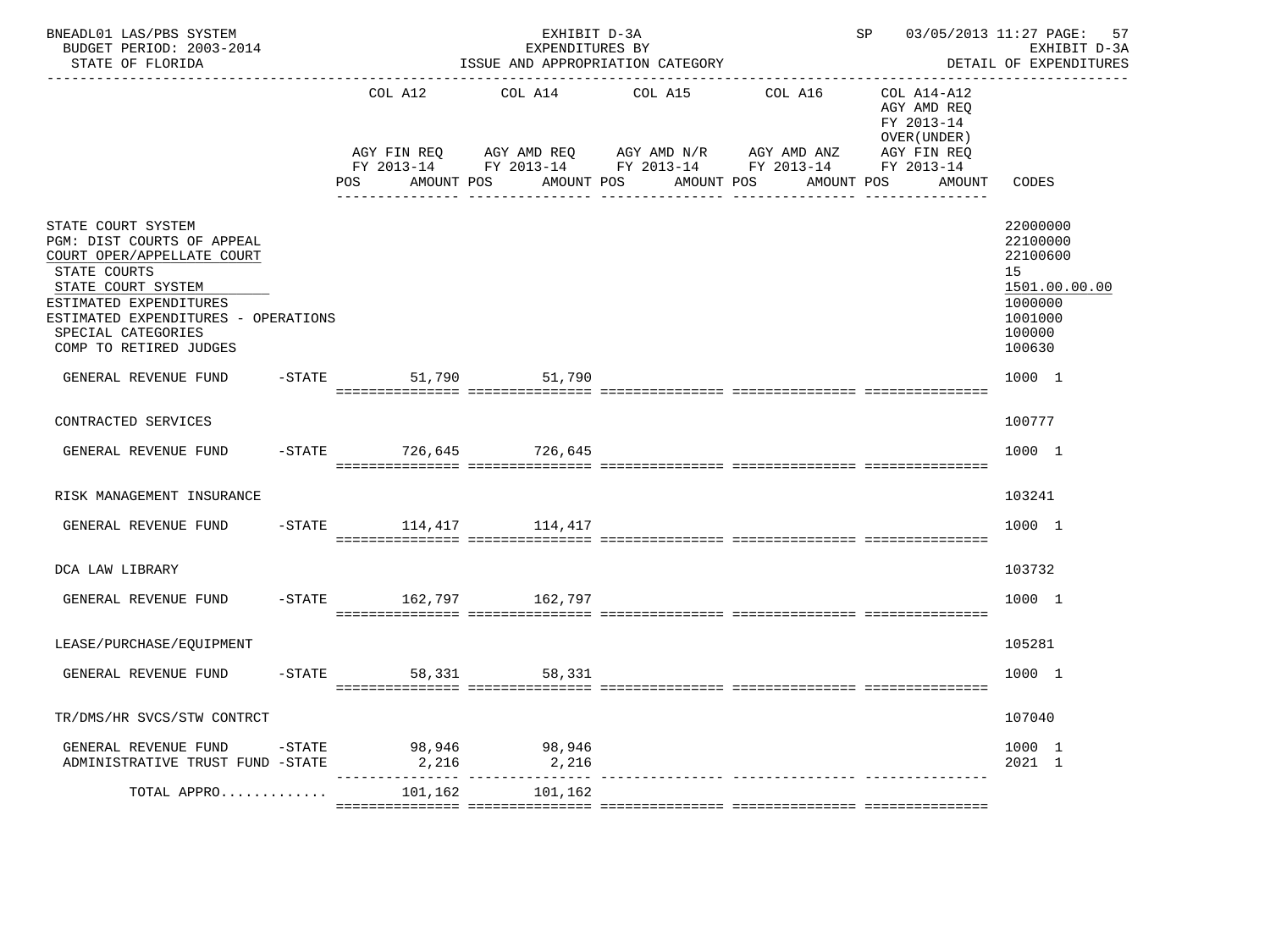| BNEADL01 LAS/PBS SYSTEM<br>BUDGET PERIOD: 2003-2014<br>STATE OF FLORIDA                                                                                                                                                                         |                             | EXHIBIT D-3A<br>EXPENDITURES BY         | ISSUE AND APPROPRIATION CATEGORY                                                                                                         |                                                                     | SP 03/05/2013 11:27 PAGE:<br>58<br>EXHIBIT D-3A<br>DETAIL OF EXPENDITURES                         |
|-------------------------------------------------------------------------------------------------------------------------------------------------------------------------------------------------------------------------------------------------|-----------------------------|-----------------------------------------|------------------------------------------------------------------------------------------------------------------------------------------|---------------------------------------------------------------------|---------------------------------------------------------------------------------------------------|
|                                                                                                                                                                                                                                                 | COL A12                     |                                         | COL A14 COL A15<br>AGY FIN REQ AGY AMD REQ AGY AMD N/R AGY AMD ANZ AGY FIN REQ<br>FY 2013-14 FY 2013-14 FY 2013-14 FY 2013-14 FY 2013-14 | COL A16<br>COL A14-A12<br>AGY AMD REO<br>FY 2013-14<br>OVER (UNDER) |                                                                                                   |
|                                                                                                                                                                                                                                                 | <b>POS</b>                  | AMOUNT POS                              | AMOUNT POS<br>AMOUNT POS                                                                                                                 | AMOUNT POS                                                          | CODES<br>AMOUNT                                                                                   |
| STATE COURT SYSTEM<br>PGM: DIST COURTS OF APPEAL<br>COURT OPER/APPELLATE COURT<br>STATE COURTS<br>STATE COURT SYSTEM<br>ESTIMATED EXPENDITURES<br>ESTIMATED EXPENDITURES - OPERATIONS<br>DATA PROCESSING SERVICES<br>OTHER DATA PROCESSING SVCS |                             |                                         |                                                                                                                                          |                                                                     | 22000000<br>22100000<br>22100600<br>15<br>1501.00.00.00<br>1000000<br>1001000<br>210000<br>210014 |
| GENERAL REVENUE FUND -STATE 171,100 171,100                                                                                                                                                                                                     |                             |                                         |                                                                                                                                          |                                                                     | 1000 1                                                                                            |
| TOTAL: ESTIMATED EXPENDITURES - OPERATIONS<br>TOTAL POSITIONS 433.00<br>TOTAL ISSUE 39,653,942 39,653,942<br>TOTAL SALARY RATE 28, 143, 009 28, 143, 009                                                                                        |                             | 433.00                                  |                                                                                                                                          |                                                                     | 1001000                                                                                           |
| CASUALTY INSURANCE PREMIUM<br>ADJUSTMENT<br>SPECIAL CATEGORIES<br>RISK MANAGEMENT INSURANCE                                                                                                                                                     |                             |                                         |                                                                                                                                          |                                                                     | 1001090<br>100000<br>103241                                                                       |
| GENERAL REVENUE FUND                                                                                                                                                                                                                            | $-$ STATE 21,405 - 21,405 - |                                         |                                                                                                                                          |                                                                     | 1000 1                                                                                            |
| FLORIDA RETIREMENT SYSTEM<br>CONTRIBUTION ADJUSTMENT FOR<br>FISCAL YEAR 2012-2013<br>SALARIES AND BENEFITS                                                                                                                                      |                             |                                         |                                                                                                                                          |                                                                     | 1001240<br>010000                                                                                 |
| GENERAL REVENUE FUND -STATE<br>ADMINISTRATIVE TRUST FUND -STATE<br>STATE COURTS REVENUE TF -STATE                                                                                                                                               | 4,929<br>44,590             | 58,579 58,579<br>4,929<br>44,590        |                                                                                                                                          |                                                                     | 1000 1<br>2021 1<br>2057 1                                                                        |
| TOTAL APPRO                                                                                                                                                                                                                                     | 108,098                     | ----------- ----------------<br>108,098 |                                                                                                                                          |                                                                     |                                                                                                   |
|                                                                                                                                                                                                                                                 |                             |                                         |                                                                                                                                          |                                                                     |                                                                                                   |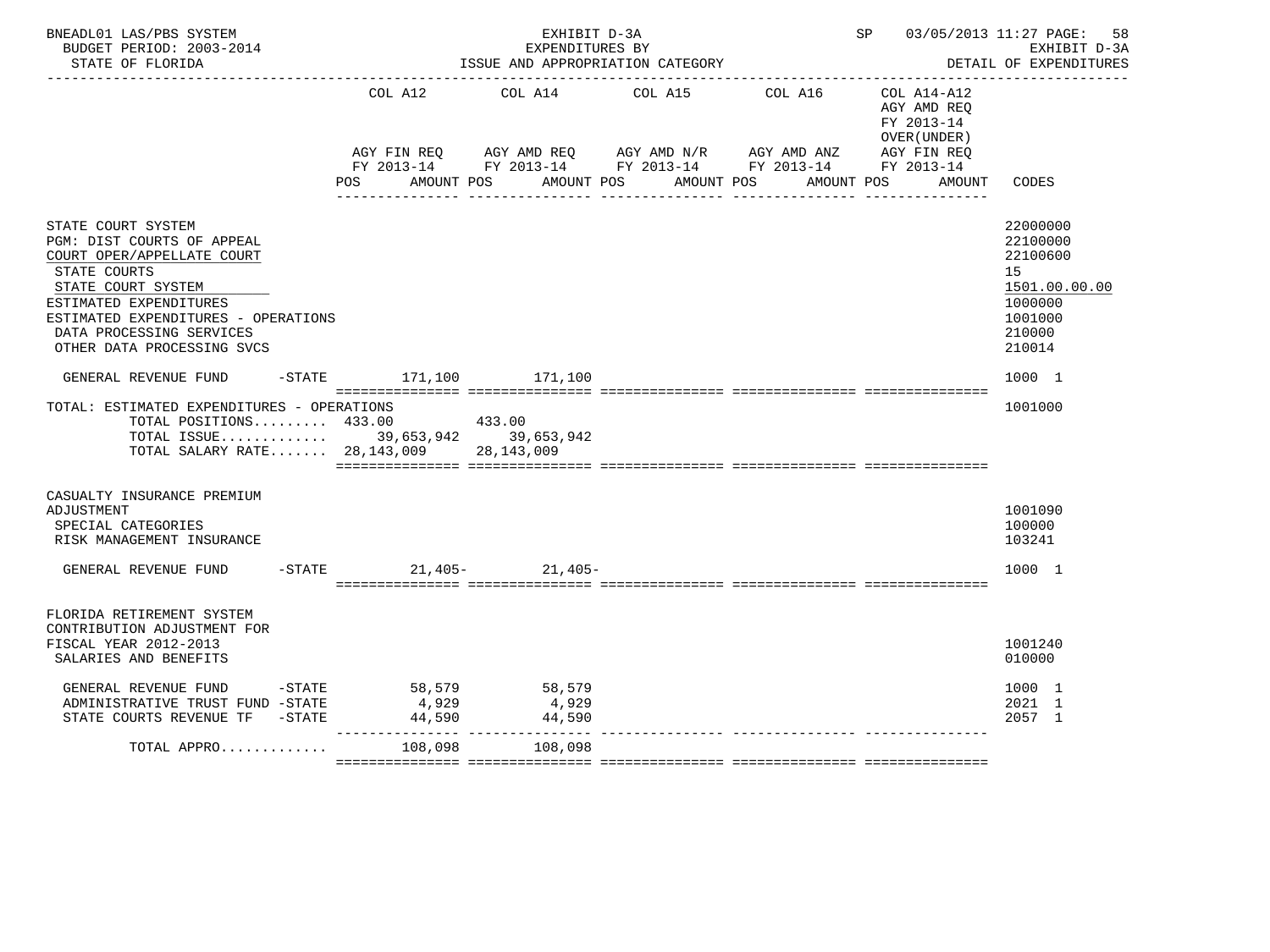| BNEADL01 LAS/PBS SYSTEM<br>BUDGET PERIOD: 2003-2014<br>STATE OF FLORIDA                                                                                                                                                                                                                                                                                                       |                                            | EXHIBIT D-3A<br>EXPENDITURES BY     | ISSUE AND APPROPRIATION CATEGORY                                                                                             |             | SP 03/05/2013 11:27 PAGE:                                                | 59<br>EXHIBIT D-3A<br>DETAIL OF EXPENDITURES                                                                          |
|-------------------------------------------------------------------------------------------------------------------------------------------------------------------------------------------------------------------------------------------------------------------------------------------------------------------------------------------------------------------------------|--------------------------------------------|-------------------------------------|------------------------------------------------------------------------------------------------------------------------------|-------------|--------------------------------------------------------------------------|-----------------------------------------------------------------------------------------------------------------------|
|                                                                                                                                                                                                                                                                                                                                                                               | COL A12                                    | COL A14                             | COL A15 COL A16<br>AGY FIN REQ AGY AMD REQ AGY AMD N/R AGY AMD ANZ<br>FY 2013-14 FY 2013-14 FY 2013-14 FY 2013-14 FY 2013-14 |             | COL A14-A12<br>AGY AMD REQ<br>FY 2013-14<br>OVER (UNDER )<br>AGY FIN REQ |                                                                                                                       |
|                                                                                                                                                                                                                                                                                                                                                                               | POS                                        | AMOUNT POS                          | AMOUNT POS<br>AMOUNT POS                                                                                                     | AMOUNT POS  | AMOUNT                                                                   | CODES                                                                                                                 |
| STATE COURT SYSTEM<br>PGM: DIST COURTS OF APPEAL<br>COURT OPER/APPELLATE COURT<br>STATE COURTS<br>STATE COURT SYSTEM<br>ESTIMATED EXPENDITURES<br>ADJUSTMENT TO STATE HEALTH<br>INSURANCE PREMIUM CONTRIBUTION -<br>FISCAL YEAR 2012-13<br>SALARIES AND BENEFITS<br>GENERAL REVENUE FUND<br>ADMINISTRATIVE TRUST FUND -STATE<br>STATE COURTS REVENUE TF -STATE<br>TOTAL APPRO | $-$ STATE 29,810 29,810<br>2,509<br>22,692 | 2,509<br>22,692<br>55,011<br>55,011 | ----------                                                                                                                   | ----------- |                                                                          | 22000000<br>22100000<br>22100600<br>15<br>1501.00.00.00<br>1000000<br>1001830<br>010000<br>1000 1<br>2021 1<br>2057 1 |
| REALLOCATION OF HUMAN RESOURCES<br>OUTSOURCING<br>SPECIAL CATEGORIES<br>TR/DMS/HR SVCS/STW CONTRCT                                                                                                                                                                                                                                                                            |                                            |                                     |                                                                                                                              |             |                                                                          | 1005900<br>100000<br>107040                                                                                           |
| GENERAL REVENUE FUND -STATE<br>ADMINISTRATIVE TRUST FUND -STATE                                                                                                                                                                                                                                                                                                               | $53-$                                      | $2,374-2,374-$<br>$53-$             |                                                                                                                              |             |                                                                          | 1000 1<br>2021 1                                                                                                      |
| TOTAL APPRO                                                                                                                                                                                                                                                                                                                                                                   |                                            | $2,427-2,427-$                      |                                                                                                                              |             |                                                                          |                                                                                                                       |
| ADJUSTMENTS TO CURRENT YEAR<br>ESTIMATED EXPENDITURES<br>TRANSFER OF EXPENSES TO LEASE/LEASE<br>PURCHASE - DEDUCT<br>EXPENSES                                                                                                                                                                                                                                                 |                                            |                                     |                                                                                                                              |             |                                                                          | 1600000<br>160F070<br>040000                                                                                          |
| $-$ STATE<br>GENERAL REVENUE FUND                                                                                                                                                                                                                                                                                                                                             | $3,355-$                                   | $3,355-$                            |                                                                                                                              |             |                                                                          | 1000 1                                                                                                                |
|                                                                                                                                                                                                                                                                                                                                                                               |                                            |                                     |                                                                                                                              |             |                                                                          |                                                                                                                       |
| AGENCY ISSUE NARRATIVE:<br>2013-2014 BUDGET YEAR NARRATIVE:<br>Budget Amendment Agency #2210-13, EOG #B7081 was approved in FY 2012-2013 to transfer \$3,355 from the Expenses category                                                                                                                                                                                       |                                            |                                     | IT COMPONENT? NO                                                                                                             |             |                                                                          |                                                                                                                       |

 to the Lease/Lease Purchase category within the Court Operations - Appellate Courts budget entity, within the General Revenue Fund. This transfer is necessary to properly align appropriations from the Expense category to the new special category established for FY 2012-13 as Lease/Lease Purchase of Equipment.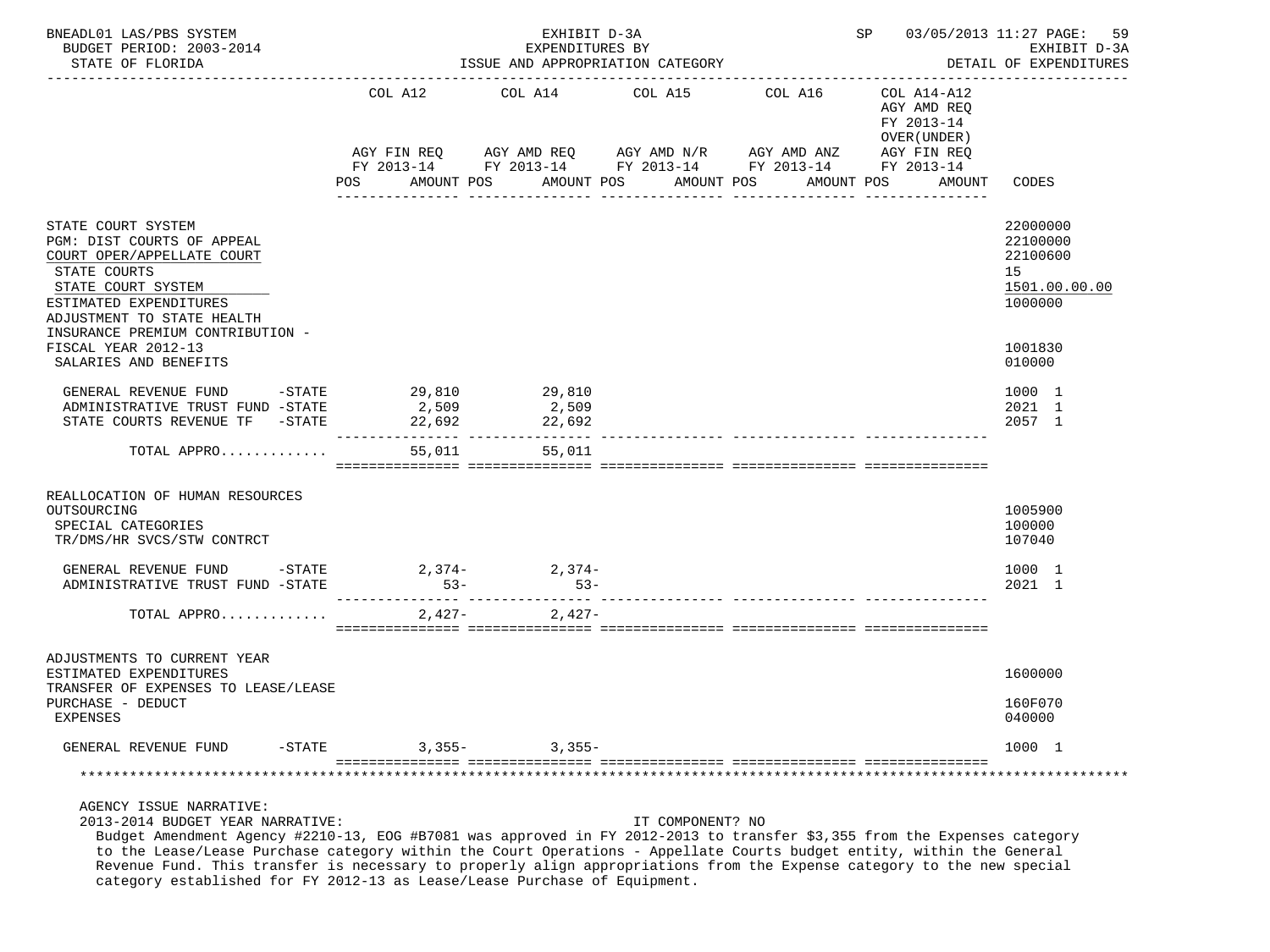| BNEADL01 LAS/PBS SYSTEM<br>BUDGET PERIOD: 2003-2014                                                                                                                                                                                                                                                                                                                                                                                                                                                                                                                                                                                       |                    | EXHIBIT D-3A<br>EXPENDITURES BY |                                  |                                                                                                                                                            | SP                                                        | 03/05/2013 11:27 PAGE:<br>60<br>EXHIBIT D-3A<br>DETAIL OF EXPENDITURES        |
|-------------------------------------------------------------------------------------------------------------------------------------------------------------------------------------------------------------------------------------------------------------------------------------------------------------------------------------------------------------------------------------------------------------------------------------------------------------------------------------------------------------------------------------------------------------------------------------------------------------------------------------------|--------------------|---------------------------------|----------------------------------|------------------------------------------------------------------------------------------------------------------------------------------------------------|-----------------------------------------------------------|-------------------------------------------------------------------------------|
|                                                                                                                                                                                                                                                                                                                                                                                                                                                                                                                                                                                                                                           |                    |                                 |                                  | COL A12 COL A14 COL A15 COL A16 COL A14-A12<br>AGY FIN REQ AGY AMD REQ AGY AMD $N/R$ AGY AMD ANZ<br>FY 2013-14 FY 2013-14 FY 2013-14 FY 2013-14 FY 2013-14 | AGY AMD REQ<br>FY 2013-14<br>OVER (UNDER )<br>AGY FIN REQ |                                                                               |
|                                                                                                                                                                                                                                                                                                                                                                                                                                                                                                                                                                                                                                           | <b>POS</b>         |                                 | AMOUNT POS AMOUNT POS AMOUNT POS |                                                                                                                                                            | AMOUNT POS<br>AMOUNT                                      | CODES                                                                         |
| STATE COURT SYSTEM<br>PGM: DIST COURTS OF APPEAL<br>COURT OPER/APPELLATE COURT<br>STATE COURTS<br>STATE COURT SYSTEM<br>ADJUSTMENTS TO CURRENT YEAR<br>ESTIMATED EXPENDITURES<br>TRANSFER OF EXPENSES TO LEASE/LEASE<br>PURCHASE - DEDUCT                                                                                                                                                                                                                                                                                                                                                                                                 |                    |                                 |                                  |                                                                                                                                                            |                                                           | 22000000<br>22100000<br>22100600<br>15<br>1501.00.00.00<br>1600000<br>160F070 |
| Please see companion issue #160F080, also filed in budget entity 22100600, in program component 1501.00.00.00.                                                                                                                                                                                                                                                                                                                                                                                                                                                                                                                            |                    |                                 |                                  |                                                                                                                                                            |                                                           |                                                                               |
|                                                                                                                                                                                                                                                                                                                                                                                                                                                                                                                                                                                                                                           |                    |                                 |                                  |                                                                                                                                                            |                                                           |                                                                               |
| TRANSFER OF EXPENSES TO LEASE/LEASE<br>PURCHASE - ADD<br>SPECIAL CATEGORIES<br>LEASE/PURCHASE/EQUIPMENT                                                                                                                                                                                                                                                                                                                                                                                                                                                                                                                                   |                    |                                 |                                  |                                                                                                                                                            |                                                           | 160F080<br>100000<br>105281                                                   |
| GENERAL REVENUE FUND                                                                                                                                                                                                                                                                                                                                                                                                                                                                                                                                                                                                                      | -STATE 3,355 3,355 |                                 |                                  |                                                                                                                                                            |                                                           | 1000 1                                                                        |
|                                                                                                                                                                                                                                                                                                                                                                                                                                                                                                                                                                                                                                           |                    |                                 |                                  |                                                                                                                                                            |                                                           |                                                                               |
| AGENCY ISSUE NARRATIVE:<br>2013-2014 BUDGET YEAR NARRATIVE:<br>Budget Amendment Agency #2210-13, EOG #B7081 was approved in FY 2012-2013 to transfer \$3,355 from the Expenses category<br>to the Lease/Lease Purchase category within the Court Operations - Appellate Courts budget entity, within the General<br>Revenue Fund. This transfer is necessary to properly align appropriations from the Expense category to the new special<br>category established for FY 2012-13 as Lease/Lease Purchase of Equipment.<br>Please see companion issue #160F070, also filed in budget entity 22100600, in program component 1501.00.00.00. |                    |                                 | IT COMPONENT? NO                 |                                                                                                                                                            |                                                           |                                                                               |
| TRANSFER OF CONTRACTED SERVICES TO<br>LEASE/LEASE PURCHASE EOUIPMENT -                                                                                                                                                                                                                                                                                                                                                                                                                                                                                                                                                                    |                    |                                 |                                  |                                                                                                                                                            |                                                           |                                                                               |
| <b>DEDUCT</b><br>SPECIAL CATEGORIES<br>CONTRACTED SERVICES                                                                                                                                                                                                                                                                                                                                                                                                                                                                                                                                                                                |                    |                                 |                                  |                                                                                                                                                            |                                                           | 160F090<br>100000<br>100777                                                   |
| GENERAL REVENUE FUND<br>$-STATE$                                                                                                                                                                                                                                                                                                                                                                                                                                                                                                                                                                                                          |                    | $1,000-$                        |                                  |                                                                                                                                                            |                                                           | $1,000 - 1000$ 1                                                              |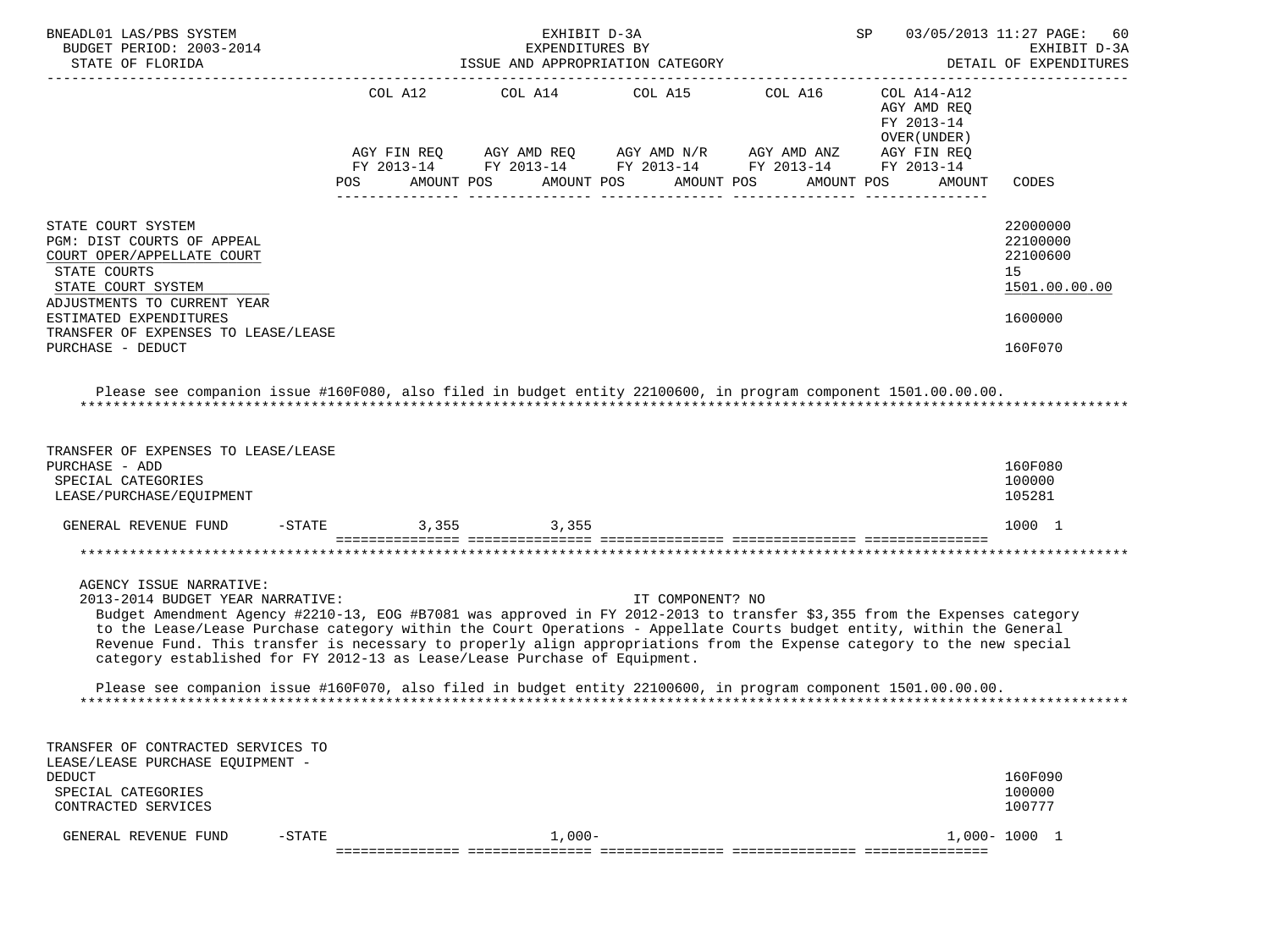| BNEADL01 LAS/PBS SYSTEM<br>BUDGET PERIOD: 2003-2014<br>STATE OF FLORIDA                                                                                                                                                                                                                                                                                                                                                                                                         |     | EXHIBIT D-3A<br>EXPENDITURES BY<br>ISSUE AND APPROPRIATION CATEGORY |                       | SP 03/05/2013 11:27 PAGE:                                                                                             | 61<br>EXHIBIT D-3A<br>DETAIL OF EXPENDITURES |                                        |
|---------------------------------------------------------------------------------------------------------------------------------------------------------------------------------------------------------------------------------------------------------------------------------------------------------------------------------------------------------------------------------------------------------------------------------------------------------------------------------|-----|---------------------------------------------------------------------|-----------------------|-----------------------------------------------------------------------------------------------------------------------|----------------------------------------------|----------------------------------------|
|                                                                                                                                                                                                                                                                                                                                                                                                                                                                                 |     |                                                                     |                       | COL A12 COL A14 COL A15 COL A16 COL A14-A12                                                                           | AGY AMD REQ<br>FY 2013-14<br>OVER (UNDER )   |                                        |
|                                                                                                                                                                                                                                                                                                                                                                                                                                                                                 |     |                                                                     |                       | AGY FIN REQ AGY AMD REQ AGY AMD N/R AGY AMD ANZ AGY FIN REQ<br>FY 2013-14 FY 2013-14 FY 2013-14 FY 2013-14 FY 2013-14 |                                              |                                        |
|                                                                                                                                                                                                                                                                                                                                                                                                                                                                                 | POS | AMOUNT POS                                                          | AMOUNT POS AMOUNT POS |                                                                                                                       | AMOUNT POS<br>AMOUNT                         | CODES                                  |
|                                                                                                                                                                                                                                                                                                                                                                                                                                                                                 |     |                                                                     |                       |                                                                                                                       |                                              |                                        |
| STATE COURT SYSTEM<br>PGM: DIST COURTS OF APPEAL<br>COURT OPER/APPELLATE COURT<br>STATE COURTS                                                                                                                                                                                                                                                                                                                                                                                  |     |                                                                     |                       |                                                                                                                       |                                              | 22000000<br>22100000<br>22100600<br>15 |
| STATE COURT SYSTEM                                                                                                                                                                                                                                                                                                                                                                                                                                                              |     |                                                                     |                       |                                                                                                                       |                                              | 1501.00.00.00                          |
| ADJUSTMENTS TO CURRENT YEAR<br>ESTIMATED EXPENDITURES<br>TRANSFER OF CONTRACTED SERVICES TO                                                                                                                                                                                                                                                                                                                                                                                     |     |                                                                     |                       |                                                                                                                       |                                              | 1600000                                |
| LEASE/LEASE PURCHASE EQUIPMENT -<br><b>DEDUCT</b>                                                                                                                                                                                                                                                                                                                                                                                                                               |     |                                                                     |                       |                                                                                                                       |                                              | 160F090                                |
|                                                                                                                                                                                                                                                                                                                                                                                                                                                                                 |     |                                                                     |                       |                                                                                                                       |                                              |                                        |
| AGENCY ISSUE NARRATIVE:<br>2013-2014 BUDGET YEAR NARRATIVE:<br>Amended 2013-14 Narrative after February 1, 2013                                                                                                                                                                                                                                                                                                                                                                 |     |                                                                     | IT COMPONENT? NO      |                                                                                                                       |                                              |                                        |
| Budget Amendment Agency #2203-13, EOG #B7146 was approved in FY 2012-2013 to transfer \$1,000 from the Contracted Services<br>category to the Lease/Lease Purchase category within the Court Operations - Appellate Courts budget entity, within the<br>General Revenue Fund. This transfer is necessary to properly align appropriations from the Contracted Services category<br>to the new special category established for FY 2012-13 as Lease/Lease Purchase of Equipment. |     |                                                                     |                       |                                                                                                                       |                                              |                                        |
| Please see companion issue #160F100, also filed in budget entity 22100600, in program component 1501.00.00.00.                                                                                                                                                                                                                                                                                                                                                                  |     |                                                                     |                       |                                                                                                                       |                                              |                                        |
| Summary - This is a new issue                                                                                                                                                                                                                                                                                                                                                                                                                                                   |     |                                                                     |                       |                                                                                                                       |                                              |                                        |
| TRANSFER OF CONTRACTED SERVICES TO<br>LEASE/LEASE PURCHASE OF EQUIPMENT -                                                                                                                                                                                                                                                                                                                                                                                                       |     |                                                                     |                       |                                                                                                                       |                                              |                                        |
| ADD<br>SPECIAL CATEGORIES<br>LEASE/PURCHASE/EQUIPMENT                                                                                                                                                                                                                                                                                                                                                                                                                           |     |                                                                     |                       |                                                                                                                       |                                              | 160F100<br>100000<br>105281            |
| GENERAL REVENUE FUND<br>$-STATE$                                                                                                                                                                                                                                                                                                                                                                                                                                                |     | 1,000                                                               |                       |                                                                                                                       |                                              | 1,000 1000 1                           |
|                                                                                                                                                                                                                                                                                                                                                                                                                                                                                 |     |                                                                     |                       |                                                                                                                       |                                              |                                        |
|                                                                                                                                                                                                                                                                                                                                                                                                                                                                                 |     |                                                                     |                       |                                                                                                                       |                                              |                                        |
| AGENCY ISSUE NARRATIVE:<br>2013-2014 BUDGET YEAR NARRATIVE:<br>Amended 2013-14 Narrative after February 1, 2013                                                                                                                                                                                                                                                                                                                                                                 |     |                                                                     | IT COMPONENT? NO      |                                                                                                                       |                                              |                                        |

 Budget Amendment Agency #2203-13, EOG #B7146 was approved in FY 2012-2013 to transfer \$1,000 from the Contracted Services category to the Lease/Lease Purchase category within the Court Operations - Appellate Courts budget entity, within the General Revenue Fund. This transfer is necessary to properly align appropriations from the Contracted Services category to the new special category established for FY 2012-13 as Lease/Lease Purchase of Equipment.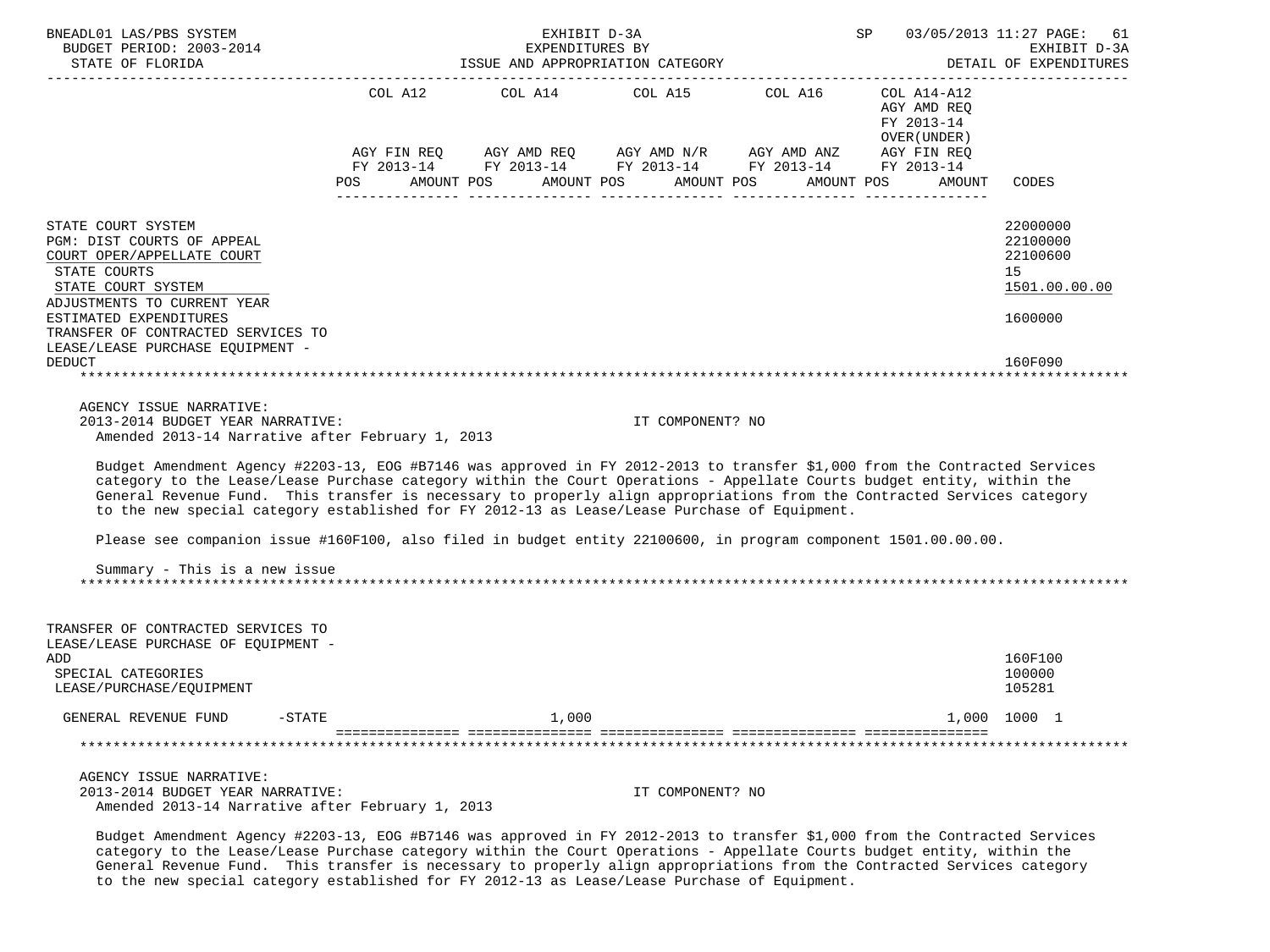| BNEADL01 LAS/PBS SYSTEM<br>BUDGET PERIOD: 2003-2014<br>STATE OF FLORIDA                                                                                                                                                                                           |                    | EXHIBIT D-3A<br>EXPENDITURES BY<br>ISSUE AND APPROPRIATION CATEGORY                                                                                                               | SP                       |                                                                    | 03/05/2013 11:27 PAGE:<br>62<br>EXHIBIT D-3A<br>DETAIL OF EXPENDITURES<br>------------- |
|-------------------------------------------------------------------------------------------------------------------------------------------------------------------------------------------------------------------------------------------------------------------|--------------------|-----------------------------------------------------------------------------------------------------------------------------------------------------------------------------------|--------------------------|--------------------------------------------------------------------|-----------------------------------------------------------------------------------------|
|                                                                                                                                                                                                                                                                   | POS                | COL A12 COL A14 COL A15 COL A16<br>AGY FIN REQ AGY AMD REQ AGY AMD N/R AGY AMD ANZ AGY FIN REQ<br>FY 2013-14 FY 2013-14 FY 2013-14 FY 2013-14 FY 2013-14<br>AMOUNT POS AMOUNT POS | AMOUNT POS<br>AMOUNT POS | COL A14-A12<br>AGY AMD REQ<br>FY 2013-14<br>OVER (UNDER)<br>AMOUNT | CODES                                                                                   |
| STATE COURT SYSTEM<br>PGM: DIST COURTS OF APPEAL<br>COURT OPER/APPELLATE COURT<br>STATE COURTS<br>STATE COURT SYSTEM<br>ADJUSTMENTS TO CURRENT YEAR<br>ESTIMATED EXPENDITURES<br>TRANSFER OF CONTRACTED SERVICES TO<br>LEASE/LEASE PURCHASE OF EQUIPMENT -<br>ADD |                    |                                                                                                                                                                                   |                          |                                                                    | 22000000<br>22100000<br>22100600<br>15<br>1501.00.00.00<br>1600000<br>160F100           |
| Please see companion issue #160F090, also filed in budget entity 22100600, in program component 1501.00.00.00.<br>Summary - This is a new issue                                                                                                                   |                    |                                                                                                                                                                                   |                          |                                                                    |                                                                                         |
| ESTIMATED EXPENDITURES REALIGNMENT<br>TRANSFER APPROPRIATIONS BETWEEN<br>APPROPRIATION CATEGORIES TO REALIGN<br>EXPENDITURES - DEDUCT<br>SPECIAL CATEGORIES<br>CONTRACTED SERVICES                                                                                |                    |                                                                                                                                                                                   |                          |                                                                    | 2000000<br>2000010<br>100000<br>100777                                                  |
| GENERAL REVENUE FUND                                                                                                                                                                                                                                              | $-STATE$           | $25.000 - 25.000 -$                                                                                                                                                               |                          |                                                                    | 1000 1                                                                                  |
| TRANSFER APPROPRIATIONS BETWEEN<br>APPROPRIATION CATEGORIES TO REALIGN<br>EXPENDITURES - ADD<br><b>EXPENSES</b>                                                                                                                                                   |                    |                                                                                                                                                                                   |                          |                                                                    | 2000020<br>040000                                                                       |
| GENERAL REVENUE FUND                                                                                                                                                                                                                                              | $-STATE$<br>25,000 | 25,000                                                                                                                                                                            |                          |                                                                    | 1000 1                                                                                  |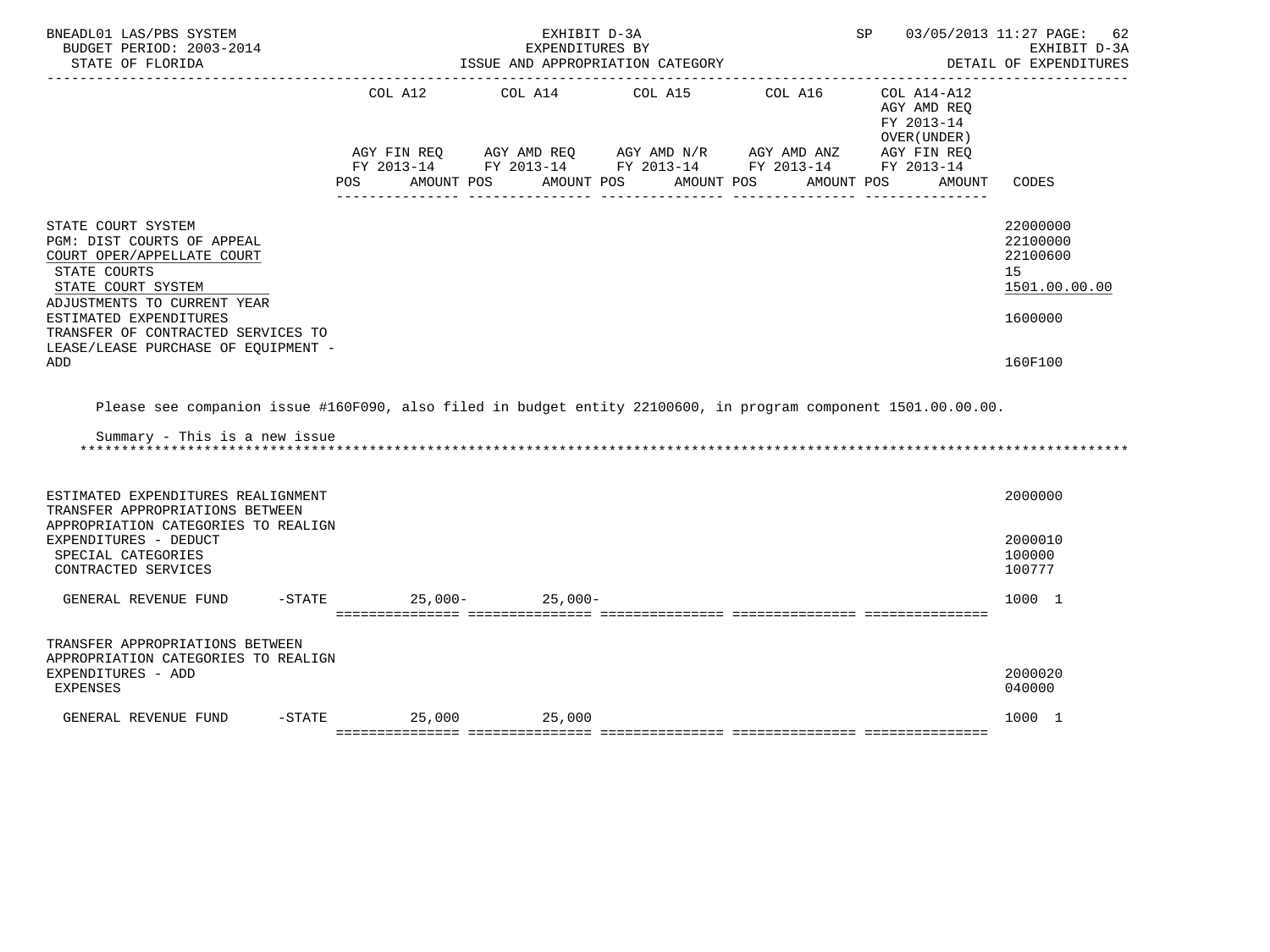| BNEADL01 LAS/PBS SYSTEM<br>BUDGET PERIOD: 2003-2014<br>STATE OF FLORIDA                                                                                                                                                                                       |                                  | EXHIBIT D-3A     | EXPENDITURES BY<br>ISSUE AND APPROPRIATION CATEGORY |                                                                                                                                  | SP 03/05/2013 11:27 PAGE: 63                                                      | EXHIBIT D-3A<br>DETAIL OF EXPENDITURES                                                            |
|---------------------------------------------------------------------------------------------------------------------------------------------------------------------------------------------------------------------------------------------------------------|----------------------------------|------------------|-----------------------------------------------------|----------------------------------------------------------------------------------------------------------------------------------|-----------------------------------------------------------------------------------|---------------------------------------------------------------------------------------------------|
|                                                                                                                                                                                                                                                               | COL A12<br>AMOUNT POS<br>POS FOR | COL A14          | COL A15<br>AMOUNT POS AMOUNT POS                    | COL A16<br>AGY FIN REQ AGY AMD REQ AGY AMD N/R AGY AMD ANZ AGY FIN REQ<br>FY 2013-14 FY 2013-14 FY 2013-14 FY 2013-14 FY 2013-14 | COL A14-A12<br>AGY AMD REO<br>FY 2013-14<br>OVER (UNDER )<br>AMOUNT POS<br>AMOUNT | CODES                                                                                             |
| STATE COURT SYSTEM<br>PGM: DIST COURTS OF APPEAL<br>COURT OPER/APPELLATE COURT<br>STATE COURTS<br>STATE COURT SYSTEM<br>NONRECURRING EXPENDITURES<br>BUILDING, FACILITIES MAINTENANCE,<br>AND OPERATIONAL UPKEEP<br>SPECIAL CATEGORIES<br>CONTRACTED SERVICES |                                  |                  |                                                     |                                                                                                                                  |                                                                                   | 22000000<br>22100000<br>22100600<br>15<br>1501.00.00.00<br>2100000<br>2103002<br>100000<br>100777 |
| GENERAL REVENUE FUND                                                                                                                                                                                                                                          | $-STATE$                         | $51,000 51,000-$ |                                                     |                                                                                                                                  |                                                                                   | 1000 1                                                                                            |
| EQUIPMENT NEEDS<br>REPLACEMENT EOUIPMENT<br>OPERATING CAPITAL OUTLAY                                                                                                                                                                                          |                                  |                  |                                                     |                                                                                                                                  |                                                                                   | 2400000<br>2401150<br>060000                                                                      |
| GENERAL REVENUE FUND                                                                                                                                                                                                                                          |                                  |                  | $-STATE$ 42,572 42,572 42,572 42,572                |                                                                                                                                  |                                                                                   | 1000 1                                                                                            |
| SPECIAL CATEGORIES<br>CONTRACTED SERVICES                                                                                                                                                                                                                     |                                  |                  |                                                     |                                                                                                                                  |                                                                                   | 100000<br>100777                                                                                  |
| GENERAL REVENUE FUND                                                                                                                                                                                                                                          |                                  |                  | $-$ STATE $-$ 15,463 $-$ 15,463 $-$ 15,463          |                                                                                                                                  |                                                                                   | 1000 1                                                                                            |
| TOTAL: REPLACEMENT EOUIPMENT<br>TOTAL ISSUE                                                                                                                                                                                                                   | 58,035                           | 58,035           | 58,035                                              |                                                                                                                                  |                                                                                   | 2401150                                                                                           |
|                                                                                                                                                                                                                                                               |                                  |                  |                                                     |                                                                                                                                  |                                                                                   |                                                                                                   |
| AGENCY ISSUE NARRATIVE:                                                                                                                                                                                                                                       |                                  |                  |                                                     |                                                                                                                                  |                                                                                   |                                                                                                   |

2013-2014 BUDGET YEAR NARRATIVE: IT COMPONENT? NO

 (1) The Third District Court of the Appeal (DCA) requests a total of \$48,035 non-recurring funds to purchase new office workstations for the Clerk of Court office staff; \$42,572 in the Operating Capital Outlay (OCO) category and \$5,463 in the Contracted Services category.

 The Clerk's office work area was configured and furnished in 1976. Desks and credenzas are in disrepair and no longer comply with today's office equipment needs. Electrical power sources and data lines are provided by sub-standard power poles that are vertically installed in three locations. Electric power is also supplied to several desks with extension cords and power strips located under the desks within the employees reach. This arrangement is a potential fire hazard and safety issue. The design of the requested workstations will integrate power and data lines within the units, thereby alleviating existing issues. A portion of the requested funds will be used to address these electrical issues.

In some cases, employee desks' are adjoined together without any partitions separating them. Employees are forced to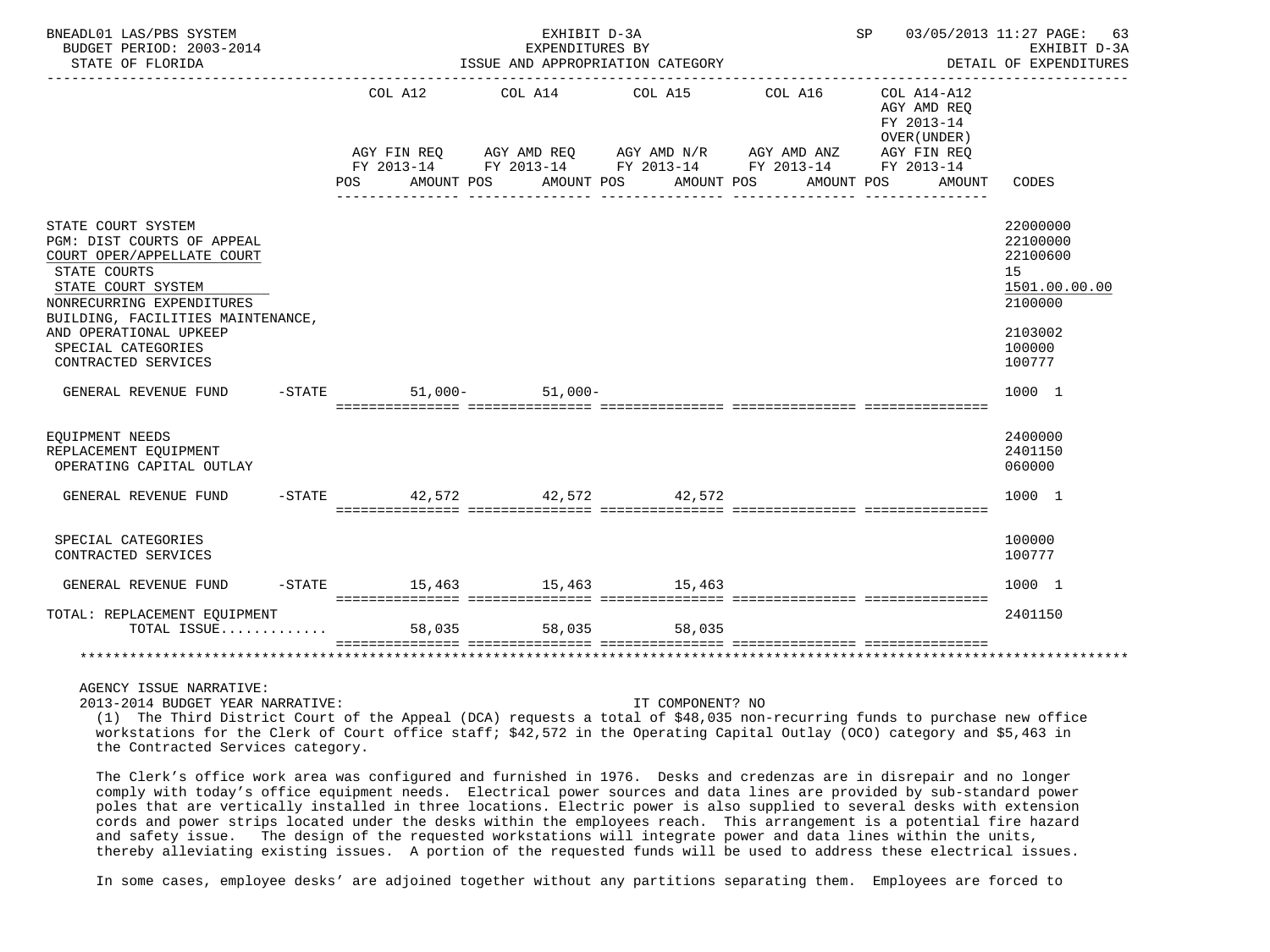| BNEADL01 LAS/PBS SYSTEM<br>BUDGET PERIOD: 2003-2014<br>STATE OF FLORIDA        |                          | EXHIBIT D-3A<br>EXPENDITURES BY<br>ISSUE AND APPROPRIATION CATEGORY | <b>SP</b>               | 03/05/2013 11:27 PAGE:<br>-64<br>EXHIBIT D-3A<br>DETAIL OF EXPENDITURES |                                                                  |                                  |
|--------------------------------------------------------------------------------|--------------------------|---------------------------------------------------------------------|-------------------------|-------------------------------------------------------------------------|------------------------------------------------------------------|----------------------------------|
|                                                                                | COL A12                  | COL A14 COL A15                                                     |                         |                                                                         | COL A16 COL A14-A12<br>AGY AMD REO<br>FY 2013-14<br>OVER (UNDER) |                                  |
|                                                                                | AGY FIN REO              |                                                                     | AGY AMD REQ AGY AMD N/R | AGY AMD ANZ                                                             | AGY FIN REQ                                                      |                                  |
|                                                                                | AMOUNT POS<br><b>POS</b> | FY 2013-14 FY 2013-14 FY 2013-14                                    |                         | FY 2013-14 FY 2013-14<br>AMOUNT POS AMOUNT POS AMOUNT POS               | AMOUNT                                                           | CODES                            |
| STATE COURT SYSTEM<br>PGM: DIST COURTS OF APPEAL<br>COURT OPER/APPELLATE COURT |                          |                                                                     |                         |                                                                         |                                                                  | 22000000<br>22100000<br>22100600 |
| STATE COURTS<br>STATE COURT SYSTEM                                             |                          |                                                                     |                         |                                                                         |                                                                  | 15<br>1501.00.00.00              |
| EOUIPMENT NEEDS<br>REPLACEMENT EOUIPMENT                                       |                          |                                                                     |                         |                                                                         |                                                                  | 2400000<br>2401150               |

 talk over one another and may be distracted easily. It is not conducive to a productive and efficient working environment. New modular furniture for the Clerk's office will provide enhanced efficiency and productivity, increased communication, proper computer connectivity, reduced noise levels and, with the appropriate design, maximize available office space. Additionally, proper ergonomic design of the workstations will prevent repetitive strain injuries, which over time may result in worker's compensation claims or long-term disability issues.

 If this issue is not funded, the court will be unable to improve the productivity and efficiency of the Clerk's office operations or to resolve the existing safety hazards that may result in fire and strain or injuries to the employees.

 (2) The Fifth District Court of Appeal requests a total of \$10,000 non-recurring funds in the Contracted Services category for the replacement of one security rolling gate. The court facility is equipped with three rolling security gates that limit access to a secured parking structure utilized by staff and judges. Two smaller gates are located on the court's first level and one large gate is located on the second level. The larger gate is at the end of its service life and must be replaced.

 The court facility is less than 100 feet from the Intracoastal Waterway and approximately one mile from the Atlantic Ocean. The second floor gate is exposed to a direct flow of corrosive sea air. As a result, anything made of metal, such as the security gate, springs, mounting plates and other hardware rust more quickly causing failures. Although the gate is currently still operational, procedures have been modified to limit the opening and closing of the gate in an effort to extend its lifespan. These procedural changes are not conducive to most efficient operation of the court. The duty tested life of the gate is approximately 150,000 cycles which has been far exceeded.

 If this issue is not funded, there may be a compromise of the security of the facility and obstruction of access to court personnel.

 Budget Request Total: \$58,035 (non-recurring) \*\*\*\*\*\*\*\*\*\*\*\*\*\*\*\*\*\*\*\*\*\*\*\*\*\*\*\*\*\*\*\*\*\*\*\*\*\*\*\*\*\*\*\*\*\*\*\*\*\*\*\*\*\*\*\*\*\*\*\*\*\*\*\*\*\*\*\*\*\*\*\*\*\*\*\*\*\*\*\*\*\*\*\*\*\*\*\*\*\*\*\*\*\*\*\*\*\*\*\*\*\*\*\*\*\*\*\*\*\*\*\*\*\*\*\*\*\*\*\*\*\*\*\*\*\*\*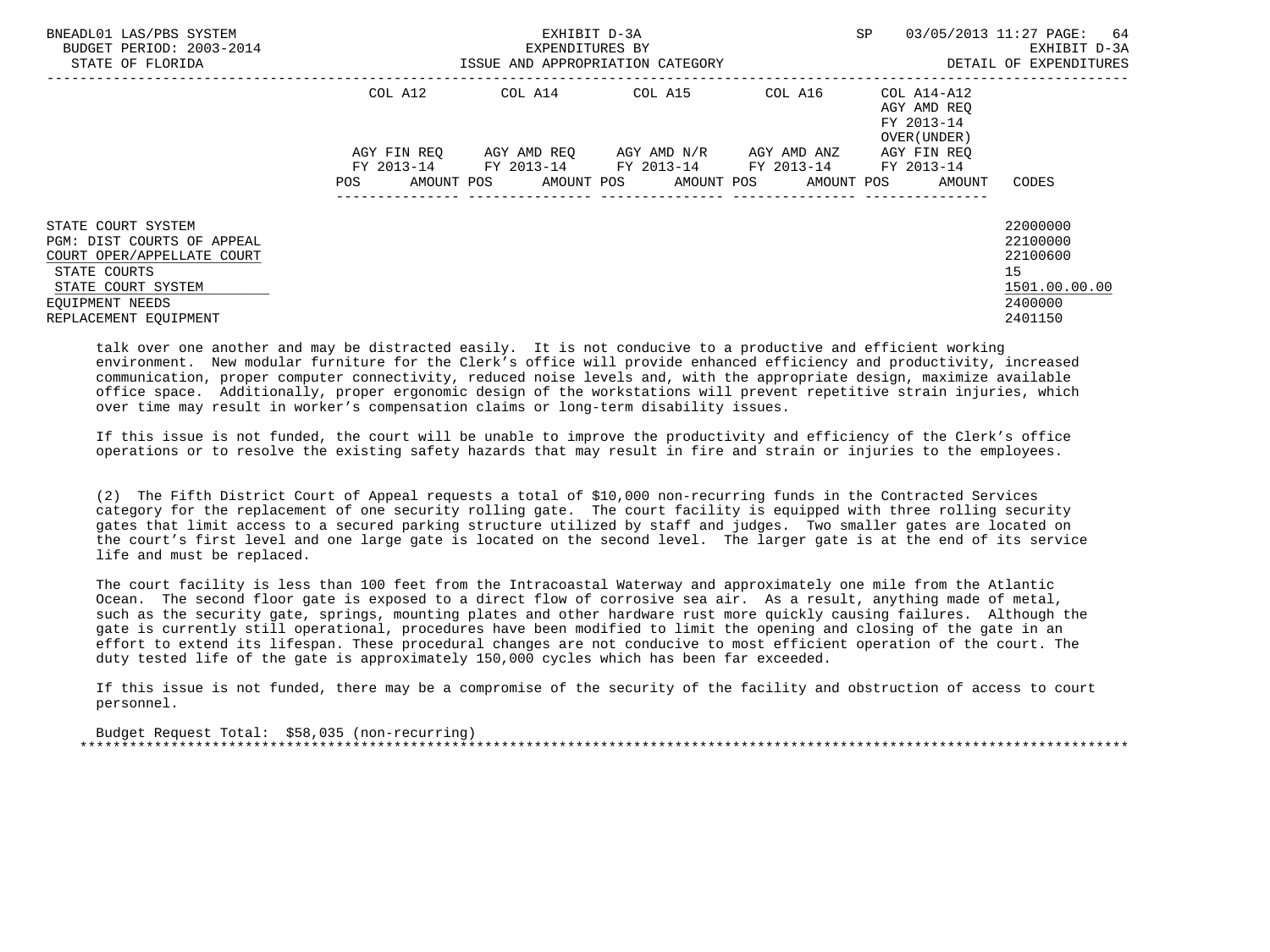| BNEADL01 LAS/PBS SYSTEM<br>BUDGET PERIOD: 2003-2014<br>STATE OF FLORIDA                                                                                                                                                                          |                                     | EXHIBIT D-3A<br>EXPENDITURES BY<br>ISSUE AND APPROPRIATION CATEGORY |                           | SP 03/05/2013 11:27 PAGE:<br>65<br>EXHIBIT D-3A<br>DETAIL OF EXPENDITURES |                                                                                       |                                                                    |
|--------------------------------------------------------------------------------------------------------------------------------------------------------------------------------------------------------------------------------------------------|-------------------------------------|---------------------------------------------------------------------|---------------------------|---------------------------------------------------------------------------|---------------------------------------------------------------------------------------|--------------------------------------------------------------------|
|                                                                                                                                                                                                                                                  | COL A12<br>AGY FIN REQ              | COL A14<br>AGY AMD REQ AGY AMD N/R AGY AMD ANZ                      | COL A15                   | COL A16<br>FY 2013-14 FY 2013-14 FY 2013-14 FY 2013-14                    | COL A14-A12<br>AGY AMD REQ<br>FY 2013-14<br>OVER (UNDER)<br>AGY FIN REQ<br>FY 2013-14 |                                                                    |
|                                                                                                                                                                                                                                                  | POS                                 | AMOUNT POS<br>AMOUNT POS                                            | AMOUNT POS<br>----------- | AMOUNT POS<br>-----------                                                 | AMOUNT                                                                                | CODES                                                              |
| STATE COURT SYSTEM<br>PGM: DIST COURTS OF APPEAL<br>COURT OPER/APPELLATE COURT<br>STATE COURTS<br>STATE COURT SYSTEM<br>ANNUALIZATION OF ADMINISTERED<br>FUNDS APPROPRIATIONS<br>STATE HEALTH INSURANCE ADJUSTMENT<br>FOR FY 2012-13 - 10 MONTHS |                                     |                                                                     |                           |                                                                           |                                                                                       | 22000000<br>22100000<br>22100600<br>15<br>1501.00.00.00<br>26A0000 |
| ANNUALIZATION<br>SALARIES AND BENEFITS                                                                                                                                                                                                           |                                     |                                                                     |                           |                                                                           |                                                                                       | 26A1830<br>010000                                                  |
| GENERAL REVENUE FUND<br>-STATE<br>ADMINISTRATIVE TRUST FUND -STATE<br>STATE COURTS REVENUE TF -STATE                                                                                                                                             | 149,050<br>12,545<br>113,460        | 149,050<br>12,545<br>113,460<br>----------- ----------------        |                           |                                                                           |                                                                                       | 1000 1<br>2021 1<br>2057 1                                         |
| TOTAL APPRO                                                                                                                                                                                                                                      | 275,055                             | 275,055                                                             |                           |                                                                           |                                                                                       |                                                                    |
| WORKLOAD<br>CENTRAL STAFF WORKLOAD<br>SALARY RATE<br>SALARY RATE 131,136 131,136                                                                                                                                                                 |                                     |                                                                     |                           |                                                                           |                                                                                       | 3000000<br>3000050<br>000000                                       |
| SALARIES AND BENEFITS                                                                                                                                                                                                                            | 2.00                                | 2.00                                                                |                           |                                                                           |                                                                                       | 010000                                                             |
| GENERAL REVENUE FUND                                                                                                                                                                                                                             | -STATE 168,313 168,313              |                                                                     |                           |                                                                           |                                                                                       | 1000 1                                                             |
| <b>EXPENSES</b>                                                                                                                                                                                                                                  |                                     |                                                                     |                           |                                                                           |                                                                                       | 040000                                                             |
| GENERAL REVENUE FUND                                                                                                                                                                                                                             | $-$ STATE $20,036$ $20,036$ $7,614$ |                                                                     |                           |                                                                           |                                                                                       | 1000 1                                                             |
| SPECIAL CATEGORIES<br>TR/DMS/HR SVCS/STW CONTRCT                                                                                                                                                                                                 |                                     |                                                                     |                           |                                                                           |                                                                                       | 100000<br>107040                                                   |
| GENERAL REVENUE FUND<br>$-$ STATE                                                                                                                                                                                                                | 446                                 | 446                                                                 |                           |                                                                           |                                                                                       | 1000 1                                                             |
| TOTAL: CENTRAL STAFF WORKLOAD<br>TOTAL POSITIONS<br>TOTAL ISSUE<br>TOTAL SALARY RATE $131,136$                                                                                                                                                   | 2.00<br>188,795                     | 2.00<br>188,795<br>131,136                                          | 7,614                     |                                                                           |                                                                                       | 3000050                                                            |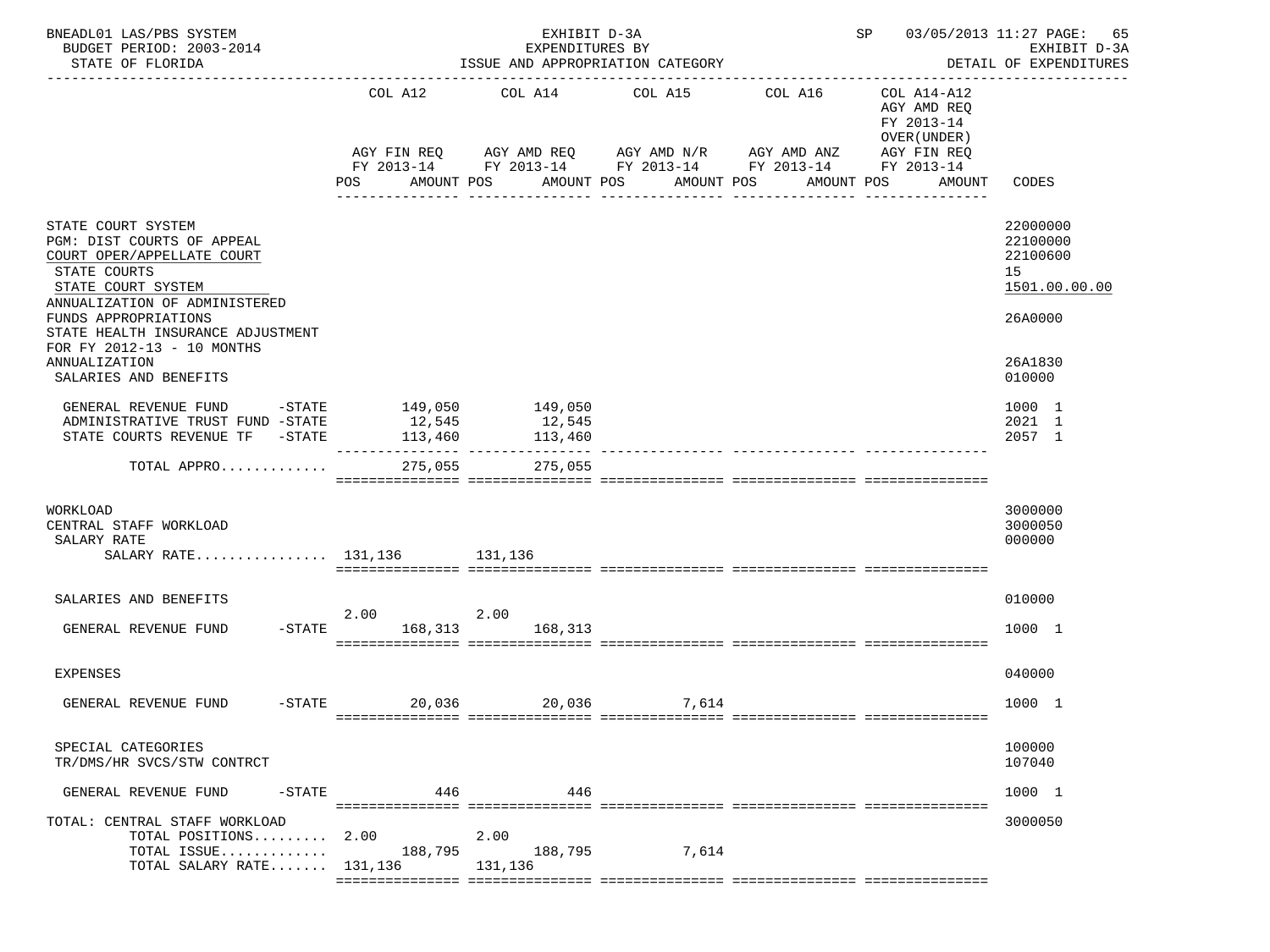| BNEADL01 LAS/PBS SYSTEM<br>BUDGET PERIOD: 2003-2014<br>STATE OF FLORIDA                                                                                    |                                                | EXHIBIT D-3A<br>EXPENDITURES BY<br>ISSUE AND APPROPRIATION CATEGORY | SP                                                                        | 03/05/2013 11:27 PAGE: 66<br>EXHIBIT D-3A<br>DETAIL OF EXPENDITURES |                                                          |                                                                               |
|------------------------------------------------------------------------------------------------------------------------------------------------------------|------------------------------------------------|---------------------------------------------------------------------|---------------------------------------------------------------------------|---------------------------------------------------------------------|----------------------------------------------------------|-------------------------------------------------------------------------------|
|                                                                                                                                                            | COL A12                                        | COL A14                                                             | COL A15                                                                   | COL A16                                                             | COL A14-A12<br>AGY AMD REO<br>FY 2013-14<br>OVER (UNDER) |                                                                               |
|                                                                                                                                                            | AGY FIN REO<br>FY 2013-14<br>AMOUNT POS<br>POS |                                                                     | AGY AMD REO AGY AMD N/R<br>FY 2013-14 FY 2013-14<br>AMOUNT POS AMOUNT POS | AGY AMD ANZ<br>FY 2013-14<br>AMOUNT POS                             | AGY FIN REO<br>FY 2013-14<br>AMOUNT                      | CODES                                                                         |
| STATE COURT SYSTEM<br>PGM: DIST COURTS OF APPEAL<br>COURT OPER/APPELLATE COURT<br>STATE COURTS<br>STATE COURT SYSTEM<br>WORKLOAD<br>CENTRAL STAFF WORKLOAD |                                                |                                                                     |                                                                           |                                                                     |                                                          | 22000000<br>22100000<br>22100600<br>15<br>1501.00.00.00<br>3000000<br>3000050 |

2013-2014 BUDGET YEAR NARRATIVE: IT COMPONENT? NO

 The Second District Court of Appeal (Second DCA) requests \$188,795 in recurring salary and benefits funding for two central staff attorney positions. Since the most recent additional judge arrived 18 years ago, the Second DCA's filings have increased by over 40%. The district's ability to manage such a considerable and significant increase in filings has in the past been due to the availability of central staff attorneys and the effective use of technology.

 In recent years, however, the court's ability to process cases came at the expense of time dedicated to a given case. Now, the court is simply falling behind. This is evidenced by the fact that the district's clearance rate (i.e., the number of cases filed compared to the number of cases that were disposed in the same time period) dropped from 98.5% in FY 2010/11 to 88% in FY 2011/12.

 The impact of inadequate staffing on the court's ability to perform its mission has already been addressed in the Florida Supreme Court's recent opinion regarding the need for additional judges in the Second DCA. Specifically, the Supreme Court attributed the workload needs in the district with the growth in prison population and post-conviction motions and the fact that there were "fewer central staff attorneys to assist the judges with legal research and related case processing matters due to budget reductions." (In Re: Certification of Need for Additional Judges, December 15, 2011.)

 The approved staffing methodology for law clerks is 2.8 FTE staff attorneys per judge, creating a presumed need for an additional 2.0 FTE staff attorneys in the Second DCA. Furthermore, in the opinion cited above, the Florida Supreme Court certified the need for a 15th judge on the Second DCA. Based on the current staffing of 37.0 staff attorneys, adding a 15th judge would create a presumed net need for an additional 5.0 FTE staff attorneys (15 x 2.8= 42).

 The necessity for 2.0 FTE additional staff attorneys is further justified by evidence that the Second DCA's filings-to-staff attorney ratio is significantly higher than the statewide average. In January 2012, there were 165.0 FTE staff attorneys in the district court system. Dividing all district court filings (26,412 filings in 2011) by 165 staff attorneys results in a statewide average of 160 filings-per-staff-attorney. The Second DCA's ratio for this same time period was 182 filings-per-attorney.

 Florida's district courts of appeal provide litigants with effective and efficient appellate review and help to assure the correct interpretation and application of the law across the state. Legal issues that are timely and efficiently resolved lead to predictability and a stable legal environment. Individuals, families, businesses, the criminal justice system, and the economy rely on due process protections and the right of appeal for both civil and criminal cases.

 If this request for adequate staffing is not funded, the Second DCA will be unable to maintain a respectable clearance rate and a growing backlog of cases will result. When there are significant delays in the disposition of cases, there is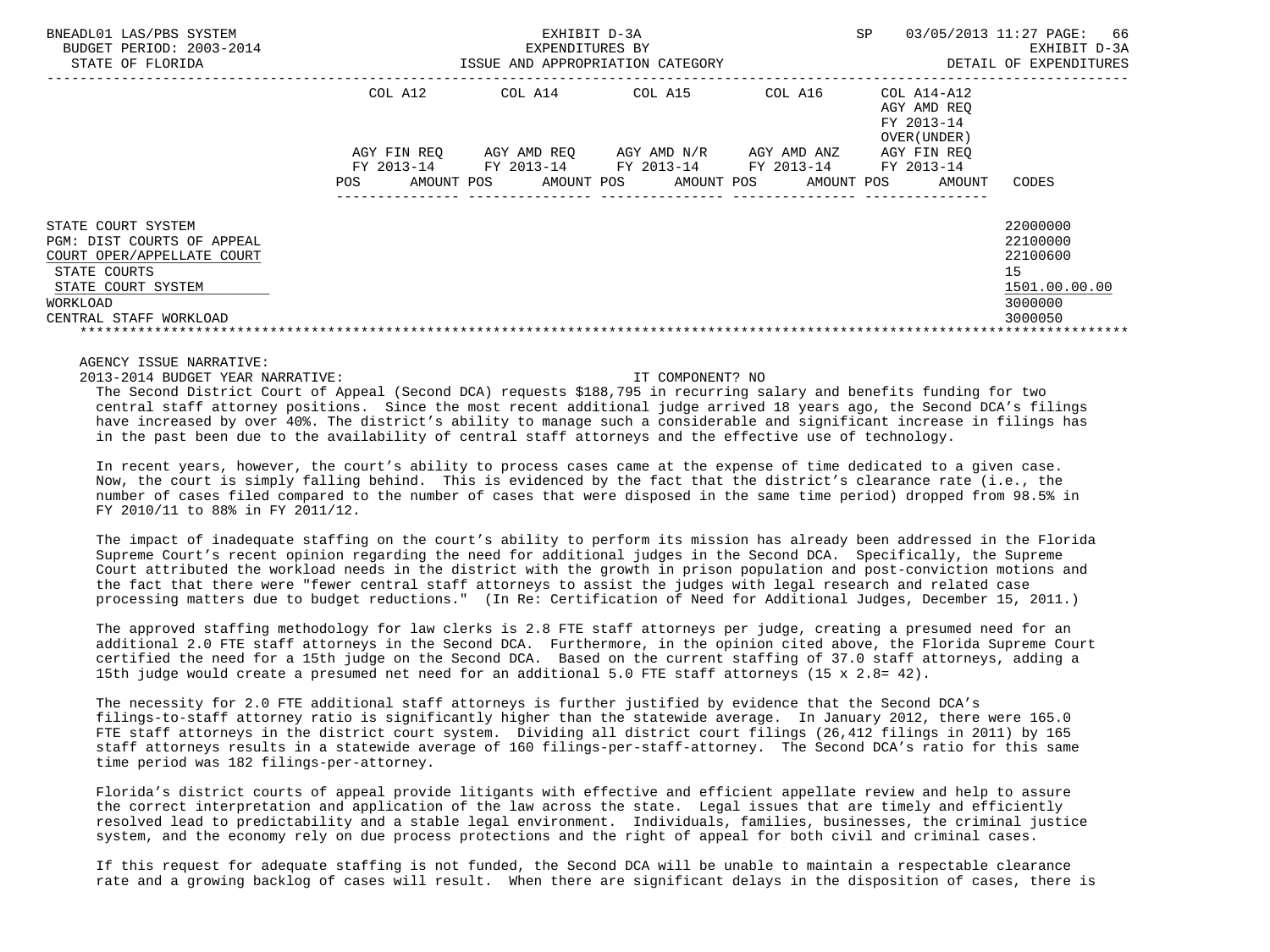| BNEADL01 LAS/PBS SYSTEM<br>BUDGET PERIOD: 2003-2014<br>STATE OF FLORIDA                                                                                    | ISSUE AND APPROPRIATION CATEGORY | EXHIBIT D-3A<br>EXPENDITURES BY |                                                                                                | SP          | 03/05/2013 11:27 PAGE: 67<br>EXHIBIT D-3A<br>DETAIL OF EXPENDITURES |                                                                               |
|------------------------------------------------------------------------------------------------------------------------------------------------------------|----------------------------------|---------------------------------|------------------------------------------------------------------------------------------------|-------------|---------------------------------------------------------------------|-------------------------------------------------------------------------------|
|                                                                                                                                                            | COL A12                          |                                 | COL A14 COL A15                                                                                | COL A16     | COL A14-A12<br>AGY AMD REO<br>FY 2013-14<br>OVER (UNDER)            |                                                                               |
|                                                                                                                                                            | AGY FIN REO<br>FY 2013-14<br>POS | AGY AMD REO                     | AGY AMD N/R<br>FY 2013-14 FY 2013-14 FY 2013-14<br>AMOUNT POS AMOUNT POS AMOUNT POS AMOUNT POS | AGY AMD ANZ | AGY FIN REO<br>FY 2013-14<br>AMOUNT                                 | CODES                                                                         |
| STATE COURT SYSTEM<br>PGM: DIST COURTS OF APPEAL<br>COURT OPER/APPELLATE COURT<br>STATE COURTS<br>STATE COURT SYSTEM<br>WORKLOAD<br>CENTRAL STAFF WORKLOAD |                                  |                                 |                                                                                                |             |                                                                     | 22000000<br>22100000<br>22100600<br>15<br>1501.00.00.00<br>3000000<br>3000050 |

 uncertainty as to rights and remedies. Those businesses and individuals that may be evaluating the possibility of doing business and living in this state would undoubtedly see this as a negative.

 Expenses and Human Resource Services amounts for all positions were calculated using the standards outlined in FY 2013-2014 Legislative Budget Request Instructions. All positions are requested at ten percent above the base salary to allow the State Courts System to competitively recruit and retain employees. All FTE costs included in this issue assume a July 1, 2013 effective date.

 Budget Request Total: \$188,795 (\$7,614 non-recurring) \*\*\*\*\*\*\*\*\*\*\*\*\*\*\*\*\*\*\*\*\*\*\*\*\*\*\*\*\*\*\*\*\*\*\*\*\*\*\*\*\*\*\*\*\*\*\*\*\*\*\*\*\*\*\*\*\*\*\*\*\*\*\*\*\*\*\*\*\*\*\*\*\*\*\*\*\*\*\*\*\*\*\*\*\*\*\*\*\*\*\*\*\*\*\*\*\*\*\*\*\*\*\*\*\*\*\*\*\*\*\*\*\*\*\*\*\*\*\*\*\*\*\*\*\*\*\*

| POSITION DETAIL OF SALARIES AND BENEFITS:             | FTE  | BASE RATE | ADDITIVES | BENEFITS | SUBTOTAL     | LAPSE<br>ႜႂ | LAPSED SALARIES<br>AND BENEFITS |
|-------------------------------------------------------|------|-----------|-----------|----------|--------------|-------------|---------------------------------|
| A12 - AGY FIN REQ FY 2013-14                          |      |           |           |          |              |             |                                 |
| NEW POSITIONS<br>8270 CAREER ATTORNEY<br>C2000 001    | 2.00 | 131,136   |           | 37,177   | 168,313 0.00 |             | 168,313                         |
| TOTALS FOR ISSUE BY FUND<br>1000 GENERAL REVENUE FUND |      |           |           |          |              |             | 168,313                         |
|                                                       | 2.00 | 131,136   |           | 37,177   | 168,313      |             | 168,313                         |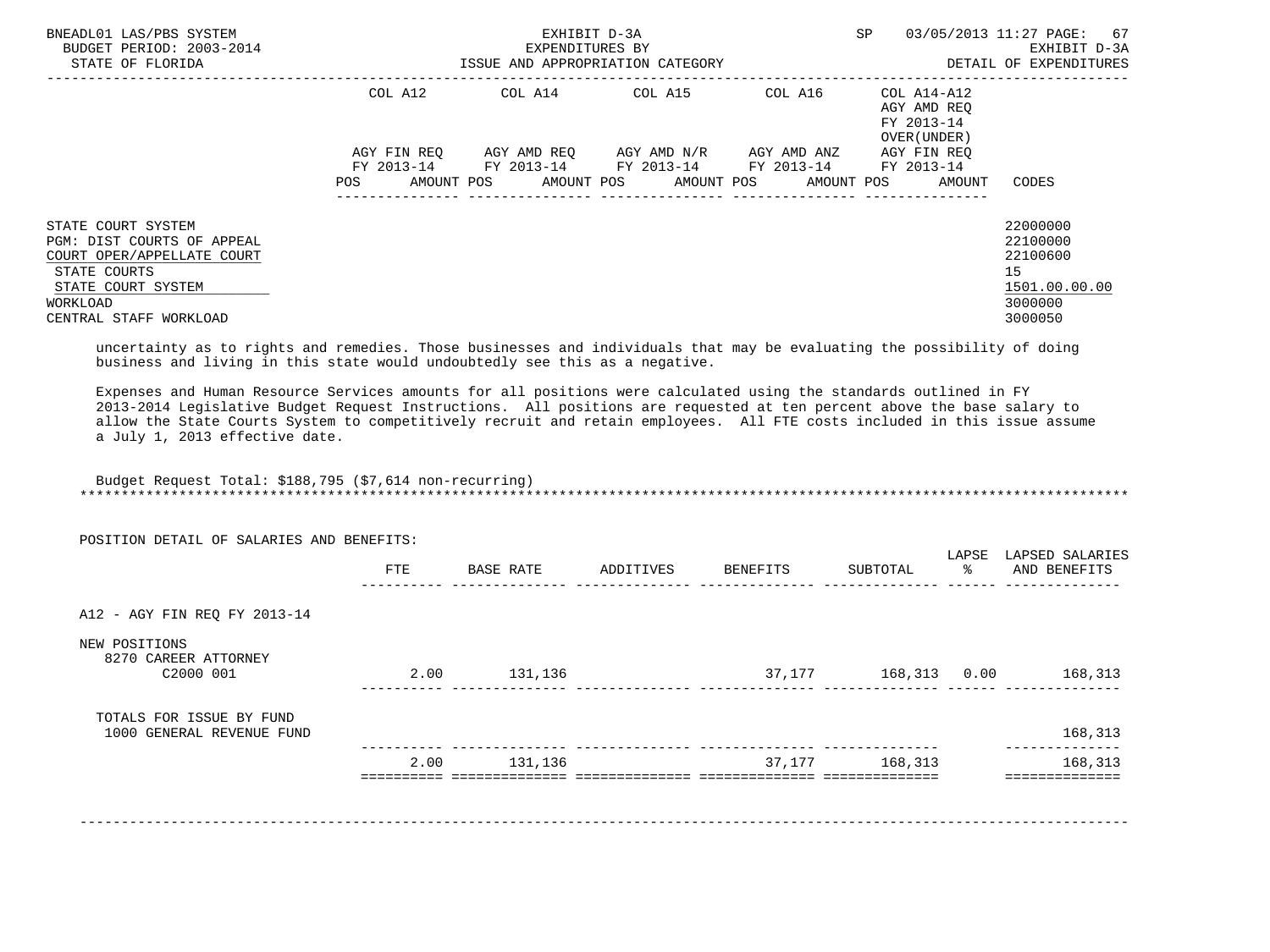| BNEADL01 LAS/PBS SYSTEM<br>BUDGET PERIOD: 2003-2014<br>STATE OF FLORIDA                                                                                    |                              | EXHIBIT D-3A<br>EXPENDITURES BY<br>ISSUE AND APPROPRIATION CATEGORY |                                                                                                                                                                      |                             |                                                                                                                 | SP 03/05/2013 11:27 PAGE: 68<br>EXHIBIT D-3A<br>DETAIL OF EXPENDITURES |                                                                               |
|------------------------------------------------------------------------------------------------------------------------------------------------------------|------------------------------|---------------------------------------------------------------------|----------------------------------------------------------------------------------------------------------------------------------------------------------------------|-----------------------------|-----------------------------------------------------------------------------------------------------------------|------------------------------------------------------------------------|-------------------------------------------------------------------------------|
|                                                                                                                                                            | COL A12<br>AMOUNT POS<br>POS | COL A14                                                             | COL A15<br>AGY FIN REQ 6 AGY AMD REQ 6 AGY AMD N/R 66 AGY AMD ANZ<br>FY 2013-14 FY 2013-14 FY 2013-14 FY 2013-14 FY 2013-14<br>AMOUNT POS AMOUNT POS<br>------------ | COL A16<br>----------       | COL A14-A12<br>AGY AMD REQ<br>FY 2013-14<br>OVER (UNDER)<br>AGY FIN REQ<br>AMOUNT POS AMOUNT<br>_______________ |                                                                        | CODES                                                                         |
| STATE COURT SYSTEM<br>PGM: DIST COURTS OF APPEAL<br>COURT OPER/APPELLATE COURT<br>STATE COURTS<br>STATE COURT SYSTEM<br>WORKLOAD<br>CENTRAL STAFF WORKLOAD |                              |                                                                     |                                                                                                                                                                      |                             |                                                                                                                 |                                                                        | 22000000<br>22100000<br>22100600<br>15<br>1501.00.00.00<br>3000000<br>3000050 |
| POSITION DETAIL OF SALARIES AND BENEFITS:                                                                                                                  |                              |                                                                     |                                                                                                                                                                      |                             |                                                                                                                 |                                                                        | LAPSE LAPSED SALARIES                                                         |
|                                                                                                                                                            | <b>FTE</b>                   | BASE RATE                                                           | ADDITIVES                                                                                                                                                            | <b>BENEFITS</b>             | SUBTOTAL                                                                                                        | ႜ                                                                      | AND BENEFITS                                                                  |
| A14 - AGY AMD REQ FY 2013-14                                                                                                                               |                              |                                                                     |                                                                                                                                                                      |                             |                                                                                                                 |                                                                        |                                                                               |
| NEW POSITIONS<br>8270 CAREER ATTORNEY<br>C2000 001                                                                                                         |                              | 2.00 131,136                                                        |                                                                                                                                                                      | 37,177 168,313 0.00 168,313 |                                                                                                                 |                                                                        |                                                                               |
| TOTALS FOR ISSUE BY FUND<br>1000 GENERAL REVENUE FUND                                                                                                      |                              |                                                                     |                                                                                                                                                                      |                             |                                                                                                                 |                                                                        | 168,313<br>--------------                                                     |
|                                                                                                                                                            | 2.00                         | 131,136                                                             |                                                                                                                                                                      | 37,177 168,313              |                                                                                                                 |                                                                        | 168,313<br>==============                                                     |
|                                                                                                                                                            |                              |                                                                     |                                                                                                                                                                      |                             |                                                                                                                 |                                                                        |                                                                               |
| APPELLATE COURT WORKLOAD<br>SALARY RATE<br>SALARY RATE 43,680 43,680                                                                                       |                              |                                                                     |                                                                                                                                                                      |                             |                                                                                                                 |                                                                        | 3000100<br>000000                                                             |
| SALARIES AND BENEFITS                                                                                                                                      | 1.00                         | 1.00                                                                |                                                                                                                                                                      |                             |                                                                                                                 |                                                                        | 010000                                                                        |
| $-$ STATE<br>GENERAL REVENUE FUND                                                                                                                          | 59,461                       | 59,461                                                              |                                                                                                                                                                      |                             |                                                                                                                 |                                                                        | 1000 1                                                                        |
| <b>EXPENSES</b>                                                                                                                                            |                              |                                                                     |                                                                                                                                                                      |                             |                                                                                                                 |                                                                        | 040000                                                                        |
| GENERAL REVENUE FUND<br>$-$ STATE                                                                                                                          | 10,018                       | 10,018                                                              | 3,807                                                                                                                                                                |                             |                                                                                                                 |                                                                        | 1000 1                                                                        |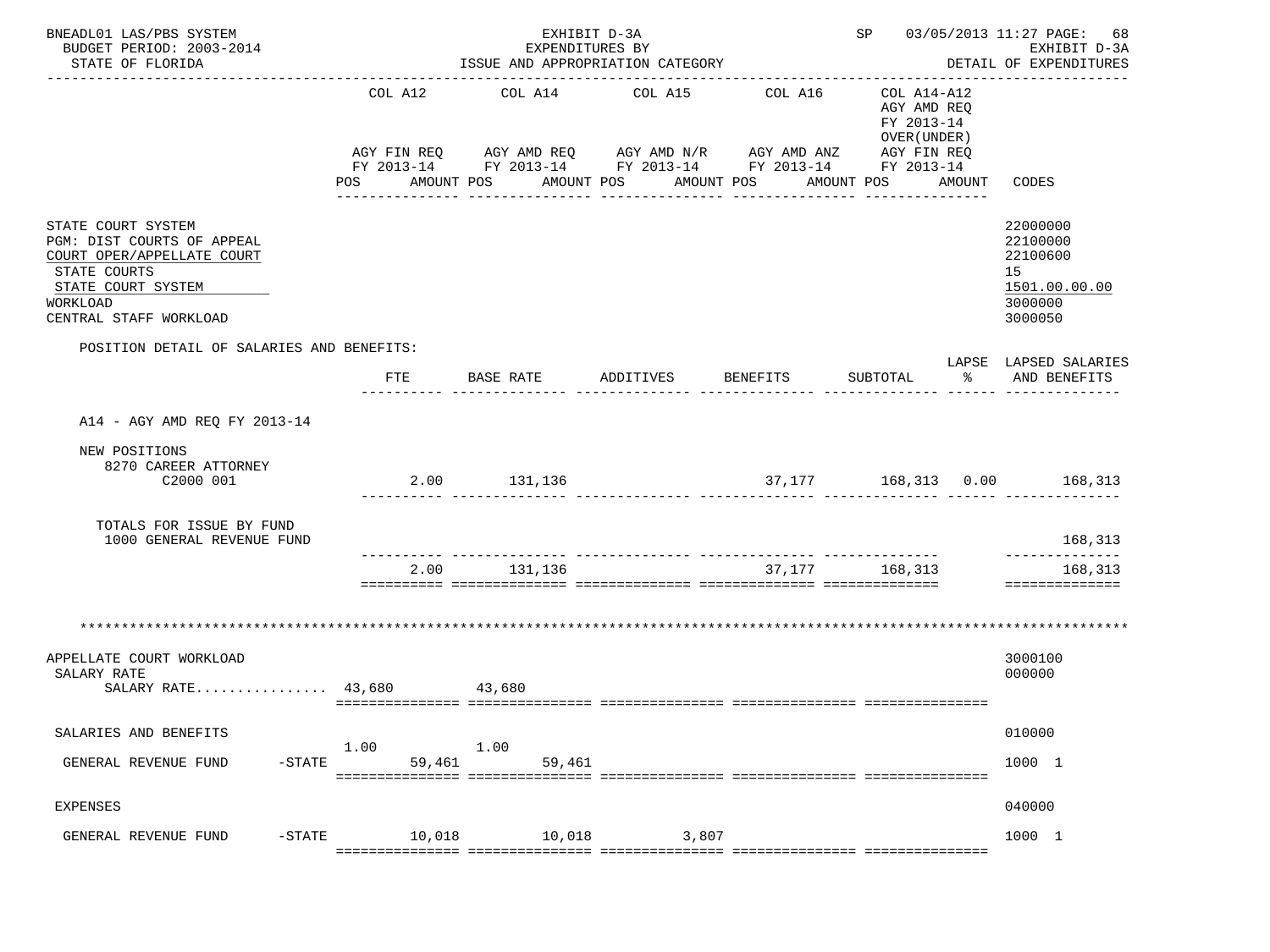| BNEADL01 LAS/PBS SYSTEM<br>BUDGET PERIOD: 2003-2014<br>STATE OF FLORIDA                                                                                                                                                 | EXHIBIT D-3A<br>EXPENDITURES BY<br>ISSUE AND APPROPRIATION CATEGORY DETAIL OF EXPENDITURES                             |                 | SP 03/05/2013 11:27 PAGE:                 | 69<br>EXHIBIT D-3A                                                                                |
|-------------------------------------------------------------------------------------------------------------------------------------------------------------------------------------------------------------------------|------------------------------------------------------------------------------------------------------------------------|-----------------|-------------------------------------------|---------------------------------------------------------------------------------------------------|
|                                                                                                                                                                                                                         | COL A12 COL A14 COL A15 COL A16 COL A14-A12                                                                            |                 | AGY AMD REO<br>FY 2013-14<br>OVER (UNDER) |                                                                                                   |
|                                                                                                                                                                                                                         | AGY FIN REQ AGY AMD REQ AGY AMD N/R AGY AMD ANZ AGY FIN REQ                                                            |                 |                                           |                                                                                                   |
|                                                                                                                                                                                                                         | FY 2013-14 FY 2013-14 FY 2013-14 FY 2013-14 FY 2013-14<br>POS AMOUNT POS AMOUNT POS AMOUNT POS AMOUNT POS AMOUNT CODES | --------------- |                                           |                                                                                                   |
| STATE COURT SYSTEM<br>PGM: DIST COURTS OF APPEAL<br>COURT OPER/APPELLATE COURT<br>STATE COURTS<br>STATE COURT SYSTEM<br><b>WORKLOAD</b><br>APPELLATE COURT WORKLOAD<br>SPECIAL CATEGORIES<br>TR/DMS/HR SVCS/STW CONTRCT |                                                                                                                        |                 |                                           | 22000000<br>22100000<br>22100600<br>15<br>1501.00.00.00<br>3000000<br>3000100<br>100000<br>107040 |
| GENERAL REVENUE FUND -STATE 223                                                                                                                                                                                         | 223                                                                                                                    |                 |                                           | 1000 1                                                                                            |
| TOTAL: APPELLATE COURT WORKLOAD<br>TOTAL POSITIONS $1.00$<br>TOTAL SALARY RATE 43,680                                                                                                                                   | 1.00<br>43,680                                                                                                         |                 | ==============================            | 3000100                                                                                           |
|                                                                                                                                                                                                                         |                                                                                                                        |                 |                                           |                                                                                                   |

2013-2014 BUDGET YEAR NARRATIVE: IT COMPONENT? NO

 The Second District Court of Appeal (Second DCA) requests \$69,702 in recurring salary and benefits funding for a second user support position. The position is required because the court currently has only 1.0 FTE technology position for all network and computer support for its Tampa and Lakeland operations.

 User support includes: maintain and support two local and wireless networks, desktop and peripherals; provide user support for all software applications, client/server and e-mail applications; maintain hardware, including network servers, desktop equipment, laptops, networked printers, recording equipment for the court's oral argument sessions, video conferencing equipment, and Voice over Internet Protocol (VoIP) phone systems; implement critical information technology security processes; maintain property records for hardware on the inventory schedule; coordinate and manage ongoing vendor-provided maintenance; coordinate and provide user training; publish the court's opinions online; and maintain the court's website.

 The Second DCA is the second largest court in the district court system, with the second highest number of users (96.0 FTE). User support needs are compounded by the fact that the court operates from two locations (Lakeland and Tampa) that are 32 miles apart, which necessitates the maintenance and support of two network systems. The court's single information technology (IT) administrator must shoulder the duties that are generally performed by two people in the other districts, compounded by the necessity of traveling between the distant court branches to do so. Further, the court goes without IT support when its sole administrator is ill or on vacation.

 In addition, the Second DCA is a pilot site for the "eFACTS" project, the appellate court electronic document solution under development by the Office of the State Courts Administrator. The eFACTS solution recently began user acceptance testing, which exponentially increases the need for user support personnel.

If this issue is not funded, the Second DCA will continue to have insufficient staff resources to maintain and support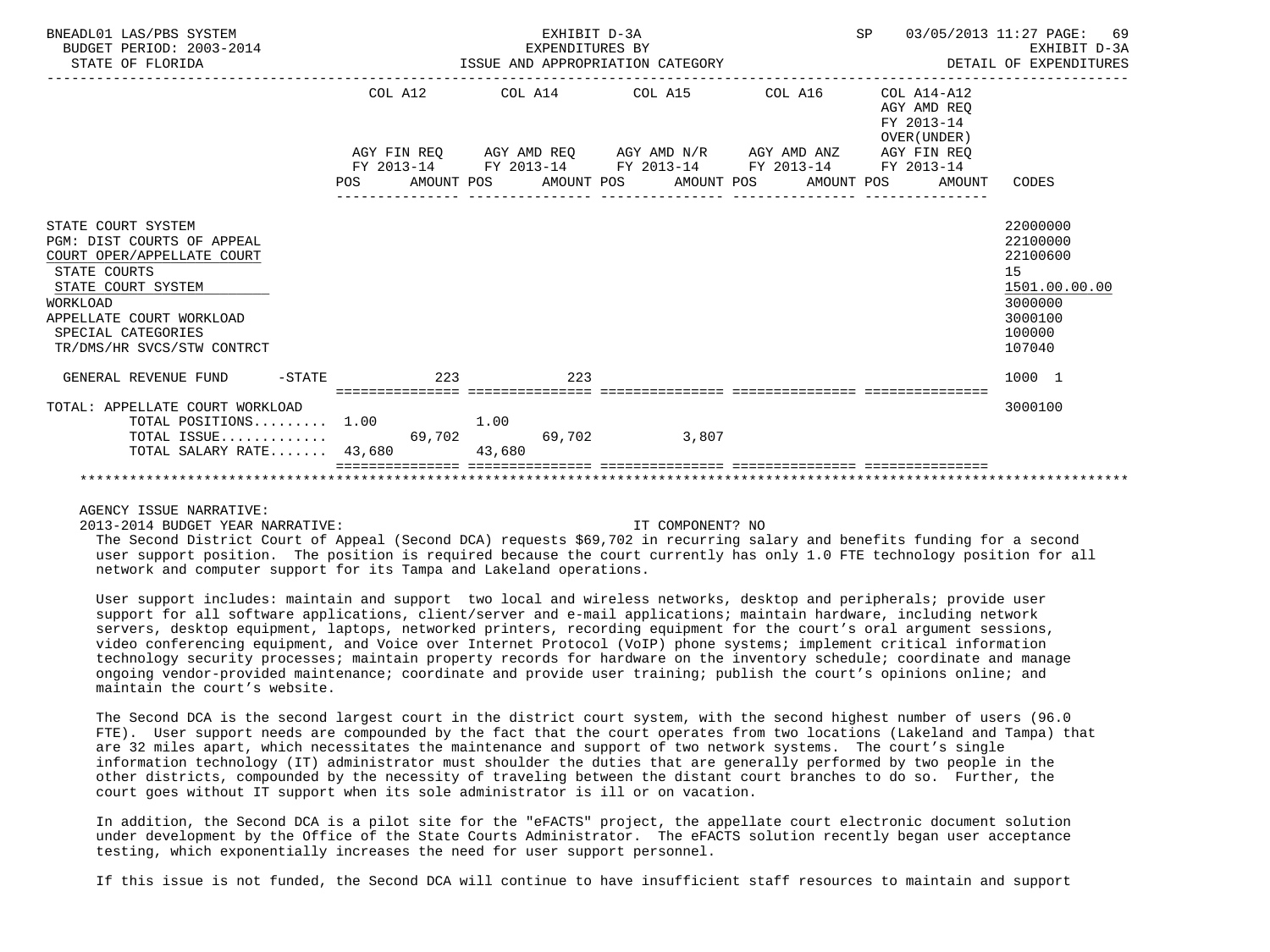| BNEADL01 LAS/PBS SYSTEM<br>BUDGET PERIOD: 2003-2014<br>STATE OF FLORIDA                                                                                                                                                                                                                                                                                                                                                                                            |            |             | EXHIBIT D-3A<br>EXPENDITURES BY | ISSUE AND APPROPRIATION CATEGORY                                                               |                                             | SP |                                                          | 03/05/2013 11:27 PAGE:<br>70<br>EXHIBIT D-3A<br>DETAIL OF EXPENDITURES        |
|--------------------------------------------------------------------------------------------------------------------------------------------------------------------------------------------------------------------------------------------------------------------------------------------------------------------------------------------------------------------------------------------------------------------------------------------------------------------|------------|-------------|---------------------------------|------------------------------------------------------------------------------------------------|---------------------------------------------|----|----------------------------------------------------------|-------------------------------------------------------------------------------|
|                                                                                                                                                                                                                                                                                                                                                                                                                                                                    |            | COL A12     |                                 | COL A14 COL A15                                                                                | --------------------------------<br>COL A16 |    | COL A14-A12<br>AGY AMD REO<br>FY 2013-14<br>OVER (UNDER) |                                                                               |
|                                                                                                                                                                                                                                                                                                                                                                                                                                                                    |            | AGY FIN REO |                                 | AGY AMD REQ       AGY AMD N/R       AGY AMD ANZ<br>FY 2013-14 FY 2013-14 FY 2013-14 FY 2013-14 |                                             |    | AGY FIN REO<br>FY 2013-14                                |                                                                               |
|                                                                                                                                                                                                                                                                                                                                                                                                                                                                    | <b>POS</b> |             |                                 | AMOUNT POS       AMOUNT POS      AMOUNT POS      AMOUNT POS                                    |                                             |    | AMOUNT                                                   | CODES                                                                         |
| STATE COURT SYSTEM<br>PGM: DIST COURTS OF APPEAL<br>COURT OPER/APPELLATE COURT<br>STATE COURTS<br>STATE COURT SYSTEM<br>WORKLOAD<br>APPELLATE COURT WORKLOAD                                                                                                                                                                                                                                                                                                       |            |             |                                 |                                                                                                |                                             |    |                                                          | 22000000<br>22100000<br>22100600<br>15<br>1501.00.00.00<br>3000000<br>3000100 |
| the court's IT infrastructure, functions and systems.<br>Expenses and Human Resource Services amounts for all positions were calculated using the standards outlined in FY<br>2013-2014 Legislative Budget Request Instructions. All positions are requested at ten percent above the base salary to<br>allow the State Courts System to competitively recruit and retain employees. All FTE costs included in this issue assume<br>a July 1, 2013 effective date. |            |             |                                 |                                                                                                |                                             |    |                                                          |                                                                               |

 Budget Request Total: \$69,702 (\$3,807 non-recurring) \*\*\*\*\*\*\*\*\*\*\*\*\*\*\*\*\*\*\*\*\*\*\*\*\*\*\*\*\*\*\*\*\*\*\*\*\*\*\*\*\*\*\*\*\*\*\*\*\*\*\*\*\*\*\*\*\*\*\*\*\*\*\*\*\*\*\*\*\*\*\*\*\*\*\*\*\*\*\*\*\*\*\*\*\*\*\*\*\*\*\*\*\*\*\*\*\*\*\*\*\*\*\*\*\*\*\*\*\*\*\*\*\*\*\*\*\*\*\*\*\*\*\*\*\*\*\*

|                                                         | FTE  | BASE RATE | ADDITIVES | BENEFITS | SUBTOTAL    | LAPSE<br>ႜႂ | LAPSED SALARIES<br>AND BENEFITS |
|---------------------------------------------------------|------|-----------|-----------|----------|-------------|-------------|---------------------------------|
| A12 - AGY FIN REQ FY 2013-14                            |      |           |           |          |             |             |                                 |
| NEW POSITIONS<br>4210 USER SUPPORT ANALYST<br>C3000 001 | 1.00 | 43,680    |           | 15,781   | 59,461 0.00 |             | 59,461                          |
| TOTALS FOR ISSUE BY FUND<br>1000 GENERAL REVENUE FUND   |      |           |           |          |             |             | 59,461                          |
|                                                         | 1.00 | 43,680    |           | 15,781   | 59,461      |             | 59,461                          |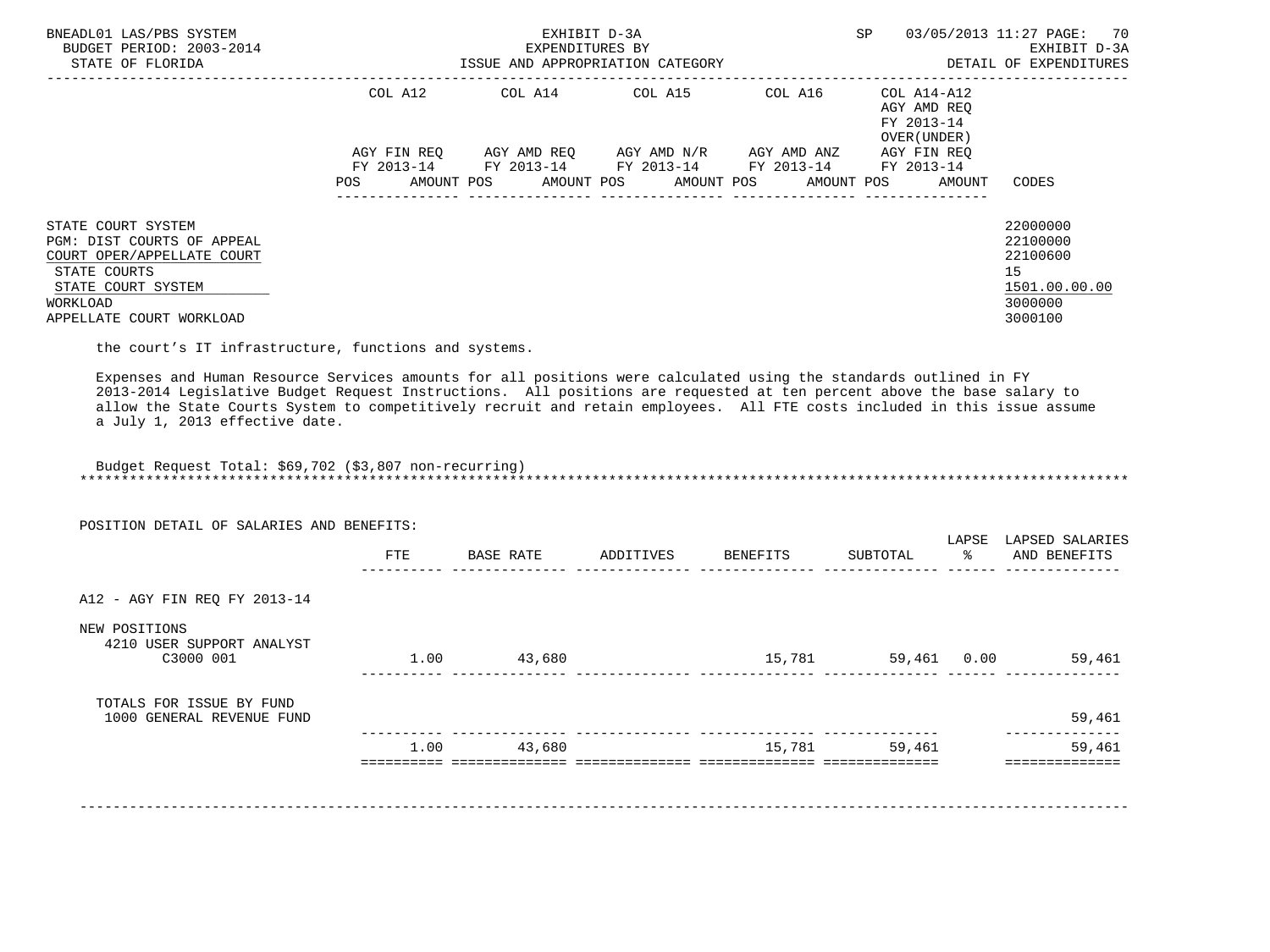| BNEADL01 LAS/PBS SYSTEM<br>BUDGET PERIOD: 2003-2014<br>STATE OF FLORIDA                                                                                      |                    | EXHIBIT D-3A<br>EXPENDITURES BY<br>ISSUE AND APPROPRIATION CATEGORY |                                     |                 | SP 03/05/2013 11:27 PAGE: 71<br>EXHIBIT D-3A<br>DETAIL OF EXPENDITURES |    |                                                                               |
|--------------------------------------------------------------------------------------------------------------------------------------------------------------|--------------------|---------------------------------------------------------------------|-------------------------------------|-----------------|------------------------------------------------------------------------|----|-------------------------------------------------------------------------------|
|                                                                                                                                                              | COL A12            | COL A14                                                             | COL A15                             | COL A16         | COL A14-A12<br>AGY AMD REO<br>FY 2013-14<br>OVER (UNDER)               |    |                                                                               |
|                                                                                                                                                              |                    | POS AMOUNT POS AMOUNT POS AMOUNT POS                                | ___________________________________ | ____________    | AMOUNT POS AMOUNT                                                      |    | CODES                                                                         |
| STATE COURT SYSTEM<br>PGM: DIST COURTS OF APPEAL<br>COURT OPER/APPELLATE COURT<br>STATE COURTS<br>STATE COURT SYSTEM<br>WORKLOAD<br>APPELLATE COURT WORKLOAD |                    |                                                                     |                                     |                 |                                                                        |    | 22000000<br>22100000<br>22100600<br>15<br>1501.00.00.00<br>3000000<br>3000100 |
| POSITION DETAIL OF SALARIES AND BENEFITS:                                                                                                                    | FTE                | BASE RATE ADDITIVES                                                 |                                     | <b>BENEFITS</b> | SUBTOTAL                                                               | ွေ | LAPSE LAPSED SALARIES<br>AND BENEFITS                                         |
| A14 - AGY AMD REO FY 2013-14                                                                                                                                 |                    |                                                                     |                                     |                 |                                                                        |    |                                                                               |
| NEW POSITIONS<br>4210 USER SUPPORT ANALYST<br>C3000 001                                                                                                      |                    | 1.00 43,680                                                         |                                     |                 |                                                                        |    | 15,781 59,461 0.00 59,461                                                     |
| TOTALS FOR ISSUE BY FUND<br>1000 GENERAL REVENUE FUND                                                                                                        |                    |                                                                     |                                     |                 |                                                                        |    | 59,461                                                                        |
|                                                                                                                                                              | 1.00               | 43,680                                                              |                                     | 15,781          | 59,461                                                                 |    | --------------<br>59,461<br>==============                                    |
|                                                                                                                                                              |                    |                                                                     |                                     |                 |                                                                        |    |                                                                               |
| CERTIFICATION OF ADDITIONAL<br><b>JUDGESHIPS</b><br>SALARY RATE<br>SALARY RATE 288,155                                                                       |                    | 283,654                                                             |                                     |                 | $4.501 -$                                                              |    | 3009310<br>000000                                                             |
| SALARIES AND BENEFITS                                                                                                                                        | 4.00               | 4.00                                                                |                                     |                 |                                                                        |    | 010000                                                                        |
| GENERAL REVENUE FUND                                                                                                                                         | $-$ STATE 374, 443 | 369,363                                                             |                                     |                 |                                                                        |    | $5,080 - 1000$ 1                                                              |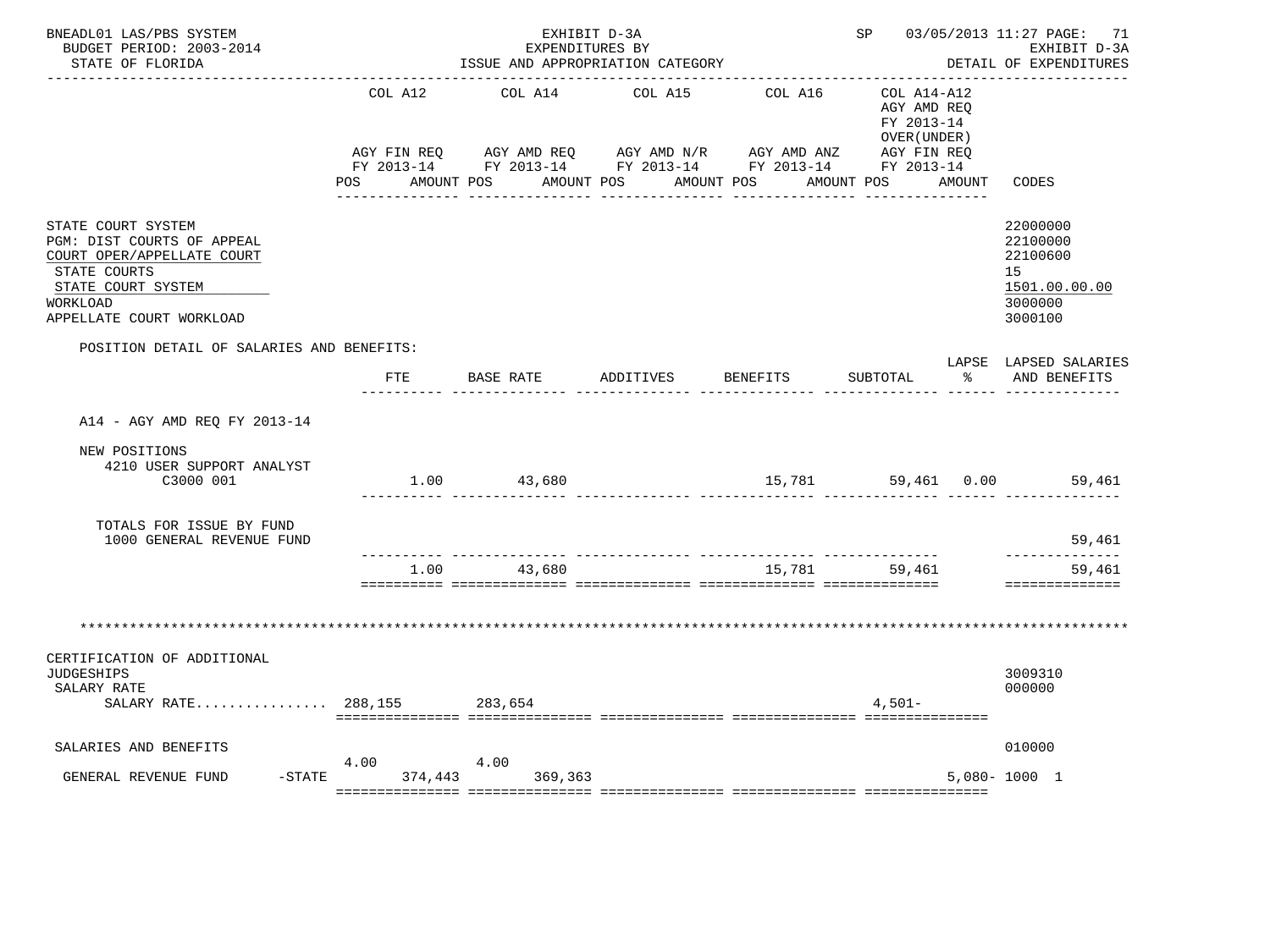| BNEADL01 LAS/PBS SYSTEM<br>BUDGET PERIOD: 2003-2014<br>STATE OF FLORIDA                                                                                                                                 |                             | EXHIBIT D-3A<br>EXPENDITURES BY<br>ISSUE AND APPROPRIATION CATEGORY |                                                                                                                                                           | SP 03/05/2013 11:27 PAGE: 72<br>EXHIBIT D-3A<br>DETAIL OF EXPENDITURES |                                                                        |                                                                                         |
|---------------------------------------------------------------------------------------------------------------------------------------------------------------------------------------------------------|-----------------------------|---------------------------------------------------------------------|-----------------------------------------------------------------------------------------------------------------------------------------------------------|------------------------------------------------------------------------|------------------------------------------------------------------------|-----------------------------------------------------------------------------------------|
|                                                                                                                                                                                                         | COL A12<br>POS              | COL A14 COL A15                                                     | AGY FIN REQ AGY AMD REQ AGY AMD N/R AGY AMD ANZ AGY FIN REQ<br>FY 2013-14 FY 2013-14 FY 2013-14 FY 2013-14 FY 2013-14<br>AMOUNT POS AMOUNT POS AMOUNT POS | COL A16                                                                | COL A14-A12<br>AGY AMD REO<br>FY 2013-14<br>OVER (UNDER)<br>AMOUNT POS | AMOUNT CODES                                                                            |
| STATE COURT SYSTEM<br>PGM: DIST COURTS OF APPEAL<br>COURT OPER/APPELLATE COURT<br>STATE COURTS<br>STATE COURT SYSTEM<br>WORKLOAD<br>CERTIFICATION OF ADDITIONAL<br><b>JUDGESHIPS</b><br><b>EXPENSES</b> |                             |                                                                     |                                                                                                                                                           |                                                                        |                                                                        | 22000000<br>22100000<br>22100600<br>15<br>1501.00.00.00<br>3000000<br>3009310<br>040000 |
| GENERAL REVENUE FUND                                                                                                                                                                                    | -STATE 43.072 43.072 15.228 |                                                                     |                                                                                                                                                           |                                                                        |                                                                        | 1000 1                                                                                  |
| SPECIAL CATEGORIES<br>TR/DMS/HR SVCS/STW CONTRCT                                                                                                                                                        |                             |                                                                     |                                                                                                                                                           |                                                                        |                                                                        | 100000<br>107040                                                                        |
| $-$ STATE<br>GENERAL REVENUE FUND                                                                                                                                                                       | 892                         | 892                                                                 |                                                                                                                                                           |                                                                        |                                                                        | 1000 1                                                                                  |
| TOTAL: CERTIFICATION OF ADDITIONAL<br><b>JUDGESHIPS</b><br>TOTAL POSITIONS $4.00$ $4.00$<br>TOTAL ISSUE 418,407 413,327 15,228<br>TOTAL SALARY RATE 288,155 283,654                                     |                             |                                                                     |                                                                                                                                                           |                                                                        | $5,080-$<br>$4.501 -$                                                  | 3009310                                                                                 |
|                                                                                                                                                                                                         |                             |                                                                     |                                                                                                                                                           |                                                                        |                                                                        |                                                                                         |
| AGENCY ISSUE NARRATIVE:<br>2013-2014 BUDGET YEAR NARRATIVE:                                                                                                                                             |                             |                                                                     | IT COMPONENT? NO                                                                                                                                          |                                                                        |                                                                        |                                                                                         |

 Certification of Additional Judgeships: This issue is being filed as a placeholder, pending the Supreme Court Order certifying the need for additional judgeships for FY 2013-14. The placeholder is for: 1 Appellate Court Judge, 1 Appellate Court Judicial Assistant, and 2 Law Clerks totaling 4 FTE.

 Expenses and Human Resource Services amounts for all positions were calculated using the standards outlined in FY 2013-14 Legislative Budget Request Instructions. All staff positions are requested at ten percent above the base salary to allow the State Courts System to competitively recruit and retain employees. All FTE costs included in this issue assume a July 1, 2013 effective date.

 Please see companion issue #3009310 also filed in Budget Entity 22300100, Program Component 1501.00.00.00, Budget Entity 22300200, Program Component 1501.00.00.00 and Budget Entity 22010200, Program Component 1602.00.00.00.

Total Budget Request: 4 FTE; \$418,407 (\$15,228 non-recurring)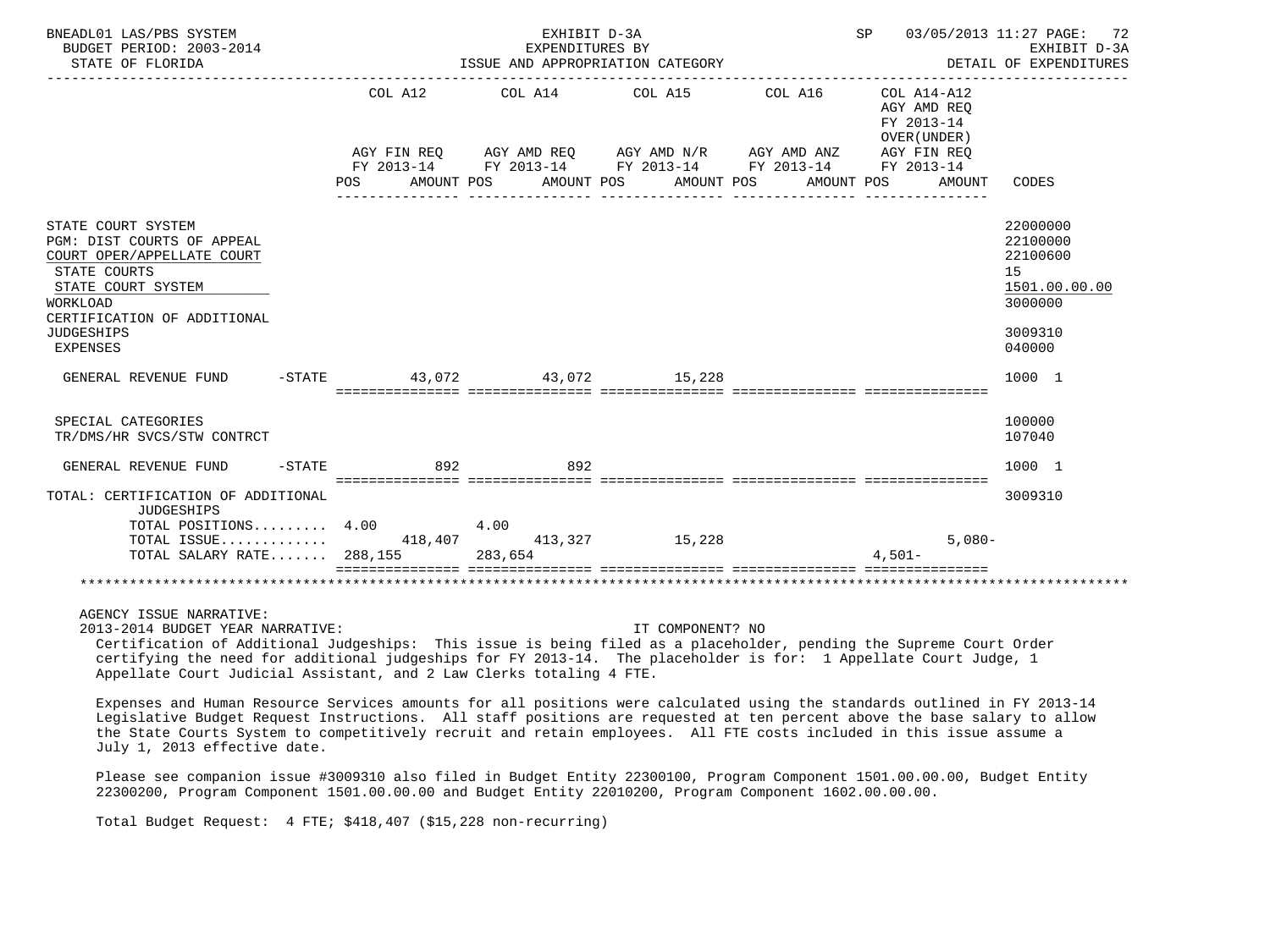| BNEADL01 LAS/PBS SYSTEM<br>BUDGET PERIOD: 2003-2014<br>STATE OF FLORIDA | ISSUE AND APPROPRIATION CATEGORY | EXHIBIT D-3A<br>EXPENDITURES BY                        |                                     | <b>SP</b> | 03/05/2013 11:27 PAGE: 73<br>EXHIBIT D-3A<br>DETAIL OF EXPENDITURES |                      |
|-------------------------------------------------------------------------|----------------------------------|--------------------------------------------------------|-------------------------------------|-----------|---------------------------------------------------------------------|----------------------|
|                                                                         | COL A12                          | COL A14 COL A15                                        |                                     | COL A16   | COL A14-A12<br>AGY AMD REO<br>FY 2013-14<br>OVER (UNDER)            |                      |
|                                                                         | AGY FIN REO<br><b>POS</b>        | FY 2013-14 FY 2013-14 FY 2013-14 FY 2013-14 FY 2013-14 | AGY AMD REO AGY AMD N/R AGY AMD ANZ |           | AGY FIN REO<br>AMOUNT POS AMOUNT POS AMOUNT POS AMOUNT POS AMOUNT   | CODES                |
|                                                                         |                                  |                                                        |                                     |           |                                                                     |                      |
| STATE COURT SYSTEM<br>PGM: DIST COURTS OF APPEAL                        |                                  |                                                        |                                     |           |                                                                     | 22000000<br>22100000 |
| COURT OPER/APPELLATE COURT                                              |                                  |                                                        |                                     |           |                                                                     | 22100600             |
| STATE COURTS<br>STATE COURT SYSTEM                                      |                                  |                                                        |                                     |           |                                                                     | 15<br>1501.00.00.00  |
| WORKLOAD<br>CERTIFICATION OF ADDITIONAL                                 |                                  |                                                        |                                     |           |                                                                     | 3000000              |
| <b>JUDGESHIPS</b>                                                       |                                  |                                                        |                                     |           |                                                                     | 3009310              |

#### \*\*AMENDED 2013-14 NARRATIVE AFTER FEBRUARY 1, 2013\*\*

 A placeholder for certification of judgeships was filed on October 15, 2012 pending the Supreme Court's order certifying the need for additional judgeships. The Supreme Court issued Order No. SC12-2398, dated December 20, 2012 certifying the need for one additional appellate judgeship in the Second District Court of Appeal. The following support positions are needed: 1 Appellate Judicial Assistant and 2 Appellate Law Clerks.

 Expenses and Human Resource Services amounts for all positions were calculated using the standards outlined in FY 2013-14 Legislative Budget Request Instructions. All staff positions are requested at ten percent above the base salary to allow the State Courts System to competitively recruit and retain employees. All FTE costs included in this issue assume a July 1, 2013 effective date.

 Please see companion issue #3009310 also filed in Budget Entity 22300100 and 22300200, Program Component 1501.00.00.00 and Budget Entity 22010200, Program Component 1602.00.00.00.

 Summary: The original request was a placeholder filed for 4 FTE and \$418,407(\$15,228 non-recurring). The amended issue calls for  $4$  FTE and  $$413,327$  ( $$15,228$  non-recurring). \*\*\*\*\*\*\*\*\*\*\*\*\*\*\*\*\*\*\*\*\*\*\*\*\*\*\*\*\*\*\*\*\*\*\*\*\*\*\*\*\*\*\*\*\*\*\*\*\*\*\*\*\*\*\*\*\*\*\*\*\*\*\*\*\*\*\*\*\*\*\*\*\*\*\*\*\*\*\*\*\*\*\*\*\*\*\*\*\*\*\*\*\*\*\*\*\*\*\*\*\*\*\*\*\*\*\*\*\*\*\*\*\*\*\*\*\*\*\*\*\*\*\*\*\*\*\*

|                                                    | <b>FTE</b> | BASE RATE | ADDITIVES | <b>BENEFITS</b> | SUBTOTAL | LAPSE<br>°≈ | LAPSED SALARIES<br>AND BENEFITS |
|----------------------------------------------------|------------|-----------|-----------|-----------------|----------|-------------|---------------------------------|
| A12 - AGY FIN REQ FY 2013-14                       |            |           |           |                 |          |             |                                 |
| NEW POSITIONS                                      |            |           |           |                 |          |             |                                 |
| 9809 JUDGE - DISTRICT COURT OF APPEAL<br>C8000 001 | 1.00       | 150,077   |           | 36,878          | 186,955  | 0.00        | 186,955                         |
| 8230 LAW CLERK                                     |            |           |           |                 |          |             |                                 |
|                                                    | 2.00       | 100,224   |           | 33,211          | 133,435  | 0.00        | 133,435                         |
| C8002 001                                          |            |           |           |                 |          |             |                                 |
| 8140 APPELLATE JUDICIAL ASST - DISTRICT COURT      |            |           |           |                 |          |             |                                 |

POSITION DETAIL OF SALARIES AND BENEFITS: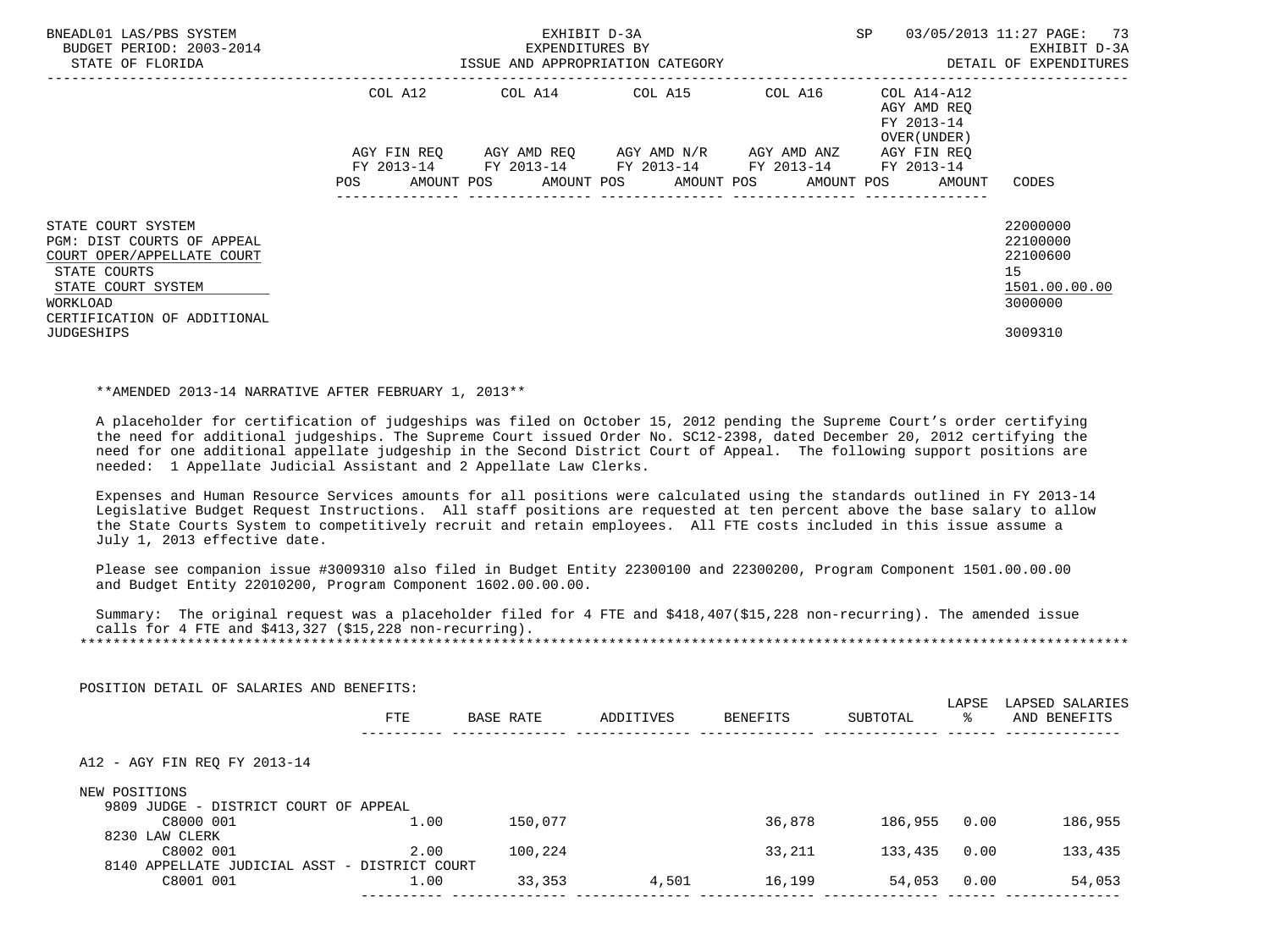| STATE OF FLORIDA                                                                                                                                                                     |                | EXHIBIT D-3A<br>EXPENDITURES BY<br>ISSUE AND APPROPRIATION CATEGORY                                                                                             | ---------------------------------      |                                         |                                                                                           | SP 03/05/2013 11:27 PAGE: 74<br>EXHIBIT D-3A<br>DETAIL OF EXPENDITURES<br>------------ |                                                                               |
|--------------------------------------------------------------------------------------------------------------------------------------------------------------------------------------|----------------|-----------------------------------------------------------------------------------------------------------------------------------------------------------------|----------------------------------------|-----------------------------------------|-------------------------------------------------------------------------------------------|----------------------------------------------------------------------------------------|-------------------------------------------------------------------------------|
|                                                                                                                                                                                      | COL A12<br>POS | COL A14<br>AGY FIN REQ AGY AMD REQ AGY AMD N/R AGY AMD ANZ AGY FIN REQ<br>FY 2013-14 FY 2013-14 FY 2013-14 FY 2013-14 FY 2013-14<br>AMOUNT POS<br>------------- | COL A15<br>AMOUNT POS<br>_____________ | COL A16<br>AMOUNT POS<br>-------------- | COL A14-A12<br>AGY AMD REQ<br>FY 2013-14<br>OVER (UNDER)<br>AMOUNT POS<br>--------------- | AMOUNT                                                                                 | CODES                                                                         |
| STATE COURT SYSTEM<br>PGM: DIST COURTS OF APPEAL<br>COURT OPER/APPELLATE COURT<br>STATE COURTS<br>STATE COURT SYSTEM<br>WORKLOAD<br>CERTIFICATION OF ADDITIONAL<br><b>JUDGESHIPS</b> |                |                                                                                                                                                                 |                                        |                                         |                                                                                           |                                                                                        | 22000000<br>22100000<br>22100600<br>15<br>1501.00.00.00<br>3000000<br>3009310 |
| POSITION DETAIL OF SALARIES AND BENEFITS:                                                                                                                                            |                |                                                                                                                                                                 |                                        |                                         |                                                                                           |                                                                                        |                                                                               |
|                                                                                                                                                                                      | FTE            | BASE RATE                                                                                                                                                       | ADDITIVES                              | <b>BENEFITS</b>                         | SUBTOTAL                                                                                  |                                                                                        | LAPSE LAPSED SALARIES<br>% AND BENEFITS                                       |
| NEW POSITIONS<br>TOTALS FOR ISSUE BY FUND<br>1000 GENERAL REVENUE FUND                                                                                                               |                |                                                                                                                                                                 |                                        | 4.00 283,654 4,501 86,288 374,443       |                                                                                           |                                                                                        | 374,443<br>374,443                                                            |
|                                                                                                                                                                                      |                |                                                                                                                                                                 |                                        |                                         |                                                                                           |                                                                                        | ==============                                                                |
| A14 - AGY AMD REO FY 2013-14                                                                                                                                                         |                |                                                                                                                                                                 |                                        |                                         |                                                                                           |                                                                                        |                                                                               |
| NEW POSITIONS<br>9809 JUDGE - DISTRICT COURT OF APPEAL<br>C8000 001                                                                                                                  | 1.00           | 150,077                                                                                                                                                         |                                        |                                         |                                                                                           |                                                                                        | 36,878 186,955 0.00 186,955                                                   |
| 8230 LAW CLERK<br>C8002 001                                                                                                                                                          | 2.00           | 100,224                                                                                                                                                         |                                        | 33,211                                  | 133,435                                                                                   | 0.00                                                                                   | 133,435                                                                       |
| 8140 APPELLATE JUDICIAL ASST - DISTRICT COURT<br>C8001 001                                                                                                                           | 1.00           | 33,353                                                                                                                                                          |                                        | 15,620                                  | 48,973                                                                                    | 0.00                                                                                   | 48,973                                                                        |
| TOTALS FOR ISSUE BY FUND<br>1000 GENERAL REVENUE FUND                                                                                                                                |                |                                                                                                                                                                 |                                        |                                         | <u>_________________</u>                                                                  |                                                                                        | 369,363                                                                       |

\*\*\*\*\*\*\*\*\*\*\*\*\*\*\*\*\*\*\*\*\*\*\*\*\*\*\*\*\*\*\*\*\*\*\*\*\*\*\*\*\*\*\*\*\*\*\*\*\*\*\*\*\*\*\*\*\*\*\*\*\*\*\*\*\*\*\*\*\*\*\*\*\*\*\*\*\*\*\*\*\*\*\*\*\*\*\*\*\*\*\*\*\*\*\*\*\*\*\*\*\*\*\*\*\*\*\*\*\*\*\*\*\*\*\*\*\*\*\*\*\*\*\*\*\*\*\*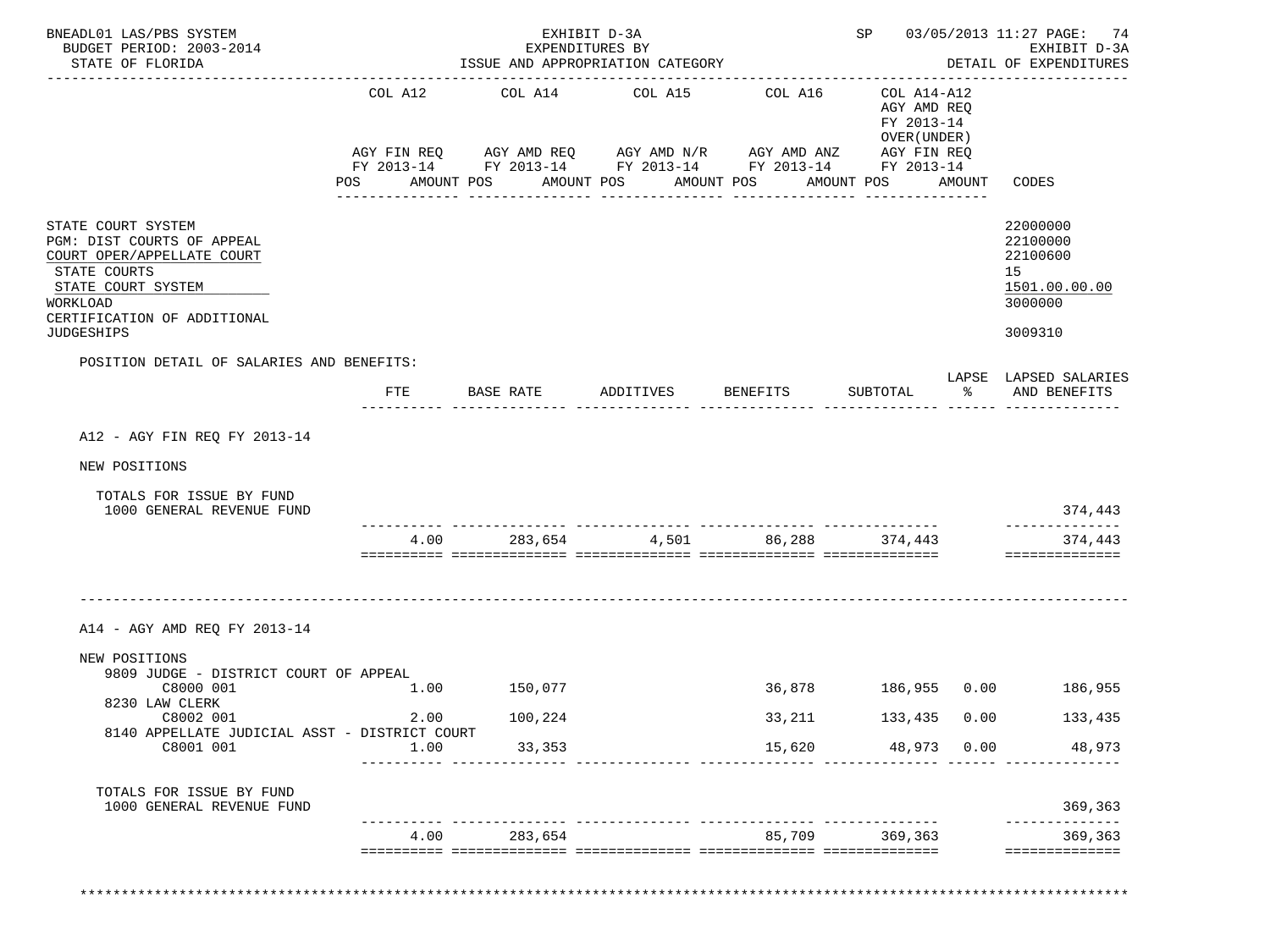| BNEADL01 LAS/PBS SYSTEM<br>BUDGET PERIOD: 2003-2014<br>STATE OF FLORIDA                                                                                                                          |           | EXHIBIT D-3A<br>EXPENDITURES BY<br>ISSUE AND APPROPRIATION CATEGORY |         |  |                                                                                                                  |  |  |  |  |                                                           | SP 03/05/2013 11:27 PAGE: 75<br>EXHIBIT D-3A<br>DETAIL OF EXPENDITURES                  |
|--------------------------------------------------------------------------------------------------------------------------------------------------------------------------------------------------|-----------|---------------------------------------------------------------------|---------|--|------------------------------------------------------------------------------------------------------------------|--|--|--|--|-----------------------------------------------------------|-----------------------------------------------------------------------------------------|
|                                                                                                                                                                                                  |           |                                                                     | COL A12 |  | COL A14 COL A15 COL A16<br>AGY FIN REQ AGY AMD REQ AGY AMD N/R AGY AMD ANZ AGY FIN REQ                           |  |  |  |  | COL A14-A12<br>AGY AMD REO<br>FY 2013-14<br>OVER (UNDER ) |                                                                                         |
|                                                                                                                                                                                                  |           |                                                                     |         |  | FY 2013-14 FY 2013-14 FY 2013-14 FY 2013-14 FY 2013-14<br>POS AMOUNT POS AMOUNT POS AMOUNT POS AMOUNT POS AMOUNT |  |  |  |  |                                                           | CODES                                                                                   |
| STATE COURT SYSTEM<br>PGM: DIST COURTS OF APPEAL<br>COURT OPER/APPELLATE COURT<br>STATE COURTS<br>STATE COURT SYSTEM<br>COMPENSATION ISSUES<br>JUDICIAL BRANCH PAY PLAN<br>SALARIES AND BENEFITS |           |                                                                     |         |  |                                                                                                                  |  |  |  |  |                                                           | 22000000<br>22100000<br>22100600<br>15<br>1501.00.00.00<br>4400000<br>4400A10<br>010000 |
| GENERAL REVENUE FUND                                                                                                                                                                             | $-$ STATE |                                                                     |         |  | 714,211 714,211                                                                                                  |  |  |  |  |                                                           | 1000 1                                                                                  |
|                                                                                                                                                                                                  |           |                                                                     |         |  |                                                                                                                  |  |  |  |  |                                                           |                                                                                         |

# AGENCY ISSUE NARRATIVE:

2013-2014 BUDGET YEAR NARRATIVE: IT COMPONENT? NO

 The Supreme Court requests \$5,507,361 to provide a 3.5 percent competitive salary adjustment for all State Courts System (SCS) employees, effective July 1, 2013. In the event the legislature provides a salary adjustment for state employees for the 2013-14 Fiscal Year, the Court requests any necessary additional funding sufficient to provide all SCS employees with a 3.5 percent competitive salary adjustment.

 The lack of salary increases since October 1, 2006, compounded by the elimination of 237 positions, has led to the present critical situation where work load has increased and pay for SCS employees has fallen further and further behind competing employers in state and local government. This is evidenced by salary comparisons, turnover and recruitment problems. The branch is experiencing difficulty in reaching its Long Range Strategic Plan goal of supporting competency and quality. Success in this regard depends on the branch's ability to attract, hire and retain highly qualified and competent employees. As well, competitive pay and opportunities for monetary incentives in recognition of excellent service and performance are motivating factors for continued improvement in support of creating efficiencies for the branch.

 Average salaries of SCS employees are nearly ten percent behind competing employers. Some high level positions are being held vacant because, due to the starting salaries, no suitable applicants could be found. Since October 2009, sixteen employees in the Office of the State Courts Administrator (OSCA) alone accepted positions with executive branch agencies. That is nearly 10 percent of the OSCA workforce. The average pay increase realized by these employees is over \$6,800 with five of the employees taking positions with salary increases over \$10,000, not including enhanced benefits. This loss of key managers and other high performers, who had developed broad knowledge bases of critical judicial branch operations, has brought significant organizational challenges in already difficult times. These challenges are compounded by the loss of long-term employees who have recently retired or will be retiring, resulting in an essential need to develop and retain existing employees to ensure expertise. Filling knowledge gaps ensures the continued development of efficiencies in the work of the State Courts System.

 In the trial courts, it additionally has become especially difficult to fill and to retain constitutionally mandated due process positions such as Court Reporters and Court Interpreters at current pay levels. The gap between pay for SCS court reporting and court interpreting employees and those employed by the federal government and counties, as well as those providing services by contract, continues to grow. For example, the base rate of pay for court reporters in the federal court in Miami is \$77,641 while the starting salary of a court reporter in the trial courts is \$47,569. This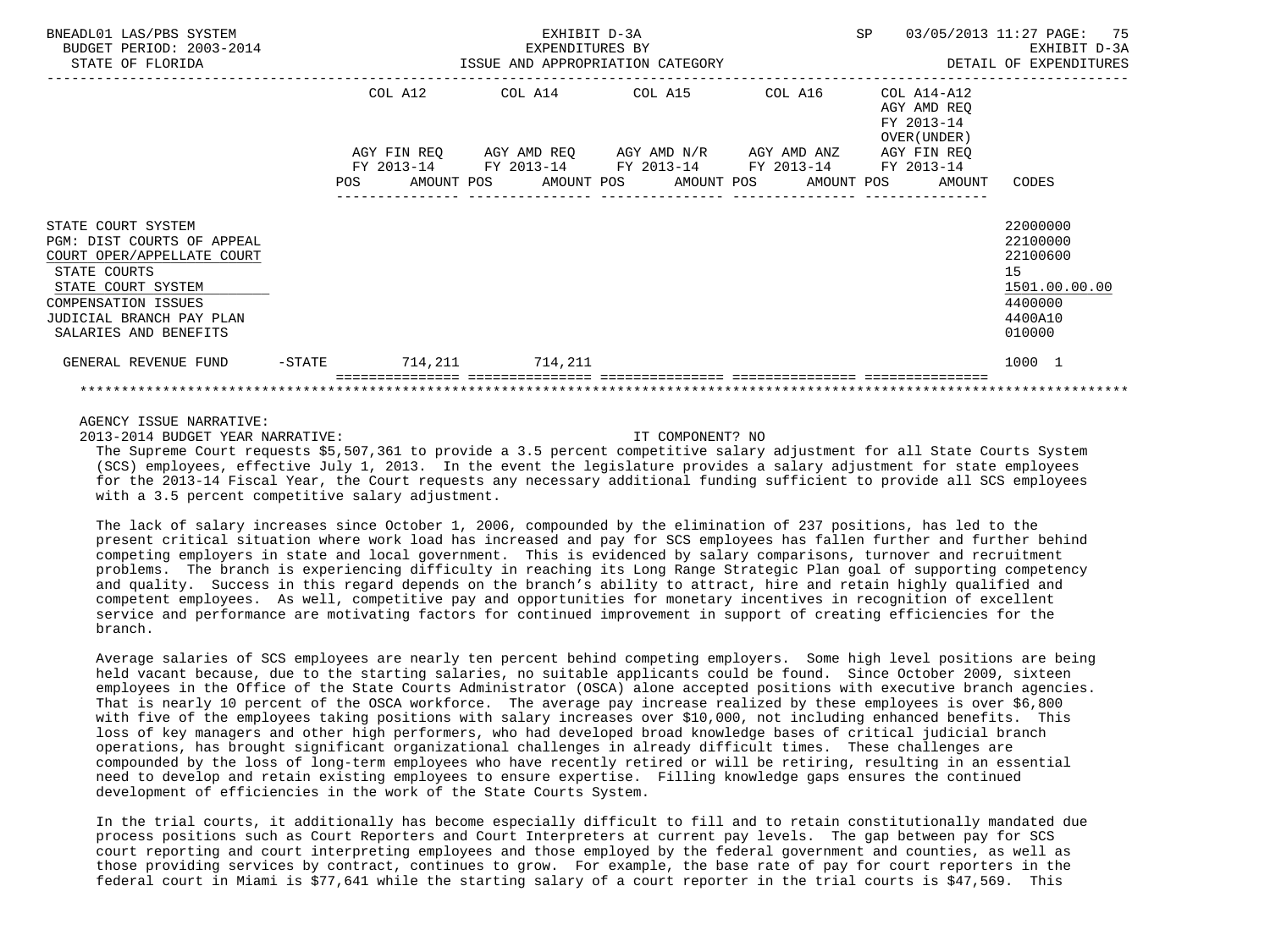| BNEADL01 LAS/PBS SYSTEM<br>BUDGET PERIOD: 2003-2014<br>STATE OF FLORIDA                                                                                                        |                   | EXHIBIT D-3A<br>EXPENDITURES BY<br>ISSUE AND APPROPRIATION CATEGORY | SP                                                                                                      | 03/05/2013 11:27 PAGE: 76<br>EXHIBIT D-3A<br>DETAIL OF EXPENDITURES |                                           |                                                                               |
|--------------------------------------------------------------------------------------------------------------------------------------------------------------------------------|-------------------|---------------------------------------------------------------------|---------------------------------------------------------------------------------------------------------|---------------------------------------------------------------------|-------------------------------------------|-------------------------------------------------------------------------------|
|                                                                                                                                                                                | COL A12           |                                                                     |                                                                                                         |                                                                     | AGY AMD REO<br>FY 2013-14<br>OVER (UNDER) |                                                                               |
|                                                                                                                                                                                | AGY FIN REO       |                                                                     | AGY AMD REO      AGY AMD N/R      AGY AMD ANZ<br>FY 2013-14 FY 2013-14 FY 2013-14 FY 2013-14 FY 2013-14 |                                                                     | AGY FIN REO                               |                                                                               |
|                                                                                                                                                                                | AMOUNT POS<br>POS |                                                                     | AMOUNT POS AMOUNT POS AMOUNT POS                                                                        |                                                                     | AMOUNT                                    | CODES                                                                         |
| STATE COURT SYSTEM<br>PGM: DIST COURTS OF APPEAL<br>COURT OPER/APPELLATE COURT<br>STATE COURTS<br>STATE COURT SYSTEM<br><b>COMPENSATION ISSUES</b><br>JUDICIAL BRANCH PAY PLAN |                   |                                                                     |                                                                                                         |                                                                     |                                           | 22000000<br>22100000<br>22100600<br>15<br>1501.00.00.00<br>4400000<br>4400A10 |

 comparison holds equally true for court interpreters. The starting salary for a court interpreter for the federal court in Miami was \$71,384 in 2009 while the starting salary for a certified court interpreter in the trial courts is \$41,268.

 As the economy improves, the employment environment is sure to become increasingly competitive. The State Courts System needs to be able to retain and recruit top talent to ensure that justice is served in the most efficient and effective manner to the people of Florida.

 It should be noted that it is the policy of the Supreme Court to advocate that all judicial officers be included in legislative pay adjustments as may be provided to employees in the branch or in state government generally.

 The request for Budget Entity 22100600 is \$714,211. Please see companion issue #4400A10 also filed in Budget Entity 22300200, Program Component 1501.00.00.00, Budget Entity 22010100, Program Component 1501.00.00.00, Budget Entity 22010200, Program Component 1602.00.00.00, Budget Entity 22300100, Program Component 1501.00.00.00 and Budget Entity 22350100, Program Component 1601.00.00.00.

 Budget Request Total: \$714,211 (recurring) \*\*\*\*\*\*\*\*\*\*\*\*\*\*\*\*\*\*\*\*\*\*\*\*\*\*\*\*\*\*\*\*\*\*\*\*\*\*\*\*\*\*\*\*\*\*\*\*\*\*\*\*\*\*\*\*\*\*\*\*\*\*\*\*\*\*\*\*\*\*\*\*\*\*\*\*\*\*\*\*\*\*\*\*\*\*\*\*\*\*\*\*\*\*\*\*\*\*\*\*\*\*\*\*\*\*\*\*\*\*\*\*\*\*\*\*\*\*\*\*\*\*\*\*\*\*\*

| POSITION DETAIL OF SALARIES AND BENEFITS:                        |     |           |           |          |          |             |                                 |
|------------------------------------------------------------------|-----|-----------|-----------|----------|----------|-------------|---------------------------------|
|                                                                  | FTE | BASE RATE | ADDITIVES | BENEFITS | SUBTOTAL | LAPSE<br>°≈ | LAPSED SALARIES<br>AND BENEFITS |
|                                                                  |     |           |           |          |          |             |                                 |
| A12 - AGY FIN REQ FY 2013-14                                     |     |           |           |          |          |             |                                 |
| CHANGES TO CURRENTLY AUTHORIZED POSITIONS<br>OTHER SALARY AMOUNT |     |           |           |          |          |             |                                 |
| 1000 GENERAL REVENUE FUND                                        |     |           |           |          |          |             | 714,211<br>-----------          |
|                                                                  |     |           |           |          |          |             | 714,211                         |
|                                                                  |     |           |           |          |          |             |                                 |
|                                                                  |     |           |           |          |          |             |                                 |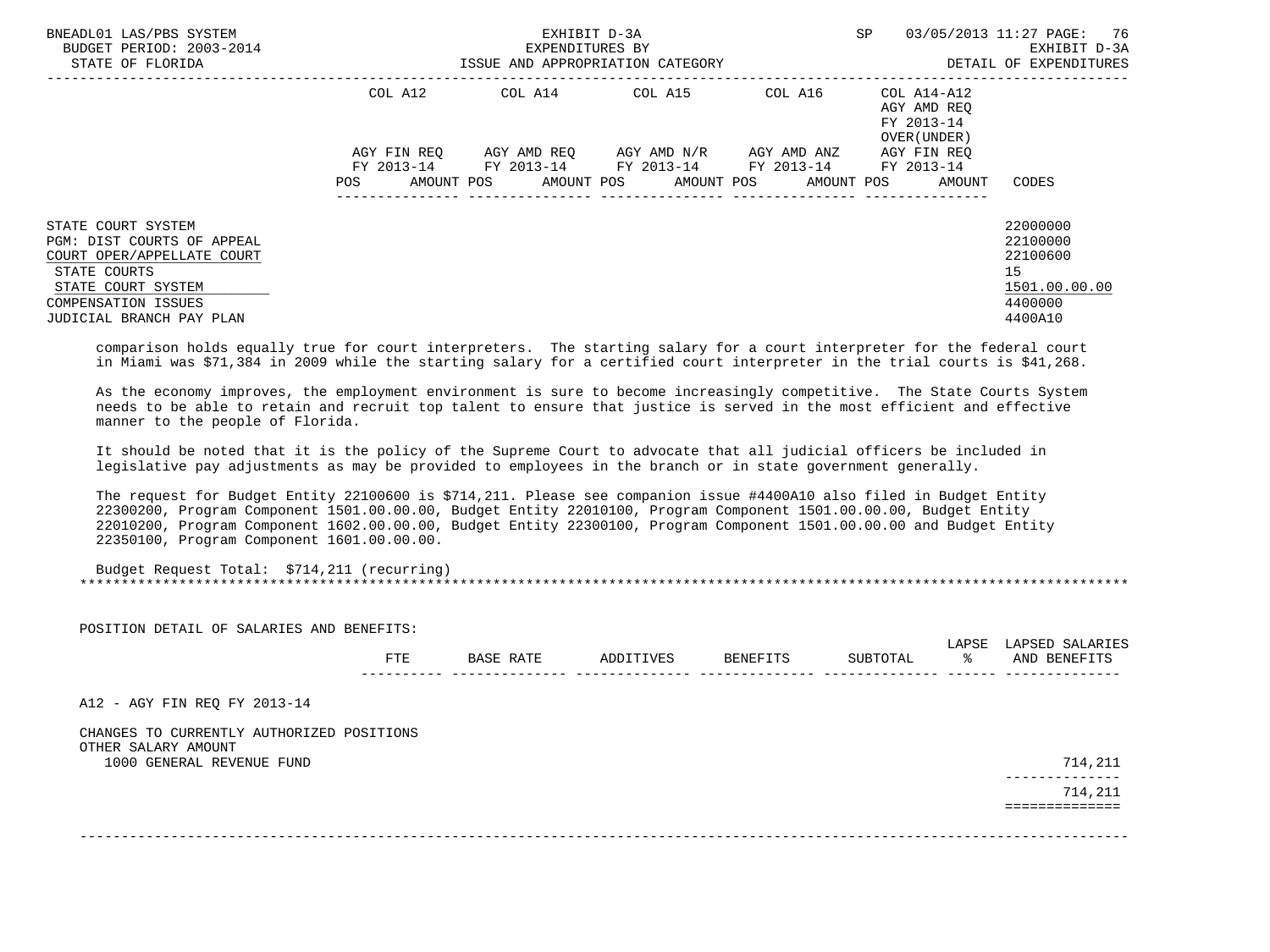| BNEADL01 LAS/PBS SYSTEM<br>BUDGET PERIOD: 2003-2014<br>STATE OF FLORIDA                                                                                                               | EXHIBIT D-3A<br>EXPENDITURES BY<br>ISSUE AND APPROPRIATION CATEGORY      |                  |                         |            |                  |                    |            |          |                                                           | SP 03/05/2013 11:27 PAGE: 77<br>EXHIBIT D-3A<br>DETAIL OF EXPENDITURES        |  |
|---------------------------------------------------------------------------------------------------------------------------------------------------------------------------------------|--------------------------------------------------------------------------|------------------|-------------------------|------------|------------------|--------------------|------------|----------|-----------------------------------------------------------|-------------------------------------------------------------------------------|--|
|                                                                                                                                                                                       | COL A12                                                                  |                  | COL A14 COL A15 COL A16 |            |                  |                    |            |          | COL A14-A12<br>AGY AMD REO<br>FY 2013-14<br>OVER (UNDER ) |                                                                               |  |
|                                                                                                                                                                                       | AGY FIN REQ AGY AMD REQ AGY AMD N/R AGY AMD ANZ AGY FIN REQ              |                  |                         |            |                  |                    |            |          |                                                           |                                                                               |  |
|                                                                                                                                                                                       | FY 2013-14 FY 2013-14 FY 2013-14 FY 2013-14 FY 2013-14<br>POS AMOUNT POS |                  |                         | AMOUNT POS |                  | AMOUNT POS         | AMOUNT POS |          | AMOUNT                                                    | CODES                                                                         |  |
|                                                                                                                                                                                       |                                                                          |                  |                         |            |                  |                    |            |          |                                                           |                                                                               |  |
| STATE COURT SYSTEM<br>PGM: DIST COURTS OF APPEAL<br>COURT OPER/APPELLATE COURT<br>STATE COURTS<br>STATE COURT SYSTEM<br>COMPENSATION ISSUES<br>JUDICIAL BRANCH PAY PLAN               |                                                                          |                  |                         |            |                  |                    |            |          |                                                           | 22000000<br>22100000<br>22100600<br>15<br>1501.00.00.00<br>4400000<br>4400A10 |  |
| POSITION DETAIL OF SALARIES AND BENEFITS:                                                                                                                                             |                                                                          |                  |                         |            |                  |                    |            |          |                                                           | LAPSE LAPSED SALARIES                                                         |  |
|                                                                                                                                                                                       | FTE                                                                      | <b>BASE RATE</b> |                         |            |                  | ADDITIVES BENEFITS |            | SUBTOTAL | $\sim$ $\sim$ $\sim$                                      | AND BENEFITS                                                                  |  |
| A14 - AGY AMD REO FY 2013-14<br>CHANGES TO CURRENTLY AUTHORIZED POSITIONS<br>OTHER SALARY AMOUNT<br>1000 GENERAL REVENUE FUND                                                         |                                                                          |                  |                         |            |                  |                    |            |          |                                                           | 714,211                                                                       |  |
|                                                                                                                                                                                       |                                                                          |                  |                         |            |                  |                    |            |          |                                                           | 714,211<br>==============                                                     |  |
|                                                                                                                                                                                       |                                                                          |                  |                         |            |                  |                    |            |          |                                                           |                                                                               |  |
| COURT ACTIVITIES AND SUPPORT<br>APPELLATE COURT OPERATIONAL                                                                                                                           |                                                                          |                  |                         |            |                  |                    |            |          |                                                           | 4600000                                                                       |  |
| INCREASES<br>SPECIAL CATEGORIES<br>CONTRACTED SERVICES                                                                                                                                |                                                                          |                  |                         |            |                  |                    |            |          |                                                           | 4600600<br>100000<br>100777                                                   |  |
| GENERAL REVENUE FUND                                                                                                                                                                  | $-STATE$ 32,000                                                          |                  | 32,000                  |            |                  |                    |            |          |                                                           | 1000 1                                                                        |  |
|                                                                                                                                                                                       |                                                                          |                  |                         |            |                  |                    |            |          |                                                           |                                                                               |  |
| AGENCY ISSUE NARRATIVE:<br>2013-2014 BUDGET YEAR NARRATIVE:<br>The Second District Court of Appeal (Second DCA) requests \$32,000 in recurring Contracted Services funding to address |                                                                          |                  |                         |            | IT COMPONENT? NO |                    |            |          |                                                           |                                                                               |  |

 minimum security requirements and day-to-day operating needs for the facility. The court's Contracted Services allocation has historically been inadequate to meet the basic maintenance and repair requirements for operating the Lakeland facility. As a result, items that should be routine preventative maintenance and repair projects are deferred.

 The Second DCA was allotted \$164,012 in Contracted Services funding from the FY 2012/13 appropriation. From this allocation, the court's known recurring obligations are as follows:

Security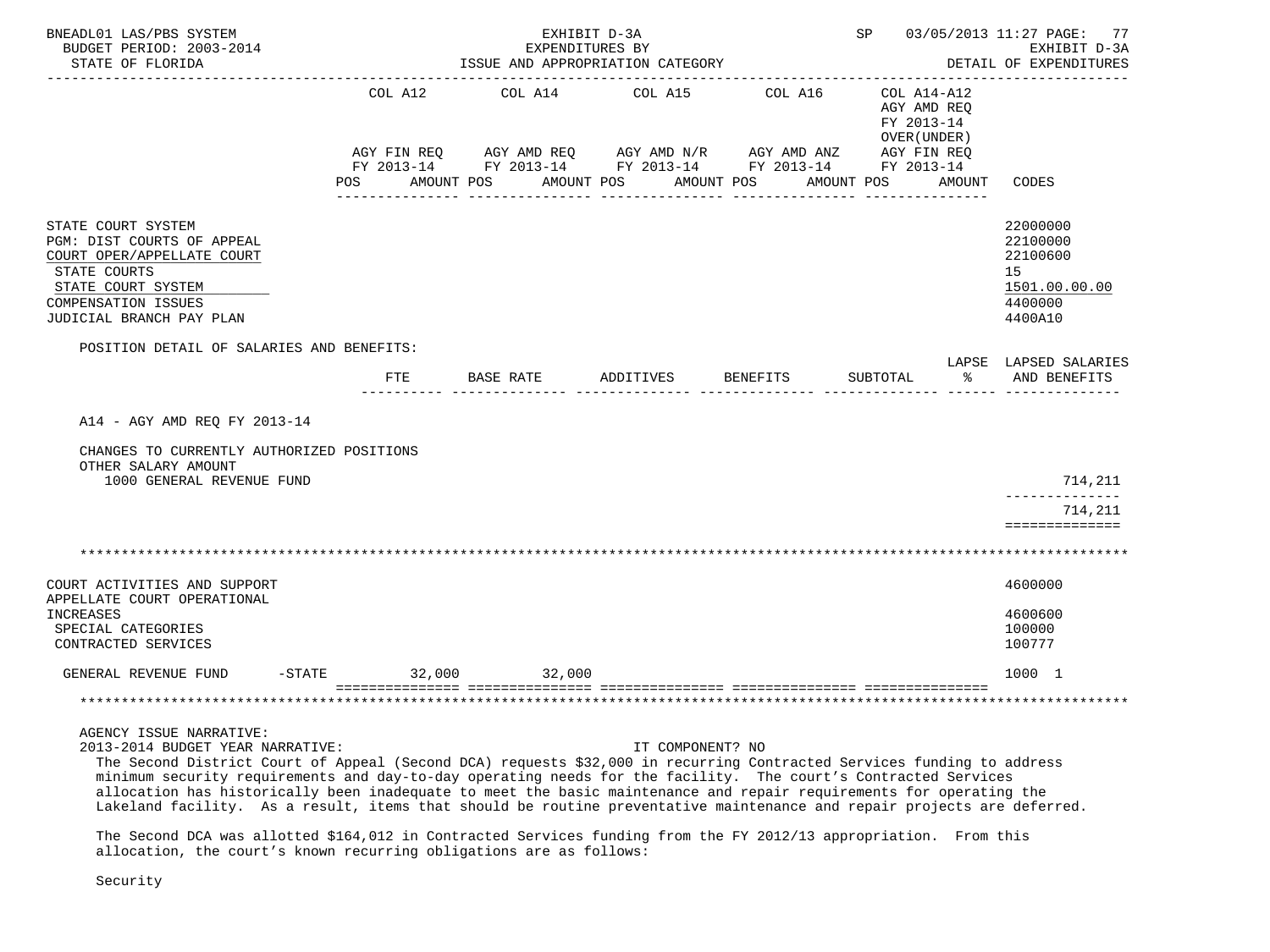| BNEADL01 LAS/PBS SYSTEM                                                                                                              |                                                             | EXHIBIT D-3A<br>SP<br>EXPENDITURES BY EXEMPLES BY EXEMPLES BY EXHIBITURES BY EXHIBITURES AND APPROPRIATION CATEGORY DETAIL OF EXPEND<br>STATE OF FLORIDA ISSUE AND APPROPRIATION CATEGORY DETAIL OF EXPEND |             |  |  |  |            |                                                                                                                              |        | 03/05/2013 11:27 PAGE: 78<br>EXHIBIT D-3A<br>DETAIL OF EXPENDITURES |
|--------------------------------------------------------------------------------------------------------------------------------------|-------------------------------------------------------------|------------------------------------------------------------------------------------------------------------------------------------------------------------------------------------------------------------|-------------|--|--|--|------------|------------------------------------------------------------------------------------------------------------------------------|--------|---------------------------------------------------------------------|
|                                                                                                                                      | AGY FIN REQ AGY AMD REQ AGY AMD N/R AGY AMD ANZ AGY FIN REQ |                                                                                                                                                                                                            |             |  |  |  |            | COL A12 $\qquad$ COL A14 $\qquad$ COL A15 $\qquad$ COL A16 $\qquad$ COL A14-A12<br>AGY AMD REO<br>FY 2013-14<br>OVER (UNDER) |        |                                                                     |
|                                                                                                                                      | FY 2013-14 FY 2013-14 FY 2013-14 FY 2013-14 FY 2013-14      |                                                                                                                                                                                                            |             |  |  |  |            |                                                                                                                              |        |                                                                     |
| <b>POS</b>                                                                                                                           | AMOUNT POS AMOUNT POS AMOUNT POS                            |                                                                                                                                                                                                            |             |  |  |  | AMOUNT POS |                                                                                                                              | AMOUNT | CODES                                                               |
| STATE COURT SYSTEM                                                                                                                   |                                                             |                                                                                                                                                                                                            |             |  |  |  |            |                                                                                                                              |        | 22000000                                                            |
| PGM: DIST COURTS OF APPEAL                                                                                                           |                                                             |                                                                                                                                                                                                            |             |  |  |  |            |                                                                                                                              |        | 22100000                                                            |
| COURT OPER/APPELLATE COURT                                                                                                           |                                                             |                                                                                                                                                                                                            |             |  |  |  |            |                                                                                                                              |        | 22100600                                                            |
| STATE COURTS                                                                                                                         |                                                             |                                                                                                                                                                                                            |             |  |  |  |            |                                                                                                                              |        | 15                                                                  |
| STATE COURT SYSTEM                                                                                                                   |                                                             |                                                                                                                                                                                                            |             |  |  |  |            |                                                                                                                              |        | 1501.00.00.00                                                       |
| COURT ACTIVITIES AND SUPPORT                                                                                                         |                                                             |                                                                                                                                                                                                            |             |  |  |  |            |                                                                                                                              |        | 4600000                                                             |
| APPELLATE COURT OPERATIONAL                                                                                                          |                                                             |                                                                                                                                                                                                            |             |  |  |  |            |                                                                                                                              |        |                                                                     |
| <b>INCREASES</b>                                                                                                                     |                                                             |                                                                                                                                                                                                            |             |  |  |  |            |                                                                                                                              |        | 4600600                                                             |
| One deputy sheriff each location \$ 125,875                                                                                          |                                                             |                                                                                                                                                                                                            |             |  |  |  |            |                                                                                                                              |        |                                                                     |
| Case Maintenance                                                                                                                     |                                                             |                                                                                                                                                                                                            |             |  |  |  |            |                                                                                                                              |        |                                                                     |
| Shipping/freight to return lower court record \$                                                                                     |                                                             |                                                                                                                                                                                                            | 4,500       |  |  |  |            |                                                                                                                              |        |                                                                     |
| Copy machine maintenance and print charges                                                                                           |                                                             |                                                                                                                                                                                                            | 2,500       |  |  |  |            |                                                                                                                              |        |                                                                     |
| Courier to transport court records between                                                                                           |                                                             |                                                                                                                                                                                                            |             |  |  |  |            |                                                                                                                              |        |                                                                     |
| Lakeland and Tampa each workday                                                                                                      |                                                             |                                                                                                                                                                                                            | 21,000      |  |  |  |            |                                                                                                                              |        |                                                                     |
| Facilities and Maintenance                                                                                                           |                                                             |                                                                                                                                                                                                            |             |  |  |  |            |                                                                                                                              |        |                                                                     |
| HVAC performance/maintenance contract 10,250<br>HVAC enftware maintenance contract 1,300                                             |                                                             |                                                                                                                                                                                                            |             |  |  |  |            |                                                                                                                              |        |                                                                     |
|                                                                                                                                      |                                                             |                                                                                                                                                                                                            |             |  |  |  |            |                                                                                                                              |        |                                                                     |
| Fire control and alarm monitoring                                                                                                    |                                                             |                                                                                                                                                                                                            | 1,200       |  |  |  |            |                                                                                                                              |        |                                                                     |
| Annual inspection for the $x$ -ray machine $1,200$<br>Annual maintenance for security system $3,400$<br>Five attinuished maintenance |                                                             |                                                                                                                                                                                                            |             |  |  |  |            |                                                                                                                              |        |                                                                     |
|                                                                                                                                      |                                                             |                                                                                                                                                                                                            |             |  |  |  |            |                                                                                                                              |        |                                                                     |
| Fire extinguisher maintenance                                                                                                        |                                                             |                                                                                                                                                                                                            | 176         |  |  |  |            |                                                                                                                              |        |                                                                     |
| Lawn care (mowing and edging only) 4,800                                                                                             |                                                             |                                                                                                                                                                                                            |             |  |  |  |            |                                                                                                                              |        |                                                                     |
| Pest control for building and lawn                                                                                                   |                                                             |                                                                                                                                                                                                            | 1,644       |  |  |  |            |                                                                                                                              |        |                                                                     |
| Total                                                                                                                                |                                                             |                                                                                                                                                                                                            | 177,845     |  |  |  |            |                                                                                                                              |        |                                                                     |
| Less beginning allocation (164,012)                                                                                                  |                                                             |                                                                                                                                                                                                            |             |  |  |  |            |                                                                                                                              |        |                                                                     |
| Shortfall for recurring obligations                                                                                                  |                                                             |                                                                                                                                                                                                            | \$(13, 833) |  |  |  |            |                                                                                                                              |        |                                                                     |

 This request for \$32,000 in the Contracted Services category is a conservative estimate based on historical expenditures. In addition to the projected shortfall for recurring obligations of \$13,833, \$18,167 is requested for electrical, plumbing, HVAC, or other structural or mechanical improvements or repairs that may be required in an aging 27,000 square foot building. Clearly, a building over 50 years old can be expected to require ongoing preventative maintenance and unanticipated repairs, most of which are accomplished with funds in the Contracted Services special category.

 If this issue is not funded, the court will continue to operate with a reduced security footprint, delay or defer prudent preventative maintenance and repairs, and remain unable to properly maintain or improve this state building.

| Budget Request Total: | \$32,000 (recurring) |
|-----------------------|----------------------|
|                       |                      |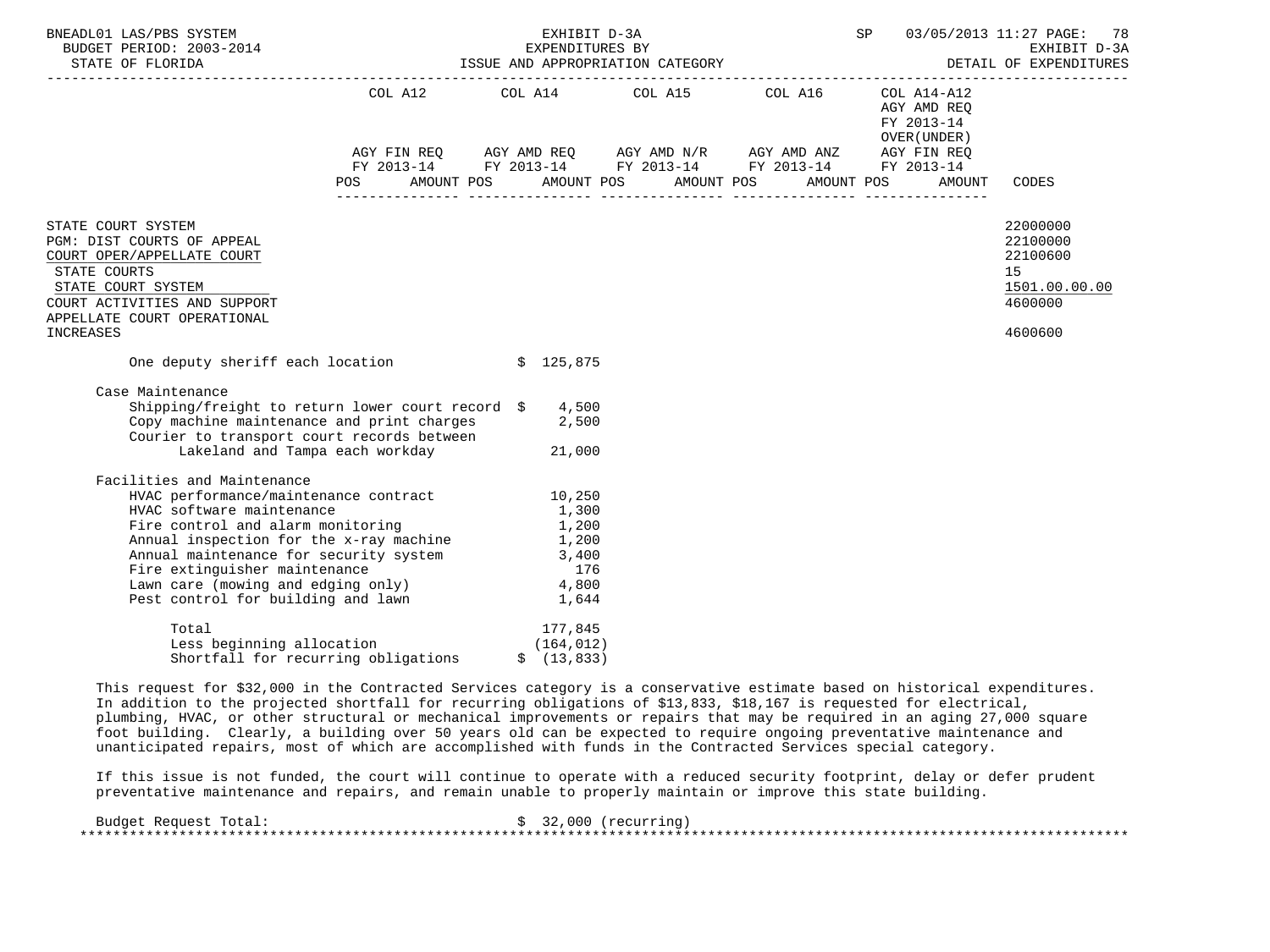| BNEADL01 LAS/PBS SYSTEM<br>BUDGET PERIOD: 2003-2014<br>STATE OF FLORIDA                                                                                                                                                       |         |                        | EXHIBIT D-3A<br>EXPENDITURES BY |            | ISSUE AND APPROPRIATION CATEGORY |                                                                                                                      | SP |                                                                         | 03/05/2013 11:27 PAGE: 79<br>EXHIBIT D-3A<br>DETAIL OF EXPENDITURES                     |
|-------------------------------------------------------------------------------------------------------------------------------------------------------------------------------------------------------------------------------|---------|------------------------|---------------------------------|------------|----------------------------------|----------------------------------------------------------------------------------------------------------------------|----|-------------------------------------------------------------------------|-----------------------------------------------------------------------------------------|
|                                                                                                                                                                                                                               | COL A12 |                        | COL A14 COL A15                 |            |                                  | COL A16<br>AGY FIN REQ AGY AMD REQ AGY AMD N/R AGY AMD ANZ<br>FY 2013-14 FY 2013-14 FY 2013-14 FY 2013-14 FY 2013-14 |    | COL A14-A12<br>AGY AMD REO<br>FY 2013-14<br>OVER (UNDER)<br>AGY FIN REO |                                                                                         |
|                                                                                                                                                                                                                               | POS.    | AMOUNT POS             |                                 | AMOUNT POS | AMOUNT POS                       | AMOUNT POS                                                                                                           |    | AMOUNT                                                                  | CODES                                                                                   |
| STATE COURT SYSTEM<br>PGM: DIST COURTS OF APPEAL<br>COURT OPER/APPELLATE COURT<br>STATE COURTS<br>STATE COURT SYSTEM<br>PROPERTY MANAGEMENT<br>BUILDING, FACILITIES MAINTENANCE,<br>AND OPERATIONAL UPKEEP<br><b>EXPENSES</b> |         |                        |                                 |            |                                  |                                                                                                                      |    |                                                                         | 22000000<br>22100000<br>22100600<br>15<br>1501.00.00.00<br>7000000<br>7000210<br>040000 |
| GENERAL REVENUE FUND                                                                                                                                                                                                          |         | $-STATE$ 87.500 87.500 |                                 |            |                                  |                                                                                                                      |    |                                                                         | 1000 1                                                                                  |
| OPERATING CAPITAL OUTLAY                                                                                                                                                                                                      |         |                        |                                 |            |                                  |                                                                                                                      |    |                                                                         | 060000                                                                                  |
| GENERAL REVENUE FUND                                                                                                                                                                                                          |         | -STATE 177,000 177,000 |                                 |            |                                  |                                                                                                                      |    |                                                                         | 1000 1                                                                                  |
| SPECIAL CATEGORIES<br>CONTRACTED SERVICES                                                                                                                                                                                     |         |                        |                                 |            |                                  |                                                                                                                      |    |                                                                         | 100000<br>100777                                                                        |
| GENERAL REVENUE FUND                                                                                                                                                                                                          |         | -STATE 135,500 135,500 |                                 |            |                                  |                                                                                                                      |    |                                                                         | 1000 1                                                                                  |
| TOTAL: BUILDING, FACILITIES MAINTENANCE,<br>AND OPERATIONAL UPKEEP                                                                                                                                                            |         |                        |                                 |            |                                  |                                                                                                                      |    |                                                                         | 7000210                                                                                 |
| TOTAL ISSUE 400,000 400,000                                                                                                                                                                                                   |         |                        |                                 |            |                                  |                                                                                                                      |    |                                                                         |                                                                                         |
|                                                                                                                                                                                                                               |         |                        |                                 |            |                                  |                                                                                                                      |    |                                                                         |                                                                                         |

#### AGENCY ISSUE NARRATIVE:

2013-2014 BUDGET YEAR NARRATIVE: IT COMPONENT? NO

 The District Courts of Appeal (DCA) request \$400,000 in recurring funding to address operational needs for facilities maintenance and repairs: \$87,500 in Expenses, \$177,000 in Operating Capital Outlay (OCO) and \$135,500 Contracted Services categories.

 The DCA are responsible for the operation of four facilities located in Lakeland, Miami, West Palm Beach and Daytona Beach. Progressive aging and operating budget limitations have significantly reduced the ability of the courts to address the operational maintenance and repairs needs of the four facilities. The facilities range in age from 32 52 years old. These aging structures require constant maintenance and repairs to keep the courts operational. Presently, there are not sufficient resources appropriated to the appellate courts to address ongoing maintenance/repairs, emergency expenditures, and/or critical failure of building system components.

 Funds are regularly needed to address usual but infrequent expenditures above the base budgets allocated to the courts. These expenditures do not occur every year but are vital to operations. Most are cyclical and collectively they represent a significant liability each fiscal year. As the building system components such as HVAC equipment age, their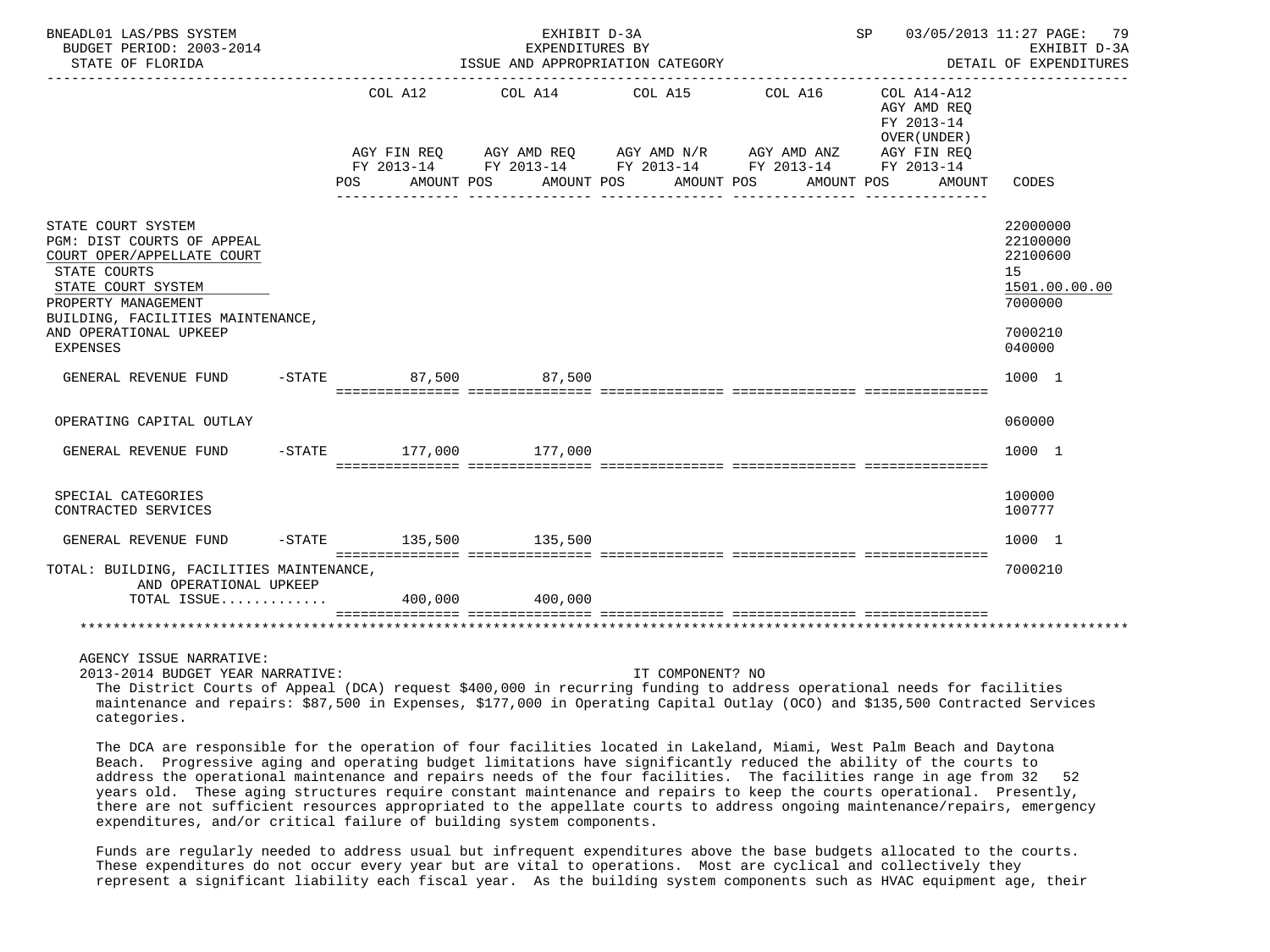| BNEADL01 LAS/PBS SYSTEM<br>BUDGET PERIOD: 2003-2014<br>STATE OF FLORIDA                                                                                                                                    | ISSUE AND APPROPRIATION CATEGORY                                                                                              | EXHIBIT D-3A<br>EXPENDITURES BY | SP                                                                                                                                                              | 03/05/2013 11:27 PAGE: 80<br>EXHIBIT D-3A<br>DETAIL OF EXPENDITURES |                                                          |                                                                               |
|------------------------------------------------------------------------------------------------------------------------------------------------------------------------------------------------------------|-------------------------------------------------------------------------------------------------------------------------------|---------------------------------|-----------------------------------------------------------------------------------------------------------------------------------------------------------------|---------------------------------------------------------------------|----------------------------------------------------------|-------------------------------------------------------------------------------|
|                                                                                                                                                                                                            | COL A12                                                                                                                       |                                 | COL A14 COL A15 COL A16                                                                                                                                         |                                                                     | COL A14-A12<br>AGY AMD REO<br>FY 2013-14<br>OVER (UNDER) |                                                                               |
|                                                                                                                                                                                                            | AGY FIN REO<br>POS FOR THE POST OF THE STATE STATE STATE STATE STATE STATE STATE STATE STATE STATE STATE STATE STATE STATE ST |                                 | AGY AMD REO AGY AMD N/R<br>FY 2013-14 FY 2013-14 FY 2013-14 FY 2013-14<br>AMOUNT POS AMOUNT POS AMOUNT POS AMOUNT POS<br>______________________________________ | AGY AMD ANZ                                                         | AGY FIN REO<br>FY 2013-14<br>AMOUNT                      | CODES                                                                         |
| STATE COURT SYSTEM<br>PGM: DIST COURTS OF APPEAL<br>COURT OPER/APPELLATE COURT<br>STATE COURTS<br>STATE COURT SYSTEM<br>PROPERTY MANAGEMENT<br>BUILDING, FACILITIES MAINTENANCE,<br>AND OPERATIONAL UPKEEP |                                                                                                                               |                                 |                                                                                                                                                                 |                                                                     |                                                          | 22000000<br>22100000<br>22100600<br>15<br>1501.00.00.00<br>7000000<br>7000210 |

 reliability decreases and failures occur. While some maintenance and repairs issues can be planned and factored into the legislative budget request, other issues require emergency action. Other preventative maintenance and other issues associated with maintaining buildings such as pressure washing, roof maintenance, carpet replacement/cleaning, interior/exterior painting and asphalt resealing have been deferred due to lack of funding.

 This request is intended to address issues with both the interior and exterior of the buildings. Some examples of systems or areas requiring maintenance include but are not limited to security, lighting, plumbing, electrical, HVAC, telecommunications, flooring, roofing, lawn, parking lots and sidewalks. If this issue is not funded, the courts do not have sufficient resources to properly maintain the four facilities. System failures have and may again result in court closures.

 Budget Request Total: \$400,000 (recurring) \*\*\*\*\*\*\*\*\*\*\*\*\*\*\*\*\*\*\*\*\*\*\*\*\*\*\*\*\*\*\*\*\*\*\*\*\*\*\*\*\*\*\*\*\*\*\*\*\*\*\*\*\*\*\*\*\*\*\*\*\*\*\*\*\*\*\*\*\*\*\*\*\*\*\*\*\*\*\*\*\*\*\*\*\*\*\*\*\*\*\*\*\*\*\*\*\*\*\*\*\*\*\*\*\*\*\*\*\*\*\*\*\*\*\*\*\*\*\*\*\*\*\*\*\*\*\*

| CAPITAL IMPROVEMENT PLAN<br>MAINTENANCE AND REPAIR<br>FIXED CAPITAL OUTLAY<br>AIR CONDITIONING SYSTEM |          |         |         |         | 9900000<br>990M000<br>080000<br>080043 |
|-------------------------------------------------------------------------------------------------------|----------|---------|---------|---------|----------------------------------------|
| GENERAL REVENUE FUND                                                                                  | $-STATE$ | 327,462 | 327,462 | 327,462 | 1000                                   |
|                                                                                                       |          |         |         |         |                                        |

#### AGENCY NARRATIVE:

 2013-2014 BUDGET YEAR NARRATIVE: AIR CONDITIONING SYSTEM IT COMPONENT? NO The Second District Court of Appeal requests \$327,462 to replace two air handlers. The Lakeland headquarters was originally built in 1961; this is now the west end of the building. The east end of the building (courtroom, conference room, lobby, and clerk's office) was added in 1986. Both air handlers were placed into service at that time. In 2004, the court replaced the building's chiller and the air conveyance system (i.e., supply, return and exhaust) on the west end of the building.

 The building's air handlers were recently cleaned and are currently operational but their age indicates that they have exceeded their useful life expectancy. In addition, the air conveyance system on the east side of the building should be replaced.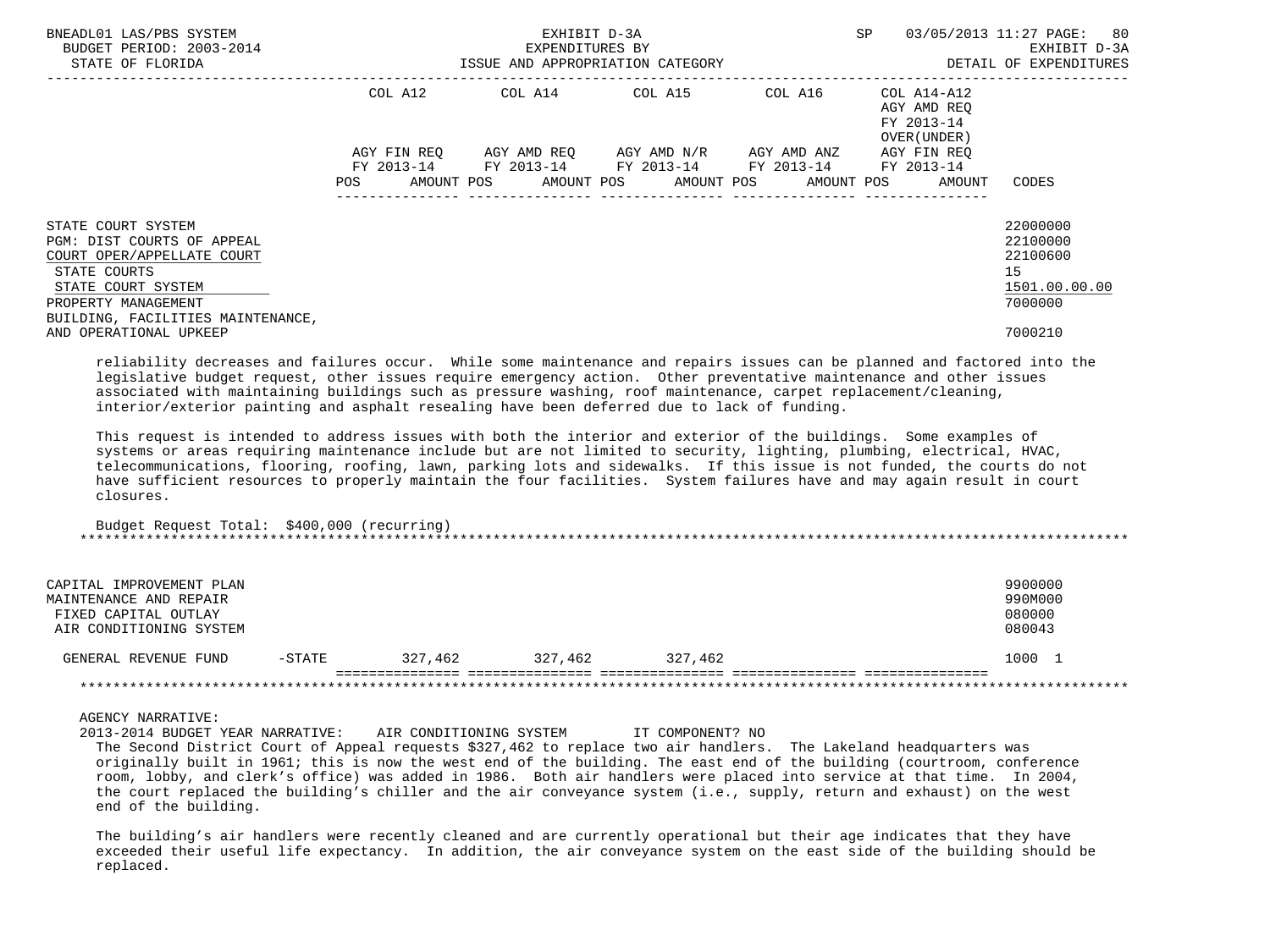| BNEADL01 LAS/PBS SYSTEM<br>BUDGET PERIOD: 2003-2014<br>STATE OF FLORIDA                                                                                                    |                  | EXHIBIT D-3A<br>EXPENDITURES BY |                                  | ISSUE AND APPROPRIATION CATEGORY                                                                                      | SP 03/05/2013 11:27 PAGE:                 | 81<br>EXHIBIT D-3A<br>DETAIL OF EXPENDITURES                                  |
|----------------------------------------------------------------------------------------------------------------------------------------------------------------------------|------------------|---------------------------------|----------------------------------|-----------------------------------------------------------------------------------------------------------------------|-------------------------------------------|-------------------------------------------------------------------------------|
|                                                                                                                                                                            |                  |                                 |                                  | COL A12 COL A14 COL A15 COL A16 COL A14-A12                                                                           | AGY AMD REO<br>FY 2013-14<br>OVER (UNDER) |                                                                               |
|                                                                                                                                                                            |                  |                                 |                                  | AGY FIN REQ AGY AMD REQ AGY AMD N/R AGY AMD ANZ AGY FIN REQ<br>FY 2013-14 FY 2013-14 FY 2013-14 FY 2013-14 FY 2013-14 |                                           |                                                                               |
|                                                                                                                                                                            | POS FOR          |                                 | AMOUNT POS AMOUNT POS AMOUNT POS |                                                                                                                       | AMOUNT POS<br>AMOUNT CODES                |                                                                               |
| STATE COURT SYSTEM<br>PGM: DIST COURTS OF APPEAL<br>COURT OPER/APPELLATE COURT<br>STATE COURTS<br>STATE COURT SYSTEM<br>CAPITAL IMPROVEMENT PLAN<br>MAINTENANCE AND REPAIR |                  |                                 |                                  |                                                                                                                       |                                           | 22000000<br>22100000<br>22100600<br>15<br>1501.00.00.00<br>9900000<br>990M000 |
| Replace two air handlers and conveyance<br>system on east side of building: \$227,900                                                                                      |                  |                                 |                                  |                                                                                                                       |                                           |                                                                               |
| Asbestos and Lead Survey:                                                                                                                                                  |                  | \$8,000                         |                                  |                                                                                                                       |                                           |                                                                               |
| Architect/Mechanical Plans and Oversight: 19.74% \$45,000<br>DMS Management Fee:                                                                                           |                  |                                 |                                  |                                                                                                                       |                                           |                                                                               |
| Construction contingency: 12.46% \$35,000                                                                                                                                  | $4.15%$ \$11,562 |                                 |                                  |                                                                                                                       |                                           |                                                                               |
| Budget Request Total:                                                                                                                                                      |                  |                                 | \$327,462 (non-recurring)        |                                                                                                                       |                                           |                                                                               |
| DCA-HVAC RENOVATION                                                                                                                                                        |                  |                                 |                                  |                                                                                                                       |                                           | 080101                                                                        |
| GENERAL REVENUE FUND -STATE 122,624 122,624 122,624                                                                                                                        |                  |                                 |                                  |                                                                                                                       |                                           | 1000 1                                                                        |
|                                                                                                                                                                            |                  |                                 |                                  |                                                                                                                       |                                           |                                                                               |
| AGENCY NARRATIVE:                                                                                                                                                          |                  |                                 |                                  |                                                                                                                       |                                           |                                                                               |

 2013-2014 BUDGET YEAR NARRATIVE: DCA-HVAC RENOVATION IT COMPONENT? NO (1) The Third District Court of Appeal requests \$80,661 to acquire and install twenty-one Variable Air Volume (VAV) boxes for the courthouse Annex Building's Heating, Ventilation and Air Conditioning (HVAC) system located in Miami.

 The court's current pneumatic VAV boxes were installed in 1990 when the Annex Building was first constructed. As the aged VAV boxes malfunction or break, they cannot be repaired because replacement parts have often times been discontinued. Malfunctioning VAV boxes no longer control airflow; they put out maximum air flow. This not only causes the room to get too cold, but it also puts an undue burden on the HVAC system and wastes energy.

 The FY 2006-2007 engineering study recommended that the existing VAV boxes be replaced with pressure independent boxes which will improve the efficiency, quality, reliability and control of the air distribution system. Installation of the new VAV boxes will include the retrofitting or replacement of all controlling systems contained within the space above the ceiling systems.

 The replacement of the outdated VAV boxes would enable office users to independently control air temperatures, thereby increasing the overall efficiency of the Energy Management System. The new VAV boxes will be connected to the central system, like the existing VAV boxes. This will allow central monitoring and control of the entire courthouse HVAC components, making the entire system more reliable and efficient. The frequency drive in the air conditioning system regulates the speed of the fan motor. Currently the frequency drive unit is operating at 98% of the motor speed. It is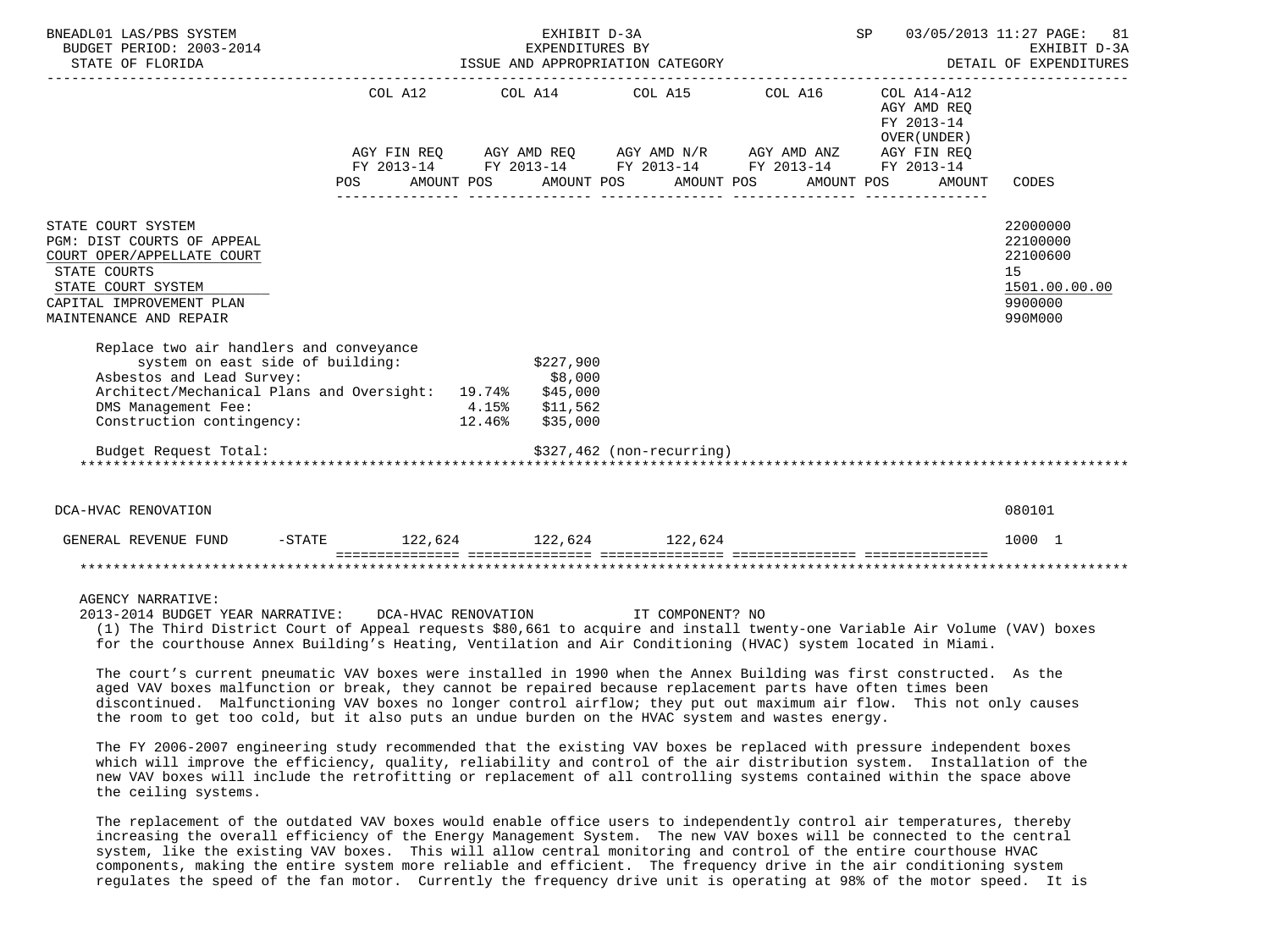| BNEADL01 LAS/PBS SYSTEM<br>BUDGET PERIOD: 2003-2014<br>STATE OF FLORIDA |                                 | EXHIBIT D-3A<br>EXPENDITURES BY<br>ISSUE AND APPROPRIATION CATEGORY |                       | SP                       | 03/05/2013 11:27 PAGE:<br>82<br>EXHIBIT D-3A<br>DETAIL OF EXPENDITURES |               |
|-------------------------------------------------------------------------|---------------------------------|---------------------------------------------------------------------|-----------------------|--------------------------|------------------------------------------------------------------------|---------------|
|                                                                         | COL A12                         | COL A14 COL A15                                                     |                       | COL A16                  | COL A14-A12<br>AGY AMD REO<br>FY 2013-14<br>OVER (UNDER)               |               |
|                                                                         | AGY FIN REO                     | AGY AMD REQ                                                         | AGY AMD N/R           | AGY AMD ANZ              | AGY FIN REO                                                            |               |
|                                                                         | FY 2013-14<br>AMOUNT POS<br>POS | FY 2013-14 FY 2013-14                                               | AMOUNT POS AMOUNT POS | FY 2013-14<br>AMOUNT POS | FY 2013-14<br>AMOUNT                                                   | CODES         |
| STATE COURT SYSTEM                                                      |                                 |                                                                     |                       |                          |                                                                        | 22000000      |
| PGM: DIST COURTS OF APPEAL                                              |                                 |                                                                     |                       |                          |                                                                        | 22100000      |
| COURT OPER/APPELLATE COURT                                              |                                 |                                                                     |                       |                          |                                                                        | 22100600      |
| STATE COURTS                                                            |                                 |                                                                     |                       |                          |                                                                        | 15            |
| STATE COURT SYSTEM                                                      |                                 |                                                                     |                       |                          |                                                                        | 1501.00.00.00 |
| CAPITAL IMPROVEMENT PLAN                                                |                                 |                                                                     |                       |                          |                                                                        | 9900000       |
| MAINTENANCE AND REPAIR                                                  |                                 |                                                                     |                       |                          |                                                                        | 990M000       |

 estimated that when the digital VAV boxes are installed, the frequency drive will modulate the speed of the motor down to about 47%. Decreasing the speed of the motor will translate into energy savings.

 Failure to fund this request will result in the possibility of an HVAC failure as the malfunctioning VAV boxes do not restrict the flow of air and overload the HVAC system. In addition, energy costs will continue to be unnecessarily elevated as the flow of air cannot be controlled.

| Construction:                   |        | \$66,800 |
|---------------------------------|--------|----------|
| Architectural/Engineering Fees: | 5.75%  | \$3,841  |
| Contingency Fees:               | 14.18% | \$10,020 |
|                                 |        |          |

Total FY 2013/14: \$80,661

 (2) The Fifth District Court of Appeal (DCA) requests \$41,963 in FY 2013/14 and \$675,579 in FY 2014/15 to update critical components of the Heating, Ventilation and Air Conditioning (HVAC) system. Specifically, the court requests funds to conduct a power quality study of the HVAC electrical system, replace one chiller and air-handling units and install a new system-wide electronic HVAC control system at the court's facility in Daytona Beach.

 The Fifth DCA facility was built in 1980. In 2000, the building was expanded. During that expansion, one air-handler and one air chiller were added to the HVAC system. The older portion of the building still utilizes the original chiller and three air-handler units. While the newer components located in the expanded portion of the facility were updated with direct electronic control mechanisms, the original HVAC components still rely on pneumatic air control terminals. The pneumatic controls are outdated and unreliable. The court has expended considerable amounts trying to repair and update the system.

 The unit fails to communicate properly with the main control system which causes the HVAC system to shut down improperly. This damages the chillers and compressors, creates uneven building temperatures that can produce mold and mildew growth, and results in difficult work conditions due to extreme temperature swings. The court is located in Volusia County where summer temperatures can reach into the upper nineties and winter temperatures in the twenties.

 In addition to being unreliable, the outdated controls are inefficient and cause a significant increase in energy consumption. Installation of system-wide electronic air terminals that are digitally controlled and the automation of the control system functions will allow the HVAC to operate more efficiently and reduce energy consumption.

 In order to proceed with the HVAC system renovation, the court must first conduct a power quality study to determine the best way to correct or mitigate the intermittent fluctuations to the power supply particularly to the existing HVAC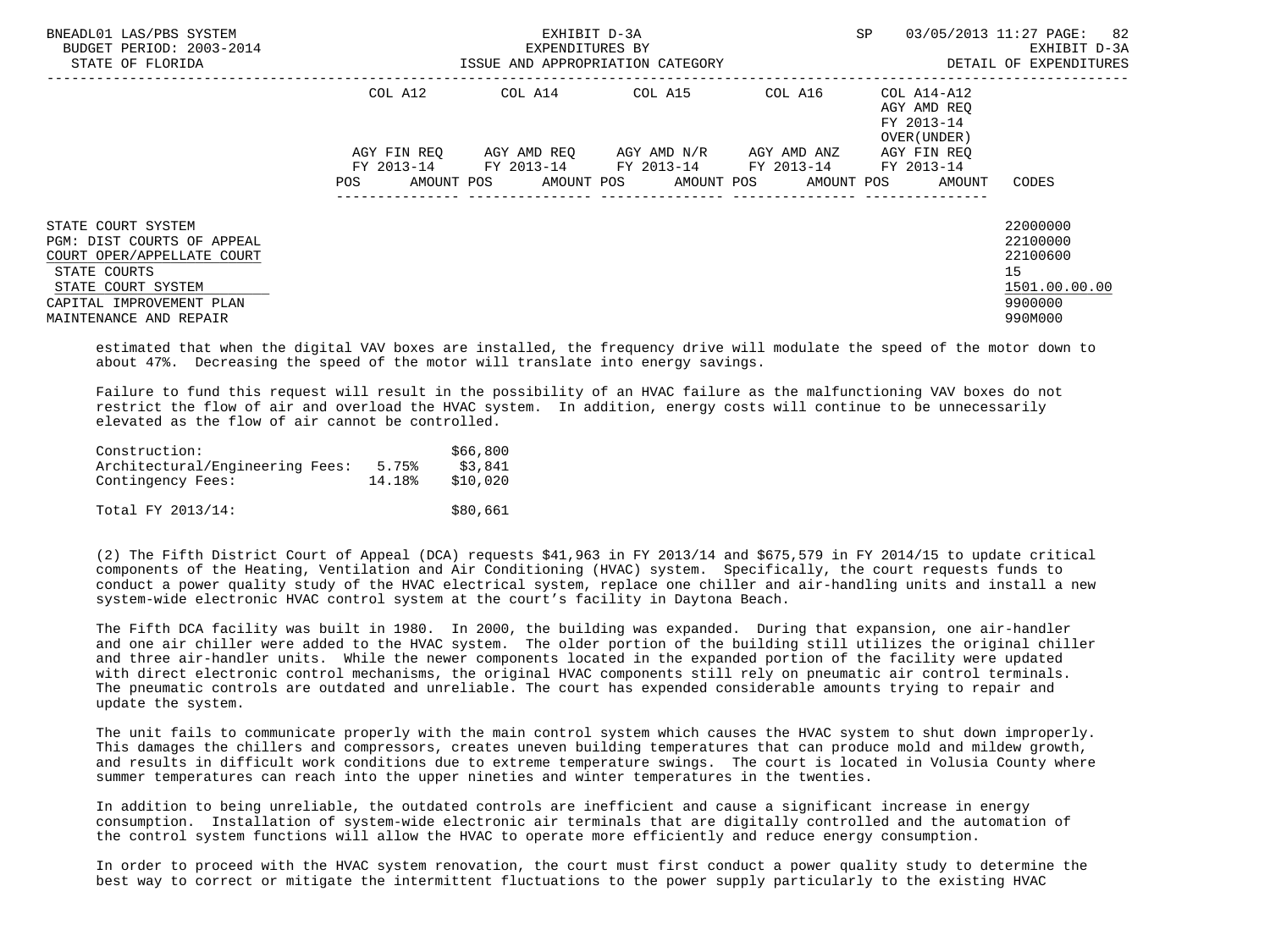| BNEADL01 LAS/PBS SYSTEM<br>BUDGET PERIOD: 2003-2014<br>STATE OF FLORIDA                                                                                                    |                          | EXHIBIT D-3A<br>EXPENDITURES BY<br>ISSUE AND APPROPRIATION CATEGORY | SP<br>03/05/2013 11:27 PAGE: | 83<br>EXHIBIT D-3A<br>DETAIL OF EXPENDITURES |                                                          |                                                                               |
|----------------------------------------------------------------------------------------------------------------------------------------------------------------------------|--------------------------|---------------------------------------------------------------------|------------------------------|----------------------------------------------|----------------------------------------------------------|-------------------------------------------------------------------------------|
|                                                                                                                                                                            | COL A12                  | COL A14                                                             | COL A15                      | COL A16                                      | COL A14-A12<br>AGY AMD REO<br>FY 2013-14<br>OVER (UNDER) |                                                                               |
|                                                                                                                                                                            | AGY FIN REO              |                                                                     | AGY AMD REO AGY AMD N/R      | AGY AMD ANZ                                  | AGY FIN REO                                              |                                                                               |
|                                                                                                                                                                            | AMOUNT POS<br><b>POS</b> | FY 2013-14 FY 2013-14 FY 2013-14 FY 2013-14                         | AMOUNT POS AMOUNT POS        | AMOUNT POS                                   | FY 2013-14<br>AMOUNT                                     | CODES                                                                         |
| STATE COURT SYSTEM<br>PGM: DIST COURTS OF APPEAL<br>COURT OPER/APPELLATE COURT<br>STATE COURTS<br>STATE COURT SYSTEM<br>CAPITAL IMPROVEMENT PLAN<br>MAINTENANCE AND REPAIR |                          |                                                                     |                              |                                              |                                                          | 22000000<br>22100000<br>22100600<br>15<br>1501.00.00.00<br>9900000<br>990M000 |

 system. Design fees are also necessary to address any electrical revisions required to facilitate the installation of the new HVAC control system. The estimated cost of the study and design is \$41,963. These funds are requested in FY 2013/14.

 Once the electrical issues are addressed, the court may then proceed with the replacement of the circa 1980 air chiller, three air-handling units and various components. Following the installation of these components, system-wide automated controls will link all HVAC components to a centralized computer. The estimated replacement cost for the chiller, air-handling units and the system-wide control system is \$675,579. These funds are requested in FY 2014/15.

 If this project is not funded, it will result in higher energy consumption and increased bills, damage to the chillers and compressors and decreased productivity. Additionally, temperature variations can produce mold and mildew that may be hazardous to court personnel and visitors.

Total Project: \$717,542

Total FY 2013/14: \$41,963

 (3) The Fourth District Court of Appeal (DCA) requests \$120,000 in FY 2014/15 to update critical components of the Heating, Ventilation and Air Conditioning (HVAC) system. Specifically, the court requests funds to replace an aging cooling tower and remove an obsolete chiller.

 The existing cooling tower was installed in 1991. The cooling tower has an estimated life expectancy of less than 5 years which has been far exceeded. Since the installation of the tower, the court has undergone a facility expansion of 5,000 square feet of office space and the replacement of its chillers. The cooling tower was not replaced at that time and cannot meet the peak demands of the new system. It has also deteriorated with age. The shell of the Marley cooling tower is made from a fiberglass resin compound which is resistant to decay. Building codes for South Florida no longer permit this material in new construction. All new construction must be stainless steel or galvanized metal. Additionally, the existing cooling tower does not meet greater than 140 mph wind load requirements.

 Attributable to the deteriorating condition of the cooling tower is the small pad where the chiller, pumps, and old chiller are located. The Trane chiller unit was left in place for possible use as a redundancy unit for the new system. This is no longer necessary. The lack of charging to the Trane chiller has rendered it obsolete and costly to attempt to recharge. If the Trane chiller is removed, it will free up limited space and permit greater airflow to support the existing equipment and cooling tower thereby extending their useful lives. There is no marketable value to the Trane chiller except for scrap.

If this issue is not funded, the useful life of the HVAC system may be compromised and the potential for repeated and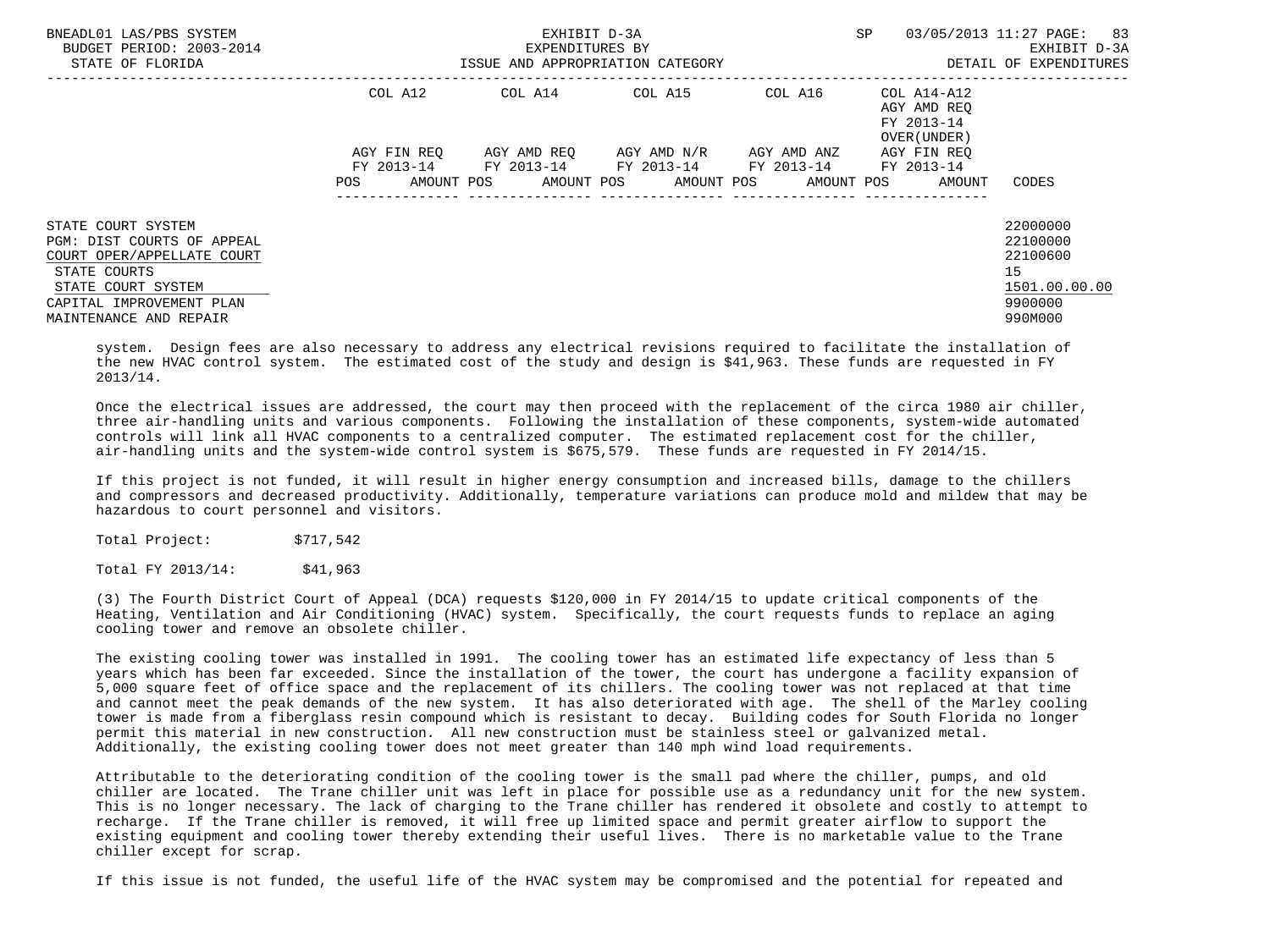| BNEADL01 LAS/PBS SYSTEM<br>BUDGET PERIOD: 2003-2014<br>STATE OF FLORIDA                                                                                                                                     | SP 03/05/2013 11:27 PAGE: 84<br>EXHIBIT D-3A<br>EXPENDITURES BY<br>ISSUE AND APPROPRIATION CATEGORY<br>DETAIL OF EXPENDITURES |  |                                                                                                                                                                      |            |                                                     |                                                                               |  |  |  |  |
|-------------------------------------------------------------------------------------------------------------------------------------------------------------------------------------------------------------|-------------------------------------------------------------------------------------------------------------------------------|--|----------------------------------------------------------------------------------------------------------------------------------------------------------------------|------------|-----------------------------------------------------|-------------------------------------------------------------------------------|--|--|--|--|
|                                                                                                                                                                                                             | POS AMOUNT POS AMOUNT POS AMOUNT POS                                                                                          |  | COL A12 COL A14 COL A15 COL A16 COL A14-A12<br>AGY FIN REQ AGY AMD REQ AGY AMD N/R AGY AMD ANZ AGY FIN REQ<br>FY 2013-14 FY 2013-14 FY 2013-14 FY 2013-14 FY 2013-14 | AMOUNT POS | AGY AMD REO<br>FY 2013-14<br>OVER (UNDER)<br>AMOUNT | CODES                                                                         |  |  |  |  |
| STATE COURT SYSTEM<br>PGM: DIST COURTS OF APPEAL<br>COURT OPER/APPELLATE COURT<br>STATE COURTS<br>STATE COURT SYSTEM<br>CAPITAL IMPROVEMENT PLAN<br>MAINTENANCE AND REPAIR<br>costly repairs may be likely. |                                                                                                                               |  |                                                                                                                                                                      |            |                                                     | 22000000<br>22100000<br>22100600<br>15<br>1501.00.00.00<br>9900000<br>990M000 |  |  |  |  |
| Total FY 2014/2015:                                                                                                                                                                                         | \$120,000                                                                                                                     |  |                                                                                                                                                                      |            |                                                     |                                                                               |  |  |  |  |
| Budget Request Total FY 2013/14: \$122,624                                                                                                                                                                  |                                                                                                                               |  |                                                                                                                                                                      |            |                                                     |                                                                               |  |  |  |  |
| FACILITIES REPAIR & MAINT                                                                                                                                                                                   |                                                                                                                               |  |                                                                                                                                                                      |            |                                                     | 080956                                                                        |  |  |  |  |
| GENERAL REVENUE FUND                                                                                                                                                                                        | -STATE 19,239 19,239 19,239                                                                                                   |  |                                                                                                                                                                      |            |                                                     | 1000 1                                                                        |  |  |  |  |
|                                                                                                                                                                                                             |                                                                                                                               |  |                                                                                                                                                                      |            |                                                     |                                                                               |  |  |  |  |
| <b>AGENCY NARRATIVE:</b><br>חות המידוגה המידוגה המודיקה מידוגה המידוגה המידוגה המידוגה המידוגה המידוגה המידוגה מוחר כוחר                                                                                    |                                                                                                                               |  |                                                                                                                                                                      |            |                                                     |                                                                               |  |  |  |  |

 2013-2014 BUDGET YEAR NARRATIVE: FACILITIES REPAIR & MAINT IT COMPONENT? NO The Fifth District Court of Appeal (DCA) requests \$19,239 to replace exterior sealants on the east elevation panels, windows and pre-cast joints reseal windows at the court's facility located in Daytona Beach.

 The courthouse, built in 1980, is constructed of pre cast coquina panels with expansion joints consisting of a urethane sealant, and aluminum framed windows. This surface requires treatment with a clear waterproofing sealant every 5 years to eliminate water intrusion as the exterior panels are porous. Over the course of time, the urethane sealant used to seal expansion joints deteriorates and cracks allowing water intrusion. Voids in the expansion joints causes water damage to walls, carpets, ceiling tiles and can also breed molds and endanger interior air quality. The court facility is less than 100 feet from the Intracoastal Waterway and approximately one mile from the Atlantic Ocean making the facility vulnerable to gale and hurricane force wind driven rains.

 The proposed project would include removal of pre-cast joint sealants, installing a perimeter cove bead of urethane sealant in expansion joints and East elevation window frames. A clear water proofing sealant would be applied to the exterior panels (East-side only). This project is needed to insure the protection of the building structure and contents from water damage along with protecting inside air quality.

 If this project is not funded, the structural and interior contents of the building will be compromised and the court personnel may be exposed to mold borne illness.

The estimated cost to replace exterior sealant on the east elevation panels, windows and pre-cast joints is \$ 19,239.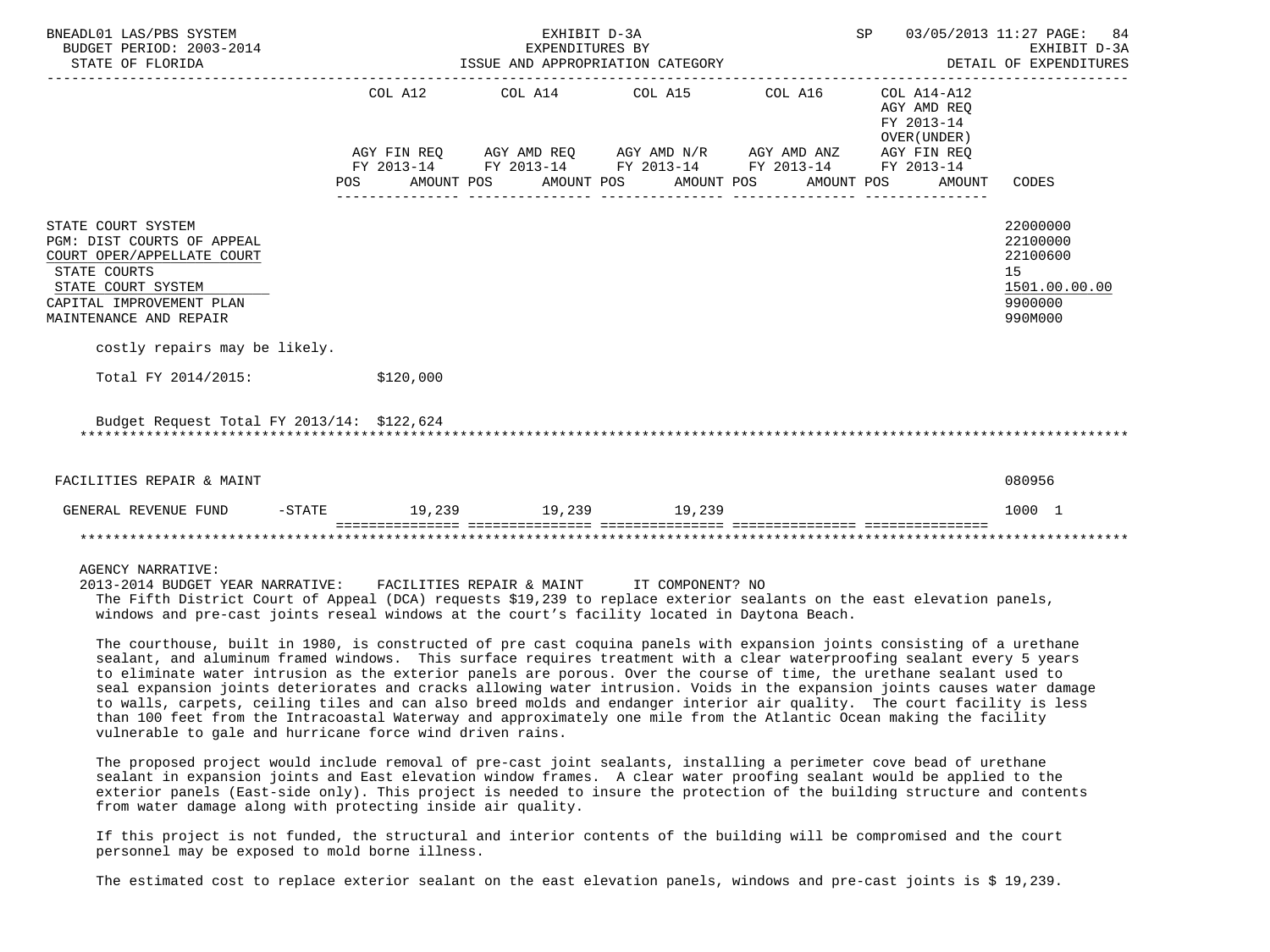| BNEADL01 LAS/PBS SYSTEM<br>BUDGET PERIOD: 2003-2014<br>STATE OF FLORIDA                                                                                                                                                                                                                                                                                                                                                                                                                                                                                                                                                                                                                                                               |                                                  |                | EXPENDITURES BY | EXHIBIT D-3A<br>ISSUE AND APPROPRIATION CATEGORY |                                                                                                                                                                      |                                                                    | SP 03/05/2013 11:27 PAGE: 85<br>EXHIBIT D-3A<br>DETAIL OF EXPENDITURES        |
|---------------------------------------------------------------------------------------------------------------------------------------------------------------------------------------------------------------------------------------------------------------------------------------------------------------------------------------------------------------------------------------------------------------------------------------------------------------------------------------------------------------------------------------------------------------------------------------------------------------------------------------------------------------------------------------------------------------------------------------|--------------------------------------------------|----------------|-----------------|--------------------------------------------------|----------------------------------------------------------------------------------------------------------------------------------------------------------------------|--------------------------------------------------------------------|-------------------------------------------------------------------------------|
|                                                                                                                                                                                                                                                                                                                                                                                                                                                                                                                                                                                                                                                                                                                                       |                                                  | POS AMOUNT POS |                 | AMOUNT POS AMOUNT POS                            | COL A12 COL A14 COL A15 COL A16 COL A14-A12<br>AGY FIN REQ AGY AMD REQ AGY AMD N/R AGY AMD ANZ AGY FIN REQ<br>FY 2013-14 FY 2013-14 FY 2013-14 FY 2013-14 FY 2013-14 | AGY AMD REQ<br>FY 2013-14<br>OVER (UNDER )<br>AMOUNT POS<br>AMOUNT | CODES                                                                         |
| STATE COURT SYSTEM<br>PGM: DIST COURTS OF APPEAL<br>COURT OPER/APPELLATE COURT<br>STATE COURTS<br>STATE COURT SYSTEM<br>CAPITAL IMPROVEMENT PLAN<br>MAINTENANCE AND REPAIR                                                                                                                                                                                                                                                                                                                                                                                                                                                                                                                                                            |                                                  |                |                 |                                                  |                                                                                                                                                                      |                                                                    | 22000000<br>22100000<br>22100600<br>15<br>1501.00.00.00<br>9900000<br>990M000 |
| Total:<br>\$19,239                                                                                                                                                                                                                                                                                                                                                                                                                                                                                                                                                                                                                                                                                                                    |                                                  |                |                 |                                                  |                                                                                                                                                                      |                                                                    |                                                                               |
| Budget Request Total: \$19,239                                                                                                                                                                                                                                                                                                                                                                                                                                                                                                                                                                                                                                                                                                        |                                                  |                |                 |                                                  |                                                                                                                                                                      |                                                                    |                                                                               |
| PAVING, STATEWIDE                                                                                                                                                                                                                                                                                                                                                                                                                                                                                                                                                                                                                                                                                                                     |                                                  |                |                 |                                                  |                                                                                                                                                                      |                                                                    | 081600                                                                        |
| GENERAL REVENUE FUND -STATE 30,450 30,450 30,450                                                                                                                                                                                                                                                                                                                                                                                                                                                                                                                                                                                                                                                                                      |                                                  |                |                 |                                                  |                                                                                                                                                                      |                                                                    | 1000 1                                                                        |
|                                                                                                                                                                                                                                                                                                                                                                                                                                                                                                                                                                                                                                                                                                                                       |                                                  |                |                 |                                                  |                                                                                                                                                                      |                                                                    |                                                                               |
| AGENCY NARRATIVE:<br>2013-2014 BUDGET YEAR NARRATIVE: PAVING, STATEWIDE<br>The Second District Court of Appeal requests \$30,450 to reconstruct its driveway so that the connection provides a<br>sufficient width and turn radius for vehicles to safely enter the court's parking area.                                                                                                                                                                                                                                                                                                                                                                                                                                             |                                                  |                |                 | IT COMPONENT? NO                                 |                                                                                                                                                                      |                                                                    |                                                                               |
| The public entrance to the Lakeland courthouse is located on Memorial Boulevard, which is on Highway 92, a 4-lane divided<br>highway with heavy car and truck traffic. The posted speed limit is 35 mph, yet it is often exceeded. The court's<br>driveway is only 24 feet wide for 2-way traffic (i.e., "in" movement and "out" movement). Due to the limited turn radius<br>and width of the driveway, vehicles turning in must come to a near stop on the highway before completing the turn.<br>Employees and visitors frequently report that they fear being rear-ended before they can complete the turn. On May 25,<br>2012, there was a three vehicle accident with injuries involving someone entering the court's driveway. |                                                  |                |                 |                                                  |                                                                                                                                                                      |                                                                    |                                                                               |
| The driveway width and outside radius need to be increased in order to relieve interference between the entering and<br>exiting traffic, which adversely affects traffic flow and creates a safety hazard for vehicles that are attempting to<br>enter the court's parking area. If this issue is not funded, employees, visitors and other motorists may be at risk of<br>serious injury.                                                                                                                                                                                                                                                                                                                                            |                                                  |                |                 |                                                  |                                                                                                                                                                      |                                                                    |                                                                               |
| Construction:<br>Engineering Fee:<br>DMS Management Fee:                                                                                                                                                                                                                                                                                                                                                                                                                                                                                                                                                                                                                                                                              | \$26,500<br>\$2,500<br>9.43%<br>\$1,450<br>5.47% |                |                 |                                                  |                                                                                                                                                                      |                                                                    |                                                                               |
| Budget Request Total:                                                                                                                                                                                                                                                                                                                                                                                                                                                                                                                                                                                                                                                                                                                 | \$30,450                                         |                |                 |                                                  |                                                                                                                                                                      |                                                                    |                                                                               |

\*\*\*\*\*\*\*\*\*\*\*\*\*\*\*\*\*\*\*\*\*\*\*\*\*\*\*\*\*\*\*\*\*\*\*\*\*\*\*\*\*\*\*\*\*\*\*\*\*\*\*\*\*\*\*\*\*\*\*\*\*\*\*\*\*\*\*\*\*\*\*\*\*\*\*\*\*\*\*\*\*\*\*\*\*\*\*\*\*\*\*\*\*\*\*\*\*\*\*\*\*\*\*\*\*\*\*\*\*\*\*\*\*\*\*\*\*\*\*\*\*\*\*\*\*\*\*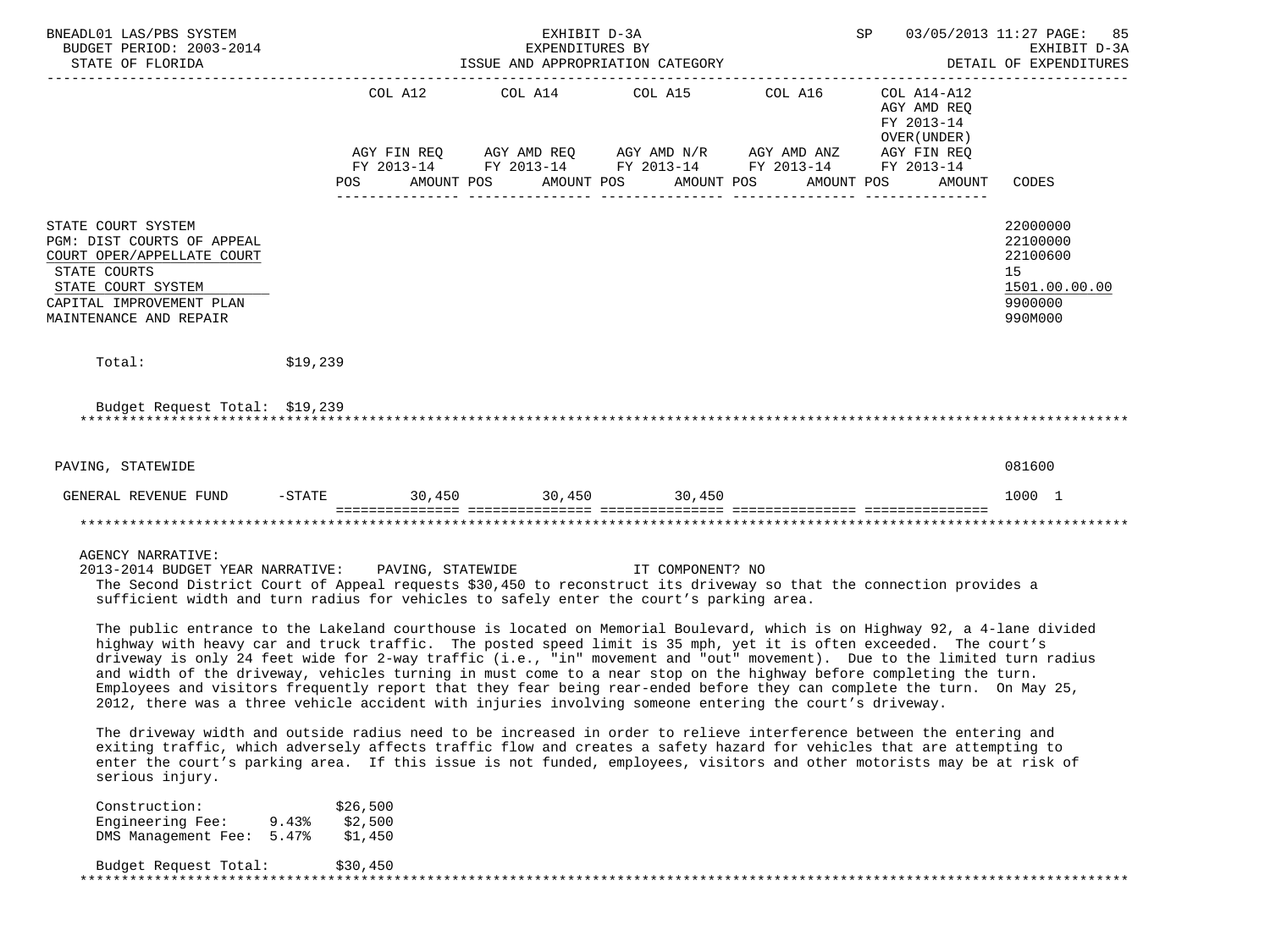| BNEADL01 LAS/PBS SYSTEM<br>BUDGET PERIOD: 2003-2014<br>STATE OF FLORIDA                                                                                                                                                          |           |            |         | EXHIBIT D-3A<br>EXPENDITURES BY | ISSUE AND APPROPRIATION CATEGORY                                                                                                                          |  | SP                        |                              | 03/05/2013 11:27 PAGE: 86<br>EXHIBIT D-3A<br>DETAIL OF EXPENDITURES                               |  |
|----------------------------------------------------------------------------------------------------------------------------------------------------------------------------------------------------------------------------------|-----------|------------|---------|---------------------------------|-----------------------------------------------------------------------------------------------------------------------------------------------------------|--|---------------------------|------------------------------|---------------------------------------------------------------------------------------------------|--|
|                                                                                                                                                                                                                                  |           |            | COL A12 |                                 | COL A14 COL A15 COL A16                                                                                                                                   |  | COL A14-A12<br>FY 2013-14 | AGY AMD REO<br>OVER (UNDER ) |                                                                                                   |  |
|                                                                                                                                                                                                                                  |           | <b>POS</b> |         |                                 | AGY FIN REQ AGY AMD REQ AGY AMD N/R AGY AMD ANZ AGY FIN REQ<br>FY 2013-14 FY 2013-14 FY 2013-14 FY 2013-14 FY 2013-14<br>AMOUNT POS AMOUNT POS AMOUNT POS |  |                           | AMOUNT POS AMOUNT            | CODES                                                                                             |  |
| STATE COURT SYSTEM<br>PGM: DIST COURTS OF APPEAL<br>COURT OPER/APPELLATE COURT<br>STATE COURTS<br>STATE COURT SYSTEM<br>CAPITAL IMPROVEMENT PLAN<br>MAINTENANCE AND REPAIR<br>FIXED CAPITAL OUTLAY<br>ROOF REPLACE/REPAIR-STWIDE |           |            |         |                                 |                                                                                                                                                           |  |                           |                              | 22000000<br>22100000<br>22100600<br>15<br>1501.00.00.00<br>9900000<br>990M000<br>080000<br>082528 |  |
| GENERAL REVENUE FUND                                                                                                                                                                                                             | $-$ STATE |            |         |                                 | $75,000$ $75,000$ $75,000$                                                                                                                                |  |                           |                              | 1000 1                                                                                            |  |
|                                                                                                                                                                                                                                  |           |            |         |                                 |                                                                                                                                                           |  |                           |                              |                                                                                                   |  |

2013-2014 BUDGET YEAR NARRATIVE: ROOF REPLACE/REPAIR-STWIDE IT COMPONENT? NO

 The Fifth District Court of Appeal requests \$75,000 to replace 30 large skylights at the court's facility located in Daytona Beach. The original part of the court facility, built in 1980, included a number of large skylights that provide natural light in the public parts of the building (courtroom, lobby and library) as well as the hallways. The skylights are an integral part of the roof structure and in addition to providing light, prevent rain and wind intrusion.

 In the 2004 hurricanes, one skylight was destroyed and subsequently replaced. The remaining skylights are original. Age has caused them to crack, cloud and leak. Many of the existing skylights have been repaired with roofing tape. In addition, the skylights do not meet current building code requirements and are very energy inefficient.

 The court facility is less than 100 feet from the Intracoastal Waterway and approximately one mile from the Atlantic Ocean, making the facility susceptible to gale and hurricane force winds. If the skylights are not replaced, energy costs will remain high, and the risk of a catastrophic failure is great should one be destroyed causing significant interior damage. Such a failure would cause extensive damage to the interior of the building and its contents.

Total: \$75,000

 Budget Request Total: \$75,000 \*\*\*\*\*\*\*\*\*\*\*\*\*\*\*\*\*\*\*\*\*\*\*\*\*\*\*\*\*\*\*\*\*\*\*\*\*\*\*\*\*\*\*\*\*\*\*\*\*\*\*\*\*\*\*\*\*\*\*\*\*\*\*\*\*\*\*\*\*\*\*\*\*\*\*\*\*\*\*\*\*\*\*\*\*\*\*\*\*\*\*\*\*\*\*\*\*\*\*\*\*\*\*\*\*\*\*\*\*\*\*\*\*\*\*\*\*\*\*\*\*\*\*\*\*\*\*

TOTAL: MAINTENANCE AND REPAIR 990M000

TOTAL ISSUE............. 574,775 574,775 574,775

=============== =============== =============== =============== ===============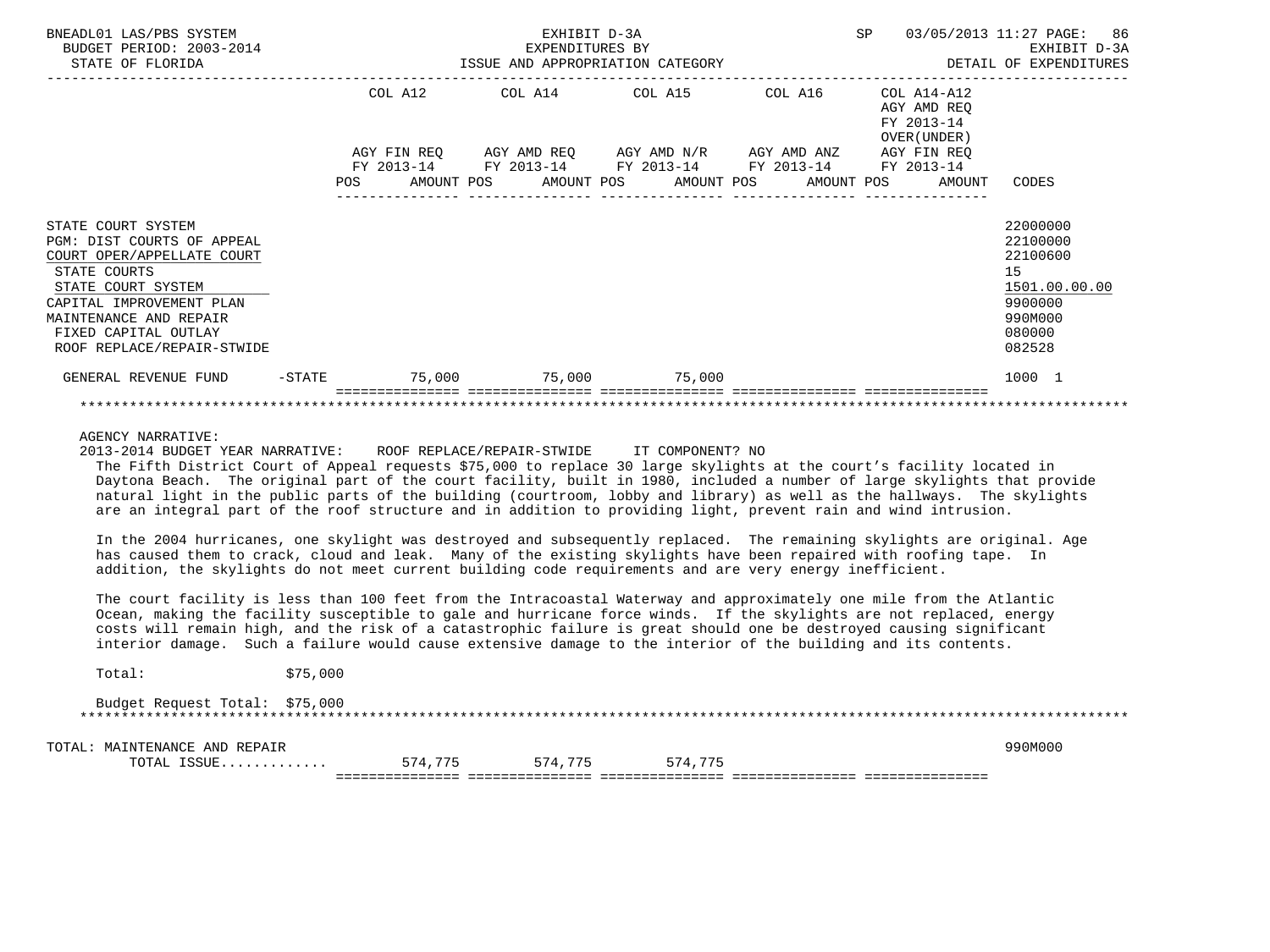| BNEADL01 LAS/PBS SYSTEM<br>BUDGET PERIOD: 2003-2014<br>STATE OF FLORIDA                                                                                                                                                   |            |                        | EXHIBIT D-3A<br>EXPENDITURES BY | ISSUE AND APPROPRIATION CATEGORY                                                                      |  | SP |                                                           | 03/05/2013 11:27 PAGE: 87<br>EXHIBIT D-3A<br>DETAIL OF EXPENDITURES                               |
|---------------------------------------------------------------------------------------------------------------------------------------------------------------------------------------------------------------------------|------------|------------------------|---------------------------------|-------------------------------------------------------------------------------------------------------|--|----|-----------------------------------------------------------|---------------------------------------------------------------------------------------------------|
|                                                                                                                                                                                                                           |            | COL A12<br>AGY FIN REO |                                 | COL A14 COL A15 COL A16<br>AGY AMD REQ AGY AMD N/R AGY AMD ANZ AGY FIN REQ                            |  |    | COL A14-A12<br>AGY AMD REO<br>FY 2013-14<br>OVER (UNDER ) |                                                                                                   |
|                                                                                                                                                                                                                           | <b>POS</b> |                        |                                 | FY 2013-14 FY 2013-14 FY 2013-14 FY 2013-14 FY 2013-14<br>AMOUNT POS AMOUNT POS AMOUNT POS AMOUNT POS |  |    | AMOUNT                                                    | CODES                                                                                             |
| STATE COURT SYSTEM<br>PGM: DIST COURTS OF APPEAL<br>COURT OPER/APPELLATE COURT<br>STATE COURTS<br>STATE COURT SYSTEM<br>CAPITAL IMPROVEMENT PLAN<br>SPECIAL PURPOSE<br>FIXED CAPITAL OUTLAY<br>EMERGENCY GENERATOR SYSTEM |            |                        |                                 |                                                                                                       |  |    |                                                           | 22000000<br>22100000<br>22100600<br>15<br>1501.00.00.00<br>9900000<br>990S000<br>080000<br>080032 |
| GENERAL REVENUE FUND                                                                                                                                                                                                      |            |                        |                                 | -STATE 203,947 203,947 203,947                                                                        |  |    |                                                           | 1000 1                                                                                            |
|                                                                                                                                                                                                                           |            |                        |                                 |                                                                                                       |  |    |                                                           |                                                                                                   |

 2013-2014 BUDGET YEAR NARRATIVE: EMERGENCY GENERATOR SYSTEM IT COMPONENT? NO The Third District Court of Appeal requests \$203,947 to purchase an emergency, natural-gas fueled, electrical generator system for the courthouse complex located in Miami.

 This budget request includes the addition of a new 300 kilowatt (KW) standby emergency generator which will not only supply electricity during a power outage, but will also replace the court's failed and uninterruptible power supplies that serve the life safety systems. Those systems include designated luminaries for means of egress illumination, stairway illumination, and exit signage. As a temporary measure, the court currently has a limited number of lighting fixtures containing battery backup ballasts which provide emergency egress lighting for approximately 15 minutes. The requested emergency generating system will support all life safety items such as security/fire alarm systems, telephone system, voice/data network, servers and other essential equipment. The generator would also provide emergency power during the frequent power interruptions resulting from the lightning storms in South Florida. In addition, it would be utilized to provide power following outages from tropical storms and hurricanes, allowing the court to continue its operations.

 Recently the local natural gas utility, Florida City Gas, extended their service to an area adjacent to the court, which has provided an opportunity to acquire a natural-gas fueled generating system at a lower cost as opposed to a diesel fueled generator with an in-ground fuel tank. The natural-gas fueled generating system should provide power indefinitely as long as the gas lines are operational. A previous funding request for this fixed capital outlay project had been estimated at \$505,050 as opposed to the current request of \$203,947.

 Failure to fund this request would not only cause the court to interrupt its operations during a power outage but, due to inadequate life safety support, also jeopardizes the welfare of employees, visitors and vendors during an emergency evacuation of the courthouse.

| Construction:              |        | \$168,900 |  |
|----------------------------|--------|-----------|--|
| Building Escalation: 5.75% |        | \$9,712   |  |
| Contingency Fees:          | $15$ % | \$25.335  |  |
| Budget Request Total:      |        | \$203.947 |  |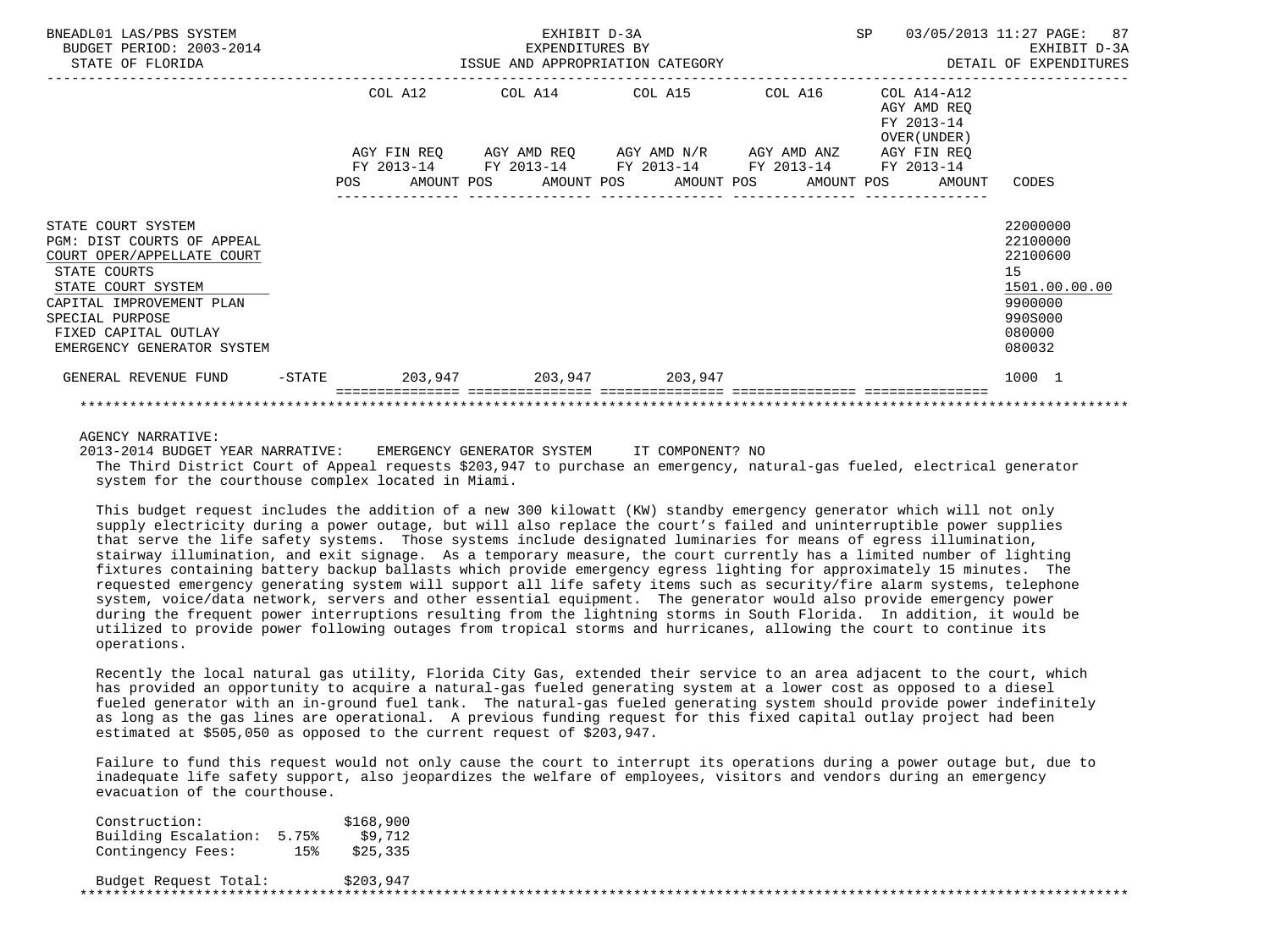| BNEADL01 LAS/PBS SYSTEM<br>BUDGET PERIOD: 2003-2014<br>STATE OF FLORIDA                                                                                                                                       |  |  | EXHIBIT D-3A<br>EXPENDITURES BY | ISSUE AND APPROPRIATION CATEGORY                                                                                                                                     |  | <b>SP</b> |                                                        | 03/05/2013 11:27 PAGE: 88<br>EXHIBIT D-3A<br>DETAIL OF EXPENDITURES                               |  |
|---------------------------------------------------------------------------------------------------------------------------------------------------------------------------------------------------------------|--|--|---------------------------------|----------------------------------------------------------------------------------------------------------------------------------------------------------------------|--|-----------|--------------------------------------------------------|---------------------------------------------------------------------------------------------------|--|
|                                                                                                                                                                                                               |  |  |                                 | COL A12 COL A14 COL A15 COL A16 COL A14-A12<br>AGY FIN REQ AGY AMD REQ AGY AMD N/R AGY AMD ANZ AGY FIN REQ<br>FY 2013-14 FY 2013-14 FY 2013-14 FY 2013-14 FY 2013-14 |  |           | AGY AMD REO<br>FY 2013-14<br>OVER (UNDER )             |                                                                                                   |  |
|                                                                                                                                                                                                               |  |  |                                 |                                                                                                                                                                      |  |           | POS AMOUNT POS AMOUNT POS AMOUNT POS AMOUNT POS AMOUNT | CODES                                                                                             |  |
| STATE COURT SYSTEM<br>PGM: DIST COURTS OF APPEAL<br>COURT OPER/APPELLATE COURT<br>STATE COURTS<br>STATE COURT SYSTEM<br>CAPITAL IMPROVEMENT PLAN<br>SPECIAL PURPOSE<br>FIXED CAPITAL OUTLAY<br>FACILITY STUDY |  |  |                                 |                                                                                                                                                                      |  |           |                                                        | 22000000<br>22100000<br>22100600<br>15<br>1501.00.00.00<br>9900000<br>990S000<br>080000<br>080062 |  |
| GENERAL REVENUE FUND -STATE 390,000 390,000 390,000 390,000                                                                                                                                                   |  |  |                                 |                                                                                                                                                                      |  |           |                                                        | 1000 1                                                                                            |  |
|                                                                                                                                                                                                               |  |  |                                 |                                                                                                                                                                      |  |           |                                                        |                                                                                                   |  |

2013-2014 BUDGET YEAR NARRATIVE: FACILITY STUDY IT COMPONENT? NO

 (1) The Third District Court of Appeal (DCA) requests \$100,000 to contract with an architect to plan a design to update two other areas to comply with the revised 2010 Americans with Disabilities Act (ADA) Standards for Accessible Design and make the public areas of the Miami courthouse accessible to all Floridians, including those with disabilities.

 In 2007, Chief Justice R. Fred Lewis directed the courts to conduct a Court Accessibility Survey to determine the accessibility of court facilities within each district. The survey identified six areas in the Third DCA that are not in compliance. These are: public parking, main entrance, lobby, public bathrooms, courtroom and the public area of Clerk of Court's Office. The courthouse areas requiring remediation to address ADA compliance issues are described below.

 This request addresses ADA compliance and court security issues with the main entrance and the public area of the Clerk's office. Below the issues are described.

## Main Entrance

 The main entrance to the courthouse has not been renovated since its original design in 1976. The courthouse was designed with a novel approach that embraced both the tropical environment and the concept of open government. The front of the court building is an open-air, free-flowing structure. While this novel open-air design won several design awards in its day, these same features and the accessibility of the main entrance poses significant security issues that cannot be resolved without reconstruction. Furthermore, the area in which the security checkpoint is currently located does not meet the 2010 ADA requirements and these issues cannot be addressed without relocation of the security area.

 The public entrance to the courthouse consists of one set of double doors that lack the required automatic door openers. Each leaf has a width of 30 in. due to their outdated push-bar mechanisms. In addition, the doors require more than 8.5 pounds of force to open and they lack hardware to be operable with a closed fist. Every time a person in a wheelchair visits the court, both doors need to be held open by court security personnel. Once visitors pass the entrance doors, they need to go through the security checkpoint. Because there is only 35 in. of space between the door and the security barriers, court personnel must hold the doors open until the visitor clears the checkpoint.

 Additionally, the security barriers that consist of a magnetometer and scanning equipment only leave a space 26 in. wide adjacent to the security screening devices, which is far less than the required 36 in. wide accessible route. The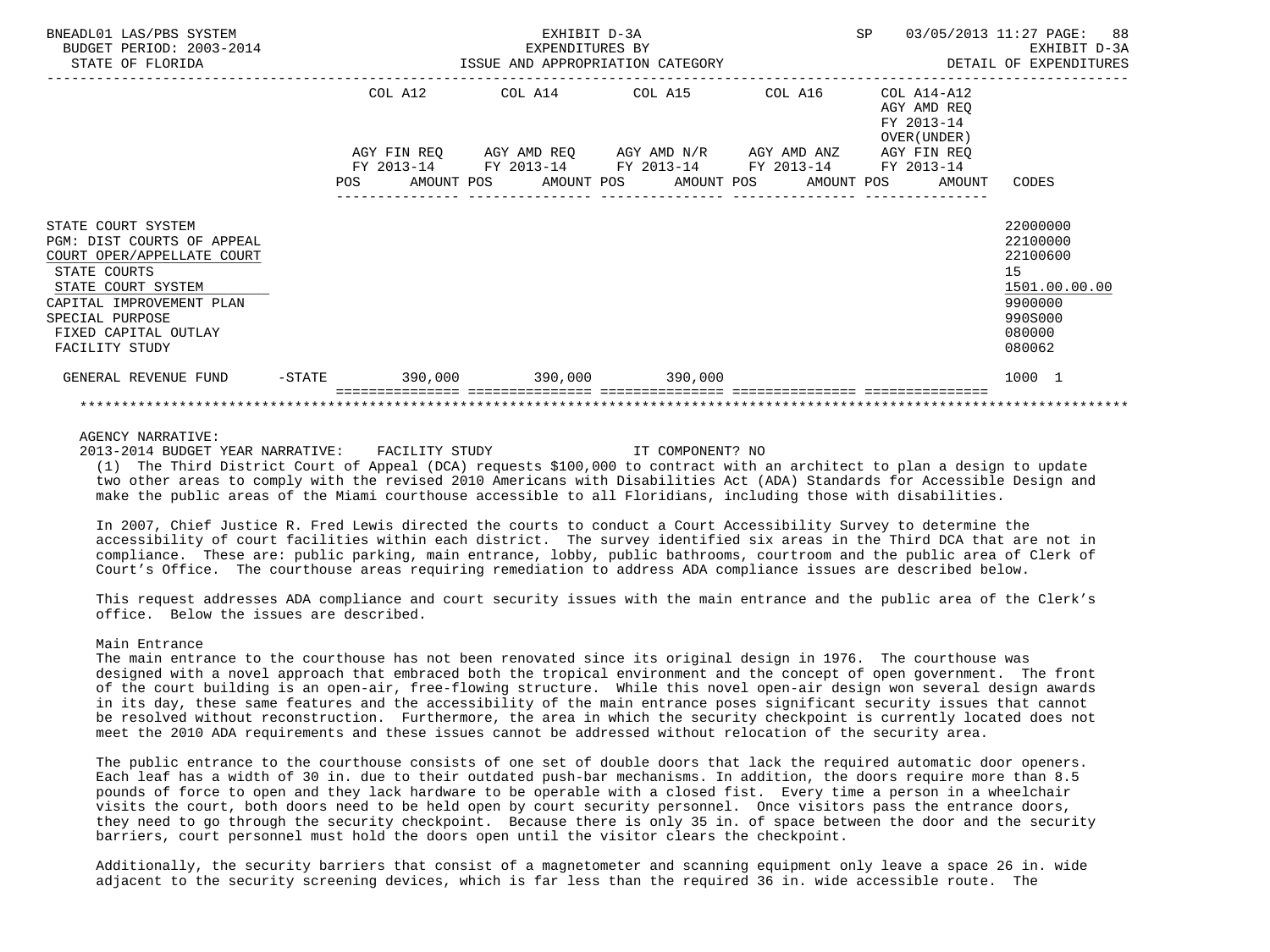| BNEADL01 LAS/PBS SYSTEM<br>BUDGET PERIOD: 2003-2014<br>STATE OF FLORIDA |                   | EXHIBIT D-3A<br>EXPENDITURES BY<br>ISSUE AND APPROPRIATION CATEGORY | SP                      | 03/05/2013 11:27 PAGE:<br>-89<br>EXHIBIT D-3A<br>DETAIL OF EXPENDITURES |                                           |               |
|-------------------------------------------------------------------------|-------------------|---------------------------------------------------------------------|-------------------------|-------------------------------------------------------------------------|-------------------------------------------|---------------|
|                                                                         | COL A12           | $COL A14$ $COL A15$ $COL A16$ $COL A14-A12$                         |                         |                                                                         | AGY AMD REO<br>FY 2013-14<br>OVER (UNDER) |               |
|                                                                         | AGY FIN REQ       |                                                                     | AGY AMD REO AGY AMD N/R | AGY AMD ANZ                                                             | AGY FIN REO                               |               |
|                                                                         | AMOUNT POS<br>POS | FY 2013-14 FY 2013-14 FY 2013-14                                    | AMOUNT POS AMOUNT POS   | FY 2013-14 FY 2013-14                                                   | AMOUNT POS<br>AMOUNT                      | CODES         |
| STATE COURT SYSTEM                                                      |                   |                                                                     |                         |                                                                         |                                           | 22000000      |
| PGM: DIST COURTS OF APPEAL                                              |                   |                                                                     |                         |                                                                         |                                           | 22100000      |
| COURT OPER/APPELLATE COURT                                              |                   |                                                                     |                         |                                                                         |                                           | 22100600      |
| STATE COURTS                                                            |                   |                                                                     |                         |                                                                         |                                           | 15            |
| STATE COURT SYSTEM                                                      |                   |                                                                     |                         |                                                                         |                                           | 1501.00.00.00 |
| CAPITAL IMPROVEMENT PLAN                                                |                   |                                                                     |                         |                                                                         |                                           | 9900000       |
| SPECIAL PURPOSE                                                         |                   |                                                                     |                         |                                                                         |                                           | 990S000       |

 security equipment must be turned off to allow passage of wheelchairs through the 29.5 in. wide magnetometer, while court security personnel provide assistance.

 During FY 2006-2007, the court, working with the Department of Management Services, hired the architectural firm of Spillis Candela now known as AECOM, to conduct a study addressing security problems relating to the building's 1976 open air design. Based on the inadequacy of the existing security area, Spillis' recommendations included the re-design of the entrance to the building. This study needs to be expanded to include the existing accessibility issues.

# Public Area of Clerk of Court Office

 The Clerk's Office has not been renovated since 1976 and has outgrown its workspace. Only two visitors can utilize the public area of the Clerk's Office at one time due to the cramped conditions in that area. This area is only accessible through a set of hinged double doors. The doors require more than 8.5 pounds of force to open and they lack hardware that is operable with a closed fist.

 The service counter, which is provided for the distribution of court information or court business transactions, is at a height of 42.5 in. and has no area that meets the 36 in. counter height requirement for accessibility. There is security glass that extends from the top of the counter to the ceiling, making minor repairs to the counter not feasible. In addition, the counsel table work surface, utilized to review the materials provided by the Clerk's Office, does not meet the ADA width and height requirements. Both the service counter and work surface need to be replaced.

 In order to address the issues of the main entrance and the public area of the Clerk's Office in a systematic way that will address accessibility compliance and also conform to Court Security Standards, the court is requesting funding to contract the services of an architectural firm to devise a uniform design and a systematic plan.

 Failure to fund this request will keep the physical structure of the court in its current, outdated condition and in non-compliance with the standards set forth in the ADA. Furthermore, this will negatively impact persons with disabilities by imposing unnecessary and undue hardships for use of court facilities. These persons will continue to suffer diminished access because court facilities will not be readily accessible to or usable by persons with disabilities.

# Total:  $$100,000$  (non-recurring)

 (2) The Fourth District Court of Appeal (DCA) requests \$50,000 in funding for a comprehensive architectural and engineering study to address the current deficiencies in both Americans with Disabilities Act (ADA) compliance and court security. The results of the study will be used to develop a Fixed Capital Outlay issue to correct current deficiencies.

The Fourth DCA has occupied its current facility since 1970, and was constructed prior to the 1991 ADA Standards for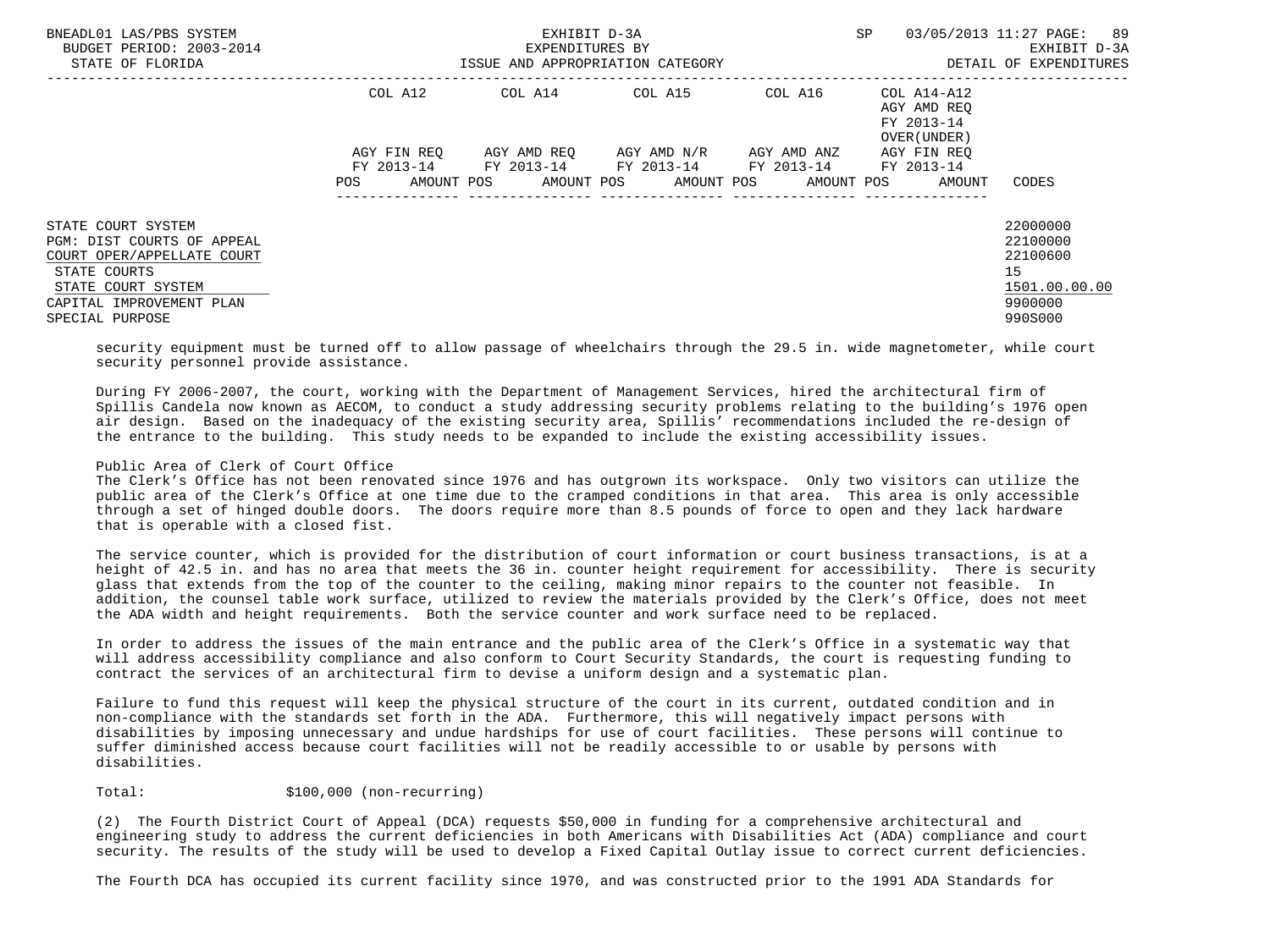| BNEADL01 LAS/PBS SYSTEM<br>BUDGET PERIOD: 2003-2014<br>STATE OF FLORIDA |             | EXHIBIT D-3A<br>EXPENDITURES BY<br>ISSUE AND APPROPRIATION CATEGORY | SP                                                     | 03/05/2013 11:27 PAGE:<br>-90<br>EXHIBIT D-3A<br>DETAIL OF EXPENDITURES |                                                    |               |
|-------------------------------------------------------------------------|-------------|---------------------------------------------------------------------|--------------------------------------------------------|-------------------------------------------------------------------------|----------------------------------------------------|---------------|
|                                                                         | COL A12     |                                                                     | $COL A14$ $COL A15$ $COL A16$ $COL A14-A12$            |                                                                         | AGY AMD REO<br>FY 2013-14<br>OVER (UNDER)          |               |
|                                                                         | AGY FIN REO |                                                                     | AGY AMD REQ AGY AMD N/R                                | AGY AMD ANZ                                                             | AGY FIN REO                                        |               |
|                                                                         | POS         |                                                                     | FY 2013-14 FY 2013-14 FY 2013-14 FY 2013-14 FY 2013-14 |                                                                         | AMOUNT POS AMOUNT POS AMOUNT POS AMOUNT POS AMOUNT | CODES         |
|                                                                         |             |                                                                     |                                                        |                                                                         |                                                    |               |
| STATE COURT SYSTEM                                                      |             |                                                                     |                                                        |                                                                         |                                                    | 22000000      |
| PGM: DIST COURTS OF APPEAL                                              |             |                                                                     |                                                        |                                                                         |                                                    | 22100000      |
| COURT OPER/APPELLATE COURT                                              |             |                                                                     |                                                        |                                                                         |                                                    | 22100600      |
| STATE COURTS                                                            |             |                                                                     |                                                        |                                                                         |                                                    | 15            |
| STATE COURT SYSTEM                                                      |             |                                                                     |                                                        |                                                                         |                                                    | 1501.00.00.00 |
| CAPITAL IMPROVEMENT PLAN                                                |             |                                                                     |                                                        |                                                                         |                                                    | 9900000       |
| SPECIAL PURPOSE                                                         |             |                                                                     |                                                        |                                                                         |                                                    | 990S000       |

 Accessible Design and recent 2010 ADA Amendments. Amendments to the ADA and a review of the original entry design and construction indicate numerous deficiencies. Those deficiencies include the entryway, exterior ramps, security screening space, public restrooms, attorney tables located in the courtroom, the clerk's office, and wheelchair access to the court bench from the judge's robing room. The legislature had provided the court with funds to address an ADA issue several years ago. However, the majority of those funds were offered up in an exercise to address a revenue shortfall in the State Courts Revenue Trust Fund.

 The U.S. Marshals Service completed a security audit on April 17, 2012 and determined deficiencies in design. The Fourth DCA is currently awaiting the official results from the audit. The court has insufficient resources to provide adequate security to judges, staff, court documents, and the user public.

 Failure to take corrective action may result in significant monetary liability to the state. Additionally, if this issue is not funded, the safety of court personnel and the public may be in jeopardy as well as the integrity of court documents.

## Total:  $$50,000 (non-recurring)$

 (3) The District Courts of Appeal request \$240,000 in non-recurring funding to conduct a comprehensive statewide study of the district court of appeal maintained facilities. This request is being filed as a placeholder and will be updated during the FY 2013/14 Supplemental Legislative Budget Request (LBR) process. The purpose of this comprehensive study is to provide an adequate long term maintenance plan by evaluating and identifying any building deficiencies, major building system/component replacements, and propose remediation and/or renovation. Additionally, the proposed study will focus on ADA compliance and security integrity.

 The District Courts of Appeal are responsible for maintaining four facilities located in Lakeland, Miami, West Palm Beach and Daytona Beach. The facilities range in age from 32-52 years old. These aging structures require remediation and in some cases renovations to keep the courts operational and in compliance with building codes and laws. The requested study requires professional architectural and engineering expertise currently not available to the courts. The court will contract with a qualified vendor and follow all procurement guidelines and applicable laws. This request would provide \$240,000 to study each of the four district court facilities. These figures are preliminary estimates and may be revised during the FY 2013/14 Supplemental LBR process based on information received from potential vendors.

If this issue is not funded, serious building deficiencies or compliance issues may continue and possibly worsen.

Total:  $$240,000 (non-recurring)$ 

 Budget Request Total: \$390,000 (non-recurring) \*\*\*\*\*\*\*\*\*\*\*\*\*\*\*\*\*\*\*\*\*\*\*\*\*\*\*\*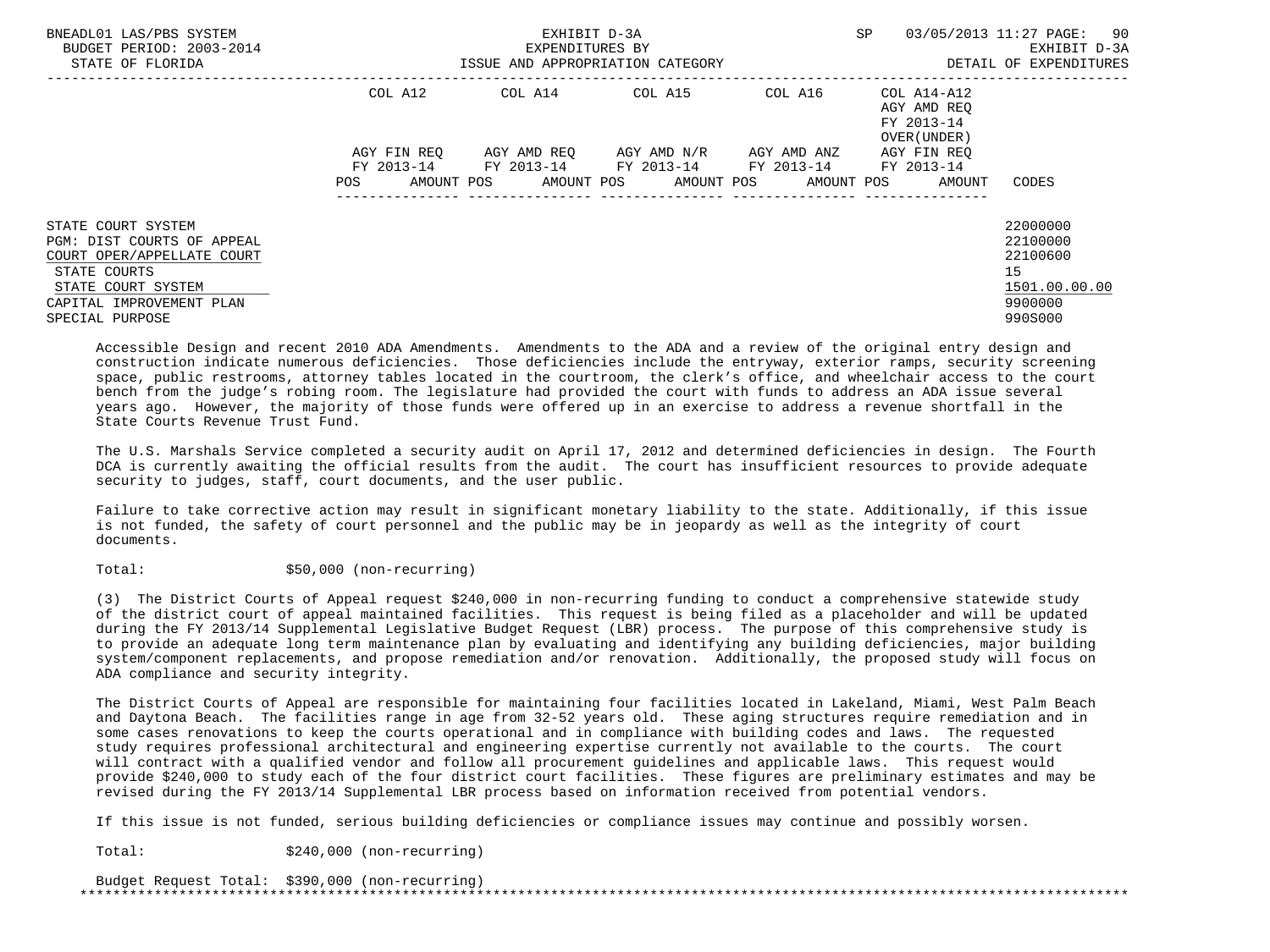| BNEADL01 LAS/PBS SYSTEM<br>BUDGET PERIOD: 2003-2014<br>STATE OF FLORIDA                                                                                                                                               |  |  | EXHIBIT D-3A<br>EXPENDITURES BY<br>ISSUE AND APPROPRIATION CATEGORY                                                                                                  |  |  | SP | 03/05/2013 11:27 PAGE: 91                              | EXHIBIT D-3A<br>DETAIL OF EXPENDITURES                                                            |  |
|-----------------------------------------------------------------------------------------------------------------------------------------------------------------------------------------------------------------------|--|--|----------------------------------------------------------------------------------------------------------------------------------------------------------------------|--|--|----|--------------------------------------------------------|---------------------------------------------------------------------------------------------------|--|
|                                                                                                                                                                                                                       |  |  | COL A12 COL A14 COL A15 COL A16 COL A14-A12<br>AGY FIN REQ AGY AMD REQ AGY AMD N/R AGY AMD ANZ AGY FIN REQ<br>FY 2013-14 FY 2013-14 FY 2013-14 FY 2013-14 FY 2013-14 |  |  |    | AGY AMD REO<br>FY 2013-14<br>OVER (UNDER )             |                                                                                                   |  |
|                                                                                                                                                                                                                       |  |  |                                                                                                                                                                      |  |  |    | POS AMOUNT POS AMOUNT POS AMOUNT POS AMOUNT POS AMOUNT | CODES                                                                                             |  |
| STATE COURT SYSTEM<br>PGM: DIST COURTS OF APPEAL<br>COURT OPER/APPELLATE COURT<br>STATE COURTS<br>STATE COURT SYSTEM<br>CAPITAL IMPROVEMENT PLAN<br>SPECIAL PURPOSE<br>FIXED CAPITAL OUTLAY<br>FACILITY STUDY-DMS MGD |  |  |                                                                                                                                                                      |  |  |    |                                                        | 22000000<br>22100000<br>22100600<br>15<br>1501.00.00.00<br>9900000<br>990S000<br>080000<br>080171 |  |
| GENERAL REVENUE FUND                                                                                                                                                                                                  |  |  | $-$ STATE $100,000$ $100,000$ $100$                                                                                                                                  |  |  |    |                                                        | 1000 1                                                                                            |  |
|                                                                                                                                                                                                                       |  |  |                                                                                                                                                                      |  |  |    |                                                        |                                                                                                   |  |

2013-2014 BUDGET YEAR NARRATIVE: FACILITY STUDY-DMS MGD IT COMPONENT? NO

 The Second District Court of Appeal (Second DCA) requests \$100,000 Fixed Capital Outlay to conduct a Department of Management Services (DMS) managed architectural/engineering study to assist decision-makers in planning for the current and future needs of the court. The purpose of the study would be to evaluate: the long-term needs of the court; the capacity for improving the Lakeland courthouse; and whether the lease or acquisition/construction of a consolidated facility would be in the best interest of the state, the court, and its users.

 The space available in the Second DCA's Lakeland headquarters is grossly inadequate for the court's operations and, as a result, the court has leased office space in Tampa for the past 32 years, pursuant to the legislature's authorization of a branch office. (Section 35.05, Florida Statutes) Eight of the court's 14 judges are currently located in leased office space in Tampa, at an annual cost of \$525,000 for rent, \$21,000 for courier costs, plus the associated administrative and operating costs for information technology and security. In addition, the Florida Supreme Court has certified the need for a 15th judge on this court.

 The term on the lease with Stetson University College of Law, Tampa Law Center was recently extended for a period of two years, resulting in a term ending date of June 30, 2015. The court may elect to extend the lease for an additional period of up to 8 years, upon written notice to Stetson no later than September 30, 2014.

 The deficiencies of the Lakeland headquarters include immediate and long-term operating, capital and facility renewal liabilities related to: deferred maintenance, renewal, and energy efficiency improvements; aging building components well past their lifecycle renewal; deficiencies in Americans with Disabilities Act (ADA) compliance; indoor air quality concerns related to the poor operational condition of the air distribution system; and a highly inefficient and ineffective use of interior space for court operations and security functions.

 For the reasons explained above, most importantly, the inadequacies of the Lakeland courthouse and the forthcoming lease negotiations with Stetson's Tampa Law Center, the Second DCA requires funding to evaluate the space requirements of the court and make recommendations to the decision makers who will consider how best to maximize the taxpayers' dollars in meeting those needs.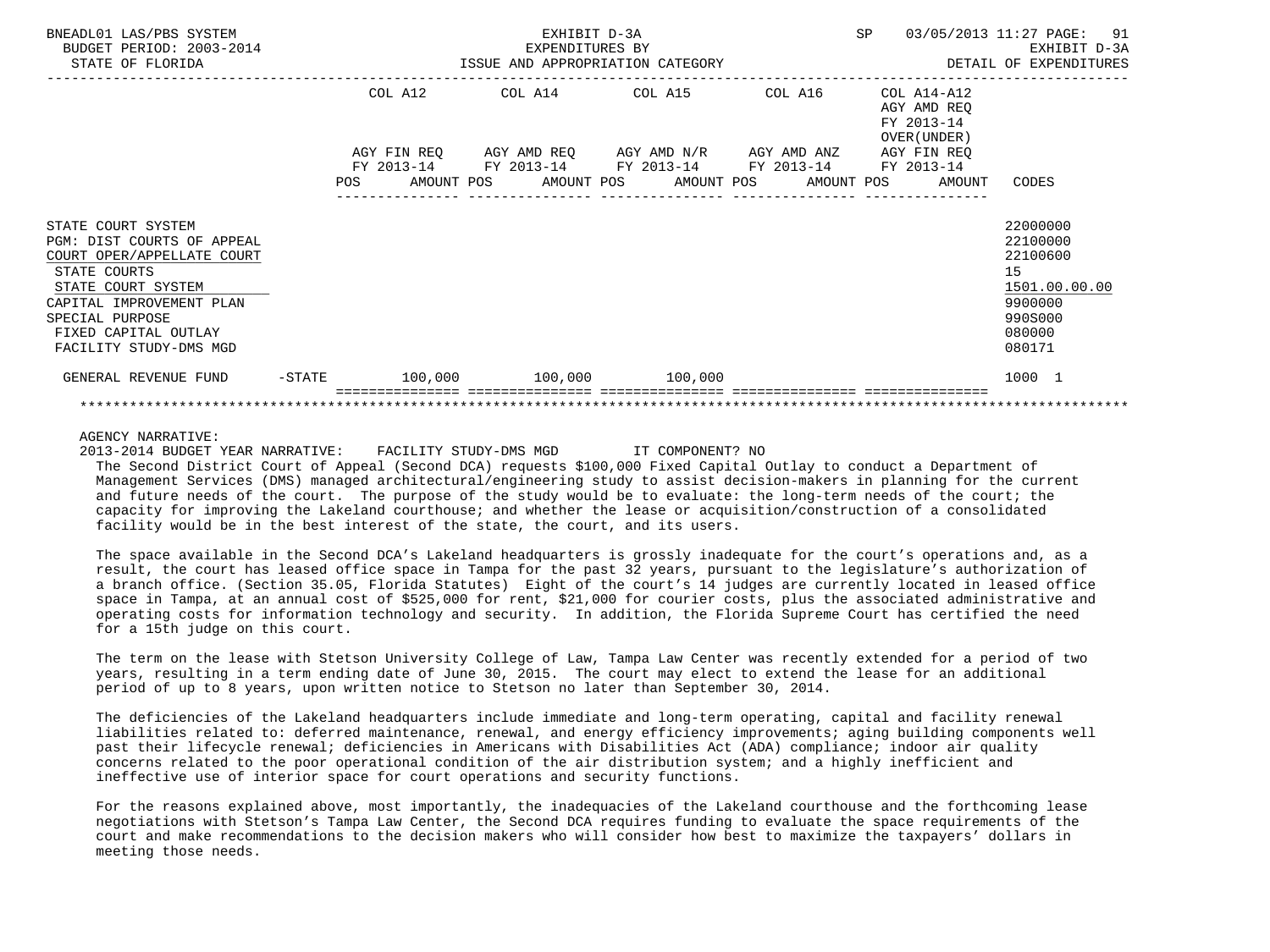| BNEADL01 LAS/PBS SYSTEM<br>BUDGET PERIOD: 2003-2014<br>STATE OF FLORIDA                                                                                                                                |            | ISSUE AND APPROPRIATION CATEGORY | SP                                                                                                         | 92<br>03/05/2013 11:27 PAGE:<br>EXHIBIT D-3A<br>DETAIL OF EXPENDITURES |                                                          |                                                                               |
|--------------------------------------------------------------------------------------------------------------------------------------------------------------------------------------------------------|------------|----------------------------------|------------------------------------------------------------------------------------------------------------|------------------------------------------------------------------------|----------------------------------------------------------|-------------------------------------------------------------------------------|
|                                                                                                                                                                                                        |            | COL A12                          | COL A14 COL A15                                                                                            | COL A16                                                                | COL A14-A12<br>AGY AMD REO<br>FY 2013-14<br>OVER (UNDER) |                                                                               |
|                                                                                                                                                                                                        |            | FY 2013-14                       | AGY FIN REQ AGY AMD REQ AGY AMD N/R AGY AMD ANZ AGY FIN REQ<br>FY 2013-14 FY 2013-14 FY 2013-14 FY 2013-14 |                                                                        |                                                          |                                                                               |
|                                                                                                                                                                                                        | <b>POS</b> |                                  | AMOUNT POS AMOUNT POS AMOUNT POS AMOUNT POS                                                                |                                                                        | AMOUNT                                                   | CODES                                                                         |
| STATE COURT SYSTEM<br>PGM: DIST COURTS OF APPEAL<br>COURT OPER/APPELLATE COURT<br>STATE COURTS<br>STATE COURT SYSTEM<br>CAPITAL IMPROVEMENT PLAN<br>SPECIAL PURPOSE<br>Budget Request Total: \$100,000 |            |                                  |                                                                                                            |                                                                        |                                                          | 22000000<br>22100000<br>22100600<br>15<br>1501.00.00.00<br>9900000<br>990S000 |
| HURRICANE STORM SHUTTERS                                                                                                                                                                               |            |                                  |                                                                                                            |                                                                        |                                                          | 080174                                                                        |
| GENERAL REVENUE FUND                                                                                                                                                                                   | $-$ STATE  |                                  | 88,845 88,845 88,845                                                                                       |                                                                        |                                                          | 1000 1                                                                        |
|                                                                                                                                                                                                        |            |                                  |                                                                                                            |                                                                        |                                                          |                                                                               |

2013-2014 BUDGET YEAR NARRATIVE: HURRICANE STORM SHUTTERS IT COMPONENT? NO

 The Third District Court of Appeal requests \$88,845 to acquire and install hurricane storm shutters for the Annex Building of the courthouse complex. The courthouse building is located in a high risk hurricane zone. The annex is a two-story structure that houses six of the court's ten judicial suites and the court's main conference room, all of which are located on the second floor. The first floor space is an open covered parking area. The annex, which was constructed in 1990, has no impact resistant windows or protective storm window coverings.

 The window envelopes have been weakened significantly due to age and wind driven rain that occurred during the three major hurricanes that impacted South Florida in the last seven years. During one of those storms, one judicial suite suffered significant water damage from water leaks, which required air quality testing and mold remediation actions to correct the problem. During the execution of a prior funded project, AECOM, the architectural firm which prepared the drawings for impact resistant windows, discovered that the existing window frames in all of the annex's judicial suites have no tie beams or supporting window structures required by the Miami-Dade County building code for impact windows. As a consequence, the structural openings will not support impact resistant windows without major reconstruction of the window frames and supporting walls. Storm shutters are therefore, the most cost-effective measure. They will not only protect the building contents, but will also prevent further window deterioration.

 All windows on the second floor annex are fixed and cannot be opened. The building height and number of fixed windows that do not open necessitate the installation of roll-down, electric, motorized aluminum shutters. Prior to the arrival of a storm, the electric motorized shutters will be closed to completely cover and protect the windows. The shutters will meet the requirements of the Miami-Dade County building code specifications.

 Failure to fund this budget request may jeopardize the integrity of the Annex Building during a hurricane. A category two, three or four storm impacting South Florida will breach the second floor windows and potentially destroy its interior, furnishings, and technology equipment.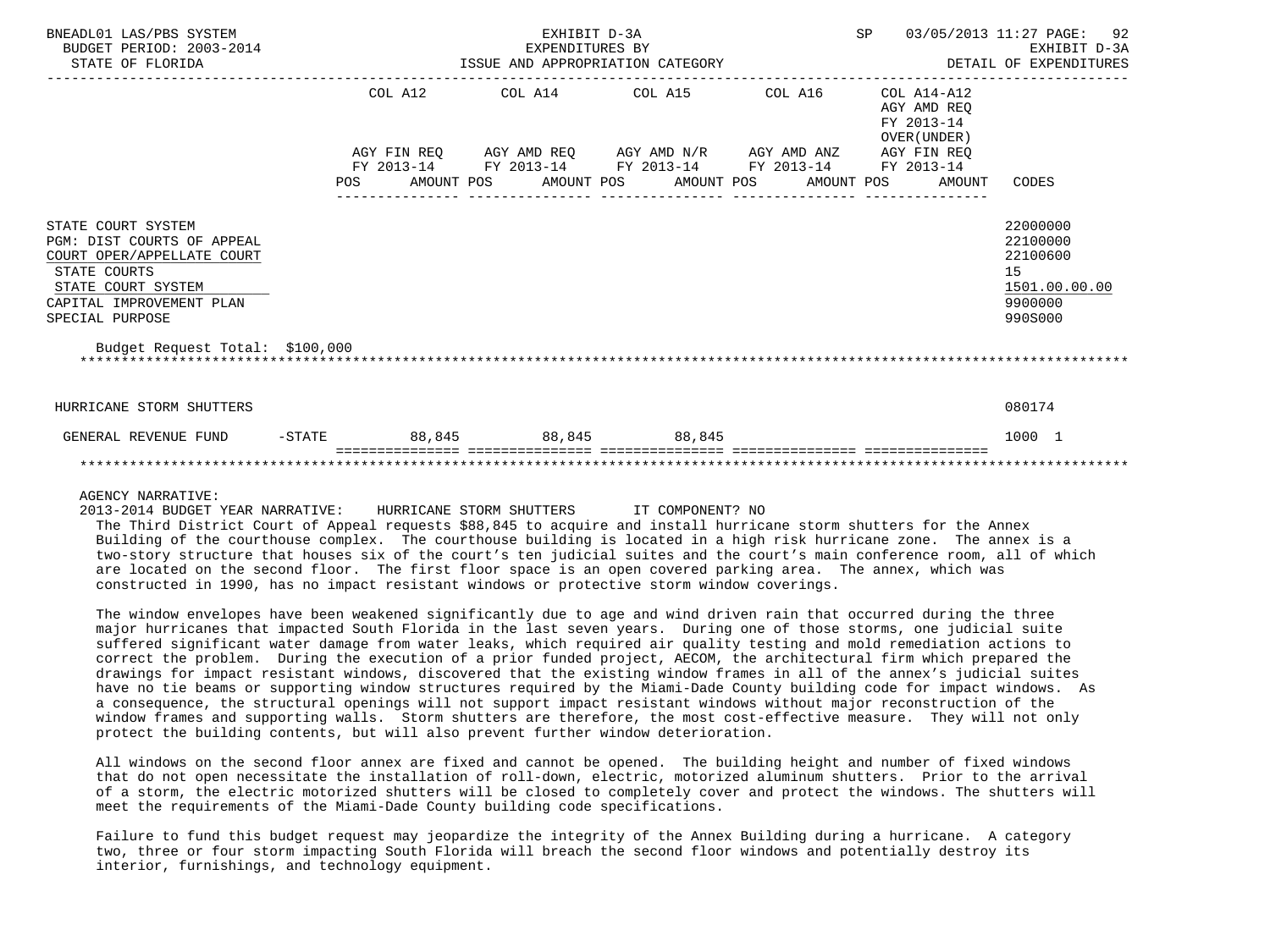| BNEADL01 LAS/PBS SYSTEM<br>BUDGET PERIOD: 2003-2014<br>STATE OF FLORIDA                                                                                             |                                   | EXHIBIT D-3A<br>EXPENDITURES BY |                                                                                                                                                                                       | SP 03/05/2013 11:27 PAGE: 93<br>EXHIBIT D-3A |                                                                   |                                                                               |
|---------------------------------------------------------------------------------------------------------------------------------------------------------------------|-----------------------------------|---------------------------------|---------------------------------------------------------------------------------------------------------------------------------------------------------------------------------------|----------------------------------------------|-------------------------------------------------------------------|-------------------------------------------------------------------------------|
|                                                                                                                                                                     | COL A12<br>POS AMOUNT POS         |                                 | COL A14 COL A15 COL A16 COL A14-A12<br>AGY FIN REQ AGY AMD REQ AGY AMD N/R AGY AMD ANZ AGY FIN REQ<br>FY 2013-14 FY 2013-14 FY 2013-14 FY 2013-14 FY 2013-14<br>AMOUNT POS AMOUNT POS |                                              | AGY AMD REO<br>FY 2013-14<br>OVER (UNDER)<br>AMOUNT POS<br>AMOUNT | CODES                                                                         |
| STATE COURT SYSTEM<br>PGM: DIST COURTS OF APPEAL<br>COURT OPER/APPELLATE COURT<br>STATE COURTS<br>STATE COURT SYSTEM<br>CAPITAL IMPROVEMENT PLAN<br>SPECIAL PURPOSE |                                   |                                 |                                                                                                                                                                                       |                                              |                                                                   | 22000000<br>22100000<br>22100600<br>15<br>1501.00.00.00<br>9900000<br>990S000 |
| Construction:<br>\$73,578<br>Building Escalation: 5.74% \$4,230<br>Contingency Fees: 15%                                                                            | \$11,037                          |                                 |                                                                                                                                                                                       |                                              |                                                                   |                                                                               |
| Budget Request Total: \$88,845                                                                                                                                      |                                   |                                 |                                                                                                                                                                                       |                                              |                                                                   |                                                                               |
| TOTAL: SPECIAL PURPOSE<br>TOTAL ISSUE 782,792 782,792 782,792                                                                                                       |                                   |                                 |                                                                                                                                                                                       |                                              |                                                                   | 990S000                                                                       |
| TOTAL: STATE COURT SYSTEM<br>BY FUND TYPE<br>GENERAL REVENUE FUND<br>TRUST FUNDS                                                                                    | 26,898,180  26,893,100  1,442,251 | 16, 357, 811 16, 357, 811       |                                                                                                                                                                                       |                                              |                                                                   | 1501.00.00.00<br>$5,080 - 1000$<br>2000                                       |
| TOTAL POSITIONS $440.00$ $440.00$<br>TOTAL PROG COMP 43,255,991 43,250,911 1,442,251<br>TOTAL SALARY RATE 28,605,980 28,601,479                                     |                                   |                                 |                                                                                                                                                                                       |                                              | $5.080 -$<br>$4.501 -$                                            |                                                                               |
|                                                                                                                                                                     |                                   |                                 |                                                                                                                                                                                       |                                              |                                                                   |                                                                               |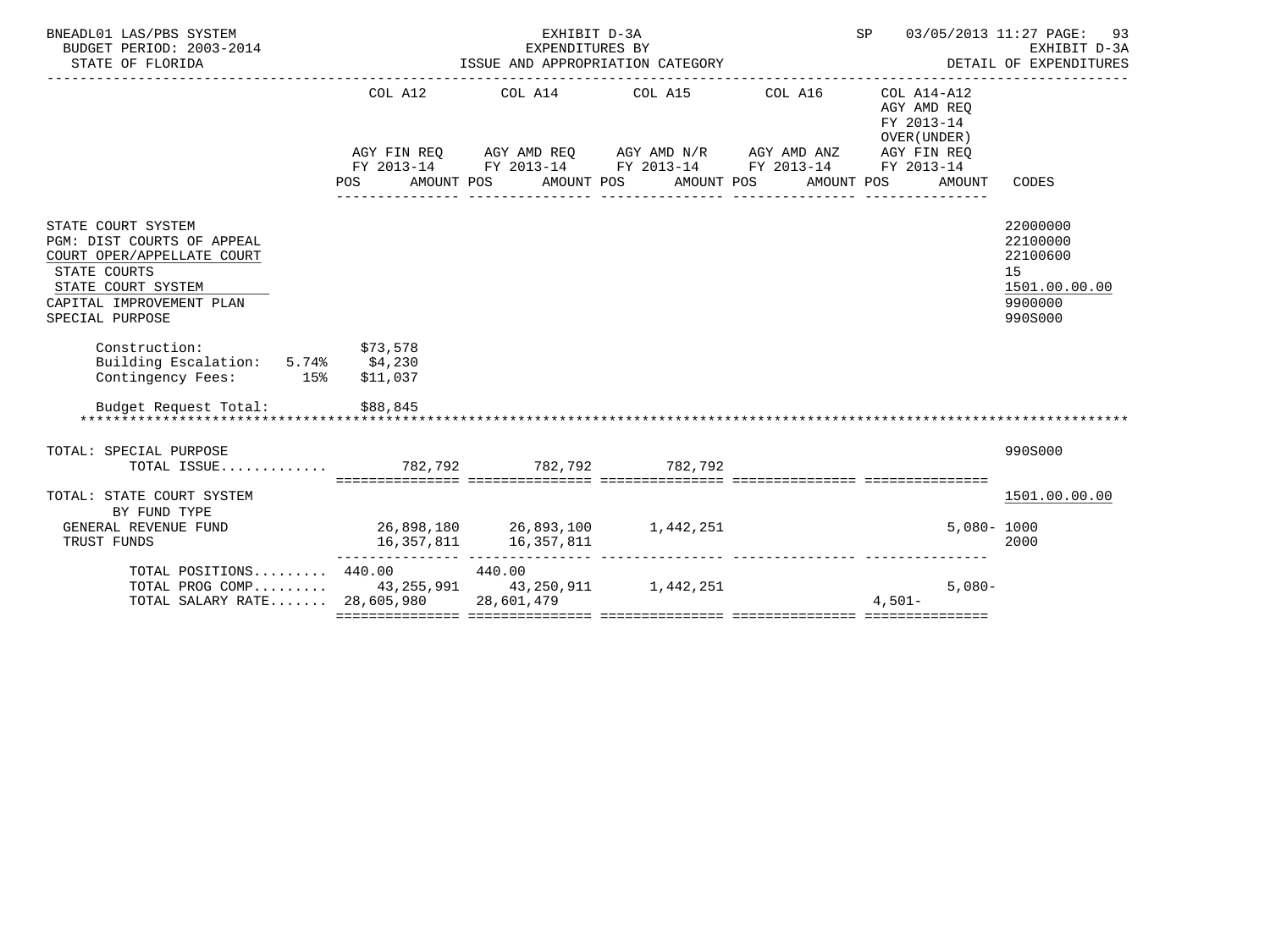| BNEADL01 LAS/PBS SYSTEM<br>BUDGET PERIOD: 2003-2014<br>STATE OF FLORIDA                                                                                                                                                                     |                                | EXHIBIT D-3A<br>EXPENDITURES BY | ISSUE AND APPROPRIATION CATEGORY                                                                                         |            | SP 03/05/2013 11:27 PAGE:                                | 94<br>EXHIBIT D-3A<br>DETAIL OF EXPENDITURES                                                         |
|---------------------------------------------------------------------------------------------------------------------------------------------------------------------------------------------------------------------------------------------|--------------------------------|---------------------------------|--------------------------------------------------------------------------------------------------------------------------|------------|----------------------------------------------------------|------------------------------------------------------------------------------------------------------|
|                                                                                                                                                                                                                                             | COL A12                        | COL A14                         | COL A15                                                                                                                  | COL A16    | COL A14-A12<br>AGY AMD REQ<br>FY 2013-14<br>OVER (UNDER) |                                                                                                      |
|                                                                                                                                                                                                                                             | POS                            | AMOUNT POS                      | AGY FIN REQ AGY AMD REQ AGY AMD N/R AGY AMD ANZ AGY FIN REQ FY 2013-14 FY 2013-14 FY 2013-14<br>AMOUNT POS<br>AMOUNT POS | AMOUNT POS | AGY FIN REO<br>AMOUNT                                    | CODES                                                                                                |
| STATE COURT SYSTEM<br><b>PGM: TRIAL COURTS</b><br>CT OPER/CIRCUIT CTS<br>PUBLIC PROTECTION<br>DRUG CONTRL/SUBSTNCE ABUSE<br>ESTIMATED EXPENDITURES<br>ESTIMATED EXPENDITURES - OPERATIONS<br>SALARY RATE<br>SALARY RATE 1,159,314 1,159,314 |                                |                                 |                                                                                                                          |            |                                                          | 22000000<br>22300000<br>22300100<br>12 <sup>°</sup><br>1201.00.00.00<br>1000000<br>1001000<br>000000 |
|                                                                                                                                                                                                                                             |                                |                                 |                                                                                                                          |            |                                                          |                                                                                                      |
| SALARIES AND BENEFITS                                                                                                                                                                                                                       | 21.00 21.00                    |                                 |                                                                                                                          |            |                                                          | 010000                                                                                               |
| GENERAL REVENUE FUND                                                                                                                                                                                                                        | -STATE 1,230,572 1,230,572     |                                 |                                                                                                                          |            |                                                          | 1000 1                                                                                               |
| <b>EXPENSES</b>                                                                                                                                                                                                                             |                                |                                 |                                                                                                                          |            |                                                          | 040000                                                                                               |
| GENERAL REVENUE FUND                                                                                                                                                                                                                        | $-$ STATE<br>93,713            | 93,713                          |                                                                                                                          |            |                                                          | 1000 1                                                                                               |
| SPECIAL CATEGORIES<br>DOMESTIC VLC OFFND MONITOR                                                                                                                                                                                            |                                |                                 |                                                                                                                          |            |                                                          | 100000<br>101078                                                                                     |
| GENERAL REVENUE FUND                                                                                                                                                                                                                        | -STATE 1, 264, 720 1, 264, 720 |                                 |                                                                                                                          |            |                                                          | 1000 1                                                                                               |
| TOTAL: ESTIMATED EXPENDITURES - OPERATIONS<br>TOTAL POSITIONS $21.00$<br>TOTAL ISSUE 2,589,005 2,589,005<br>TOTAL SALARY RATE $1,159,314$ 1,159,314                                                                                         |                                | 21.00                           |                                                                                                                          |            |                                                          | 1001000                                                                                              |
| FLORIDA RETIREMENT SYSTEM<br>CONTRIBUTION ADJUSTMENT FOR<br>FISCAL YEAR 2012-2013<br>SALARIES AND BENEFITS                                                                                                                                  |                                |                                 |                                                                                                                          |            |                                                          | 1001240<br>010000                                                                                    |
| GENERAL REVENUE FUND                                                                                                                                                                                                                        | $-$ STATE 3,746 3,746          |                                 |                                                                                                                          |            |                                                          | 1000 1                                                                                               |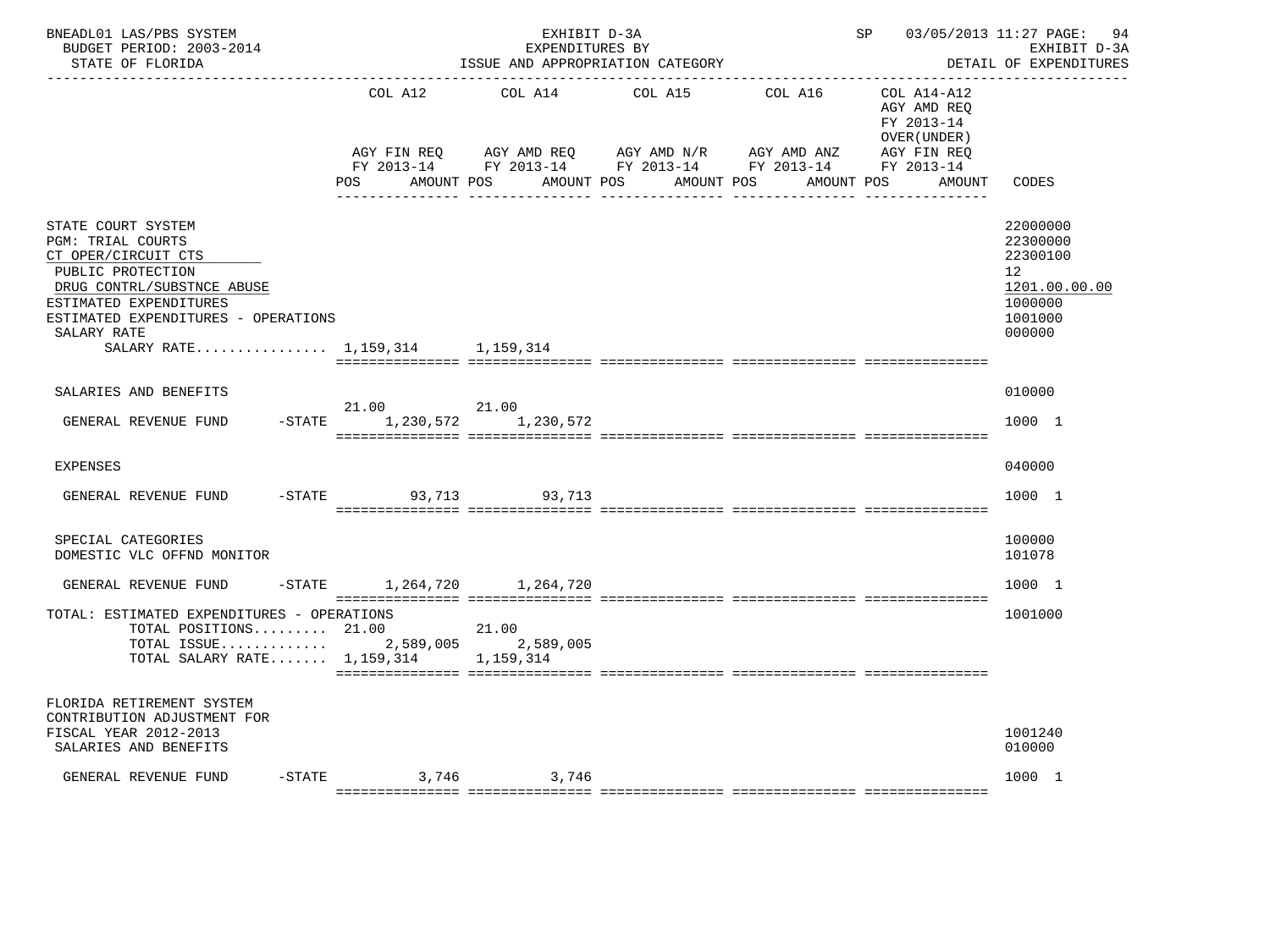| BNEADL01 LAS/PBS SYSTEM<br>BUDGET PERIOD: 2003-2014<br>STATE OF FLORIDA                                                                                                                                                                                              | SP<br>EXHIBIT D-3A<br>03/05/2013 11:27 PAGE:<br>EXPENDITURES BY<br>ISSUE AND APPROPRIATION CATEGORY |            |  |             |  |                       |  |                                                                                                                                                             | 95<br>EXHIBIT D-3A<br>DETAIL OF EXPENDITURES                                     |                                                                                         |
|----------------------------------------------------------------------------------------------------------------------------------------------------------------------------------------------------------------------------------------------------------------------|-----------------------------------------------------------------------------------------------------|------------|--|-------------|--|-----------------------|--|-------------------------------------------------------------------------------------------------------------------------------------------------------------|----------------------------------------------------------------------------------|-----------------------------------------------------------------------------------------|
|                                                                                                                                                                                                                                                                      | POS                                                                                                 | AMOUNT POS |  |             |  | AMOUNT POS AMOUNT POS |  | COL A12 COL A14 COL A15 COL A16<br>AGY FIN REQ AGY AMD REQ AGY AMD N/R AGY AMD ANZ AGY FIN REQ<br>FY 2013-14 FY 2013-14 FY 2013-14 FY 2013-14<br>AMOUNT POS | COL A14-A12<br>AGY AMD REO<br>FY 2013-14<br>OVER (UNDER)<br>FY 2013-14<br>AMOUNT | CODES                                                                                   |
| STATE COURT SYSTEM<br><b>PGM: TRIAL COURTS</b><br>CT OPER/CIRCUIT CTS<br>PUBLIC PROTECTION<br>DRUG CONTRL/SUBSTNCE ABUSE<br>ESTIMATED EXPENDITURES<br>ADJUSTMENT TO STATE HEALTH<br>INSURANCE PREMIUM CONTRIBUTION -<br>FISCAL YEAR 2012-13<br>SALARIES AND BENEFITS |                                                                                                     |            |  |             |  |                       |  |                                                                                                                                                             |                                                                                  | 22000000<br>22300000<br>22300100<br>12<br>1201.00.00.00<br>1000000<br>1001830<br>010000 |
| $-$ STATE<br>GENERAL REVENUE FUND                                                                                                                                                                                                                                    |                                                                                                     |            |  | 2.849 2.849 |  |                       |  |                                                                                                                                                             |                                                                                  | 1000 1                                                                                  |
|                                                                                                                                                                                                                                                                      |                                                                                                     |            |  |             |  |                       |  |                                                                                                                                                             |                                                                                  |                                                                                         |
| ADJUSTMENTS TO CURRENT YEAR<br>ESTIMATED EXPENDITURES<br>PROGRAM COMPONENT                                                                                                                                                                                           |                                                                                                     |            |  |             |  |                       |  |                                                                                                                                                             |                                                                                  | 1600000                                                                                 |
| TECHNICAL CORRECTION - DEDUCT<br>SPECIAL CATEGORIES<br>DOMESTIC VLC OFFND MONITOR                                                                                                                                                                                    |                                                                                                     |            |  |             |  |                       |  |                                                                                                                                                             |                                                                                  | 160P110<br>100000<br>101078                                                             |
| GENERAL REVENUE FUND                                                                                                                                                                                                                                                 | $-STATE$ 316,000- 316,000-                                                                          |            |  |             |  |                       |  |                                                                                                                                                             |                                                                                  | 1000 1                                                                                  |
|                                                                                                                                                                                                                                                                      |                                                                                                     |            |  |             |  |                       |  |                                                                                                                                                             |                                                                                  |                                                                                         |

AGENCY ISSUE NARRATIVE:

2013-2014 BUDGET YEAR NARRATIVE: IT COMPONENT? NO

 The Legislature appropriated funds in Specific Appropriation 3222A for Domestic Violence Offender Monitoring for Fiscal Year 2012-2013. These funds are currently appropriated to program component 1201.00.00.00. These funds should be appropriated to program component 1501.00.00.00. Therefore, this issue realigns the recurring funding in the amount of \$316,000 for FY 2013-2014 associated with the Domestic Violence Offender Monitoring to the correct program component of 1501.00.00.00.

 Please see companion issue #160P100, also filed in budget entity 22300100, in program component 1501.00.00.00. \*\*\*\*\*\*\*\*\*\*\*\*\*\*\*\*\*\*\*\*\*\*\*\*\*\*\*\*\*\*\*\*\*\*\*\*\*\*\*\*\*\*\*\*\*\*\*\*\*\*\*\*\*\*\*\*\*\*\*\*\*\*\*\*\*\*\*\*\*\*\*\*\*\*\*\*\*\*\*\*\*\*\*\*\*\*\*\*\*\*\*\*\*\*\*\*\*\*\*\*\*\*\*\*\*\*\*\*\*\*\*\*\*\*\*\*\*\*\*\*\*\*\*\*\*\*\*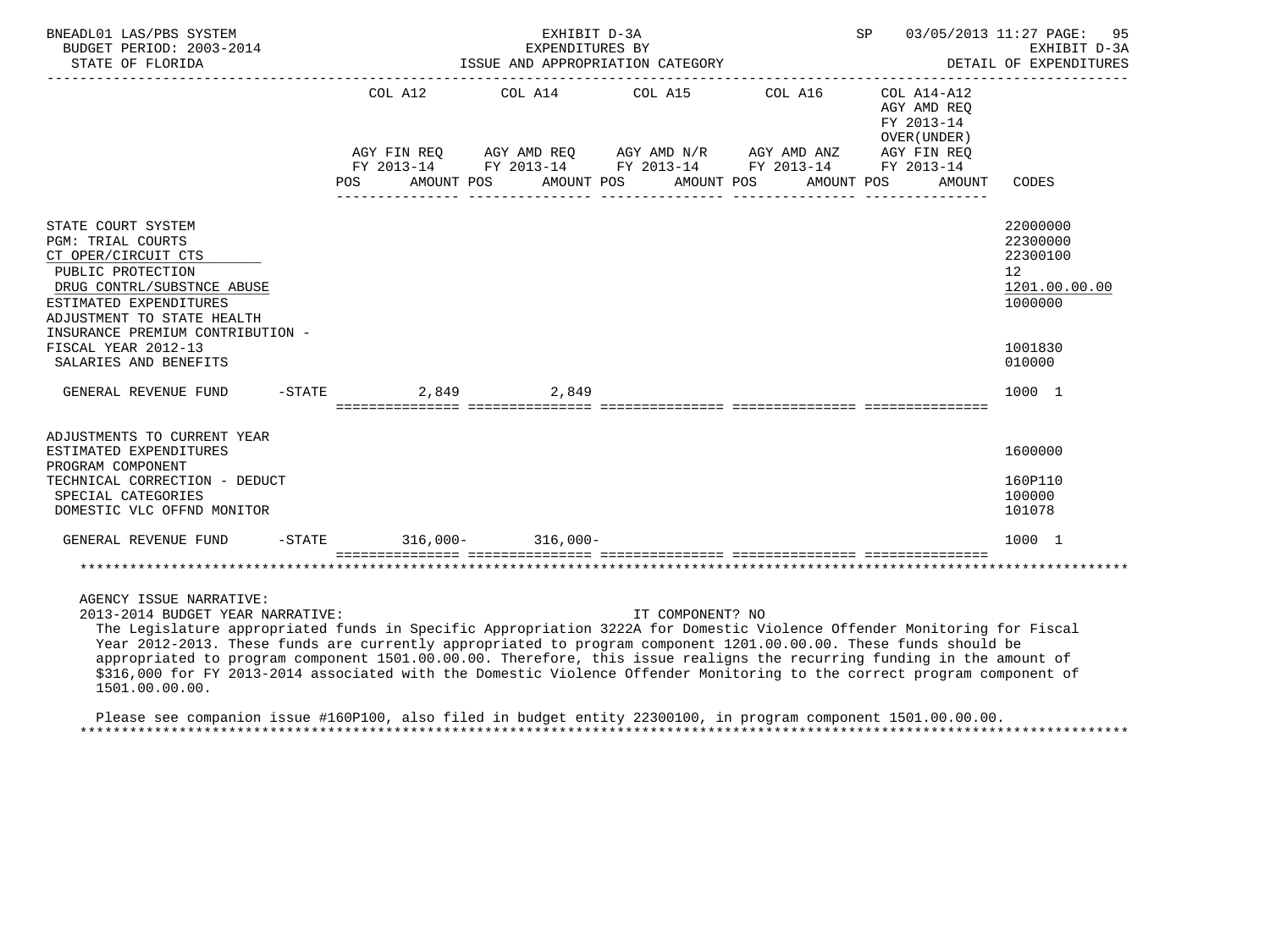| BNEADL01 LAS/PBS SYSTEM<br>BUDGET PERIOD: 2003-2014<br>STATE OF FLORIDA                                                                                                                                                                                        |                                 | EXHIBIT D-3A<br>SP 03/05/2013 11:27 PAGE:<br>EXPENDITURES BY<br>ISSUE AND APPROPRIATION CATEGORY<br>DETAIL OF EXPENDITURES |                                                                                                                                                                    |                 |                                                                        |                                                                                                   |  |  |
|----------------------------------------------------------------------------------------------------------------------------------------------------------------------------------------------------------------------------------------------------------------|---------------------------------|----------------------------------------------------------------------------------------------------------------------------|--------------------------------------------------------------------------------------------------------------------------------------------------------------------|-----------------|------------------------------------------------------------------------|---------------------------------------------------------------------------------------------------|--|--|
|                                                                                                                                                                                                                                                                | COL A12<br>POS                  | COL A14 COL A15<br>AMOUNT POS                                                                                              | AGY FIN REQ AGY AMD REQ AGY AMD N/R AGY AMD ANZ AGY FIN REQ<br>FY 2013-14 FY 2013-14 FY 2013-14 FY 2013-14 FY 2013-14<br>AMOUNT POS AMOUNT POS<br>---------------- | COL A16         | COL A14-A12<br>AGY AMD REO<br>FY 2013-14<br>OVER (UNDER)<br>AMOUNT POS | AMOUNT CODES                                                                                      |  |  |
| STATE COURT SYSTEM<br><b>PGM: TRIAL COURTS</b><br>CT OPER/CIRCUIT CTS<br>PUBLIC PROTECTION<br>DRUG CONTRL/SUBSTNCE ABUSE<br>NONRECURRING EXPENDITURES<br>DOMESTIC VIOLENCE GPS INITIATIVE<br>PILOT PROGRAM<br>SPECIAL CATEGORIES<br>DOMESTIC VLC OFFND MONITOR |                                 |                                                                                                                            |                                                                                                                                                                    | --------------- |                                                                        | 22000000<br>22300000<br>22300100<br>12<br>1201.00.00.00<br>2100000<br>2103065<br>100000<br>101078 |  |  |
| GENERAL REVENUE FUND                                                                                                                                                                                                                                           | -STATE 948.720- 948.720-        |                                                                                                                            |                                                                                                                                                                    |                 |                                                                        | 1000 1                                                                                            |  |  |
| ANNUALIZATION OF ADMINISTERED<br>FUNDS APPROPRIATIONS<br>STATE HEALTH INSURANCE ADJUSTMENT<br>FOR FY 2012-13 - 10 MONTHS                                                                                                                                       |                                 |                                                                                                                            |                                                                                                                                                                    |                 |                                                                        | 26A0000                                                                                           |  |  |
| ANNUALIZATION<br>SALARIES AND BENEFITS                                                                                                                                                                                                                         |                                 |                                                                                                                            |                                                                                                                                                                    |                 |                                                                        | 26A1830<br>010000                                                                                 |  |  |
| GENERAL REVENUE FUND                                                                                                                                                                                                                                           | $-$ STATE $-$ 14.245 $-$ 14.245 |                                                                                                                            |                                                                                                                                                                    |                 |                                                                        | 1000 1                                                                                            |  |  |
| TOTAL: DRUG CONTRL/SUBSTNCE ABUSE<br>BY FUND TYPE                                                                                                                                                                                                              |                                 |                                                                                                                            |                                                                                                                                                                    |                 |                                                                        | 1201.00.00.00                                                                                     |  |  |
| GENERAL REVENUE FUND 1,345,125 1,345,125<br>SALARY RATE 1,159,314 1,159,314                                                                                                                                                                                    | 21.00 21.00                     |                                                                                                                            |                                                                                                                                                                    |                 |                                                                        | 1000                                                                                              |  |  |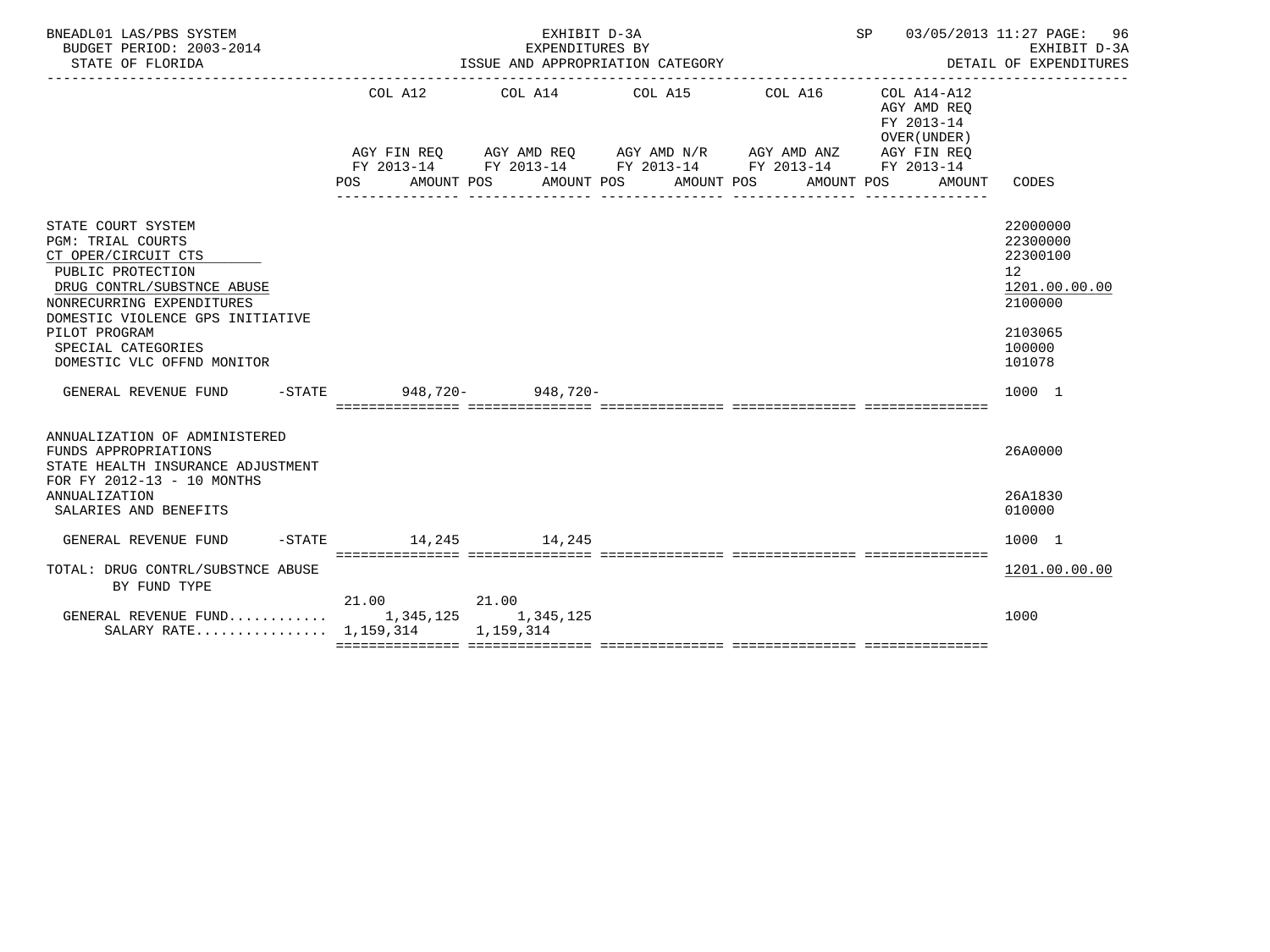| BNEADL01 LAS/PBS SYSTEM<br>BUDGET PERIOD: 2003-2014<br>STATE OF FLORIDA |           | EXHIBIT D-3A<br>EXPENDITURES BY<br>ISSUE AND APPROPRIATION CATEGORY |                       | SP 03/05/2013 11:27 PAGE: 97 | EXHIBIT D-3A<br>DETAIL OF EXPENDITURES                   |                      |
|-------------------------------------------------------------------------|-----------|---------------------------------------------------------------------|-----------------------|------------------------------|----------------------------------------------------------|----------------------|
|                                                                         | COL A12   | COL A14                                                             | COL A15               | COL A16                      | COL A14-A12<br>AGY AMD REQ<br>FY 2013-14<br>OVER (UNDER) |                      |
|                                                                         |           |                                                                     |                       |                              |                                                          |                      |
|                                                                         | POS       | AMOUNT POS                                                          | AMOUNT POS AMOUNT POS | AMOUNT POS                   | AMOUNT                                                   | CODES                |
|                                                                         |           |                                                                     | _______________       |                              |                                                          |                      |
| STATE COURT SYSTEM                                                      |           |                                                                     |                       |                              |                                                          | 22000000             |
| <b>PGM: TRIAL COURTS</b><br>CT OPER/CIRCUIT CTS                         |           |                                                                     |                       |                              |                                                          | 22300000<br>22300100 |
| STATE COURTS                                                            |           |                                                                     |                       |                              |                                                          | 15                   |
| STATE COURT SYSTEM                                                      |           |                                                                     |                       |                              |                                                          | 1501.00.00.00        |
| ESTIMATED EXPENDITURES                                                  |           |                                                                     |                       |                              |                                                          | 1000000              |
| ESTIMATED EXPENDITURES - OPERATIONS                                     |           |                                                                     |                       |                              |                                                          | 1001000              |
| SALARY RATE<br>SALARY RATE 189,912,459 189,912,459                      |           |                                                                     |                       |                              |                                                          | 000000               |
|                                                                         |           |                                                                     |                       |                              |                                                          |                      |
| SALARIES AND BENEFITS                                                   |           |                                                                     |                       |                              |                                                          | 010000               |
| GENERAL REVENUE FUND - STATE 175,038,936 175,038,936                    |           |                                                                     |                       |                              |                                                          | 1000 1               |
| ADMINISTRATIVE TRUST FUND -STATE 67,138                                 |           |                                                                     |                       |                              |                                                          | 2021 1               |
| STATE COURTS REVENUE TF -STATE 54,760,452                               |           | 67,138<br>54,760,452<br>5,688,903                                   |                       |                              |                                                          | 2057 1               |
| FEDERAL GRANTS TRUST FUND -RECPNT                                       | 5,688,903 |                                                                     |                       |                              |                                                          | 2261 9               |
| TOTAL POSITIONS $2,927.00$<br>TOTAL APPRO 235,555,429 235,555,429       |           | 2,927.00                                                            |                       |                              |                                                          |                      |
|                                                                         |           |                                                                     |                       |                              |                                                          |                      |
| OTHER PERSONAL SERVICES                                                 |           |                                                                     |                       |                              |                                                          | 030000               |
| GENERAL REVENUE FUND -STATE 38,000 38,000                               |           |                                                                     |                       |                              |                                                          | 1000 1               |
| FEDERAL GRANTS TRUST FUND -RECPNT 125,748 125,748                       |           |                                                                     |                       |                              |                                                          | 2261 9               |
| TOTAL APPRO                                                             | 163,748   | 163,748                                                             |                       |                              |                                                          |                      |
|                                                                         |           |                                                                     |                       |                              |                                                          |                      |
| <b>EXPENSES</b>                                                         |           |                                                                     |                       |                              |                                                          | 040000               |
| GENERAL REVENUE FUND -STATE                                             | 8,113,892 | 8,113,892                                                           |                       |                              |                                                          | 1000 1               |
| ADMINISTRATIVE TRUST FUND -STATE                                        | 3,928     | 3,928                                                               |                       |                              |                                                          | 2021 1               |
| FEDERAL GRANTS TRUST FUND -RECPNT                                       | 110,616   | 110,616                                                             |                       |                              |                                                          | 2261 9               |
| GRANTS AND DONATIONS TF -STATE                                          | 23,750    | 23,750                                                              |                       |                              |                                                          | 2339 1               |
| TOTAL APPRO                                                             | 8,252,186 | 8,252,186                                                           |                       |                              |                                                          |                      |
|                                                                         |           |                                                                     |                       |                              |                                                          |                      |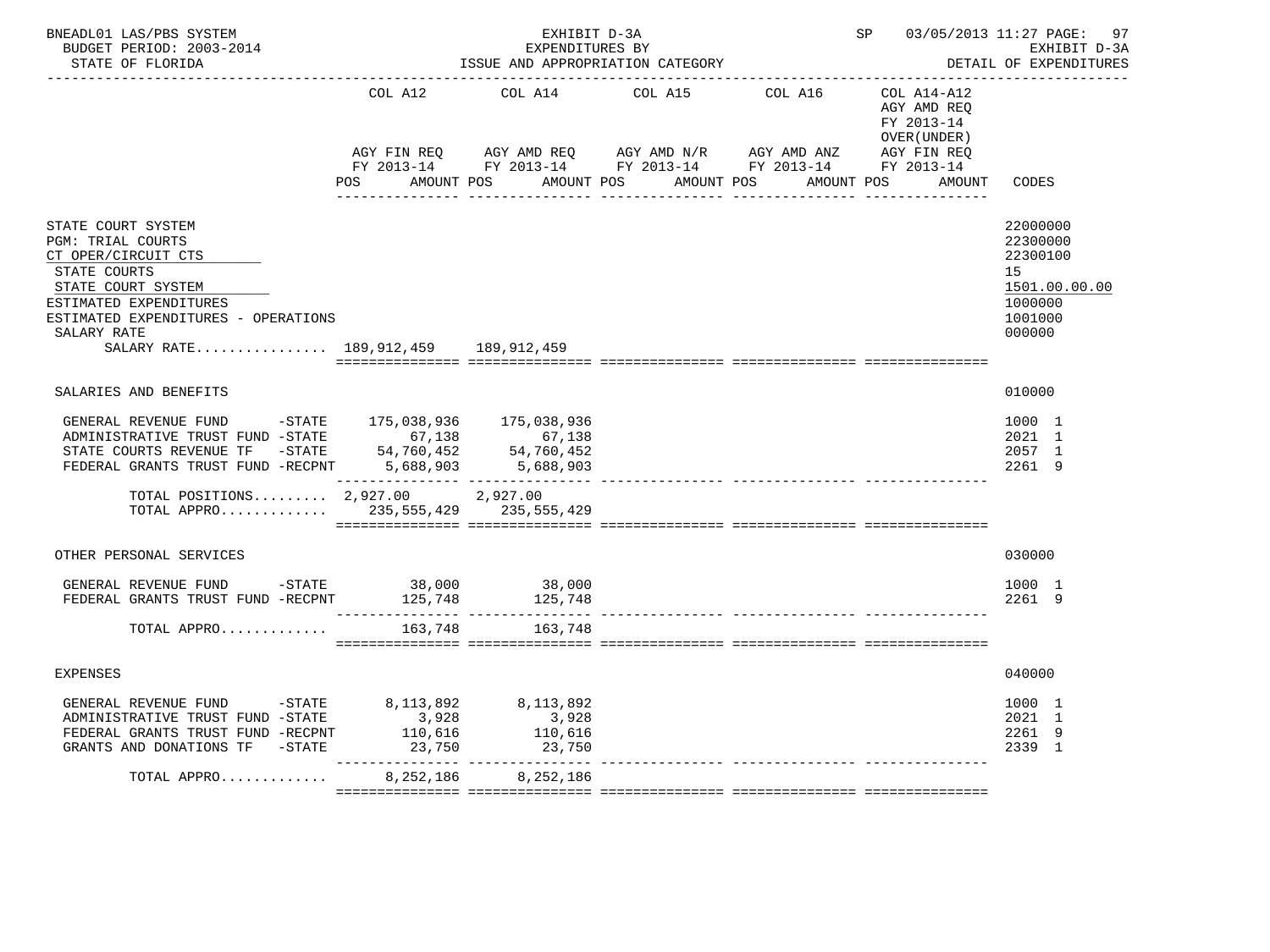| BNEADL01 LAS/PBS SYSTEM<br>BUDGET PERIOD: 2003-2014<br>STATE OF FLORIDA                                                         |                               |                     | EXHIBIT D-3A<br>EXPENDITURES BY<br>ISSUE AND APPROPRIATION CATEGORY<br>------------------------                                           |                                                   |         | SP 03/05/2013 11:27 PAGE: 98                                                                    | EXHIBIT D-3A<br>DETAIL OF EXPENDITURES              |
|---------------------------------------------------------------------------------------------------------------------------------|-------------------------------|---------------------|-------------------------------------------------------------------------------------------------------------------------------------------|---------------------------------------------------|---------|-------------------------------------------------------------------------------------------------|-----------------------------------------------------|
|                                                                                                                                 |                               | COL A12<br>POS      | COL A14<br>AGY FIN REQ 6 AGY AMD REQ 6 AGY AMD N/R 66 AGY AMD ANZ<br>FY 2013-14 FY 2013-14 FY 2013-14 FY 2013-14 FY 2013-14<br>AMOUNT POS | COL A15<br>AMOUNT POS<br>AMOUNT POS<br>---------- | COL A16 | COL A14-A12<br>AGY AMD REQ<br>FY 2013-14<br>OVER (UNDER)<br>AGY FIN REQ<br>AMOUNT POS<br>AMOUNT | CODES                                               |
| STATE COURT SYSTEM<br><b>PGM: TRIAL COURTS</b><br>CT OPER/CIRCUIT CTS                                                           |                               |                     |                                                                                                                                           |                                                   |         |                                                                                                 | 22000000<br>22300000<br>22300100                    |
| STATE COURTS<br>STATE COURT SYSTEM<br>ESTIMATED EXPENDITURES<br>ESTIMATED EXPENDITURES - OPERATIONS<br>OPERATING CAPITAL OUTLAY |                               |                     |                                                                                                                                           |                                                   |         |                                                                                                 | 15<br>1501.00.00.00<br>1000000<br>1001000<br>060000 |
| GENERAL REVENUE FUND -STATE 804,635 804,635                                                                                     |                               |                     |                                                                                                                                           |                                                   |         |                                                                                                 | 1000 1                                              |
| LUMP SUM<br>FORECLOSE & ECON. RECOVERY                                                                                          |                               |                     |                                                                                                                                           |                                                   |         |                                                                                                 | 090000<br>090084                                    |
| GENERAL REVENUE FUND -STATE 4,000,000 4,000,000                                                                                 |                               |                     |                                                                                                                                           |                                                   |         |                                                                                                 | 1000 1                                              |
| SPECIAL CATEGORIES<br>CIVIL TRAFFIC INF HEAR OFF                                                                                |                               |                     |                                                                                                                                           |                                                   |         |                                                                                                 | 100000<br>100200                                    |
| GENERAL REVENUE FUND                                                                                                            |                               |                     | -STATE 1,339,864 1,339,864                                                                                                                |                                                   |         |                                                                                                 | 1000 1                                              |
| G/A-CHILD ADVOCACY CENTERS                                                                                                      |                               |                     |                                                                                                                                           |                                                   |         |                                                                                                 | 100410                                              |
| GENERAL REVENUE FUND                                                                                                            |                               |                     | -STATE 3,438,240 3,438,240                                                                                                                |                                                   |         |                                                                                                 | 1000 1                                              |
| COMP TO RETIRED JUDGES                                                                                                          |                               |                     |                                                                                                                                           |                                                   |         |                                                                                                 | 100630                                              |
| GENERAL REVENUE FUND<br>GRANTS AND DONATIONS TF                                                                                 | $-STATE$<br>$-\mathtt{STATE}$ | 2,130,834<br>51,250 | 2,130,834<br>51,250                                                                                                                       |                                                   |         |                                                                                                 | 1000 1<br>2339 1                                    |
| TOTAL APPRO                                                                                                                     |                               |                     | 2, 182, 084 2, 182, 084                                                                                                                   |                                                   |         |                                                                                                 |                                                     |
| CONTRACTED SERVICES                                                                                                             |                               |                     |                                                                                                                                           |                                                   |         |                                                                                                 | 100777                                              |
| GENERAL REVENUE FUND                                                                                                            |                               |                     | -STATE 1, 292, 534 1, 292, 534                                                                                                            |                                                   |         |                                                                                                 | 1000 1                                              |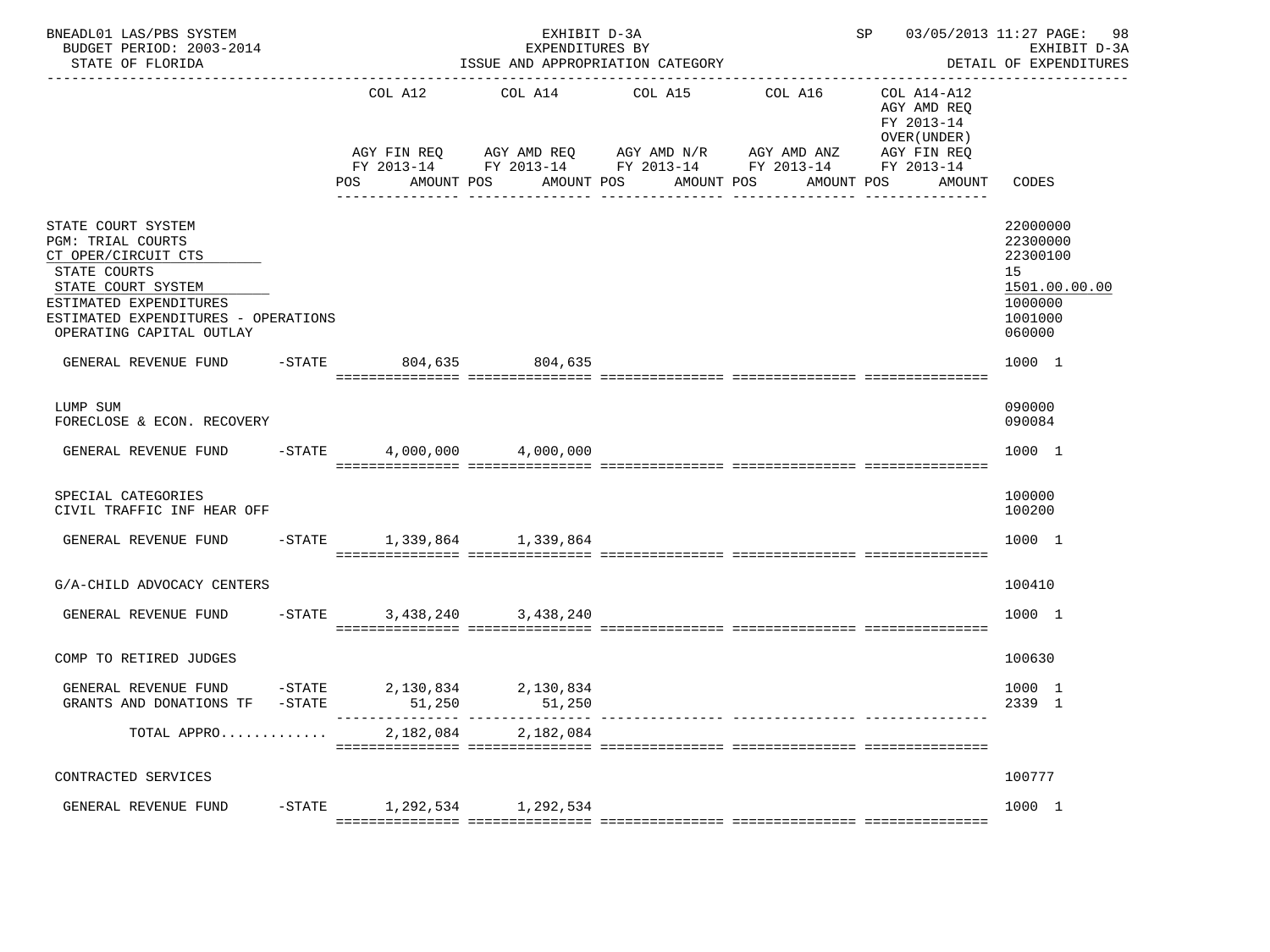| BNEADL01 LAS/PBS SYSTEM<br>BUDGET PERIOD: 2003-2014<br>STATE OF FLORIDA                                                                                                                                                         | SP 03/05/2013 11:27 PAGE:<br>EXHIBIT D-3A<br>EXPENDITURES BY<br>ISSUE AND APPROPRIATION CATEGORY               |                            |                                                                                                                                                                                                          |            |                                                     | 99<br>EXHIBIT D-3A<br>DETAIL OF EXPENDITURES                                                      |  |
|---------------------------------------------------------------------------------------------------------------------------------------------------------------------------------------------------------------------------------|----------------------------------------------------------------------------------------------------------------|----------------------------|----------------------------------------------------------------------------------------------------------------------------------------------------------------------------------------------------------|------------|-----------------------------------------------------|---------------------------------------------------------------------------------------------------|--|
|                                                                                                                                                                                                                                 | POS FOR THE POST OF THE POST OF THE POST OF THE POST OF THE POST OF THE POST OF THE POST OF THE POST OF THE PO |                            | COL A12 COL A14 COL A15 COL A16 COL A14-A12<br>AGY FIN REQ AGY AMD REQ AGY AMD N/R AGY AMD ANZ AGY FIN REQ<br>FY 2013-14 FY 2013-14 FY 2013-14 FY 2013-14 FY 2013-14<br>AMOUNT POS AMOUNT POS AMOUNT POS | AMOUNT POS | AGY AMD REQ<br>FY 2013-14<br>OVER (UNDER)<br>AMOUNT | CODES                                                                                             |  |
| STATE COURT SYSTEM<br><b>PGM: TRIAL COURTS</b><br>CT OPER/CIRCUIT CTS<br>STATE COURTS<br>STATE COURT SYSTEM<br>ESTIMATED EXPENDITURES<br>ESTIMATED EXPENDITURES - OPERATIONS<br>SPECIAL CATEGORIES<br>RISK MANAGEMENT INSURANCE |                                                                                                                |                            |                                                                                                                                                                                                          |            |                                                     | 22000000<br>22300000<br>22300100<br>15<br>1501.00.00.00<br>1000000<br>1001000<br>100000<br>103241 |  |
| GENERAL REVENUE FUND                                                                                                                                                                                                            | -STATE 1, 174, 772 1, 174, 772                                                                                 |                            |                                                                                                                                                                                                          |            |                                                     | 1000 1                                                                                            |  |
| STATEWIDE GRAND JURY/EXP                                                                                                                                                                                                        |                                                                                                                |                            |                                                                                                                                                                                                          |            |                                                     | 103661                                                                                            |  |
| GENERAL REVENUE FUND -STATE 143,310 143,310                                                                                                                                                                                     |                                                                                                                |                            |                                                                                                                                                                                                          |            |                                                     | 1000 1                                                                                            |  |
| LEASE/PURCHASE/EQUIPMENT                                                                                                                                                                                                        |                                                                                                                |                            |                                                                                                                                                                                                          |            |                                                     | 105281                                                                                            |  |
| GENERAL REVENUE FUND -STATE 152,423 152,423                                                                                                                                                                                     |                                                                                                                |                            |                                                                                                                                                                                                          |            |                                                     | 1000 1                                                                                            |  |
| MEDIATION/ARBITRATION SVCS                                                                                                                                                                                                      |                                                                                                                |                            |                                                                                                                                                                                                          |            |                                                     | 105415                                                                                            |  |
| GENERAL REVENUE FUND - STATE 3, 307, 332 3, 307, 332                                                                                                                                                                            |                                                                                                                |                            |                                                                                                                                                                                                          |            |                                                     | 1000 1                                                                                            |  |
| ST COURTS DUE PROCESS COST                                                                                                                                                                                                      |                                                                                                                |                            |                                                                                                                                                                                                          |            |                                                     | 105420                                                                                            |  |
| GENERAL REVENUE FUND -STATE 19,915,601 19,915,601<br>ADMINISTRATIVE TRUST FUND -STATE 1,104,930                                                                                                                                 |                                                                                                                | 1,104,930                  |                                                                                                                                                                                                          |            |                                                     | 1000 1<br>2021 1                                                                                  |  |
| TOTAL APPRO                                                                                                                                                                                                                     | 21,020,531                                                                                                     | 21,020,531                 |                                                                                                                                                                                                          |            |                                                     |                                                                                                   |  |
| TR/DMS/HR SVCS/STW CONTRCT                                                                                                                                                                                                      |                                                                                                                |                            |                                                                                                                                                                                                          |            |                                                     | 107040                                                                                            |  |
| GENERAL REVENUE FUND -STATE 652,324 652,324<br>FEDERAL GRANTS TRUST FUND -RECPNT                                                                                                                                                | 32,715                                                                                                         | 32,715                     |                                                                                                                                                                                                          |            |                                                     | 1000 1<br>2261 9                                                                                  |  |
| TOTAL APPRO                                                                                                                                                                                                                     | ------------<br>685,039                                                                                        | -- ------------<br>685,039 |                                                                                                                                                                                                          |            |                                                     |                                                                                                   |  |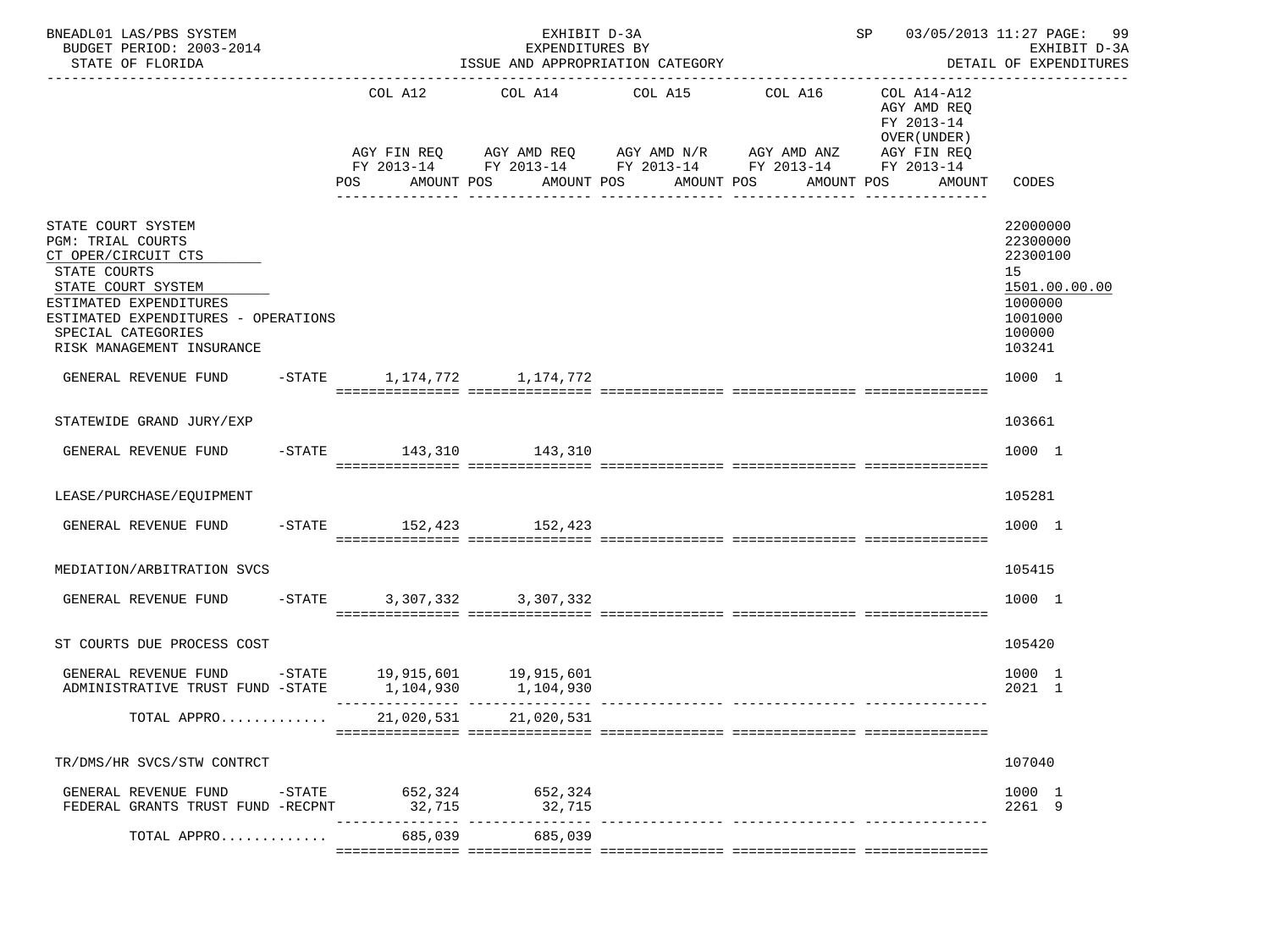| BNEADL01 LAS/PBS SYSTEM<br>BUDGET PERIOD: 2003-2014<br>STATE OF FLORIDA                                                                                                                                                         |                | EXHIBIT D-3A<br>EXPENDITURES BY | ISSUE AND APPROPRIATION CATEGORY                                                                                                                                          |            | SP 03/05/2013 11:27 PAGE: 100                                         | EXHIBIT D-3A<br>DETAIL OF EXPENDITURES<br>______________                                          |
|---------------------------------------------------------------------------------------------------------------------------------------------------------------------------------------------------------------------------------|----------------|---------------------------------|---------------------------------------------------------------------------------------------------------------------------------------------------------------------------|------------|-----------------------------------------------------------------------|---------------------------------------------------------------------------------------------------|
|                                                                                                                                                                                                                                 | COL A12<br>POS | AMOUNT POS                      | COL A14 COL A15 COL A16<br>AGY FIN REQ AGY AMD REQ AGY AMD N/R AGY AMD ANZ AGY FIN REQ<br>FY 2013-14 FY 2013-14 FY 2013-14 FY 2013-14 FY 2013-14<br>AMOUNT POS AMOUNT POS | AMOUNT POS | $COL A14- A12$<br>AGY AMD REQ<br>FY 2013-14<br>OVER (UNDER)<br>AMOUNT | CODES                                                                                             |
| STATE COURT SYSTEM<br><b>PGM: TRIAL COURTS</b><br>CT OPER/CIRCUIT CTS<br>STATE COURTS<br>STATE COURT SYSTEM<br>ESTIMATED EXPENDITURES<br>ESTIMATED EXPENDITURES - OPERATIONS<br>SPECIAL CATEGORIES<br>G/A-DRUG COURTS-ARRA 2009 |                |                                 |                                                                                                                                                                           |            |                                                                       | 22000000<br>22300000<br>22300100<br>15<br>1501.00.00.00<br>1000000<br>1001000<br>100000<br>109907 |
| FEDERAL GRANTS TRUST FUND -RECPNT 10,685,523 10,685,523                                                                                                                                                                         |                |                                 |                                                                                                                                                                           |            |                                                                       | 2261 9                                                                                            |
| STATE OPERATIONS-ARRA 2009                                                                                                                                                                                                      |                |                                 |                                                                                                                                                                           |            |                                                                       | 109910                                                                                            |
| FEDERAL GRANTS TRUST FUND -RECPNT 1, 212, 158 1, 212, 158                                                                                                                                                                       |                |                                 |                                                                                                                                                                           |            |                                                                       | 2261 9                                                                                            |
| DATA PROCESSING SERVICES<br>OTHER DATA PROCESSING SVCS                                                                                                                                                                          |                |                                 |                                                                                                                                                                           |            |                                                                       | 210000<br>210014                                                                                  |
| GENERAL REVENUE FUND -STATE 97,902                                                                                                                                                                                              |                | 97,902                          |                                                                                                                                                                           |            |                                                                       | 1000 1                                                                                            |
| TOTAL: ESTIMATED EXPENDITURES - OPERATIONS<br>TOTAL POSITIONS 2,927.00 2,927.00<br>TOTAL ISSUE 295,507,710 295,507,710<br>TOTAL SALARY RATE 189,912,459 189,912,459                                                             |                |                                 |                                                                                                                                                                           |            |                                                                       | 1001000                                                                                           |
| CASUALTY INSURANCE PREMIUM<br>ADJUSTMENT<br>SPECIAL CATEGORIES<br>RISK MANAGEMENT INSURANCE                                                                                                                                     |                |                                 |                                                                                                                                                                           |            |                                                                       | 1001090<br>100000<br>103241                                                                       |
| GENERAL REVENUE FUND                                                                                                                                                                                                            |                | -STATE 79,652 79,652            |                                                                                                                                                                           |            |                                                                       | 1000 1                                                                                            |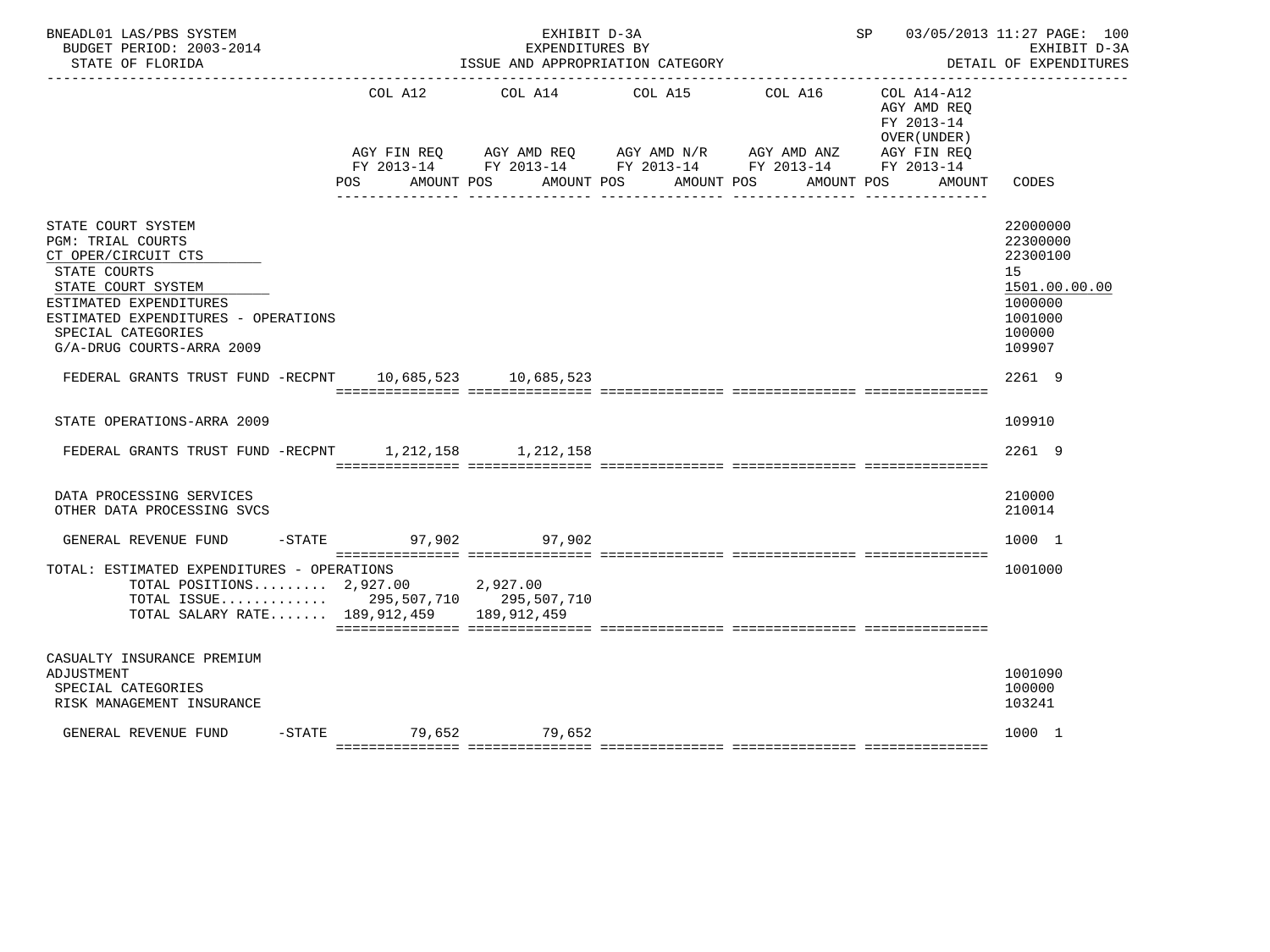| BNEADL01 LAS/PBS SYSTEM<br>BUDGET PERIOD: 2003-2014<br>STATE OF FLORIDA                                                                                                                                                                           | ISSUE AND APPROPRIATION CATEGORY                                |                                                                                                                                              | SP 03/05/2013 11:27 PAGE: 101<br>EXHIBIT D-3A<br>DETAIL OF EXPENDITURES |                                  |                                                                                                       |                                                           |
|---------------------------------------------------------------------------------------------------------------------------------------------------------------------------------------------------------------------------------------------------|-----------------------------------------------------------------|----------------------------------------------------------------------------------------------------------------------------------------------|-------------------------------------------------------------------------|----------------------------------|-------------------------------------------------------------------------------------------------------|-----------------------------------------------------------|
|                                                                                                                                                                                                                                                   | COL A12<br>POS                                                  | COL A14 COL A15<br>AGY FIN REQ AGY AMD REQ AGY AMD $N/R$ AGY AMD ANZ<br>FY 2013-14 FY 2013-14 FY 2013-14 FY 2013-14 FY 2013-14<br>AMOUNT POS | AMOUNT POS                                                              | COL A16<br>AMOUNT POS            | COL A14-A12<br>AGY AMD REQ<br>FY 2013-14<br>OVER (UNDER)<br>AGY FIN REQ<br>AMOUNT POS<br>AMOUNT CODES |                                                           |
|                                                                                                                                                                                                                                                   |                                                                 |                                                                                                                                              |                                                                         | ------------                     |                                                                                                       |                                                           |
| STATE COURT SYSTEM<br>PGM: TRIAL COURTS<br>CT OPER/CIRCUIT CTS<br>STATE COURTS                                                                                                                                                                    |                                                                 |                                                                                                                                              |                                                                         |                                  |                                                                                                       | 22000000<br>22300000<br>22300100<br>15                    |
| STATE COURT SYSTEM<br>ESTIMATED EXPENDITURES<br>FLORIDA RETIREMENT SYSTEM<br>CONTRIBUTION ADJUSTMENT FOR                                                                                                                                          |                                                                 |                                                                                                                                              |                                                                         |                                  |                                                                                                       | 1501.00.00.00<br>1000000                                  |
| FISCAL YEAR 2012-2013<br>SALARIES AND BENEFITS                                                                                                                                                                                                    |                                                                 |                                                                                                                                              |                                                                         |                                  |                                                                                                       | 1001240<br>010000                                         |
| GENERAL REVENUE FUND<br>ADMINISTRATIVE TRUST FUND -STATE<br>STATE COURTS REVENUE TF - STATE<br>FEDERAL GRANTS TRUST FUND -RECPNT                                                                                                                  | -STATE 472,553 472,553<br>191<br>147,872<br>15,391              | 191<br>147,872<br>15,391                                                                                                                     |                                                                         |                                  |                                                                                                       | 1000 1<br>2021 1<br>2057 1<br>2261 9                      |
| TOTAL APPRO                                                                                                                                                                                                                                       |                                                                 | 636,007 636,007                                                                                                                              |                                                                         |                                  |                                                                                                       |                                                           |
| ADJUSTMENT TO STATE HEALTH<br>INSURANCE PREMIUM CONTRIBUTION -<br>FISCAL YEAR 2012-13<br>SALARIES AND BENEFITS<br>GENERAL REVENUE FUND<br>ADMINISTRATIVE TRUST FUND -STATE<br>STATE COURTS REVENUE TF -STATE<br>FEDERAL GRANTS TRUST FUND -RECPNT | $-$ STATE 276,546<br>112<br>86,537<br>9,007<br>________________ | 276,546<br>112<br>86,537<br>9,007                                                                                                            |                                                                         |                                  |                                                                                                       | 1001830<br>010000<br>1000 1<br>2021 1<br>2057 1<br>2261 9 |
| TOTAL APPRO                                                                                                                                                                                                                                       | 372,202                                                         | 372,202                                                                                                                                      |                                                                         |                                  |                                                                                                       |                                                           |
| REALLOCATION OF HUMAN RESOURCES<br>OUTSOURCING<br>SPECIAL CATEGORIES<br>TR/DMS/HR SVCS/STW CONTRCT                                                                                                                                                |                                                                 |                                                                                                                                              |                                                                         |                                  |                                                                                                       | 1005900<br>100000<br>107040                               |
| GENERAL REVENUE FUND -STATE 15,651- 15,651-<br>FEDERAL GRANTS TRUST FUND -RECPNT                                                                                                                                                                  | $785 -$                                                         | $785 -$                                                                                                                                      |                                                                         |                                  |                                                                                                       | 1000 1<br>2261 9                                          |
| TOTAL APPRO                                                                                                                                                                                                                                       | 16,436-                                                         | $16,436-$                                                                                                                                    |                                                                         | --------------- ---------------- |                                                                                                       |                                                           |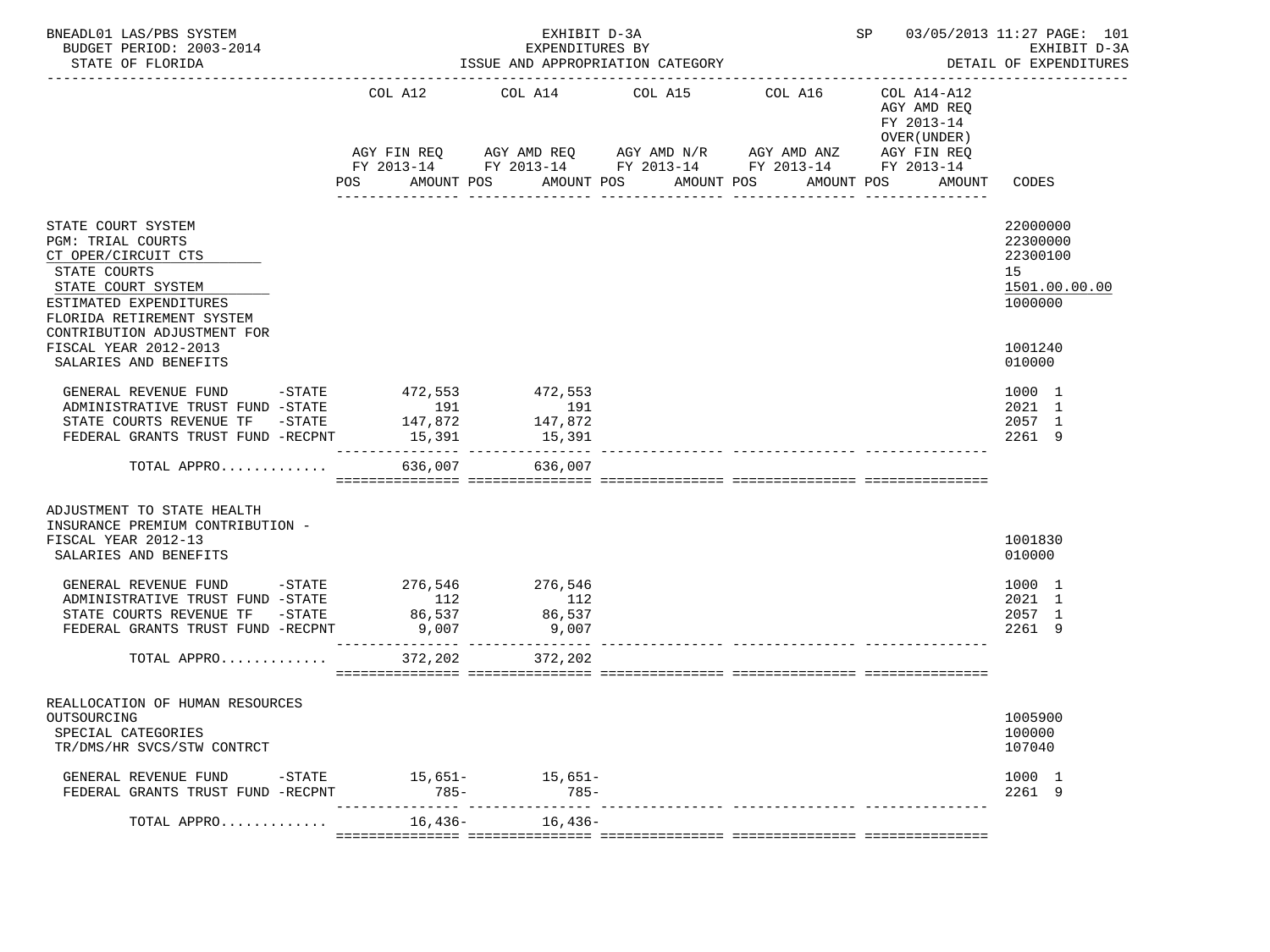| BNEADL01 LAS/PBS SYSTEM<br>BUDGET PERIOD: 2003-2014<br>STATE OF FLORIDA<br>_____________________________________                                                                                                                                                                                                                                                                                                                                                                                                                                                                                                                        | ISSUE AND APPROPRIATION CATEGORY | SP                                                                  | 03/05/2013 11:27 PAGE: 102<br>EXHIBIT D-3A<br>DETAIL OF EXPENDITURES |                                                                                                                       |                                                                                  |                                                                                         |
|-----------------------------------------------------------------------------------------------------------------------------------------------------------------------------------------------------------------------------------------------------------------------------------------------------------------------------------------------------------------------------------------------------------------------------------------------------------------------------------------------------------------------------------------------------------------------------------------------------------------------------------------|----------------------------------|---------------------------------------------------------------------|----------------------------------------------------------------------|-----------------------------------------------------------------------------------------------------------------------|----------------------------------------------------------------------------------|-----------------------------------------------------------------------------------------|
|                                                                                                                                                                                                                                                                                                                                                                                                                                                                                                                                                                                                                                         | POS                              | COL A12 COL A14 COL A15 COL A16<br>AMOUNT POS AMOUNT POS AMOUNT POS |                                                                      | AGY FIN REQ AGY AMD REQ AGY AMD N/R AGY AMD ANZ AGY FIN REQ<br>FY 2013-14 FY 2013-14 FY 2013-14 FY 2013-14 FY 2013-14 | COL A14-A12<br>AGY AMD REQ<br>FY 2013-14<br>OVER (UNDER)<br>AMOUNT POS<br>AMOUNT | CODES                                                                                   |
| STATE COURT SYSTEM<br><b>PGM: TRIAL COURTS</b><br>CT OPER/CIRCUIT CTS<br>STATE COURTS<br>STATE COURT SYSTEM<br>ADJUSTMENTS TO CURRENT YEAR<br>ESTIMATED EXPENDITURES<br>TRANSFER OF EXPENSES TO LEASE/LEASE<br>PURCHASE - DEDUCT<br><b>EXPENSES</b>                                                                                                                                                                                                                                                                                                                                                                                     |                                  |                                                                     |                                                                      |                                                                                                                       |                                                                                  | 22000000<br>22300000<br>22300100<br>15<br>1501.00.00.00<br>1600000<br>160F070<br>040000 |
| GENERAL REVENUE FUND                                                                                                                                                                                                                                                                                                                                                                                                                                                                                                                                                                                                                    | $-STATE$                         | $7.951 - 7.951 -$                                                   |                                                                      |                                                                                                                       |                                                                                  | 1000 1                                                                                  |
| AGENCY ISSUE NARRATIVE:<br>2013-2014 BUDGET YEAR NARRATIVE:<br>Budget Amendment Agency #2210-13, EOG #B7081 was approved in FY 2012-2013 to transfer \$7,951 from the Expenses category<br>to the Lease/Lease Purchase category within the Court Operations - Circuit Courts budget entity, within the General<br>Revenue Fund. This transfer is necessary to properly align appropriations from the Expense category to the new special<br>category established for FY 2012-13 as Lease/Lease Purchase of Equipment.<br>Please see companion issue #160F080, also filed in budget entity 22300100, in program component 1501.00.00.00. |                                  |                                                                     | IT COMPONENT? NO                                                     |                                                                                                                       |                                                                                  |                                                                                         |
| TRANSFER OF EXPENSES TO LEASE/LEASE<br>PURCHASE - ADD<br>SPECIAL CATEGORIES<br>LEASE/PURCHASE/EQUIPMENT                                                                                                                                                                                                                                                                                                                                                                                                                                                                                                                                 |                                  |                                                                     |                                                                      |                                                                                                                       |                                                                                  | 160F080<br>100000<br>105281                                                             |
| GENERAL REVENUE FUND                                                                                                                                                                                                                                                                                                                                                                                                                                                                                                                                                                                                                    | $-STATE$                         | 7,951 7,951                                                         |                                                                      |                                                                                                                       |                                                                                  | 1000 1                                                                                  |
|                                                                                                                                                                                                                                                                                                                                                                                                                                                                                                                                                                                                                                         |                                  |                                                                     |                                                                      |                                                                                                                       |                                                                                  |                                                                                         |
| AGENCY ISSUE NARRATIVE:<br>2013-2014 BUDGET YEAR NARRATIVE:<br>Budget Amendment Agency #2210-13, EOG #B7081 was approved in FY 2012-2013 to transfer \$7,951 from the Expenses category<br>to the Lease/Lease Purchase category within the Court Operations - Circuit Courts budget entity, within the General<br>Revenue Fund. This transfer is necessary to properly align appropriations from the Expense category to the new special<br>category established for FY 2012-13 as Lease/Lease Purchase of Equipment.                                                                                                                   |                                  |                                                                     | IT COMPONENT? NO                                                     |                                                                                                                       |                                                                                  |                                                                                         |

 Please see companion issue #160F070, also filed in budget entity 22300100, in program component 1501.00.00.00. \*\*\*\*\*\*\*\*\*\*\*\*\*\*\*\*\*\*\*\*\*\*\*\*\*\*\*\*\*\*\*\*\*\*\*\*\*\*\*\*\*\*\*\*\*\*\*\*\*\*\*\*\*\*\*\*\*\*\*\*\*\*\*\*\*\*\*\*\*\*\*\*\*\*\*\*\*\*\*\*\*\*\*\*\*\*\*\*\*\*\*\*\*\*\*\*\*\*\*\*\*\*\*\*\*\*\*\*\*\*\*\*\*\*\*\*\*\*\*\*\*\*\*\*\*\*\*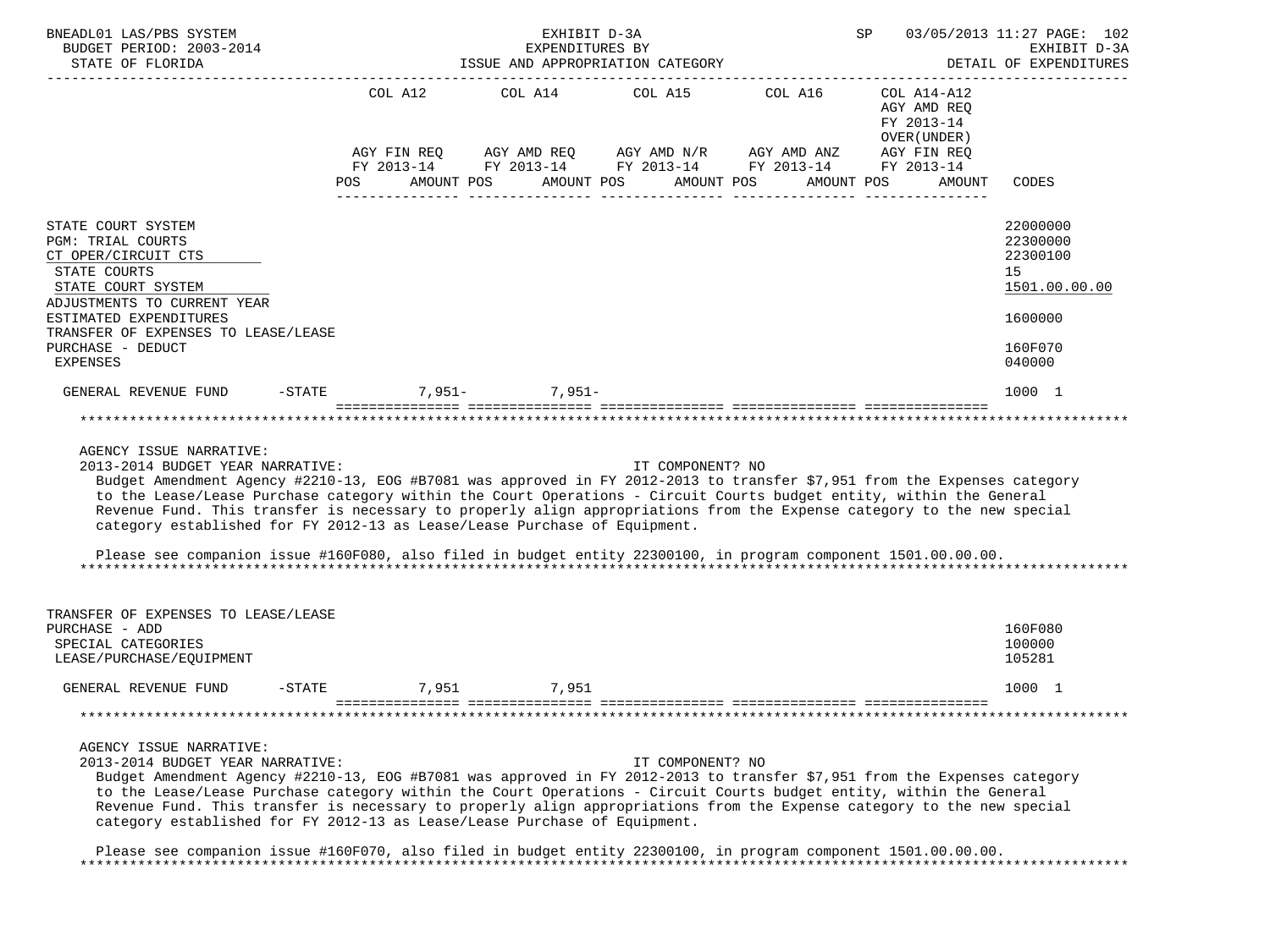| BNEADL01 LAS/PBS SYSTEM<br>BUDGET PERIOD: 2003-2014<br>STATE OF FLORIDA                                                                                                                                                                                                                                                                                                                                                                                                                                                                                                                                                                                        |                               | EXHIBIT D-3A<br>EXPENDITURES BY<br>ISSUE AND APPROPRIATION CATEGORY |                               | SP                                                                                                                                    | 03/05/2013 11:27 PAGE: 103<br>EXHIBIT D-3A<br>DETAIL OF EXPENDITURES |                                                         |
|----------------------------------------------------------------------------------------------------------------------------------------------------------------------------------------------------------------------------------------------------------------------------------------------------------------------------------------------------------------------------------------------------------------------------------------------------------------------------------------------------------------------------------------------------------------------------------------------------------------------------------------------------------------|-------------------------------|---------------------------------------------------------------------|-------------------------------|---------------------------------------------------------------------------------------------------------------------------------------|----------------------------------------------------------------------|---------------------------------------------------------|
|                                                                                                                                                                                                                                                                                                                                                                                                                                                                                                                                                                                                                                                                | COL A12<br>AGY FIN REO<br>POS | COL A14<br>AMOUNT POS                                               | COL A15 COL A16<br>AMOUNT POS | AGY AMD REQ AGY AMD N/R AGY AMD ANZ AGY FIN REQ<br>FY 2013-14 FY 2013-14 FY 2013-14 FY 2013-14 FY 2013-14<br>AMOUNT POS<br>AMOUNT POS | COL A14-A12<br>AGY AMD REO<br>FY 2013-14<br>OVER (UNDER)<br>AMOUNT   | CODES                                                   |
| STATE COURT SYSTEM<br>PGM: TRIAL COURTS<br>CT OPER/CIRCUIT CTS<br>STATE COURTS<br>STATE COURT SYSTEM<br>ADJUSTMENTS TO CURRENT YEAR                                                                                                                                                                                                                                                                                                                                                                                                                                                                                                                            |                               |                                                                     |                               |                                                                                                                                       |                                                                      | 22000000<br>22300000<br>22300100<br>15<br>1501.00.00.00 |
| ESTIMATED EXPENDITURES<br>TRANSFER OF CONTRACTED SERVICES TO<br>LEASE/LEASE PURCHASE EQUIPMENT -<br><b>DEDUCT</b><br>SPECIAL CATEGORIES<br>CONTRACTED SERVICES                                                                                                                                                                                                                                                                                                                                                                                                                                                                                                 |                               |                                                                     |                               |                                                                                                                                       |                                                                      | 1600000<br>160F090<br>100000<br>100777                  |
| GENERAL REVENUE FUND                                                                                                                                                                                                                                                                                                                                                                                                                                                                                                                                                                                                                                           | $-STATE$                      | $9,000-$ 9,000-                                                     |                               |                                                                                                                                       |                                                                      | 1000 1                                                  |
| AGENCY ISSUE NARRATIVE:<br>2013-2014 BUDGET YEAR NARRATIVE:<br>Budget Amendment Agency #2208-13, EOG #B7100 was approved in FY 2012-2013 to transfer \$9,000 from the Contracted Services<br>category to the Lease/Lease Purchase category within the Court Operations - Circuit Courts budget entity, within the<br>General Revenue Fund. This transfer is necessary to properly align appropriations from the Contracted Services category<br>to the new special category established for FY 2012-13 as Lease/Lease Purchase of Equipment.<br>Please see companion issue #160F100, also filed in budget entity 22300100, in program component 1501.00.00.00. |                               |                                                                     | IT COMPONENT? NO              |                                                                                                                                       |                                                                      |                                                         |
| TRANSFER OF CONTRACTED SERVICES TO<br>LEASE/LEASE PURCHASE OF EQUIPMENT -<br>ADD<br>SPECIAL CATEGORIES<br>LEASE/PURCHASE/EQUIPMENT                                                                                                                                                                                                                                                                                                                                                                                                                                                                                                                             |                               |                                                                     |                               |                                                                                                                                       |                                                                      | 160F100<br>100000<br>105281                             |
| GENERAL REVENUE FUND                                                                                                                                                                                                                                                                                                                                                                                                                                                                                                                                                                                                                                           | $-$ STATE                     | 9,000<br>9,000                                                      |                               |                                                                                                                                       |                                                                      | 1000 1                                                  |
|                                                                                                                                                                                                                                                                                                                                                                                                                                                                                                                                                                                                                                                                |                               |                                                                     |                               |                                                                                                                                       |                                                                      |                                                         |
| AGENCY ISSUE NARRATIVE:<br>2013-2014 BUDGET YEAR NARRATIVE:                                                                                                                                                                                                                                                                                                                                                                                                                                                                                                                                                                                                    |                               |                                                                     | IT COMPONENT? NO              |                                                                                                                                       |                                                                      |                                                         |

 Budget Amendment Agency #2208-13, EOG #B7100 was approved in FY 2012-2013 to transfer \$9,000 from the Contracted Services category to the Lease/Lease Purchase category within the Court Operations - Circuit Courts budget entity, within the General Revenue Fund. This transfer is necessary to properly align appropriations from the Contracted Services category to the new special category established for FY 2012-13 as Lease/Lease Purchase of Equipment.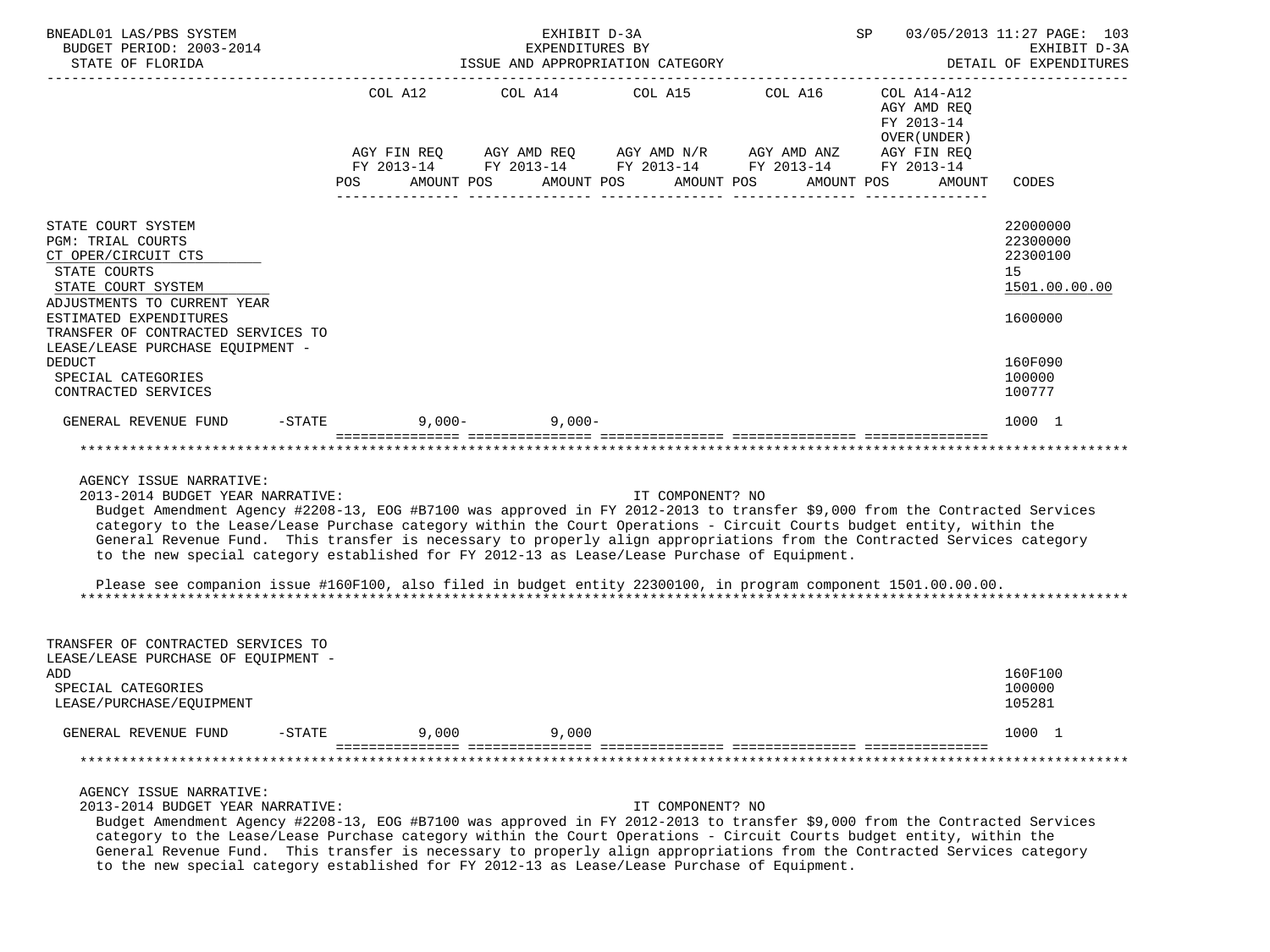| BNEADL01 LAS/PBS SYSTEM<br>BUDGET PERIOD: 2003-2014<br>STATE OF FLORIDA                                                                                                                                                                                                                                                                                                                                                                                                                                                 |                                      | EXHIBIT D-3A<br>EXPENDITURES BY<br>ISSUE AND APPROPRIATION CATEGORY |                                                | SP<br>03/05/2013 11:27 PAGE: 104<br>EXHIBIT D-3A<br>DETAIL OF EXPENDITURES |                                                                                       |                                                         |  |  |
|-------------------------------------------------------------------------------------------------------------------------------------------------------------------------------------------------------------------------------------------------------------------------------------------------------------------------------------------------------------------------------------------------------------------------------------------------------------------------------------------------------------------------|--------------------------------------|---------------------------------------------------------------------|------------------------------------------------|----------------------------------------------------------------------------|---------------------------------------------------------------------------------------|---------------------------------------------------------|--|--|
|                                                                                                                                                                                                                                                                                                                                                                                                                                                                                                                         | COL A12<br>AGY FIN REQ<br>FY 2013-14 | COL A14                                                             | COL A15<br>AGY AMD REQ AGY AMD N/R AGY AMD ANZ | COL A16<br>FY 2013-14 FY 2013-14 FY 2013-14                                | COL A14-A12<br>AGY AMD REO<br>FY 2013-14<br>OVER (UNDER)<br>AGY FIN REQ<br>FY 2013-14 |                                                         |  |  |
|                                                                                                                                                                                                                                                                                                                                                                                                                                                                                                                         | POS<br>AMOUNT POS                    | AMOUNT POS                                                          | AMOUNT POS                                     | AMOUNT POS                                                                 | AMOUNT                                                                                | CODES                                                   |  |  |
| STATE COURT SYSTEM<br><b>PGM: TRIAL COURTS</b><br>CT OPER/CIRCUIT CTS<br>STATE COURTS<br>STATE COURT SYSTEM                                                                                                                                                                                                                                                                                                                                                                                                             |                                      |                                                                     |                                                |                                                                            |                                                                                       | 22000000<br>22300000<br>22300100<br>15<br>1501.00.00.00 |  |  |
| ADJUSTMENTS TO CURRENT YEAR<br>ESTIMATED EXPENDITURES<br>TRANSFER OF CONTRACTED SERVICES TO<br>LEASE/LEASE PURCHASE OF EQUIPMENT -<br>ADD                                                                                                                                                                                                                                                                                                                                                                               |                                      |                                                                     |                                                |                                                                            |                                                                                       | 1600000<br>160F100                                      |  |  |
| Please see companion issue #160F090, also filed in budget entity 22300100, in program component 1501.00.00.00.                                                                                                                                                                                                                                                                                                                                                                                                          |                                      |                                                                     |                                                |                                                                            |                                                                                       |                                                         |  |  |
| TRANSFER OF DUE PROCESS TO SALARIES<br>AND BENEFITS - DEDUCT<br>SPECIAL CATEGORIES<br>ST COURTS DUE PROCESS COST                                                                                                                                                                                                                                                                                                                                                                                                        |                                      |                                                                     |                                                |                                                                            |                                                                                       | 160F150<br>100000<br>105420                             |  |  |
| GENERAL REVENUE FUND                                                                                                                                                                                                                                                                                                                                                                                                                                                                                                    | $-STATE$                             | $93,330 - 93,330 -$                                                 |                                                |                                                                            |                                                                                       | 1000 1                                                  |  |  |
|                                                                                                                                                                                                                                                                                                                                                                                                                                                                                                                         |                                      |                                                                     |                                                |                                                                            |                                                                                       |                                                         |  |  |
| AGENCY ISSUE NARRATIVE:<br>2013-2014 BUDGET YEAR NARRATIVE:<br>Budget Amendment Agency #2202-13, EOG #B7006 was approved in FY 2012-13 to transfer \$93,330 from the State Courts Due<br>Process Costs category to the Salaries and Benefits category in the Court Operations - Circuit Court budget entity,<br>within the General Revenue Fund. This transfer is necessary to realign the court interpreting model within the Fifth<br>Judicial Circuit to assist in carrying out the functions of Court Interpreting. |                                      |                                                                     | IT COMPONENT? NO                               |                                                                            |                                                                                       |                                                         |  |  |
| Please see companion issue #160F160, also filed in budget entity 22300100 in program component 1501.00.00.00.                                                                                                                                                                                                                                                                                                                                                                                                           |                                      |                                                                     |                                                |                                                                            |                                                                                       |                                                         |  |  |
| TRANSFER OF DUE PROCESS TO SALARIES<br>AND BENEFITS - ADD<br>SALARIES AND BENEFITS                                                                                                                                                                                                                                                                                                                                                                                                                                      |                                      |                                                                     |                                                |                                                                            |                                                                                       | 160F160<br>010000                                       |  |  |
| GENERAL REVENUE FUND<br>$-$ STATE                                                                                                                                                                                                                                                                                                                                                                                                                                                                                       | 93,330                               | 93,330                                                              |                                                |                                                                            |                                                                                       | 1000 1                                                  |  |  |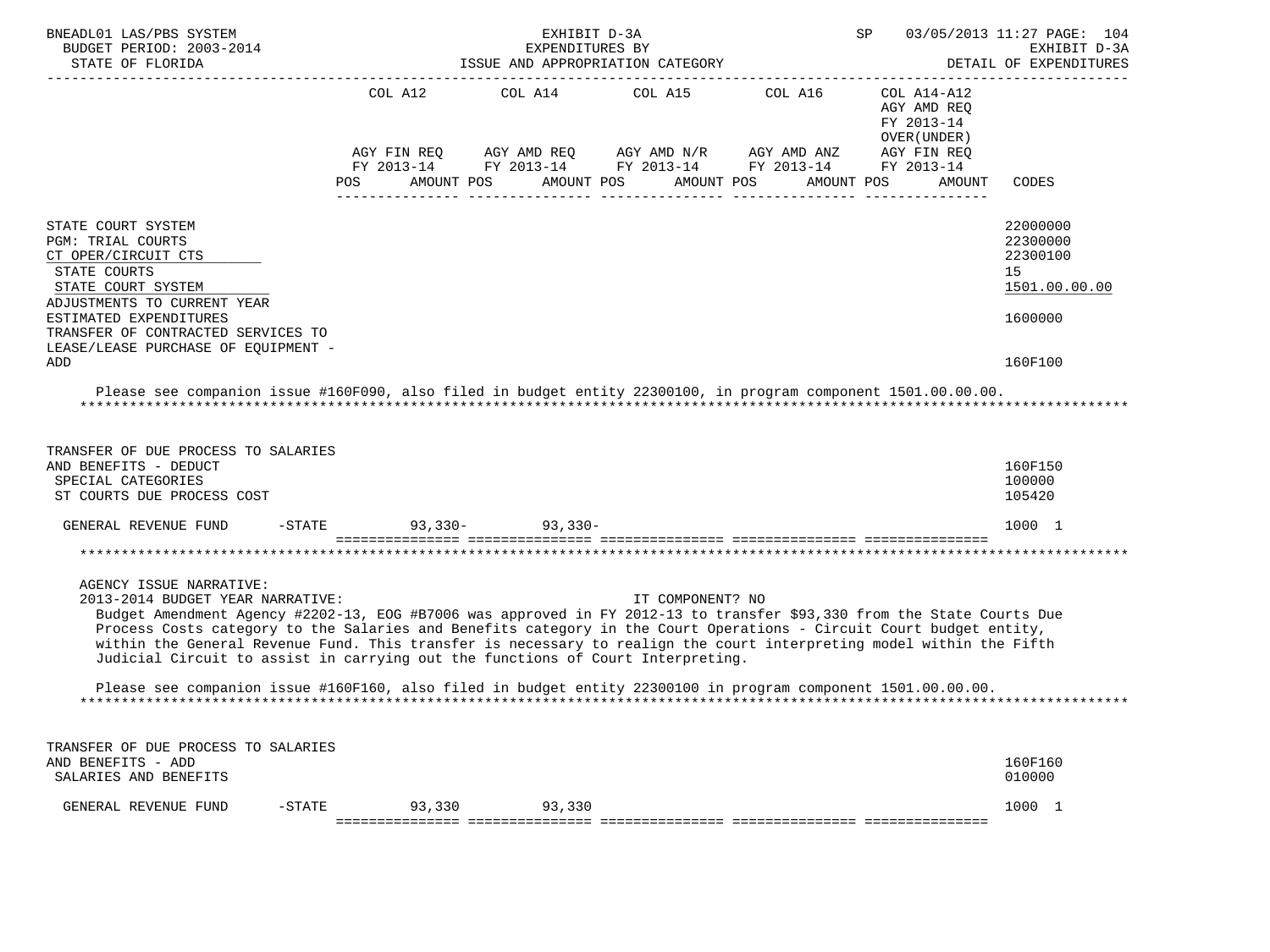| STATE OF FLORIDA                                                                                                                                                                                                                                                                                                                                                                                                                                |     |                                                                                              | EXPENDITURES BY<br>ISSUE AND APPROPRIATION CATEGORY |                                           |               | 03/05/2013 11:27 PAGE: 105<br>EXHIBIT D-3A<br>DETAIL OF EXPENDITURES |  |  |
|-------------------------------------------------------------------------------------------------------------------------------------------------------------------------------------------------------------------------------------------------------------------------------------------------------------------------------------------------------------------------------------------------------------------------------------------------|-----|----------------------------------------------------------------------------------------------|-----------------------------------------------------|-------------------------------------------|---------------|----------------------------------------------------------------------|--|--|
| --------------------                                                                                                                                                                                                                                                                                                                                                                                                                            |     |                                                                                              |                                                     |                                           |               |                                                                      |  |  |
|                                                                                                                                                                                                                                                                                                                                                                                                                                                 |     | COL A12 COL A14 COL A15 COL A16 COL A14-A12                                                  |                                                     | AGY AMD REO<br>FY 2013-14<br>OVER (UNDER) |               |                                                                      |  |  |
|                                                                                                                                                                                                                                                                                                                                                                                                                                                 |     | AGY FIN REQ AGY AMD REQ AGY AMD N/R AGY AMD ANZ AGY FIN REQ FY 2013-14 FY 2013-14 FY 2013-14 |                                                     |                                           |               |                                                                      |  |  |
|                                                                                                                                                                                                                                                                                                                                                                                                                                                 |     | POS AMOUNT POS AMOUNT POS AMOUNT POS                                                         |                                                     | AMOUNT POS                                | AMOUNT        | CODES                                                                |  |  |
| STATE COURT SYSTEM<br><b>PGM: TRIAL COURTS</b><br>CT OPER/CIRCUIT CTS<br>STATE COURTS<br>STATE COURT SYSTEM                                                                                                                                                                                                                                                                                                                                     |     |                                                                                              |                                                     |                                           |               | 22000000<br>22300000<br>22300100<br>15<br>1501.00.00.00              |  |  |
| ADJUSTMENTS TO CURRENT YEAR<br>ESTIMATED EXPENDITURES                                                                                                                                                                                                                                                                                                                                                                                           |     |                                                                                              |                                                     |                                           |               | 1600000                                                              |  |  |
| TRANSFER OF DUE PROCESS TO SALARIES<br>AND BENEFITS - ADD                                                                                                                                                                                                                                                                                                                                                                                       |     |                                                                                              |                                                     |                                           |               | 160F160                                                              |  |  |
| AGENCY ISSUE NARRATIVE:<br>2013-2014 BUDGET YEAR NARRATIVE:<br>Budget Amendment Agency #2202-13, EOG #B7006 was approved in FY 2012-13 to transfer \$93,330 from the State Courts Due                                                                                                                                                                                                                                                           |     |                                                                                              | IT COMPONENT? NO                                    |                                           |               |                                                                      |  |  |
| Process Costs category to the Salaries and Benefits category in the Court Operations - Circuit Court budget entity,<br>within the General Revenue Fund. This transfer is necessary to realign the court interpreting model within the Fifth<br>Judicial Circuit to assist in carrying out the functions of Court Interpreting.<br>Please see companion issue #160F150, also filed in budget entity 22300100 in program component 1501.00.00.00. |     |                                                                                              |                                                     |                                           |               |                                                                      |  |  |
| POSITION DETAIL OF SALARIES AND BENEFITS:                                                                                                                                                                                                                                                                                                                                                                                                       |     |                                                                                              |                                                     |                                           |               |                                                                      |  |  |
|                                                                                                                                                                                                                                                                                                                                                                                                                                                 | FTE | BASE RATE ADDITIVES BENEFITS SUBTOTAL                                                        |                                                     |                                           | $\frac{8}{6}$ | LAPSE LAPSED SALARIES<br>AND BENEFITS                                |  |  |
| A12 - AGY FIN REO FY 2013-14                                                                                                                                                                                                                                                                                                                                                                                                                    |     |                                                                                              |                                                     |                                           |               |                                                                      |  |  |
| CHANGES TO CURRENTLY AUTHORIZED POSITIONS<br>OTHER SALARY AMOUNT                                                                                                                                                                                                                                                                                                                                                                                |     |                                                                                              |                                                     |                                           |               |                                                                      |  |  |
| 1000 GENERAL REVENUE FUND                                                                                                                                                                                                                                                                                                                                                                                                                       |     |                                                                                              |                                                     |                                           |               | 93,330<br>-------------<br>93,330                                    |  |  |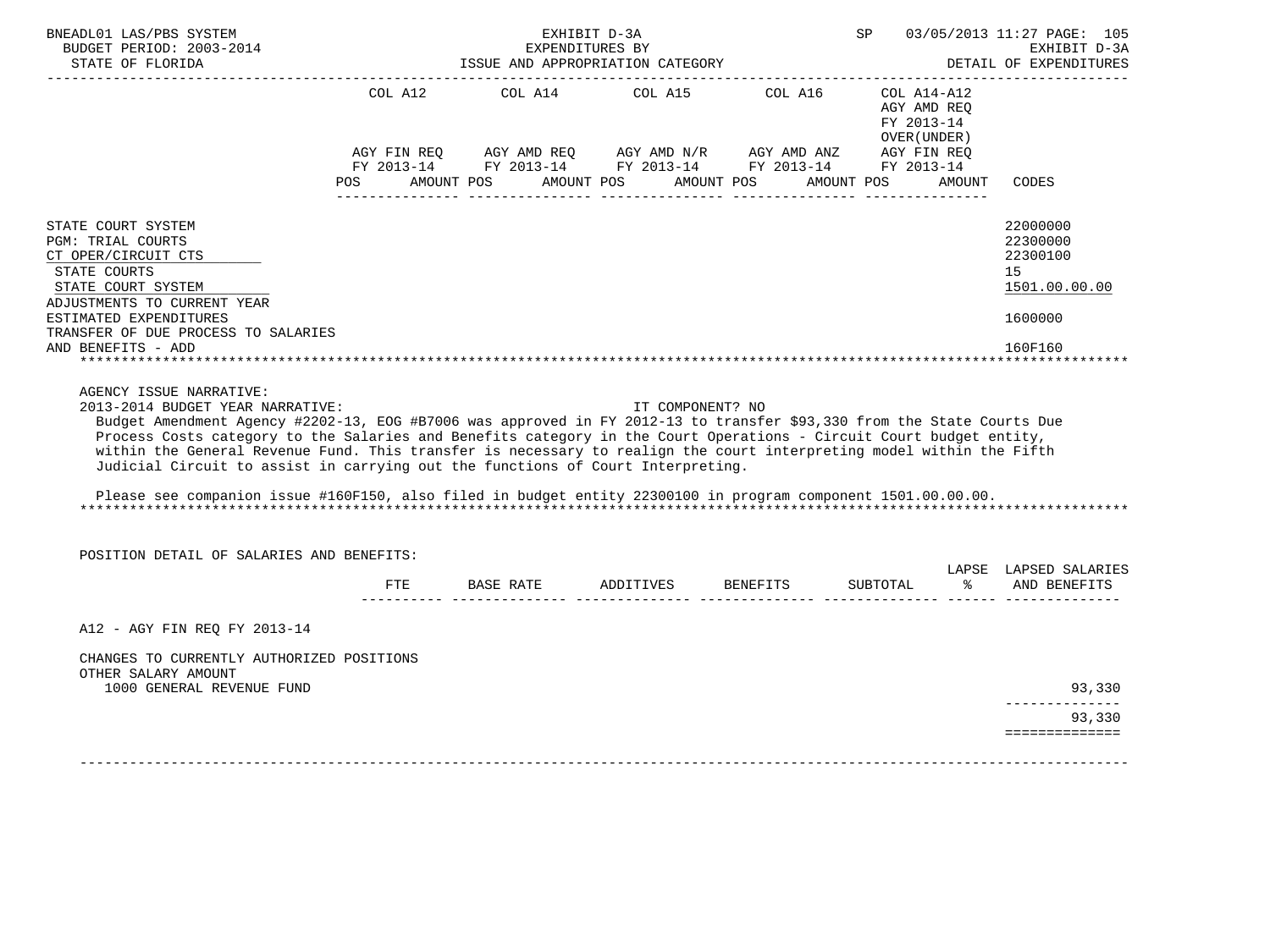| BNEADL01 LAS/PBS SYSTEM<br>BUDGET PERIOD: 2003-2014<br>STATE OF FLORIDA                                                                                                                                                                                                      |              | EXHIBIT D-3A<br>EXPENDITURES BY<br>ISSUE AND APPROPRIATION CATEGORY    |                  |            | SP 03/05/2013 11:27 PAGE: 106<br>EXHIBIT D-3A<br>DETAIL OF EXPENDITURES |                                                                    |  |  |  |
|------------------------------------------------------------------------------------------------------------------------------------------------------------------------------------------------------------------------------------------------------------------------------|--------------|------------------------------------------------------------------------|------------------|------------|-------------------------------------------------------------------------|--------------------------------------------------------------------|--|--|--|
|                                                                                                                                                                                                                                                                              | COL A12      | COL A14<br>AGY FIN REQ AGY AMD REQ AGY AMD N/R AGY AMD ANZ AGY FIN REQ | COL A15          | COL A16    | COL A14-A12<br>AGY AMD REQ<br>FY 2013-14<br>OVER (UNDER )               |                                                                    |  |  |  |
|                                                                                                                                                                                                                                                                              | POS          | FY 2013-14 FY 2013-14 FY 2013-14 FY 2013-14 FY 2013-14<br>AMOUNT POS   | AMOUNT POS       | AMOUNT POS | AMOUNT POS<br>AMOUNT                                                    | CODES                                                              |  |  |  |
| STATE COURT SYSTEM<br>PGM: TRIAL COURTS<br>CT OPER/CIRCUIT CTS<br>STATE COURTS<br>STATE COURT SYSTEM<br>ADJUSTMENTS TO CURRENT YEAR<br>ESTIMATED EXPENDITURES<br>TRANSFER OF DUE PROCESS TO SALARIES                                                                         |              |                                                                        |                  |            |                                                                         | 22000000<br>22300000<br>22300100<br>15<br>1501.00.00.00<br>1600000 |  |  |  |
| AND BENEFITS - ADD<br>POSITION DETAIL OF SALARIES AND BENEFITS:                                                                                                                                                                                                              |              |                                                                        |                  |            |                                                                         | 160F160                                                            |  |  |  |
|                                                                                                                                                                                                                                                                              | $_{\rm FTE}$ | BASE RATE                                                              | ADDITIVES        | BENEFITS   | န္<br>SUBTOTAL                                                          | LAPSE LAPSED SALARIES<br>AND BENEFITS                              |  |  |  |
| A14 - AGY AMD REQ FY 2013-14<br>CHANGES TO CURRENTLY AUTHORIZED POSITIONS<br>OTHER SALARY AMOUNT<br>1000 GENERAL REVENUE FUND                                                                                                                                                |              |                                                                        |                  |            |                                                                         | 93,330                                                             |  |  |  |
|                                                                                                                                                                                                                                                                              |              |                                                                        |                  |            |                                                                         | -------------<br>93,330<br>==============                          |  |  |  |
|                                                                                                                                                                                                                                                                              |              |                                                                        |                  |            |                                                                         |                                                                    |  |  |  |
| TRANSFER TO SALARIES AND BENEFITS -<br><b>DEDUCT</b><br>SPECIAL CATEGORIES<br>ST COURTS DUE PROCESS COST                                                                                                                                                                     |              |                                                                        |                  |            |                                                                         | 160F170<br>100000<br>105420                                        |  |  |  |
| GENERAL REVENUE FUND<br>$-$ STATE                                                                                                                                                                                                                                            |              | 56,739-                                                                |                  |            |                                                                         | 56,739-1000 1                                                      |  |  |  |
|                                                                                                                                                                                                                                                                              |              |                                                                        |                  |            |                                                                         |                                                                    |  |  |  |
| AGENCY ISSUE NARRATIVE:<br>2013-2014 BUDGET YEAR NARRATIVE:<br>Amended 2013-14 Narrative after February 1, 2013                                                                                                                                                              |              |                                                                        | IT COMPONENT? NO |            |                                                                         |                                                                    |  |  |  |
| Budget Amendment Agency #2212-13, EOG #B7180 was approved in FY 2012-2013 to transfer \$56,739 from the State Courts Due<br>Process category to the Salaries and Benefits category in the Court Operations-Circuit Courts budget entity, within the<br>General Revenue Fund. |              |                                                                        |                  |            |                                                                         |                                                                    |  |  |  |

Budget Amendment Agency #0012-13, EOG #P0027 was also approved in FY 2012-13 to transfer the FTE portion of this issue.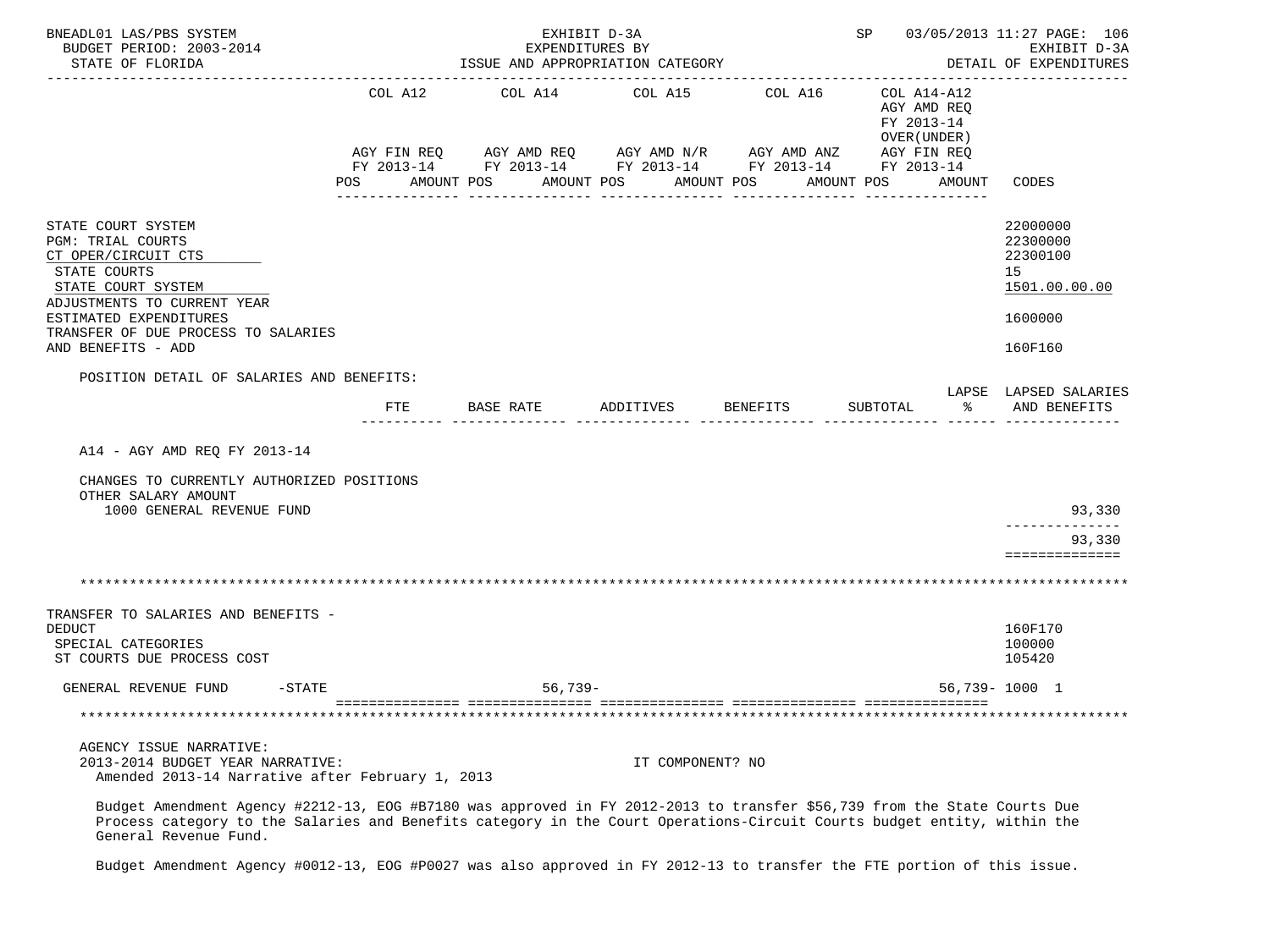| BNEADL01 LAS/PBS SYSTEM                                                                                                                                                                                                                                                      |           | EXHIBIT D-3A                                        |                       | <b>SP</b>                                                                                                                                                            |                                                                    | 03/05/2013 11:27 PAGE: 107                              |
|------------------------------------------------------------------------------------------------------------------------------------------------------------------------------------------------------------------------------------------------------------------------------|-----------|-----------------------------------------------------|-----------------------|----------------------------------------------------------------------------------------------------------------------------------------------------------------------|--------------------------------------------------------------------|---------------------------------------------------------|
| BUDGET PERIOD: 2003-2014<br>STATE OF FLORIDA                                                                                                                                                                                                                                 |           | EXPENDITURES BY<br>ISSUE AND APPROPRIATION CATEGORY |                       |                                                                                                                                                                      |                                                                    | EXHIBIT D-3A<br>DETAIL OF EXPENDITURES                  |
|                                                                                                                                                                                                                                                                              | POS       | AMOUNT POS                                          | AMOUNT POS AMOUNT POS | COL A12 COL A14 COL A15 COL A16 COL A14-A12<br>AGY FIN REQ AGY AMD REQ AGY AMD N/R AGY AMD ANZ AGY FIN REQ<br>FY 2013-14 FY 2013-14 FY 2013-14 FY 2013-14 FY 2013-14 | AGY AMD REO<br>FY 2013-14<br>OVER (UNDER )<br>AMOUNT POS<br>AMOUNT | CODES                                                   |
| STATE COURT SYSTEM<br>PGM: TRIAL COURTS<br>CT OPER/CIRCUIT CTS<br>STATE COURTS<br>STATE COURT SYSTEM<br>ADJUSTMENTS TO CURRENT YEAR                                                                                                                                          |           |                                                     |                       |                                                                                                                                                                      |                                                                    | 22000000<br>22300000<br>22300100<br>15<br>1501.00.00.00 |
| ESTIMATED EXPENDITURES<br>TRANSFER TO SALARIES AND BENEFITS -                                                                                                                                                                                                                |           |                                                     |                       |                                                                                                                                                                      |                                                                    | 1600000                                                 |
| <b>DEDUCT</b>                                                                                                                                                                                                                                                                |           |                                                     |                       |                                                                                                                                                                      |                                                                    | 160F170                                                 |
| This is a new issue.<br>TRANSFER TO SALARIES AND BENEFITS -<br>ADD                                                                                                                                                                                                           |           |                                                     |                       |                                                                                                                                                                      |                                                                    | 160F180                                                 |
| SALARIES AND BENEFITS                                                                                                                                                                                                                                                        |           |                                                     |                       |                                                                                                                                                                      |                                                                    | 010000                                                  |
| GENERAL REVENUE FUND                                                                                                                                                                                                                                                         | $-$ STATE | 56,739                                              |                       |                                                                                                                                                                      |                                                                    | 56,739 1000 1                                           |
|                                                                                                                                                                                                                                                                              |           |                                                     |                       |                                                                                                                                                                      |                                                                    |                                                         |
| AGENCY ISSUE NARRATIVE:<br>2013-2014 BUDGET YEAR NARRATIVE:<br>Amended 2013-14 Narrative after February 1, 2013                                                                                                                                                              |           |                                                     | IT COMPONENT? NO      |                                                                                                                                                                      |                                                                    |                                                         |
| Budget Amendment Agency #2212-13, EOG #B7180 was approved in FY 2012-2013 to transfer \$56,739 from the State Courts Due<br>Process category to the Salaries and Benefits category in the Court Operations-Circuit Courts budget entity, within the<br>General Revenue Fund. |           |                                                     |                       |                                                                                                                                                                      |                                                                    |                                                         |
| Budget Amendment Agency #0012-13, EOG #P0027 was also approved in FY 2012-13 to transfer the FTE portion of this issue.                                                                                                                                                      |           |                                                     |                       |                                                                                                                                                                      |                                                                    |                                                         |
| These transfers were necessary to realign the court interpreting model within the Fifth Judicial Circuit to assist in<br>carrying out the functions of Court Interpreting.                                                                                                   |           |                                                     |                       |                                                                                                                                                                      |                                                                    |                                                         |
| Please see companion issue #160F170, also filed in budget entity 22300100 in program component 1501.00.00.00. Also see<br>related issue #1600230 filed in budget entity 22020100 in program component 1501.00.00.00, and related issue #1600240                              |           |                                                     |                       |                                                                                                                                                                      |                                                                    |                                                         |

filed in budget entity 22300100 in program component 1501.00.00.00.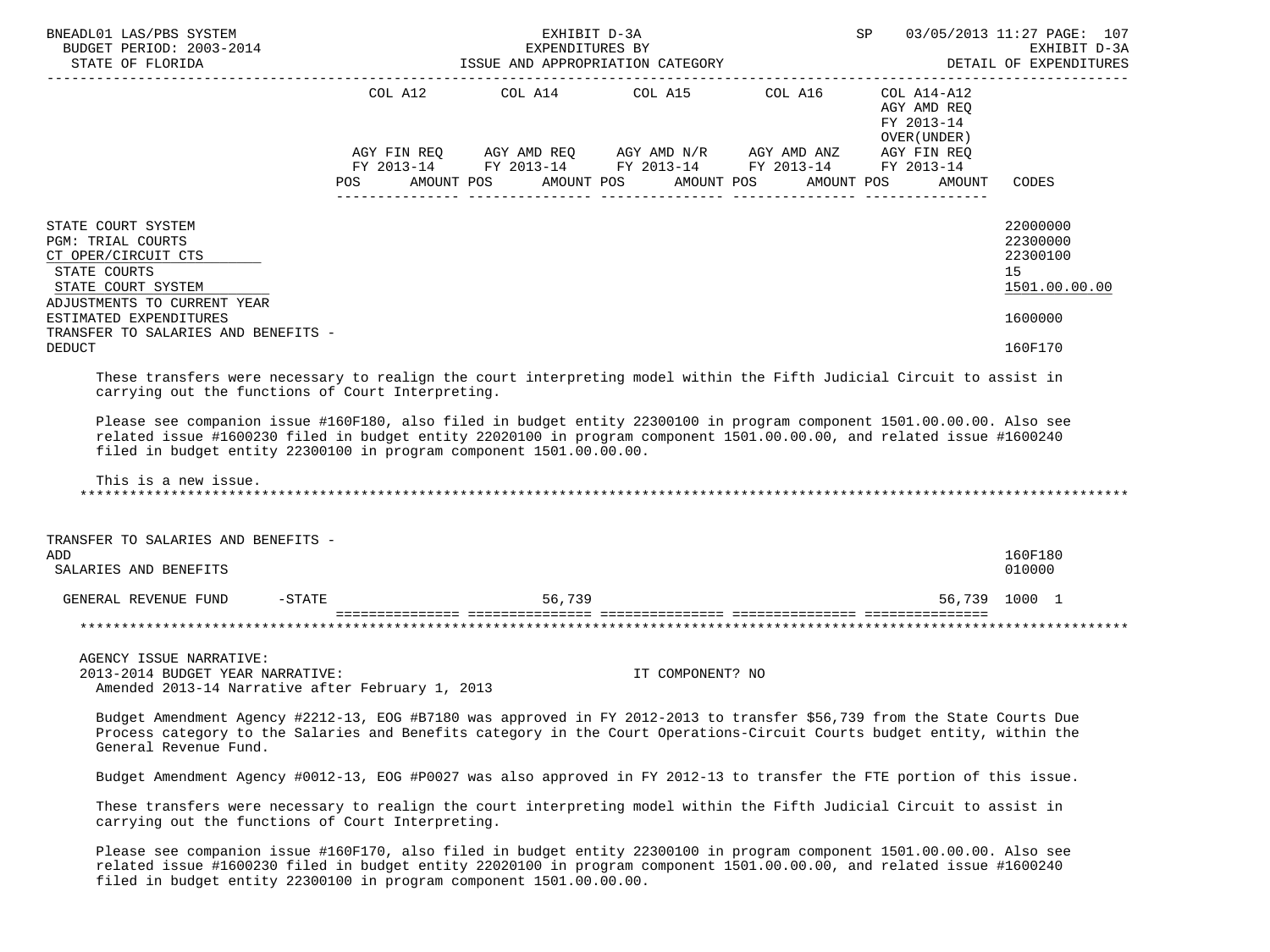| BNEADL01 LAS/PBS SYSTEM<br>BUDGET PERIOD: 2003-2014<br>STATE OF FLORIDA                                                                                                                                                                                                                                                                                                                                                              |                                                                                  |         | ISSUE AND APPROPRIATION CATEGORY               | EXHIBIT D-3A<br>EXPENDITURES BY |            |                  |                               | SP 03/05/2013 11:27 PAGE: 108<br>EXHIBIT D-3A<br>DETAIL OF EXPENDITURES |                                                                         |        |                                                         |  |
|--------------------------------------------------------------------------------------------------------------------------------------------------------------------------------------------------------------------------------------------------------------------------------------------------------------------------------------------------------------------------------------------------------------------------------------|----------------------------------------------------------------------------------|---------|------------------------------------------------|---------------------------------|------------|------------------|-------------------------------|-------------------------------------------------------------------------|-------------------------------------------------------------------------|--------|---------------------------------------------------------|--|
|                                                                                                                                                                                                                                                                                                                                                                                                                                      | COL A12<br>AGY FIN REQ<br>FY 2013-14 FY 2013-14 FY 2013-14 FY 2013-14 FY 2013-14 |         | COL A14<br>AGY AMD REQ AGY AMD N/R AGY AMD ANZ |                                 | COL A15    |                  | COL A16                       |                                                                         | COL A14-A12<br>AGY AMD REQ<br>FY 2013-14<br>OVER (UNDER)<br>AGY FIN REQ |        |                                                         |  |
|                                                                                                                                                                                                                                                                                                                                                                                                                                      | POS                                                                              |         | AMOUNT POS                                     |                                 | AMOUNT POS | _______________  | AMOUNT POS<br>_______________ |                                                                         | AMOUNT POS                                                              | AMOUNT | CODES                                                   |  |
| STATE COURT SYSTEM<br>PGM: TRIAL COURTS<br>CT OPER/CIRCUIT CTS<br>STATE COURTS<br>STATE COURT SYSTEM<br>ADJUSTMENTS TO CURRENT YEAR                                                                                                                                                                                                                                                                                                  |                                                                                  |         |                                                |                                 |            |                  |                               |                                                                         |                                                                         |        | 22000000<br>22300000<br>22300100<br>15<br>1501.00.00.00 |  |
| ESTIMATED EXPENDITURES<br>TRANSFER TO SALARIES AND BENEFITS -<br>ADD                                                                                                                                                                                                                                                                                                                                                                 |                                                                                  |         |                                                |                                 |            |                  |                               |                                                                         |                                                                         |        | 1600000<br>160F180                                      |  |
| This is a new issue.<br>POSITION DETAIL OF SALARIES AND BENEFITS:                                                                                                                                                                                                                                                                                                                                                                    |                                                                                  |         |                                                |                                 |            |                  |                               |                                                                         |                                                                         |        | LAPSE LAPSED SALARIES                                   |  |
|                                                                                                                                                                                                                                                                                                                                                                                                                                      |                                                                                  | FTE     | BASE RATE                                      |                                 | ADDITIVES  |                  | BENEFITS                      |                                                                         | SUBTOTAL                                                                | ႜႜႜႜ   | AND BENEFITS                                            |  |
| A14 - AGY AMD REQ FY 2013-14                                                                                                                                                                                                                                                                                                                                                                                                         |                                                                                  |         |                                                |                                 |            |                  |                               |                                                                         |                                                                         |        |                                                         |  |
| CHANGES TO CURRENTLY AUTHORIZED POSITIONS<br>OTHER SALARY AMOUNT<br>1000 GENERAL REVENUE FUND                                                                                                                                                                                                                                                                                                                                        |                                                                                  |         |                                                |                                 |            |                  |                               |                                                                         |                                                                         |        | 56,739                                                  |  |
|                                                                                                                                                                                                                                                                                                                                                                                                                                      |                                                                                  |         |                                                |                                 |            |                  |                               |                                                                         |                                                                         |        | . _ _ _ _ _ _ _ _ _ _<br>56,739<br>==============       |  |
|                                                                                                                                                                                                                                                                                                                                                                                                                                      |                                                                                  |         |                                                |                                 |            |                  |                               |                                                                         |                                                                         |        |                                                         |  |
| PROGRAM COMPONENT<br>TECHNICAL CORRECTION - ADD<br>SPECIAL CATEGORIES<br>DOMESTIC VLC OFFND MONITOR                                                                                                                                                                                                                                                                                                                                  |                                                                                  |         |                                                |                                 |            |                  |                               |                                                                         |                                                                         |        | 160P100<br>100000<br>101078                             |  |
| GENERAL REVENUE FUND<br>$-$ STATE                                                                                                                                                                                                                                                                                                                                                                                                    |                                                                                  | 316,000 |                                                | 316,000                         |            |                  |                               |                                                                         |                                                                         |        | 1000 1                                                  |  |
|                                                                                                                                                                                                                                                                                                                                                                                                                                      |                                                                                  |         |                                                |                                 |            |                  |                               |                                                                         |                                                                         |        |                                                         |  |
| AGENCY ISSUE NARRATIVE:<br>2013-2014 BUDGET YEAR NARRATIVE:<br>The Legislature appropriated funds in Specific Appropriation 3222A for Domestic Violence Offender Monitoring for Fiscal<br>Year 2012-2013. These funds are currently appropriated to program component 1201.00.00.00. These funds should be<br>appropriated to program component 1501.00.00.00. Therefore, this issue realigns the recurring funding in the amount of |                                                                                  |         |                                                |                                 |            | IT COMPONENT? NO |                               |                                                                         |                                                                         |        |                                                         |  |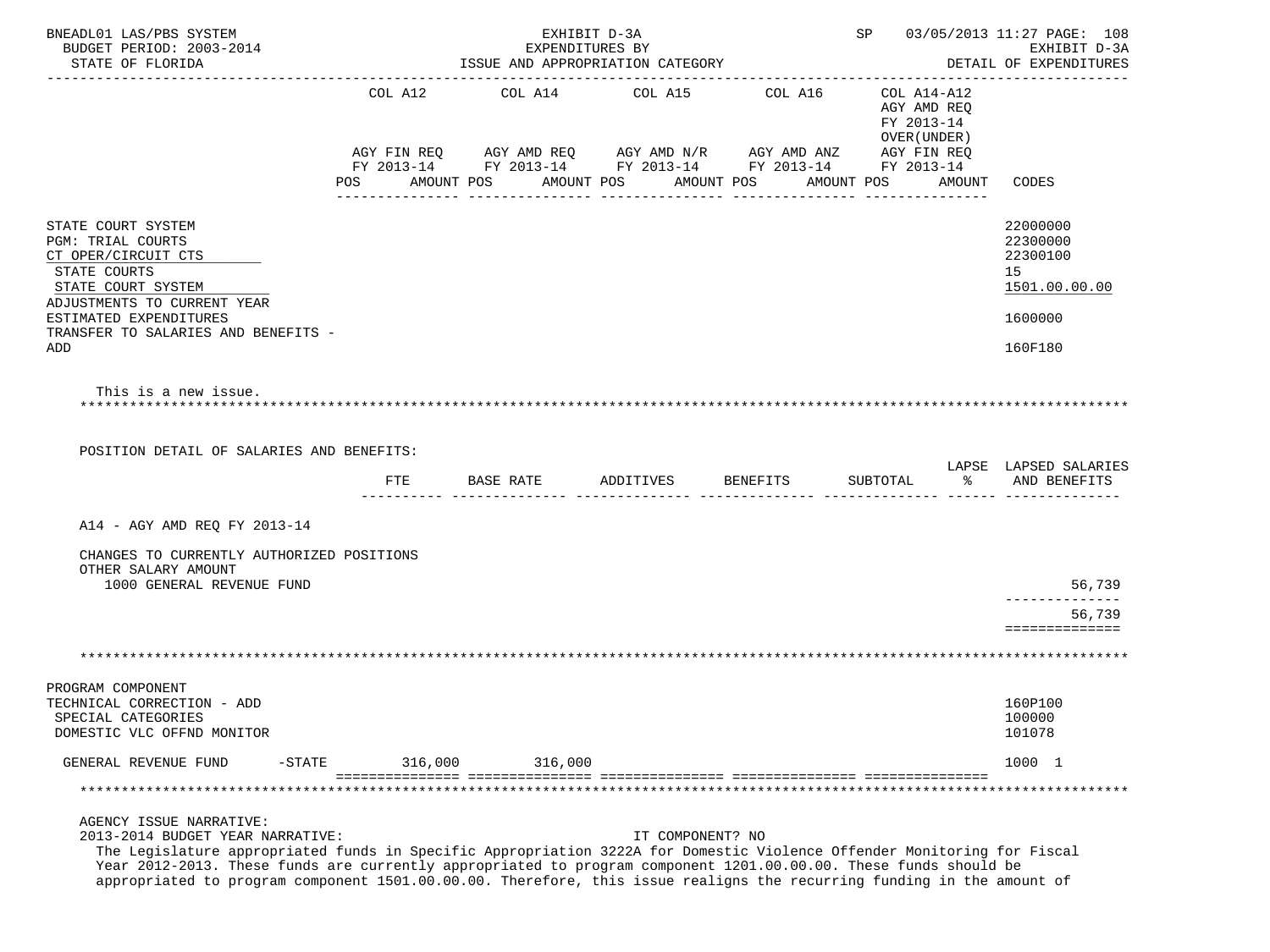| BNEADL01 LAS/PBS SYSTEM<br>BUDGET PERIOD: 2003-2014<br>STATE OF FLORIDA                                                                                                                                                                                                                                                                                                                                                                                                                                                                                                                                                                                                                                                                                                                                |                    | EXHIBIT D-3A<br>EXPENDITURES BY<br>ISSUE AND APPROPRIATION CATEGORY                                                                              |                          |            | SP                                                                                 | 03/05/2013 11:27 PAGE: 109<br>EXHIBIT D-3A<br>DETAIL OF EXPENDITURES |
|--------------------------------------------------------------------------------------------------------------------------------------------------------------------------------------------------------------------------------------------------------------------------------------------------------------------------------------------------------------------------------------------------------------------------------------------------------------------------------------------------------------------------------------------------------------------------------------------------------------------------------------------------------------------------------------------------------------------------------------------------------------------------------------------------------|--------------------|--------------------------------------------------------------------------------------------------------------------------------------------------|--------------------------|------------|------------------------------------------------------------------------------------|----------------------------------------------------------------------|
|                                                                                                                                                                                                                                                                                                                                                                                                                                                                                                                                                                                                                                                                                                                                                                                                        | AGY FIN REQ<br>POS | COL A12 COL A14 COL A15 COL A16<br>AGY AMD REQ AGY AMD $N/R$ AGY AMD ANZ<br>FY 2013-14 FY 2013-14 FY 2013-14 FY 2013-14 FY 2013-14<br>AMOUNT POS | AMOUNT POS<br>AMOUNT POS | AMOUNT POS | COL A14-A12<br>AGY AMD REQ<br>FY 2013-14<br>OVER (UNDER )<br>AGY FIN REQ<br>AMOUNT | CODES                                                                |
| STATE COURT SYSTEM<br><b>PGM: TRIAL COURTS</b><br>CT OPER/CIRCUIT CTS<br>STATE COURTS<br>STATE COURT SYSTEM<br>ADJUSTMENTS TO CURRENT YEAR                                                                                                                                                                                                                                                                                                                                                                                                                                                                                                                                                                                                                                                             |                    |                                                                                                                                                  |                          |            |                                                                                    | 22000000<br>22300000<br>22300100<br>15<br>1501.00.00.00              |
| ESTIMATED EXPENDITURES                                                                                                                                                                                                                                                                                                                                                                                                                                                                                                                                                                                                                                                                                                                                                                                 |                    |                                                                                                                                                  |                          |            |                                                                                    | 1600000                                                              |
| PROGRAM COMPONENT<br>TECHNICAL CORRECTION - ADD                                                                                                                                                                                                                                                                                                                                                                                                                                                                                                                                                                                                                                                                                                                                                        |                    |                                                                                                                                                  |                          |            |                                                                                    | 160P100                                                              |
| \$316,000 for FY 2013-2014 associated with the Domestic Violence Offender Monitoring to the correct program component of<br>1501.00.00.00.<br>Please see companion issue #160P110, also filed in budget entity 22300100, in program component 1201.00.00.00.                                                                                                                                                                                                                                                                                                                                                                                                                                                                                                                                           |                    |                                                                                                                                                  |                          |            |                                                                                    |                                                                      |
| TRANSFER FULL TIME EQUIVALENT (FTE)<br>FROM DUE PROCESS CONTINGENCY FUND -<br>ADD<br>SALARIES AND BENEFITS                                                                                                                                                                                                                                                                                                                                                                                                                                                                                                                                                                                                                                                                                             | 2.00               | 2.00                                                                                                                                             |                          |            |                                                                                    | 1600200<br>010000                                                    |
|                                                                                                                                                                                                                                                                                                                                                                                                                                                                                                                                                                                                                                                                                                                                                                                                        |                    |                                                                                                                                                  |                          |            |                                                                                    |                                                                      |
| AGENCY ISSUE NARRATIVE:<br>2013-2014 BUDGET YEAR NARRATIVE:<br>Budget Amendment Agency #0002-13, EOG #P0021 was approved in FY 2012-2013 to transfer 2.0 FTE from the Due Process<br>Contingency Fund, in the Court Operations-Administered Funds budget entity to the Court Operations-Circuit Courts budget<br>entity as authorized in the FY 2012-13 General Appropriations Act, Specific Appropriation 3203 and Proviso. This transfer<br>is necessary to meet the Court Operations-Circuit Court budget entity needs to realign the court interpreting model<br>within the Fifth Judicial Circuit to assist in carrying out the functions of Court Interpreting.<br>Please see companion issue #1600190, also filed in budget entity 22020100 and 22300100 in program component<br>1501.00.00.00. |                    |                                                                                                                                                  | IT COMPONENT? NO         |            |                                                                                    |                                                                      |

\*\*\*\*\*\*\*\*\*\*\*\*\*\*\*\*\*\*\*\*\*\*\*\*\*\*\*\*\*\*\*\*\*\*\*\*\*\*\*\*\*\*\*\*\*\*\*\*\*\*\*\*\*\*\*\*\*\*\*\*\*\*\*\*\*\*\*\*\*\*\*\*\*\*\*\*\*\*\*\*\*\*\*\*\*\*\*\*\*\*\*\*\*\*\*\*\*\*\*\*\*\*\*\*\*\*\*\*\*\*\*\*\*\*\*\*\*\*\*\*\*\*\*\*\*\*\*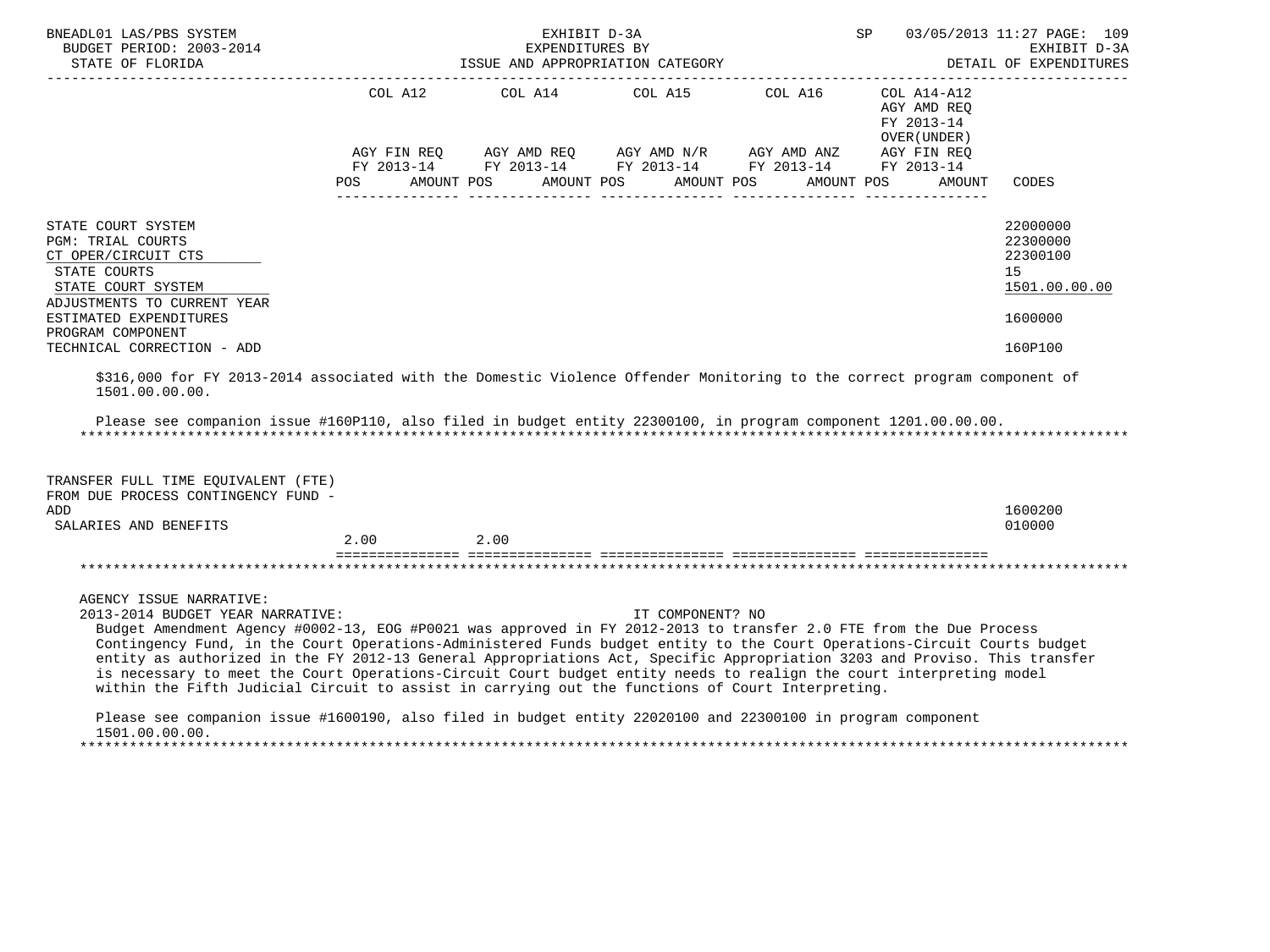| BUDGET PERIOD: 2003-2014<br>STATE OF FLORIDA<br>COL A12<br>POS<br>STATE COURT SYSTEM<br><b>PGM: TRIAL COURTS</b><br>CT OPER/CIRCUIT CTS<br>STATE COURTS<br>STATE COURT SYSTEM<br>ADJUSTMENTS TO CURRENT YEAR<br>ESTIMATED EXPENDITURES<br>TRANSFER FULL TIME EQUIVALENT (FTE)<br>FROM DUE PROCESS CONTINGENCY FUND -<br>ADD<br>POSITION DETAIL OF SALARIES AND BENEFITS:<br>$_{\rm FTE}$<br>A12 - AGY FIN REO FY 2013-14<br>CHANGES TO CURRENTLY AUTHORIZED POSITIONS<br>P101 PROPOSED CLASS CODE<br>N4131 001<br>TOTALS FOR ISSUE BY FUND | AMOUNT POS<br>BASE RATE | EXPENDITURES BY<br>_______________ | ISSUE AND APPROPRIATION CATEGORY<br>AMOUNT POS<br>________________ | COL A14 COL A15 COL A16<br>AGY FIN REQ AGY AMD REQ AGY AMD N/R AGY AMD ANZ AGY FIN REQ<br>FY 2013-14 FY 2013-14 FY 2013-14 FY 2013-14 FY 2013-14<br>AMOUNT POS<br>_______________ | AMOUNT POS | COL A14-A12<br>AGY AMD REQ<br>FY 2013-14<br>OVER (UNDER)<br>AMOUNT<br>_______________ | EXHIBIT D-3A<br>DETAIL OF EXPENDITURES<br>CODES<br>22000000<br>22300000<br>22300100<br>15<br>1501.00.00.00<br>1600000<br>1600200 |
|--------------------------------------------------------------------------------------------------------------------------------------------------------------------------------------------------------------------------------------------------------------------------------------------------------------------------------------------------------------------------------------------------------------------------------------------------------------------------------------------------------------------------------------------|-------------------------|------------------------------------|--------------------------------------------------------------------|-----------------------------------------------------------------------------------------------------------------------------------------------------------------------------------|------------|---------------------------------------------------------------------------------------|----------------------------------------------------------------------------------------------------------------------------------|
|                                                                                                                                                                                                                                                                                                                                                                                                                                                                                                                                            |                         |                                    |                                                                    |                                                                                                                                                                                   |            |                                                                                       |                                                                                                                                  |
|                                                                                                                                                                                                                                                                                                                                                                                                                                                                                                                                            |                         |                                    |                                                                    |                                                                                                                                                                                   |            |                                                                                       |                                                                                                                                  |
|                                                                                                                                                                                                                                                                                                                                                                                                                                                                                                                                            |                         |                                    |                                                                    |                                                                                                                                                                                   |            |                                                                                       |                                                                                                                                  |
|                                                                                                                                                                                                                                                                                                                                                                                                                                                                                                                                            |                         |                                    |                                                                    |                                                                                                                                                                                   |            |                                                                                       |                                                                                                                                  |
|                                                                                                                                                                                                                                                                                                                                                                                                                                                                                                                                            |                         |                                    |                                                                    |                                                                                                                                                                                   |            |                                                                                       |                                                                                                                                  |
|                                                                                                                                                                                                                                                                                                                                                                                                                                                                                                                                            |                         |                                    |                                                                    |                                                                                                                                                                                   |            |                                                                                       |                                                                                                                                  |
|                                                                                                                                                                                                                                                                                                                                                                                                                                                                                                                                            |                         |                                    | ADDITIVES                                                          | BENEFITS                                                                                                                                                                          | SUBTOTAL   | $\frac{8}{6}$                                                                         | LAPSE LAPSED SALARIES<br>AND BENEFITS                                                                                            |
|                                                                                                                                                                                                                                                                                                                                                                                                                                                                                                                                            |                         |                                    |                                                                    |                                                                                                                                                                                   |            |                                                                                       |                                                                                                                                  |
|                                                                                                                                                                                                                                                                                                                                                                                                                                                                                                                                            |                         |                                    |                                                                    |                                                                                                                                                                                   |            |                                                                                       |                                                                                                                                  |
|                                                                                                                                                                                                                                                                                                                                                                                                                                                                                                                                            | 2.00                    |                                    |                                                                    |                                                                                                                                                                                   |            | 0.00                                                                                  |                                                                                                                                  |
|                                                                                                                                                                                                                                                                                                                                                                                                                                                                                                                                            |                         |                                    |                                                                    |                                                                                                                                                                                   |            |                                                                                       |                                                                                                                                  |
|                                                                                                                                                                                                                                                                                                                                                                                                                                                                                                                                            | 2.00                    |                                    |                                                                    |                                                                                                                                                                                   |            |                                                                                       | ==============                                                                                                                   |
| A14 - AGY AMD REQ FY 2013-14                                                                                                                                                                                                                                                                                                                                                                                                                                                                                                               |                         |                                    |                                                                    |                                                                                                                                                                                   |            |                                                                                       |                                                                                                                                  |
| CHANGES TO CURRENTLY AUTHORIZED POSITIONS<br>P101 PROPOSED CLASS CODE<br>N4131 001                                                                                                                                                                                                                                                                                                                                                                                                                                                         | 2.00                    |                                    |                                                                    |                                                                                                                                                                                   |            | 0.00                                                                                  |                                                                                                                                  |
| TOTALS FOR ISSUE BY FUND                                                                                                                                                                                                                                                                                                                                                                                                                                                                                                                   |                         |                                    |                                                                    |                                                                                                                                                                                   |            |                                                                                       |                                                                                                                                  |
|                                                                                                                                                                                                                                                                                                                                                                                                                                                                                                                                            |                         |                                    |                                                                    |                                                                                                                                                                                   |            |                                                                                       |                                                                                                                                  |
|                                                                                                                                                                                                                                                                                                                                                                                                                                                                                                                                            | 2.00                    |                                    |                                                                    |                                                                                                                                                                                   |            |                                                                                       | ==============                                                                                                                   |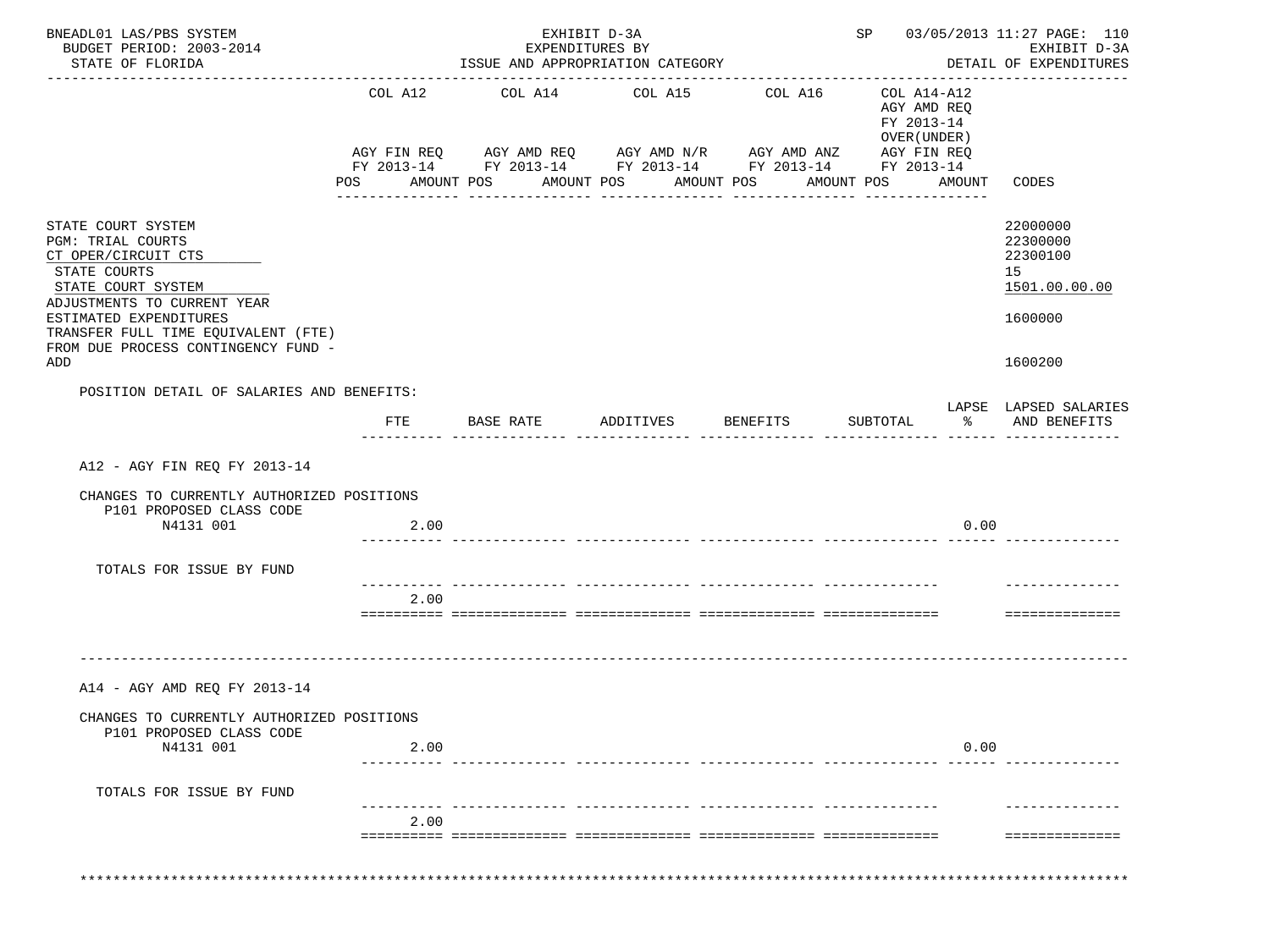| BNEADL01 LAS/PBS SYSTEM<br>BUDGET PERIOD: 2003-2014<br>STATE OF FLORIDA                                                                                              |         |      | EXHIBIT D-3A<br>EXPENDITURES BY | ISSUE AND APPROPRIATION CATEGORY                                                                                      |         | SP   |                                                             | 03/05/2013 11:27 PAGE: 111<br>EXHIBIT D-3A<br>DETAIL OF EXPENDITURES |
|----------------------------------------------------------------------------------------------------------------------------------------------------------------------|---------|------|---------------------------------|-----------------------------------------------------------------------------------------------------------------------|---------|------|-------------------------------------------------------------|----------------------------------------------------------------------|
|                                                                                                                                                                      | COL A12 |      |                                 | COL A14 COL A15                                                                                                       | COL A16 |      | $COL A14- A12$<br>AGY AMD REO<br>FY 2013-14<br>OVER (UNDER) |                                                                      |
|                                                                                                                                                                      |         |      |                                 | AGY FIN REQ AGY AMD REQ AGY AMD N/R AGY AMD ANZ AGY FIN REQ<br>FY 2013-14 FY 2013-14 FY 2013-14 FY 2013-14 FY 2013-14 |         |      |                                                             |                                                                      |
|                                                                                                                                                                      |         |      |                                 |                                                                                                                       |         |      | POS AMOUNT POS AMOUNT POS AMOUNT POS AMOUNT POS AMOUNT      | CODES                                                                |
| STATE COURT SYSTEM<br><b>PGM: TRIAL COURTS</b><br>CT OPER/CIRCUIT CTS<br>STATE COURTS<br>STATE COURT SYSTEM<br>ADJUSTMENTS TO CURRENT YEAR<br>ESTIMATED EXPENDITURES |         |      |                                 |                                                                                                                       |         |      |                                                             | 22000000<br>22300000<br>22300100<br>15<br>1501.00.00.00<br>1600000   |
| TRANSFER FULL TIME EQUIVALENT (1<br>FTE) FROM DUE PROCESS CONTINGENCY                                                                                                |         |      |                                 |                                                                                                                       |         |      |                                                             |                                                                      |
| FUND - ADD<br>SALARIES AND BENEFITS                                                                                                                                  |         |      |                                 |                                                                                                                       |         |      |                                                             | 1600240<br>010000                                                    |
|                                                                                                                                                                      |         | 1.00 |                                 |                                                                                                                       |         | 1.00 |                                                             |                                                                      |
|                                                                                                                                                                      |         |      |                                 |                                                                                                                       |         |      |                                                             |                                                                      |

 AGENCY ISSUE NARRATIVE: 2013-2014 BUDGET YEAR NARRATIVE: IT COMPONENT? NO Amended 2013-14 Narrative after February 1, 2013

 Budget Amendment Agency #0012-13, EOG #P0027 was approved in FY 2012-2013 to transfer 1.0 FTE from the Due Process Contingency Fund, in the Court Operations-Administered Funds budget entity to the Court Operations-Circuit Courts budget entity as authorized in the FY 2012-13 General Appropriations Act, Specific Appropriation 3203 and Proviso.

 Budget Amendment Agency #2212-13, EOG #B7180 was also approved in FY 2012-13 to transfer the Salaries and Benefits portion of this issue.

 These transfers were necessary to meet the Court Operations-Circuit Court budget entity needs to realign the court interpreting model within the Fifth Judicial Circuit to assist in carrying out the functions of Court Interpreting.

 Please see companion issue #1600230, filed in budget entity 22020100 in program component 1501.00.00.00. Also see related issues #160F170 and #160F180, filed in budget entity 22300100 in program component 1501.00.00.00.

 This is a new issue. \*\*\*\*\*\*\*\*\*\*\*\*\*\*\*\*\*\*\*\*\*\*\*\*\*\*\*\*\*\*\*\*\*\*\*\*\*\*\*\*\*\*\*\*\*\*\*\*\*\*\*\*\*\*\*\*\*\*\*\*\*\*\*\*\*\*\*\*\*\*\*\*\*\*\*\*\*\*\*\*\*\*\*\*\*\*\*\*\*\*\*\*\*\*\*\*\*\*\*\*\*\*\*\*\*\*\*\*\*\*\*\*\*\*\*\*\*\*\*\*\*\*\*\*\*\*\*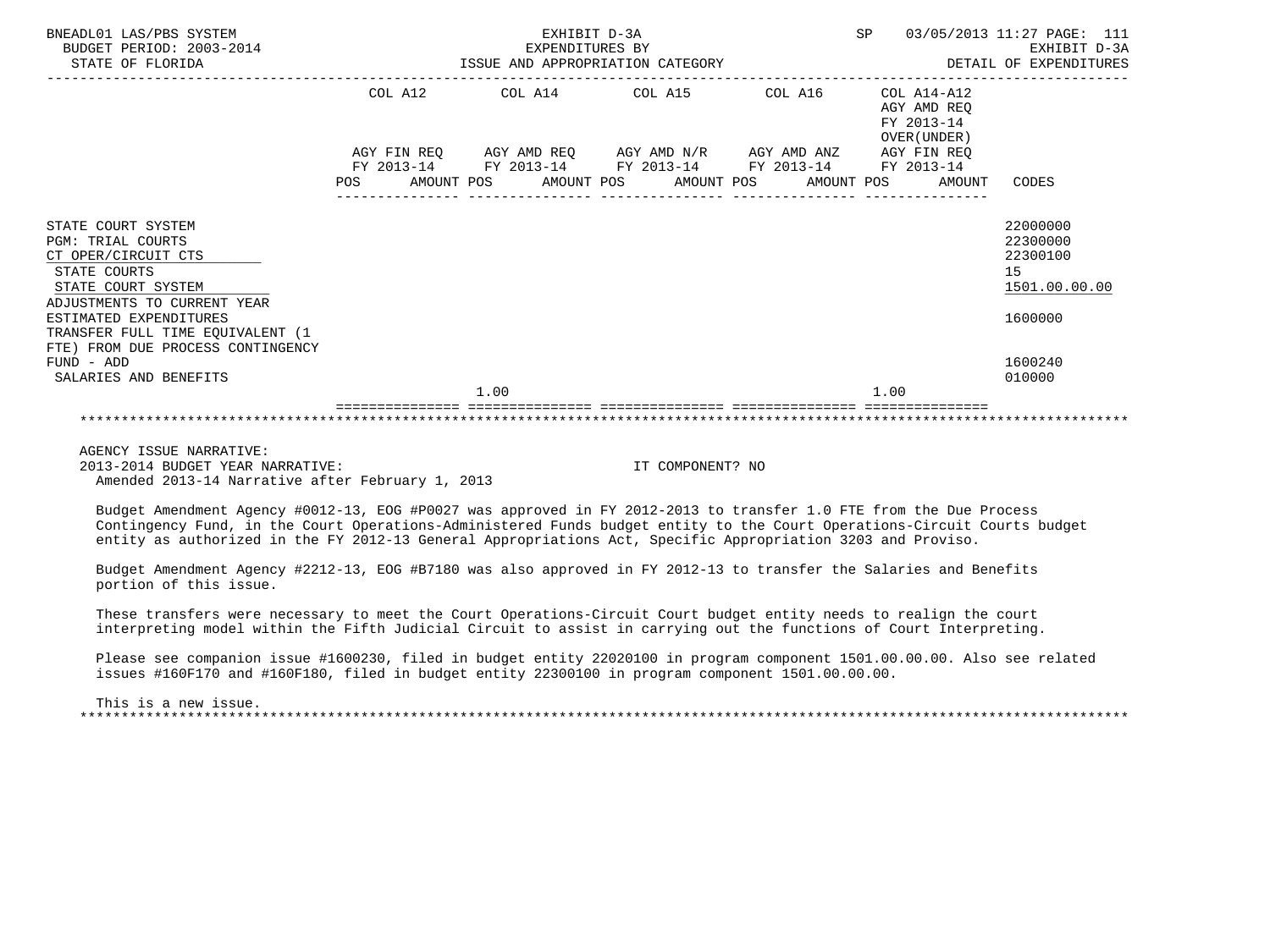| BNEADL01 LAS/PBS SYSTEM<br>BUDGET PERIOD: 2003-2014<br>STATE OF FLORIDA                                                                                                                                                                              |                    | EXHIBIT D-3A<br>EXPENDITURES BY<br>ISSUE AND APPROPRIATION CATEGORY |                       |                                                                                                                                                | SP 03/05/2013 11:27 PAGE: 112                                                    | EXHIBIT D-3A<br>DETAIL OF EXPENDITURES                                        |
|------------------------------------------------------------------------------------------------------------------------------------------------------------------------------------------------------------------------------------------------------|--------------------|---------------------------------------------------------------------|-----------------------|------------------------------------------------------------------------------------------------------------------------------------------------|----------------------------------------------------------------------------------|-------------------------------------------------------------------------------|
|                                                                                                                                                                                                                                                      | COL A12<br>POS FOR | COL A14<br>AMOUNT POS                                               | COL A15<br>AMOUNT POS | COL A16<br>AGY FIN REQ AGY AMD REQ AGY AMD N/R AGY AMD ANZ AGY FIN REQ<br>FY 2013-14 FY 2013-14 FY 2013-14 FY 2013-14 FY 2013-14<br>AMOUNT POS | COL A14-A12<br>AGY AMD REQ<br>FY 2013-14<br>OVER (UNDER)<br>AMOUNT POS<br>AMOUNT | CODES                                                                         |
|                                                                                                                                                                                                                                                      |                    |                                                                     |                       |                                                                                                                                                |                                                                                  |                                                                               |
| STATE COURT SYSTEM<br>PGM: TRIAL COURTS<br>CT OPER/CIRCUIT CTS<br>STATE COURTS<br>STATE COURT SYSTEM<br>ADJUSTMENTS TO CURRENT YEAR<br>ESTIMATED EXPENDITURES<br>TRANSFER FULL TIME EQUIVALENT (1<br>FTE) FROM DUE PROCESS CONTINGENCY<br>FUND - ADD |                    |                                                                     |                       |                                                                                                                                                |                                                                                  | 22000000<br>22300000<br>22300100<br>15<br>1501.00.00.00<br>1600000<br>1600240 |
| POSITION DETAIL OF SALARIES AND BENEFITS:                                                                                                                                                                                                            |                    |                                                                     |                       |                                                                                                                                                |                                                                                  |                                                                               |
|                                                                                                                                                                                                                                                      | FTE                | BASE RATE                                                           | ADDITIVES             | <b>BENEFITS</b>                                                                                                                                | SUBTOTAL<br>ిన                                                                   | LAPSE LAPSED SALARIES<br>AND BENEFITS                                         |
| A14 - AGY AMD REQ FY 2013-14                                                                                                                                                                                                                         |                    |                                                                     |                       |                                                                                                                                                |                                                                                  |                                                                               |
| CHANGES TO CURRENTLY AUTHORIZED POSITIONS                                                                                                                                                                                                            |                    |                                                                     |                       |                                                                                                                                                |                                                                                  |                                                                               |
| P101 PROPOSED CLASS CODE<br>N4133 001                                                                                                                                                                                                                | 1.00               |                                                                     |                       |                                                                                                                                                | 0.00                                                                             |                                                                               |
| TOTALS FOR ISSUE BY FUND                                                                                                                                                                                                                             |                    |                                                                     |                       |                                                                                                                                                |                                                                                  |                                                                               |
|                                                                                                                                                                                                                                                      | 1.00               |                                                                     |                       |                                                                                                                                                |                                                                                  | ==============                                                                |
|                                                                                                                                                                                                                                                      |                    |                                                                     |                       |                                                                                                                                                |                                                                                  |                                                                               |
| NONRECURRING EXPENDITURES<br>COURTHOUSE FURNISHINGS - NONPUBLIC                                                                                                                                                                                      |                    |                                                                     |                       |                                                                                                                                                |                                                                                  | 2100000                                                                       |
| AREAS<br>OPERATING CAPITAL OUTLAY                                                                                                                                                                                                                    |                    |                                                                     |                       |                                                                                                                                                |                                                                                  | 2103027<br>060000                                                             |
| GENERAL REVENUE FUND                                                                                                                                                                                                                                 | -STATE 517, 752-   | 517,752-                                                            |                       |                                                                                                                                                |                                                                                  | 1000 1                                                                        |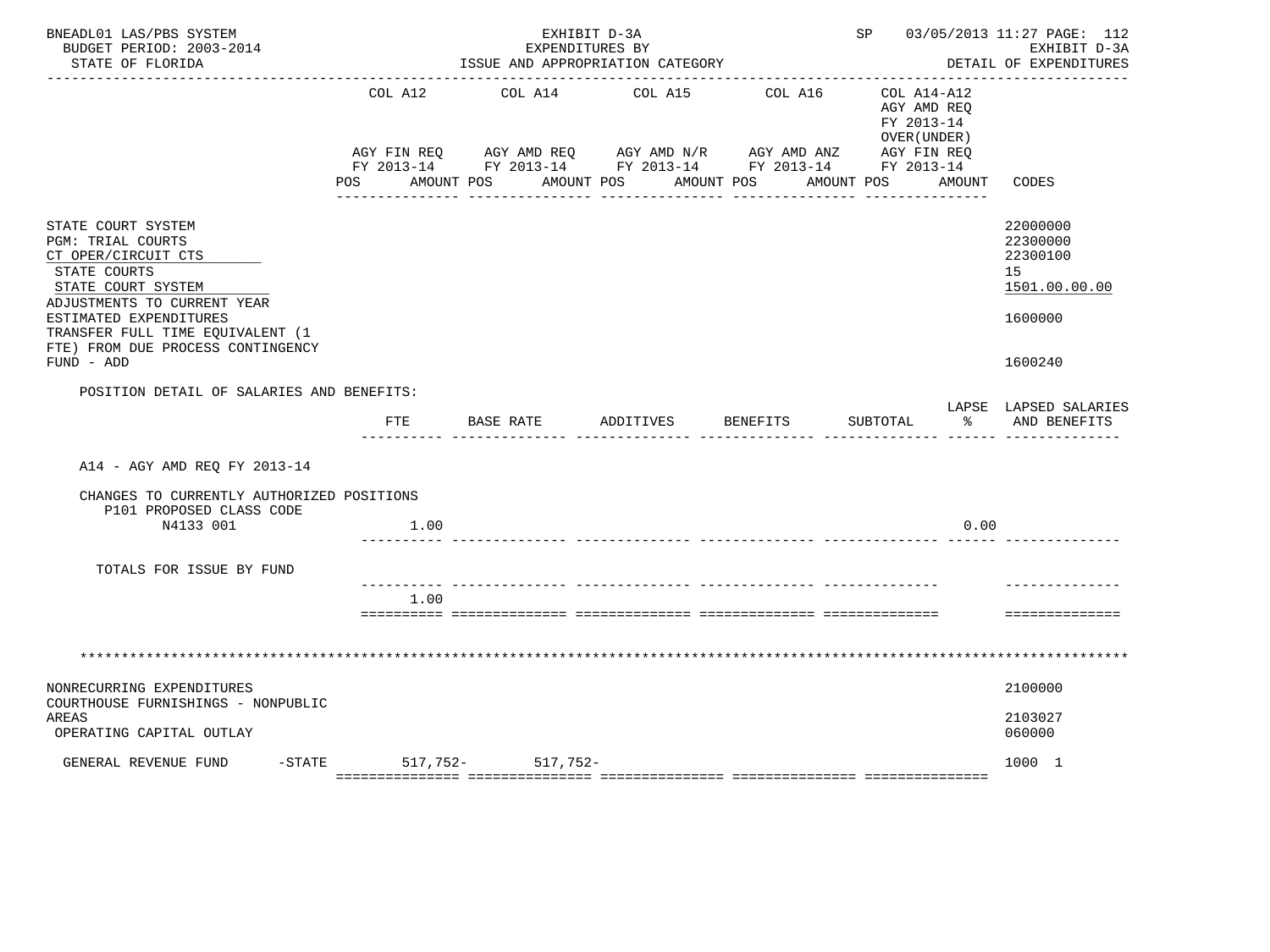| BNEADL01 LAS/PBS SYSTEM<br>BUDGET PERIOD: 2003-2014<br>STATE OF FLORIDA                                                                                                                                                                     |                                      | EXHIBIT D-3A              | EXPENDITURES BY<br>ISSUE AND APPROPRIATION CATEGORY         |                                                                                                                                                                                                           | SP 03/05/2013 11:27 PAGE: 113<br>EXHIBIT D-3A<br>DETAIL OF EXPENDITURES<br>. <u>_ _ _ _ _ _ _ _ _ _ _ _</u> _ |
|---------------------------------------------------------------------------------------------------------------------------------------------------------------------------------------------------------------------------------------------|--------------------------------------|---------------------------|-------------------------------------------------------------|-----------------------------------------------------------------------------------------------------------------------------------------------------------------------------------------------------------|---------------------------------------------------------------------------------------------------------------|
|                                                                                                                                                                                                                                             | COL A12<br>POS                       |                           | COL A14 COL A15 COL A16<br>AMOUNT POS AMOUNT POS AMOUNT POS | $COL A14- A12$<br>AGY AMD REQ<br>FY 2013-14<br>OVER (UNDER)<br>AGY FIN REQ AGY AMD REQ AGY AMD N/R AGY AMD ANZ AGY FIN REQ<br>FY 2013-14 FY 2013-14 FY 2013-14 FY 2013-14 FY 2013-14<br>AMOUNT POS AMOUNT | CODES                                                                                                         |
| STATE COURT SYSTEM<br>PGM: TRIAL COURTS<br>CT OPER/CIRCUIT CTS<br>STATE COURTS<br>STATE COURT SYSTEM<br>NONRECURRING EXPENDITURES<br>INCREASE FUNDING FOR THE CHILD<br>ADVOCACY CENTERS<br>SPECIAL CATEGORIES<br>G/A-CHILD ADVOCACY CENTERS |                                      |                           |                                                             |                                                                                                                                                                                                           | 22000000<br>22300000<br>22300100<br>15<br>1501.00.00.00<br>2100000<br>2103064<br>100000<br>100410             |
| GENERAL REVENUE FUND                                                                                                                                                                                                                        | $-STATE$ 3, 200, 000 - 3, 200, 000 - |                           |                                                             |                                                                                                                                                                                                           | 1000 1                                                                                                        |
| FUNDING FOR BACKLOG OF FORECLOSURE<br>CASES<br>LUMP SUM<br>FORECLOSE & ECON. RECOVERY                                                                                                                                                       |                                      |                           |                                                             |                                                                                                                                                                                                           | 2103066<br>090000<br>090084                                                                                   |
| GENERAL REVENUE FUND -STATE                                                                                                                                                                                                                 |                                      | $4.000.000 - 4.000.000 -$ |                                                             |                                                                                                                                                                                                           | 1000 1                                                                                                        |
| ANNUALIZATION OF ADMINISTERED<br>FUNDS APPROPRIATIONS<br>STATE HEALTH INSURANCE ADJUSTMENT<br>FOR FY 2012-13 - 10 MONTHS<br>ANNUALIZATION<br>SALARIES AND BENEFITS                                                                          |                                      |                           |                                                             |                                                                                                                                                                                                           | 26A0000<br>26A1830<br>010000                                                                                  |
| GENERAL REVENUE FUND                                                                                                                                                                                                                        | -STATE 1,382,730 1,382,730           |                           |                                                             |                                                                                                                                                                                                           | 1000 1                                                                                                        |
| ADMINISTRATIVE TRUST FUND -STATE                                                                                                                                                                                                            | 560                                  | 560                       |                                                             |                                                                                                                                                                                                           | 2021 1                                                                                                        |
|                                                                                                                                                                                                                                             |                                      | 432,685                   |                                                             |                                                                                                                                                                                                           | 2057 1                                                                                                        |
| STATE COURTS REVENUE TF -STATE 432,685<br>FEDERAL GRANTS TRUST FUND -RECPNT 45,035                                                                                                                                                          |                                      | 45,035                    |                                                             |                                                                                                                                                                                                           | 2261 9                                                                                                        |
| TOTAL APPRO $\ldots \ldots \ldots \ldots$ 1,861,010 1,861,010                                                                                                                                                                               |                                      |                           |                                                             |                                                                                                                                                                                                           |                                                                                                               |
|                                                                                                                                                                                                                                             |                                      |                           |                                                             |                                                                                                                                                                                                           |                                                                                                               |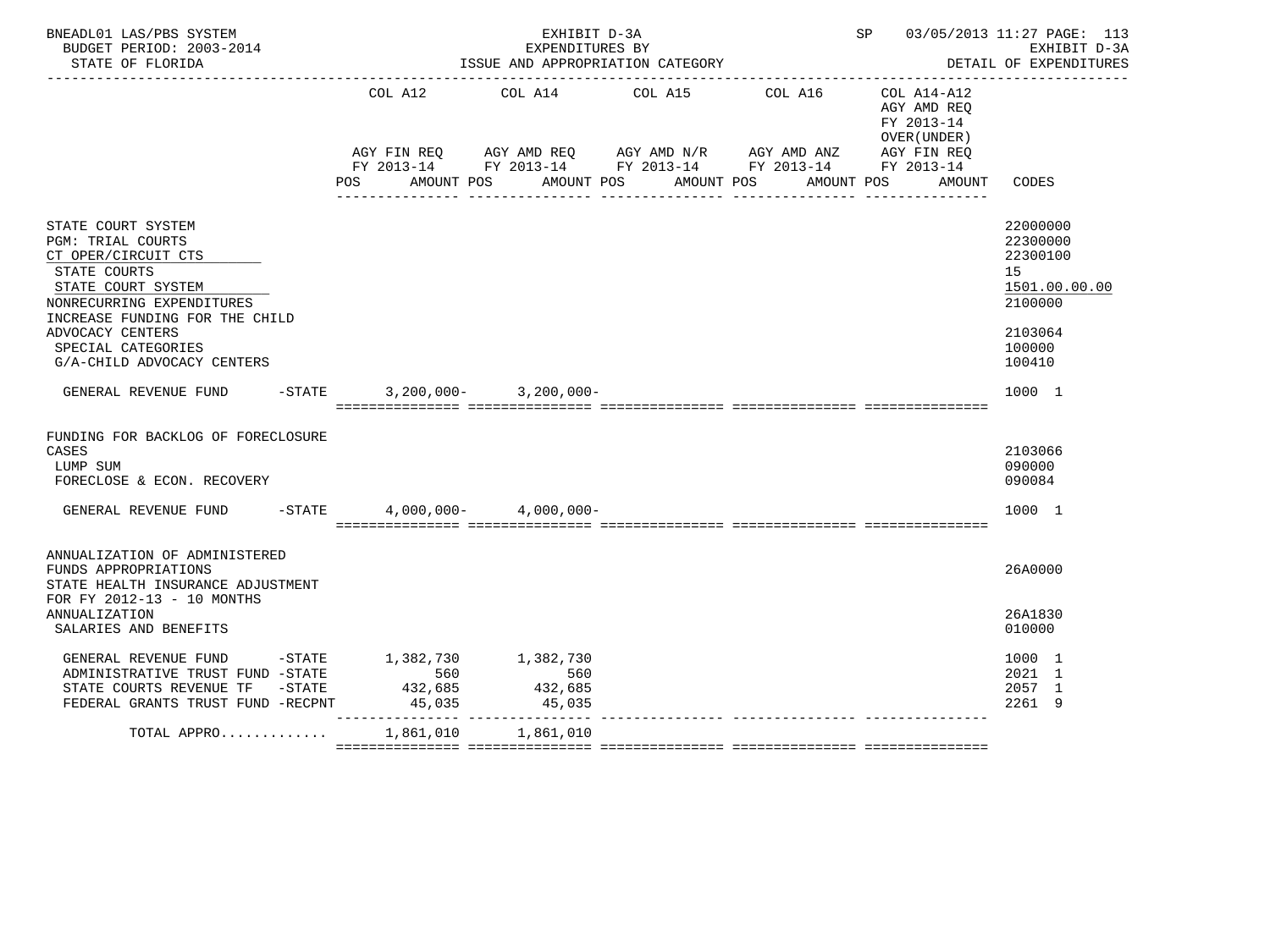| BNEADL01 LAS/PBS SYSTEM<br>BUDGET PERIOD: 2003-2014<br>STATE OF FLORIDA                                                                                                                              |                                   | EXHIBIT D-3A<br>EXPENDITURES BY<br>______________________________ | ISSUE AND APPROPRIATION CATEGORY                                                                           |            | SP<br>------------------------------------               | 03/05/2013 11:27 PAGE: 114<br>EXHIBIT D-3A<br>DETAIL OF EXPENDITURES                              |
|------------------------------------------------------------------------------------------------------------------------------------------------------------------------------------------------------|-----------------------------------|-------------------------------------------------------------------|------------------------------------------------------------------------------------------------------------|------------|----------------------------------------------------------|---------------------------------------------------------------------------------------------------|
|                                                                                                                                                                                                      | COL A12                           |                                                                   | COL A14 COL A15 COL A16                                                                                    |            | COL A14-A12<br>AGY AMD REO<br>FY 2013-14<br>OVER (UNDER) |                                                                                                   |
|                                                                                                                                                                                                      |                                   |                                                                   | AGY FIN REQ AGY AMD REQ AGY AMD N/R AGY AMD ANZ AGY FIN REQ<br>FY 2013-14 FY 2013-14 FY 2013-14 FY 2013-14 |            | FY 2013-14                                               |                                                                                                   |
|                                                                                                                                                                                                      | POS DO                            |                                                                   | AMOUNT POS AMOUNT POS AMOUNT POS                                                                           | AMOUNT POS | AMOUNT CODES                                             |                                                                                                   |
| STATE COURT SYSTEM<br><b>PGM: TRIAL COURTS</b><br>CT OPER/CIRCUIT CTS<br>STATE COURTS<br>STATE COURT SYSTEM<br>WORKLOAD<br>DUE PROCESS COST SHARING<br>SALARIES AND BENEFITS<br>GENERAL REVENUE FUND | $-$ STATE $1,794,024$ $1,794,024$ |                                                                   |                                                                                                            |            |                                                          | 22000000<br>22300000<br>22300100<br>15<br>1501.00.00.00<br>3000000<br>3000410<br>010000<br>1000 1 |
| SPECIAL CATEGORIES<br>ST COURTS DUE PROCESS COST                                                                                                                                                     |                                   |                                                                   |                                                                                                            |            |                                                          | 100000<br>105420                                                                                  |
| GENERAL REVENUE FUND                                                                                                                                                                                 | -STATE 883,624 883,624            |                                                                   |                                                                                                            |            |                                                          | 1000 1                                                                                            |
| TOTAL: DUE PROCESS COST SHARING<br>TOTAL ISSUE                                                                                                                                                       |                                   | 2,677,648 2,677,648                                               |                                                                                                            |            |                                                          | 3000410                                                                                           |
|                                                                                                                                                                                                      |                                   |                                                                   |                                                                                                            |            |                                                          |                                                                                                   |

2013-2014 BUDGET YEAR NARRATIVE: IT COMPONENT? NO

 The trial courts are requesting recurring funds in the amount of \$2,677,648 (\$1,794,024 in Salaries and Benefits and \$883,624 in State Courts Due Process Costs) to address court reporting cost sharing needs.

 As part of the implementation of Revision 7, an arrangement for sharing the costs of court reporters by the courts, the State Attorneys, Public Defenders, and the Justice Administrative Commission on behalf of the court appointed attorneys, was developed to allocate funding to the courts for providing transcription services. Fourteen of the twenty circuits participate in the cost sharing arrangement. The amount of transfer from the three entities above to the court's budget was determined based on a standardized methodology using the number of transcript pages produced for each entity. The transfer amount was set for each entity in each circuit based on FY 2004-05 estimated pages at \$7.00 per page (\$4.7 million), and the intent was to adjust the amount each year based on the previous year's level of services provided. The amount of cost sharing transfers has never been adjusted based on Uniform Data Reporting (UDR) data, and the court has taken two reductions to the amount in the last 7 years (reduction of \$676,469 in FY 2005-06 and a reduction of \$867,735 in FY 2007-08 to be recouped from the regional counsels). Currently, the regional counsels are not part of the mandated transfer of funds the court receives from the Justice Administrative Commission and s. 29.0195 prohibits the court from billing these offices directly through cost recovery. Therefore, the court is providing services without any resource reimbursement.

 The court has been working towards cost containment in court reporting since FY 2004-05. The trial courts have received new judges in the criminal division over the last 7 years, which require additional court reporting coverage and increase costs. Transcription production has increased since the implementation year in FY 2004-05. On the other hand, as the circuits move to a more extensive use of digital recordings and begin implementing the standards and best practices of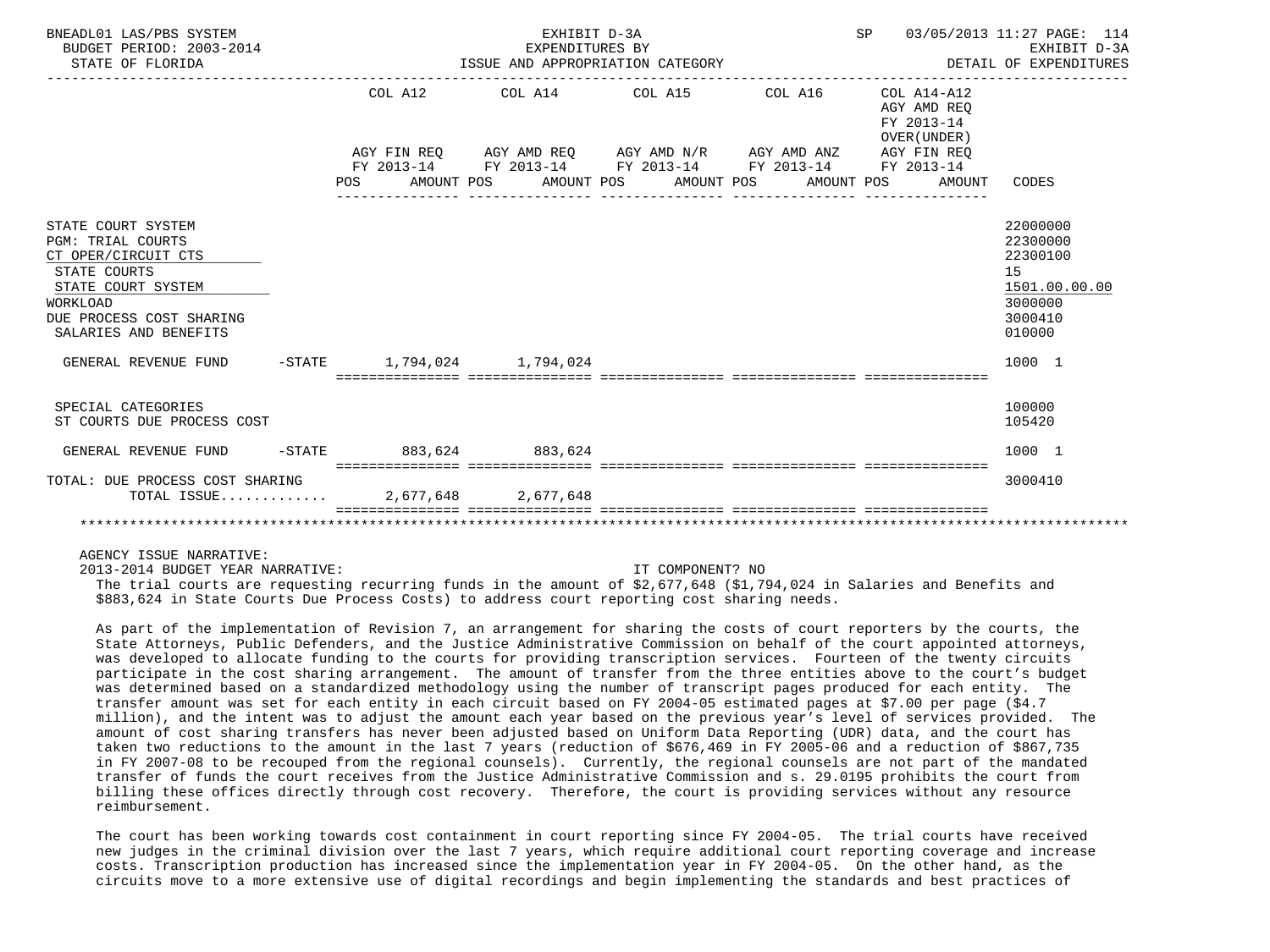| BNEADL01 LAS/PBS SYSTEM<br>BUDGET PERIOD: 2003-2014<br>STATE OF FLORIDA                                                                             | ISSUE AND APPROPRIATION CATEGORY | EXHIBIT D-3A<br>EXPENDITURES BY                        | <b>SP</b>                           | 03/05/2013 11:27 PAGE: 115<br>EXHIBIT D-3A<br>DETAIL OF EXPENDITURES |                                                                   |                                                                               |
|-----------------------------------------------------------------------------------------------------------------------------------------------------|----------------------------------|--------------------------------------------------------|-------------------------------------|----------------------------------------------------------------------|-------------------------------------------------------------------|-------------------------------------------------------------------------------|
|                                                                                                                                                     | COL A12                          | COL A14 COL A15                                        |                                     | COL A16                                                              | COL A14-A12<br>AGY AMD REO<br>FY 2013-14<br>OVER (UNDER)          |                                                                               |
|                                                                                                                                                     | AGY FIN REO<br><b>POS</b>        | FY 2013-14 FY 2013-14 FY 2013-14 FY 2013-14 FY 2013-14 | AGY AMD REO AGY AMD N/R AGY AMD ANZ |                                                                      | AGY FIN REO<br>AMOUNT POS AMOUNT POS AMOUNT POS AMOUNT POS AMOUNT | CODES                                                                         |
| STATE COURT SYSTEM<br><b>PGM: TRIAL COURTS</b><br>CT OPER/CIRCUIT CTS<br>STATE COURTS<br>STATE COURT SYSTEM<br>WORKLOAD<br>DUE PROCESS COST SHARING |                                  |                                                        |                                     |                                                                      |                                                                   | 22000000<br>22300000<br>22300100<br>15<br>1501.00.00.00<br>3000000<br>3000410 |

 the Supreme Court, the production of transcript pages for the entities could be reduced, but, the costs associated with CD production (redacting and tagging), which were not included in the original cost sharing methodology, have gone up. This change in services required the courts to revisit the cost sharing arrangement and develop a new mechanism for calculating the cost of providing the services (including those services received by the regional counsels) and ensuring that the court is properly funded to provide those services. The court system currently receives \$3,146,365 from the cost sharing entities as quarterly cash transfers. This analysis indicates an additional \$2,677,648 in funding is needed statewide.

 Budget Request Total: \$2,677,648 (recurring) \*\*\*\*\*\*\*\*\*\*\*\*\*\*\*\*\*\*\*\*\*\*\*\*\*\*\*\*\*\*\*\*\*\*\*\*\*\*\*\*\*\*\*\*\*\*\*\*\*\*\*\*\*\*\*\*\*\*\*\*\*\*\*\*\*\*\*\*\*\*\*\*\*\*\*\*\*\*\*\*\*\*\*\*\*\*\*\*\*\*\*\*\*\*\*\*\*\*\*\*\*\*\*\*\*\*\*\*\*\*\*\*\*\*\*\*\*\*\*\*\*\*\*\*\*\*\*

POSITION DETAIL OF SALARIES AND BENEFITS:

|              |                   |          |                    | LAPSE | APSET       |
|--------------|-------------------|----------|--------------------|-------|-------------|
| 亚里亚<br>: 1 D | הדרח ג<br>1 L L L | DDITIVES | ו בידרחידי<br>ידר. |       | ΔNT<br>ENE. |
| $- - -$      |                   |          |                    |       |             |

A12 - AGY FIN REQ FY 2013-14

 CHANGES TO CURRENTLY AUTHORIZED POSITIONS OTHER SALARY AMOUNT 1000 GENERAL REVENUE FUND 1,794,024

 -------------- 1,794,024 ==============

-------------------------------------------------------------------------------------------------------------------------------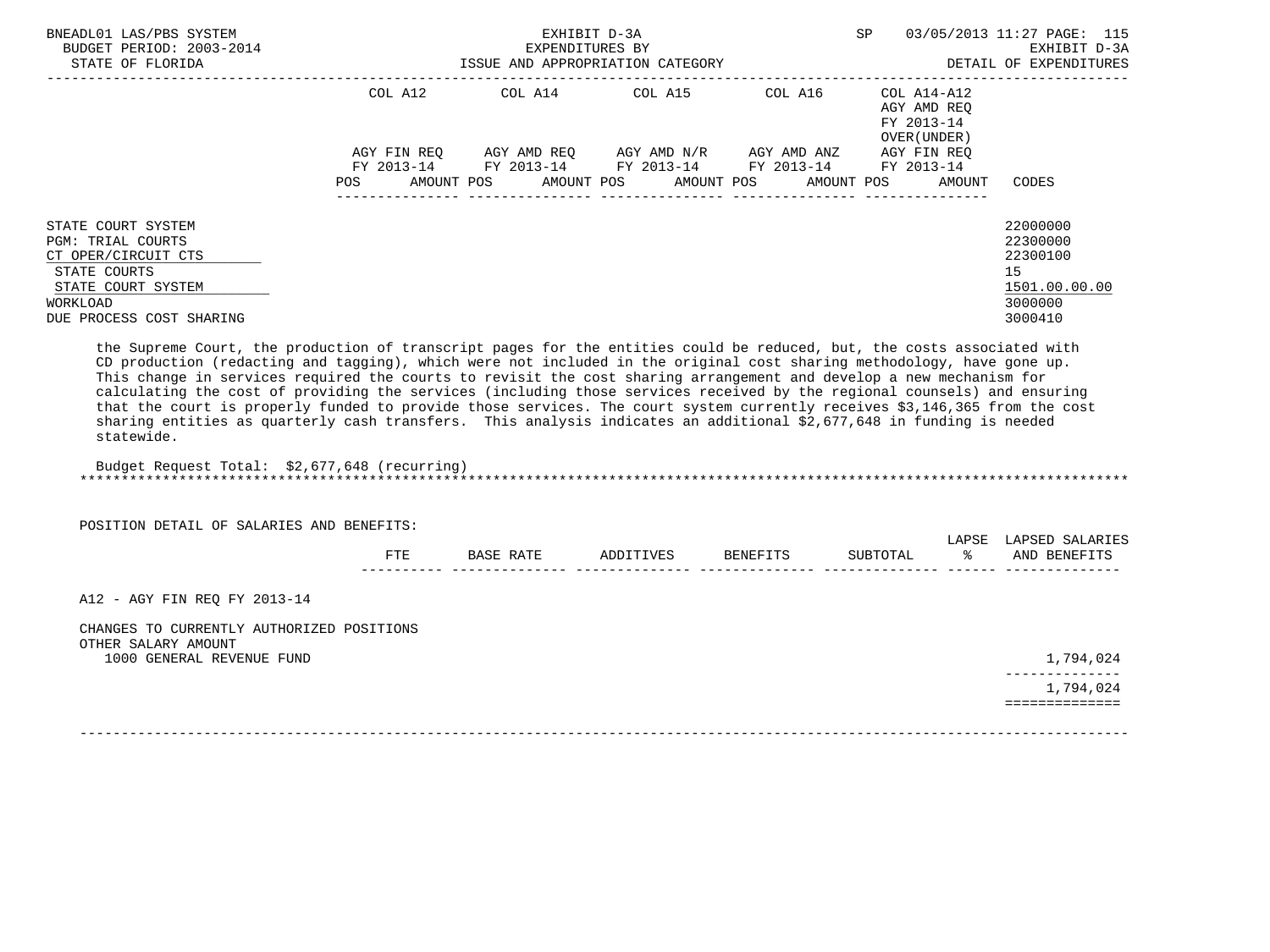| BNEADL01 LAS/PBS SYSTEM<br>BUDGET PERIOD: 2003-2014<br>STATE OF FLORIDA                                                                                    |                              | EXHIBIT D-3A<br>EXPENDITURES BY<br>ISSUE AND APPROPRIATION CATEGORY                                                   |                          |                       | SP 03/05/2013 11:27 PAGE: 116                                       | EXHIBIT D-3A<br>DETAIL OF EXPENDITURES<br>. _ _ _ _ _ _ _ _ _ _ _ _ _ _ _ _   |
|------------------------------------------------------------------------------------------------------------------------------------------------------------|------------------------------|-----------------------------------------------------------------------------------------------------------------------|--------------------------|-----------------------|---------------------------------------------------------------------|-------------------------------------------------------------------------------|
|                                                                                                                                                            | COL A12<br>POS<br>AMOUNT POS | COL A14<br>AGY FIN REQ AGY AMD REQ AGY AMD N/R AGY AMD ANZ AGY FIN REQ FY 2013-14 FY 2013-14 FY 2013-14<br>AMOUNT POS | COL A15<br>AMOUNT POS    | COL A16<br>AMOUNT POS | COL A14-A12<br>AGY AMD REQ<br>FY 2013-14<br>OVER (UNDER )<br>AMOUNT | CODES                                                                         |
| STATE COURT SYSTEM<br><b>PGM: TRIAL COURTS</b><br>CT OPER/CIRCUIT CTS<br>STATE COURTS<br>STATE COURT SYSTEM<br><b>WORKLOAD</b><br>DUE PROCESS COST SHARING |                              |                                                                                                                       |                          |                       |                                                                     | 22000000<br>22300000<br>22300100<br>15<br>1501.00.00.00<br>3000000<br>3000410 |
| POSITION DETAIL OF SALARIES AND BENEFITS:                                                                                                                  | <b>FTE</b>                   | BASE RATE                                                                                                             | ADDITIVES                | <b>BENEFITS</b>       | SUBTOTAL<br>နွ                                                      | LAPSE LAPSED SALARIES<br>AND BENEFITS                                         |
| A14 - AGY AMD REO FY 2013-14                                                                                                                               |                              |                                                                                                                       |                          |                       |                                                                     |                                                                               |
| CHANGES TO CURRENTLY AUTHORIZED POSITIONS<br>OTHER SALARY AMOUNT<br>1000 GENERAL REVENUE FUND                                                              |                              |                                                                                                                       |                          |                       |                                                                     | 1,794,024                                                                     |
|                                                                                                                                                            |                              |                                                                                                                       |                          |                       |                                                                     | --------------<br>1,794,024<br>==============                                 |
|                                                                                                                                                            |                              |                                                                                                                       |                          |                       |                                                                     |                                                                               |
| FORECLOSURE AND ECONOMIC RECOVERY<br>FUNDING PROPOSAL<br>LUMP SUM<br>FORECLOSE & ECON. RECOVERY                                                            |                              |                                                                                                                       |                          |                       |                                                                     | 3005010<br>090000<br>090084                                                   |
| GENERAL REVENUE FUND -STATE<br>STATE COURTS REVENUE TF -STATE                                                                                              | 4,000,000                    |                                                                                                                       | 15, 181, 391 5, 262, 579 |                       | 4,000,000-1000 1<br>15, 181, 391 2057 1                             |                                                                               |
| TOTAL APPRO                                                                                                                                                | 4,000,000                    | 15,181,391                                                                                                            | 5,262,579                |                       | 11,181,391                                                          |                                                                               |
|                                                                                                                                                            |                              |                                                                                                                       |                          |                       | sos essessessessess                                                 |                                                                               |

2013-2014 BUDGET YEAR NARRATIVE: IT COMPONENT? NO

 In FY 2011-12, the Senate Judiciary Committee requested the State Courts System develop and submit a proposal for funding necessary to dispose of the continuing backlog in foreclosure cases. The courts developed and submitted a proposal for the Foreclosure Backlog Reduction Initiative which would require funding over a four-year time period to dispose of backlogged foreclosure cases and prevent incoming cases from becoming backlogged. For FY 2012/13, the Legislature appropriated \$4,000,000 for the initiative.

To estimate the additional resources the courts would need over the next three fiscal years of the initiative, the courts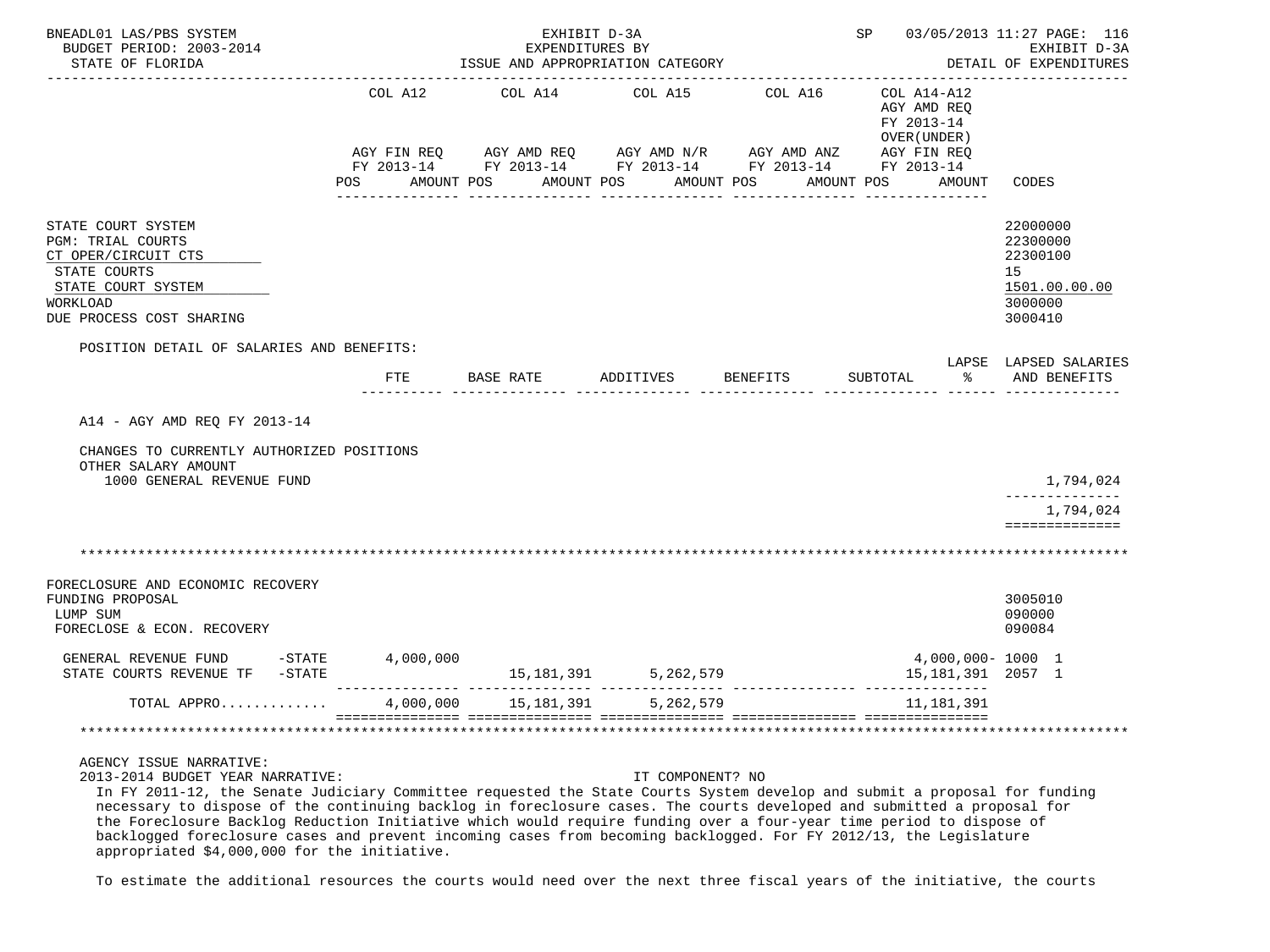| BNEADL01 LAS/PBS SYSTEM<br>BUDGET PERIOD: 2003-2014<br>STATE OF FLORIDA                                                                                      |                    | EXHIBIT D-3A<br>EXPENDITURES BY<br>ISSUE AND APPROPRIATION CATEGORY | SP                      | 03/05/2013 11:27 PAGE: 117<br>EXHIBIT D-3A<br>DETAIL OF EXPENDITURES |                                                                   |                                                                    |
|--------------------------------------------------------------------------------------------------------------------------------------------------------------|--------------------|---------------------------------------------------------------------|-------------------------|----------------------------------------------------------------------|-------------------------------------------------------------------|--------------------------------------------------------------------|
|                                                                                                                                                              | COL A12            | COL A14 COL A15                                                     |                         | COL A16                                                              | COL A14-A12<br>AGY AMD REO<br>FY 2013-14<br>OVER (UNDER)          |                                                                    |
|                                                                                                                                                              | AGY FIN REO<br>POS | FY 2013-14 FY 2013-14 FY 2013-14 FY 2013-14 FY 2013-14              | AGY AMD REO AGY AMD N/R | AGY AMD ANZ<br>---------------                                       | AGY FIN REO<br>AMOUNT POS AMOUNT POS AMOUNT POS AMOUNT POS AMOUNT | CODES                                                              |
| STATE COURT SYSTEM<br><b>PGM: TRIAL COURTS</b><br>CT OPER/CIRCUIT CTS<br>STATE COURTS<br>STATE COURT SYSTEM<br>WORKLOAD<br>FORECLOSURE AND ECONOMIC RECOVERY |                    |                                                                     |                         |                                                                      |                                                                   | 22000000<br>22300000<br>22300100<br>15<br>1501.00.00.00<br>3000000 |
| FUNDING PROPOSAL                                                                                                                                             |                    |                                                                     |                         |                                                                      |                                                                   | 3005010                                                            |

 examined the current number of pending foreclosure cases and evaluated the number of cases that could be disposed with base resources. This analysis indicates the courts would need \$4,000,000 in non-recurring funds for FY 2013/14 to ensure the additional resources remain in place to handle backlogged foreclosure cases and to prevent incoming cases from becoming backlogged. It is recommended that funds be appropriated to a lump sum category. The courts would summit a Foreclosure Backlog Reduction Initiative funding proposal via budget amendment to transfer funds from the lump sum category to operating categories with approval of the Legislative Budget Commission. The courts request the lump sum appropriation due to uncertainty regarding the lenders ability to move the cases currently in the system, as well as those cases yet to be filed.

 The success of this initiative is contingent upon the assumptions that (1) plaintiffs are ready and able to proceed on cases, and (2) there is no reduction to the State Courts System budget. The success of the initiative is also contingent upon continued funding for the remaining three years of the proposal. Consequently, the courts estimate \$4,000,000 and \$2,000,000 will be required in FY2014/15 and FY2015/16 respectively.

Budget Request Total: \$4,000,000 (non-recurring)

Amended 2013-14 Narrative after February 1, 2013

 Prior to the 2012 Legislative Session, the Senate Judiciary Committee requested the State Courts System (SCS) develop and submit a proposal for funding necessary to dispose of the continuing backlog in foreclosure cases. In response, the court designed a proposal for the Foreclosure Backlog Reduction Initiative which would require funding over three fiscal years to dispose of backlogged foreclosure cases and prevent incoming cases from becoming backlogged. For FY 2012/13, the Legislature appropriated \$4,000,000 for the initiative.

 The FY 2013/14 Legislative Budget Request (LBR) included a multi-year proposal requesting \$4,000,000 in non-recurring funds for FY 2013/14, necessary to dispose of the continuing backlog in foreclosure cases. Since the filing of the court's FY 2013/14 LBR, the State of Florida has received \$200,000,000 in National Mortgage Foreclosure Settlement funds, of which the court received \$4,993,500, as of February 1, 2013.

 At their January 7, 2013 meeting, the Trial Court Budget Commission (TCBC) discussed the status of the Foreclosure Initiative. Recognizing that a significant number of foreclosure cases are pending in the trial courts (371,119 as of December 2012), and that approximately 680,000 additional foreclosure cases will be filed between FY 2012/13 and FY 2015/16, the Chair of the TCBC established the Foreclosure Initiative Workgroup and tasked the Workgroup with: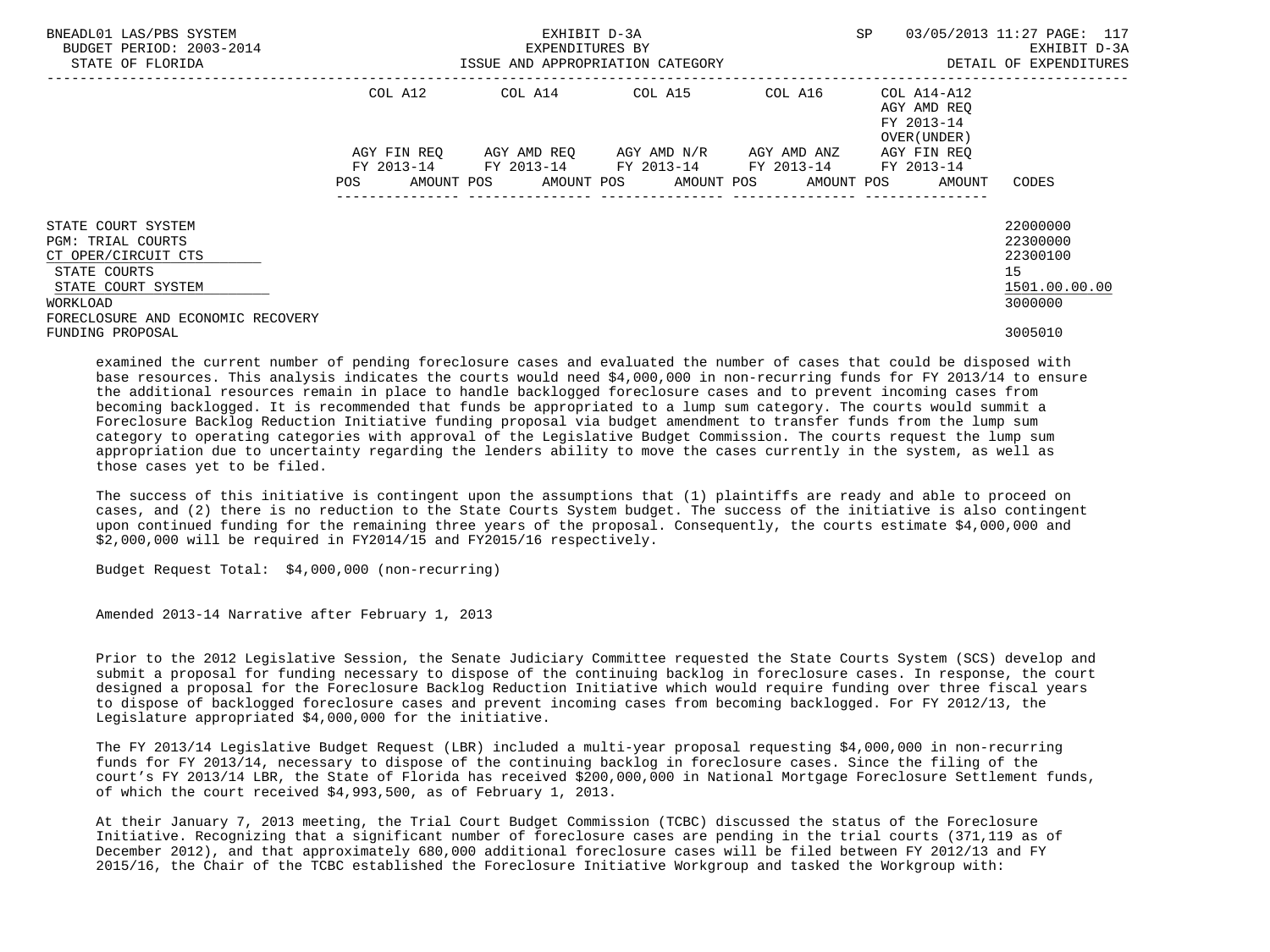| BNEADL01 LAS/PBS SYSTEM<br>BUDGET PERIOD: 2003-2014<br>STATE OF FLORIDA             |                           | EXHIBIT D-3A<br>EXPENDITURES BY<br>ISSUE AND APPROPRIATION CATEGORY | SP                                                                                                                                           | 03/05/2013 11:27 PAGE: 118<br>EXHIBIT D-3A<br>DETAIL OF EXPENDITURES |                                                          |                                  |
|-------------------------------------------------------------------------------------|---------------------------|---------------------------------------------------------------------|----------------------------------------------------------------------------------------------------------------------------------------------|----------------------------------------------------------------------|----------------------------------------------------------|----------------------------------|
|                                                                                     | COL A12                   |                                                                     | COL A14 COL A15                                                                                                                              | COL A16                                                              | COL A14-A12<br>AGY AMD REO<br>FY 2013-14<br>OVER (UNDER) |                                  |
|                                                                                     | AGY FIN REO<br><b>POS</b> |                                                                     | AGY AMD REO AGY AMD N/R AGY AMD ANZ<br>FY 2013-14 FY 2013-14 FY 2013-14 FY 2013-14 FY 2013-14<br>AMOUNT POS AMOUNT POS AMOUNT POS AMOUNT POS |                                                                      | AGY FIN REO<br>AMOUNT                                    | CODES                            |
| STATE COURT SYSTEM<br><b>PGM: TRIAL COURTS</b><br>CT OPER/CIRCUIT CTS               |                           |                                                                     |                                                                                                                                              |                                                                      |                                                          | 22000000<br>22300000<br>22300100 |
| STATE COURTS<br>STATE COURT SYSTEM<br>WORKLOAD<br>FORECLOSURE AND ECONOMIC RECOVERY |                           |                                                                     |                                                                                                                                              |                                                                      |                                                          | 15<br>1501.00.00.00<br>3000000   |
| FUNDING PROPOSAL                                                                    |                           |                                                                     |                                                                                                                                              |                                                                      |                                                          | 3005010                          |

(1) identifying barriers that currently exist in foreclosure case resolution;

(2) proposing strategies that improve the foreclosure process; and,

(3) developing a proposed supplemental budget request for workforce and technology resources.

 The Workgroup acknowledged the ultimate goal of working to bring foreclosure cases in line with the state time standards and to improve clearance rates while ensuring the due process rights of the litigants. They analyzed the foreclosure process and determined that the scope of their analysis would be limited to the activity that occurs between filing and the entry of a final judgment, with the understanding that post-judgment work exists for the courts.

 The Workgroup identified two fundamental problems that are causing delays in processing foreclosure cases: (1) plaintiffs do not have a sense of urgency to move forward with pending foreclosure cases, and (2) paperwork and procedural problems with case files.

 The Workgroup proposed three main solutions to these problems: (1) more active judicial or quasi-judicial case management, including expanded use of general magistrates, (2) additional case management resources that are based on a one to one ratio of judicial resources to case managers to allow for focused attention on older foreclosure cases, and (3) deployment of technology resources in the form of judicial viewers to allow judges to manage cases, view documents electronically, and issue court documents automatically.

 To complement these solutions and ensure that workforce and technology resources are utilized in the most efficient and effective manner, the Workgroup also developed recommendations for statutory changes, rule changes, performance indicators, administrative orders, and best practices that will be submitted to the Supreme Court for consideration.

 The Workgroup identified specific statistics which could be used to determine whether court resources are being used efficiently, identify successful strategies, and focus on areas for improvement. Additionally, the Workgroup acknowledged the need and cost for access to the data to produce reports to monitor the progress of the initiative and target older cases. Three nationally recognized performance indicators are recommended:

 1) Time to Disposition - This measure assesses the length of time it takes a court to process cases and is determined by the percentage of cases disposed or otherwise resolved within established time frames.

2) Age of Pending Cases - This measure is defined as the age of the active cases that are pending before the court.

3) Calendar Clearance Rate - The clearance rate measures whether the court is keeping up with its incoming caseload.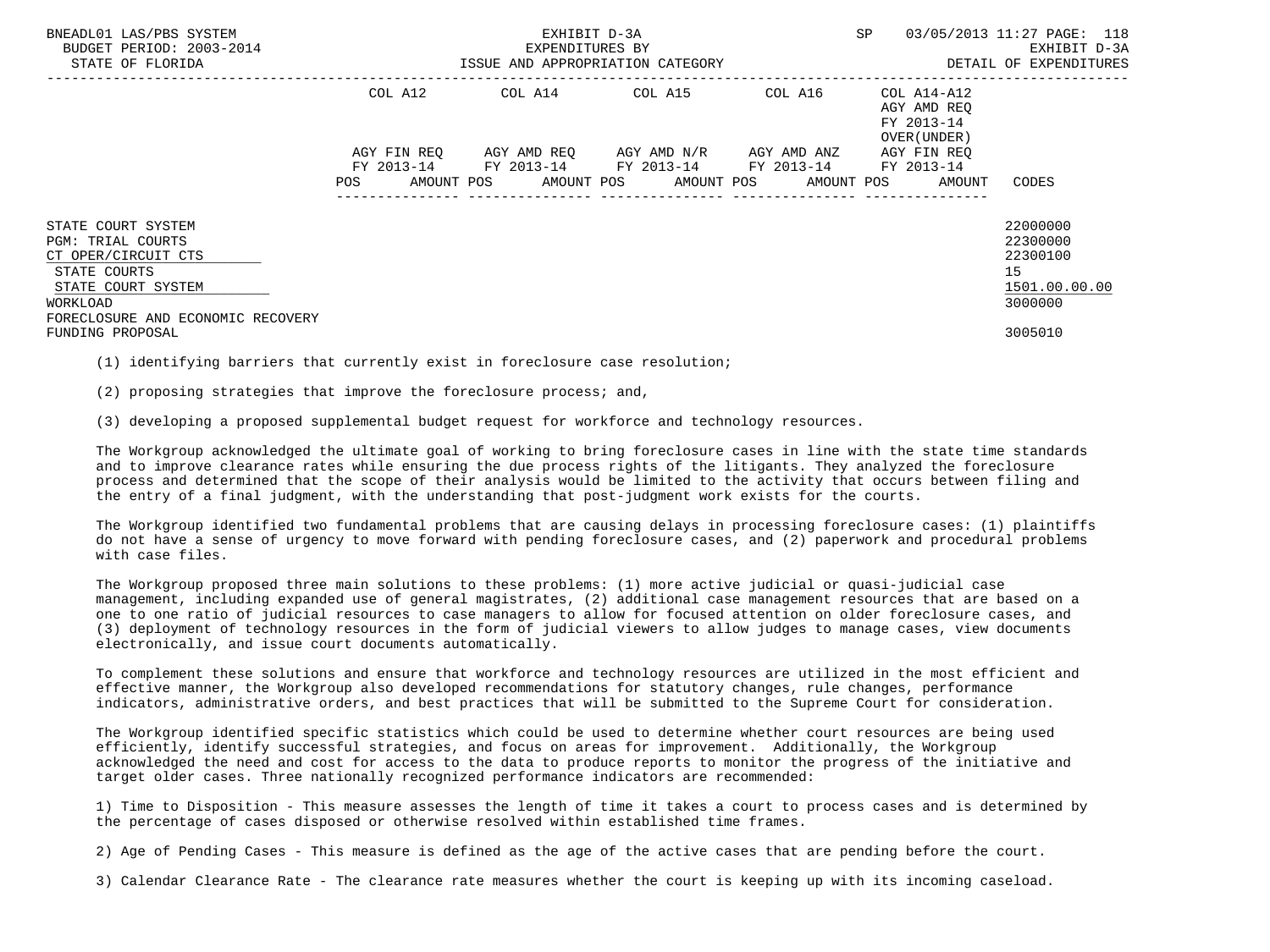| BNEADL01 LAS/PBS SYSTEM<br>BUDGET PERIOD: 2003-2014<br>STATE OF FLORIDA                                                                                      |             | EXHIBIT D-3A<br>EXPENDITURES BY<br>ISSUE AND APPROPRIATION CATEGORY | SP                                            | 03/05/2013 11:27 PAGE: 119<br>EXHIBIT D-3A<br>DETAIL OF EXPENDITURES |                                                                       |                                                                    |
|--------------------------------------------------------------------------------------------------------------------------------------------------------------|-------------|---------------------------------------------------------------------|-----------------------------------------------|----------------------------------------------------------------------|-----------------------------------------------------------------------|--------------------------------------------------------------------|
|                                                                                                                                                              | COL A12     | COL A14 COL A15                                                     |                                               | COL A16                                                              | COL A14-A12<br>AGY AMD REQ<br>FY 2013-14<br>OVER (UNDER)              |                                                                    |
|                                                                                                                                                              | AGY FIN REO | FY 2013-14 FY 2013-14 FY 2013-14 FY 2013-14 FY 2013-14              | AGY AMD REO      AGY AMD N/R      AGY AMD ANZ |                                                                      | AGY FIN REO<br>POS AMOUNT POS AMOUNT POS AMOUNT POS AMOUNT POS AMOUNT | CODES                                                              |
| STATE COURT SYSTEM<br><b>PGM: TRIAL COURTS</b><br>CT OPER/CIRCUIT CTS<br>STATE COURTS<br>STATE COURT SYSTEM<br>WORKLOAD<br>FORECLOSURE AND ECONOMIC RECOVERY |             |                                                                     |                                               |                                                                      |                                                                       | 22000000<br>22300000<br>22300100<br>15<br>1501.00.00.00<br>3000000 |
| FUNDING PROPOSAL                                                                                                                                             |             |                                                                     |                                               |                                                                      |                                                                       | 3005010                                                            |

 To determine the workforce resources, a statewide formula was developed using the official Delphi case weight for foreclosure cases of 44 minutes to determine the overall need for judicial resources to handle the workload. The one to one ratio of judicial resources to case managers was calculated based on the estimated number of judicial resources needed.

 To determine the technology resources, the circuits were surveyed to determine the costs associated for developing local solutions for implementing judicial viewers and meeting data reporting requirements. Criteria for approval of the circuit requests were similar to those used for the technology funds received from the National Foreclosure Settlement.

 The proposal indicates the SCS will need \$35,019,015 in funding for the next three fiscal years to ensure the additional resources remain in place to dispose of the current backlogged foreclosure cases and to prevent incoming cases from becoming backlogged. Due to space and resource capacity issues in the trial courts and the official forecasted foreclosure filings not returning to normal until FY 2016/17, it is not feasible to dispose of the current backlog of foreclosure cases in a single year. Additionally, funding the initiative over the three fiscal years provides the trial courts the ability to attract and retain more qualified employees by offering longer term employment.

 The amended FY 2013/14 LBR proposal includes \$9,918,812 for judicial and case management resources and \$5,262,579 for a one time funding of technology hardware, software, electronic storage, and programming/integration costs, totaling \$15,181,391. For both FY 2014/15 and FY 2015/16, the amended LBR proposal includes a continuation of the \$9,918,812 for judicial and case management resources. The total funds requested for this issue for the three fiscal years is \$35,019,015.

 We are recommending that the funds be appropriated to a lump sum category. The courts would then submit a Foreclosure Backlog Reduction Initiative funding proposal via budget amendment each year to transfer funds from the lump sum category to operating categories with approval of the Legislative Budget Commission.

Amended Budget Request Total: \$15,181,391 (\$5,262,579 non-recurring)

 Summary: The amended request is for \$15,181,391 (\$5,262,579) in additional budget authority in the State Courts \*\*\*\*\*\*\*\*\*\*\*\*\*\*\*\*\*\*\*\*\*\*\*\*\*\*\*\*\*\*\*\*\*\*\*\*\*\*\*\*\*\*\*\*\*\*\*\*\*\*\*\*\*\*\*\*\*\*\*\*\*\*\*\*\*\*\*\*\*\*\*\*\*\*\*\*\*\*\*\*\*\*\*\*\*\*\*\*\*\*\*\*\*\*\*\*\*\*\*\*\*\*\*\*\*\*\*\*\*\*\*\*\*\*\*\*\*\*\*\*\*\*\*\*\*\*\*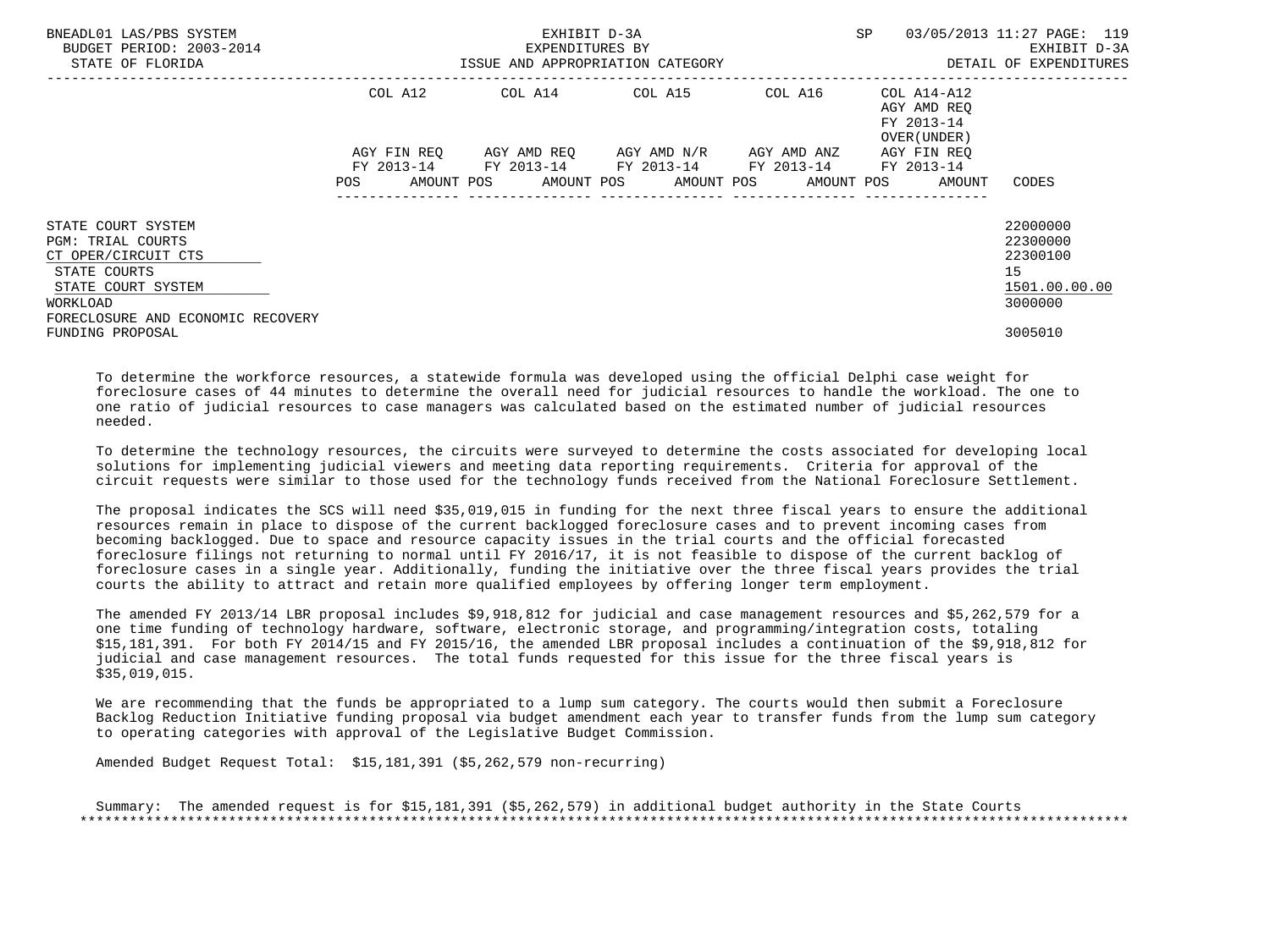| BNEADL01 LAS/PBS SYSTEM<br>BUDGET PERIOD: 2003-2014<br>STATE OF FLORIDA                                                                                                                                                       | ISSUE AND APPROPRIATION CATEGORY                   | SP 03/05/2013 11:27 PAGE: 120<br>EXHIBIT D-3A<br>DETAIL OF EXPENDITURES |                                                                              |                                                                      |                                                                                   |                                                                                         |
|-------------------------------------------------------------------------------------------------------------------------------------------------------------------------------------------------------------------------------|----------------------------------------------------|-------------------------------------------------------------------------|------------------------------------------------------------------------------|----------------------------------------------------------------------|-----------------------------------------------------------------------------------|-----------------------------------------------------------------------------------------|
|                                                                                                                                                                                                                               | COL A12<br>AGY FIN REQ<br><b>POS</b><br>AMOUNT POS | AMOUNT POS                                                              | COL A14 COL A15 COL A16<br>AGY AMD REQ AGY AMD N/R AGY AMD ANZ<br>AMOUNT POS | FY 2013-14 FY 2013-14 FY 2013-14 FY 2013-14 FY 2013-14<br>AMOUNT POS | COL A14-A12<br>AGY AMD REO<br>FY 2013-14<br>OVER (UNDER)<br>AGY FIN REQ<br>AMOUNT | CODES                                                                                   |
| STATE COURT SYSTEM<br><b>PGM: TRIAL COURTS</b><br>CT OPER/CIRCUIT CTS<br>STATE COURTS<br>STATE COURT SYSTEM<br>WORKLOAD<br>CERTIFICATION OF ADDITIONAL<br><b>JUDGESHIPS</b><br>SALARY RATE<br>SALARY RATE 5,640,281 3,829,292 |                                                    |                                                                         |                                                                              |                                                                      | 1,810,989-                                                                        | 22000000<br>22300000<br>22300100<br>15<br>1501.00.00.00<br>3000000<br>3009310<br>000000 |
| SALARIES AND BENEFITS<br>GENERAL REVENUE FUND                                                                                                                                                                                 | 79.00<br>-STATE 7.364.885 4.996.997                | 53.00                                                                   |                                                                              |                                                                      | $26.00 -$<br>2,367,888-1000 1                                                     | 010000                                                                                  |
| EXPENSES                                                                                                                                                                                                                      |                                                    |                                                                         |                                                                              |                                                                      |                                                                                   | 040000                                                                                  |
| GENERAL REVENUE FUND                                                                                                                                                                                                          | $-$ STATE $-$ 346,606 $-$ 234,242 $-$ 125,981      |                                                                         |                                                                              |                                                                      | 112,364-1000 1                                                                    |                                                                                         |
| SPECIAL CATEGORIES<br>TR/DMS/HR SVCS/STW CONTRCT                                                                                                                                                                              |                                                    |                                                                         |                                                                              |                                                                      |                                                                                   | 100000<br>107040                                                                        |
| GENERAL REVENUE FUND                                                                                                                                                                                                          | -STATE 17,617 11,819                               |                                                                         |                                                                              |                                                                      |                                                                                   | $5.798 - 1000$ 1                                                                        |
| TOTAL: CERTIFICATION OF ADDITIONAL<br><b>JUDGESHIPS</b><br>TOTAL POSITIONS 79.00 53.00<br>TOTAL ISSUE 7,729,108 5,243,058<br>TOTAL SALARY RATE $5,640,281$                                                                    |                                                    | 3,829,292                                                               | 125,981                                                                      |                                                                      | $26.00 -$<br>2,486,050-<br>1,810,989-                                             | 3009310                                                                                 |
|                                                                                                                                                                                                                               |                                                    |                                                                         |                                                                              |                                                                      |                                                                                   |                                                                                         |

2013-2014 BUDGET YEAR NARRATIVE: IT COMPONENT? NO

 Certification of Additional Judgeships: This issue is being filed as a placeholder, pending the Supreme Court Order certifying the need for additional judgeships for FY 2013-14. The placeholder is for: 23 Circuit Court Judges, 23 Circuit Court Judicial Assistants, and 33 Law Clerks totaling 79 FTE. The placeholder issue represents the total number of judgeships requested in FY 2012-13, which was not funded during the 2012 Legislative Session.

 Expenses and Human Resource Services amounts for all positions were calculated using the standards outlined in FY 2013-14 Legislative Budget Request Instructions, less those amounts that are a local funding responsibility. All staff positions are requested at ten percent above the base salary to allow the State Courts System to competitively recruit and retain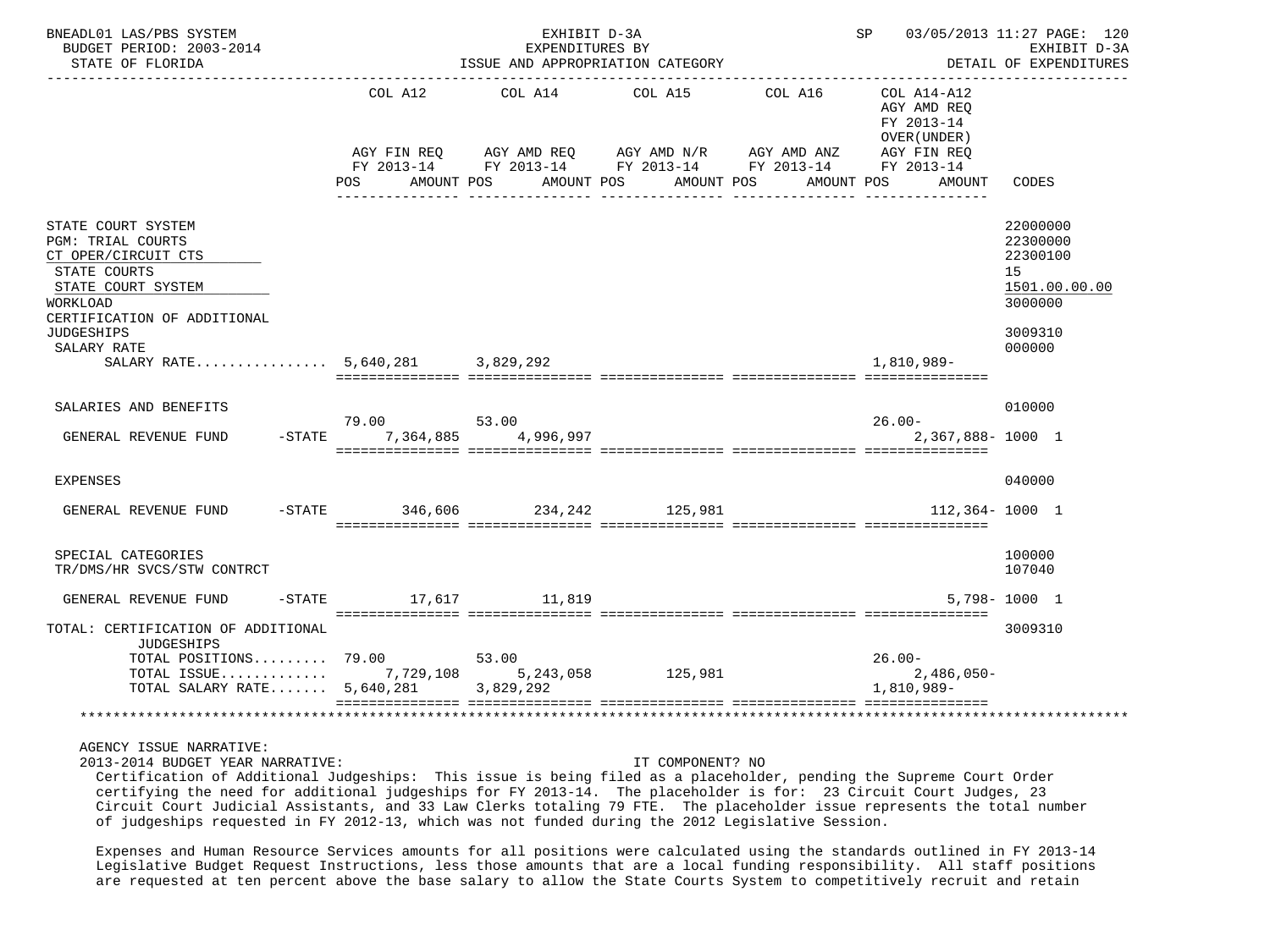| BNEADL01 LAS/PBS SYSTEM<br>BUDGET PERIOD: 2003-2014<br>STATE OF FLORIDA                                                                                |                           | EXHIBIT D-3A<br>EXPENDITURES BY<br>ISSUE AND APPROPRIATION CATEGORY | <b>SP</b>                                                                                     | 03/05/2013 11:27 PAGE: 121<br>EXHIBIT D-3A<br>DETAIL OF EXPENDITURES |                                                                   |                                                                    |
|--------------------------------------------------------------------------------------------------------------------------------------------------------|---------------------------|---------------------------------------------------------------------|-----------------------------------------------------------------------------------------------|----------------------------------------------------------------------|-------------------------------------------------------------------|--------------------------------------------------------------------|
|                                                                                                                                                        | COL A12                   |                                                                     | COL A14 COL A15                                                                               | COL A16                                                              | COL A14-A12<br>AGY AMD REO<br>FY 2013-14<br>OVER (UNDER)          |                                                                    |
|                                                                                                                                                        | AGY FIN REQ<br><b>POS</b> |                                                                     | AGY AMD REQ AGY AMD N/R AGY AMD ANZ<br>FY 2013-14 FY 2013-14 FY 2013-14 FY 2013-14 FY 2013-14 |                                                                      | AGY FIN REO<br>AMOUNT POS AMOUNT POS AMOUNT POS AMOUNT POS AMOUNT | CODES                                                              |
| STATE COURT SYSTEM<br><b>PGM: TRIAL COURTS</b><br>CT OPER/CIRCUIT CTS<br>STATE COURTS<br>STATE COURT SYSTEM<br>WORKLOAD<br>CERTIFICATION OF ADDITIONAL |                           |                                                                     |                                                                                               |                                                                      |                                                                   | 22000000<br>22300000<br>22300100<br>15<br>1501.00.00.00<br>3000000 |
| <b>JUDGESHIPS</b>                                                                                                                                      |                           |                                                                     |                                                                                               |                                                                      |                                                                   | 3009310                                                            |

employees. All FTE costs included in this issue assume a July 1, 2013 effective date.

 Please see companion issue #3009310 also filed in Budget Entity 22100600, Program Component 1501.00.00.00, Budget Entity 22300200, Program Component 1501.00.00.00 and Budget Entity 22010200, Program Component 1602.00.00.00.

Total Budget Request: 79 FTE; \$7,729,108 (\$187,783 non-recurring)

\*\*AMENDED 2013-14 NARRATIVE AFTER FEBRUARY 1, 2013\*\*

 A placeholder for certification of judgeships was filed on October 15, 2012 pending the Supreme Court's order certifying the need for additional judgeships. The Supreme Court issued Order No. SC12-2398, dated December 20, 2012 certifying the need for 16 additional Circuit judgeships. The following support positions are needed: 16 Circuit Judicial Assistants and 21 Law Clerks.

 Expenses and Human Resource Services amounts for all positions were calculated using the standards outlined in FY 2013-14 Legislative Budget Request Instructions, less those amounts that are a local funding responsibility. All staff positions are requested at ten percent above the base salary to allow the State Courts System to competitively recruit and retain employees. All FTE costs included in this issue assume a July 1, 2013 effective date.

 Please see companion issue #3009310 also filed in Budget Entity 22100600 and 22300200, Program Component 1501.00.00.00 and Budget Entity 22010200, Program Component 1602.00.00.00.

 Summary: The original request was a placeholder filed for 79 FTE and \$7,729,108 (\$187,783 non-recurring). The amended issue calls for 53 FTE and \$5,243,058 (\$125,981 non-recurring). \*\*\*\*\*\*\*\*\*\*\*\*\*\*\*\*\*\*\*\*\*\*\*\*\*\*\*\*\*\*\*\*\*\*\*\*\*\*\*\*\*\*\*\*\*\*\*\*\*\*\*\*\*\*\*\*\*\*\*\*\*\*\*\*\*\*\*\*\*\*\*\*\*\*\*\*\*\*\*\*\*\*\*\*\*\*\*\*\*\*\*\*\*\*\*\*\*\*\*\*\*\*\*\*\*\*\*\*\*\*\*\*\*\*\*\*\*\*\*\*\*\*\*\*\*\*\*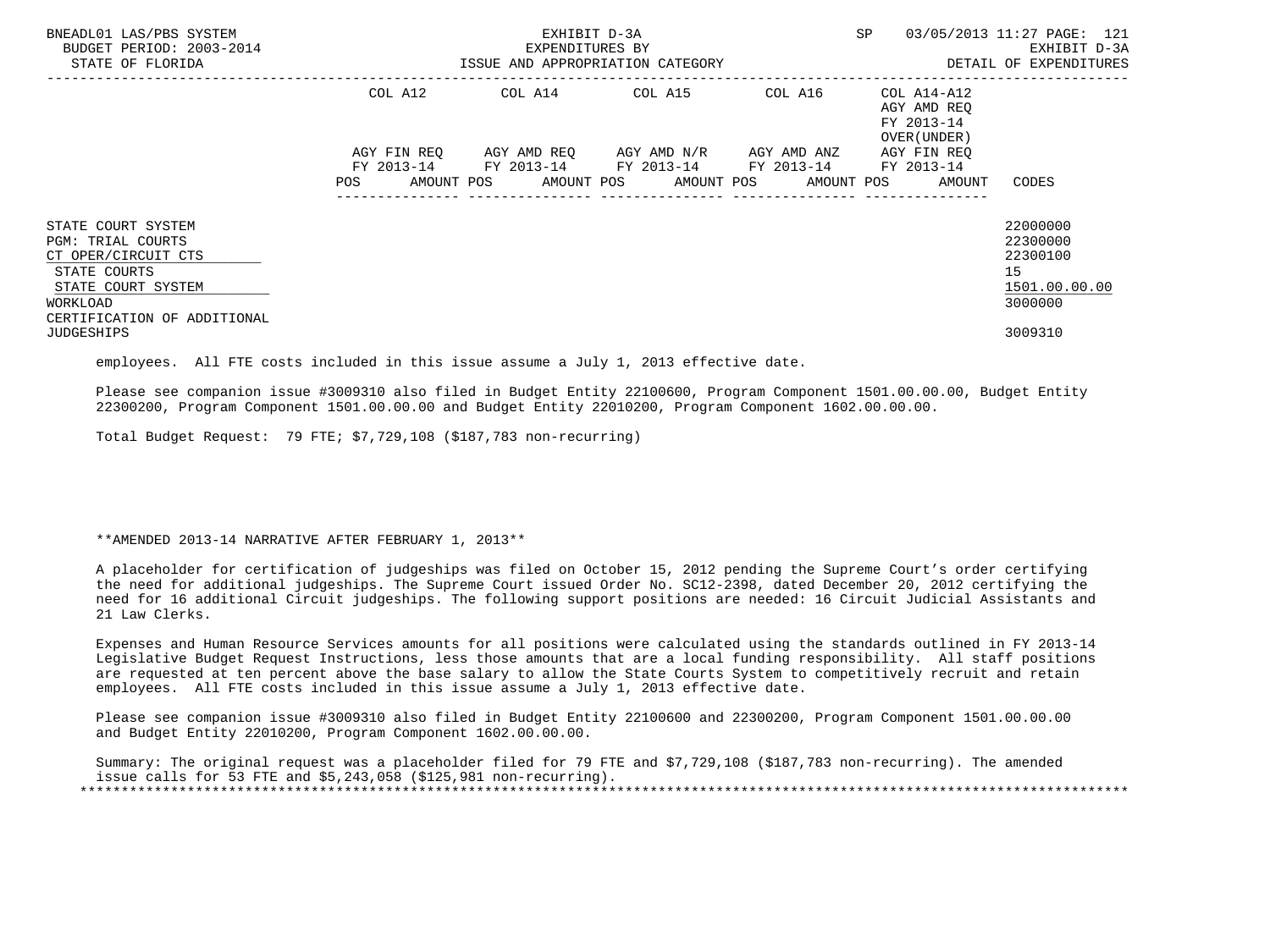| BNEADL01 LAS/PBS SYSTEM<br>BUDGET PERIOD: 2003-2014<br>STATE OF FLORIDA<br>_______________________                                                                     |                                                                                                                | EXHIBIT D-3A<br>EXPENDITURES BY<br>ISSUE AND APPROPRIATION CATEGORY |                                                                                                                       | SP 03/05/2013 11:27 PAGE: 122<br>EXHIBIT D-3A<br>DETAIL OF EXPENDITURES |                                                           |              |                                                                    |
|------------------------------------------------------------------------------------------------------------------------------------------------------------------------|----------------------------------------------------------------------------------------------------------------|---------------------------------------------------------------------|-----------------------------------------------------------------------------------------------------------------------|-------------------------------------------------------------------------|-----------------------------------------------------------|--------------|--------------------------------------------------------------------|
|                                                                                                                                                                        | COL A12                                                                                                        | COL A14 COL A15                                                     | AGY FIN REQ AGY AMD REQ AGY AMD N/R AGY AMD ANZ AGY FIN REQ<br>FY 2013-14 FY 2013-14 FY 2013-14 FY 2013-14 FY 2013-14 | COL A16                                                                 | COL A14-A12<br>AGY AMD REQ<br>FY 2013-14<br>OVER (UNDER ) |              |                                                                    |
|                                                                                                                                                                        | POS FOR THE POST OF THE STATE STATE STATE STATE STATE STATE STATE STATE STATE STATE STATE STATE STATE STATE ST | AMOUNT POS                                                          | AMOUNT POS<br>_____________________________________                                                                   | AMOUNT POS<br>________________                                          | AMOUNT POS AMOUNT                                         |              | CODES                                                              |
| STATE COURT SYSTEM<br><b>PGM: TRIAL COURTS</b><br>CT OPER/CIRCUIT CTS<br>STATE COURTS<br>STATE COURT SYSTEM<br>WORKLOAD<br>CERTIFICATION OF ADDITIONAL                 |                                                                                                                |                                                                     |                                                                                                                       |                                                                         |                                                           |              | 22000000<br>22300000<br>22300100<br>15<br>1501.00.00.00<br>3000000 |
| <b>JUDGESHIPS</b>                                                                                                                                                      |                                                                                                                |                                                                     |                                                                                                                       |                                                                         |                                                           |              | 3009310                                                            |
| POSITION DETAIL OF SALARIES AND BENEFITS:                                                                                                                              | FTE                                                                                                            | BASE RATE ADDITIVES                                                 |                                                                                                                       | <b>BENEFITS</b>                                                         |                                                           |              | LAPSE LAPSED SALARIES<br>SUBTOTAL % AND BENEFITS                   |
|                                                                                                                                                                        |                                                                                                                |                                                                     |                                                                                                                       |                                                                         |                                                           |              |                                                                    |
| A12 - AGY FIN REQ FY 2013-14                                                                                                                                           |                                                                                                                |                                                                     |                                                                                                                       |                                                                         |                                                           |              |                                                                    |
| NEW POSITIONS<br>9812 CIRCUIT JUDGE<br>C4000 001                                                                                                                       |                                                                                                                | 23.00 3,270,094                                                     |                                                                                                                       |                                                                         |                                                           |              | 823,883 4,093,977 0.00 4,093,977                                   |
| 8370 TRIAL COURT LAW CLERK<br>C4046 001                                                                                                                                |                                                                                                                | 33.00 1,575,552                                                     |                                                                                                                       | 537,952 2,113,504                                                       |                                                           |              | 0.00<br>2, 113, 504                                                |
| 8320 JUDICIAL ASSISTANT - CIRCUIT COURT                                                                                                                                |                                                                                                                |                                                                     |                                                                                                                       |                                                                         |                                                           |              |                                                                    |
| C4023 001                                                                                                                                                              | 9.00                                                                                                           |                                                                     | 287,496 13,509 140,674 441,679                                                                                        |                                                                         |                                                           |              | $0.00$ $441,679$                                                   |
| C4032 001                                                                                                                                                              | 9.00                                                                                                           |                                                                     |                                                                                                                       |                                                                         |                                                           | 0.00         | 456,916<br>205,783                                                 |
| C4041 001<br>C4045 001                                                                                                                                                 | 4.00<br>1.00                                                                                                   | 31,944                                                              | 5,001                                                                                                                 | 16,081                                                                  | 53,026                                                    | 0.00<br>0.00 | 53,026                                                             |
| TOTALS FOR ISSUE BY FUND<br>1000 GENERAL REVENUE FUND                                                                                                                  |                                                                                                                |                                                                     |                                                                                                                       |                                                                         |                                                           |              | 7,364,885                                                          |
|                                                                                                                                                                        |                                                                                                                |                                                                     | 79.00 5,580,358 59,923 1,724,604 7,364,885                                                                            |                                                                         |                                                           |              | --------------<br>7,364,885                                        |
| A14 - AGY AMD REQ FY 2013-14<br>NEW POSITIONS<br>9812 CIRCUIT JUDGE<br>C4000 001<br>8370 TRIAL COURT LAW CLERK<br>C4046 001<br>8320 JUDICIAL ASSISTANT - CIRCUIT COURT | 16.00<br>21.00                                                                                                 | 2, 274, 848<br>1,002,624                                            |                                                                                                                       | 573,136<br>342,333                                                      | 2,847,984<br>1,344,957                                    | 0.00<br>0.00 | ==============<br>2,847,984<br>1,344,957                           |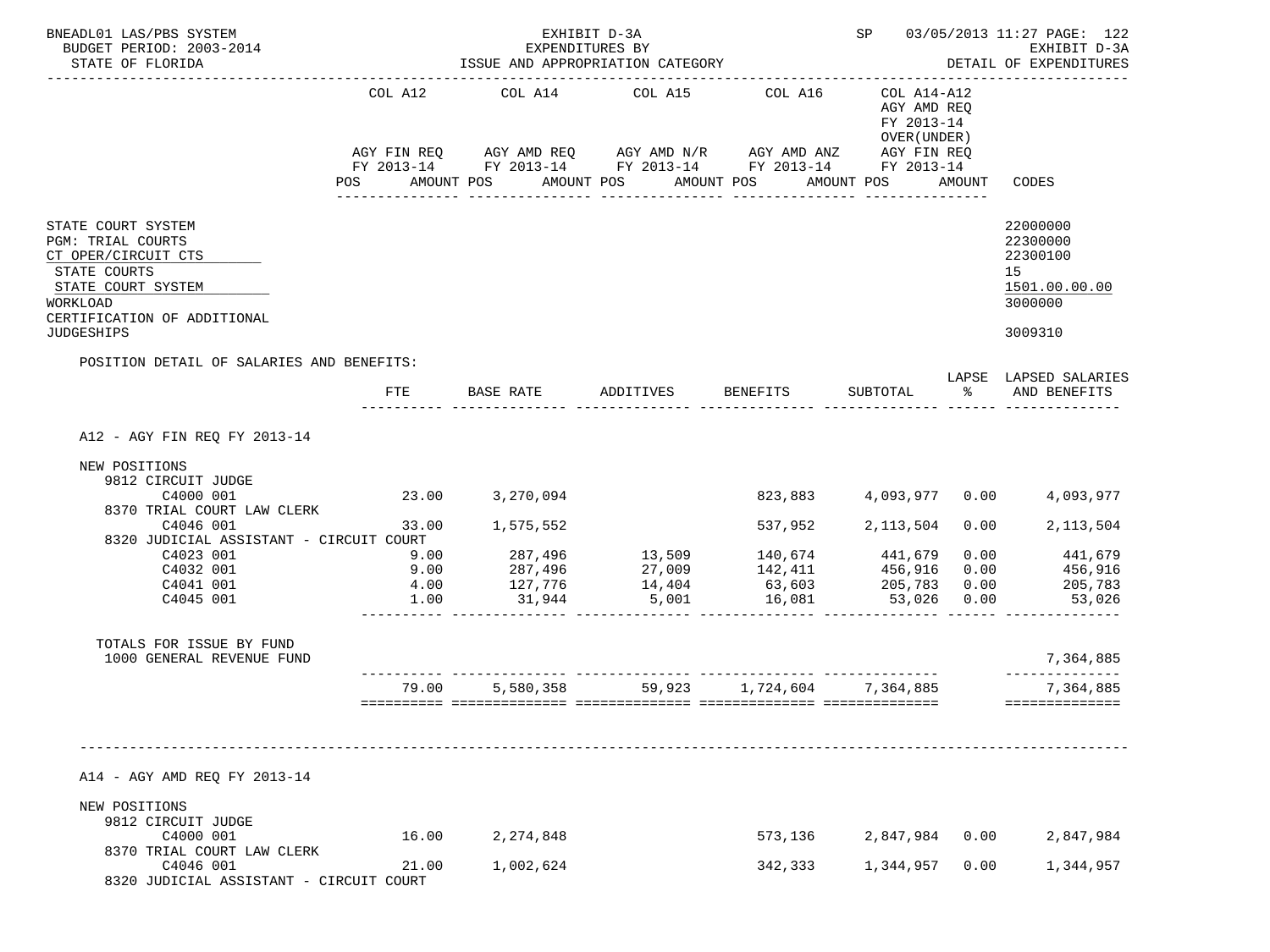| STATE OF FLORIDA                                                                                                                                                            |                | EXHIBIT D-3A<br>EXPENDITURES BY<br>ISSUE AND APPROPRIATION CATEGORY                                                                                                          |                    |                                                      |                                                                        |        | SP 03/05/2013 11:27 PAGE: 123<br>EXHIBIT D-3A<br>DETAIL OF EXPENDITURES       |
|-----------------------------------------------------------------------------------------------------------------------------------------------------------------------------|----------------|------------------------------------------------------------------------------------------------------------------------------------------------------------------------------|--------------------|------------------------------------------------------|------------------------------------------------------------------------|--------|-------------------------------------------------------------------------------|
|                                                                                                                                                                             |                |                                                                                                                                                                              |                    |                                                      |                                                                        |        |                                                                               |
|                                                                                                                                                                             | COL A12<br>POS | COL A14 COL A15<br>AGY FIN REQ AGY AMD REQ AGY AMD N/R AGY AMD ANZ AGY FIN REQ<br>FY 2013-14 FY 2013-14 FY 2013-14 FY 2013-14 FY 2013-14<br>AMOUNT POS AMOUNT POS AMOUNT POS |                    | COL A16                                              | COL A14-A12<br>AGY AMD REO<br>FY 2013-14<br>OVER (UNDER)<br>AMOUNT POS | AMOUNT | CODES                                                                         |
| STATE COURT SYSTEM<br><b>PGM: TRIAL COURTS</b><br>CT OPER/CIRCUIT CTS<br>STATE COURTS<br>STATE COURT SYSTEM<br>WORKLOAD<br>CERTIFICATION OF ADDITIONAL<br><b>JUDGESHIPS</b> |                |                                                                                                                                                                              |                    |                                                      |                                                                        |        | 22000000<br>22300000<br>22300100<br>15<br>1501.00.00.00<br>3000000<br>3009310 |
|                                                                                                                                                                             |                |                                                                                                                                                                              |                    |                                                      |                                                                        |        |                                                                               |
| POSITION DETAIL OF SALARIES AND BENEFITS:                                                                                                                                   |                |                                                                                                                                                                              |                    |                                                      |                                                                        |        | LAPSE LAPSED SALARIES                                                         |
|                                                                                                                                                                             | FTE            | <b>BASE RATE</b>                                                                                                                                                             | ADDITIVES BENEFITS |                                                      | SUBTOTAL                                                               |        | % AND BENEFITS                                                                |
| A14 - AGY AMD REO FY 2013-14                                                                                                                                                |                |                                                                                                                                                                              |                    |                                                      |                                                                        |        |                                                                               |
| NEW POSITIONS                                                                                                                                                               |                |                                                                                                                                                                              |                    |                                                      |                                                                        |        |                                                                               |
| C4023 001                                                                                                                                                                   |                | $7.00$ $223,608$ $10,507$ $109,413$ $343,528$ $0.00$ $343,528$                                                                                                               |                    |                                                      |                                                                        |        |                                                                               |
| C4032 001                                                                                                                                                                   | 6.00           |                                                                                                                                                                              |                    |                                                      |                                                                        |        | 304,611                                                                       |
| C4041 001<br>C4045 001                                                                                                                                                      | 2.00<br>1.00   | 191,664<br>63,888<br>31,944<br>5,001                                                                                                                                         |                    | 94,941 304,611 0.00<br>31,801 102,891 0.00<br>16,081 | 53,026 0.00                                                            |        | 102,891<br>53,026                                                             |
| TOTALS FOR ISSUE BY FUND<br>1000 GENERAL REVENUE FUND                                                                                                                       |                | <u> 1999-1999-1999 - 1999-1999-1999 - 1999-1999-1999 - 1999-1999-1999 -</u>                                                                                                  |                    |                                                      |                                                                        |        | 4,996,997                                                                     |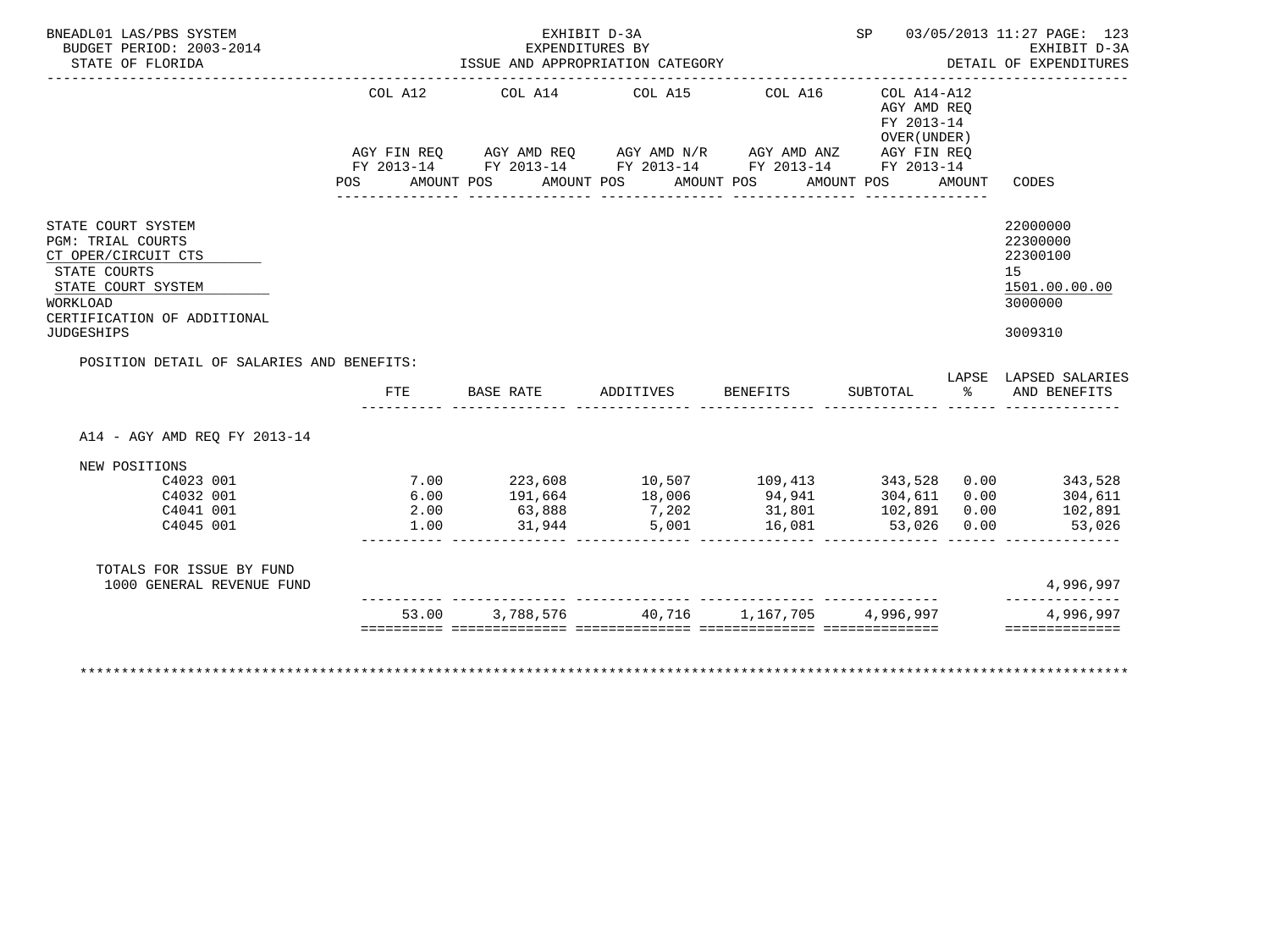|                 |                                                                                                                     |            |                                                                                                                                                                                                                                     |                                                                    | EXHIBIT D-3A<br>DETAIL OF EXPENDITURES                                                                                                                                                                                                                                                                                                                                                                                                                                                                                           |
|-----------------|---------------------------------------------------------------------------------------------------------------------|------------|-------------------------------------------------------------------------------------------------------------------------------------------------------------------------------------------------------------------------------------|--------------------------------------------------------------------|----------------------------------------------------------------------------------------------------------------------------------------------------------------------------------------------------------------------------------------------------------------------------------------------------------------------------------------------------------------------------------------------------------------------------------------------------------------------------------------------------------------------------------|
| COL A12<br>POS. |                                                                                                                     |            |                                                                                                                                                                                                                                     | AGY AMD REO<br>FY 2013-14<br>OVER (UNDER)<br>AMOUNT                | CODES                                                                                                                                                                                                                                                                                                                                                                                                                                                                                                                            |
|                 |                                                                                                                     |            |                                                                                                                                                                                                                                     |                                                                    | 22000000<br>22300000<br>22300100<br>15<br>1501.00.00.00<br>3200000<br>3200010<br>100000<br>109907<br>2261 9                                                                                                                                                                                                                                                                                                                                                                                                                      |
|                 |                                                                                                                     |            |                                                                                                                                                                                                                                     |                                                                    | 109910                                                                                                                                                                                                                                                                                                                                                                                                                                                                                                                           |
|                 |                                                                                                                     |            |                                                                                                                                                                                                                                     |                                                                    | 2261 9                                                                                                                                                                                                                                                                                                                                                                                                                                                                                                                           |
|                 |                                                                                                                     |            |                                                                                                                                                                                                                                     |                                                                    | 3200010                                                                                                                                                                                                                                                                                                                                                                                                                                                                                                                          |
|                 |                                                                                                                     |            |                                                                                                                                                                                                                                     |                                                                    |                                                                                                                                                                                                                                                                                                                                                                                                                                                                                                                                  |
|                 | AMERICAN RECOVERY AND REINVESTMENT<br>TOTAL: AMERICAN RECOVERY AND REINVESTMENT<br>2013-2014 BUDGET YEAR NARRATIVE: | AMOUNT POS | EXHIBIT D-3A<br>EXPENDITURES BY<br>COL A14 COL A15<br>AMOUNT POS<br>FEDERAL GRANTS TRUST FUND -RECPNT 10,685,523- 10,685,523-<br>FEDERAL GRANTS TRUST FUND -RECPNT 1, 212, 158- 1, 212, 158-<br>TOTAL ISSUE 11,897,681- 11,897,681- | ISSUE AND APPROPRIATION CATEGORY<br>AMOUNT POS<br>IT COMPONENT? NO | SP 03/05/2013 11:27 PAGE: 124<br>COL A16 COL A14-A12<br>AGY FIN REQ AGY AMD REQ AGY AMD N/R AGY AMD ANZ AGY FIN REQ<br>FY 2013-14 FY 2013-14 FY 2013-14 FY 2013-14 FY 2013-14<br>AMOUNT POS<br>This issue requests to eliminate budget authority in the American Recovery and Reinvestment Act of 2009 appropriation<br>categories for the drug court enhancement grant. This grant is scheduled to end June 30, 2013.<br>Please see companion issue #3200010, filed in budget entity 22010200, program component 1602.00.00.00. |

\*\*\*\*\*\*\*\*\*\*\*\*\*\*\*\*\*\*\*\*\*\*\*\*\*\*\*\*\*\*\*\*\*\*\*\*\*\*\*\*\*\*\*\*\*\*\*\*\*\*\*\*\*\*\*\*\*\*\*\*\*\*\*\*\*\*\*\*\*\*\*\*\*\*\*\*\*\*\*\*\*\*\*\*\*\*\*\*\*\*\*\*\*\*\*\*\*\*\*\*\*\*\*\*\*\*\*\*\*\*\*\*\*\*\*\*\*\*\*\*\*\*\*\*\*\*\*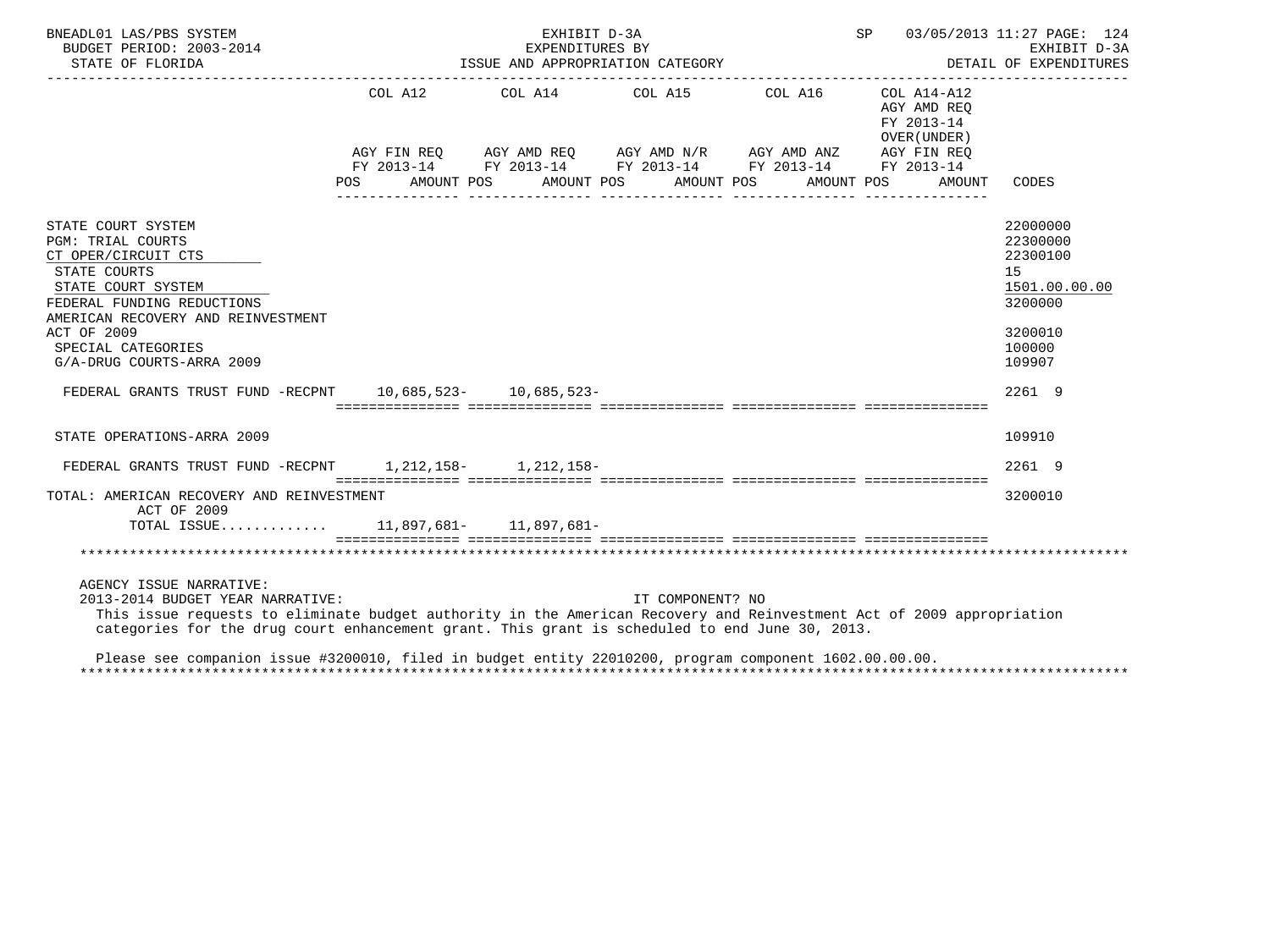| BNEADL01 LAS/PBS SYSTEM<br>BUDGET PERIOD: 2003-2014<br>STATE OF FLORIDA                                                                                                                 | <b>SP</b><br>EXHIBIT D-3A<br>EXPENDITURES BY<br>ISSUE AND APPROPRIATION CATEGORY |         |  |                              |  |                                                                                                                                                           |  |  |  |                                                                         | 03/05/2013 11:27 PAGE: 125<br>EXHIBIT D-3A<br>DETAIL OF EXPENDITURES                    |  |
|-----------------------------------------------------------------------------------------------------------------------------------------------------------------------------------------|----------------------------------------------------------------------------------|---------|--|------------------------------|--|-----------------------------------------------------------------------------------------------------------------------------------------------------------|--|--|--|-------------------------------------------------------------------------|-----------------------------------------------------------------------------------------|--|
|                                                                                                                                                                                         |                                                                                  | COL A12 |  |                              |  | COL A14 COL A15 COL A16<br>AGY FIN REQ      AGY AMD REQ      AGY AMD N/R      AGY AMD ANZ                                                                 |  |  |  | COL A14-A12<br>AGY AMD REO<br>FY 2013-14<br>OVER (UNDER)<br>AGY FIN REO |                                                                                         |  |
|                                                                                                                                                                                         |                                                                                  |         |  |                              |  | FY 2013-14 FY 2013-14 FY 2013-14 FY 2013-14 FY 2013-14<br>POS AMOUNT POS AMOUNT POS AMOUNT POS AMOUNT POS AMOUNT<br>_____________________________________ |  |  |  |                                                                         | CODES                                                                                   |  |
| STATE COURT SYSTEM<br><b>PGM: TRIAL COURTS</b><br>CT OPER/CIRCUIT CTS<br>STATE COURTS<br>STATE COURT SYSTEM<br>COMPENSATION ISSUES<br>JUDICIAL BRANCH PAY PLAN<br>SALARIES AND BENEFITS |                                                                                  |         |  |                              |  |                                                                                                                                                           |  |  |  |                                                                         | 22000000<br>22300000<br>22300100<br>15<br>1501.00.00.00<br>4400000<br>4400A10<br>010000 |  |
| GENERAL REVENUE FUND                                                                                                                                                                    |                                                                                  |         |  | $-STATE$ 3,832,374 3,832,374 |  |                                                                                                                                                           |  |  |  |                                                                         | 1000 1                                                                                  |  |
|                                                                                                                                                                                         |                                                                                  |         |  |                              |  |                                                                                                                                                           |  |  |  |                                                                         |                                                                                         |  |

2013-2014 BUDGET YEAR NARRATIVE: IT COMPONENT? NO

 The Supreme Court requests \$5,507,361 to provide a 3.5 percent competitive salary adjustment for all State Courts System (SCS) employees, effective July 1, 2013. In the event the legislature provides a salary adjustment for state employees for the 2013-14 Fiscal Year, the Court requests any necessary additional funding sufficient to provide all SCS employees with a 3.5 percent competitive salary adjustment.

 The lack of salary increases since October 1, 2006, compounded by the elimination of 237 positions, has led to the present critical situation where work load has increased and pay for SCS employees has fallen further and further behind competing employers in state and local government. This is evidenced by salary comparisons, turnover and recruitment problems. The branch is experiencing difficulty in reaching its Long Range Strategic Plan goal of supporting competency and quality. Success in this regard depends on the branch's ability to attract, hire and retain highly qualified and competent employees. As well, competitive pay and opportunities for monetary incentives in recognition of excellent service and performance are motivating factors for continued improvement in support of creating efficiencies for the branch.

 Average salaries of SCS employees are nearly ten percent behind competing employers. Some high level positions are being held vacant because, due to the starting salaries, no suitable applicants could be found. Since October 2009, sixteen employees in the Office of the State Courts Administrator (OSCA) alone accepted positions with executive branch agencies. That is nearly 10 percent of the OSCA workforce. The average pay increase realized by these employees is over \$6,800 with five of the employees taking positions with salary increases over \$10,000, not including enhanced benefits. This loss of key managers and other high performers, who had developed broad knowledge bases of critical judicial branch operations, has brought significant organizational challenges in already difficult times. These challenges are compounded by the loss of long-term employees who have recently retired or will be retiring, resulting in an essential need to develop and retain existing employees to ensure expertise. Filling knowledge gaps ensures the continued development of efficiencies in the work of the State Courts System.

 In the trial courts, it additionally has become especially difficult to fill and to retain constitutionally mandated due process positions such as Court Reporters and Court Interpreters at current pay levels. The gap between pay for SCS court reporting and court interpreting employees and those employed by the federal government and counties, as well as those providing services by contract, continues to grow. For example, the base rate of pay for court reporters in the federal court in Miami is \$77,641 while the starting salary of a court reporter in the trial courts is \$47,569. This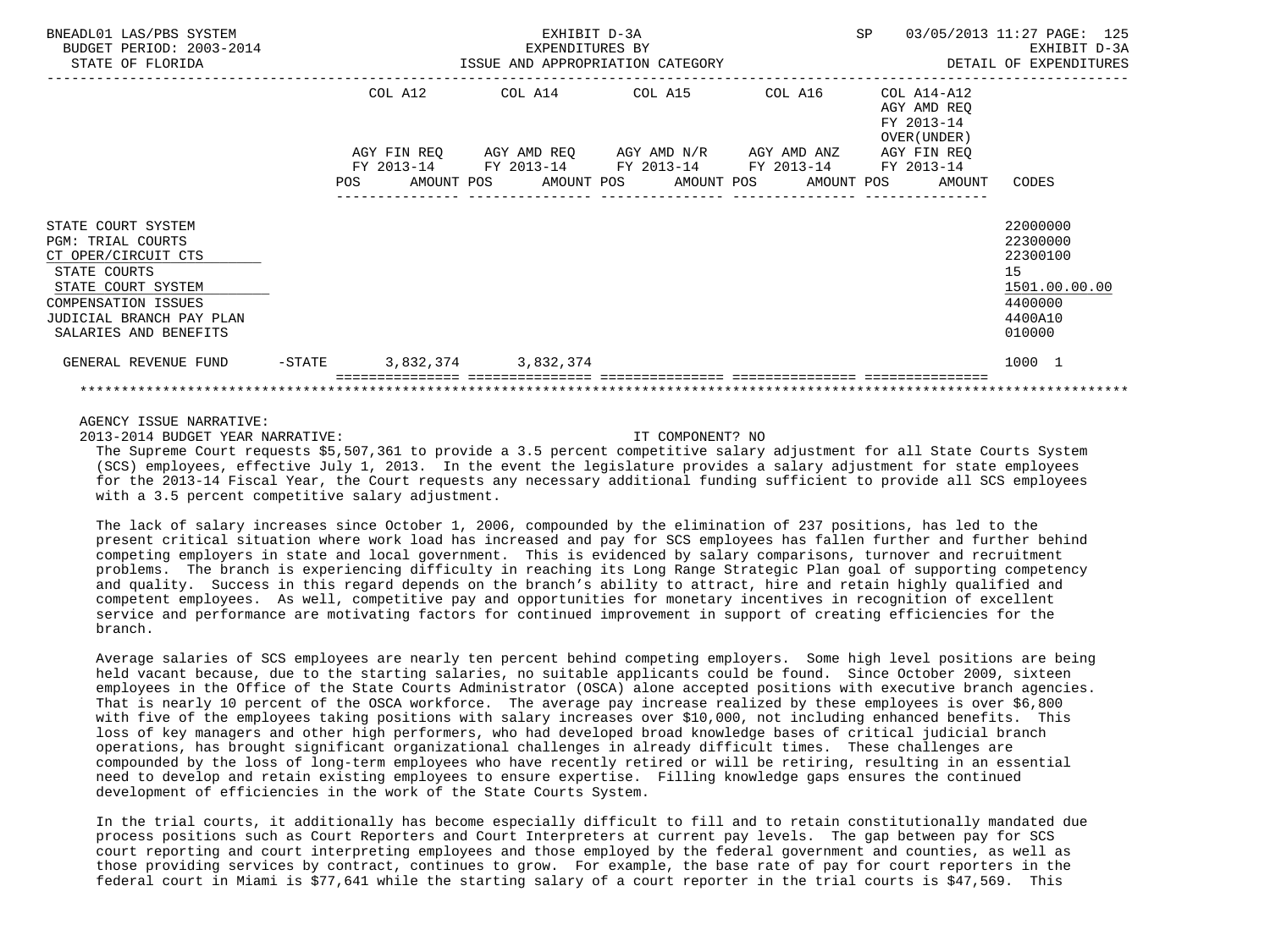| BNEADL01 LAS/PBS SYSTEM<br>BUDGET PERIOD: 2003-2014<br>STATE OF FLORIDA                                                                                        |                    | EXHIBIT D-3A<br>EXPENDITURES BY<br>ISSUE AND APPROPRIATION CATEGORY | SP                                                                                                                                | 03/05/2013 11:27 PAGE: 126<br>EXHIBIT D-3A<br>DETAIL OF EXPENDITURES |                                                          |                                                                               |
|----------------------------------------------------------------------------------------------------------------------------------------------------------------|--------------------|---------------------------------------------------------------------|-----------------------------------------------------------------------------------------------------------------------------------|----------------------------------------------------------------------|----------------------------------------------------------|-------------------------------------------------------------------------------|
|                                                                                                                                                                | COL A12            |                                                                     | COL A14 COL A15                                                                                                                   | COL A16                                                              | COL A14-A12<br>AGY AMD REO<br>FY 2013-14<br>OVER (UNDER) |                                                                               |
|                                                                                                                                                                | AGY FIN REO<br>POS |                                                                     | AGY AMD REO AGY AMD N/R AGY AMD ANZ<br>FY 2013-14 FY 2013-14 FY 2013-14 FY 2013-14 FY 2013-14<br>AMOUNT POS AMOUNT POS AMOUNT POS | ---------------                                                      | AGY FIN REQ<br>AMOUNT POS<br>AMOUNT                      | CODES                                                                         |
| STATE COURT SYSTEM<br><b>PGM: TRIAL COURTS</b><br>CT OPER/CIRCUIT CTS<br>STATE COURTS<br>STATE COURT SYSTEM<br>COMPENSATION ISSUES<br>JUDICIAL BRANCH PAY PLAN |                    |                                                                     |                                                                                                                                   |                                                                      |                                                          | 22000000<br>22300000<br>22300100<br>15<br>1501.00.00.00<br>4400000<br>4400A10 |

 comparison holds equally true for court interpreters. The starting salary for a court interpreter for the federal court in Miami was \$71,384 in 2009 while the starting salary for a certified court interpreter in the trial courts is \$41,268.

 As the economy improves, the employment environment is sure to become increasingly competitive. The State Courts System needs to be able to retain and recruit top talent to ensure that justice is served in the most efficient and effective manner to the people of Florida.

 It should be noted that it is the policy of the Supreme Court to advocate that all judicial officers be included in legislative pay adjustments as may be provided to employees in the branch or in state government generally.

 The request for Budget Entity 22300100 is \$3,832,374. Please see companion issue #4400A10 also filed in Budget Entity 22300200, Program Component 1501.00.00.00, Budget Entity 22010100, Program Component 1501.00.00.00, Budget Entity 22010200, Program Component 1602.00.00.00, Budget Entity 22100600, Program Component 1501.00.00.00 and Budget Entity 22350100, Program Component 1601.00.00.00.

 Budget Request Total: \$3,832,374 (recurring) \*\*\*\*\*\*\*\*\*\*\*\*\*\*\*\*\*\*\*\*\*\*\*\*\*\*\*\*\*\*\*\*\*\*\*\*\*\*\*\*\*\*\*\*\*\*\*\*\*\*\*\*\*\*\*\*\*\*\*\*\*\*\*\*\*\*\*\*\*\*\*\*\*\*\*\*\*\*\*\*\*\*\*\*\*\*\*\*\*\*\*\*\*\*\*\*\*\*\*\*\*\*\*\*\*\*\*\*\*\*\*\*\*\*\*\*\*\*\*\*\*\*\*\*\*\*\*

| POSITION DETAIL OF SALARIES AND BENEFITS:                        |     |           |           |          |          | LAPSE | LAPSED SALARIES           |
|------------------------------------------------------------------|-----|-----------|-----------|----------|----------|-------|---------------------------|
|                                                                  | FTE | BASE RATE | ADDITIVES | BENEFITS | SUBTOTAL | °≈    | AND BENEFITS              |
| A12 - AGY FIN REQ FY 2013-14                                     |     |           |           |          |          |       |                           |
| CHANGES TO CURRENTLY AUTHORIZED POSITIONS<br>OTHER SALARY AMOUNT |     |           |           |          |          |       |                           |
|                                                                  |     |           |           |          |          |       |                           |
| 1000 GENERAL REVENUE FUND                                        |     |           |           |          |          |       | 3,832,374<br>------------ |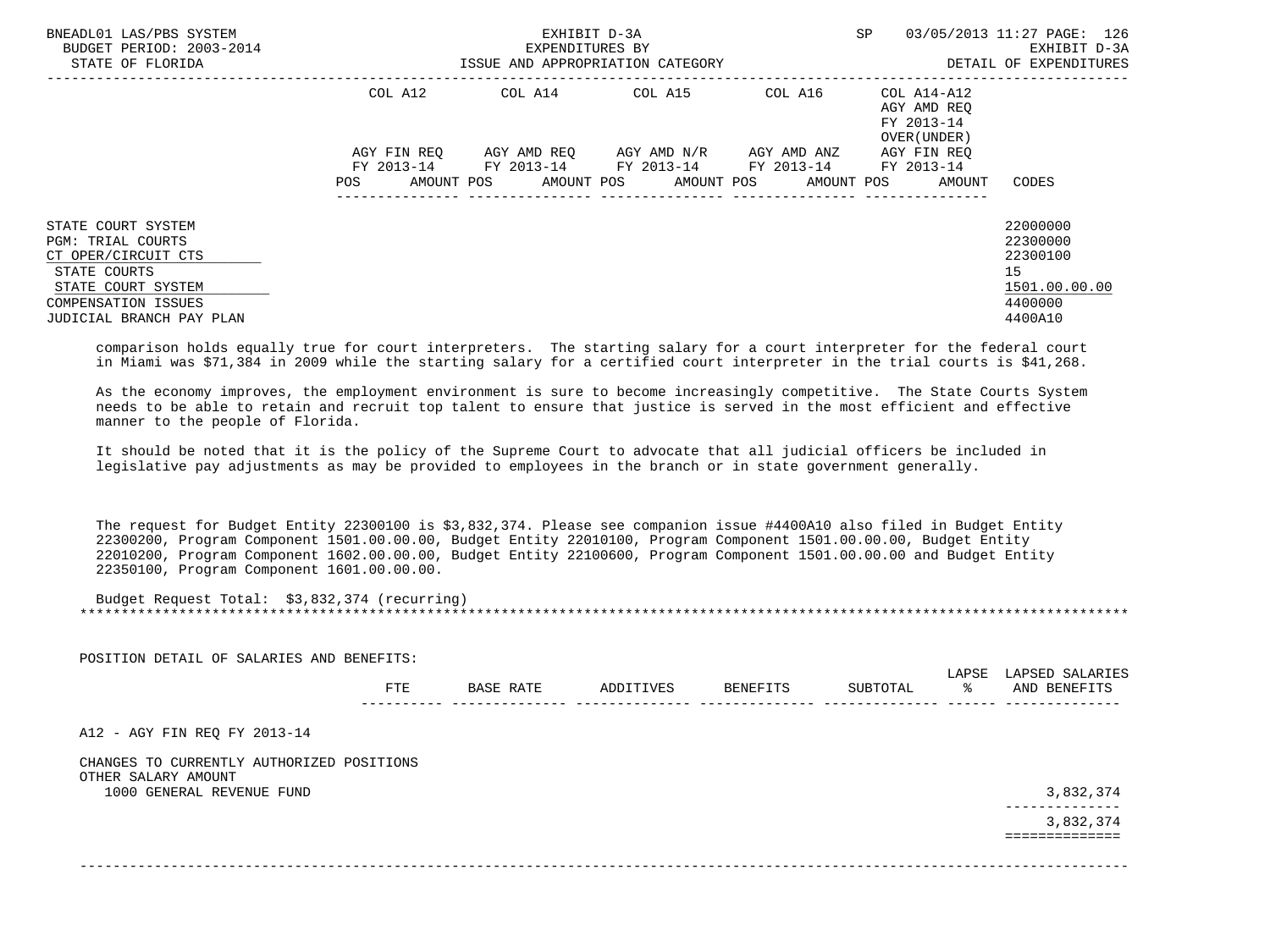| BNEADL01 LAS/PBS SYSTEM<br>BUDGET PERIOD: 2003-2014<br>STATE OF FLORIDA               |           | EXHIBIT D-3A<br>EXPENDITURES BY<br>ISSUE AND APPROPRIATION CATEGORY<br>---------------- |                                                                                                                             | SP 03/05/2013 11:27 PAGE: 127 | EXHIBIT D-3A<br>DETAIL OF EXPENDITURES                                  |                                        |
|---------------------------------------------------------------------------------------|-----------|-----------------------------------------------------------------------------------------|-----------------------------------------------------------------------------------------------------------------------------|-------------------------------|-------------------------------------------------------------------------|----------------------------------------|
|                                                                                       | COL A12   | COL A14                                                                                 | COL A15<br>AGY FIN REQ 6 AGY AMD REQ 6 AGY AMD N/R 66 AGY AMD ANZ<br>FY 2013-14 FY 2013-14 FY 2013-14 FY 2013-14 FY 2013-14 | COL A16                       | COL A14-A12<br>AGY AMD REQ<br>FY 2013-14<br>OVER (UNDER)<br>AGY FIN REQ |                                        |
|                                                                                       | POS       | AMOUNT POS                                                                              | AMOUNT POS<br>-----------                                                                                                   | AMOUNT POS<br>----------      | AMOUNT POS<br>AMOUNT                                                    | CODES                                  |
| STATE COURT SYSTEM<br><b>PGM: TRIAL COURTS</b><br>CT OPER/CIRCUIT CTS<br>STATE COURTS |           |                                                                                         |                                                                                                                             |                               |                                                                         | 22000000<br>22300000<br>22300100<br>15 |
| STATE COURT SYSTEM<br>COMPENSATION ISSUES                                             |           |                                                                                         |                                                                                                                             |                               |                                                                         | 1501.00.00.00<br>4400000               |
| JUDICIAL BRANCH PAY PLAN                                                              |           |                                                                                         |                                                                                                                             |                               |                                                                         | 4400A10                                |
| POSITION DETAIL OF SALARIES AND BENEFITS:                                             | FTE       | BASE RATE                                                                               | ADDITIVES                                                                                                                   | BENEFITS                      | SUBTOTAL<br>ႜႂ                                                          | LAPSE LAPSED SALARIES<br>AND BENEFITS  |
|                                                                                       |           |                                                                                         |                                                                                                                             |                               |                                                                         |                                        |
| A14 - AGY AMD REQ FY 2013-14                                                          |           |                                                                                         |                                                                                                                             |                               |                                                                         |                                        |
| CHANGES TO CURRENTLY AUTHORIZED POSITIONS<br>OTHER SALARY AMOUNT                      |           |                                                                                         |                                                                                                                             |                               |                                                                         |                                        |
| 1000 GENERAL REVENUE FUND                                                             |           |                                                                                         |                                                                                                                             |                               |                                                                         | 3,832,374                              |
|                                                                                       |           |                                                                                         |                                                                                                                             |                               |                                                                         | 3,832,374<br>==============            |
|                                                                                       |           |                                                                                         |                                                                                                                             |                               |                                                                         |                                        |
| COURT SUPPORT AND RELATED PROGRAMS                                                    |           |                                                                                         |                                                                                                                             |                               |                                                                         | 5000000                                |
| TRUST FUND BUDGET AUTHORITY -<br>GRANTS AND DONATIONS TRUST FUND<br>EXPENSES          |           |                                                                                         |                                                                                                                             |                               |                                                                         | 5003080<br>040000                      |
| $ STATE$<br>GRANTS AND DONATIONS TF                                                   |           | $23,750-23,750-$                                                                        |                                                                                                                             |                               |                                                                         | 2339 1                                 |
| SPECIAL CATEGORIES<br>COMP TO RETIRED JUDGES                                          |           |                                                                                         |                                                                                                                             |                               |                                                                         | 100000<br>100630                       |
| GRANTS AND DONATIONS TF<br>$-$ STATE                                                  | $51,250-$ | $51,250-$                                                                               |                                                                                                                             |                               |                                                                         | 2339 1                                 |
| TOTAL: TRUST FUND BUDGET AUTHORITY -<br>GRANTS AND DONATIONS TRUST FUND               |           |                                                                                         |                                                                                                                             |                               |                                                                         | 5003080                                |
| TOTAL ISSUE                                                                           | $75,000-$ | $75,000-$                                                                               |                                                                                                                             |                               |                                                                         |                                        |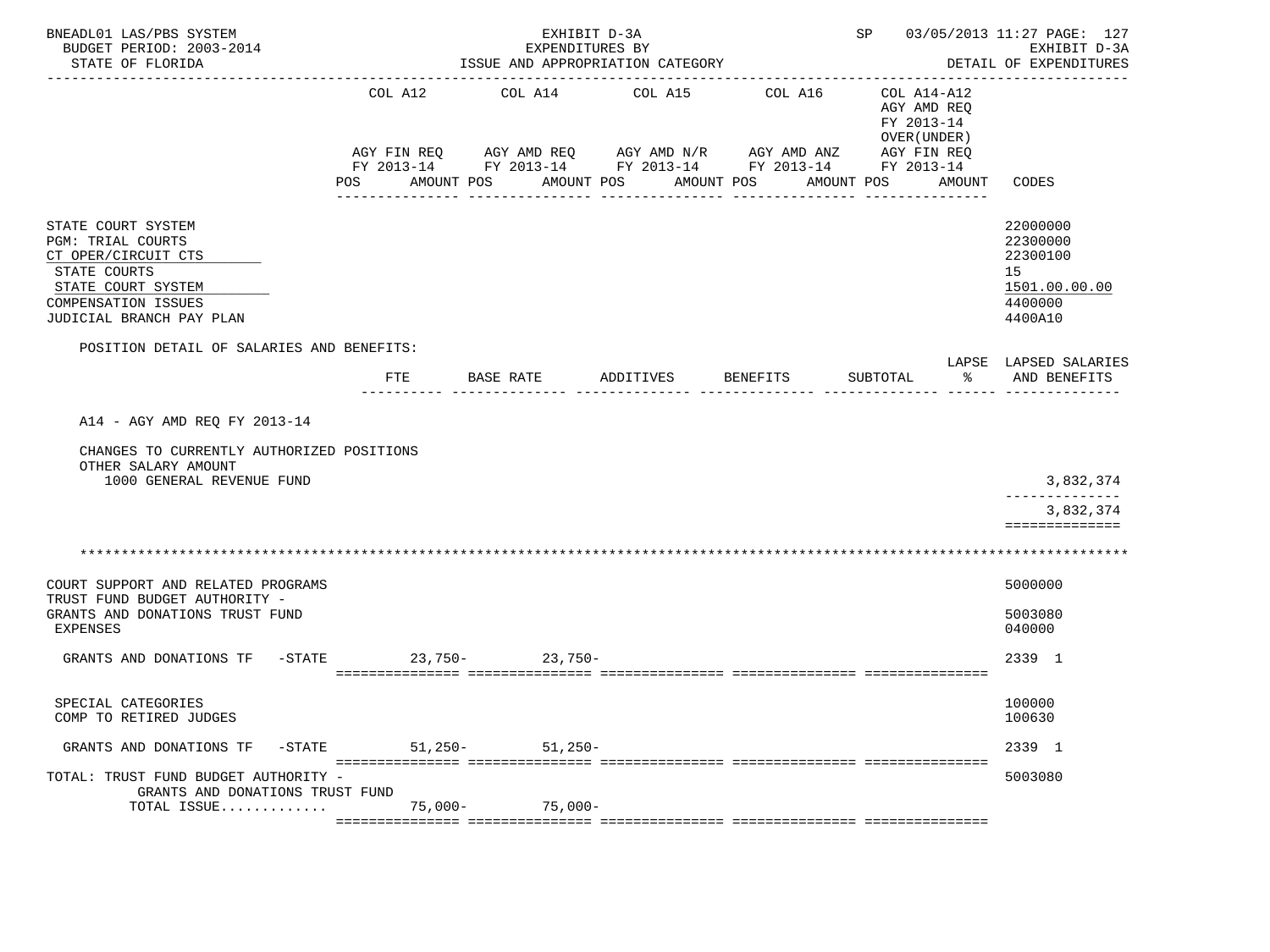| BNEADL01 LAS/PBS SYSTEM<br>BUDGET PERIOD: 2003-2014<br>STATE OF FLORIDA                                                                                                                                                                                                                                    | SP 03/05/2013 11:27 PAGE: 128<br>EXHIBIT D-3A<br>EXPENDITURES BY<br>ISSUE AND APPROPRIATION CATEGORY<br>DETAIL OF EXPENDITURES |  |                                                                                                                                                  |            |                                                          |                                                                               |  |  |  |  |
|------------------------------------------------------------------------------------------------------------------------------------------------------------------------------------------------------------------------------------------------------------------------------------------------------------|--------------------------------------------------------------------------------------------------------------------------------|--|--------------------------------------------------------------------------------------------------------------------------------------------------|------------|----------------------------------------------------------|-------------------------------------------------------------------------------|--|--|--|--|
|                                                                                                                                                                                                                                                                                                            | COL A12                                                                                                                        |  | COL A14 COL A15 COL A16<br>AGY FIN REQ AGY AMD REQ AGY AMD N/R AGY AMD ANZ AGY FIN REQ<br>FY 2013-14 FY 2013-14 FY 2013-14 FY 2013-14 FY 2013-14 |            | COL A14-A12<br>AGY AMD REO<br>FY 2013-14<br>OVER (UNDER) |                                                                               |  |  |  |  |
|                                                                                                                                                                                                                                                                                                            | <b>POS</b>                                                                                                                     |  | AMOUNT POS AMOUNT POS AMOUNT POS                                                                                                                 | AMOUNT POS | AMOUNT                                                   | CODES                                                                         |  |  |  |  |
| STATE COURT SYSTEM<br><b>PGM: TRIAL COURTS</b><br>CT OPER/CIRCUIT CTS<br>STATE COURTS<br>STATE COURT SYSTEM<br>COURT SUPPORT AND RELATED PROGRAMS<br>TRUST FUND BUDGET AUTHORITY -<br>GRANTS AND DONATIONS TRUST FUND                                                                                      |                                                                                                                                |  |                                                                                                                                                  |            |                                                          | 22000000<br>22300000<br>22300100<br>15<br>1501.00.00.00<br>5000000<br>5003080 |  |  |  |  |
| AGENCY ISSUE NARRATIVE:<br>2013-2014 BUDGET YEAR NARRATIVE:<br>This request is to reduce trust fund authority to the Grants and Donations Trust Fund in the amount of \$75,000 within the<br>Court Operations - Circuit Courts budget entity. This request is necessary to reduce excess budget authority. |                                                                                                                                |  | IT COMPONENT? NO                                                                                                                                 |            |                                                          |                                                                               |  |  |  |  |
| CIVIL/CRIMINAL CONFLICT CASE COSTS<br>SPECIAL CATEGORIES<br>ST COURTS DUE PROCESS COST                                                                                                                                                                                                                     |                                                                                                                                |  |                                                                                                                                                  |            |                                                          | 5210000<br>100000<br>105420                                                   |  |  |  |  |
| GENERAL REVENUE FUND                                                                                                                                                                                                                                                                                       | $-$ STATE 4,404,984 4,404,984                                                                                                  |  |                                                                                                                                                  |            |                                                          | 1000 1                                                                        |  |  |  |  |
|                                                                                                                                                                                                                                                                                                            |                                                                                                                                |  |                                                                                                                                                  |            |                                                          |                                                                               |  |  |  |  |
| AGENCY ISSUE NARRATIVE:                                                                                                                                                                                                                                                                                    |                                                                                                                                |  |                                                                                                                                                  |            |                                                          |                                                                               |  |  |  |  |

2013-2014 BUDGET YEAR NARRATIVE: IT COMPONENT? NO

 During the 2011 and 2012 sessions, the Legislature raised concerns that the expenditures for criminal conflict cases paid in excess of the statutory flat fee have increased significantly over the last three years. Detailed analysis of payment information from the Justice Administrative Commission (JAC) reveals the majority of the payments over the flat fee (68% in FY 2011/12) were attributable to payments for capital and RICO (Racketeer Influenced and Corrupt Organizations Act) cases that span multiple years and have come due more recently. It was determined these cases are so complex and the current statutory flat fees are so low that costs for those case types cannot be contained any lower.

 The 2012/13 General Appropriations Act includes a special category appropriation in the JAC budget of \$3,000,000 for court ordered payments for attorney fees in criminal conflict cases in excess of the flat fee. The courts did not receive any funding to cover these costs. Proviso language for the appropriation specifies that if funds in this category are insufficient to pay the amounts ordered by the court above the flat fees, the amounts ordered above the flat fees shall be paid from the due process funds or other funds as necessary appropriated to the state courts system in the General Appropriations Act.

 In order to limit costs as much as possible, control measures were put in place by the courts. With these measures in place, it is estimated that expenditures for criminal conflict cases paid in excess of the statutory flat fee may stabilize in FY 2012/13 at approximately \$7,404,984. Because this is an unfunded mandate beginning on July 1, 2012, the courts will require an additional \$4,404,984 in FY 2013/14 to pay for criminal conflict cases paid in excess of the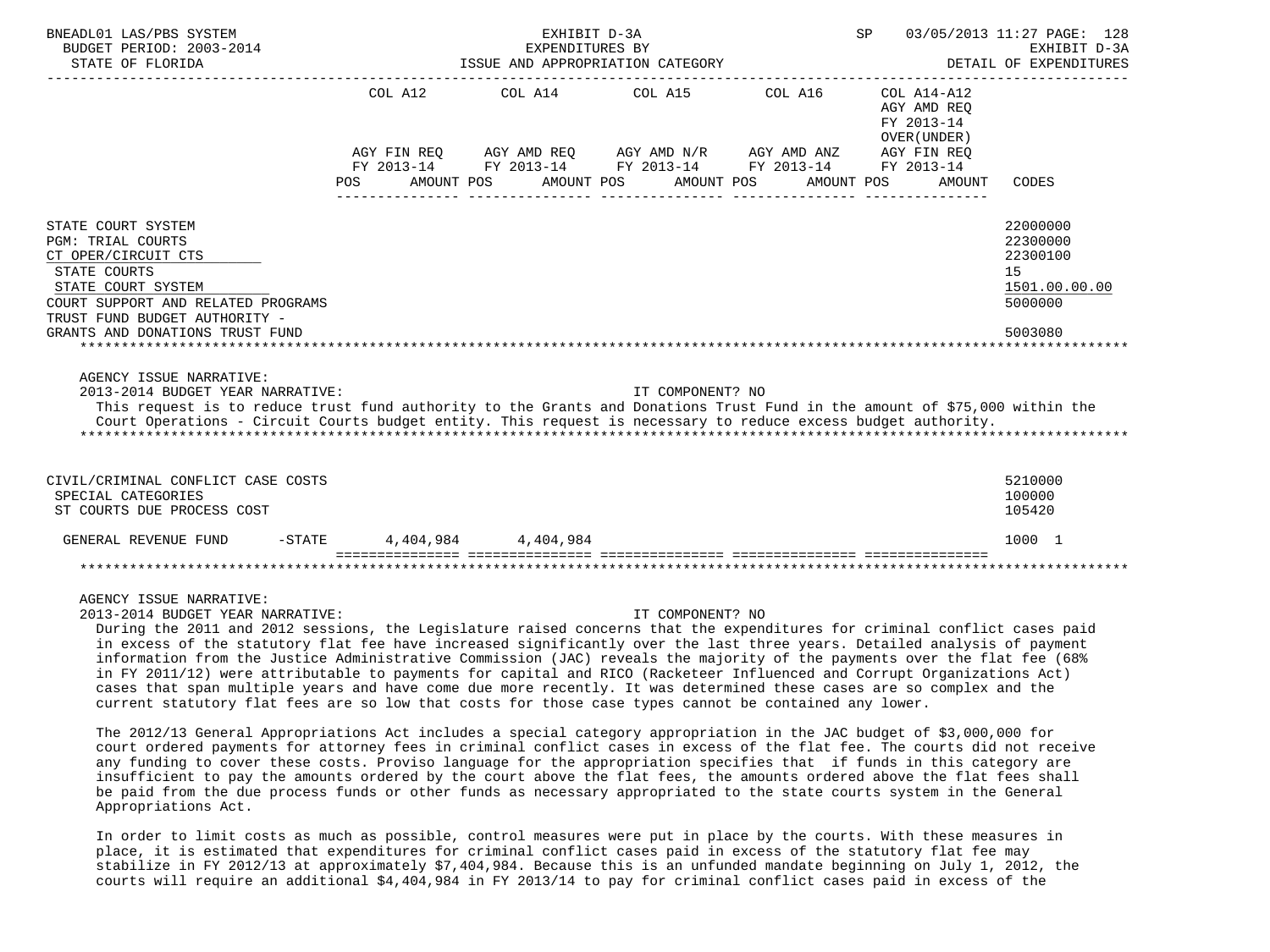| BNEADL01 LAS/PBS SYSTEM<br>BUDGET PERIOD: 2003-2014<br>STATE OF FLORIDA                                                                                                  | SP 03/05/2013 11:27 PAGE: 129<br>EXHIBIT D-3A<br>EXPENDITURES BY<br>ISSUE AND APPROPRIATION CATEGORY |                       |             |            |  |                                                                                                                                        |  |            |                                                           |        | EXHIBIT D-3A<br>DETAIL OF EXPENDITURES<br>_____________            |
|--------------------------------------------------------------------------------------------------------------------------------------------------------------------------|------------------------------------------------------------------------------------------------------|-----------------------|-------------|------------|--|----------------------------------------------------------------------------------------------------------------------------------------|--|------------|-----------------------------------------------------------|--------|--------------------------------------------------------------------|
|                                                                                                                                                                          | AGY FIN REQ<br><b>POS</b>                                                                            | COL A12<br>AMOUNT POS | AGY AMD REQ | AMOUNT POS |  | COL A14 COL A15 COL A16<br>AGY AMD N/R AGY AMD ANZ AGY FIN REQ<br>FY 2013-14 FY 2013-14 FY 2013-14 FY 2013-14 FY 2013-14<br>AMOUNT POS |  | AMOUNT POS | COL A14-A12<br>AGY AMD REQ<br>FY 2013-14<br>OVER (UNDER ) | AMOUNT | CODES                                                              |
| STATE COURT SYSTEM<br><b>PGM: TRIAL COURTS</b><br>CT OPER/CIRCUIT CTS<br>STATE COURTS<br>STATE COURT SYSTEM<br>CIVIL/CRIMINAL CONFLICT CASE COSTS<br>statutory flat fee. |                                                                                                      |                       |             |            |  |                                                                                                                                        |  |            |                                                           |        | 22000000<br>22300000<br>22300100<br>15<br>1501.00.00.00<br>5210000 |
| Budget Request Total: \$4,404,984 (recurring)                                                                                                                            |                                                                                                      |                       |             |            |  |                                                                                                                                        |  |            |                                                           |        |                                                                    |
| DUE PROCESS COSTS<br>COURT REPORTING ELEMENT<br><b>EXPENSES</b>                                                                                                          |                                                                                                      |                       |             |            |  |                                                                                                                                        |  |            |                                                           |        | 5300000<br>5302000<br>040000                                       |
| GENERAL REVENUE FUND                                                                                                                                                     |                                                                                                      |                       |             |            |  | $-$ STATE 556,986 556,986 271,050                                                                                                      |  |            |                                                           |        | 1000 1                                                             |
| OPERATING CAPITAL OUTLAY                                                                                                                                                 |                                                                                                      |                       |             |            |  |                                                                                                                                        |  |            |                                                           |        | 060000                                                             |
| GENERAL REVENUE FUND                                                                                                                                                     | $-$ STATE                                                                                            |                       |             |            |  | 3,640,617 3,640,617 1,299,546                                                                                                          |  |            |                                                           |        | 1000 1                                                             |
| SPECIAL CATEGORIES<br>ST COURTS DUE PROCESS COST                                                                                                                         |                                                                                                      |                       |             |            |  |                                                                                                                                        |  |            |                                                           |        | 100000<br>105420                                                   |
| GENERAL REVENUE FUND                                                                                                                                                     | -STATE 303,238 303,238                                                                               |                       |             |            |  |                                                                                                                                        |  |            |                                                           |        | 1000 1                                                             |
| TOTAL: COURT REPORTING ELEMENT<br>TOTAL ISSUE 4,500,841 4,500,841 1,570,596                                                                                              |                                                                                                      |                       |             |            |  |                                                                                                                                        |  |            |                                                           |        | 5302000                                                            |
|                                                                                                                                                                          |                                                                                                      |                       |             |            |  |                                                                                                                                        |  |            |                                                           |        |                                                                    |

2013-2014 BUDGET YEAR NARRATIVE: IT COMPONENT? NO

 Court reporting ensures due process by creating and preserving a record of words spoken in court, and when necessary, provides their timely and accurate transcription in the event that an appeal is filed. For cases involving fundamental rights, due process requires that court reporting services be provided at public expense (state funded). In FY 2010-11, there were approximately 1.3 million trial court filings with associated proceedings that were required to be recorded at public expense. These filings include circuit criminal, county criminal, domestic violence and repeat violence injunctions, waiver of parental notice of abortion proceedings, guardianships, involuntary civil commitments, juvenile delinquencies, juvenile dependencies, and terminations of parental rights proceedings. In FY 2010-11, 571,147 proceeding hours were recorded, 75% or 426,297 hours of which were recorded using digital court reporting technology.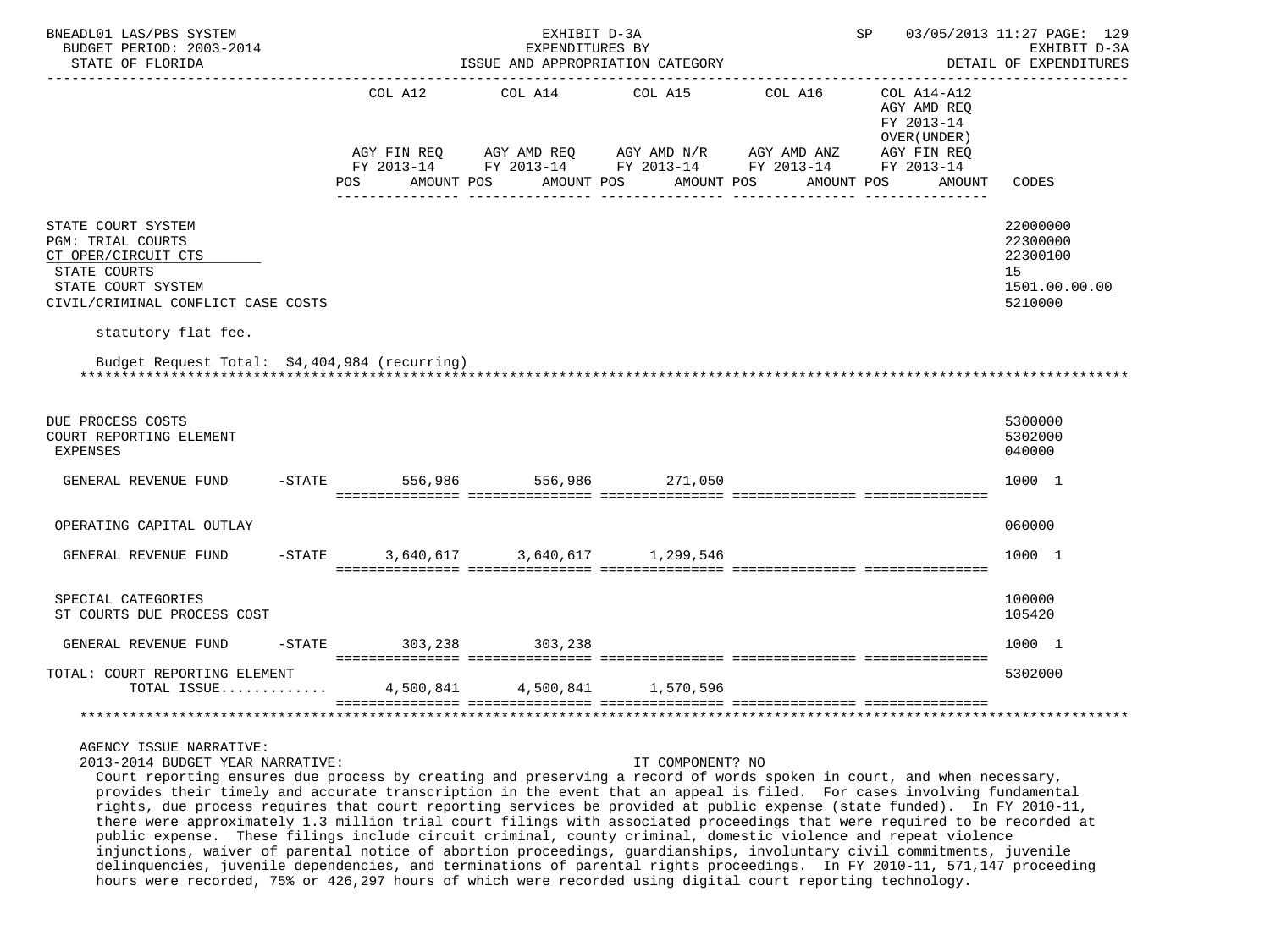| BNEADL01 LAS/PBS SYSTEM<br>BUDGET PERIOD: 2003-2014<br>STATE OF FLORIDA                                                                                     | ISSUE AND APPROPRIATION CATEGORY | <b>SP</b>                                                                                                                                   | 03/05/2013 11:27 PAGE: 130<br>EXHIBIT D-3A<br>DETAIL OF EXPENDITURES |                                            |                                                                               |
|-------------------------------------------------------------------------------------------------------------------------------------------------------------|----------------------------------|---------------------------------------------------------------------------------------------------------------------------------------------|----------------------------------------------------------------------|--------------------------------------------|-------------------------------------------------------------------------------|
|                                                                                                                                                             | COL A12                          |                                                                                                                                             |                                                                      | AGY AMD REO<br>FY 2013-14<br>OVER (UNDER ) |                                                                               |
|                                                                                                                                                             | AGY FIN REO<br>POS               | AGY AMD REO      AGY AMD N/R      AGY AMD ANZ<br>FY 2013-14 FY 2013-14 FY 2013-14 FY 2013-14 FY 2013-14<br>AMOUNT POS AMOUNT POS AMOUNT POS |                                                                      | AGY FIN REO<br>AMOUNT POS<br>AMOUNT        | CODES                                                                         |
| STATE COURT SYSTEM<br><b>PGM: TRIAL COURTS</b><br>CT OPER/CIRCUIT CTS<br>STATE COURTS<br>STATE COURT SYSTEM<br>DUE PROCESS COSTS<br>COURT REPORTING ELEMENT |                                  |                                                                                                                                             |                                                                      |                                            | 22000000<br>22300000<br>22300100<br>15<br>1501.00.00.00<br>5300000<br>5302000 |

 For FY 2013-14, the trial courts anticipate expanding existing court facilities through the addition of 18 new courtrooms and 14 new hearing rooms. To outfit these new courtrooms with digital recording technology, the trial courts are requesting \$364,960 in non-recurring Operating Capital Outlay (OCO) and \$156,900 in non-recurring Expense funding. If this request is approved, it is estimated \$56,034 in Contractual Services funding will be needed beginning in FY 2014-15 to support the on-going maintenance needs of this technology (due to the expiration of the initial one year warranty coverage). Additionally, continued aging of existing digital court reporting equipment implemented during the last seven years has created a need for additional funds for maintenance and refresh. To address these refresh and maintenance needs, the trial courts are also requesting \$3,978,981 (\$2,341,071 in recurring OCO, \$285,936 in recurring Expense, \$934,586 in non-recurring OCO and \$114,150 in non-recurring Expense); and \$303,238 in recurring Maintenance Contractual Services funding.

 These requests are based on the Trial Court Budget Commission's polices related to the purchase of court reporting technology, including standard allowable costs, refresh timeframes, and a 13% maintenance formula. Prior feasibility studies have shown that the purchase of digital recording technology will benefit the State of Florida through the avoidance of certain staffing costs. With the use of digital recording technology, lesser paid digital court reporters, as opposed to higher paid stenographers, can be employed to record multiple proceedings simultaneously. Thus, as the number of proceedings increase, the State Courts System is in a better position to absorb the additional coverage needs.

 If additional funding is not provided to cover statutorily mandated court reporting costs, the court system's ability to provide court reporting services in an efficient and effective manner across the state will be hindered as coverage limitations and equipment failures could cause unnecessary delays in court proceedings.

 Budget Request Total: \$4,500,841 (\$2,930,245 recurring; \$1,570,596 non-recurring) \*\*\*\*\*\*\*\*\*\*\*\*\*\*\*\*\*\*\*\*\*\*\*\*\*\*\*\*\*\*\*\*\*\*\*\*\*\*\*\*\*\*\*\*\*\*\*\*\*\*\*\*\*\*\*\*\*\*\*\*\*\*\*\*\*\*\*\*\*\*\*\*\*\*\*\*\*\*\*\*\*\*\*\*\*\*\*\*\*\*\*\*\*\*\*\*\*\*\*\*\*\*\*\*\*\*\*\*\*\*\*\*\*\*\*\*\*\*\*\*\*\*\*\*\*\*\*

| COURT INTERPRETING ELEMENT<br>EXPENSES |           |        |        |        | 5303000<br>040000 |  |
|----------------------------------------|-----------|--------|--------|--------|-------------------|--|
| GENERAL REVENUE FUND                   | $-$ STATE | 10,000 | 10,000 | 10,000 | 1000 1            |  |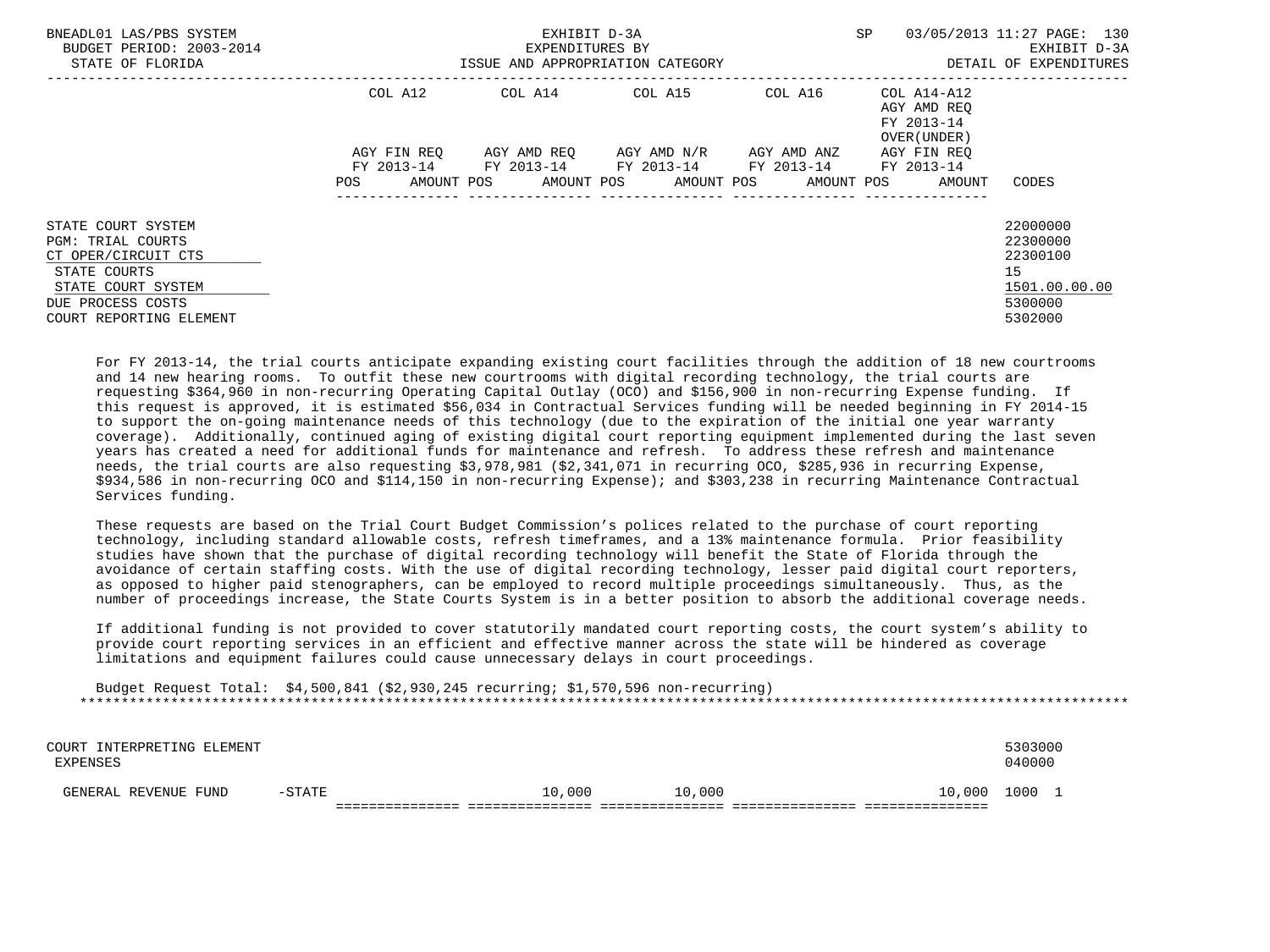| BNEADL01 LAS/PBS SYSTEM<br>BUDGET PERIOD: 2003-2014<br>STATE OF FLORIDA |  |  | EXHIBIT D-3A<br>EXPENDITURES BY<br>EXPENDITURES BY<br>ISSUE AND APPROPRIATION CATEGORY |                  |  | SP 03/05/2013 11:27 PAGE: 131                               |                   | EXHIBIT D-3A<br>DETAIL OF EXPENDITURES |
|-------------------------------------------------------------------------|--|--|----------------------------------------------------------------------------------------|------------------|--|-------------------------------------------------------------|-------------------|----------------------------------------|
|                                                                         |  |  | COL A12 COL A14 COL A15 COL A16                                                        |                  |  | $COL A14- A12$<br>AGY AMD REO<br>FY 2013-14<br>OVER (UNDER) |                   |                                        |
|                                                                         |  |  | AGY FIN REQ AGY AMD REQ AGY AMD N/R AGY AMD ANZ AGY FIN REQ                            |                  |  |                                                             |                   |                                        |
|                                                                         |  |  | FY 2013-14 FY 2013-14 FY 2013-14 FY 2013-14 FY 2013-14                                 |                  |  |                                                             |                   |                                        |
|                                                                         |  |  |                                                                                        |                  |  | POS AMOUNT POS AMOUNT POS AMOUNT POS AMOUNT POS AMOUNT      | CODES             |                                        |
|                                                                         |  |  |                                                                                        |                  |  |                                                             |                   |                                        |
| STATE COURT SYSTEM                                                      |  |  |                                                                                        |                  |  |                                                             | 22000000          |                                        |
| <b>PGM: TRIAL COURTS</b>                                                |  |  |                                                                                        |                  |  |                                                             | 22300000          |                                        |
| CT OPER/CIRCUIT CTS                                                     |  |  |                                                                                        |                  |  |                                                             | 22300100          |                                        |
| STATE COURTS                                                            |  |  |                                                                                        |                  |  |                                                             | 15                |                                        |
| STATE COURT SYSTEM                                                      |  |  |                                                                                        |                  |  |                                                             | 1501.00.00.00     |                                        |
| DUE PROCESS COSTS                                                       |  |  |                                                                                        |                  |  |                                                             | 5300000           |                                        |
| COURT INTERPRETING ELEMENT<br>OPERATING CAPITAL OUTLAY                  |  |  |                                                                                        |                  |  |                                                             | 5303000<br>060000 |                                        |
|                                                                         |  |  |                                                                                        |                  |  |                                                             |                   |                                        |
| GENERAL REVENUE FUND -STATE                                             |  |  | $90,000$ 90,000                                                                        |                  |  | 90,000 1000 1                                               |                   |                                        |
| TOTAL: COURT INTERPRETING ELEMENT                                       |  |  |                                                                                        |                  |  |                                                             | 5303000           |                                        |
| TOTAL ISSUE                                                             |  |  | 100,000 100,000                                                                        |                  |  | 100,000                                                     |                   |                                        |
|                                                                         |  |  |                                                                                        |                  |  |                                                             |                   |                                        |
|                                                                         |  |  |                                                                                        |                  |  |                                                             |                   |                                        |
| AGENCY ISSUE NARRATIVE:                                                 |  |  |                                                                                        |                  |  |                                                             |                   |                                        |
| 2013-2014 BUDGET YEAR NARRATIVE:                                        |  |  |                                                                                        | IT COMPONENT? NO |  |                                                             |                   |                                        |
| Amended 2013-14 Narrative after February 1, 2013                        |  |  |                                                                                        |                  |  |                                                             |                   |                                        |

 The Trial Courts are requesting \$10,000 non-recurring in Expenses and \$90,000 non-recurring in Operating Capital Outlay for a total of \$100,000 in non-recurring funds to develop a more advanced remote interpreting solution.

 Court interpreting ensures due process, constitutional rights of access to courts, and equal protection by eliminating communication barriers based on disability or limited ability to communicate in English. Fair resolution of court matters for linguistic minorities is intertwined with the efficient and effective administration of justice. This includes a party's ability to fully participate in the court process.

 As Florida continues to experience significant growth in its non-English speaking population, a trend that is also reflected in the court system, the state court system is taking steps to further its efforts to improve its capacity to handle cases and other matters involving parties or witnesses who are limited English proficient (LEP). These efforts include reviewing the use of technology for purposes of improving efficiencies.

 In August 2012, the Trial Court Budget Commission (TCBC) approved filing a Legislative Budget Request (LBR) Placeholder for expanding interpreting services to all case types and court managed activities with the intent to study the use of remote interpreting systems to minimize staffing costs of expanding interpreting resources. The Supreme Court referred the proposal back to the TCBC requesting an analysis be completed on the expansion of remote interpreting technology to increase both the efficiency and effectiveness in the provision of court interpreting services and to submit a budget issue in that regard for the Court's consideration.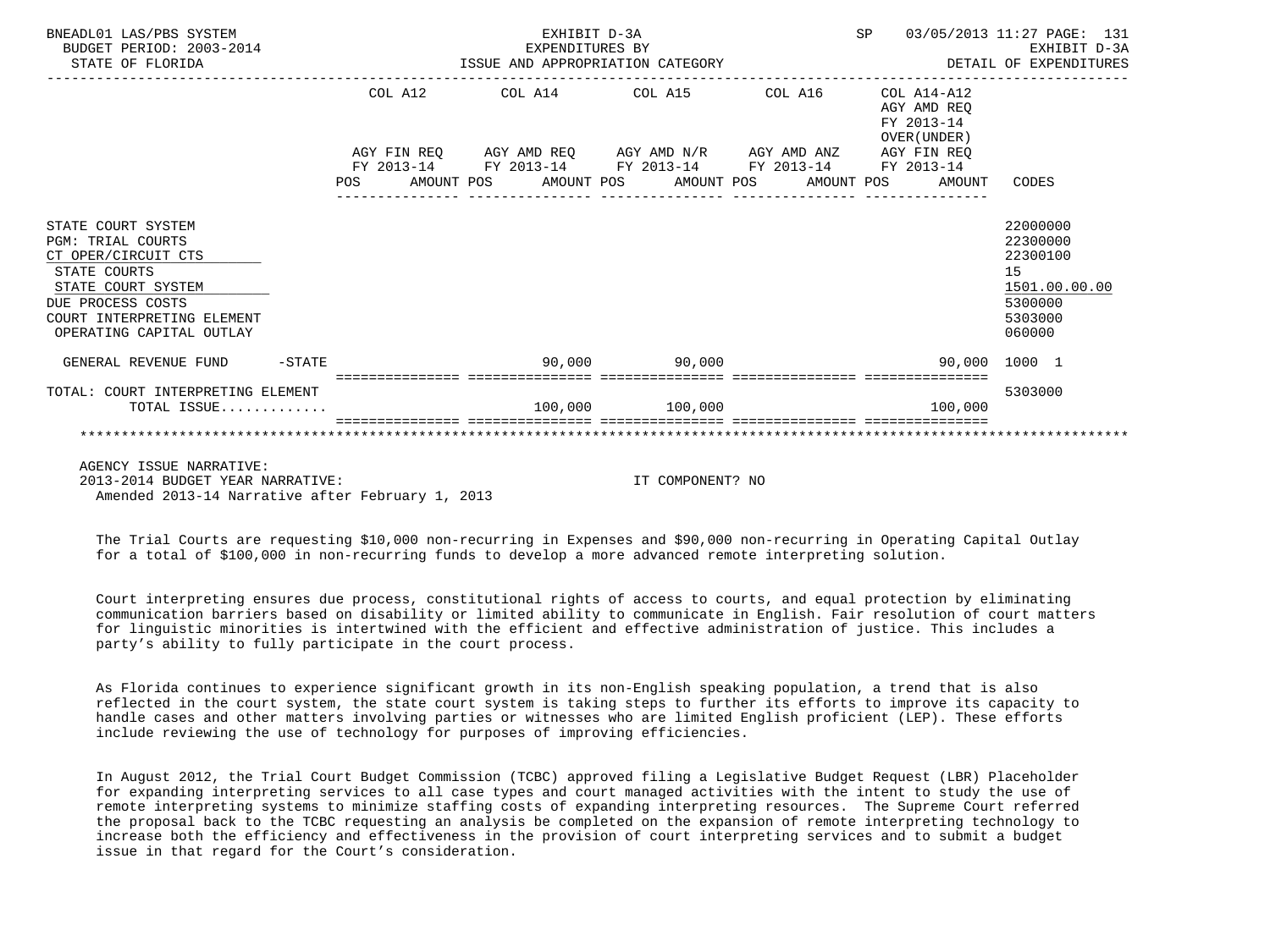| BNEADL01 LAS/PBS SYSTEM<br>BUDGET PERIOD: 2003-2014<br>STATE OF FLORIDA |                   | EXHIBIT D-3A<br>EXPENDITURES BY<br>ISSUE AND APPROPRIATION CATEGORY | SP                      | 03/05/2013 11:27 PAGE: 132<br>EXHIBIT D-3A<br>DETAIL OF EXPENDITURES |                                                          |                          |
|-------------------------------------------------------------------------|-------------------|---------------------------------------------------------------------|-------------------------|----------------------------------------------------------------------|----------------------------------------------------------|--------------------------|
|                                                                         | COL A12           | COL A14                                                             | COL A15                 | COL A16                                                              | COL A14-A12<br>AGY AMD REQ<br>FY 2013-14<br>OVER (UNDER) |                          |
|                                                                         | AGY FIN REO       |                                                                     | AGY AMD REQ AGY AMD N/R | AGY AMD ANZ                                                          | AGY FIN REQ                                              |                          |
|                                                                         | AMOUNT POS<br>POS | FY 2013-14 FY 2013-14 FY 2013-14                                    | AMOUNT POS AMOUNT POS   | FY 2013-14                                                           | FY 2013-14<br>AMOUNT POS<br>AMOUNT                       | CODES                    |
| STATE COURT SYSTEM                                                      |                   |                                                                     |                         |                                                                      |                                                          | 22000000                 |
| <b>PGM: TRIAL COURTS</b>                                                |                   |                                                                     |                         |                                                                      |                                                          | 22300000                 |
| CT OPER/CIRCUIT CTS                                                     |                   |                                                                     |                         |                                                                      |                                                          | 22300100                 |
| STATE COURTS                                                            |                   |                                                                     |                         |                                                                      |                                                          | 15                       |
| STATE COURT SYSTEM<br>DUE PROCESS COSTS                                 |                   |                                                                     |                         |                                                                      |                                                          | 1501.00.00.00<br>5300000 |
| COURT INTERPRETING ELEMENT                                              |                   |                                                                     |                         |                                                                      |                                                          | 5303000                  |

 The TCBC established a Due Process Technology Workgroup to review the current state of remote technology in consideration of expanding remote interpreting regionally and/or statewide. Currently, four circuits use audio and video technology with great success towards providing interpreting services remotely within a circuit. It has been suggested that by expanding on this technology statewide, interpreting resources may be shared regionally further improving efficiencies and effectiveness in the delivery of interpreting services. Such a solution, commonly referred to as a "regional model", may potentially enable judges to have access to an on-line statewide registry of available staff and/or contractual interpreters to obtain interpreting services on demand.

 The "regional model" is considered a more advanced remote interpreting solution that builds on "circuit model" audio/video conferencing systems. "Circuit model" refers to a circuit-wide system consisting of conferencing equipment, headsets, and in most cases, cameras, to allow interpreters to provide interpretation services to multiple venues within a circuit from a remote location. The "regional model" leverages these circuit-level equipment set-ups to include a state level call manager to schedule and manage shared services. Some of the major benefits in utilizing remote interpreting solutions include:

 1) Elimination of Travel - provides for reduction in delays associated with interpreters having to walk or drive between courtroom locations. Further, downtime is reduced due to interpreters no longer having to wait between hearings in one location.

 2) Improved Efficiency in Case Processing - court proceeding delays or "slow downs" associated with consecutive mode interpreting are reduced as remote interpreting technology supports the delivery of interpreting services in simultaneous mode.

 3) Improved Effectiveness in Delivery of Interpreting Services - the ability of circuits to maximize state certified staff interpreter resources is improved thereby reducing reliance on non-state qualified interpreter resources.

 4) Increased Opportunity to Share Interpreter Resources Between Circuits and Other States - sharing interpreter resources may increase larger economies of scale providing further efficiencies. States with similar remote interpreter equipment may achieve a greater pool of trained interpreters to perform remote interpreting. If similar technology is implemented, sharing interpreting resources across states could potentially aid in supporting funding through a cost recovery process. In recognition of these potential benefits, the National Center for State Courts is currently drafting Standards for Shared Court Video Interpreter Network that states may use as a guideline for expanding technological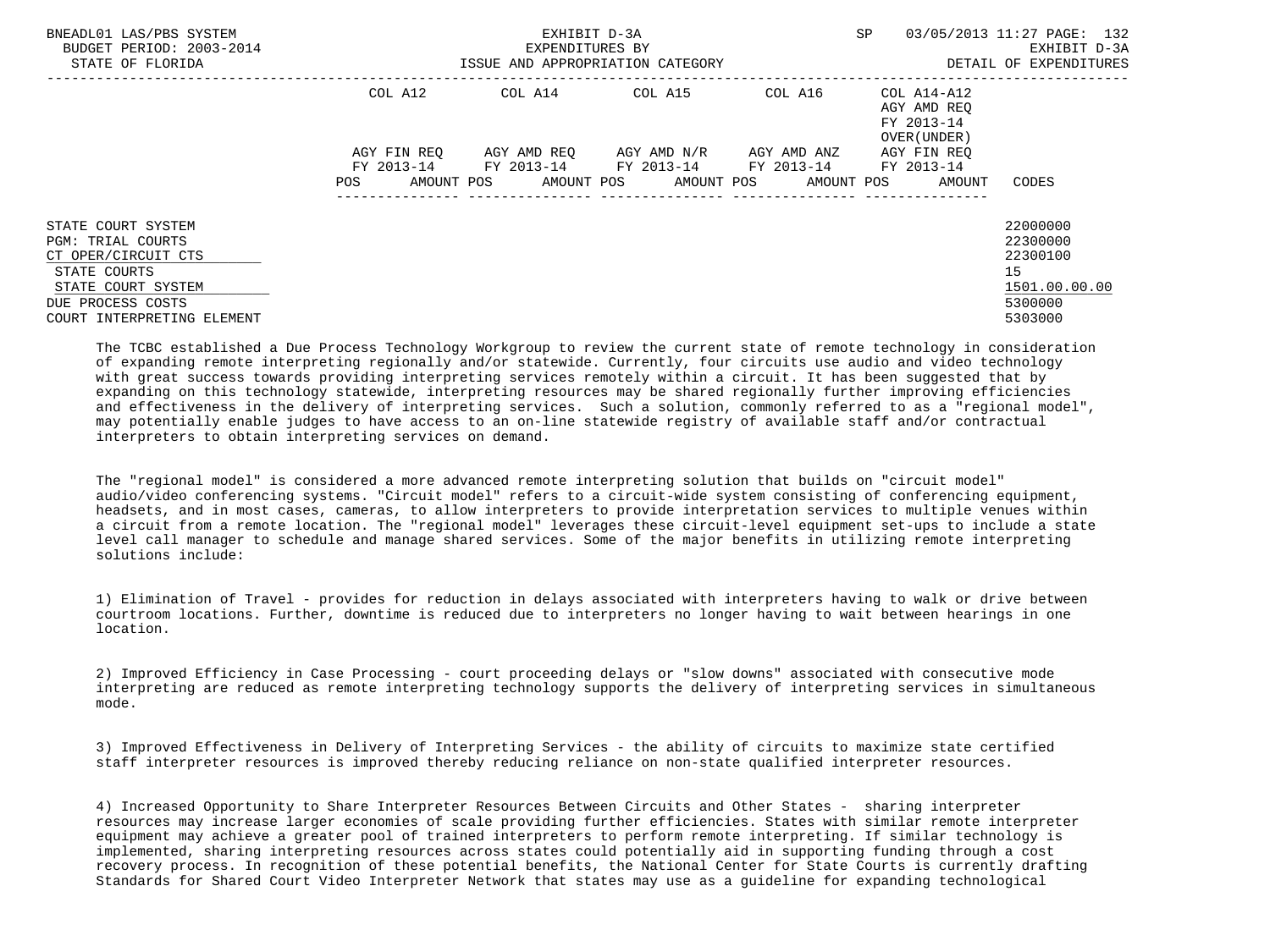| BNEADL01 LAS/PBS SYSTEM<br>BUDGET PERIOD: 2003-2014<br>STATE OF FLORIDA |                   | EXHIBIT D-3A<br>EXPENDITURES BY<br>ISSUE AND APPROPRIATION CATEGORY | <b>SP</b>                                                                                  | 03/05/2013 11:27 PAGE: 133<br>EXHIBIT D-3A<br>DETAIL OF EXPENDITURES |                                                                  |               |
|-------------------------------------------------------------------------|-------------------|---------------------------------------------------------------------|--------------------------------------------------------------------------------------------|----------------------------------------------------------------------|------------------------------------------------------------------|---------------|
|                                                                         | COL A12           | COL A14                                                             | COL A15                                                                                    |                                                                      | COL A16 COL A14-A12<br>AGY AMD REO<br>FY 2013-14<br>OVER (UNDER) |               |
|                                                                         | AGY FIN REO       |                                                                     | AGY AMD REO AGY AMD N/R                                                                    | AGY AMD ANZ                                                          | AGY FIN REO                                                      |               |
|                                                                         | AMOUNT POS<br>POS |                                                                     | FY 2013-14 FY 2013-14 FY 2013-14 FY 2013-14 FY 2013-14<br>AMOUNT POS AMOUNT POS AMOUNT POS |                                                                      | AMOUNT                                                           | CODES         |
| STATE COURT SYSTEM                                                      |                   |                                                                     |                                                                                            |                                                                      |                                                                  | 22000000      |
| <b>PGM: TRIAL COURTS</b>                                                |                   |                                                                     |                                                                                            |                                                                      |                                                                  | 22300000      |
| CT OPER/CIRCUIT CTS                                                     |                   |                                                                     |                                                                                            |                                                                      |                                                                  | 22300100      |
| STATE COURTS                                                            |                   |                                                                     |                                                                                            |                                                                      |                                                                  | 15            |
| STATE COURT SYSTEM                                                      |                   |                                                                     |                                                                                            |                                                                      |                                                                  | 1501.00.00.00 |
| DUE PROCESS COSTS                                                       |                   |                                                                     |                                                                                            |                                                                      |                                                                  | 5300000       |
| COURT INTERPRETING ELEMENT                                              |                   |                                                                     |                                                                                            |                                                                      |                                                                  | 5303000       |

resources.

 For FY 2013-14, the trial courts request \$100,000 in non-recurring funding (\$10,000 in Expenses and \$90,000 in Operating Capital Outlay) to support piloting efforts of the "regional model". Based on the results of this pilot and further analysis of benefits, a funding proposal may be developed for consideration in the FY 14-15 Legislative Budget Request. If funding is not provided, the court system's ability to provide court interpreting services in the most efficient and effective manner across the state will be hindered.

Expenses:  $10,000$  (non-recurring)<br>Operating Capital Outlay: 90,000 (non-recurring) Operating Capital Outlay:

TOTAL BUDGET REQUEST: \$100,000 (\$100,000 non-recurring)

 Summary: This is a new issue. \*\*\*\*\*\*\*\*\*\*\*\*\*\*\*\*\*\*\*\*\*\*\*\*\*\*\*\*\*\*\*\*\*\*\*\*\*\*\*\*\*\*\*\*\*\*\*\*\*\*\*\*\*\*\*\*\*\*\*\*\*\*\*\*\*\*\*\*\*\*\*\*\*\*\*\*\*\*\*\*\*\*\*\*\*\*\*\*\*\*\*\*\*\*\*\*\*\*\*\*\*\*\*\*\*\*\*\*\*\*\*\*\*\*\*\*\*\*\*\*\*\*\*\*\*\*\*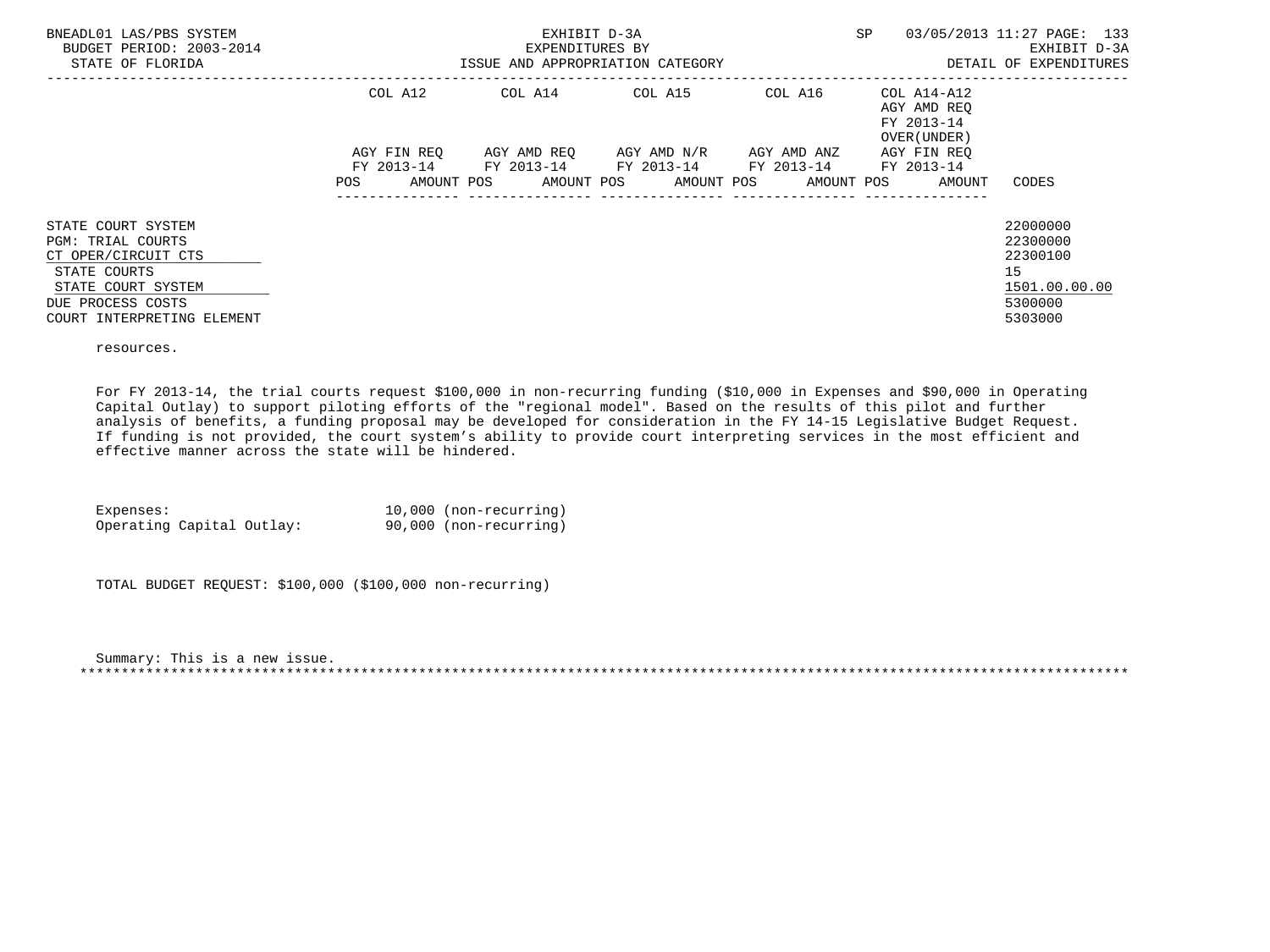| BNEADL01 LAS/PBS SYSTEM<br>BUDGET PERIOD: 2003-2014<br>STATE OF FLORIDA                                                                                                                                                                       |          |                        | EXHIBIT D-3A<br>EXPENDITURES BY | ISSUE AND APPROPRIATION CATEGORY                                                                                                                     |                       |                                                                                   | SP 03/05/2013 11:27 PAGE: 134<br>EXHIBIT D-3A<br>DETAIL OF EXPENDITURES                 |
|-----------------------------------------------------------------------------------------------------------------------------------------------------------------------------------------------------------------------------------------------|----------|------------------------|---------------------------------|------------------------------------------------------------------------------------------------------------------------------------------------------|-----------------------|-----------------------------------------------------------------------------------|-----------------------------------------------------------------------------------------|
|                                                                                                                                                                                                                                               |          | COL A12<br>POS FOR     | COL A14 COL A15<br>AMOUNT POS   | AGY FIN REQ      AGY AMD REQ      AGY AMD N/R      AGY AMD ANZ<br>FY 2013-14 FY 2013-14 FY 2013-14 FY 2013-14 FY 2013-14<br>AMOUNT POS<br>AMOUNT POS | COL A16<br>AMOUNT POS | COL A14-A12<br>AGY AMD REO<br>FY 2013-14<br>OVER (UNDER)<br>AGY FIN REO<br>AMOUNT | CODES                                                                                   |
| STATE COURT SYSTEM<br>PGM: TRIAL COURTS<br>CT OPER/CIRCUIT CTS<br>STATE COURTS<br>STATE COURT SYSTEM<br>PUBLIC ACCESS TO THE COURTS<br>POST-ADJUDICATORY DRUG COURT<br>OTHER PERSONAL SERVICES                                                |          |                        |                                 |                                                                                                                                                      |                       |                                                                                   | 22000000<br>22300000<br>22300100<br>15<br>1501.00.00.00<br>5400000<br>5406010<br>030000 |
| GENERAL REVENUE FUND                                                                                                                                                                                                                          |          | -STATE 540,835 540,835 |                                 |                                                                                                                                                      |                       |                                                                                   | 1000 1                                                                                  |
| SPECIAL CATEGORIES<br>CONTRACTED SERVICES                                                                                                                                                                                                     |          |                        |                                 |                                                                                                                                                      |                       |                                                                                   | 100000<br>100777                                                                        |
| GENERAL REVENUE FUND                                                                                                                                                                                                                          | $-STATE$ |                        | 5,000,000 5,000,000             |                                                                                                                                                      |                       |                                                                                   | 1000 1                                                                                  |
| TR/DMS/HR SVCS/STW CONTRCT                                                                                                                                                                                                                    |          |                        |                                 |                                                                                                                                                      |                       |                                                                                   | 107040                                                                                  |
| GENERAL REVENUE FUND                                                                                                                                                                                                                          |          | $-STATE$ 3, 122 3, 122 |                                 |                                                                                                                                                      |                       |                                                                                   | 1000 1                                                                                  |
| TOTAL: POST-ADJUDICATORY DRUG COURT<br>TOTAL ISSUE 5,543,957 5,543,957                                                                                                                                                                        |          |                        |                                 |                                                                                                                                                      |                       |                                                                                   | 5406010                                                                                 |
|                                                                                                                                                                                                                                               |          |                        |                                 |                                                                                                                                                      |                       |                                                                                   |                                                                                         |
| AGENCY ISSUE NARRATIVE:<br>2013-2014 BUDGET YEAR NARRATIVE:<br>The trial courts requests \$5,543,957 in recurring funding to continue case management and treatment services for the<br>adult post-adjudicatory drug court expansion program. |          |                        |                                 | IT COMPONENT? NO                                                                                                                                     |                       |                                                                                   |                                                                                         |

Background Information

 In 2009, The Florida Legislature appropriated Edward Byrne Memorial Justice Assistance Grant (JAG) Program funds to expand adult post-adjudicatory drug courts in an effort to save the State of Florida money by diverting offenders from prison. As required by the Legislature, the Office of the State Courts Administrator (OSCA) worked together with the Florida Association of Drug Court Professionals (FADCP) through input from the trial courts and various drug court stakeholders, to develop a plan for implementing the program. The plan included targeting the top nine counties that send the most offenders to prison within the targeted offender population required by state law. The program includes \$18,633,223 in funding for treatment services, drug testing, case management, probation supervision, data system development and maintenance, and OSCA program monitoring and administration.

 This project began serving offenders in nine counties (Broward, Duval, Escambia, Hillsborough, Marion, Orange, Pinellas, Polk, and Volusia) with a goal of diverting 4,000 offenders from prison into drug court and successfully graduating 2,000 of these offenders. The nine expansion drug courts became operational in early 2010. Duval County dropped out of the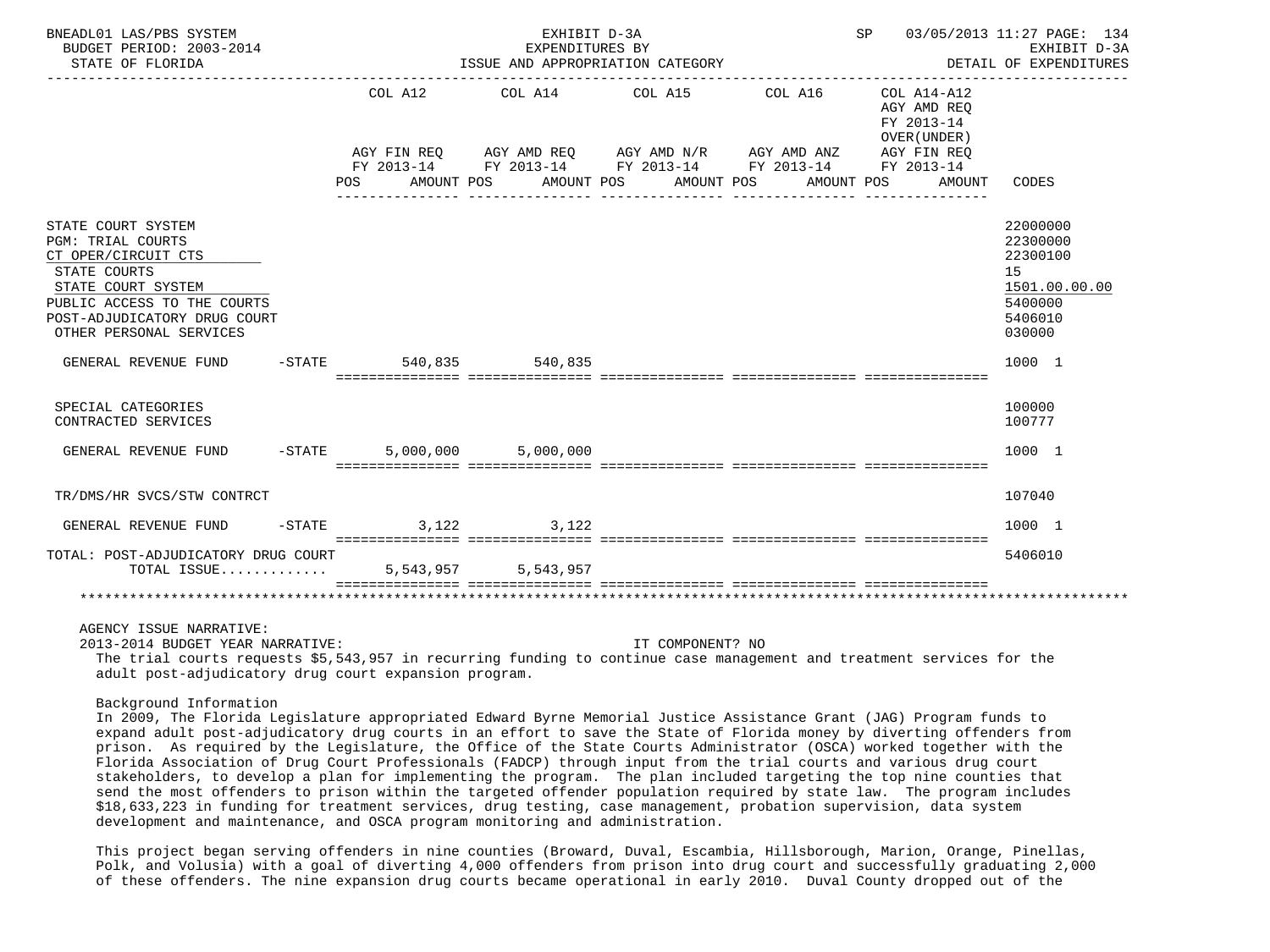| BNEADL01 LAS/PBS SYSTEM<br>BUDGET PERIOD: 2003-2014<br>STATE OF FLORIDA                                                                                             |                                 | EXHIBIT D-3A<br>EXPENDITURES BY<br>ISSUE AND APPROPRIATION CATEGORY | <b>SP</b>               | 03/05/2013 11:27 PAGE: 135<br>EXHIBIT D-3A<br>DETAIL OF EXPENDITURES |                                                                                 |                                                                               |
|---------------------------------------------------------------------------------------------------------------------------------------------------------------------|---------------------------------|---------------------------------------------------------------------|-------------------------|----------------------------------------------------------------------|---------------------------------------------------------------------------------|-------------------------------------------------------------------------------|
|                                                                                                                                                                     | COL A12<br>AGY FIN REO          | COL A14 COL A15                                                     | AGY AMD REO AGY AMD N/R | AGY AMD ANZ                                                          | COL A16 COL A14-A12<br>AGY AMD REO<br>FY 2013-14<br>OVER (UNDER)<br>AGY FIN REO |                                                                               |
|                                                                                                                                                                     | FY 2013-14<br>POS<br>AMOUNT POS | FY 2013-14 FY 2013-14                                               | AMOUNT POS AMOUNT POS   | FY 2013-14 FY 2013-14<br>AMOUNT POS                                  | AMOUNT                                                                          | CODES                                                                         |
| STATE COURT SYSTEM<br>PGM: TRIAL COURTS<br>CT OPER/CIRCUIT CTS<br>STATE COURTS<br>STATE COURT SYSTEM<br>PUBLIC ACCESS TO THE COURTS<br>POST-ADJUDICATORY DRUG COURT |                                 |                                                                     |                         |                                                                      |                                                                                 | 22000000<br>22300000<br>22300100<br>15<br>1501.00.00.00<br>5400000<br>5406010 |

 program in June 2010 leaving eight counties currently in operation with a new goal of serving up to 2164 offenders and yielding 1,082 successful graduates. Grant funding expires on June 30, 2013 and the eight programs are interested in continuing operations; therefore, planning for continuation funding must now be considered for FY 2013-2014.

## Program Statistics and Benefits

 As of August 27, 2012, there have been 1,865 offenders admitted into the expansion drug courts. There have been 445 successful completions, 453 unsuccessful completions, and 72 administrative terminations from the program. 925 offenders are still participating in the eight drug courts. Seventy-three percent (73%) of admissions are currently being retained in the program. While the retention rate does not specifically correlate to successful completions, the program is on track to successfully graduate more than the national average of 50% of total admissions. Drug court takes 12-18 months to complete; therefore, successful completions are increasing as the program continues.

 Through July 31, 2012, approximately \$11 million in federal grant funds have been spent on the program. Based on current total program expenditures and the total number of participant days in the program, daily program costs are approximately \$20 per person per day. By comparison, the Florida Department of Corrections reports that prison costs \$53.34 per person per day. Multiplying these average costs by the total number of participant days shows that this program has already resulted in nearly \$18 million in costs avoided for the State of Florida by diverting nonviolent offenders from prison.

Drug Court Expansion Costs vs. State Prison by State Fiscal Year

| Offender Days in Expansion<br>Drug Court                                                   | FY 2009-2010<br>22,807 | FY 2010-2011<br>213,919 | FY 2011-2012<br>304,586 |
|--------------------------------------------------------------------------------------------|------------------------|-------------------------|-------------------------|
| Reported and Approved<br>Expansion Drug Court<br>Program Expenditures                      | \$772.741              | \$4,547,443             | $$5,667,207*$           |
| DOC State Prison Cost if not<br>Diverted into Drug Court at<br>Current Rate of \$53.34/Day | \$1,216,525            | \$11,410,439            | \$16, 246, 617          |
| Cost Savings                                                                               | \$443,784              | \$6,862,996             | \$10,579,410            |

Total three year costs savings = \$17,886,190

 \*The expenditures for FY 2011-2012 include Broward and Orange County expenses that have recently been reported but not yet approved by the OSCA and June 2012 expenses that have been reported by all counties except Hillsborough and Marion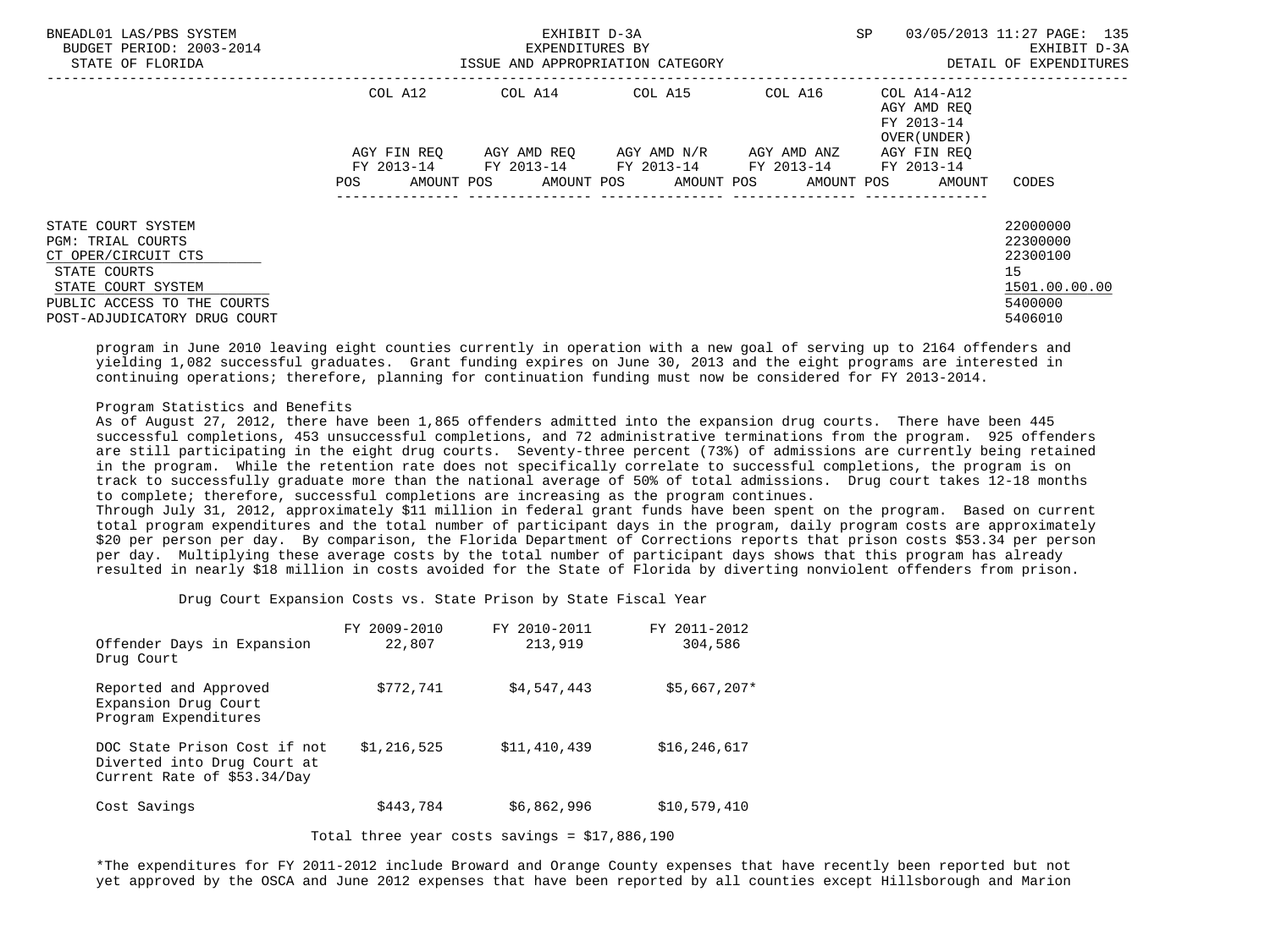| BNEADL01 LAS/PBS SYSTEM<br>BUDGET PERIOD: 2003-2014<br>STATE OF FLORIDA                                                                                                    |                   | EXHIBIT D-3A<br>EXPENDITURES BY<br>ISSUE AND APPROPRIATION CATEGORY | <b>SP</b>                                                                         | 03/05/2013 11:27 PAGE: 136<br>EXHIBIT D-3A<br>DETAIL OF EXPENDITURES |                                                                  |                                                                               |
|----------------------------------------------------------------------------------------------------------------------------------------------------------------------------|-------------------|---------------------------------------------------------------------|-----------------------------------------------------------------------------------|----------------------------------------------------------------------|------------------------------------------------------------------|-------------------------------------------------------------------------------|
|                                                                                                                                                                            | COL A12           |                                                                     | COL A14 COL A15                                                                   |                                                                      | COL A16 COL A14-A12<br>AGY AMD REO<br>FY 2013-14<br>OVER (UNDER) |                                                                               |
|                                                                                                                                                                            | AGY FIN REO       |                                                                     | AGY AMD REO AGY AMD N/R<br>FY 2013-14 FY 2013-14 FY 2013-14 FY 2013-14 FY 2013-14 | AGY AMD ANZ                                                          | AGY FIN REO                                                      |                                                                               |
|                                                                                                                                                                            | AMOUNT POS<br>POS |                                                                     | AMOUNT POS AMOUNT POS                                                             |                                                                      | AMOUNT POS<br>AMOUNT                                             | CODES                                                                         |
| STATE COURT SYSTEM<br><b>PGM: TRIAL COURTS</b><br>CT OPER/CIRCUIT CTS<br>STATE COURTS<br>STATE COURT SYSTEM<br>PUBLIC ACCESS TO THE COURTS<br>POST-ADJUDICATORY DRUG COURT |                   |                                                                     |                                                                                   |                                                                      |                                                                  | 22000000<br>22300000<br>22300100<br>15<br>1501.00.00.00<br>5400000<br>5406010 |

but not yet approved by the OSCA.

 In addition to the cost benefits from the adult post-adjudicatory drug courts to the State of Florida, the court system also benefits by a reduction in crime and recidivism which translates to fewer people returning to the court system through a revolving door. With extensive research demonstrating that drug courts have significantly lower rates of recidivism in comparison to those placed on probation or sentenced to prison, the cost savings are expected to be greater to the state over time. For example, in February 2005, the U.S. Government Accountability Office (GAO) issued its third comprehensive report on the effects of adult drug courts. The report confirmed that drug courts significantly reduce crime, provide better treatment outcomes, and produce better cost benefits than other criminal justice strategies. Additional drug court research has shown the following:

 1) Five independent meta-analyses, the most rigorous and conservative type of scientific analysis, have concluded that adult drug courts significantly reduce crime by 8-26%. Well-administered drug courts were found to reduce crime rates as much as 35%.

 2) Findings from the 2003 National Institute of Justice study of 2,000 graduates from 100 Drug Courts across the country, including 10 programs from Florida, reveal a 16.4% recidivism rate after one year compared to 43.5% of those cases handled in a traditional method. The recidivism rate increased to 27.5% after two years compared to 58.6% of cases handled traditionally.

 3) According to a March 2009 report released by the Florida Office of Program Policy Analysis and Government Accountability (OPPAGA) entitled State's Drug Courts Could Expand to Target Prison-Bound Adult Offenders, offenders who successfully complete post-adjudicatory drug courts in Florida are 80% less likely to go to prison than the matched comparison group over the three-year follow up period studied.

 Reductions in crime and recidivism translate into a decreased workload throughout the court and criminal justice system. Individuals, families and communities are safer and healthier.

Funding Request:

### Other Personnel Services (OPS)

 The current circuit OPS positions (3.0 Drug Court Managers and 11.0 Court Program Specialist IIs) need to be maintained.. Three OPS Drug Court Manager and 11 OPS Court Program Specialist II positions in the eight judicial circuits are responsible for providing case management, including case monitoring, tracking, coordination, service referral, and comprehensive client-level data collection and reporting for monitoring and evaluation purposes. The three drug court managers are paid at \$21.78 per hour and the 11 court program specialist IIs are paid at \$17.36 per hour. Including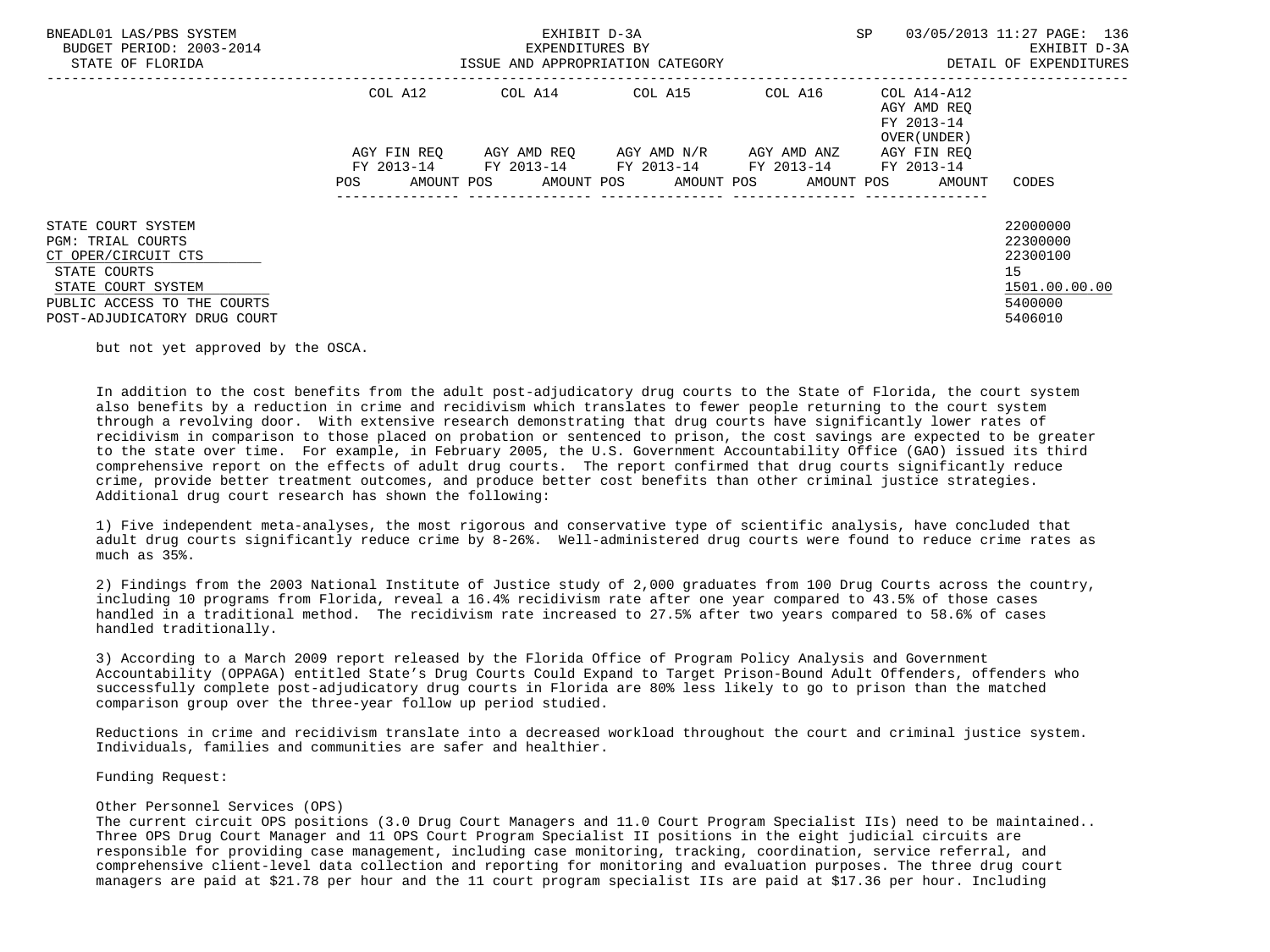| BNEADL01 LAS/PBS SYSTEM<br>BUDGET PERIOD: 2003-2014<br>STATE OF FLORIDA                                                                                                    |                                      | EXHIBIT D-3A<br>EXPENDITURES BY<br>ISSUE AND APPROPRIATION CATEGORY | SP                      | 03/05/2013 11:27 PAGE: 137<br>EXHIBIT D-3A<br>DETAIL OF EXPENDITURES |                                                                                       |                                                                               |
|----------------------------------------------------------------------------------------------------------------------------------------------------------------------------|--------------------------------------|---------------------------------------------------------------------|-------------------------|----------------------------------------------------------------------|---------------------------------------------------------------------------------------|-------------------------------------------------------------------------------|
|                                                                                                                                                                            | COL A12<br>AGY FIN REO<br>FY 2013-14 | COL A14 COL A15<br>FY 2013-14 FY 2013-14 FY 2013-14                 | AGY AMD REO AGY AMD N/R | COL A16<br>AGY AMD ANZ                                               | COL A14-A12<br>AGY AMD REO<br>FY 2013-14<br>OVER (UNDER)<br>AGY FIN REO<br>FY 2013-14 |                                                                               |
|                                                                                                                                                                            | AMOUNT POS<br><b>POS</b>             |                                                                     | AMOUNT POS AMOUNT POS   |                                                                      | AMOUNT POS<br>AMOUNT                                                                  | CODES                                                                         |
| STATE COURT SYSTEM<br><b>PGM: TRIAL COURTS</b><br>CT OPER/CIRCUIT CTS<br>STATE COURTS<br>STATE COURT SYSTEM<br>PUBLIC ACCESS TO THE COURTS<br>POST-ADJUDICATORY DRUG COURT |                                      |                                                                     |                         |                                                                      |                                                                                       | 22000000<br>22300000<br>22300100<br>15<br>1501.00.00.00<br>5400000<br>5406010 |

mandatory Medicare costs, the total cost for the 14 positions for FY 2013-14 will be \$540,835.

## Special Category Contracted Services

 The availability of treatment services is integral to the functioning of a drug court. While treatment is not a core function of the courts, it is an essential component of drug courts; therefore the availability of treatment services must be guaranteed to continue operations. Contractual costs for substance abuse treatment, drug testing, and ancillary services are needed. Based on projected costs for FY 2012-2013, the final year of the grant, and the rate of admissions, terminations, and the average number of people receiving services on a daily basis, it is estimated that \$5,000,000 will be needed for FY 2013-14 to continue these services as currently being provided. Specific allocations by county will be finalized over the next 3-6 months once actual final year costs are more realized.

 Funding to continue the statewide Florida Drug Court Case Management System (FDCCMS) and to continue the two existing OSCA OPS Senior Court Analysts II positions responsible for providing oversight and monitoring of this program, including management of the FDCCMS, is included in a separate OSCA Legislative Budget Request.

 The Florida Department of Corrections (DOC) should make a separate request to fund the existing 13 FTE probation officers supervising offenders in this program, if needed. The OSCA's budget request anticipates that the DOC request will be approved, or that DOC will be able to maintain their current level of performance in the program through other internal arrangements.

 If continuation funding is not provided by the State, the expansion drug court programs in the eight counties will not be able to continue providing services. The offenders that would have been served by these programs will likely end up in Florida's prison system with higher rates of recidivism expected upon release from prison. Courts will struggle to determine what to do with offenders that remain in the program after the grant period has ended.

 Note: Projected costs for the FY 2014-2015 have not yet been determined. It should be noted that expanding this program statewide will be considered in determining future funding needs

Please see companion issue #5406010 also filed in Budget Entity 22010200, Program Component 1502.00.00.00.

 Budget Request Total: \$5,543,957 (recurring) \*\*\*\*\*\*\*\*\*\*\*\*\*\*\*\*\*\*\*\*\*\*\*\*\*\*\*\*\*\*\*\*\*\*\*\*\*\*\*\*\*\*\*\*\*\*\*\*\*\*\*\*\*\*\*\*\*\*\*\*\*\*\*\*\*\*\*\*\*\*\*\*\*\*\*\*\*\*\*\*\*\*\*\*\*\*\*\*\*\*\*\*\*\*\*\*\*\*\*\*\*\*\*\*\*\*\*\*\*\*\*\*\*\*\*\*\*\*\*\*\*\*\*\*\*\*\*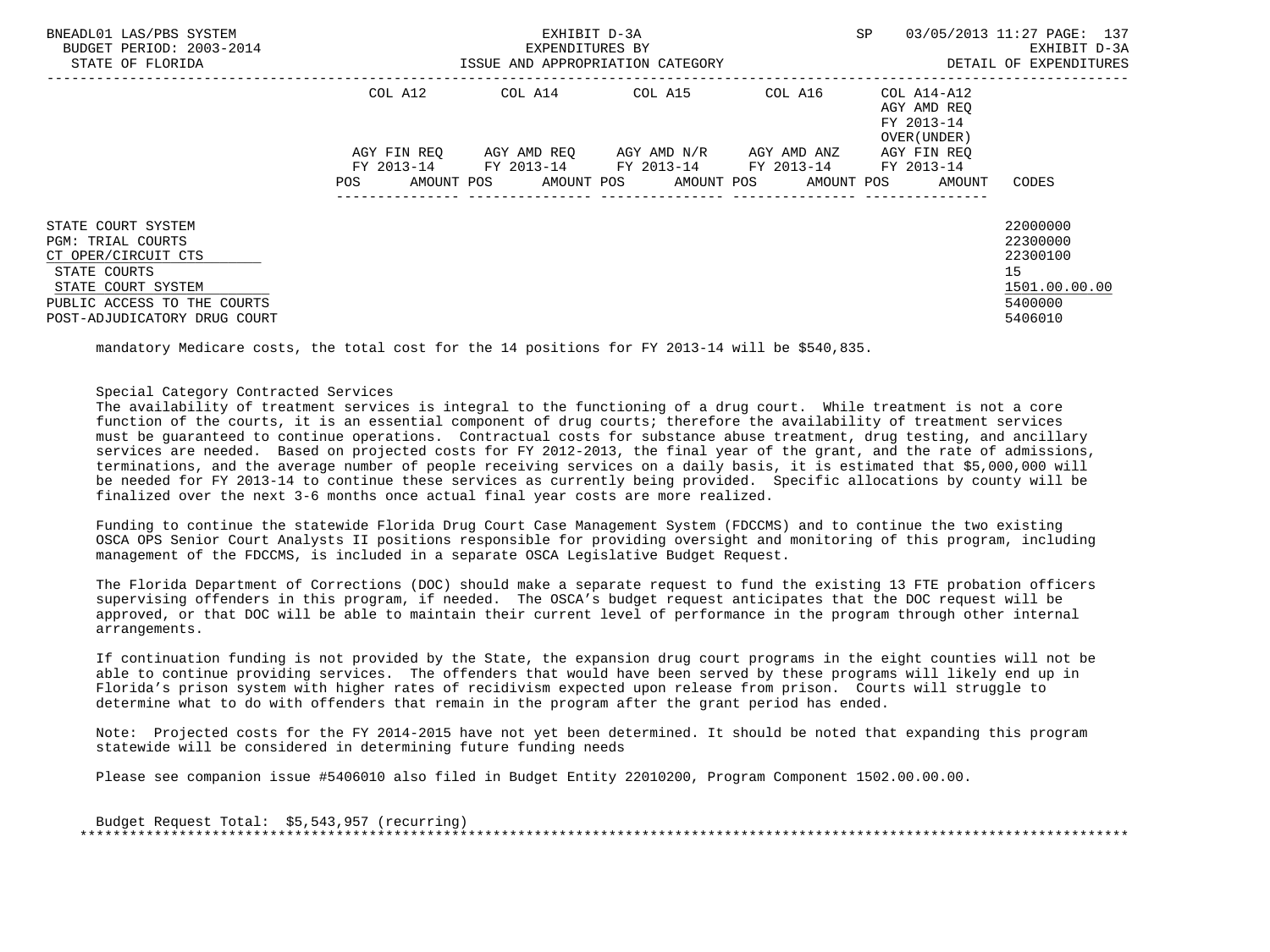| BNEADL01 LAS/PBS SYSTEM<br>BUDGET PERIOD: 2003-2014<br>STATE OF FLORIDA                                                                        | EXHIBIT D-3A<br>EXPENDITURES BY | SP                                                                                                                    | 03/05/2013 11:27 PAGE: 138<br>EXHIBIT D-3A                              |                                                                      |
|------------------------------------------------------------------------------------------------------------------------------------------------|---------------------------------|-----------------------------------------------------------------------------------------------------------------------|-------------------------------------------------------------------------|----------------------------------------------------------------------|
|                                                                                                                                                |                                 | COL A12 COL A14 COL A15 COL A16                                                                                       | COL A14-A12<br>AGY AMD REO<br>FY 2013-14<br>OVER (UNDER)                |                                                                      |
|                                                                                                                                                |                                 | AGY FIN REQ AGY AMD REQ AGY AMD N/R AGY AMD ANZ AGY FIN REQ<br>FY 2013-14 FY 2013-14 FY 2013-14 FY 2013-14 FY 2013-14 | POS AMOUNT POS AMOUNT POS AMOUNT POS AMOUNT POS AMOUNT                  | CODES                                                                |
| STATE COURT SYSTEM<br><b>PGM: TRIAL COURTS</b><br>CT OPER/CIRCUIT CTS<br>STATE COURTS<br>STATE COURT SYSTEM                                    |                                 |                                                                                                                       |                                                                         | 22000000<br>22300000<br>22300100<br>15 <sub>1</sub><br>1501.00.00.00 |
| TOTAL: STATE COURT SYSTEM<br>BY FUND TYPE                                                                                                      |                                 |                                                                                                                       |                                                                         | 1501.00.00.00                                                        |
| GENERAL REVENUE FUND<br>TRUST FUNDS                                                                                                            |                                 | 62,631,035 77,812,426 5,262,579                                                                                       | 249,123,589 242,737,539 1,796,577 6,386,050 - 1000<br>15, 181, 391 2000 |                                                                      |
| TOTAL POSITIONS 3,008.00 2,983.00<br>TOTAL PROG COMP 311,754,624 320,549,965 7,059,156 39,995,341<br>TOTAL SALARY RATE 195,552,740 193,741,751 |                                 |                                                                                                                       | $25.00 -$<br>1,810,989-<br>=============================                |                                                                      |
| TOTAL: CT OPER/CIRCUIT CTS<br>BY FUND TYPE                                                                                                     |                                 |                                                                                                                       |                                                                         | 22300100                                                             |
| GENERAL REVENUE FUND<br>TRUST FUNDS                                                                                                            |                                 | 62,631,035 77,812,426 5,262,579                                                                                       | 250,468,714 244,082,664 1,796,577 6,886,050-1000<br>15, 181, 391 2000   |                                                                      |
| TOTAL POSITIONS 3,029.00 3,004.00<br>TOTAL BUREAU 313,099,749 321,895,090 7,059,156 39799,156<br>TOTAL SALARY RATE 196,712,054 194,901,065     |                                 |                                                                                                                       | $25.00 -$<br>1,810,989-                                                 |                                                                      |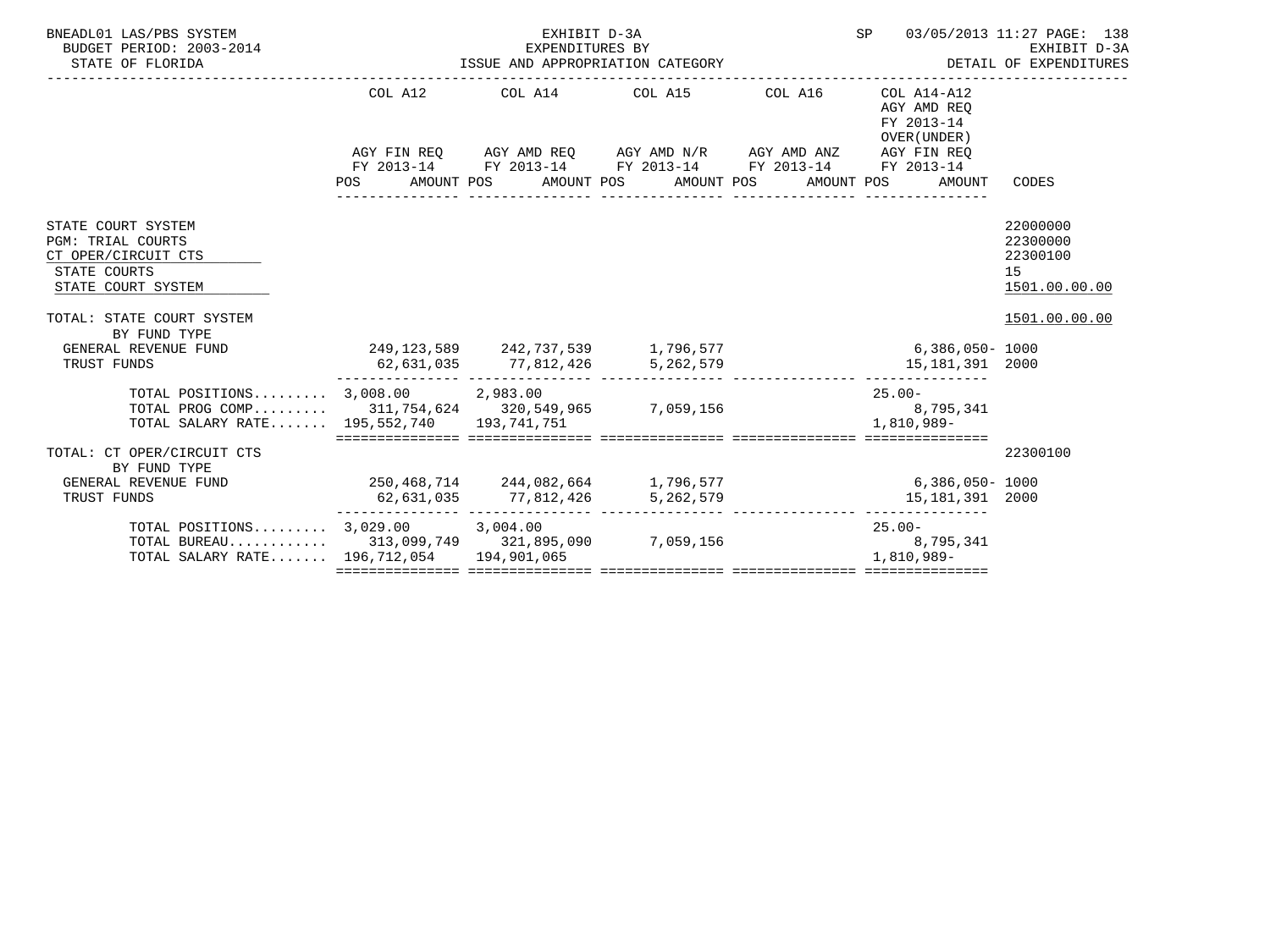| BNEADL01 LAS/PBS SYSTEM<br>BUDGET PERIOD: 2003-2014<br>STATE OF FLORIDA                                                                                                                                                                                                                                              |                | EXHIBIT D-3A<br>EXPENDITURES BY<br>ISSUE AND APPROPRIATION CATEGORY<br>------------------ |                                                                                                                                                  | SP 03/05/2013 11:27 PAGE: 139<br>EXHIBIT D-3A<br>DETAIL OF EXPENDITURES<br>-------------- |                                                                                   |                                                                                         |
|----------------------------------------------------------------------------------------------------------------------------------------------------------------------------------------------------------------------------------------------------------------------------------------------------------------------|----------------|-------------------------------------------------------------------------------------------|--------------------------------------------------------------------------------------------------------------------------------------------------|-------------------------------------------------------------------------------------------|-----------------------------------------------------------------------------------|-----------------------------------------------------------------------------------------|
|                                                                                                                                                                                                                                                                                                                      | COL A12<br>POS | COL A14<br>AMOUNT POS                                                                     | COL A15<br>AGY FIN REQ AGY AMD REQ AGY AMD N/R AGY AMD ANZ<br>FY 2013-14 FY 2013-14 FY 2013-14 FY 2013-14 FY 2013-14<br>AMOUNT POS<br>AMOUNT POS | COL A16<br>AMOUNT POS                                                                     | COL A14-A12<br>AGY AMD REQ<br>FY 2013-14<br>OVER (UNDER)<br>AGY FIN REQ<br>AMOUNT | CODES                                                                                   |
| STATE COURT SYSTEM<br>PGM: TRIAL COURTS<br>CT OPER/COUNTY CTS<br>STATE COURTS<br>STATE COURT SYSTEM<br>ESTIMATED EXPENDITURES<br>ESTIMATED EXPENDITURES - OPERATIONS<br>SALARY RATE<br>SALARY RATE 54,968,832 54,968,832                                                                                             |                |                                                                                           | -----------                                                                                                                                      | ----------                                                                                |                                                                                   | 22000000<br>22300000<br>22300200<br>15<br>1501.00.00.00<br>1000000<br>1001000<br>000000 |
| SALARIES AND BENEFITS                                                                                                                                                                                                                                                                                                |                |                                                                                           |                                                                                                                                                  |                                                                                           |                                                                                   | 010000                                                                                  |
| $\begin{tabular}{llllll} \multicolumn{2}{l}{{\small\tt GENERAL}} & $\verb REVENUE  & $\verb FUND  & $-$STATE$ & & $64\,,050\,,273$ & & $64\,,050\,,273$ \\ \multicolumn{2}{l}{\small\tt STATE} & $\verb COURTS  & $\verb REVENUE  & $\verb TF  & $-$STATE$ & & $6\,,196\,,348$ & & $6\,,196\,,348$ \\ \end{tabular}$ |                |                                                                                           |                                                                                                                                                  |                                                                                           |                                                                                   | 1000 1<br>2057 1                                                                        |
| TOTAL POSITIONS $644.00$ 644.00<br>TOTAL APPRO 70,246,621 70,246,621                                                                                                                                                                                                                                                 |                |                                                                                           |                                                                                                                                                  |                                                                                           |                                                                                   |                                                                                         |
| <b>EXPENSES</b>                                                                                                                                                                                                                                                                                                      |                |                                                                                           |                                                                                                                                                  |                                                                                           |                                                                                   | 040000                                                                                  |
| $-$ STATE<br>GENERAL REVENUE FUND                                                                                                                                                                                                                                                                                    |                | 3, 197, 614 3, 197, 614                                                                   |                                                                                                                                                  |                                                                                           |                                                                                   | 1000 1                                                                                  |
| SPECIAL CATEGORIES<br>ADD COMPENSATION CO JUDGES                                                                                                                                                                                                                                                                     |                |                                                                                           |                                                                                                                                                  |                                                                                           |                                                                                   | 100000<br>100035                                                                        |
| GENERAL REVENUE FUND                                                                                                                                                                                                                                                                                                 | $-$ STATE      | 75,000 75,000                                                                             |                                                                                                                                                  |                                                                                           |                                                                                   | 1000 1                                                                                  |
| CONTRACTED SERVICES                                                                                                                                                                                                                                                                                                  |                |                                                                                           |                                                                                                                                                  |                                                                                           |                                                                                   | 100777                                                                                  |
| GENERAL REVENUE FUND<br>-STATE                                                                                                                                                                                                                                                                                       | 204,000        | 204,000                                                                                   |                                                                                                                                                  |                                                                                           |                                                                                   | 1000 1                                                                                  |
| RISK MANAGEMENT INSURANCE                                                                                                                                                                                                                                                                                            |                |                                                                                           |                                                                                                                                                  |                                                                                           |                                                                                   | 103241                                                                                  |
| $-$ STATE<br>GENERAL REVENUE FUND                                                                                                                                                                                                                                                                                    | 100,336        | 100,336                                                                                   |                                                                                                                                                  |                                                                                           |                                                                                   | 1000 1                                                                                  |
| LEASE/PURCHASE/EQUIPMENT                                                                                                                                                                                                                                                                                             |                |                                                                                           |                                                                                                                                                  |                                                                                           |                                                                                   | 105281                                                                                  |
| $-$ STATE<br>GENERAL REVENUE FUND                                                                                                                                                                                                                                                                                    | 19,550         | 19,550                                                                                    |                                                                                                                                                  |                                                                                           |                                                                                   | 1000 1                                                                                  |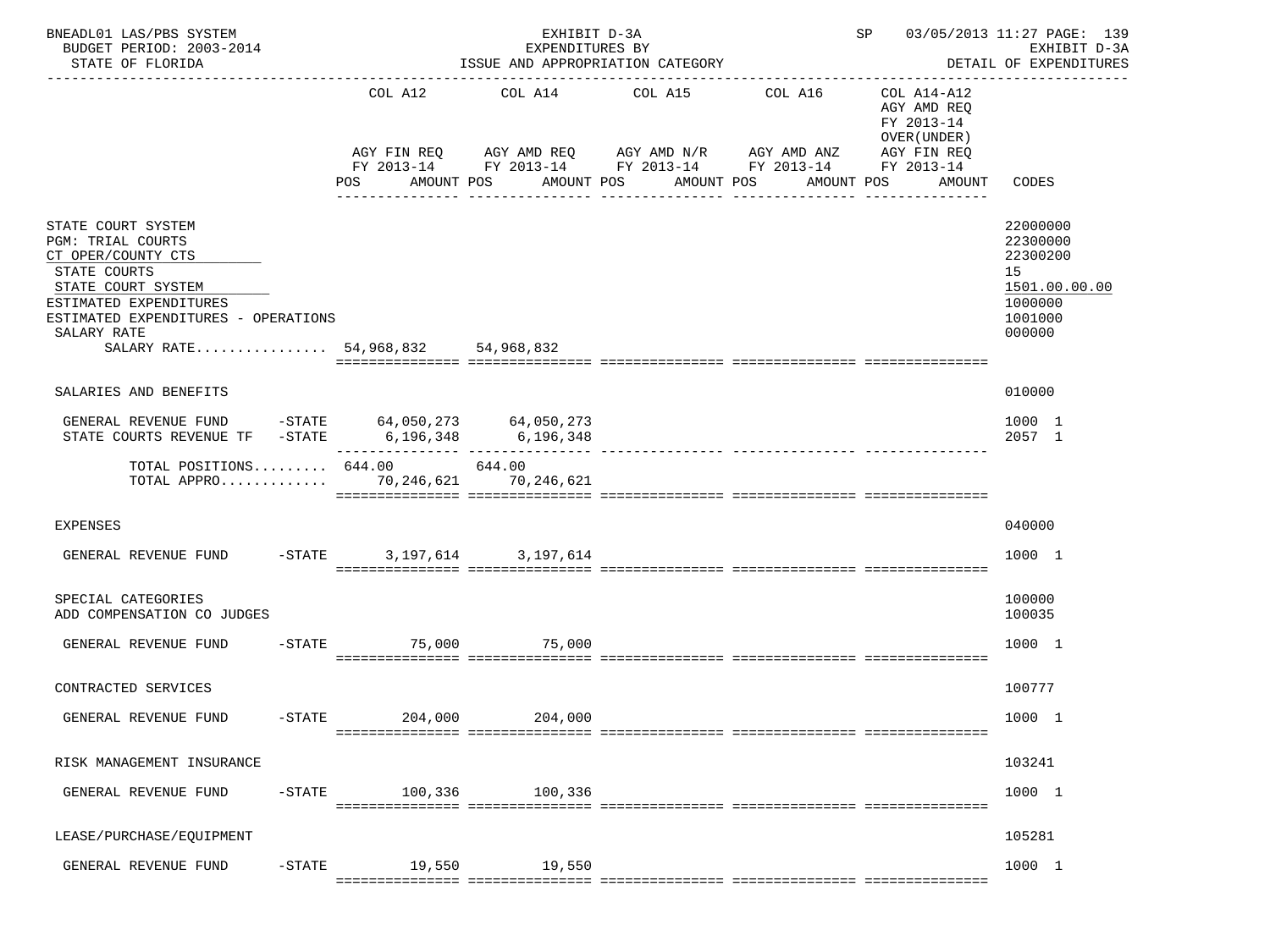| BNEADL01 LAS/PBS SYSTEM<br>BUDGET PERIOD: 2003-2014<br>STATE OF FLORIDA                                                                                                                                                  |                          | EXHIBIT D-3A<br>EXPENDITURES BY<br>ISSUE AND APPROPRIATION CATEGORY |                                                                                                                                     | SP 03/05/2013 11:27 PAGE: 140                                         | EXHIBIT D-3A<br>DETAIL OF EXPENDITURES                                                            |
|--------------------------------------------------------------------------------------------------------------------------------------------------------------------------------------------------------------------------|--------------------------|---------------------------------------------------------------------|-------------------------------------------------------------------------------------------------------------------------------------|-----------------------------------------------------------------------|---------------------------------------------------------------------------------------------------|
|                                                                                                                                                                                                                          | COL A12<br>POS           | COL A14 COL A15 COL A16<br>AMOUNT POS AMOUNT POS AMOUNT POS         | AGY FIN REQ AGY AMD REQ AGY AMD N/R AGY AMD ANZ AGY FIN REQ<br>FY 2013-14 FY 2013-14 FY 2013-14 FY 2013-14 FY 2013-14<br>AMOUNT POS | $COL A14- A12$<br>AGY AMD REQ<br>FY 2013-14<br>OVER (UNDER)<br>AMOUNT | CODES                                                                                             |
| STATE COURT SYSTEM<br>PGM: TRIAL COURTS<br>CT OPER/COUNTY CTS<br>STATE COURTS<br>STATE COURT SYSTEM<br>ESTIMATED EXPENDITURES<br>ESTIMATED EXPENDITURES - OPERATIONS<br>SPECIAL CATEGORIES<br>TR/DMS/HR SVCS/STW CONTRCT |                          |                                                                     |                                                                                                                                     |                                                                       | 22000000<br>22300000<br>22300200<br>15<br>1501.00.00.00<br>1000000<br>1001000<br>100000<br>107040 |
| GENERAL REVENUE FUND                                                                                                                                                                                                     | -STATE 144,070 144,070   |                                                                     |                                                                                                                                     |                                                                       | 1000 1                                                                                            |
| TOTAL: ESTIMATED EXPENDITURES - OPERATIONS<br>TOTAL POSITIONS 644.00 644.00<br>TOTAL ISSUE 73,987,191 73,987,191<br>TOTAL SALARY RATE 54,968,832 54,968,832                                                              |                          |                                                                     |                                                                                                                                     |                                                                       | 1001000                                                                                           |
| CASUALTY INSURANCE PREMIUM<br>ADJUSTMENT<br>SPECIAL CATEGORIES<br>RISK MANAGEMENT INSURANCE                                                                                                                              |                          |                                                                     |                                                                                                                                     |                                                                       | 1001090<br>100000<br>103241                                                                       |
| GENERAL REVENUE FUND                                                                                                                                                                                                     | $-STATE$ 1.320 - 1.320 - |                                                                     |                                                                                                                                     |                                                                       | 1000 1                                                                                            |
| FLORIDA RETIREMENT SYSTEM<br>CONTRIBUTION ADJUSTMENT FOR<br>FISCAL YEAR 2012-2013<br>SALARIES AND BENEFITS                                                                                                               |                          |                                                                     |                                                                                                                                     |                                                                       | 1001240<br>010000                                                                                 |
| $\begin{tabular}{lcccccc} \texttt{GENERAL REVIEW FUND} & -STATE & 158,070 & 158,070 \\ \texttt{STATE COURTS REVIEW TF} & -STATE & 15,290 & 15,290 \\ \end{tabular}$                                                      |                          |                                                                     |                                                                                                                                     |                                                                       | 1000 1<br>2057 1                                                                                  |
| $\texttt{TOTAL}$ APPRO $\ldots \ldots \ldots \ldots \qquad \qquad 173,360$                                                                                                                                               |                          | 173,360                                                             | ------------- --------------- ------                                                                                                |                                                                       |                                                                                                   |
|                                                                                                                                                                                                                          |                          |                                                                     |                                                                                                                                     |                                                                       |                                                                                                   |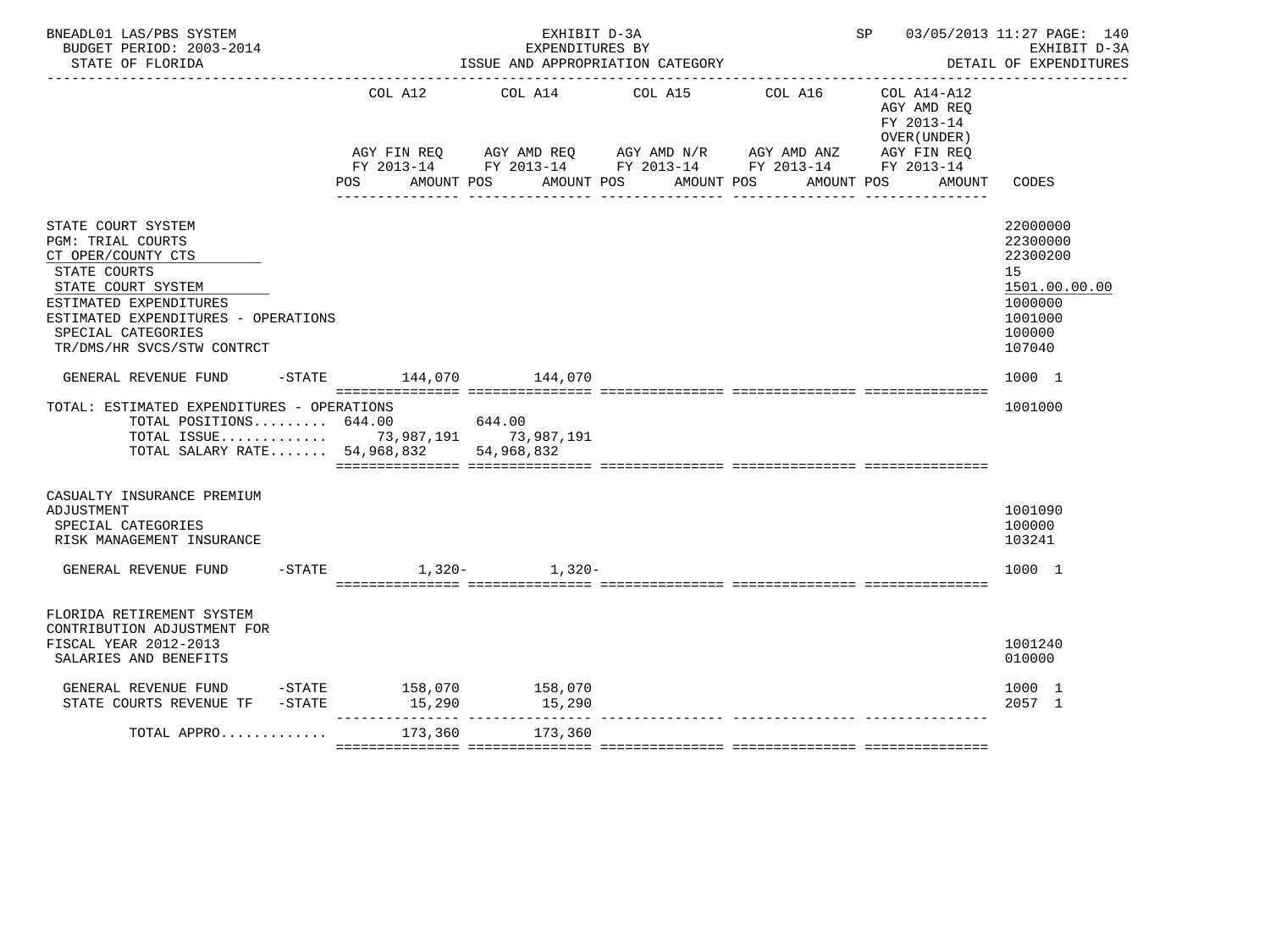| BNEADL01 LAS/PBS SYSTEM<br>BUDGET PERIOD: 2003-2014<br>STATE OF FLORIDA                                                                                                                                                                                                                                        |  |                 | EXHIBIT D-3A<br>EXPENDITURES BY<br>ISSUE AND APPROPRIATION CATEGORY                                        |                                           | SP 03/05/2013 11:27 PAGE: 141<br>EXHIBIT D-3A<br>DETAIL OF EXPENDITURES |                                                          |                                                                    |
|----------------------------------------------------------------------------------------------------------------------------------------------------------------------------------------------------------------------------------------------------------------------------------------------------------------|--|-----------------|------------------------------------------------------------------------------------------------------------|-------------------------------------------|-------------------------------------------------------------------------|----------------------------------------------------------|--------------------------------------------------------------------|
|                                                                                                                                                                                                                                                                                                                |  | COL A12         | COL A14                                                                                                    | COL A15                                   | COL A16                                                                 | COL A14-A12<br>AGY AMD REQ<br>FY 2013-14<br>OVER (UNDER) |                                                                    |
|                                                                                                                                                                                                                                                                                                                |  | POS             | AGY FIN REQ AGY AMD REQ AGY AMD N/R AGY AMD ANZ AGY FIN REQ FY 2013-14 FY 2013-14 FY 2013-14<br>AMOUNT POS | AMOUNT POS AMOUNT POS<br>________________ | AMOUNT POS                                                              | AMOUNT                                                   | CODES                                                              |
| STATE COURT SYSTEM<br><b>PGM: TRIAL COURTS</b><br>CT OPER/COUNTY CTS<br>STATE COURTS<br>STATE COURT SYSTEM<br>ESTIMATED EXPENDITURES<br>ADJUSTMENT TO STATE HEALTH<br>INSURANCE PREMIUM CONTRIBUTION -                                                                                                         |  |                 |                                                                                                            |                                           |                                                                         |                                                          | 22000000<br>22300000<br>22300200<br>15<br>1501.00.00.00<br>1000000 |
| FISCAL YEAR 2012-13<br>SALARIES AND BENEFITS                                                                                                                                                                                                                                                                   |  |                 |                                                                                                            |                                           |                                                                         |                                                          | 1001830<br>010000                                                  |
| GENERAL REVENUE FUND<br>$-$ STATE<br>STATE COURTS REVENUE TF -STATE                                                                                                                                                                                                                                            |  | 83,901<br>8,116 | 83,901<br>8,116                                                                                            |                                           |                                                                         |                                                          | 1000 1<br>2057 1                                                   |
| TOTAL APPRO                                                                                                                                                                                                                                                                                                    |  | 92,017          | 92,017                                                                                                     |                                           |                                                                         |                                                          |                                                                    |
| REALLOCATION OF HUMAN RESOURCES<br>OUTSOURCING<br>SPECIAL CATEGORIES<br>TR/DMS/HR SVCS/STW CONTRCT                                                                                                                                                                                                             |  |                 |                                                                                                            |                                           |                                                                         |                                                          | 1005900<br>100000<br>107040                                        |
| GENERAL REVENUE FUND                                                                                                                                                                                                                                                                                           |  | $-STATE$        | $3,457 3,457-$                                                                                             |                                           |                                                                         |                                                          | 1000 1                                                             |
| ADJUSTMENTS TO CURRENT YEAR<br>ESTIMATED EXPENDITURES<br>TRANSFER OF EXPENSES TO LEASE/LEASE                                                                                                                                                                                                                   |  |                 |                                                                                                            |                                           |                                                                         |                                                          | 1600000                                                            |
| PURCHASE - DEDUCT<br>EXPENSES                                                                                                                                                                                                                                                                                  |  |                 |                                                                                                            |                                           |                                                                         |                                                          | 160F070<br>040000                                                  |
| GENERAL REVENUE FUND                                                                                                                                                                                                                                                                                           |  | $-STATE$        | $73,702 - 73,702 -$                                                                                        |                                           |                                                                         |                                                          | 1000 1                                                             |
|                                                                                                                                                                                                                                                                                                                |  |                 |                                                                                                            |                                           |                                                                         |                                                          |                                                                    |
| AGENCY ISSUE NARRATIVE:<br>2013-2014 BUDGET YEAR NARRATIVE:<br>Budget Amendment Agency #2206-13, EOG #B7035 was approved in FY 2012-2013 to transfer \$73,702 from the Expenses category<br>to the Lease/Lease Purchase category within the Court Operations - County Courts budget entity, within the General |  |                 |                                                                                                            | IT COMPONENT? NO                          |                                                                         |                                                          |                                                                    |

 Revenue Fund. This transfer is necessary to properly align appropriations from the Expense category to the new special category established for FY 2012-13 as Lease/Lease Purchase of Equipment.

 Please see companion issue #160F080, also filed in budget entity 22300200, in program component 1501.00.00.00. \*\*\*\*\*\*\*\*\*\*\*\*\*\*\*\*\*\*\*\*\*\*\*\*\*\*\*\*\*\*\*\*\*\*\*\*\*\*\*\*\*\*\*\*\*\*\*\*\*\*\*\*\*\*\*\*\*\*\*\*\*\*\*\*\*\*\*\*\*\*\*\*\*\*\*\*\*\*\*\*\*\*\*\*\*\*\*\*\*\*\*\*\*\*\*\*\*\*\*\*\*\*\*\*\*\*\*\*\*\*\*\*\*\*\*\*\*\*\*\*\*\*\*\*\*\*\*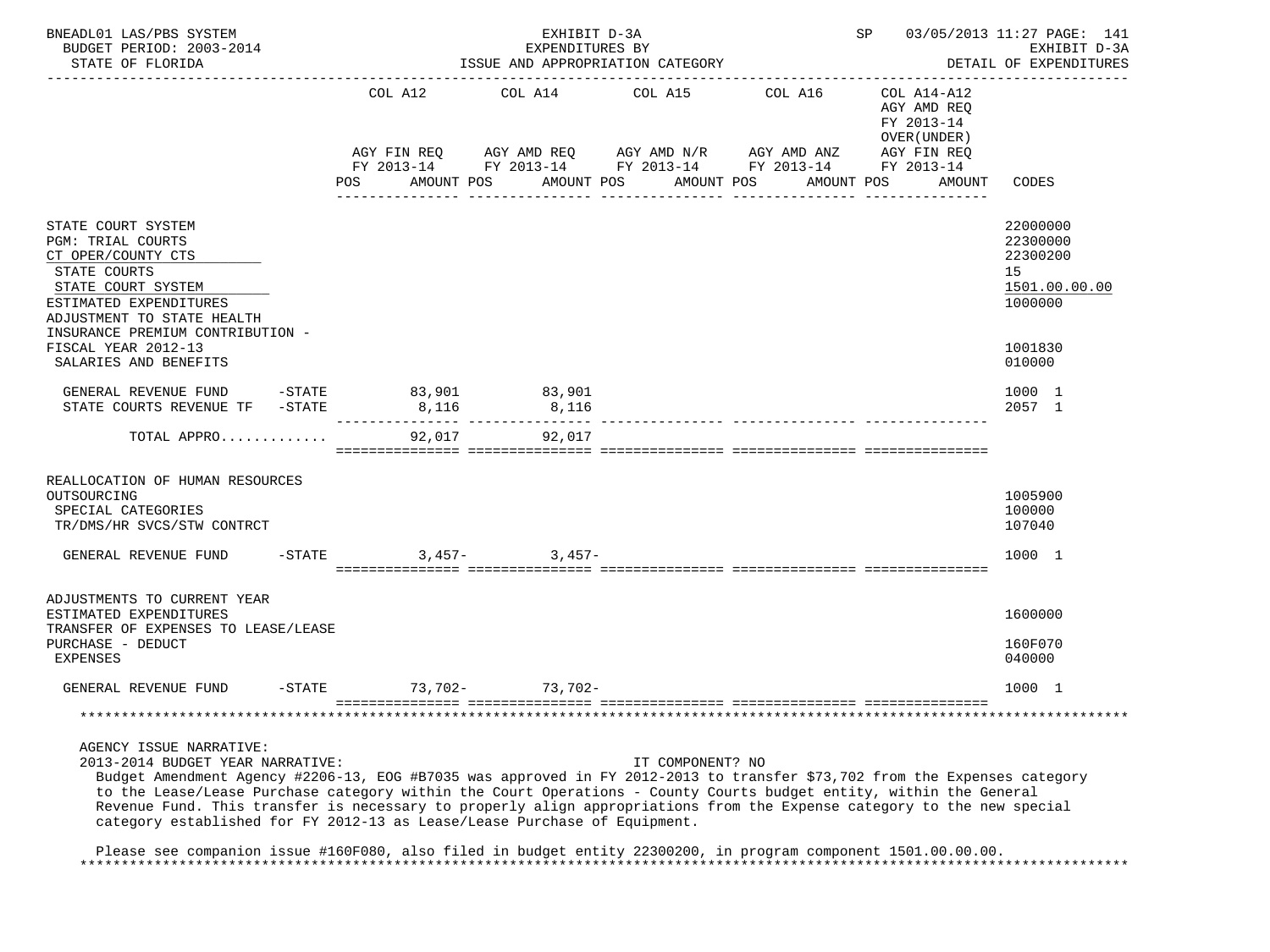| BNEADL01 LAS/PBS SYSTEM<br>BUDGET PERIOD: 2003-2014<br>STATE OF FLORIDA                                                                                                                                                                                                                                                                                                                                                                                                                                                                                                  | EXHIBIT D-3A<br><b>SP</b> SP<br>EXPENDITURES BY<br>ISSUE AND APPROPRIATION CATEGORY |                                                     |                  |                                                                                                                                                          | 03/05/2013 11:27 PAGE: 142<br>EXHIBIT D-3A<br>DETAIL OF EXPENDITURES |                                                                                                   |  |
|--------------------------------------------------------------------------------------------------------------------------------------------------------------------------------------------------------------------------------------------------------------------------------------------------------------------------------------------------------------------------------------------------------------------------------------------------------------------------------------------------------------------------------------------------------------------------|-------------------------------------------------------------------------------------|-----------------------------------------------------|------------------|----------------------------------------------------------------------------------------------------------------------------------------------------------|----------------------------------------------------------------------|---------------------------------------------------------------------------------------------------|--|
|                                                                                                                                                                                                                                                                                                                                                                                                                                                                                                                                                                          | AGY FIN REQ<br>POS DO                                                               | COL A12 COL A14<br>AMOUNT POS AMOUNT POS AMOUNT POS |                  | COL A15 COL A16 COL A14-A12<br>AGY AMD REQ AGY AMD $N/R$ AGY AMD ANZ AGY FIN REQ<br>FY 2013-14 FY 2013-14 FY 2013-14 FY 2013-14 FY 2013-14<br>AMOUNT POS | AGY AMD REQ<br>FY 2013-14<br>OVER (UNDER )<br>AMOUNT                 | CODES                                                                                             |  |
| STATE COURT SYSTEM<br>PGM: TRIAL COURTS<br>CT OPER/COUNTY CTS<br>STATE COURTS<br>STATE COURT SYSTEM<br>ADJUSTMENTS TO CURRENT YEAR<br>ESTIMATED EXPENDITURES<br>TRANSFER OF EXPENSES TO LEASE/LEASE<br>PURCHASE - ADD<br>SPECIAL CATEGORIES<br>LEASE/PURCHASE/EQUIPMENT                                                                                                                                                                                                                                                                                                  |                                                                                     |                                                     |                  |                                                                                                                                                          |                                                                      | 22000000<br>22300000<br>22300200<br>15<br>1501.00.00.00<br>1600000<br>160F080<br>100000<br>105281 |  |
| GENERAL REVENUE FUND<br>AGENCY ISSUE NARRATIVE:<br>2013-2014 BUDGET YEAR NARRATIVE:                                                                                                                                                                                                                                                                                                                                                                                                                                                                                      | -STATE 73,702 73,702                                                                |                                                     | IT COMPONENT? NO |                                                                                                                                                          |                                                                      | 1000 1                                                                                            |  |
| Budget Amendment Agency #2206-13, EOG #B7035 was approved in FY 2012-2013 to transfer \$73,702 from the Expenses category<br>to the Lease/Lease Purchase category within the Court Operations - County Courts budget entity, within the General<br>Revenue Fund. This transfer is necessary to properly align appropriations from the Expense category to the new special<br>category established for FY 2012-13 as Lease/Lease Purchase of Equipment.<br>Please see companion issue #160F070, also filed in budget entity 22300200, in program component 1501.00.00.00. |                                                                                     |                                                     |                  |                                                                                                                                                          |                                                                      |                                                                                                   |  |
| ANNUALIZATION OF ADMINISTERED<br>FUNDS APPROPRIATIONS<br>STATE HEALTH INSURANCE ADJUSTMENT<br>FOR FY 2012-13 - 10 MONTHS                                                                                                                                                                                                                                                                                                                                                                                                                                                 |                                                                                     |                                                     |                  |                                                                                                                                                          |                                                                      | 26A0000                                                                                           |  |
| <b>ANNUALIZATION</b><br>SALARIES AND BENEFITS                                                                                                                                                                                                                                                                                                                                                                                                                                                                                                                            |                                                                                     |                                                     |                  |                                                                                                                                                          |                                                                      | 26A1830<br>010000                                                                                 |  |
| GENERAL REVENUE FUND -STATE 419,505<br>STATE COURTS REVENUE TF $-$ -STATE 40,580 $40,580$                                                                                                                                                                                                                                                                                                                                                                                                                                                                                |                                                                                     | 419,505                                             |                  |                                                                                                                                                          |                                                                      | 1000 1<br>2057 1                                                                                  |  |
| TOTAL APPRO                                                                                                                                                                                                                                                                                                                                                                                                                                                                                                                                                              |                                                                                     | 460,085 460,085                                     |                  |                                                                                                                                                          |                                                                      |                                                                                                   |  |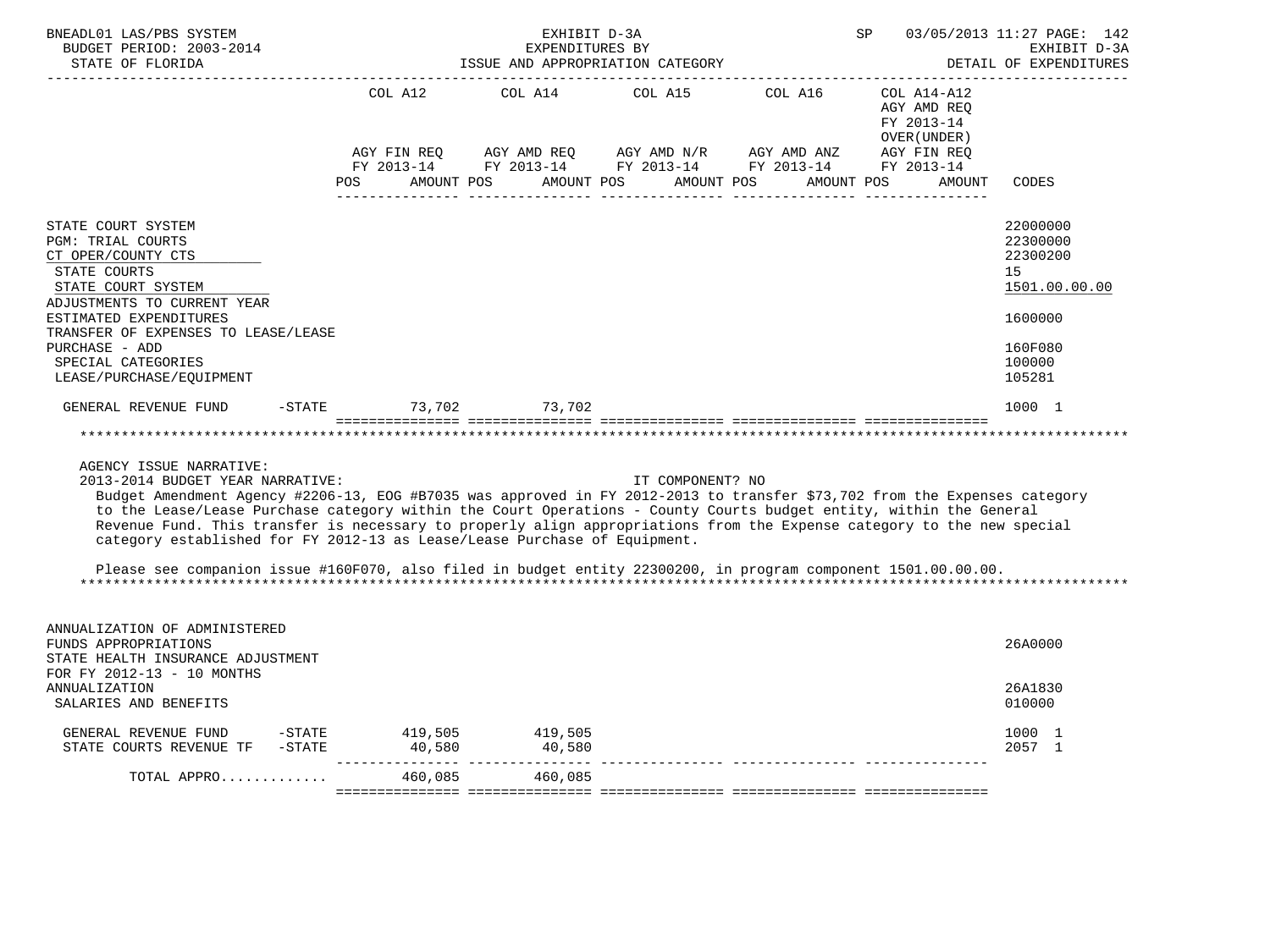| BNEADL01 LAS/PBS SYSTEM<br>BUDGET PERIOD: 2003-2014<br>STATE OF FLORIDA                                                                                                                   | EXHIBIT D-3A<br>EXPENDITURES BY<br>ISSUE AND APPROPRIATION CATEGORY |            |                                                                      |                                                                                 | SP 03/05/2013 11:27 PAGE: 143                                                     | EXHIBIT D-3A<br>DETAIL OF EXPENDITURES                                                  |
|-------------------------------------------------------------------------------------------------------------------------------------------------------------------------------------------|---------------------------------------------------------------------|------------|----------------------------------------------------------------------|---------------------------------------------------------------------------------|-----------------------------------------------------------------------------------|-----------------------------------------------------------------------------------------|
|                                                                                                                                                                                           | COL A12<br>AGY FIN REO<br><b>POS</b><br>AMOUNT POS                  | AMOUNT POS | COL A14 COL A15<br>AGY AMD REQ AGY AMD N/R AGY AMD ANZ<br>AMOUNT POS | COL A16<br>FY 2013-14 FY 2013-14 FY 2013-14 FY 2013-14 FY 2013-14<br>AMOUNT POS | COL A14-A12<br>AGY AMD REO<br>FY 2013-14<br>OVER (UNDER)<br>AGY FIN REQ<br>AMOUNT | CODES                                                                                   |
| STATE COURT SYSTEM<br><b>PGM: TRIAL COURTS</b><br>CT OPER/COUNTY CTS<br>STATE COURTS<br>STATE COURT SYSTEM<br>WORKLOAD<br>CERTIFICATION OF ADDITIONAL<br><b>JUDGESHIPS</b><br>SALARY RATE |                                                                     |            |                                                                      |                                                                                 |                                                                                   | 22000000<br>22300000<br>22300200<br>15<br>1501.00.00.00<br>3000000<br>3009310<br>000000 |
| SALARY RATE 8,099,184 7,934,801                                                                                                                                                           |                                                                     |            |                                                                      |                                                                                 | 164,383-                                                                          |                                                                                         |
| SALARIES AND BENEFITS<br>GENERAL REVENUE FUND                                                                                                                                             | 96.00 94.00<br>-STATE 10,524,357 10,310,009                         |            |                                                                      |                                                                                 | $2.00 -$<br>214,348-1000 1                                                        | 010000                                                                                  |
| EXPENSES                                                                                                                                                                                  |                                                                     |            |                                                                      |                                                                                 |                                                                                   | 040000                                                                                  |
| GENERAL REVENUE FUND                                                                                                                                                                      | $-$ STATE 481,532 471,504 223,438                                   |            |                                                                      |                                                                                 |                                                                                   | $10.028 - 1000$ 1                                                                       |
| SPECIAL CATEGORIES<br>TR/DMS/HR SVCS/STW CONTRCT                                                                                                                                          |                                                                     |            |                                                                      |                                                                                 |                                                                                   | 100000<br>107040                                                                        |
| GENERAL REVENUE FUND                                                                                                                                                                      | -STATE 21,408 20,962                                                |            |                                                                      |                                                                                 |                                                                                   | 446-1000 1                                                                              |
| TOTAL: CERTIFICATION OF ADDITIONAL<br><b>JUDGESHIPS</b><br>TOTAL POSITIONS 96.00 94.00<br>TOTAL ISSUE 11,027,297 10,802,475 223,438<br>TOTAL SALARY RATE 8,099,184                        |                                                                     | 7,934,801  |                                                                      |                                                                                 | $2.00 -$<br>$224,822-$<br>$164.383-$                                              | 3009310                                                                                 |
|                                                                                                                                                                                           |                                                                     |            |                                                                      |                                                                                 |                                                                                   |                                                                                         |

2013-2014 BUDGET YEAR NARRATIVE: IT COMPONENT? NO

 Certification of Additional Judgeships: This issue is being filed as a placeholder, pending the Supreme Court Order certifying the need for additional judgeships for FY 2013-14. The placeholder is for: 48 County Court Judges and 48 County Court Judicial Assistants totaling 96 FTE. The placeholder issue represents the total number of judgeships requested in FY 2012-13, which was not funded during the 2012 Legislative Session.

 Expenses and Human Resource Services amounts for all positions were calculated using the standards outlined in FY 2013-14 Legislative Budget Request Instructions, less those amounts that are a local funding responsibility. All staff positions are requested at ten percent above the base salary to allow the State Courts System to competitively recruit and retain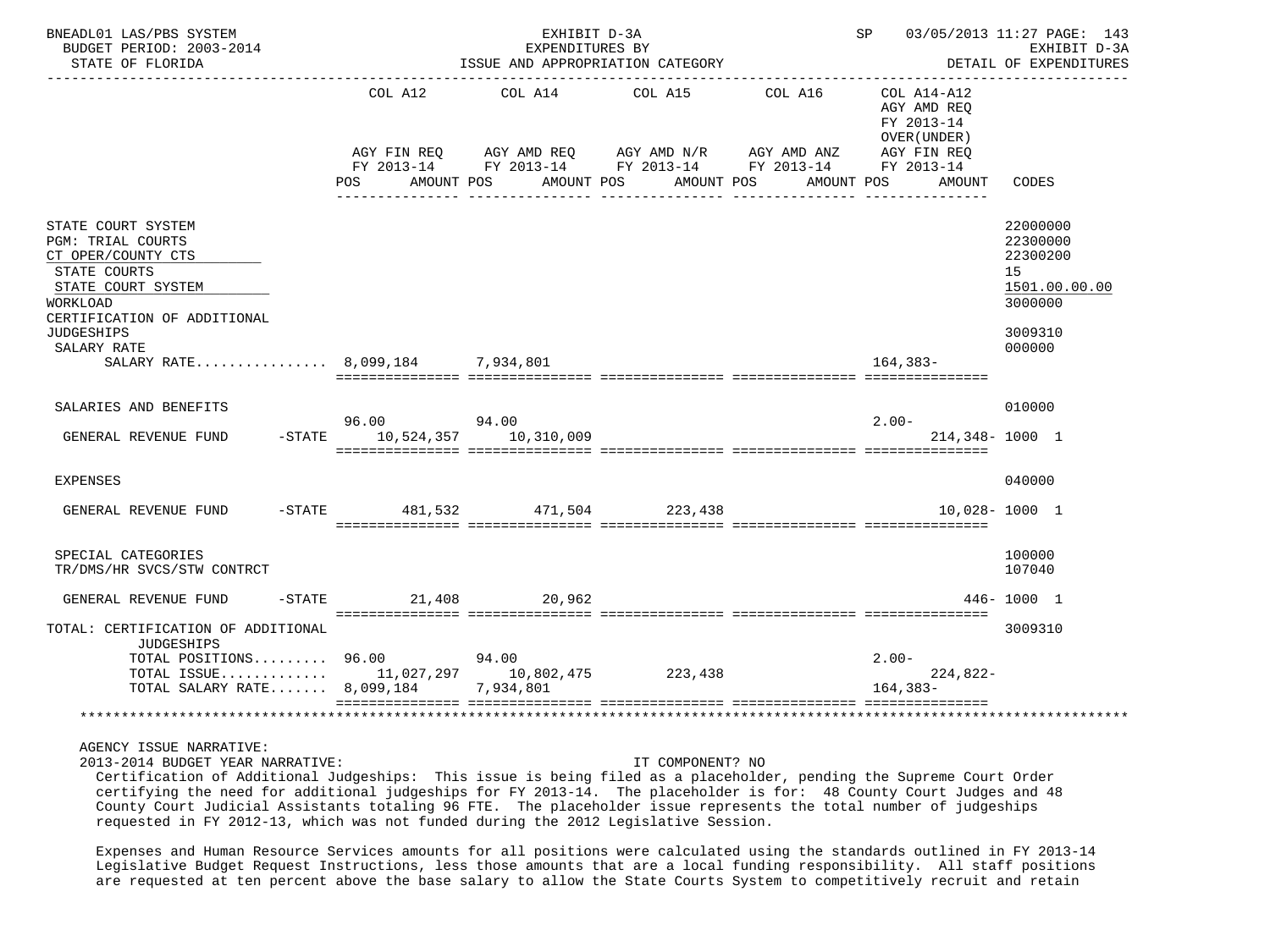| BNEADL01 LAS/PBS SYSTEM<br>BUDGET PERIOD: 2003-2014<br>STATE OF FLORIDA                                                                               | EXHIBIT D-3A<br>EXPENDITURES BY<br>ISSUE AND APPROPRIATION CATEGORY |  |                                                                                                                                    |         | <b>SP</b>                                                         | 03/05/2013 11:27 PAGE: 144<br>EXHIBIT D-3A<br>DETAIL OF EXPENDITURES |
|-------------------------------------------------------------------------------------------------------------------------------------------------------|---------------------------------------------------------------------|--|------------------------------------------------------------------------------------------------------------------------------------|---------|-------------------------------------------------------------------|----------------------------------------------------------------------|
|                                                                                                                                                       | COL A12                                                             |  | COL A14 COL A15                                                                                                                    | COL A16 | COL A14-A12<br>AGY AMD REO<br>FY 2013-14<br>OVER (UNDER)          |                                                                      |
|                                                                                                                                                       | AGY FIN REQ<br><b>POS</b>                                           |  | AGY AMD REQ AGY AMD N/R AGY AMD ANZ<br>FY 2013-14 FY 2013-14 FY 2013-14 FY 2013-14 FY 2013-14<br>---------------- ---------------- |         | AGY FIN REO<br>AMOUNT POS AMOUNT POS AMOUNT POS AMOUNT POS AMOUNT | CODES                                                                |
| STATE COURT SYSTEM<br><b>PGM: TRIAL COURTS</b><br>CT OPER/COUNTY CTS<br>STATE COURTS<br>STATE COURT SYSTEM<br>WORKLOAD<br>CERTIFICATION OF ADDITIONAL |                                                                     |  |                                                                                                                                    |         |                                                                   | 22000000<br>22300000<br>22300200<br>15<br>1501.00.00.00<br>3000000   |
| <b>JUDGESHIPS</b>                                                                                                                                     |                                                                     |  |                                                                                                                                    |         |                                                                   | 3009310                                                              |

employees. All FTE costs included in this issue assume a July 1, 2013 effective date.

 Please see companion issue #3009310 also filed in Budget Entity 22100600, Program Component 1501.00.00.00, Budget Entity 22300100, Program Component 1501.00.00.00 and Budget Entity 22010200, Program Component 1602.00.00.00.

Total Budget Request: 96 FTE; \$11,027,297 (\$228,192 non-recurring)

\*\*AMENDED 2013-14 NARRATIVE AFTER FEBRUARY 1, 2013\*\*

 A placeholder for certification of judgeships was filed on October 15, 2012 pending the Supreme Court's order certifying the need for additional judgeships. The Supreme Court issued Order No. SC12-2398, dated December 20, 2012 certifying the need for 47 County Court Judges and 47 County Court Judicial Assistants, totaling 94 FTE.

 Expenses and Human Resource Services amounts for all positions were calculated using the standards outlined in FY 2013-14 Legislative Budget Request Instructions, less those amounts that are a local funding responsibility. All staff positions are requested at ten percent above the base salary to allow the State Courts System to competitively recruit and retain employees. All FTE costs included in this issue assume a July 1, 2013 effective date.

 Please see companion issue #3009310 also filed in Budget Entity 22100600 and 22300100, Program Component 1501.00.00.00 and Budget Entity 22010200, Program Component 1602.00.00.00.

 Summary: The original request was a placeholder filed for 96 FTE and \$11,027,297 (\$228,192 non-recurring). The amended issue calls for 94 FTE and \$10,802,475 (\$223,438 non-recurring). \*\*\*\*\*\*\*\*\*\*\*\*\*\*\*\*\*\*\*\*\*\*\*\*\*\*\*\*\*\*\*\*\*\*\*\*\*\*\*\*\*\*\*\*\*\*\*\*\*\*\*\*\*\*\*\*\*\*\*\*\*\*\*\*\*\*\*\*\*\*\*\*\*\*\*\*\*\*\*\*\*\*\*\*\*\*\*\*\*\*\*\*\*\*\*\*\*\*\*\*\*\*\*\*\*\*\*\*\*\*\*\*\*\*\*\*\*\*\*\*\*\*\*\*\*\*\*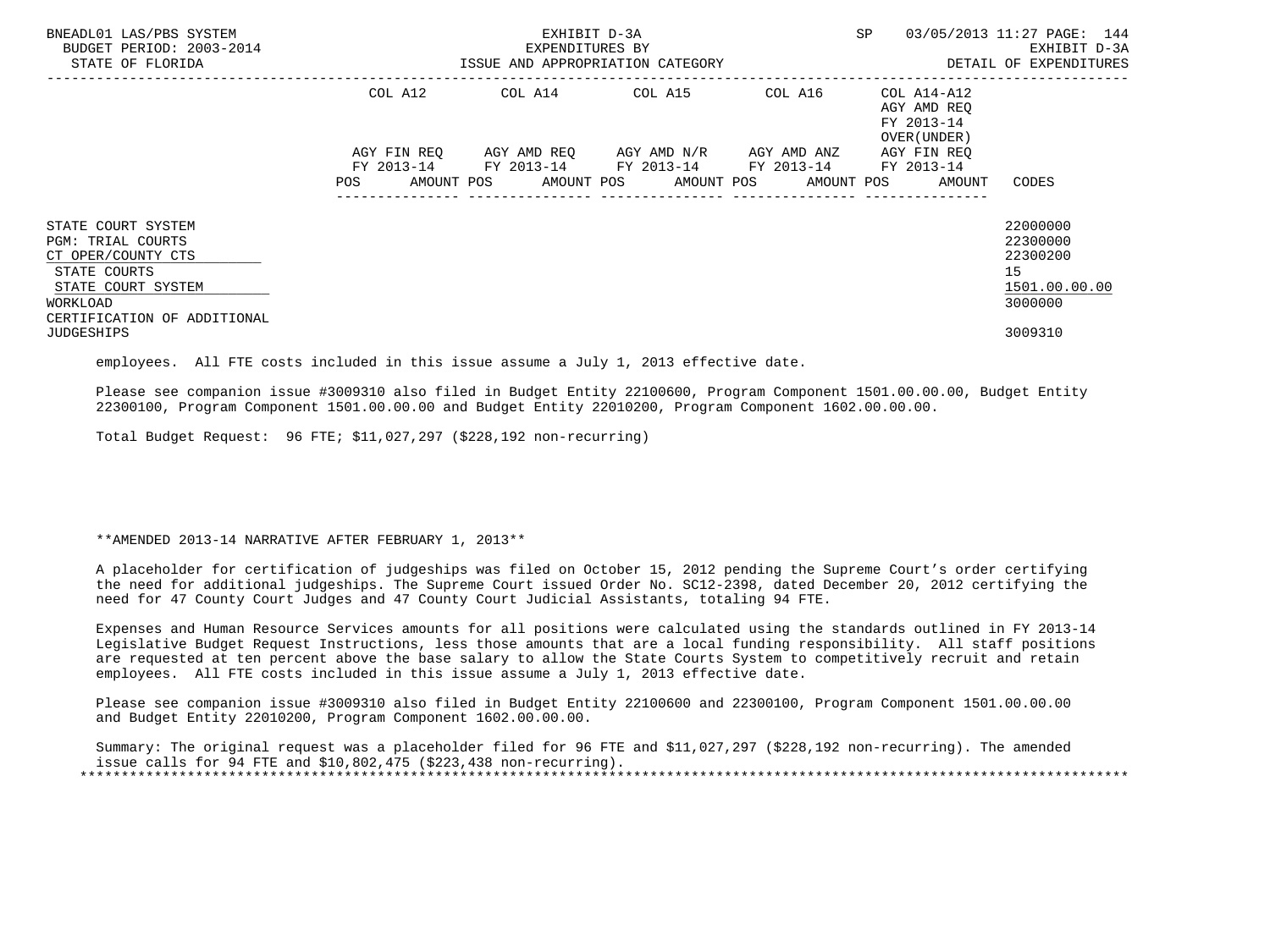| BNEADL01 LAS/PBS SYSTEM<br>BUDGET PERIOD: 2003-2014<br>STATE OF FLORIDA                                                                               |                                                                                                                | EXHIBIT D-3A<br>EXPENDITURES BY<br>ISSUE AND APPROPRIATION CATEGORY                                                                      |                                                  | SP 03/05/2013 11:27 PAGE: 145<br>EXHIBIT D-3A<br>DETAIL OF EXPENDITURES |                                                          |                      |                                                                    |
|-------------------------------------------------------------------------------------------------------------------------------------------------------|----------------------------------------------------------------------------------------------------------------|------------------------------------------------------------------------------------------------------------------------------------------|--------------------------------------------------|-------------------------------------------------------------------------|----------------------------------------------------------|----------------------|--------------------------------------------------------------------|
|                                                                                                                                                       | COL A12                                                                                                        | COL A14 COL A15<br>AGY FIN REQ AGY AMD REQ AGY AMD N/R AGY AMD ANZ AGY FIN REQ<br>FY 2013-14 FY 2013-14 FY 2013-14 FY 2013-14 FY 2013-14 |                                                  | COL A16                                                                 | COL A14-A12<br>AGY AMD REQ<br>FY 2013-14<br>OVER (UNDER) |                      |                                                                    |
|                                                                                                                                                       | POS FOR THE POST OF THE STATE STATE STATE STATE STATE STATE STATE STATE STATE STATE STATE STATE STATE STATE ST | AMOUNT POS                                                                                                                               | AMOUNT POS AMOUNT POS                            |                                                                         | AMOUNT POS AMOUNT                                        |                      | CODES                                                              |
| STATE COURT SYSTEM<br><b>PGM: TRIAL COURTS</b><br>CT OPER/COUNTY CTS<br>STATE COURTS<br>STATE COURT SYSTEM<br>WORKLOAD<br>CERTIFICATION OF ADDITIONAL |                                                                                                                |                                                                                                                                          |                                                  |                                                                         |                                                          |                      | 22000000<br>22300000<br>22300200<br>15<br>1501.00.00.00<br>3000000 |
| <b>JUDGESHIPS</b><br>POSITION DETAIL OF SALARIES AND BENEFITS:                                                                                        |                                                                                                                |                                                                                                                                          |                                                  |                                                                         |                                                          |                      | 3009310                                                            |
|                                                                                                                                                       | FTE                                                                                                            | BASE RATE ADDITIVES                                                                                                                      |                                                  | BENEFITS                                                                | SUBTOTAL                                                 |                      | LAPSE LAPSED SALARIES<br>% AND BENEFITS                            |
| A12 - AGY FIN REQ FY 2013-14                                                                                                                          |                                                                                                                |                                                                                                                                          |                                                  |                                                                         |                                                          |                      |                                                                    |
| NEW POSITIONS<br>9814 COUNTY JUDGE<br>C6000 001<br>8310 JUDICIAL ASSISTANT - COUNTY COURT                                                             |                                                                                                                | 48.00 6,445,440                                                                                                                          |                                                  |                                                                         |                                                          |                      | 1,668,685 8,114,125 0.00 8,114,125                                 |
| C6048 001<br>C6052 001<br>C6067 001<br>C6075 001                                                                                                      | 4.00<br>15.00<br>8.00<br>21.00                                                                                 | $244,816$ 28,808                                                                                                                         | $642,642$ $105,021$ $334,071$ $1,081,734$ $0.00$ | 125,824                                                                 | 738,806<br>399,448                                       | 0.00<br>0.00         | $0.00$ 190,244<br>738,806<br>399,448<br>1,081,734                  |
| TOTALS FOR ISSUE BY FUND<br>1000 GENERAL REVENUE FUND                                                                                                 |                                                                                                                |                                                                                                                                          |                                                  |                                                                         |                                                          |                      | 10,524,357                                                         |
|                                                                                                                                                       | 96.00                                                                                                          | 7,914,336                                                                                                                                | 184,848                                          | 2,425,173                                                               | 10,524,357                                               |                      | ______________<br>10,524,357<br>==============                     |
| A14 - AGY AMD REQ FY 2013-14<br>NEW POSITIONS<br>9814 COUNTY JUDGE                                                                                    |                                                                                                                |                                                                                                                                          |                                                  |                                                                         |                                                          |                      |                                                                    |
| C6000 001<br>8310 JUDICIAL ASSISTANT - COUNTY COURT<br>C6048 001                                                                                      | 47.00<br>3.00                                                                                                  | 6,311,160<br>91,806                                                                                                                      | 4,503                                            | 1,633,920 7,945,080                                                     |                                                          | 0.00<br>0.00         | 7,945,080<br>142,683                                               |
| C6052 001<br>C6067 001<br>C6075 001                                                                                                                   | 14.00<br>8.00<br>22.00                                                                                         | 428,428<br>244,816<br>673,244                                                                                                            | 42,014<br>28,808<br>110,022                      | 46,374<br>219,111<br>125,824 399,448<br>349,979                         | 142,683<br>689,553<br>1,133,245                          | 0.00<br>0.00<br>0.00 | 689,553<br>399,448<br>1,133,245                                    |
|                                                                                                                                                       |                                                                                                                |                                                                                                                                          |                                                  |                                                                         |                                                          |                      |                                                                    |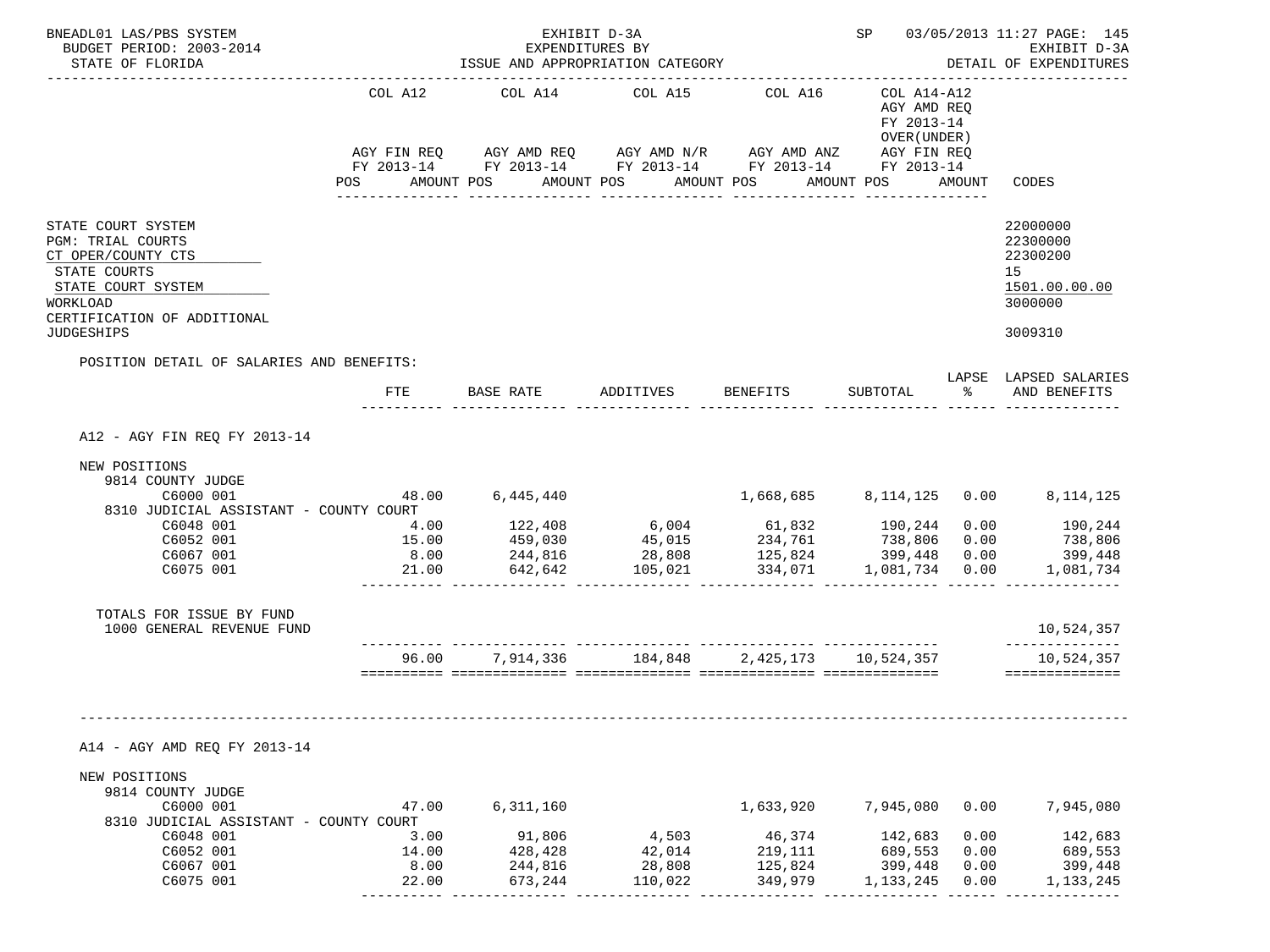| BNEADL01 LAS/PBS SYSTEM<br>BUDGET PERIOD: 2003-2014<br>STATE OF FLORIDA                                                                                                           |                                             | EXHIBIT D-3A<br>EXPENDITURES BY<br>ISSUE AND APPROPRIATION CATEGORY                                                    |                       |                       | -------------------                                                     |        | SP 03/05/2013 11:27 PAGE: 146<br>EXHIBIT D-3A<br>DETAIL OF EXPENDITURES<br>------------- |
|-----------------------------------------------------------------------------------------------------------------------------------------------------------------------------------|---------------------------------------------|------------------------------------------------------------------------------------------------------------------------|-----------------------|-----------------------|-------------------------------------------------------------------------|--------|------------------------------------------------------------------------------------------|
|                                                                                                                                                                                   | COL A12<br>AGY FIN REQ<br>POS<br>AMOUNT POS | COL A14<br>AGY AMD REQ AGY AMD N/R AGY AMD ANZ<br>FY 2013-14 FY 2013-14 FY 2013-14 FY 2013-14 FY 2013-14<br>AMOUNT POS | COL A15<br>AMOUNT POS | COL A16<br>AMOUNT POS | COL A14-A12<br>AGY AMD REO<br>FY 2013-14<br>OVER (UNDER)<br>AGY FIN REQ | AMOUNT | CODES                                                                                    |
| STATE COURT SYSTEM<br><b>PGM: TRIAL COURTS</b><br>CT OPER/COUNTY CTS<br>STATE COURTS<br>STATE COURT SYSTEM<br><b>WORKLOAD</b><br>CERTIFICATION OF ADDITIONAL<br><b>JUDGESHIPS</b> |                                             |                                                                                                                        |                       |                       |                                                                         |        | 22000000<br>22300000<br>22300200<br>15<br>1501.00.00.00<br>3000000<br>3009310            |
| POSITION DETAIL OF SALARIES AND BENEFITS:                                                                                                                                         |                                             |                                                                                                                        |                       |                       |                                                                         |        |                                                                                          |
|                                                                                                                                                                                   | FTE                                         | BASE RATE                                                                                                              | ADDITIVES             | BENEFITS              | SUBTOTAL                                                                | ႜ      | LAPSE LAPSED SALARIES<br>AND BENEFITS                                                    |
| A14 - AGY AMD REQ FY 2013-14                                                                                                                                                      |                                             |                                                                                                                        |                       |                       |                                                                         |        |                                                                                          |
| NEW POSITIONS                                                                                                                                                                     |                                             |                                                                                                                        |                       |                       |                                                                         |        |                                                                                          |
| TOTALS FOR ISSUE BY FUND<br>1000 GENERAL REVENUE FUND                                                                                                                             |                                             |                                                                                                                        |                       |                       |                                                                         |        | 10,310,009                                                                               |
|                                                                                                                                                                                   |                                             | 94.00 7,749,454 185,347 2,375,208 10,310,009                                                                           |                       |                       |                                                                         |        | --------------<br>10,310,009<br>==============                                           |
|                                                                                                                                                                                   |                                             |                                                                                                                        |                       |                       |                                                                         |        |                                                                                          |
| COMPENSATION ISSUES<br>JUDICIAL BRANCH PAY PLAN<br>SALARIES AND BENEFITS                                                                                                          |                                             |                                                                                                                        |                       |                       |                                                                         |        | 4400000<br>4400A10<br>010000                                                             |
| GENERAL REVENUE FUND<br>-STATE                                                                                                                                                    |                                             | 426,188 426,188                                                                                                        |                       |                       |                                                                         |        | 1000 1                                                                                   |
|                                                                                                                                                                                   |                                             |                                                                                                                        |                       |                       |                                                                         |        |                                                                                          |

AGENCY ISSUE NARRATIVE:

2013-2014 BUDGET YEAR NARRATIVE: IT COMPONENT? NO

The Supreme Court requests \$5,507,361 to provide a 3.5 percent competitive salary adjustment for all State Courts System

 (SCS) employees, effective July 1, 2013. In the event the legislature provides a salary adjustment for state employees for the 2013-14 Fiscal Year, the Court requests any necessary additional funding sufficient to provide all SCS employees with a 3.5 percent competitive salary adjustment.

 The lack of salary increases since October 1, 2006, compounded by the elimination of 237 positions, has led to the present critical situation where work load has increased and pay for SCS employees has fallen further and further behind competing employers in state and local government. This is evidenced by salary comparisons, turnover and recruitment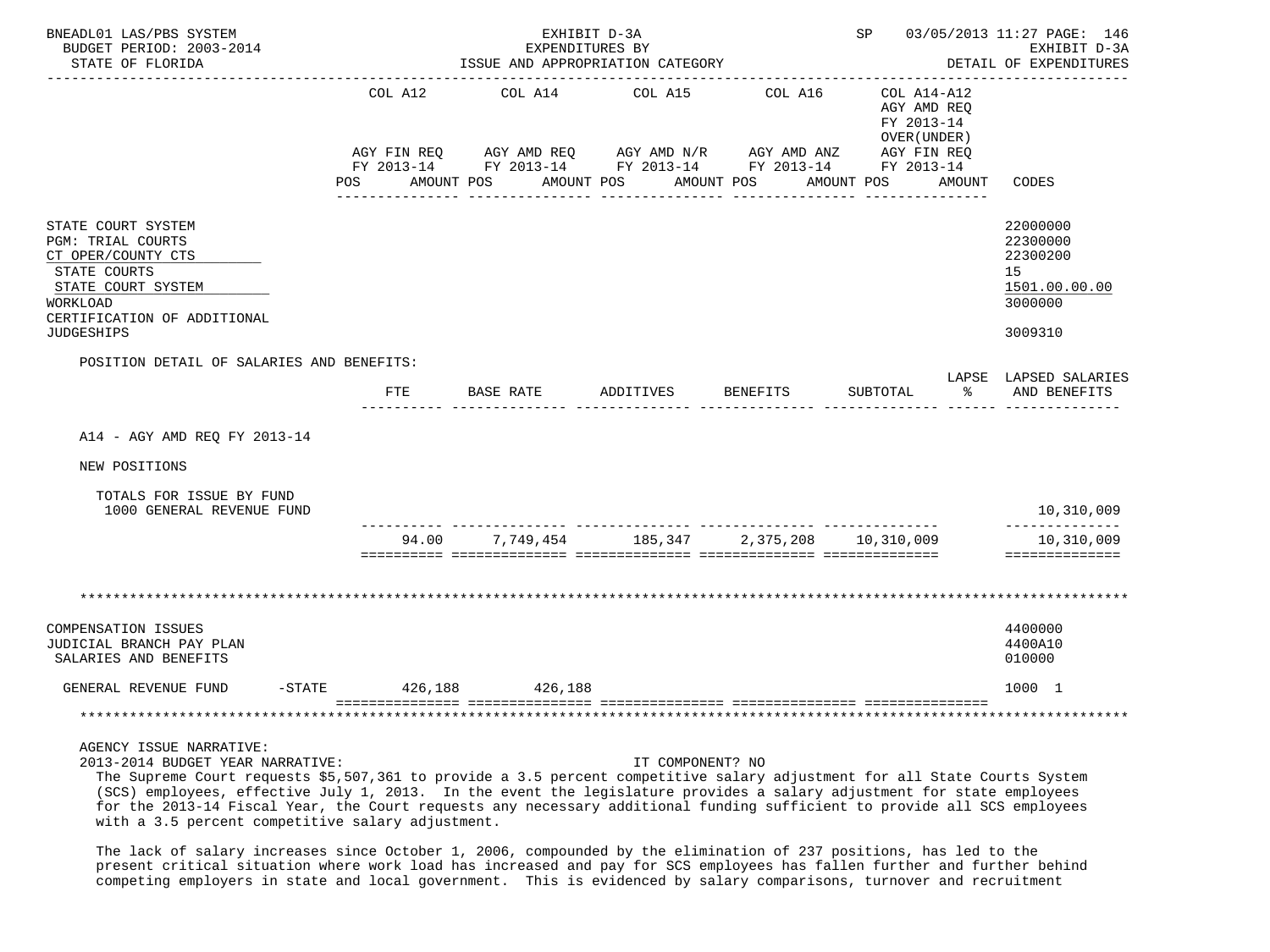| BNEADL01 LAS/PBS SYSTEM<br>BUDGET PERIOD: 2003-2014<br>STATE OF FLORIDA                                                                                       |             | EXHIBIT D-3A<br>EXPENDITURES BY<br>ISSUE AND APPROPRIATION CATEGORY | <b>SP</b>                                                                         | 03/05/2013 11:27 PAGE: 147<br>EXHIBIT D-3A<br>DETAIL OF EXPENDITURES |                                                                  |                                                                               |
|---------------------------------------------------------------------------------------------------------------------------------------------------------------|-------------|---------------------------------------------------------------------|-----------------------------------------------------------------------------------|----------------------------------------------------------------------|------------------------------------------------------------------|-------------------------------------------------------------------------------|
|                                                                                                                                                               | COL A12     |                                                                     | COL A14 COL A15                                                                   |                                                                      | COL A16 COL A14-A12<br>AGY AMD REO<br>FY 2013-14<br>OVER (UNDER) |                                                                               |
|                                                                                                                                                               | AGY FIN REO |                                                                     | AGY AMD REO AGY AMD N/R<br>FY 2013-14 FY 2013-14 FY 2013-14 FY 2013-14 FY 2013-14 | AGY AMD ANZ                                                          | AGY FIN REO                                                      |                                                                               |
|                                                                                                                                                               | POS.        |                                                                     | AMOUNT POS AMOUNT POS AMOUNT POS AMOUNT POS                                       | ----------------                                                     | AMOUNT                                                           | CODES                                                                         |
| STATE COURT SYSTEM<br>PGM: TRIAL COURTS<br>CT OPER/COUNTY CTS<br>STATE COURTS<br>STATE COURT SYSTEM<br><b>COMPENSATION ISSUES</b><br>JUDICIAL BRANCH PAY PLAN |             |                                                                     |                                                                                   |                                                                      |                                                                  | 22000000<br>22300000<br>22300200<br>15<br>1501.00.00.00<br>4400000<br>4400A10 |

 problems. The branch is experiencing difficulty in reaching its Long Range Strategic Plan goal of supporting competency and quality. Success in this regard depends on the branch's ability to attract, hire and retain highly qualified and competent employees. As well, competitive pay and opportunities for monetary incentives in recognition of excellent service and performance are motivating factors for continued improvement in support of creating efficiencies for the branch.

 Average salaries of SCS employees are nearly ten percent behind competing employers. Some high level positions are being held vacant because, due to the starting salaries, no suitable applicants could be found. Since October 2009, sixteen employees in the Office of the State Courts Administrator (OSCA) alone accepted positions with executive branch agencies. That is nearly 10 percent of the OSCA workforce. The average pay increase realized by these employees is over \$6,800 with five of the employees taking positions with salary increases over \$10,000, not including enhanced benefits. This loss of key managers and other high performers, who had developed broad knowledge bases of critical judicial branch operations, has brought significant organizational challenges in already difficult times. These challenges are compounded by the loss of long-term employees who have recently retired or will be retiring, resulting in an essential need to develop and retain existing employees to ensure expertise. Filling knowledge gaps ensures the continued development of efficiencies in the work of the State Courts System.

 In the trial courts, it additionally has become especially difficult to fill and to retain constitutionally mandated due process positions such as Court Reporters and Court Interpreters at current pay levels. The gap between pay for SCS court reporting and court interpreting employees and those employed by the federal government and counties, as well as those providing services by contract, continues to grow. For example, the base rate of pay for court reporters in the federal court in Miami is \$77,641 while the starting salary of a court reporter in the trial courts is \$47,569. This comparison holds equally true for court interpreters. The starting salary for a court interpreter for the federal court in Miami was \$71,384 in 2009 while the starting salary for a certified court interpreter in the trial courts is \$41,268.

 As the economy improves, the employment environment is sure to become increasingly competitive. The State Courts System needs to be able to retain and recruit top talent to ensure that justice is served in the most efficient and effective manner to the people of Florida.

 It should be noted that it is the policy of the Supreme Court to advocate that all judicial officers be included in legislative pay adjustments as may be provided to employees in the branch or in state government generally.

 The request for Budget Entity 22300200 is \$426,188. Please see companion issue #4400A10 also filed in Budget Entity 22300100, Program Component 1501.00.00.00, Budget Entity 22010100, Program Component 1501.00.00.00, Budget Entity 22010200, Program Component 1602.00.00.00, Budget Entity 22100600, Program Component 1501.00.00.00 and Budget Entity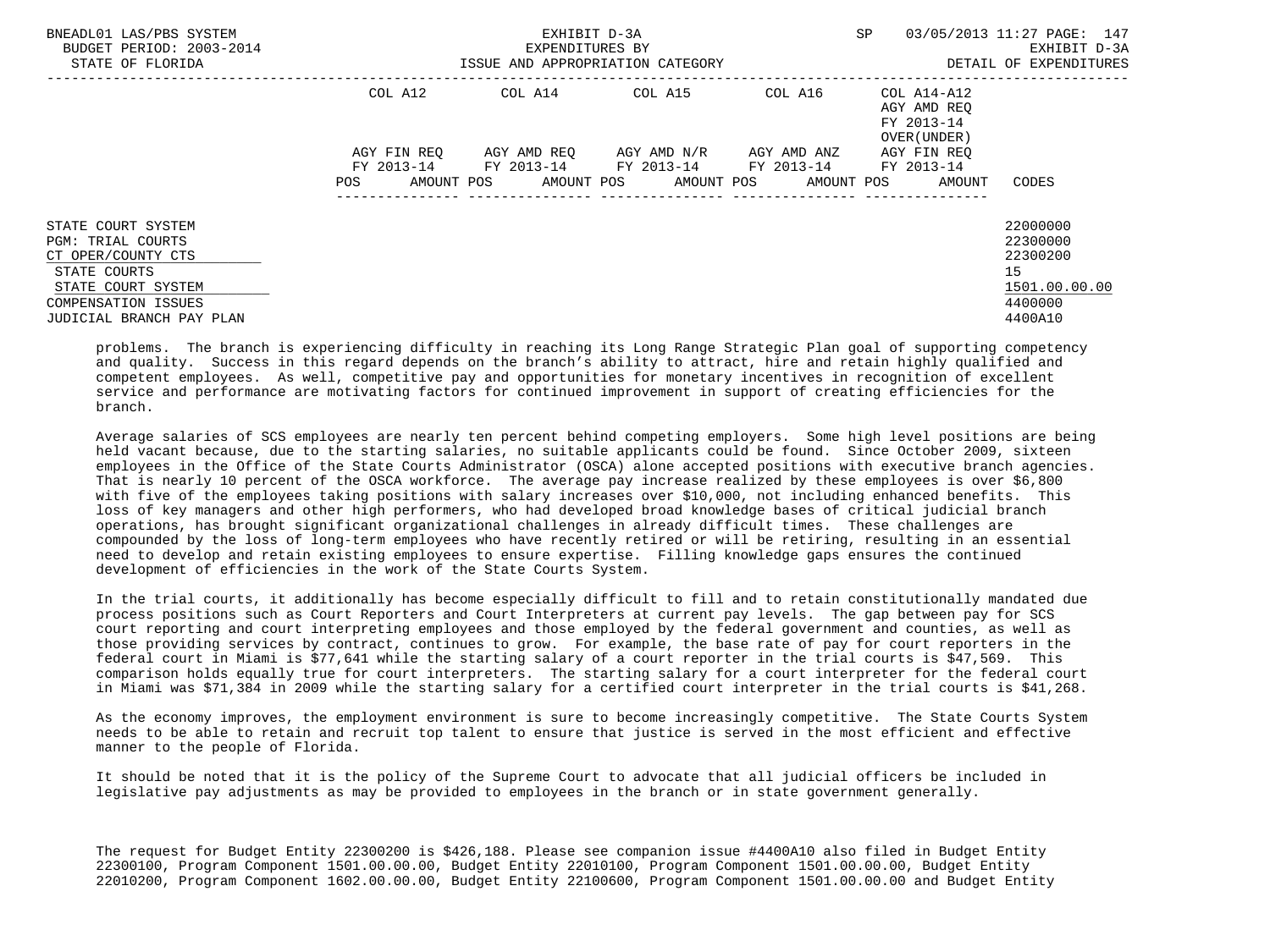| BNEADL01 LAS/PBS SYSTEM<br>BUDGET PERIOD: 2003-2014<br>STATE OF FLORIDA                                                                                       |                | EXHIBIT D-3A<br>EXPENDITURES BY<br>ISSUE AND APPROPRIATION CATEGORY                                     |                                      |          |                                                           | SP 03/05/2013 11:27 PAGE: 148<br>EXHIBIT D-3A<br>DETAIL OF EXPENDITURES       |
|---------------------------------------------------------------------------------------------------------------------------------------------------------------|----------------|---------------------------------------------------------------------------------------------------------|--------------------------------------|----------|-----------------------------------------------------------|-------------------------------------------------------------------------------|
|                                                                                                                                                               | COL A12        | COL A14                                                                                                 | COL A15                              | COL A16  | COL A14-A12<br>AGY AMD REQ<br>FY 2013-14<br>OVER (UNDER ) |                                                                               |
|                                                                                                                                                               | POS AMOUNT POS | AGY FIN REQ AGY AMD REQ AGY AMD N/R AGY AMD ANZ AGY FIN REQ FIN REQ AGY AMD N/R AGY AMD ANZ AGY FIN REQ | AMOUNT POS AMOUNT POS<br>___________ |          | AMOUNT POS AMOUNT                                         | CODES                                                                         |
| STATE COURT SYSTEM<br><b>PGM: TRIAL COURTS</b><br>CT OPER/COUNTY CTS<br>STATE COURTS<br>STATE COURT SYSTEM<br>COMPENSATION ISSUES<br>JUDICIAL BRANCH PAY PLAN |                |                                                                                                         |                                      |          |                                                           | 22000000<br>22300000<br>22300200<br>15<br>1501.00.00.00<br>4400000<br>4400A10 |
| 22350100, Program Component 1601.00.00.00.                                                                                                                    |                |                                                                                                         |                                      |          |                                                           |                                                                               |
| Budget Request Total: \$426,188 (recurring)<br>POSITION DETAIL OF SALARIES AND BENEFITS:                                                                      |                |                                                                                                         |                                      |          |                                                           |                                                                               |
|                                                                                                                                                               | FTE            | BASE RATE                                                                                               | ADDITIVES                            | BENEFITS | SUBTOTAL                                                  | LAPSE LAPSED SALARIES<br>% AND BENEFITS                                       |
| A12 - AGY FIN REO FY 2013-14                                                                                                                                  |                |                                                                                                         |                                      |          |                                                           |                                                                               |
| CHANGES TO CURRENTLY AUTHORIZED POSITIONS<br>OTHER SALARY AMOUNT                                                                                              |                |                                                                                                         |                                      |          |                                                           |                                                                               |
| 1000 GENERAL REVENUE FUND                                                                                                                                     |                |                                                                                                         |                                      |          |                                                           | 426,188<br>--------------<br>426,188<br>==============                        |
|                                                                                                                                                               |                |                                                                                                         |                                      |          |                                                           |                                                                               |
| A14 - AGY AMD REQ FY 2013-14                                                                                                                                  |                |                                                                                                         |                                      |          |                                                           |                                                                               |
| CHANGES TO CURRENTLY AUTHORIZED POSITIONS<br>OTHER SALARY AMOUNT<br>1000 GENERAL REVENUE FUND                                                                 |                |                                                                                                         |                                      |          |                                                           | 426,188                                                                       |
|                                                                                                                                                               |                |                                                                                                         |                                      |          |                                                           | ------------<br>426,188                                                       |
|                                                                                                                                                               |                |                                                                                                         |                                      |          |                                                           | ==============                                                                |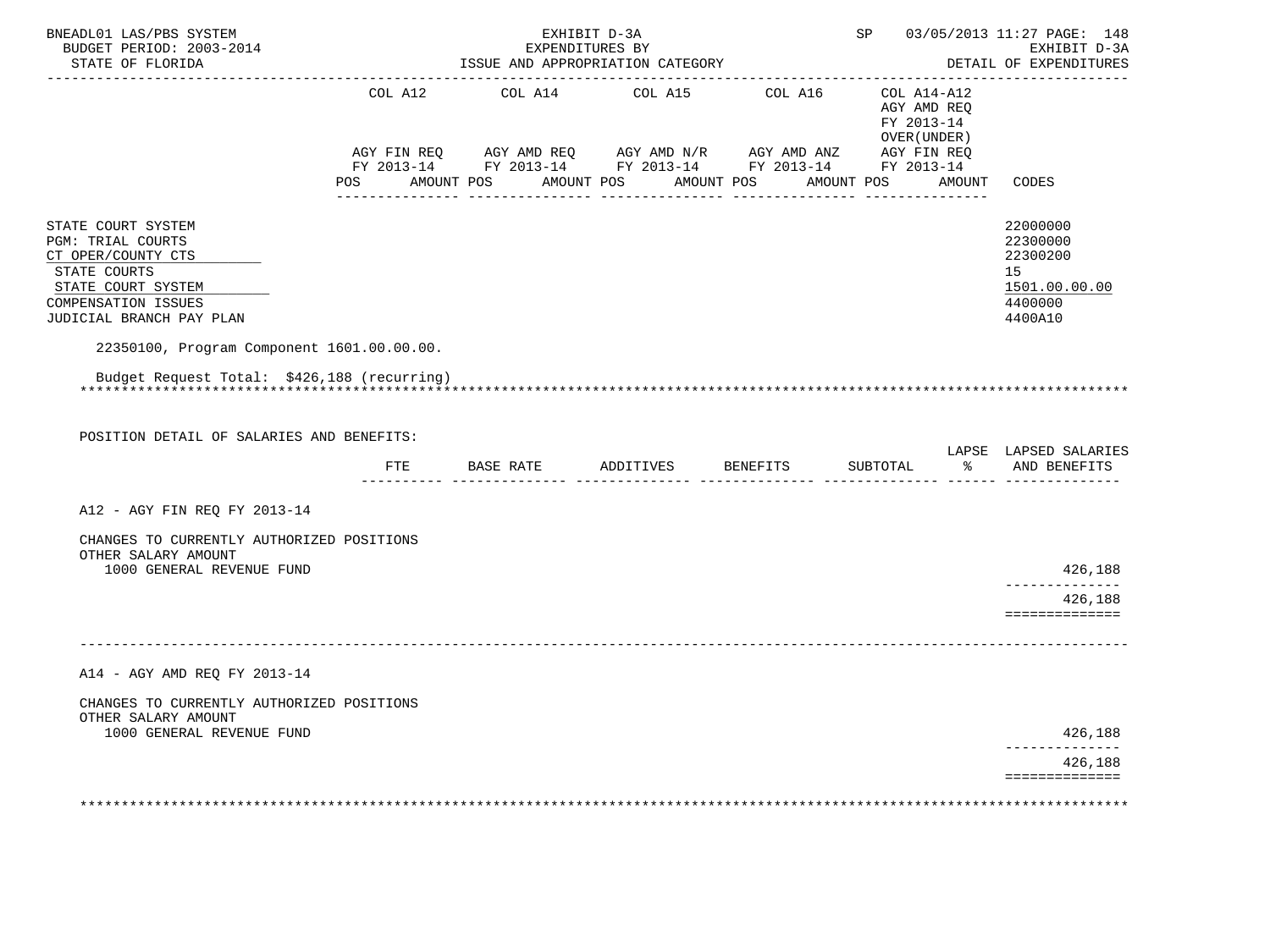| BNEADL01 LAS/PBS SYSTEM<br>BUDGET PERIOD: 2003-2014<br>STATE OF FLORIDA                                                   |                               | EXHIBIT D-3A<br>EXPENDITURES BY | ISSUE AND APPROPRIATION CATEGORY                                                                                       | SP                                                       | 03/05/2013 11:27 PAGE: 149<br>EXHIBIT D-3A<br>DETAIL OF EXPENDITURES |
|---------------------------------------------------------------------------------------------------------------------------|-------------------------------|---------------------------------|------------------------------------------------------------------------------------------------------------------------|----------------------------------------------------------|----------------------------------------------------------------------|
|                                                                                                                           | COL A12                       |                                 | COL A14 COL A15 COL A16                                                                                                | COL A14-A12<br>AGY AMD REO<br>FY 2013-14<br>OVER (UNDER) |                                                                      |
|                                                                                                                           | AGY FIN REO<br>POS            |                                 | AGY AMD REQ AGY AMD N/R AGY AMD ANZ<br>FY 2013-14 FY 2013-14 FY 2013-14 FY 2013-14<br>AMOUNT POS AMOUNT POS AMOUNT POS | AGY FIN REO<br>FY 2013-14<br>AMOUNT POS<br>AMOUNT        | CODES                                                                |
| STATE COURT SYSTEM<br><b>PGM: TRIAL COURTS</b><br>CT OPER/COUNTY CTS<br>STATE COURTS<br>STATE COURT SYSTEM                |                               |                                 |                                                                                                                        |                                                          | 22000000<br>22300000<br>22300200<br>15<br>1501.00.00.00              |
| TOTAL: STATE COURT SYSTEM<br>BY FUND TYPE<br>GENERAL REVENUE FUND<br>TRUST FUNDS                                          | 79,901,027 79,676,205 223,438 | 6,260,334 6,260,334             |                                                                                                                        | 224,822- 1000                                            | 1501.00.00.00<br>2000                                                |
| TOTAL POSITIONS 740.00 738.00<br>TOTAL PROG COMP 86,161,361 85,936,539 223,438<br>TOTAL SALARY RATE 63,068,016 62,903,633 |                               |                                 |                                                                                                                        | $2.00 -$<br>224,822-<br>$164, 383 -$                     |                                                                      |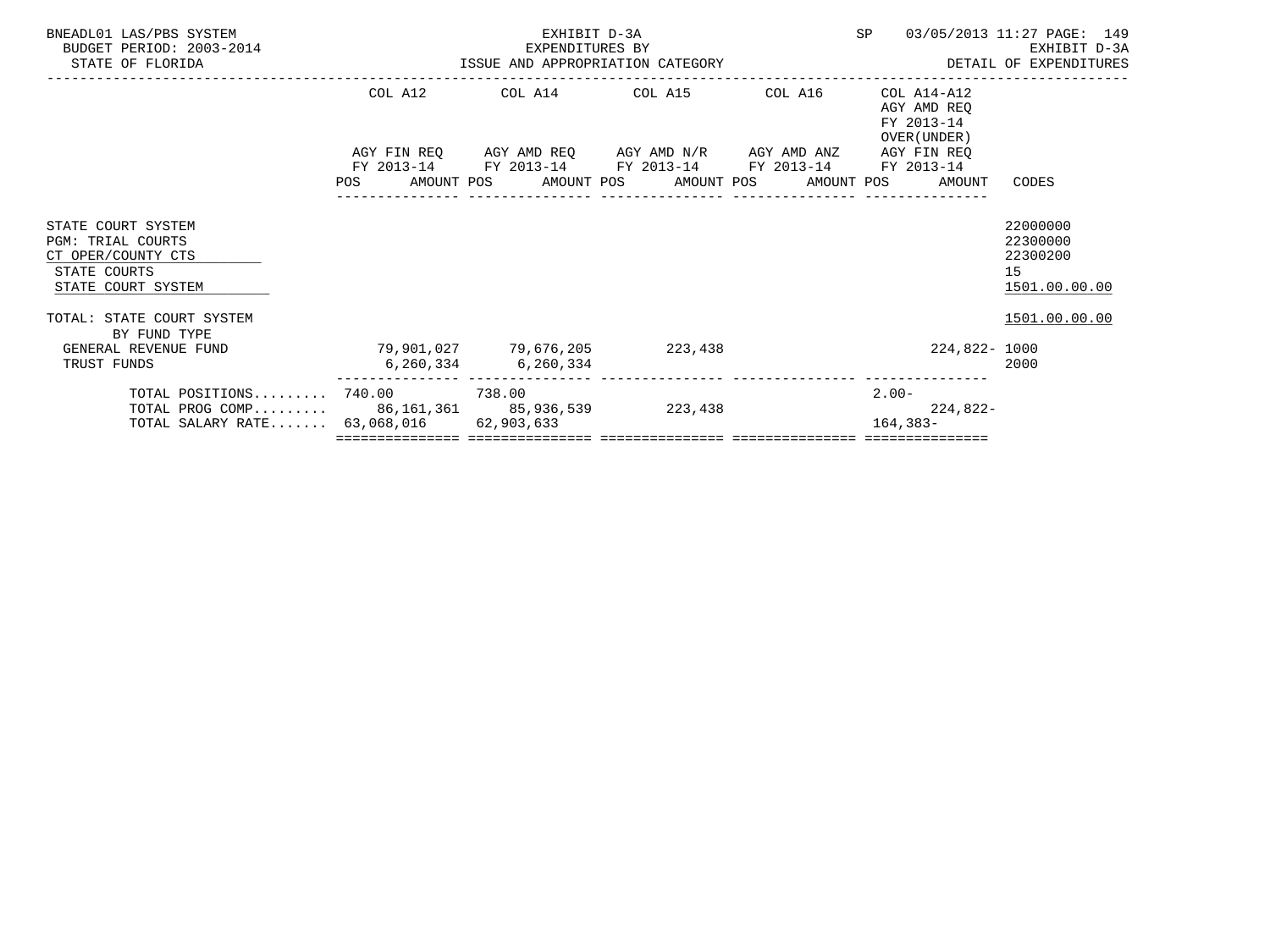| BNEADL01 LAS/PBS SYSTEM<br>BUDGET PERIOD: 2003-2014<br>STATE OF FLORIDA                                                                                                                                                                                  |           |                                             | EXHIBIT D-3A<br>EXPENDITURES BY | ISSUE AND APPROPRIATION CATEGORY                                                                                           | --------------------------------     | SP 03/05/2013 11:27 PAGE: 150                                                                   | EXHIBIT D-3A<br>DETAIL OF EXPENDITURES                                                  |
|----------------------------------------------------------------------------------------------------------------------------------------------------------------------------------------------------------------------------------------------------------|-----------|---------------------------------------------|---------------------------------|----------------------------------------------------------------------------------------------------------------------------|--------------------------------------|-------------------------------------------------------------------------------------------------|-----------------------------------------------------------------------------------------|
|                                                                                                                                                                                                                                                          |           | COL A12<br>AGY FIN REQ<br>AMOUNT POS<br>POS | COL A14<br>AMOUNT POS           | COL A15<br>AGY AMD REQ AGY AMD N/R AGY AMD ANZ<br>FY 2013-14 FY 2013-14 FY 2013-14 FY 2013-14<br>AMOUNT POS<br>----------- | COL A16<br>AMOUNT POS<br>----------- | COL A14-A12<br>AGY AMD REQ<br>FY 2013-14<br>OVER (UNDER)<br>AGY FIN REQ<br>FY 2013-14<br>AMOUNT | CODES                                                                                   |
| STATE COURT SYSTEM<br>PGM: JUDICIAL QUALIF COMM<br>JUDICIAL QUAL COMM OPERTNS<br><b>GOV OPERATIONS/SUPPORT</b><br>GOVERNMENTAL OPERATIONS<br>ESTIMATED EXPENDITURES<br>ESTIMATED EXPENDITURES - OPERATIONS<br>SALARY RATE<br>SALARY RATE 306,608 306,608 |           |                                             |                                 |                                                                                                                            |                                      |                                                                                                 | 22000000<br>22350000<br>22350100<br>16<br>1601.00.00.00<br>1000000<br>1001000<br>000000 |
| SALARIES AND BENEFITS                                                                                                                                                                                                                                    |           |                                             |                                 |                                                                                                                            |                                      |                                                                                                 | 010000                                                                                  |
| GENERAL REVENUE FUND                                                                                                                                                                                                                                     | $-$ STATE | 5.00<br>379.422                             | 5.00<br>379,422                 |                                                                                                                            |                                      |                                                                                                 | 1000 1                                                                                  |
| EXPENSES                                                                                                                                                                                                                                                 |           |                                             |                                 |                                                                                                                            |                                      |                                                                                                 | 040000                                                                                  |
| GENERAL REVENUE FUND                                                                                                                                                                                                                                     |           | -STATE 148,338 148,338                      |                                 |                                                                                                                            |                                      |                                                                                                 | 1000 1                                                                                  |
| OPERATING CAPITAL OUTLAY                                                                                                                                                                                                                                 |           |                                             |                                 |                                                                                                                            |                                      |                                                                                                 | 060000                                                                                  |
| GENERAL REVENUE FUND                                                                                                                                                                                                                                     | $-$ STATE | 1,638                                       | 1,638                           |                                                                                                                            |                                      |                                                                                                 | 1000 1                                                                                  |
| SPECIAL CATEGORIES<br>CONTRACTED SERVICES                                                                                                                                                                                                                |           |                                             |                                 |                                                                                                                            |                                      |                                                                                                 | 100000<br>100777                                                                        |
| GENERAL REVENUE FUND                                                                                                                                                                                                                                     |           | -STATE 190,475 190,475                      |                                 |                                                                                                                            |                                      |                                                                                                 | 1000 1                                                                                  |
| RISK MANAGEMENT INSURANCE                                                                                                                                                                                                                                |           |                                             |                                 |                                                                                                                            |                                      |                                                                                                 | 103241                                                                                  |
| GENERAL REVENUE FUND                                                                                                                                                                                                                                     | $-$ STATE | 767                                         | 767                             |                                                                                                                            |                                      |                                                                                                 | 1000 1                                                                                  |
| LITIGATION EXPENSES                                                                                                                                                                                                                                      |           |                                             |                                 |                                                                                                                            |                                      |                                                                                                 | 105003                                                                                  |
| GENERAL REVENUE FUND                                                                                                                                                                                                                                     | $-$ STATE | 181,294                                     | 181,294                         |                                                                                                                            |                                      |                                                                                                 | 1000 1                                                                                  |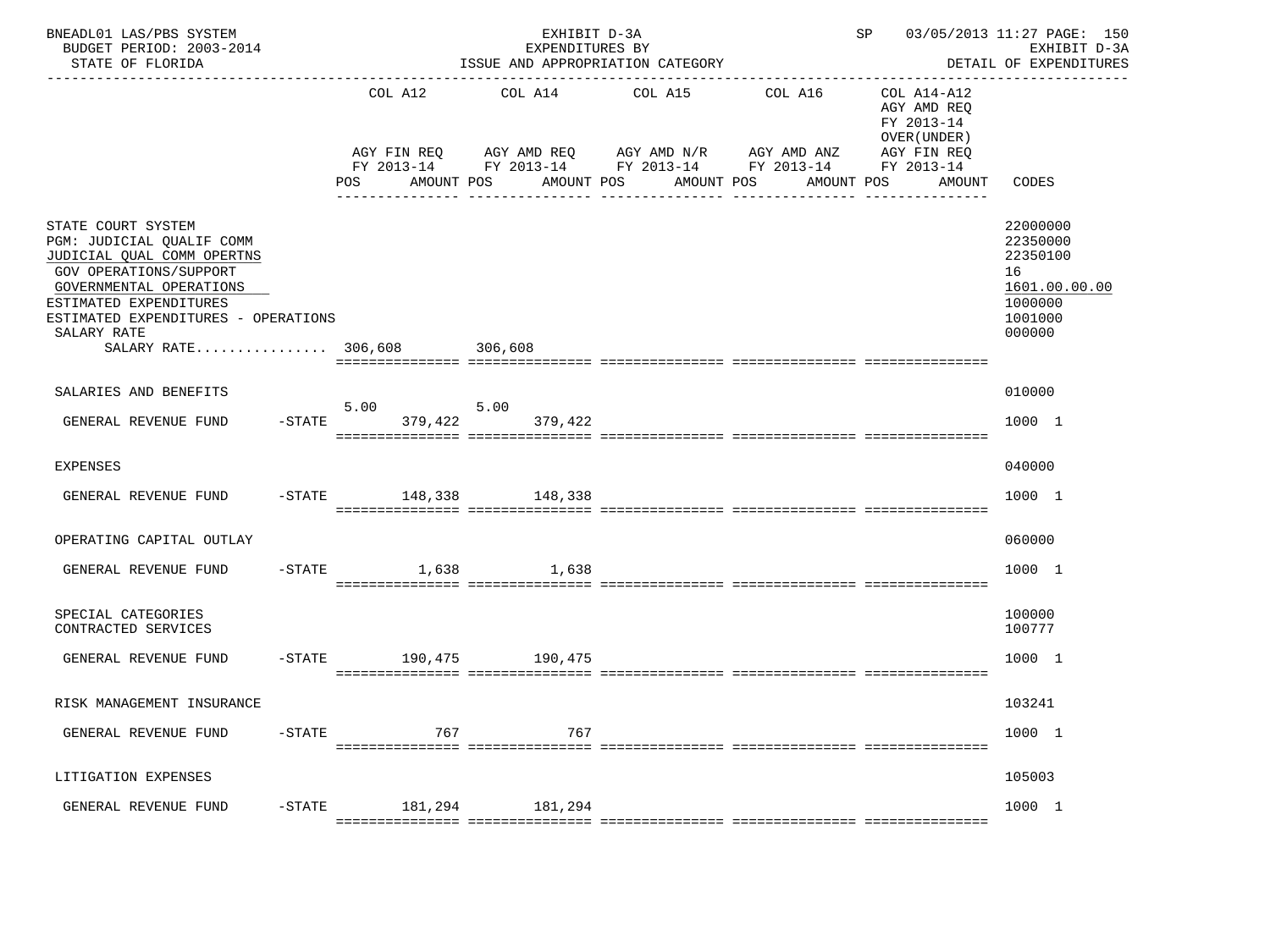| BNEADL01 LAS/PBS SYSTEM<br>BUDGET PERIOD: 2003-2014<br>STATE OF FLORIDA                                                                                                                                                                                 |           |        | EXHIBIT D-3A<br>EXPENDITURES BY<br>ISSUE AND APPROPRIATION CATEGORY                                                                                        |                  |                 | SP 03/05/2013 11:27 PAGE: 151                                                                   | EXHIBIT D-3A<br>DETAIL OF EXPENDITURES                                                            |
|---------------------------------------------------------------------------------------------------------------------------------------------------------------------------------------------------------------------------------------------------------|-----------|--------|------------------------------------------------------------------------------------------------------------------------------------------------------------|------------------|-----------------|-------------------------------------------------------------------------------------------------|---------------------------------------------------------------------------------------------------|
|                                                                                                                                                                                                                                                         |           | POS    | COL A12 COL A14 COL A15 COL A16<br>AGY FIN REQ AGY AMD REQ AGY AMD N/R AGY AMD ANZ<br>FY 2013-14 FY 2013-14 FY 2013-14 FY 2013-14 FY 2013-14<br>AMOUNT POS | AMOUNT POS       | AMOUNT POS      | COL A14-A12<br>AGY AMD REQ<br>FY 2013-14<br>OVER (UNDER)<br>AGY FIN REQ<br>AMOUNT POS<br>AMOUNT | CODES                                                                                             |
| STATE COURT SYSTEM<br>PGM: JUDICIAL QUALIF COMM<br>JUDICIAL QUAL COMM OPERTNS<br>GOV OPERATIONS/SUPPORT<br>GOVERNMENTAL OPERATIONS<br>ESTIMATED EXPENDITURES<br>ESTIMATED EXPENDITURES - OPERATIONS<br>SPECIAL CATEGORIES<br>TR/DMS/HR SVCS/STW CONTRCT |           |        |                                                                                                                                                            | ________________ | _______________ |                                                                                                 | 22000000<br>22350000<br>22350100<br>16<br>1601.00.00.00<br>1000000<br>1001000<br>100000<br>107040 |
| GENERAL REVENUE FUND                                                                                                                                                                                                                                    |           |        | $-$ STATE 1, 114 1, 114                                                                                                                                    |                  |                 |                                                                                                 | 1000 1                                                                                            |
| TOTAL: ESTIMATED EXPENDITURES - OPERATIONS<br>TOTAL POSITIONS $5.00$ 5.00<br>TOTAL SALARY RATE 306,608 306,608                                                                                                                                          |           |        |                                                                                                                                                            |                  |                 |                                                                                                 | 1001000                                                                                           |
| CASUALTY INSURANCE PREMIUM<br>ADJUSTMENT<br>SPECIAL CATEGORIES<br>RISK MANAGEMENT INSURANCE                                                                                                                                                             |           |        |                                                                                                                                                            |                  |                 |                                                                                                 | 1001090<br>100000<br>103241                                                                       |
| GENERAL REVENUE FUND                                                                                                                                                                                                                                    | $-$ STATE | $94 -$ | -94                                                                                                                                                        |                  |                 |                                                                                                 | 1000 1                                                                                            |
| FLORIDA RETIREMENT SYSTEM<br>CONTRIBUTION ADJUSTMENT FOR<br>FISCAL YEAR 2012-2013<br>SALARIES AND BENEFITS<br>GENERAL REVENUE FUND                                                                                                                      |           |        | -STATE 1,605 1,605                                                                                                                                         |                  |                 |                                                                                                 | 1001240<br>010000<br>1000 1                                                                       |
| ADJUSTMENT TO STATE HEALTH<br>INSURANCE PREMIUM CONTRIBUTION -<br>FISCAL YEAR 2012-13<br>SALARIES AND BENEFITS                                                                                                                                          |           |        |                                                                                                                                                            |                  |                 |                                                                                                 | 1001830<br>010000                                                                                 |
| GENERAL REVENUE FUND                                                                                                                                                                                                                                    | $-$ STATE | 667    | 667                                                                                                                                                        |                  |                 |                                                                                                 | 1000 1                                                                                            |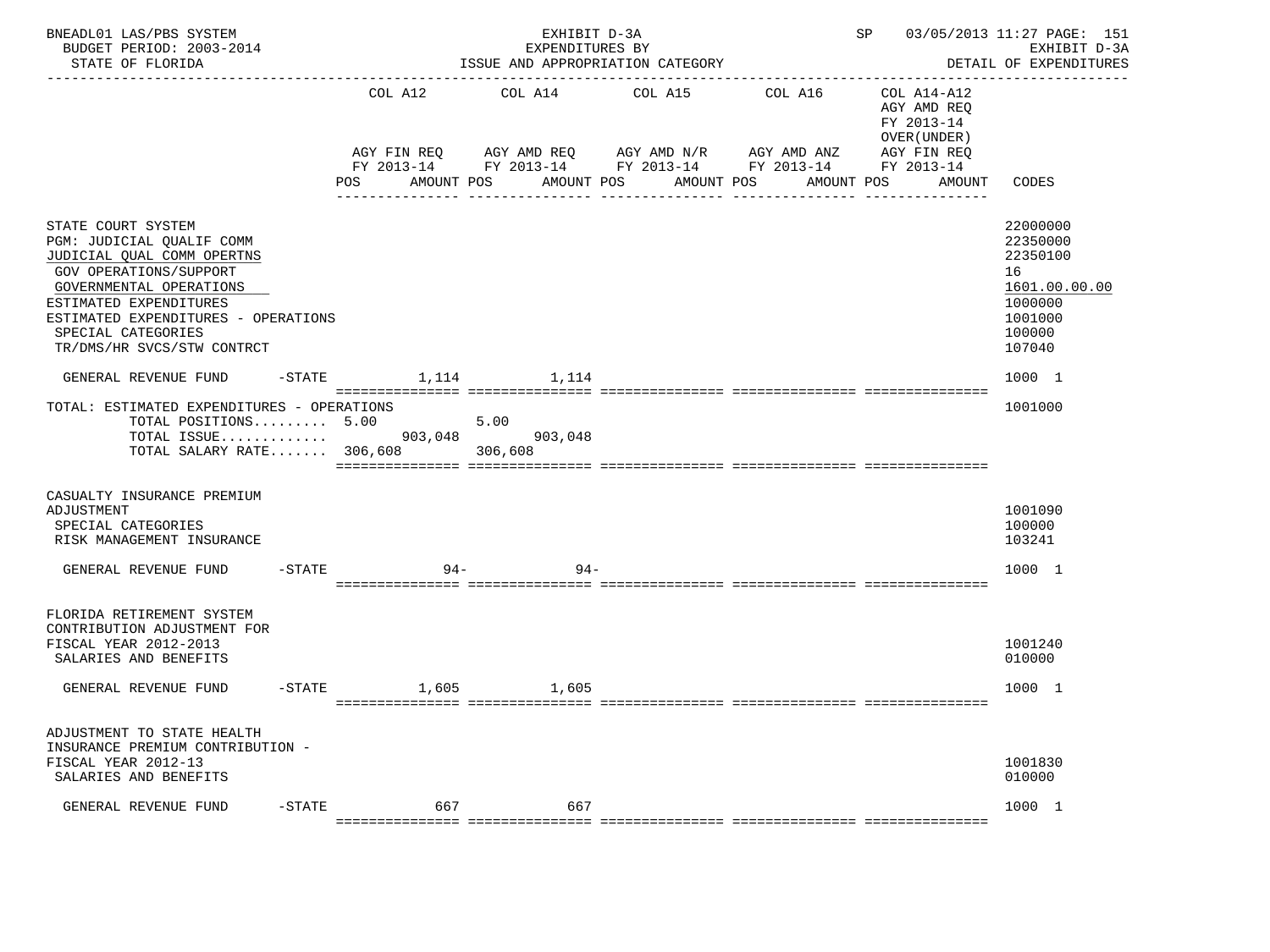| BNEADL01 LAS/PBS SYSTEM<br>BUDGET PERIOD: 2003-2014<br>STATE OF FLORIDA                                                                                                                                                                                            |           |                       | EXHIBIT D-3A         | EXPENDITURES BY<br>ISSUE AND APPROPRIATION CATEGORY |                                                                                                                                  | SP 03/05/2013 11:27 PAGE: 152                                                        | EXHIBIT D-3A<br>DETAIL OF EXPENDITURES                                                            |
|--------------------------------------------------------------------------------------------------------------------------------------------------------------------------------------------------------------------------------------------------------------------|-----------|-----------------------|----------------------|-----------------------------------------------------|----------------------------------------------------------------------------------------------------------------------------------|--------------------------------------------------------------------------------------|---------------------------------------------------------------------------------------------------|
|                                                                                                                                                                                                                                                                    |           | COL A12<br><b>POS</b> | _______________      | COL A14 COL A15<br>AMOUNT POS AMOUNT POS AMOUNT POS | COL A16<br>AGY FIN REQ AGY AMD REQ AGY AMD N/R AGY AMD ANZ AGY FIN REQ<br>FY 2013-14 FY 2013-14 FY 2013-14 FY 2013-14 FY 2013-14 | $COL A14 - A12$<br>AGY AMD REO<br>FY 2013-14<br>OVER (UNDER)<br>AMOUNT POS<br>AMOUNT | CODES                                                                                             |
| STATE COURT SYSTEM<br>PGM: JUDICIAL OUALIF COMM<br>JUDICIAL QUAL COMM OPERTNS<br>GOV OPERATIONS/SUPPORT<br>GOVERNMENTAL OPERATIONS<br>ESTIMATED EXPENDITURES<br>REALLOCATION OF HUMAN RESOURCES<br>OUTSOURCING<br>SPECIAL CATEGORIES<br>TR/DMS/HR SVCS/STW CONTRCT |           |                       |                      |                                                     |                                                                                                                                  |                                                                                      | 22000000<br>22350000<br>22350100<br>16<br>1601.00.00.00<br>1000000<br>1005900<br>100000<br>107040 |
| GENERAL REVENUE FUND                                                                                                                                                                                                                                               | $-$ STATE | $27 -$                | $27 -$               |                                                     |                                                                                                                                  |                                                                                      | 1000 1                                                                                            |
| ANNUALIZATION OF ADMINISTERED<br>FUNDS APPROPRIATIONS<br>STATE HEALTH INSURANCE ADJUSTMENT<br>FOR FY 2012-13 - 10 MONTHS                                                                                                                                           |           |                       |                      |                                                     |                                                                                                                                  |                                                                                      | 26A0000                                                                                           |
| ANNUALIZATION<br>SALARIES AND BENEFITS                                                                                                                                                                                                                             |           |                       |                      |                                                     |                                                                                                                                  |                                                                                      | 26A1830<br>010000                                                                                 |
| GENERAL REVENUE FUND                                                                                                                                                                                                                                               |           |                       | $-STATE$ 3,335 3,335 |                                                     |                                                                                                                                  |                                                                                      | 1000 1                                                                                            |
| <b>COMPENSATION ISSUES</b><br>JUDICIAL BRANCH PAY PLAN<br>SALARIES AND BENEFITS                                                                                                                                                                                    |           |                       |                      |                                                     |                                                                                                                                  |                                                                                      | 4400000<br>4400A10<br>010000                                                                      |
| GENERAL REVENUE FUND                                                                                                                                                                                                                                               |           |                       | -STATE 11,087 11,087 |                                                     |                                                                                                                                  |                                                                                      | 1000 1                                                                                            |
|                                                                                                                                                                                                                                                                    |           |                       |                      |                                                     |                                                                                                                                  |                                                                                      |                                                                                                   |

AGENCY ISSUE NARRATIVE:

2013-2014 BUDGET YEAR NARRATIVE: IT COMPONENT? NO

 The Supreme Court requests \$5,507,361 to provide a 3.5 percent competitive salary adjustment for all State Courts System (SCS) employees, effective July 1, 2013. In the event the legislature provides a salary adjustment for state employees for the 2013-14 Fiscal Year, the Court requests any necessary additional funding sufficient to provide all SCS employees with a 3.5 percent competitive salary adjustment.

 The lack of salary increases since October 1, 2006, compounded by the elimination of 237 positions, has led to the present critical situation where work load has increased and pay for SCS employees has fallen further and further behind competing employers in state and local government. This is evidenced by salary comparisons, turnover and recruitment problems. The branch is experiencing difficulty in reaching its Long Range Strategic Plan goal of supporting competency and quality. Success in this regard depends on the branch's ability to attract, hire and retain highly qualified and competent employees. As well, competitive pay and opportunities for monetary incentives in recognition of excellent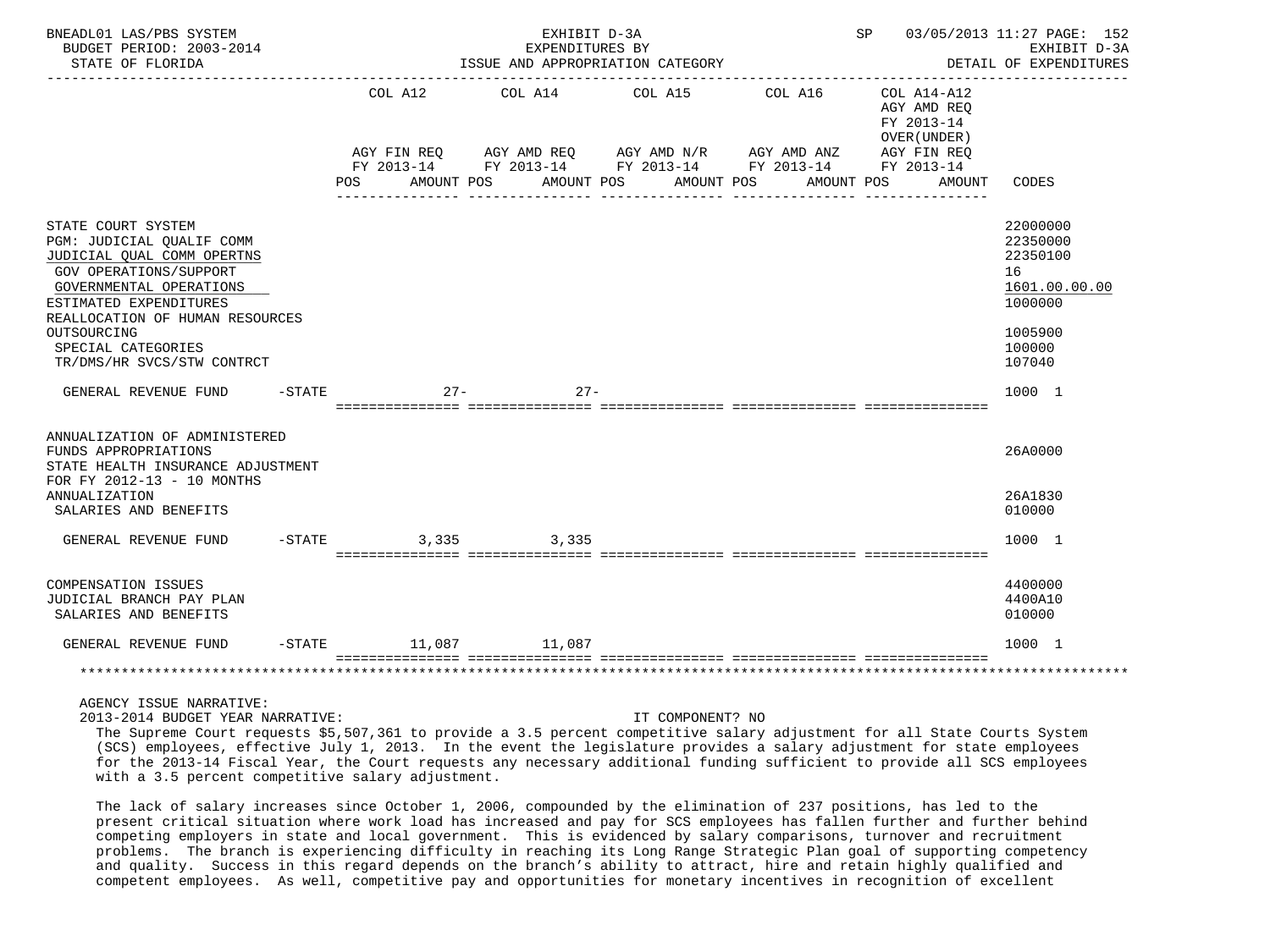| BNEADL01 LAS/PBS SYSTEM<br>BUDGET PERIOD: 2003-2014<br>STATE OF FLORIDA                                                                                                                      |                    | EXHIBIT D-3A<br>EXPENDITURES BY<br>ISSUE AND APPROPRIATION CATEGORY | <b>SP</b>               | 03/05/2013 11:27 PAGE: 153<br>EXHIBIT D-3A<br>DETAIL OF EXPENDITURES |                                           |                                                                               |
|----------------------------------------------------------------------------------------------------------------------------------------------------------------------------------------------|--------------------|---------------------------------------------------------------------|-------------------------|----------------------------------------------------------------------|-------------------------------------------|-------------------------------------------------------------------------------|
|                                                                                                                                                                                              | COL A12            | COL A14 $\phantom{000}$ COL A15 $\phantom{000}$ COL A14-A12         |                         |                                                                      | AGY AMD REO<br>FY 2013-14<br>OVER (UNDER) |                                                                               |
|                                                                                                                                                                                              | AGY FIN REO        | FY 2013-14 FY 2013-14 FY 2013-14 FY 2013-14 FY 2013-14              | AGY AMD REO AGY AMD N/R | AGY AMD ANZ                                                          | AGY FIN REO                               |                                                                               |
|                                                                                                                                                                                              | POS.<br>AMOUNT POS |                                                                     |                         | AMOUNT POS AMOUNT POS AMOUNT POS                                     | AMOUNT                                    | CODES                                                                         |
| STATE COURT SYSTEM<br>PGM: JUDICIAL OUALIF COMM<br>JUDICIAL QUAL COMM OPERTNS<br>GOV OPERATIONS/SUPPORT<br>GOVERNMENTAL OPERATIONS<br><b>COMPENSATION ISSUES</b><br>JUDICIAL BRANCH PAY PLAN |                    |                                                                     |                         |                                                                      |                                           | 22000000<br>22350000<br>22350100<br>16<br>1601.00.00.00<br>4400000<br>4400A10 |

 service and performance are motivating factors for continued improvement in support of creating efficiencies for the branch.

 Average salaries of SCS employees are nearly ten percent behind competing employers. Some high level positions are being held vacant because, due to the starting salaries, no suitable applicants could be found. Since October 2009, sixteen employees in the Office of the State Courts Administrator (OSCA) alone accepted positions with executive branch agencies. That is nearly 10 percent of the OSCA workforce. The average pay increase realized by these employees is over \$6,800 with five of the employees taking positions with salary increases over \$10,000, not including enhanced benefits. This loss of key managers and other high performers, who had developed broad knowledge bases of critical judicial branch operations, has brought significant organizational challenges in already difficult times. These challenges are compounded by the loss of long-term employees who have recently retired or will be retiring, resulting in an essential need to develop and retain existing employees to ensure expertise. Filling knowledge gaps ensures the continued development of efficiencies in the work of the State Courts System.

 In the trial courts, it additionally has become especially difficult to fill and to retain constitutionally mandated due process positions such as Court Reporters and Court Interpreters at current pay levels. The gap between pay for SCS court reporting and court interpreting employees and those employed by the federal government and counties, as well as those providing services by contract, continues to grow. For example, the base rate of pay for court reporters in the federal court in Miami is \$77,641 while the starting salary of a court reporter in the trial courts is \$47,569. This comparison holds equally true for court interpreters. The starting salary for a court interpreter for the federal court in Miami was \$71,384 in 2009 while the starting salary for a certified court interpreter in the trial courts is \$41,268.

 As the economy improves, the employment environment is sure to become increasingly competitive. The State Courts System needs to be able to retain and recruit top talent to ensure that justice is served in the most efficient and effective manner to the people of Florida.

 It should be noted that it is the policy of the Supreme Court to advocate that all judicial officers be included in legislative pay adjustments as may be provided to employees in the branch or in state government generally.

 The request for Budget Entity 22350100 is \$11,087. Please see companion issue #4400A10 also filed in Budget Entity 22300200, Program Component 1501.00.00.00, Budget Entity 22010100, Program Component 1501.00.00.00, Budget Entity 22010200, Program Component 1602.00.00.00, Budget Entity 22100600, Program Component 1501.00.00.00 and Budget Entity 22300100, Program Component 1501.00.00.00.

 Budget Request Total: \$11,087 (recurring) \*\*\*\*\*\*\*\*\*\*\*\*\*\*\*\*\*\*\*\*\*\*\*\*\*\*\*\*\*\*\*\*\*\*\*\*\*\*\*\*\*\*\*\*\*\*\*\*\*\*\*\*\*\*\*\*\*\*\*\*\*\*\*\*\*\*\*\*\*\*\*\*\*\*\*\*\*\*\*\*\*\*\*\*\*\*\*\*\*\*\*\*\*\*\*\*\*\*\*\*\*\*\*\*\*\*\*\*\*\*\*\*\*\*\*\*\*\*\*\*\*\*\*\*\*\*\*